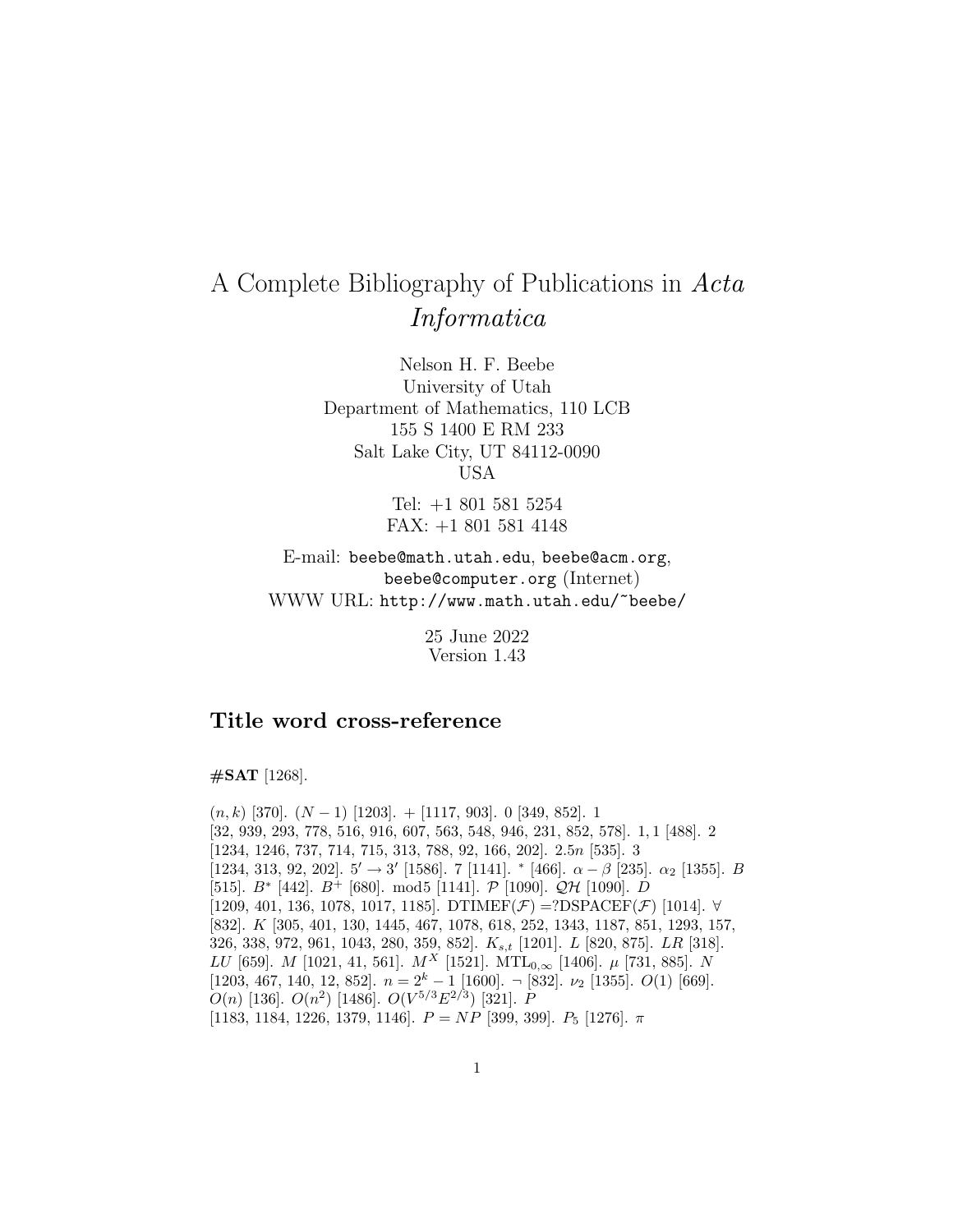[1580, 1206, 1001, 1210, 1299, 912, 1198]. q [1442]. R(1) [1390]. S [892]. Sometime = always + recursionalways [596].  $T$  [1426].  $t < n/3$  [1486].  $T_3^n$ [535].  $\times$  [1130].  $\varepsilon$  [377].  $wp$  [678].  $x_1^ix_2^i\cdots x_m^i = y_1^iy_2^i\cdots y_n^i$  [957].  $Y$  [801, 806].

**\*** [891, 889, 880].

**-anonymization** [1343]. **-Arcs** [140]. **-ary** [1442, 561]. **-automata** [1390]. **-avoidable** [1246]. **-Based** [516]. **-Bounded** [370]. **-Calculus** [1299, 912, 1206, 1001, 731, 1580, 1210, 1198]. **-Charts** [136]. **-Column** [852]. **-comma** [1445]. **-conflictable** [851]. **-decomposition** [659]. **-Dimensional** [788, 1187, 1203]. **-Expressions** [885]. **-free** [1201, 1276]. **-Head** [92]. **-invariant** [892]. **-languages** [1017]. **-limited** [1293]. **-Matrices** [852]. **-Minimal** [41]. **-minimale** [41]. **-nets** [1021]. **-Parser** [563]. **-primitive** [1379, 1185]. **-Problems** [399]. **-productions** [377]. **-products** [1355]. **-projections** [467, 852]. **-pure** [1146]. **-Structures** [714, 737]. **-Structures.** [715]. **-Systems** [820, 875, 1426]. **-Tree** [801, 806, 515]. **-trees** [903, 305, 442, 680]. **-Valent** [618]. **-vectors** [467]. **-words** [1017]. **-writer** [916].

**/G/1** [772]. **/M/1** [1521].

**0L** [1058].

**1** [1322, 458, 865, 712, 387, 1521, 772]. **1988** [709]. **1D** [1600].

**2** [539, 556]. **2014** [1488]. **2015** [1502, 1522]. **2017** [1578]. **21st** [1494, 1464]. **23** [671]. **26th** [1471]. **2detLIN** [1586].

**4NF** [1034].

**60th** [1424]. **68** [336, 199, 105].

**87k** [671].

**90** [913].

**A\*** [1327]. **A.** [841]. **Abelian** [1246, 595]. **Abstract** [66, 416, 452, 756, 887, 821, 811, 1373, 800, 298, 1518, 1001, 1461, 1347, 217, 464]. **Abstraction** [1057, 907, 1097, 1290]. **Abstractions** [1222, 1251, 1558, 1458]. **Acceptable** [559]. **Accepted** [272, 806]. **Accepting** [1382, 1068, 1325]. **Acception** [215]. **Acceptors** [370, 967]. **Access** [93, 99, 462, 187, 782]. **accommodating** [1152]. **According** [177]. **account** [1475, 1468]. **Achievable** [868]. **Acknowledgement** [909, 989, 1065, 1127, 1150, 1176, 1200, 1248, 1272]. **Acta** [671, 1133]. **Action**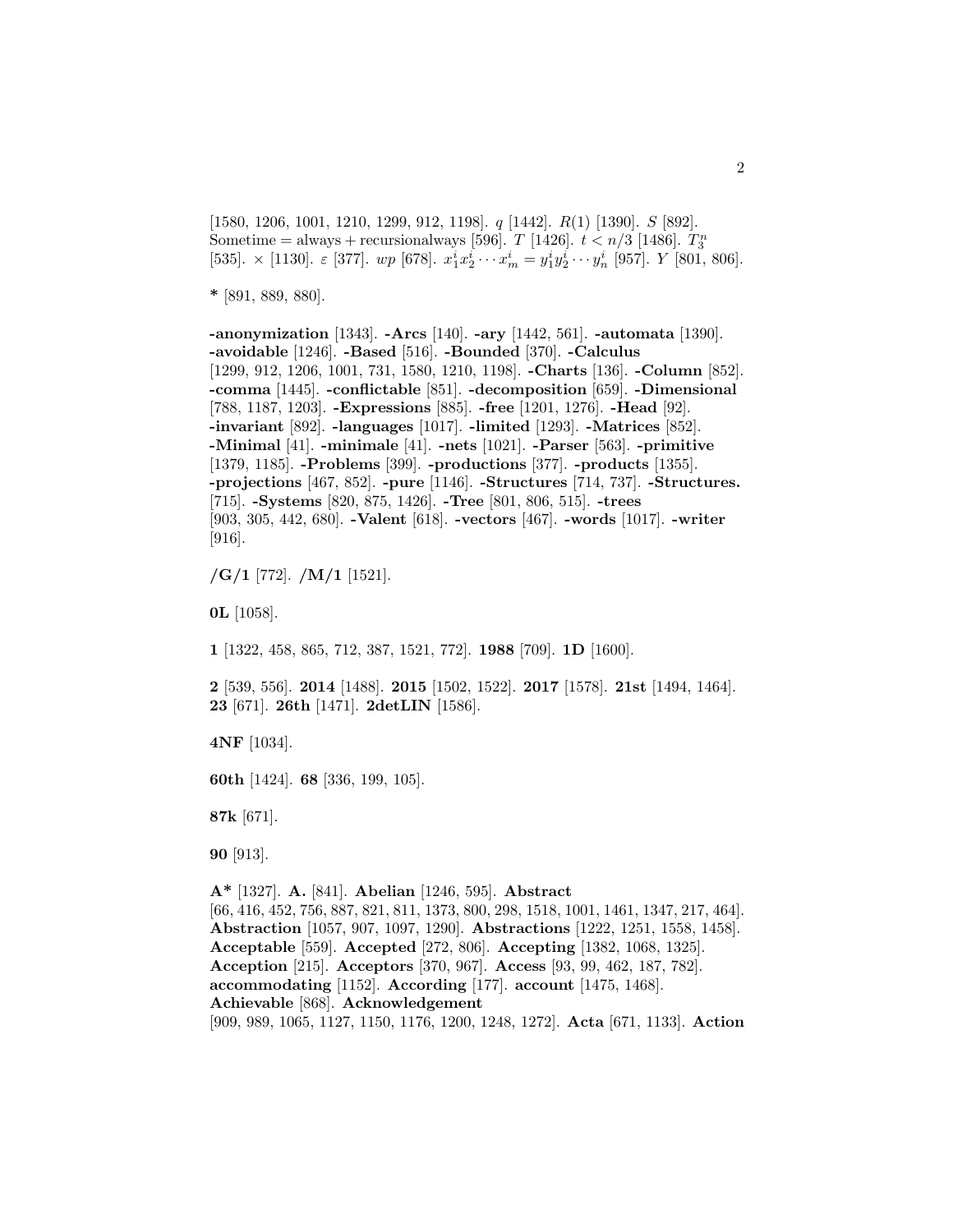[993, 1455, 1317, 1145, 1285, 1102]. **Actions** [1225, 1212, 1076]. **Active** [309, 1226, 1183, 1594]. **Active-Operations** [309]. **actor** [1480]. **actor-based** [1480]. **Actual** [379]. **Acyclic** [968]. **Adaptive** [1274, 108, 1332]. **Addenda** [74, 162]. **Addendum** [761]. **Adder** [48]. **Adding** [1140, 1117]. **Addition** [48, 684]. **Additionsdauer** [48]. **Additive** [695]. **Additivity** [952]. **Address** [918]. **addressing** [1381]. **adequate** [1103]. **Admissibility** [647, 1296]. **admissible** [1473]. **Admitting** [361]. **Affine** [847, 123]. **Affix** [480, 168]. **Affix-Grammars** [168]. **After** [536]. **Age** [723]. **agents** [1041]. **aggregate** [1170]. **Aggregation** [1587, 682]. **Aggregation-based** [1587]. **Ahead** [897]. **Aid** [249, 96]. **Alan** [749]. **Algebra** [923, 785, 747, 940, 855, 251, 1282, 1021, 1304, 1425, 1512, 1102, 1193, 1081]. **Algebraic** [970, 869, 927, 742, 218, 705, 1223, 257, 478, 1285, 549, 167, 835, 955, 804, 411, 1529, 637, 1203, 217, 1054, 1239, 1051, 1354, 641, 306]. **algebraically** [1040]. **Algebras** [766, 962, 1374, 1326, 1605, 1098, 1142]. **alg´ebriques** [498, 257, 306, 167]. **ALGOL** [199, 418, 105, 336]. **ALGOL-like** [418]. **Algorithm** [469, 100, 508, 134, 694, 784, 778, 793, 321, 77, 76, 37, 256, 788, 630, 340, 716, 612, 528, 308, 312, 702, 532, 826, 606, 136, 255, 569, 1298, 1344, 1264, 1588, 1474, 1358, 1304, 1250, 1230, 1393, 1552, 1327, 1462, 1607, 1342, 423, 1037, 1403, 1266, 1540, 1601, 1033]. **Algorithme** [312, 76]. **Algorithmic** [647, 286, 182, 105, 1520, 1372]. **algorithmically** [1603]. **Algorithms** [687, 1494, 1510, 23, 565, 728, 639, 87, 425, 115, 241, 413, 434, 374, 812, 872, 408, 522, 884, 703, 354, 25, 526, 424, 769, 707, 108, 959, 2, 403, 44, 1489, 1072, 1551, 1181, 1035, 1165, 1191, 1270, 1086, 1098, 1470, 1047, 1137, 299, 660]. **Alias** [913]. **Aliasing** [356]. **All-Round** [788]. **Allen** [1452]. **allocate** [1333]. **Allocation** [479, 61, 315, 118, 189, 600, 127, 1189, 1393, 1044]. **Almost** [740, 702]. **Alphabet** [191, 1058, 777]. **alphabets** [997]. **Alternating** [854, 819, 791, 1388, 1370, 1602, 1263]. **Alternation** [322, 331]. **Alternative** [429, 130]. **ambients** [1247, 1214]. **Ambiguity** [91, 685, 138, 1212]. **Ambiguous** [325, 1588]. **Among** [698, 663, 819, 123]. **Amongst** [937]. **Amortized** [1022]. **Amounts** [297]. **Analyse** [76, 84, 279]. **Analysis** [233, 234, 335, 1494, 941, 305, 334, 979, 592, 421, 1078, 499, 610, 1224, 458, 374, 126, 304, 286, 630, 84, 977, 504, 160, 628, 756, 85, 522, 8, 194, 600, 1444, 222, 524, 428, 795, 817, 205, 375, 944, 29, 103, 163, 606, 968, 897, 1227, 1243, 1571, 1306, 1115, 892, 1505, 1111, 1480, 991, 1210, 1066, 1401, 1424, 913, 1005, 1245, 1521, 76, 279]. **Analytic** [61, 686, 1056]. **Analyzer** [511]. **Analyzing** [443, 1534]. **anarchy** [1336]. **Ancestor** [634]. **Andersson** [826]. **Andrei** [709]. **angelic** [1077]. **annihilators** [1371]. **anonymization** [1343]. **antichains** [1532]. **antiport** [1184]. **Apex** [651, 856, 963]. **Application** [592, 618, 153, 9, 121, 192, 879, 1021, 1309, 1063, 1512, 1410, 1099]. **Applications**

[664, 287, 497, 547, 441, 448, 5, 22, 520, 988, 258, 1323, 1350, 1367]. **Applied** [375]. **Applying** [1282, 242, 102]. **Approach**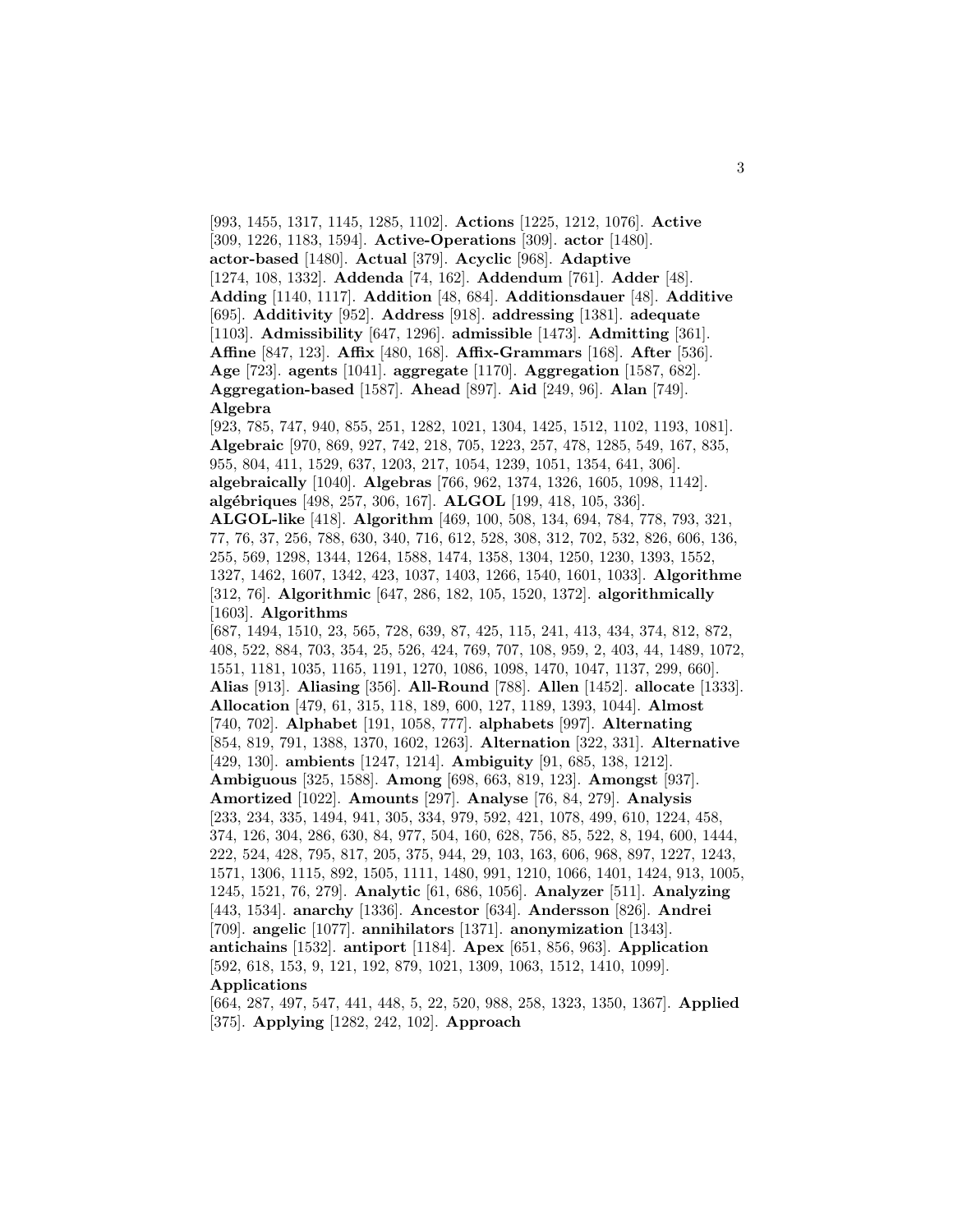[726, 130, 834, 915, 215, 878, 838, 686, 164, 494, 70, 381, 482, 317, 331, 762, 606, 186, 142, 938, 1584, 1130, 1161, 1057, 1237, 1354, 1005, 1113]. **Approaches** [869]. **approximability** [1115, 1181]. **Approximate** [353, 334, 1495, 1465]. **Approximating** [772, 1009]. **Approximation** [925, 1175, 676, 716, 712, 528, 616, 569, 1498]. **Approximations** [387, 1174, 865, 277]. **April** [709]. **Aquivalente** [226]. **Arbitrary** [766, 555, 527, 414]. **Arbitration** [393]. **Architecture** [696, 1153, 927]. **Architectures** [602]. **Arcs** [140]. **Area** [504]. **Argument** [557]. **Arguments** [283]. **Arithmetic** [402, 348, 67, 879]. **Arithmetical** [1566]. **ARQ** [1401, 1444]. **Array** [691]. **Arrays** [302, 847, 159, 178, 1126]. **Arrivals** [431, 277]. **ary** [1442, 561]. **Ascending** [367]. **Asian** [1250]. **assembly** [1430]. **assertional** [1108]. **Assertions** [346, 596]. **assignment** [1215]. **associated** [1604]. **association** [1398]. **Associative** [127, 1533]. **Associativity** [67]. **Assume** [1473]. **Assume-admissible** [1473]. **Assumption** [915]. **Assumption-Commitment** [915]. **asymmetric** [1215]. **Asymptotic** [1024]. **Asymptotics** [870, 799]. **Asynchronous** [368, 302, 857, 812, 1531, 1004, 1122, 1435, 1561, 1486]. **asynchrony** [1424]. **Atomic** [916, 1072]. **Atomicity** [368, 884, 1108, 1255]. **atoms** [1577]. **ATP** [814]. **Attribute** [382, 506, 376, 651, 725, 780, 579, 446, 645, 867, 667, 453, 396, 638, 543, 882, 1487]. **attribute-based** [1487]. **Attributed** [611, 700, 300]. **Attributes** [233, 234, 628, 543]. **ATVA** [1522]. **Author** [658]. **autodense** [1289, 1328]. **Automat** [18]. **Automata** [905, 120, 302, 507, 432, 588, 708, 965, 857, 79, 640, 60, 80, 239, 240, 801, 806, 1535, 874, 1320, 461, 92, 497, 854, 926, 47, 297, 219, 388, 13, 810, 46, 28, 685, 463, 670, 895, 1457, 1388, 1163, 1587, 1594, 1592, 1309, 1000, 1378, 1319, 1485, 1310, 1505, 1355, 1512, 1184, 1589, 1602, 1596, 1316, 1595, 1337, 1418, 1614, 1099, 1331, 1010, 1105, 1434, 1217, 1411, 1190, 1390, 1586, 1443, 1599, 1456, 1573, 1351, 1611, 1570, 1469, 303, 1610]. **Automata-based** [1320]. **Automated** [1557, 1571, 1615]. **Automaten** [79, 60, 303, 28, 80, 47]. **Automates** [13]. **Automatic** [90, 97, 292, 1113, 29]. **Automatically** [117, 579]. **Automatically-Generated** [579]. **Automating** [738, 494]. **Automaton** [551, 18, 1308]. **Automorphismes** [13]. **Automorphisms** [13]. **Availability** [591, 1020]. **Available** [136, 1091]. **Average** [1503, 996, 263, 561, 991, 515]. **Average-case** [996, 991]. **Average-energy** [1503]. **averages** [1357]. **Avoidable** [1341, 1361, 1246, 777]. **Avoiding** [1387, 1442]. **Aware** [1159]. **Axiomatic** [503, 51, 74, 164, 70, 373, 344, 133, 310]. **Axiomatics** [118]. **Axiomatising** [490, 1105]. **axiomatizability** [1326, 1006]. **axiomatization** [1178, 1576]. **Axiomatizing** [940]. **Axioms** [945, 1029, 196, 1426]. **ayant** [566].

**B** [23, 193, 701, 903, 679]. **B-Trees** [23, 193, 701, 679]. **Backtracking** [175, 337]. **backward** [1410, 1365]. **Bag** [973]. **Bag-Containment** [973]. **bakery** [1344]. **balance** [1092]. **Balanced** [432, 830, 194, 669, 433, 1204]. **Balancing** [776, 655]. **bar** [1378]. **Base** [312, 261]. **Based**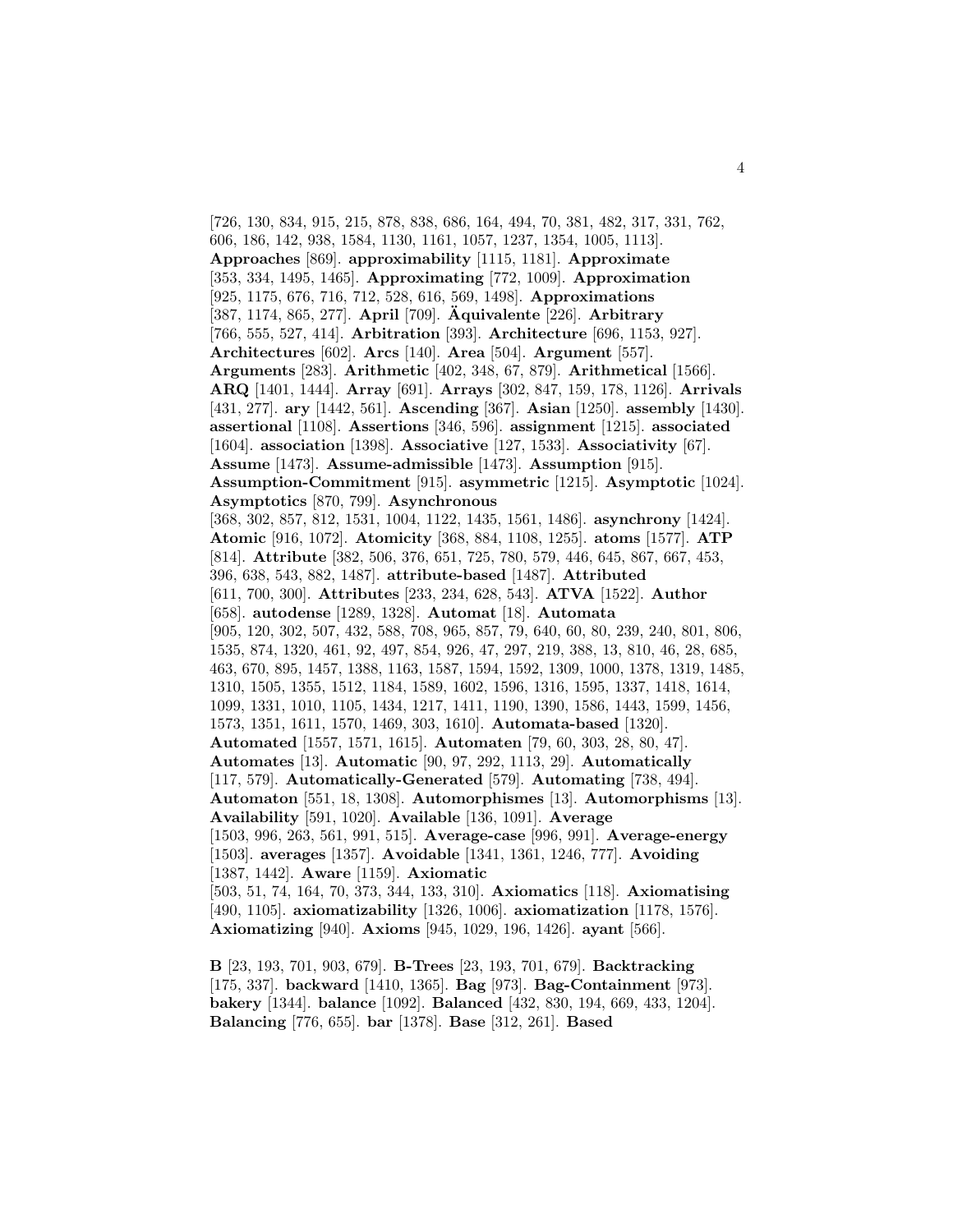[807, 503, 336, 731, 962, 662, 930, 516, 304, 948, 871, 629, 975, 371, 401, 447, 981, 310, 173, 968, 358, 1298, 1581, 1579, 1587, 1612, 1542, 1465, 1169, 1186, 1487, 1320, 1480, 1210, 270, 1019, 786, 1573, 1005, 1113, 1197, 1540, 1363, 1417]. **Bases** [1116, 426]. **Basic** [714]. **Basis** [882, 90]. **Batch** [151, 277]. **Batch-Interactive** [151]. **Bauer** [1432]. **Bayesian** [1477]. **Beautiful** [283]. **Behandlung** [364]. **Behavior** [210, 701, 391]. **behavioral** [1051]. **behaviors** [1359]. **Behaviour** [680, 552, 129, 149, 800, 1539, 1235]. **Behavioural** [869, 1026]. **Behaviours** [385, 1310]. **below** [1565]. **Bendix** [738]. **Berechnung** [11, 26, 35]. **Bernoulli** [348]. **Bernstein** [1029]. **Best** [380, 1174]. **Between** [948, 379, 960, 439, 638, 959, 845, 1014, 1561, 775, 1484, 913, 1567, 1093, 174, 1259, 879]. **beyond** [842]. **Bi** [1016, 1162, 1364]. **Bi-catenation** [1016]. **bi-criterion** [1162]. **bi-ideals** [1364]. **Bicenters** [498]. **Bicentres** [498]. **Bifaithful** [417]. **bifid`eles** [417]. **bifix** [1387]. **Big** [1507, 1456]. **Bijection** [307]. **Bin** [540, 208, 694, 1131, 1483]. **Bin-Packing** [540]. **Binary** [469, 427, 740, 23, 824, 626, 969, 77, 496, 98, 267, 24, 493, 497, 263, 4, 194, 584, 527, 109, 251, 933, 959, 826, 262, 333, 1387, 1341, 1361, 990, 1246, 1438, 775, 1058, 1182, 1486, 777, 1221]. **bio** [1483]. **bio-inspired** [1483]. **biochemical** [1490]. **BIP** [1581, 1579]. **Bipartite** [964, 354]. **bipolar** [1447]. **birthday** [1424, 1601]. **bisimilarity** [1423, 1278, 1604, 1616, 1142]. **Bisimulation** [912, 1569, 1576, 1479, 1516]. **Bisimulations** [743]. **Bitopological** [1605]. **Black** [383, 1538, 1114]. **Black-White** [383]. **Blackboard** [896]. **Blankinship** [308]. **Blocking** [687, 334, 177]. **Blocks** [828, 1037]. **boolean** [1383, 1301, 244, 351, 677, 225, 545, 87, 100, 467, 275, 323, 41, 885, 1280, 245, 281, 1257, 101, 449, 291, 341]. **Boole'sche** [41, 101]. **Bordered** [571, 1481]. **born´es** [257]. **bottom** [1318]. **bottom-up** [1318]. **Bound** [100, 535, 24, 462, 291, 1240, 1501, 1073]. **Boundary** [640, 574, 1086]. **Bounded** [1520, 272, 648, 886, 542, 370, 856, 918, 854, 257, 219, 584, 763, 823, 938, 1344, 1233, 1505, 1585, 1143, 1352]. **Bounded-Iteration** [763]. **Boundedly** [851, 159]. **boundedness** [1580]. **Bounds** [244, 266, 728, 425, 540, 759, 77, 691, 681, 67, 602, 527, 25, 799, 868, 449, 720, 963, 677, 1044, 1342, 1142]. **boxed** [1214]. **boxes** [1085, 1110, 892]. **BPA** [1036]. **BPP** [1036, 1604]. **Bracket** [53]. **Bracket-Closed** [53]. **Branch** [100]. **Branch-and-Bound** [100]. **Branching** [476, 610, 758, 1576, 1570, 1610]. **branching-time** [1570, 1610]. **Breakdown** [693]. **Brinch** [30]. **BRNGLR** [1266]. **Broadcast** [83, 1180]. **Bucket** [979, 1056, 1124, 1179]. **Buddy** [315, 624, 546, 1189]. **Buffer** [812, 420]. **building** [1070]. **bunches** [1083]. **BURS** [975]. **Byzantine** [1486].

**c** [1096, 1224]. **C.** [132]. **C/C** [1224]. **CA** [1601]. **Cache** [812]. **caching** [1202, 1230]. **CADP** [1435]. **cake** [677]. **calculate** [1049]. **Calculation** [721, 11, 26, 35]. **Calculi** [943, 371, 1306]. **Calculus** [653, 509, 862, 381, 1299, 912, 808, 1025, 1206, 1207, 1027, 1001, 731, 1509, 1166, 1208, 1079, 260, 1580, 1210, 1324, 750, 1198]. **Calls** [577, 176]. **Canonical** [605, 1156, 9]. **Cantor** [1029]. **Cantor-Bernstein** [1029].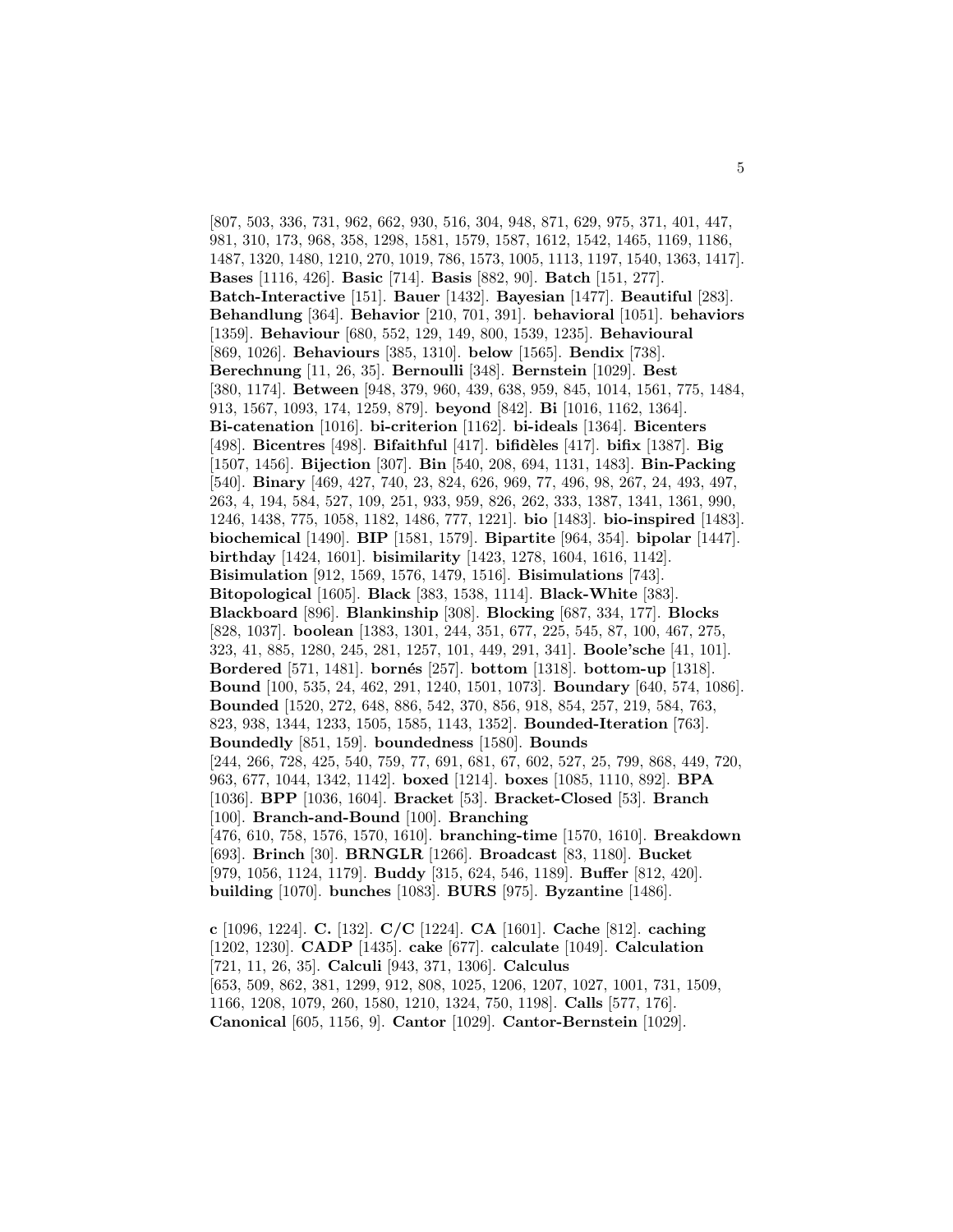**Capacity** [290, 235]. **capture** [1090]. **Carlo** [595]. **Case** [620, 294, 624, 194, 546, 1122, 996, 991, 669, 1]. **cases** [1452]. **categorical** [988]. **Categories** [879]. **Category** [1097, 930]. **Category-Based** [930]. **Category-theoretic** [1097]. **catenation** [1016]. **Catenative** [45]. **Causal** [978, 1212]. **causalities** [1508]. **Causality** [923, 1041, 871, 1001, 1421]. **CCS** [844, 662, 583, 1582, 1373, 724, 1428]. **CD** [1390]. **Cells** [543, 1061]. **Cellular** [507, 463, 1000, 1595]. **Central** [76, 178]. **centrale** [76]. **centralisées** [279]. **Centralized** [279]. **Cern´y** [1319]. **Certain** [141, 474, 342, 455]. **Certaines** [342, 474]. **Certificate** [985]. **Certificates** [860]. **CFFD** [1565]. **CFL** [697]. **Chain** [409, 548, 1484]. **Chain-Free** [548]. **Chains** [799, 1518, 1608]. **Channel** [521]. **channels** [1227, 1539, 1044, 1198]. **CHAP** [1353]. **Characterisation** [840]. **Characteristic** [1575, 1479, 166]. **Characteristics** [572, 79]. **Characterization** [976, 382, 495, 497, 366, 361, 339, 251, 809, 737, 1340, 1051]. **Characterizations** [1445, 806, 741, 1369]. **Characterize** [453]. **characterizing** [1514, 1190]. **Charakteristik** [166]. **Charting** [1292]. **Charts** [136]. **check** [1112]. **Checking** [1013, 661, 731, 950, 796, 884, 1466, 426, 1497, 1536, 1431, 1385, 1294, 1251, 1527, 1496, 1491, 1321, 1543, 1373, 1302]. **Checkpointing** [335]. **Checkpoints** [723]. **CHOCS** [808]. **Choice** [491, 392, 1520]. **choice-free** [1520]. **choices** [1546, 1077]. **Choosing** [75]. **Chromatic** [933]. **ciliates** [1286]. **circuit** [677]. **Circuits** [7, 595, 753, 677, 1263, 1182]. **Circular** [500, 1394]. **Circularity** [506, 396]. **Circus** [1345]. **Clarifications** [268]. **Class** [807, 179, 793, 229, 278, 110, 162, 754, 197, 795, 1062, 895, 963, 1600, 1073]. **Classes** [71, 801, 819, 967, 453, 809, 186, 228, 1090, 995, 474]. **Classically** [858]. **Classification** [703, 1452]. **Classifications** [1229]. **Clause** [284]. **Clean** [372, 254]. **CLEAR** [510]. **Clint** [132]. **cliques** [1201]. **clocked** [1060]. **Closed** [42, 53, 550, 1116, 1081]. **Closer** [111]. **Closure** [474, 574, 823, 1303, 1369, 185, 1386, 1280]. **Clustering** [575, 1343]. **Co** [697, 34, 825]. **Co-CFL** [697]. **Co-Nested** [825]. **Co-routines** [34]. **coalgebraically** [1421]. **Cocomparability** [964]. **Code** [421, 874, 636, 975, 404, 394, 1311, 1442, 1241, 1209, 1456]. **Coders** [807]. **Codes** [140, 1445, 1514, 1169, 1334, 1185]. **coding** [1014]. **Codings** [86, 78]. **coffee** [1563]. **Coh´erence** [312, 1478]. **Coincidental** [1138, 1149]. **coinduction** [1475, 1365]. **Collatz** [994, 1071]. **collection** [1091]. **colored** [1296]. **Coloring** [955, 1395, 1201, 1276, 1500]. **colors** [1500]. **Column** [852]. **combination** [1313]. **Combinational** [753]. **Combinator** [629]. **Combinator-Based** [629]. **Combinatorial** [698, 576, 1171]. **Combined** [151, 1606]. **Combining** [1420, 1433]. **comma** [1445]. **Command** [116]. **Comments** [188, 30, 58, 43, 95, 243]. **Commit** [688]. **Commitment** [915]. **Common** [393, 634, 44, 423, 1367]. **Communicating** [639, 509, 350, 558, 822, 795, 644, 1592, 1082]. **Communication** [521, 759, 974, 854, 791, 1413, 1173, 1050, 1561, 1158, 1044].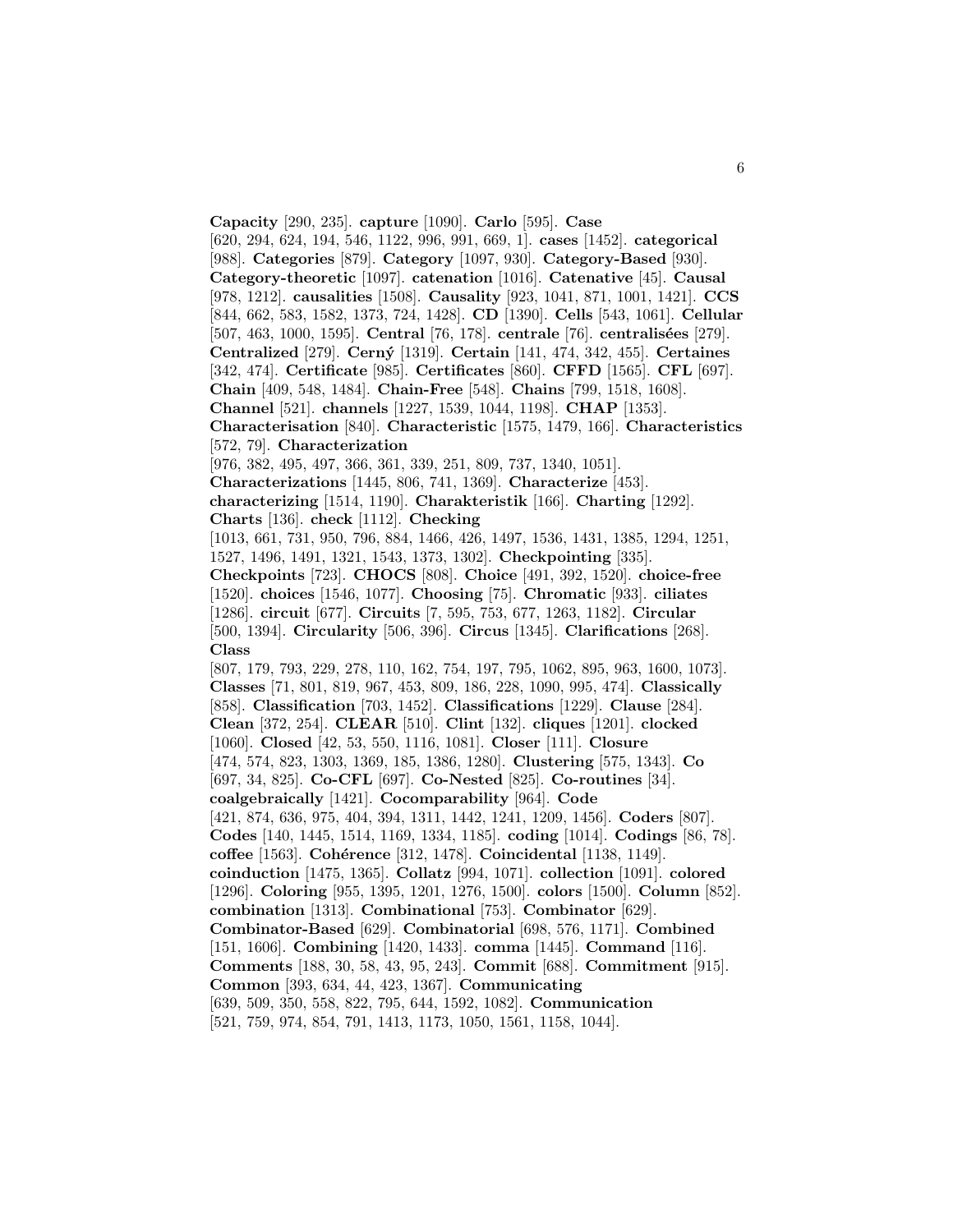**Communication-Bounded** [854]. **communities** [1061]. **Commutative** [544]. **Commutativity** [67]. **Compact** [494]. **Comparative** [869, 632]. **Comparing** [1036, 1122, 871]. **Comparison** [30, 801, 579, 15, 43, 768, 1335, 1350, 1148]. **Comparisons** [873]. **compatibility** [1535, 1434]. **Competitive** [983]. **Compilation** [284, 629]. **Compiler** [838, 206, 955, 364, 364]. **Compilers** [274]. **Compiling** [1223, 310, 1196]. **Complement** [1602, 946]. **Complementary** [63]. **Complementation** [236]. **Complements** [228]. **Complete** [514, 542, 466, 969, 119, 682, 171, 813, 329, 371, 288, 343, 706, 1452, 1356, 1155, 1188, 473, 1576, 1051]. **Completeness** [7, 389, 615, 746, 1292]. **Completion** [649, 1039]. **Complexity** [266, 351, 411, 198, 204, 593, 514, 203, 179, 499, 535, 759, 286, 62, 390, 544, 183, 819, 379, 718, 245, 890, 928, 121, 192, 191, 68, 650, 688, 644, 147, 211, 809, 36, 435, 443, 576, 291, 341, 1172, 677, 1416, 1069, 1297, 1271, 1357, 1593, 1517, 1300, 1585, 996, 1090, 1181, 1447, 1125, 746, 889, 1167, 1362, 1342, 1142, 1506, 1193, 430, 437, 998]. **component** [1531, 1581, 1579, 1535]. **component-based** [1581, 1579]. **components** [1533, 1353]. **composed** [1302]. **Composite** [81]. **Composition** [915, 1318, 645, 1161, 1441, 1585, 1512, 891, 1533]. **Compositional** [1385, 896, 1224, 1435, 904, 1480, 1437, 1113]. **Compositionality** [1420, 1433]. **Comprehending** [1424]. **comprehensive** [1197]. **Compression** [485]. **computability** [1000]. **computable** [1093]. **Computation** [1013, 495, 511, 951, 453, 274]. **Computational** [687, 1069, 545, 953, 859, 707, 970]. **computationally** [1188]. **Computations** [827, 1225, 708, 940, 175, 883, 1004, 677, 1374, 1466]. **Compute** [502, 284, 309, 455]. **Computer** [152, 83, 126, 590, 144, 591, 150, 614, 504, 189, 212, 153, 151, 96, 277]. **Computers** [40, 454]. **Computing** [353, 986, 552, 27, 136, 729, 142, 185, 1002, 1192, 1044]. **Concatenation** [982]. **Concepts** [15, 1027, 1197, 30, 43]. **Conceptual** [995, 988]. **concerning** [1011, 430, 437]. **CONCUR** [1471]. **Concurrency** [1471, 193, 915, 966, 440, 689, 717, 312, 779, 621, 1420, 1433, 1436, 1612, 1205, 1530, 1284, 889, 1567]. **Concurrent** [743, 1461, 188, 715, 313, 434, 950, 900, 597, 311, 110, 162, 933, 187, 243, 443, 265, 755, 1021, 1370, 1028, 1435, 1145, 1212, 1113, 1076]. **condensed** [1235]. **Condition** [7, 662, 1517]. **condition-response** [1517]. **Condition/Event** [662]. **Conditional** [834, 813, 128]. **Conditions** [541, 1241]. **cones** [417]. **Conference** [1471, 1494]. **Configurable** [1611]. **conflict** [1015]. **conflict-free** [1015]. **conflictable** [851]. **conflicts** [1279]. **Confluence** [936]. **Confluent** [652, 754]. **Congruence** [1564, 754, 1166]. **Congruences** [840, 13, 1565, 13]. **Conjecture** [994, 73, 1319, 1397]. **Conjunctive** [1388, 877, 1499, 973, 1261, 1112]. **Connected** [691, 602]. **connectedness** [1117]. **Connection** [845, 289]. **Connective** [832]. **Connective-Free** [832]. **Connectivity** [1349, 1203]. **Conquer** [502]. **Conradi** [243]. **Consensus** [1265, 919, 1486, 1540]. **Conservation** [223]. **Conservative** [56].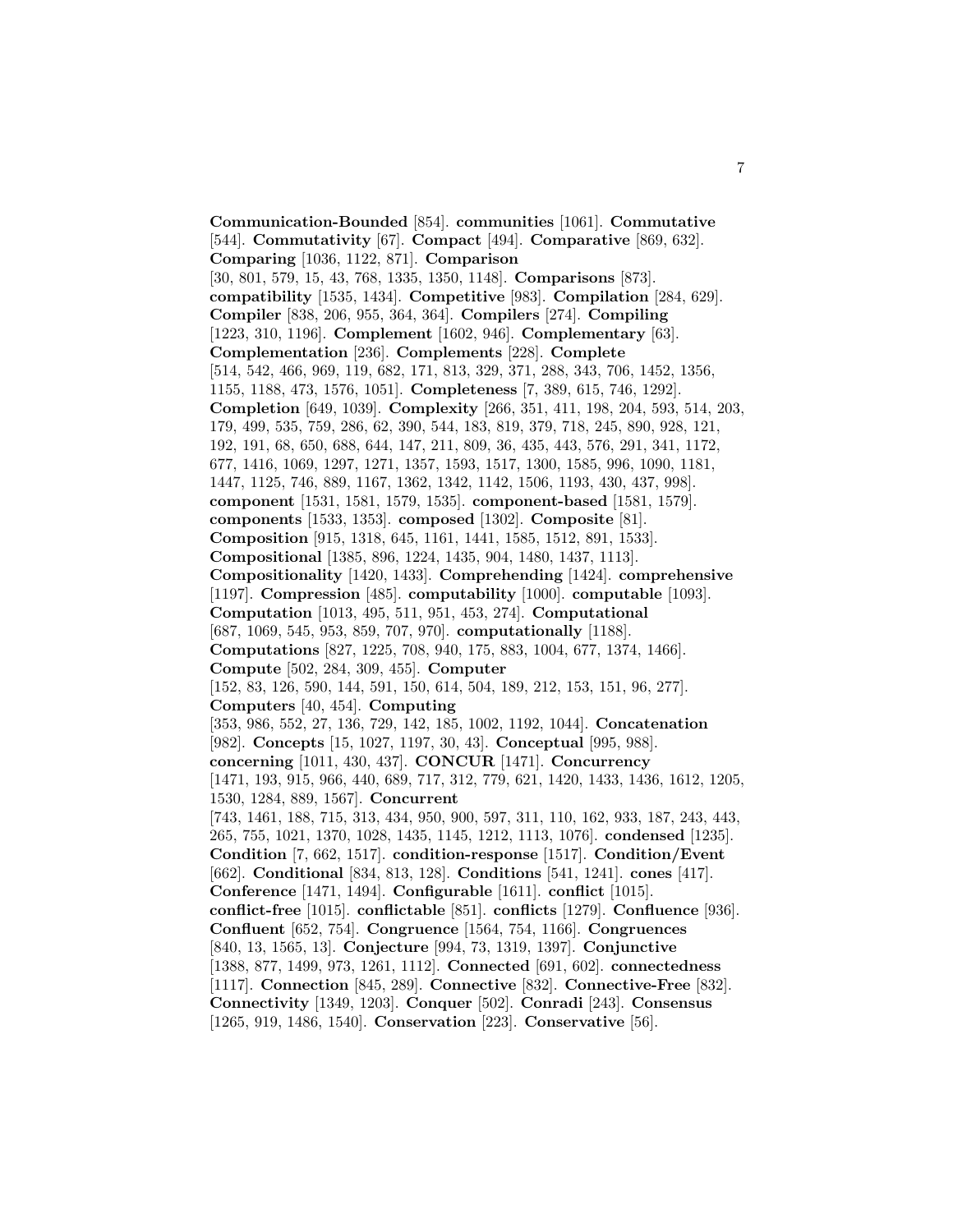**Considerations** [403, 1162]. **Considered** [181, 260]. **considering** [1492]. **consistency** [1180, 1032]. **Consistent** [1004, 63, 1574]. **Constant** [648, 463, 1069, 1538, 1596, 1022, 1486]. **Constant-time-maintainable** [648]. **Constants** [958]. **constrained** [1608]. **constraint** [235, 1450]. **Constraints** [622, 530, 954, 635, 755, 1416, 1140, 1271, 1583, 1020]. **Construct** [763]. **Constructibility** [603, 1429]. **Constructing** [469, 249, 253, 157, 573]. **Construction** [1494, 747, 946, 974, 619, 106, 447, 292, 475, 128, 1437, 1084]. **Constructions** [916]. **Constructive** [878, 1436]. **constructors** [1109]. **Contained** [225, 156, 1339]. **container** [1367]. **Containing** [222]. **Containment** [973, 1107, 1499, 1112]. **Contention** [606]. **Contentions** [517]. **Context** [498, 409, 997, 59, 848, 780, 856, 982, 419, 704, 84, 390, 926, 366, 325, 145, 139, 733, 890, 928, 327, 221, 324, 72, 301, 33, 46, 64, 114, 103, 410, 211, 264, 1164, 1482, 377, 1280, 1138, 1149, 1293, 1346, 1362, 1190, 750]. **Context-Free** [498, 780, 856, 982, 419, 84, 390, 926, 366, 928, 72, 301, 33, 410, 264, 997, 848, 325, 1164, 1482, 377, 1280]. **Context-Sensitive** [59, 704, 46, 64, 103, 211, 1190]. **Context-Sensitivity** [114]. **Contextfree** [266, 1408]. **Contexts** [359, 1508]. **Contextual** [1439, 935, 901, 813]. **Continuation** [174]. **Continued** [11]. **Continuity** [557]. **Continuous** [438, 549, 698, 1557, 1451, 1352]. **continuous-time** [1451, 1352]. **Contour** [502]. **Contrôle** [312]. **contracted** [1548]. **Contraction** [883, 1416]. **contribution** [260]. **Contributions** [657]. **Control** [948, 440, 151, 312, 205, 178, 779, 727, 1311, 1603, 1541, 1134, 889, 104, 1352, 1244]. **controllability** [1469, 1470]. **Controllable** [583, 1449]. **Controlled** [366, 1411, 238, 19, 1528]. **controller** [1406]. **controllers** [1557, 1437, 1556]. **controlling** [1209]. **Conventions** [632]. **convergence** [1254]. **Converting** [1012]. **Convex** [513, 964, 354]. **cooperation** [1269]. **Cooperative** [655, 1132, 1401, 1444]. **Coordinating** [110, 162]. **Coordination** [494, 392, 1290]. **cope** [1219]. **Copy** [371]. **core** [1509]. **cores** [1453]. **Coroutine** [451]. **Coroutines** [295]. **Correct** [200, 548, 38, 1354, 265]. **Correcting** [292]. **Correction** [1581, 1618, 784, 293, 1609, 760, 97, 1610, 1342]. **Corrections** [660]. **Correctness** [1308, 347, 661, 415, 295, 206, 1223, 525, 70, 1098, 108, 310, 196, 567, 255, 1026, 21]. **Correspondence** [829, 459]. **Corresponding** [72]. **Corrigenda** [74, 162, 192]. **corrigendum** [1172]. **Cost** [353, 24, 974, 165, 727, 1046, 1474, 1191, 1455, 1035]. **cost-effectiveness** [1046]. **costlier** [1504]. **Costs** [427, 919, 414, 209, 1181, 1160, 1504]. **COSY** [270]. **Counter** [550, 388, 191, 1184]. **Counterexamples** [954]. **counterparts** [1164]. **Counting** [676, 1495, 1084, 1506]. **Coupled** [1568, 645, 189]. **Cover** [528]. **Coverage** [101]. **Covering** [501, 410, 1201, 1375]. **Coverings** [554]. **Covers** [471, 324, 1268, 1460]. **CPP** [1096]. **CPP/GE/c/L** [1096]. **CPS** [1324]. **CPS-calculus** [1324]. **Craig** [1458]. **CRCW** [937]. **Creation** [785, 1398]. **Crick** [1485, 1589, 1586]. **Criterion** [112, 1108, 1255, 1162]. **Critical** [305, 590, 58, 128]. **crochet** [53]. **cross** [1387, 775]. **cross-bifix-free** [1387]. **Crossing** [960]. **Crossing-Over** [960]. **Crypt** [637]. **Crypt-equivalent** [637]. **CSMA** [304]. **CSP**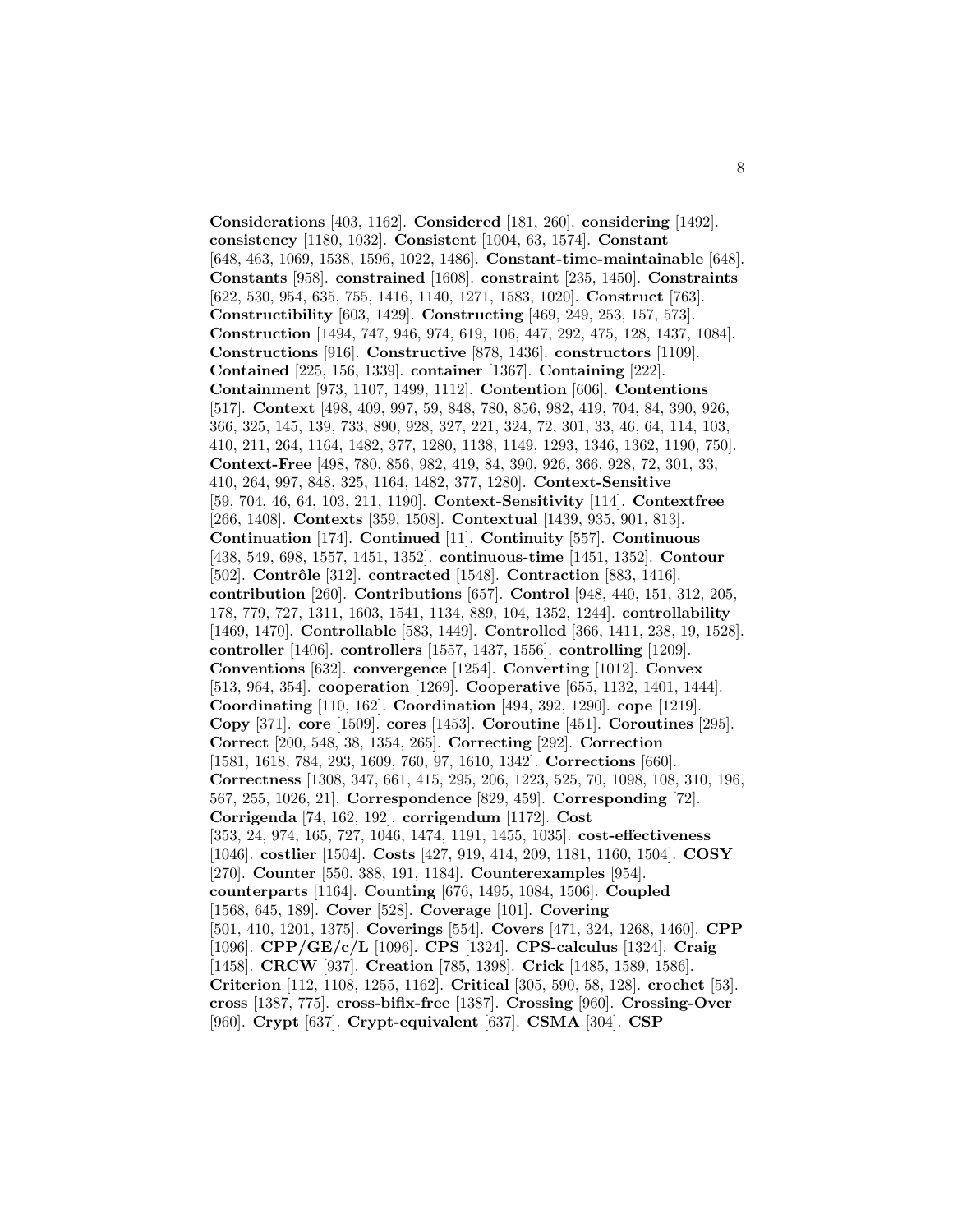[1618, 1613, 831, 604, 567]. **CTL** [1527, 1543]. **CTMDPs** [1352]. **cube** [1199]. **cubic** [1266]. **customers** [1096]. **cut** [1536]. **cut-points** [1536]. **Cycle** [958]. **Cyclic** [431, 201, 126, 668, 683, 699, 1462]. **Cylinder** [258]. **Cylindre** [258].

**D** [336]. **D0L** [1240, 1340, 1501]. **dans** [261, 279, 566]. **Darlington** [299, 660]. **Darstellungen** [364]. **Data** [233, 234, 23, 487, 294, 445, 893, 500, 269, 210, 406, 666, 49, 93, 99, 452, 81, 682, 977, 395, 249, 160, 756, 1054, 821, 165, 170, 570, 739, 279, 344, 721, 672, 426, 428, 401, 375, 187, 1067, 209, 992, 800, 89, 598, 186, 298, 441, 448, 5, 22, 917, 274, 642, 846, 1457, 1140, 1128, 1507, 1251, 1347, 1392, 1617, 217, 21, 1331, 519, 1277, 553, 786, 1314, 1221, 1222, 464, 988]. **Data-Flow** [977]. **Data-Intensive** [917]. **Database** [771, 487, 661, 236, 261, 320, 360, 648, 654, 361, 987, 529, 954, 312, 414, 441, 448, 635, 947, 779, 727, 1308, 1038, 1007, 1460, 1197, 1034]. **Databases** [440, 603, 690, 843, 866, 1048, 1271, 996, 995, 1106, 760, 761]. **Dataflow** [904, 630, 1098]. **datalog** [1090, 1237, 837]. **datatypes** [1566]. **Datenstrukturen** [93, 99]. **d'attente** [566]. **Daubechies** [965]. **David** [135]. **DB** [156]. **DB/DC** [156]. **DC** [156]. **deadlines** [1053]. **Deadlock** [517, 177, 633, 1363]. **Deadlock-Freedom** [517]. **Deadlocking** [674]. **deal** [450]. **deallocation** [1189]. **debugging** [1041]. **December** [709]. **Decidability** [588, 112, 950, 520, 1294, 1537, 1351]. **Decidable** [204, 405, 538, 352, 389, 1545]. **decide** [1296]. **Deciding** [1278, 560, 1451, 1193]. **Decision** [1253, 692, 1011, 547, 754, 959, 1489, 1275]. **declaratively** [1612]. **Decomposable** [129]. **Decomposing** [828, 1037]. **Decomposition** [82, 594, 205, 744, 96, 1305, 1318, 1313, 659]. **decompositions** [737]. **Decreasing** [417, 1204]. **d´ecroissants** [417]. **Dedicated** [222, 1432, 1424]. **Deduction** [357]. **Deductive** [866]. **Deep** [1217, 1315]. **Defined** [379]. **Defining** [71, 328]. **Definiteness** [722]. **Definition** [252, 378, 51, 74, 373, 1508]. **Definitions** [1223, 996]. **deformation** [1273]. **Degree** [856, 685, 832, 823, 1416]. **Degrees** [114, 1577]. **Delay** [752, 751, 490, 918, 1401, 1603]. **delay-resilient** [1603]. **Delays** [304, 1603]. **Delegation** [755]. **Deleted** [987, 1007]. **Deleting** [400]. **deletion** [1528, 1447]. **Delivery** [861]. **delta** [1385, 1509]. **delta-oriented** [1385, 1509]. **Demand** [54, 212, 234]. **Demonic** [1077]. **Denotational** [1436, 518, 428, 1018]. **Dense** [1229, 1452]. **Density** [325]. **Dependability** [849]. **Dependence** [457, 913]. **Dependencies** [771, 236, 952, 570, 471, 866, 456, 1140, 1465, 1128, 1038, 1292, 1102]. **Dependency** [843]. **Dependent** [723, 663]. **Depletable** [1539]. **Depth** [305, 538, 125, 341, 275, 323]. **Depth-First** [305, 125]. **Deques** [789]. **derandomization** [1035]. **Derivation** [627, 72, 265]. **Derivational** [183]. **Derivations** [653, 733]. **derivatives** [1597]. **derived** [1047]. **Deriving** [1111, 424, 102]. **Descending** [1518]. **descent** [1257]. **Describing** [552, 37, 711]. **Description** [91]. **descriptional** [1596]. **Descriptively** [329]. **Design** [336, 838, 206, 482, 609, 2, 173, 227, 1539, 1057, 1030, 1031, 1034].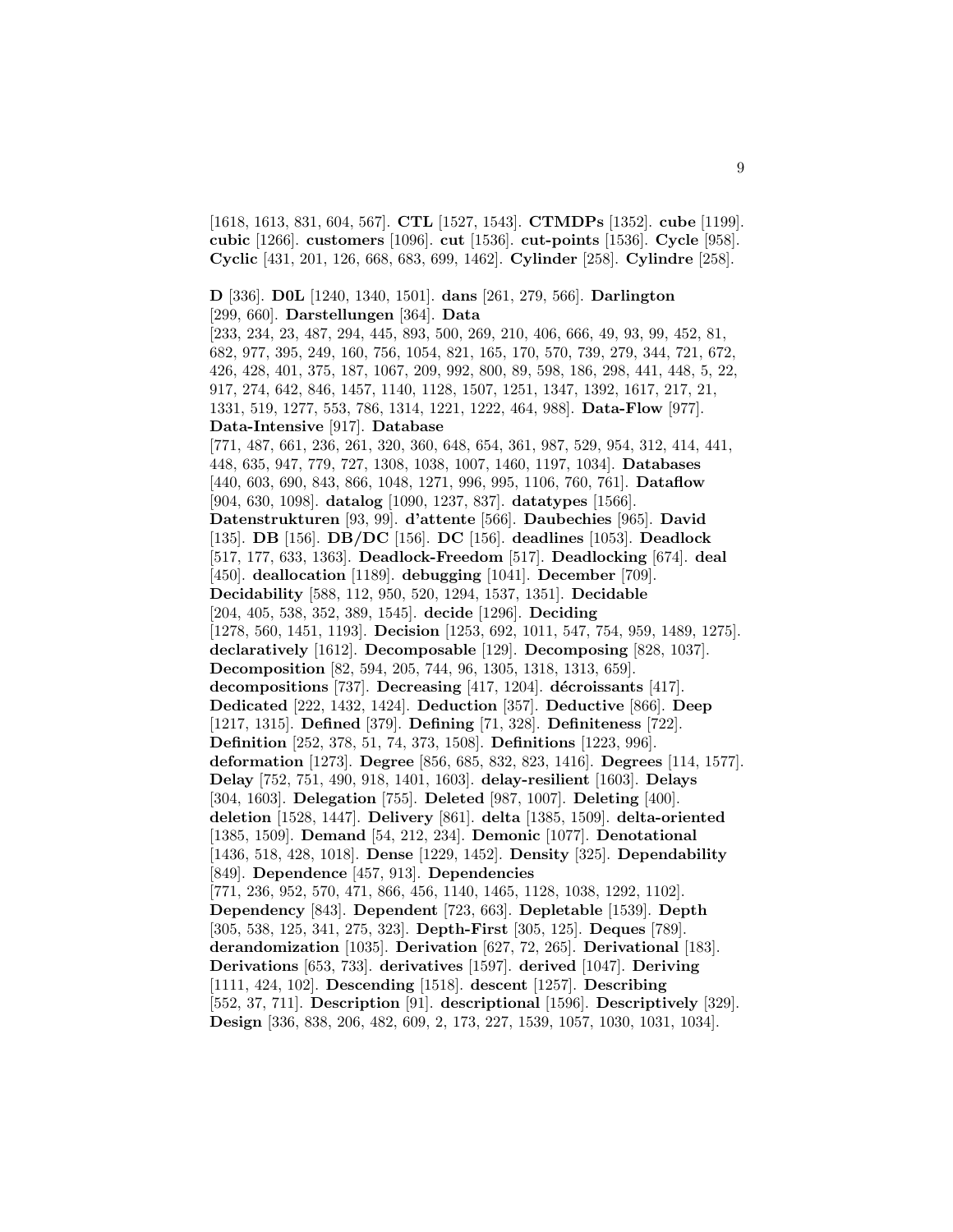**Designed** [336]. **Detecting** [898]. **Detection** [438]. **Determinancy** [27]. **Determinism** [331, 1168]. **Deterministic** [184, 588, 857, 797, 461, 153, 505, 482, 609, 191, 967, 1390, 1443, 586, 420, 895, 273, 1529, 1519, 1588, 1316, 1337, 1187, 1607, 1586, 553, 86]. **deux** [439]. **Development** [705, 249, 804, 641, 1136, 659]. **Developmental** [45]. **device** [1061]. **Devices** [27, 447, 104]. **DFA** [1574]. **DFAs** [1342]. **Diagrams** [959, 1103]. **Different** [629, 86, 78, 959]. **Diffusion** [277]. **digital** [1557, 1232, 1104]. **Dijkstra** [1133, 1027, 413]. **Dijkstra-Scholten** [1027]. **Dimension** [759, 544, 899]. **Dimensional** [425, 788, 401, 1405, 1279, 1203, 1187, 1601]. **dioids** [1529]. **Diophantine** [308]. **Direct** [483, 946, 178]. **Directed** [366, 859, 170, 968, 1173, 1373]. **Direction** [19]. **Directory** [1151]. **Disambiguating** [931]. **discounting** [1402]. **Discrete** [348, 966, 309, 762, 365, 1611]. **Discrete-Time** [348]. **discretization** [1558]. **discretization-free** [1558]. **Disjoint** [125]. **disjointedness** [1107]. **Disjunctive** [1379, 1339]. **Disjunctivity** [1481]. **Disk** [76, 812, 55, 1202]. **Dispatcher** [106]. **Disque** [76]. **Distance** [951]. **Distances** [1232, 353]. **distinctness** [1155]. **Distinguishing** [1380]. **Distributed** [479, 261, 915, 662, 1408, 1265, 978, 591, 529, 810, 312, 688, 644, 655, 643, 656, 1413, 1525, 1050, 1132, 1393, 1192, 1159, 1044, 1084, 1136]. **Distribution** [810, 365, 956, 1392]. **distribution-sensitive** [1392]. **Distributions** [348]. **Distributive** [1547]. **Diverse** [42]. **diverses** [42]. **Divide** [502]. **Divide-and-Conquer** [502]. **DKL** [1607]. **DLOGTIME** [1263]. **DLOGTIME-uniform** [1263]. **DNA** [1002, 1157]. **do** [1069, 260]. **Does** [1381]. **DOL** [220]. **Domain** [978, 862, 1458]. **domain-specific** [1458]. **Domains** [711, 1518]. **Donn´ees** [312, 261, 279]. **double** [816, 1533]. **double-ended** [816]. **double-sided** [1533]. **Down** [640, 8, 526, 1128]. **Drawing** [533, 435, 1172]. **Drum** [248, 512]. **DSL** [445]. **Dual** [540, 571, 1262, 1344, 1444, 1288]. **dual-hop** [1444]. **Duality** [726, 1605]. **d'un** [76, 312]. **d'une** [279, 312]. **Duplicate** [681]. **Duplicate-Key** [681]. **durch** [364]. **Dynamic** [315, 572, 881, 1469, 701, 282, 401, 337, 961, 655, 1477, 634, 262, 635, 823, 1536, 1508, 1509, 1517, 1582, 1044, 1470]. **Dynamic-Sized** [881]. **dynamical** [1245]. **dynamically** [1449]. **Dynamics** [654, 1539].

**eager** [1552]. **Earley** [1317]. **Early** [1317]. **Easily** [613]. **Easy** [985]. **ECO** [1171]. **Edge** [125, 1416, 1500]. **Edge-Disjoint** [125]. **Edges** [353, 1043]. **Editor** [1075, 1419]. **Editorial** [1242, 1404, 1075]. **Edsger** [1133]. **Effect** [407, 165, 318]. **Effective** [747, 778]. **Effectively** [534]. **effectiveness** [1046]. **Effects** [164]. **Efficiency** [805, 626, 355, 454, 1539, 1122, 1401]. **Efficient** [460, 815, 32, 294, 1406, 979, 293, 287, 1487, 563, 630, 768, 1449, 408, 1343, 736, 1086, 884, 716, 354, 564, 1470, 424, 707, 959, 128, 1358, 1607, 786, 1403, 1459]. **Efficiently** [1483, 1070]. **Eigenschaften** [79]. **Einbettungssatz** [204]. **Electing** [599]. **Element** [1155, 1514, 1185]. **Elemental** [621]. **Elementary** [798, 1066]. **Elements** [12, 652]. **Eliminate** [500]. **Eliminates** [598]. **Eliminating** [195, 769, 318, 359]. **Elimination** [44, 1413]. **ELL**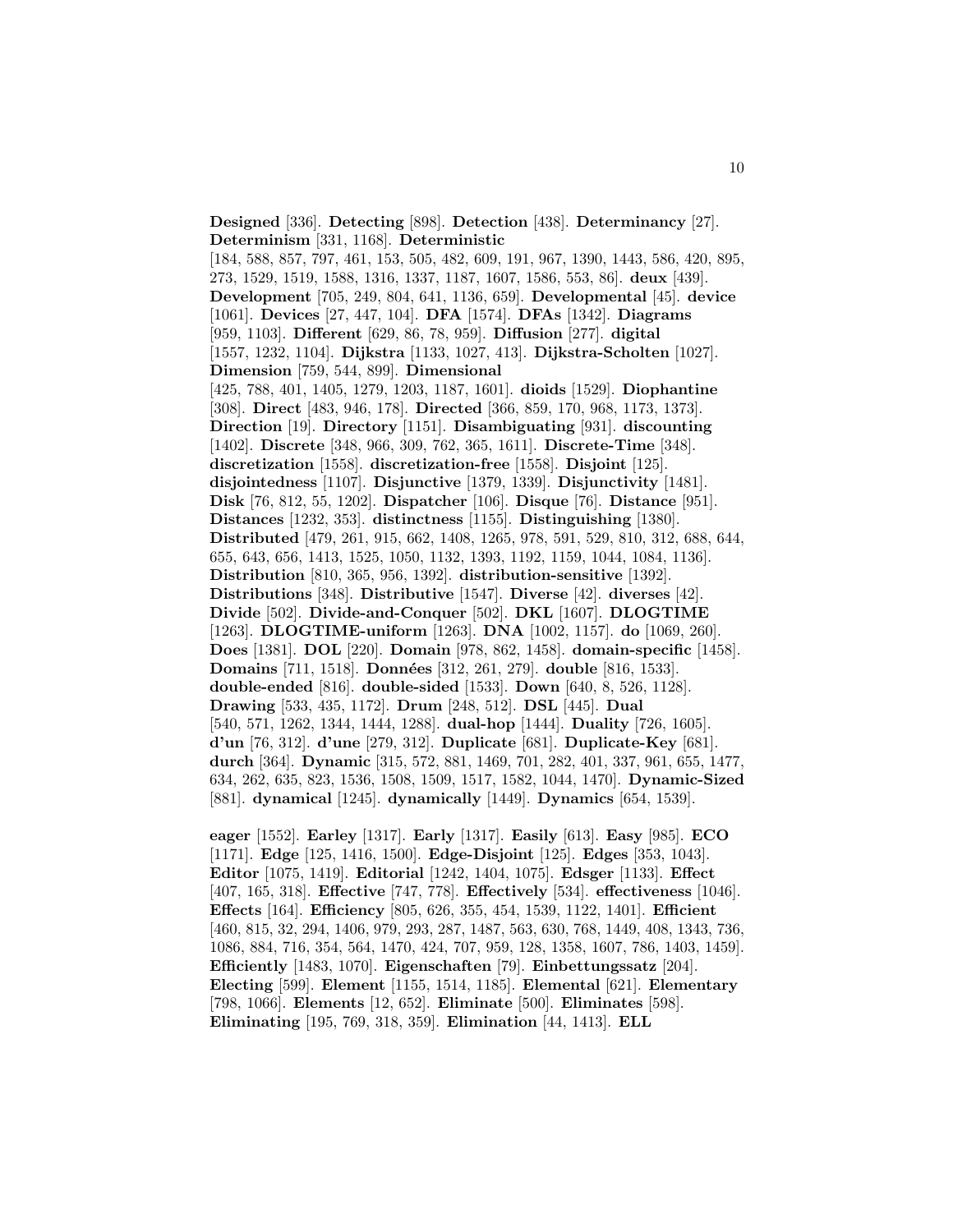[563, 252, 231]. **ELR** [252]. **embedded** [1164]. **Embedding** [204, 1323, 618, 1213]. **Emptiness** [370]. **Emptiness-Problem** [370]. **Emulator** [969]. **eNCE** [1086]. **Encodements** [496]. **encoding** [1214]. **Encodings** [209]. **ended** [816]. **endliche** [18, 28]. **endlichen** [60]. **endlicher** [60, 80, 47]. **Endogenous** [151]. **energy** [1503, 1401]. **enforcement** [1032]. **Enhanced** [1202]. **entre** [439]. **Entreeings** [815]. **Entropy** [458, 267, 379, 585, 668, 712, 772, 683, 699]. **entscheidbare** [204]. **Enumerable** [345, 741]. **Enumeration** [670]. **Environment** [402, 107, 974, 451, 735, 910]. **environments** [1180, 1459]. **enzymatic** [1377]. **EOL** [172, 290, 104, 389]. **Epsilon** [460]. **Equal** [345]. **equals** [802]. **Equation** [308]. **Equational** [1360, 930, 949, 1006, 1064]. **Equations** [847, 929, 957]. **Equilibria** [1336, 1606, 1375]. **Equilibrium** [592, 458, 1365]. **equipment** [1350]. **Equivalence** [351, 1536, 545, 577, 82, 983, 220, 588, 587, 174, 895, 1413, 596, 1287, 1170, 1240, 1501, 1342, 1467, 1351, 1302, 1301, 1259, 1076, 226]. **Equivalences** [608, 871, 1216, 1386]. **Equivalent** [278, 637]. **erase** [1293]. **erkennbaren** [79]. **Erratum** [1361, 360, 671, 683, 699, 1007, 1179, 1149]. **Error** [939, 452, 293, 778, 231, 292, 1535, 1327, 938]. **Errors** [784, 97]. **Ershov** [709]. **escalation** [1365]. **estimating** [1357]. **estimation** [1495]. **ETOL** [141]. **EU** [1455]. **EU-COST** [1455]. **Euclid** [216]. **eukaryotic** [1584]. **Eulerian** [767]. **Evaluate** [263]. **Evaluating** [424]. **Evaluation** [382, 87, 100, 623, 484, 645, 849, 62, 67, 312, 638, 667]. **Evaluators** [579]. **Even** [1087]. **Event** [845, 662, 1512, 522, 762]. **Every** [777]. **evolution** [1496]. **Evolutionary** [1061, 1236, 1144, 1188, 1384, 1325]. **evolutions** [1160]. **evolving** [1061]. **Exact** [144, 1250]. **Example** [298]. **examples** [1038]. **Exception** [735]. **Exclusion** [818, 931, 1298, 1389]. **Execution** [523, 403, 882, 1025, 970, 996, 1449, 1468]. **Exhaustive** [1171, 1264, 233]. **Existence** [639, 1537]. **Expansion** [757]. **Expansions** [792, 11, 1024]. **Expected** [680, 830, 695]. **Experience** [796]. **Experimentally** [248]. **Explaining** [412]. **Explanation** [745]. **explicit** [1269]. **Exploiting** [1296, 1415]. **Exponential** [431, 334, 530, 150, 566]. **Exponentially** [1204]. **exponentielles** [566]. **EXPRESS** [1578]. **EXPRESS/SOS** [1578]. **Expressed** [242]. **Expressibility** [802, 1036, 999]. **expression** [1070]. **Expressions** [402, 87, 885, 67, 136, 1588, 1400, 1303, 1378, 1129]. **Expressive** [751, 631, 570, 763, 1216]. **Expressiveness** [1579, 1452, 1581, 1052, 1380, 1581]. **ExpSpace** [1545]. **ExpSpace-hard** [1545]. **EXSPACE** [179]. **Extended** [180, 259, 3, 1318, 839, 145, 170, 338, 895, 1457]. **Extendible** [484, 159]. **Extending** [1152, 1090]. **Extensibility** [648]. **Extension** [52, 1605, 1138, 1149, 1080]. **Extensional** [608]. **Extensions** [589, 916, 1228, 268, 1326]. **External** [666, 935]. **Extracting** [1453]. **Extraction** [681]. **Extremal** [353].

**F** [760]. **face** [1135]. **Facility** [335]. **factor** [1442]. **Factorisation** [1511].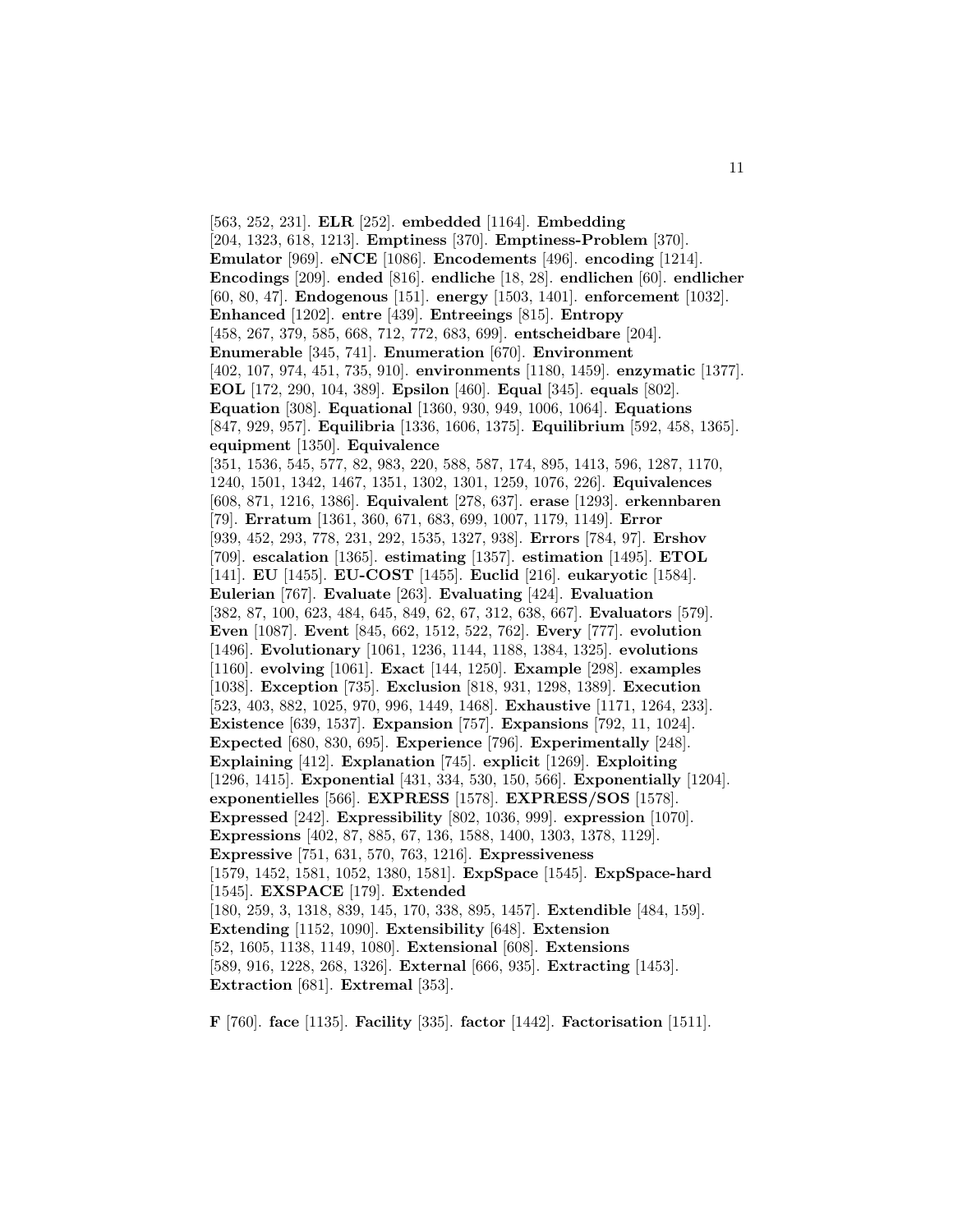**factorization** [1397]. **factors** [1069, 1063, 1110]. **Failure** [878, 1603, 972, 1417]. **failure-based** [1417]. **failure-taming** [1603]. **Failures** [591, 723, 599, 706, 656, 674]. **Fair** [993, 509, 1247, 1074, 713, 833, 1304, 1565, 1136, 1428]. **Fairness** [1225, 450]. **Families** [42, 850, 171, 1190, 53]. **Familles** [53, 42]. **Family** [150, 682, 883, 550, 574, 1182]. **fan** [1182]. **fan-out** [1182]. **Fast** [1519, 87, 1189, 766, 134, 784, 778, 340, 44, 1035, 11, 166]. **Faster** [569, 1087, 1601]. **Fault** [479, 986, 827, 686, 190, 696, 1192]. **Fault-Tolerance** [686]. **Fault-Tolerant** [479, 986, 827]. **faulty** [1312]. **FDs** [1259]. **Features** [381, 1584]. **Feedback** [189, 753, 964]. **Feedback-Coupled** [189]. **ferm´ees** [42, 53]. **fermeture** [474]. **Festschrift** [1590]. **few** [1003]. **fibers** [1286]. **fibration** [1097]. **Fields** [60, 166, 20]. **FIFO** [633]. **File** [675, 407, 786]. **Files** [566]. **filters** [1384]. **Final** [1310]. **Find** [639, 308]. **Finding** [764, 1376, 354, 908, 1043, 1358, 1415]. **Fine** [818, 977]. **Fine-Grained** [818, 977]. **fingerprints** [1543]. **Finis** [13]. **Finite** [514, 840, 906, 965, 405, 60, 80, 239, 240, 247, 490, 461, 92, 854, 47, 18, 297, 1614, 219, 251, 652, 369, 754, 795, 13, 1352, 28, 147, 685, 436, 724, 732, 803, 1326, 1305, 1587, 1594, 1592, 1589, 1100, 1418, 1010, 1411, 1586, 1351, 1302]. **finite-state** [1302]. **Finitely** [418, 794, 1364]. **Finiteness** [844]. **First** [305, 1369, 344, 125, 328, 1568, 1514, 1203, 1042, 1402, 1380, 1151]. **First-Order** [328, 1369, 1203, 1402, 1380]. **Fitting** [1605]. **Fixed** [544, 407, 762, 1436, 1500]. **Fixed-Length** [407]. **fixed-point** [1436]. **Fixpoint** [557]. **fixpoints** [1262]. **flexible** [1546, 1468]. **Flow** [693, 345, 233, 234, 893, 622, 115, 321, 977, 444, 160, 787, 739, 56, 428, 375, 274, 1134, 1210, 1005]. **Flow-Time** [693, 622, 787]. **Flowgraphs** [394]. **Flows** [56]. **Flußdiagramme** [226]. **FM15** [1515]. **FO** [1117]. **foggy** [1523]. **Fooling** [551]. **forbidding** [1382]. **Forced** [670, 1348]. **forest** [1457]. **Forests** [850]. **Forgetting** [926]. **Fork** [623]. **Form** [838, 324, 280, 1014, 1107, 1121]. **Formal** [66, 1118, 1413, 368, 203, 215, 376, 378, 63, 597, 110, 162, 975, 197, 981, 804, 879, 265, 1557, 1584, 1011, 1493, 1468, 1555, 641, 1197, 1477, 659]. **Formalism** [170]. **Formalisms** [541]. **Formel¨ubersetzung** [158]. **Formes** [397]. **Forms** [59, 113, 246, 213, 139, 172, 290, 389, 33, 397]. **Formula** [976, 594, 158, 568, 646, 449, 832, 1113]. **formula-based** [1113]. **Formulae** [323, 275, 1038]. **Formulas** [825, 537, 45, 920, 1012]. **Forte** [342]. **Fortran** [913]. **Forward** [764, 1410, 1219]. **foundation** [1529, 93, 99]. **Foundations** [748, 1349, 1034]. **Fourier** [309]. **Fractal** [953]. **Fractions** [11, 1566]. **fragment** [1406]. **Fragmentation** [315]. **Fragmented** [600, 529]. **Framework** [977, 428, 1615, 1211, 988]. **Frameworks** [160, 739, 811, 1581, 1579]. **Free** [498, 491, 409, 780, 856, 982, 419, 957, 548, 918, 84, 390, 926, 366, 145, 733, 928, 324, 560, 72, 301, 33, 921, 410, 832, 264, 1164, 1520, 1387, 997, 1201, 1276, 1482, 848, 374, 1558, 377, 1157, 1256, 325, 1280, 1167, 1486, 1348, 1015]. **Freedom** [517, 1363]. **French**

[258, 397, 498, 42, 53, 261, 76, 257, 306, 417, 279, 439, 474, 13, 167, 312, 342, 566].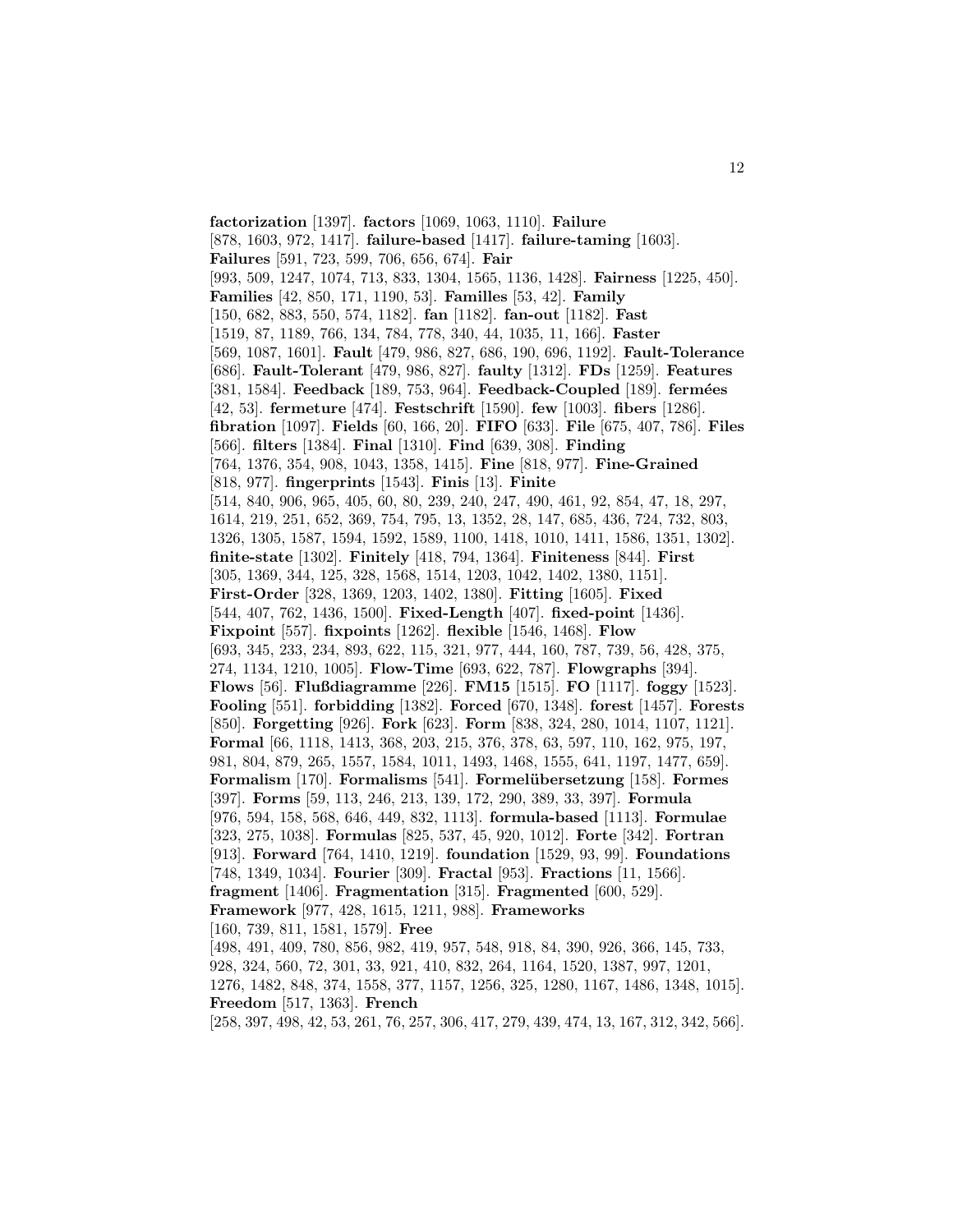**Friedrich** [1432]. **Fringe** [830]. **Fringe-Balanced** [830]. **frontier** [1292]. **FSSP** [1601, 1600]. **full** [1586]. **fully** [1001]. **Function** [820, 1223, 1463, 1297, 1152, 781]. **Functional** [771, 552, 210, 559, 952, 471, 866, 456, 1130, 1507]. **Functionally** [222]. **Functions** [351, 545, 100, 594, 17, 41, 797, 757, 858, 859, 629, 524, 455, 147, 449, 341, 1000, 1441, 245, 132]. **Fundamental** [152]. **Fundamentals** [966, 1134]. **Funktionen** [41]. **Further** [421, 512]. **Fusion** [1025]. **Fuzzy** [1527].

**G** [772, 223, 458, 865, 585, 712, 387, 223, 1096, 458, 585, 712, 387]. **G-queue** [1096]. **G/G/1** [712, 387]. **G/G/1/N** [585]. **G/G/m** [223]. **G/M/1** [458]. **gain** [1307, 1044]. **Game** [1469, 224, 1368, 1513, 1375]. **games** [1503, 1370, 1474, 1572, 1606, 1491, 1550, 1352, 1609]. **GandALF** [1502]. **Gap** [379]. **gauches** [258]. **Gauntlet** [135]. **GE** [1096]. **gene** [1496]. **General** [431, 592, 320, 360, 348, 1409, 149, 465, 673, 630, 183, 525, 668, 164, 481, 308, 157, 744, 1452, 1264, 1475, 892, 1437, 1211, 683, 699, 1112]. **generalised** [1535]. **Generalization** [902, 1059, 992]. **Generalized** [593, 1508, 269, 276, 626, 493, 442, 1121, 956, 492, 273, 601, 1087, 1220, 1128, 1029, 1293]. **generalizing** [1182]. **Generally** [600]. **Generated** [856, 579, 349, 718, 1364]. **g´en´erateurs** [306]. **Generating** [470, 648, 885, 780, 374, 991, 584, 1, 1061]. **Generation** [421, 488, 875, 215, 636, 25, 564, 975, 808, 1171, 1264, 1220, 1089, 1573, 1073]. **Generative** [486, 290]. **Generator** [563, 231]. **Generators** [306, 290]. **Genericity** [1206]. **Geometric** [625, 1245]. **Geometrical** [847]. **Geometry** [953, 140, 573]. **German** [198, 204, 7, 48, 79, 41, 93, 99, 60, 80, 39, 84, 399, 47, 18, 65, 158, 68, 101, 314, 288, 343, 303, 226, 28, 11, 166, 29, 211, 364, 36, 26, 35, 20]. **gestion** [261, 76, 279]. **GI** [1521]. **GI/M/1** [1521]. **Given** [198, 534, 1442]. **Glitch** [745]. **Global** [2, 543]. **GLR** [1168, 1266]. **Go** [465]. **Gobang** [288]. **Golomb** [1415]. **Good** [213]. **Goto** [357, 1414]. **goto-graphs** [1414]. **Gotos** [250]. **GR** [1551]. **Grained** [818, 977]. **grammaires** [397]. **Grammar** [419, 113, 246, 139, 967, 822, 586, 543, 1082, 1132, 397]. **Grammarforms** [146]. **Grammarhomomorphisms** [146]. **Grammars** [460, 259, 409, 203, 488, 59, 506, 112, 179, 555, 640, 848, 376, 651, 780, 856, 982, 446, 516, 793, 229, 645, 607, 872, 252, 946, 84, 390, 366, 300, 867, 349, 486, 339, 253, 9, 851, 145, 890, 928, 238, 327, 564, 453, 324, 369, 863, 72, 480, 338, 396, 586, 638, 19, 301, 33, 131, 280, 410, 211, 931, 882, 168, 319, 264, 1388, 1164, 1118, 1231, 1593, 1111, 377, 1293, 1346, 1362, 1089, 1257]. **Grammatiken** [211]. **Granularity** [914, 505, 1309]. **Graph** [958, 618, 651, 856, 982, 229, 256, 692, 408, 366, 718, 383, 331, 650, 908, 574, 955, 963, 1218, 1276, 1376, 1086, 1211, 1047, 1527]. **Graphen** [303, 314]. **Graphics** [107]. **Graphs** [565, 353, 594, 533, 618, 982, 39, 398, 361, 964, 354, 170, 56, 814, 314, 303,

102, 131, 289, 902, 968, 569, 823, 1548, 1178, 1286, 1233, 1414, 1201, 1276,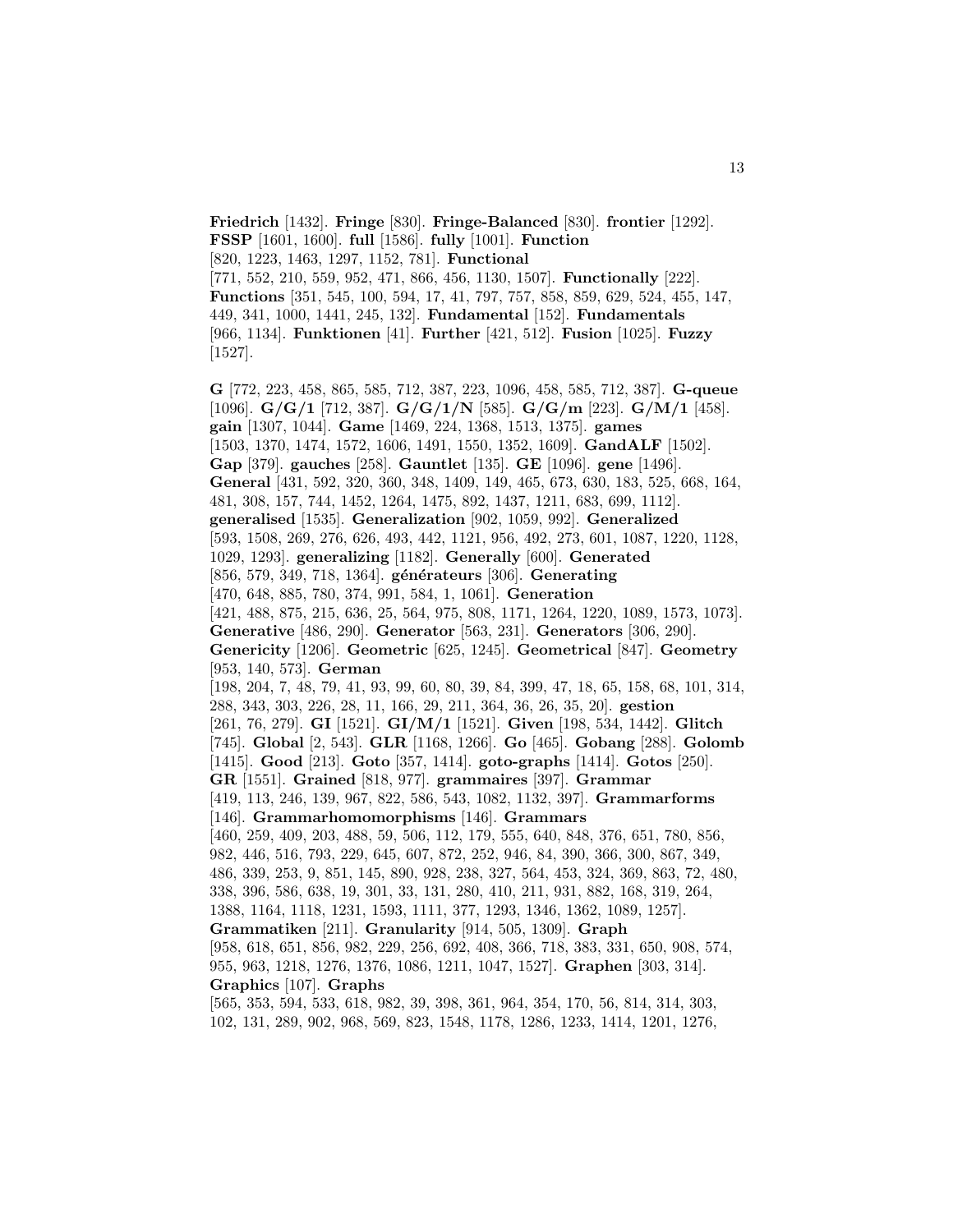1517, 1174, 925, 1505, 1029, 1132, 1372, 1614, 932, 1182, 1033]. **Gray** [1264, 1442, 1123]. **Greed** [770]. **Greedy** [508]. **Greibach** [73]. **grid** [786]. **grids** [1213]. **Gries** [577, 135, 604]. **ground** [746]. **Group** [419, 595, 1100, 560, 921, 1173, 1114, 1158]. **Groups** [198, 204, 555, 1462]. **growth** [1414]. **Grundlagen** [93, 99]. **Gruppen** [198, 204, 204]. **GSM** [807, 697]. **Guarantee** [508]. **Guaranteeing** [31, 1363]. **guarding** [1033]. **guided** [1591]. **Guiding** [1458]. **Gurevich** [1137].

**H** [760]. **Habermann** [841]. **Hadzilacos** [1389]. **hairpin** [1256]. **hairpin-free** [1256]. **Hamming** [1125]. **Handling** [452, 748, 735]. **Hansen** [30]. **Hard** [985, 575, 1545]. **Hardness** [1302, 1534]. **Hardware** [199, 1354]. **Hashing** [484, 689]. **Hausdorff** [899]. **Having** [353]. **HDTOL** [708]. **Head** [92, 1418]. **Heap** [400, 1457, 816]. **Heaps** [287, 532, 1281]. **Height** [740, 499, 830, 584, 1283, 1104]. **Heights** [610]. **Hennessy** [1575]. **Heuristic** [975]. **Heuristics** [609, 817, 861, 1551]. **Hex** [343]. **Hiding** [717]. **Hierarchical** [1525, 10, 849, 753, 575, 919, 317, 744]. **Hierarchical-Tree** [575]. **Hiérarchie** [474]. **Hierarchies** [119, 568, 1418, 245, 464]. **Hierarchy** [247, 388, 967, 341, 963, 990, 1392, 1586, 1062, 474]. **High** [665, 110, 162, 1021, 1572, 1609, 782]. **High-Level** [110, 162, 1021, 1572, 1609]. **high-performance** [782]. **Higher** [466, 38, 835, 808, 1479, 1288, 1380]. **Higher-Order** [835, 1479, 1288, 1380]. **Highly** [776]. **Higman** [204, 204, 1059]. **History** [295, 362]. **Hitting** [799]. **Hoare** [132, 503, 466, 311, 371]. **Hoare-like** [371]. **Hoare-Logic** [466]. **Home** [491]. **Homogeneous** [594, 439]. **homogènes** [439]. **Homomorphism** [124]. **Homomorphisms** [71, 86, 78, 1376]. **hop** [1444]. **Hopcroft** [37]. **Horn** [351]. **hot** [1186]. **Hotz** [555, 419]. **HPP** [1226]. **HSDPA** [1350]. **Huffman** [1055, 380]. **Hybrid** [1188, 814, 1242, 1060, 1180, 1325]. **Hybridization** [1243]. **Hyper** [932]. **Hypercube** [902]. **Hyperedge** [692, 718, 1439]. **Hypergraph** [780, 1415]. **hyperproperties** [1554].

**I/O** [1308]. **Ianov** [225]. **IC0901** [1455]. **Ideal** [1147, 1358]. **ideals** [1364]. **Identical** [765]. **Identification** [879, 1125]. **Identities** [328]. **Identity** [1542, 1364]. **Identity-based** [1542]. **Idioms** [404]. **IEH** [902]. **II** [204, 99, 204, 234, 715, 99, 240, 277, 69, 78, 331, 108, 1031, 720, 35, 448, 22, 437]. **illustrated** [1029]. **Image** [875]. **Images** [898, 1591]. **impact** [1348]. **Implementation** [429, 979, 134, 742, 451, 716, 407, 128, 90]. **Implementations** [627, 1026, 553, 641]. **Implementing** [965]. **implicants** [1116]. **implicates** [1116]. **implication** [1301]. **Implicit** [625]. **Impossibility** [800, 910]. **Improved** [244, 792, 1258, 341, 1189]. **Improvement** [130, 812]. **Improves** [117]. **Improving** [626, 426]. **Impurity** [1106]. **In-Place** [979]. **In-Tree** [530]. **Inclusion** [771, 1088, 1140]. **Incomplete** [952, 934]. **Incompletely** [554]. **increase** [1585]. **increasing** [1053, 1307]. **Incremental** [460, 562, 728, 237, 705, 638, 882, 1414].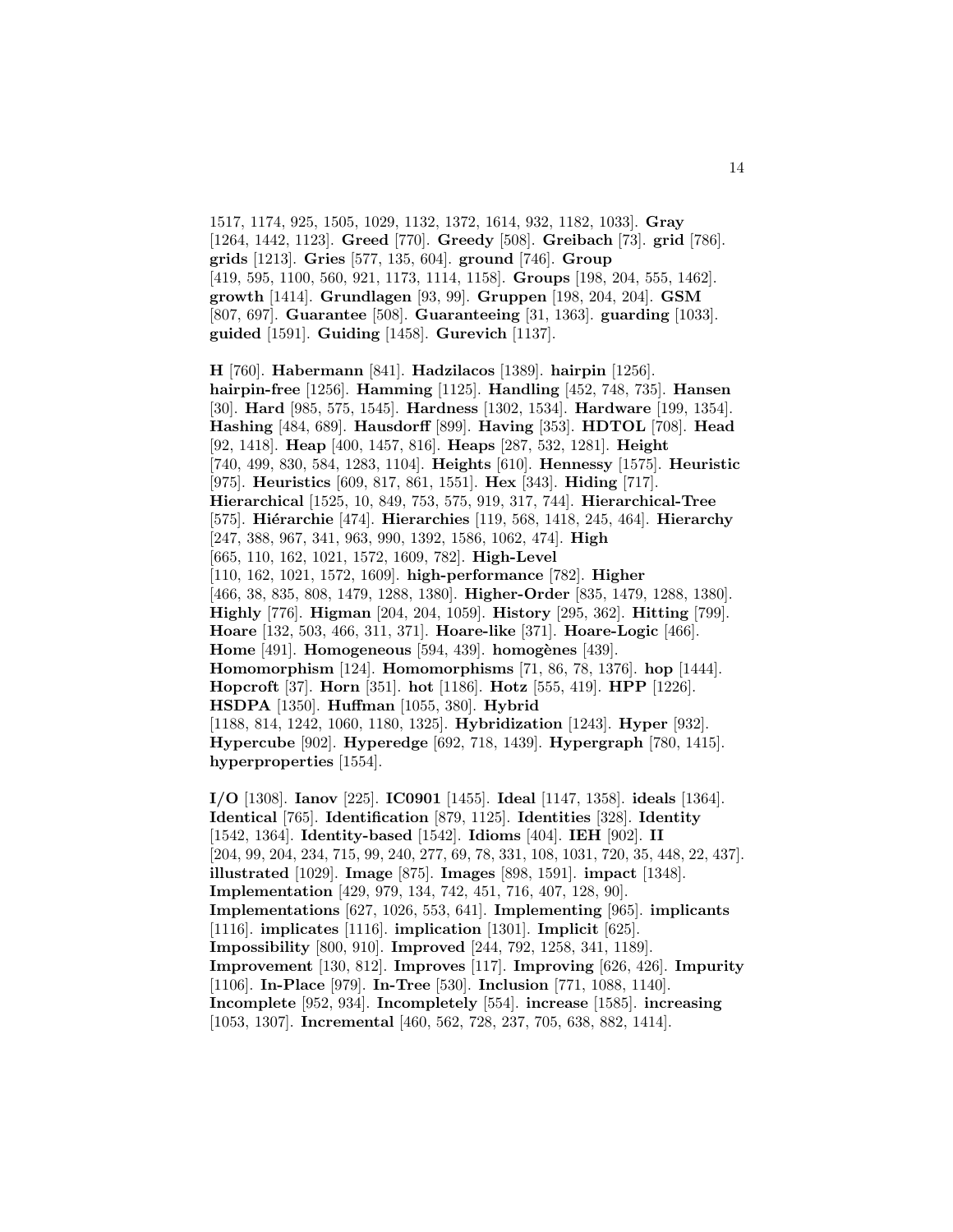**incrementally** [1558]. **Indecision** [1603]. **Indépendance** [342]. **Independence** [98, 862, 342]. **Independent** [771, 143, 186, 947]. **Index** [684, 658, 782]. **index-sequential** [782]. **Indexes** [14]. **indirect** [1381]. **Induction** [283]. **Inductive** [649, 882, 1493]. **Inefficiency** [1375]. **inevitability** [596]. **inexact** [1270]. **Inference** [911, 176, 1287, 1292]. **Inferring** [456]. **infima** [1577]. **Infinitary** [347, 1254, 1386, 831]. **Infinite** [857, 950, 330, 549, 1278, 1233, 997, 1275, 1374, 1440]. **Infinite-State** [950, 1278]. **Inflectional** [29]. **Influence** [190]. **Inform** [671]. **Informatica** [1133]. **informatics** [1432]. **Information** [592, 207, 865, 1223, 221, 387, 274, 1525, 1499, 1391, 1097, 1050, 1274, 1111, 1270, 1210, 889]. **Inherently** [120, 325]. **inheritance** [842]. **Inherited** [859]. **Inhibition** [20]. **Inhibitionsfelder** [20]. **inhibitors** [1120]. **Initial** [534, 855, 251]. **Inner** [394]. **Innermost** [936]. **Innermost-Confluence** [936]. **Input** [348, 447, 576, 802]. **Insertion** [429, 313, 1528]. **insertion-deletion** [1528]. **Insertion-Only** [429]. **Insertions** [680, 293]. **inspired** [1483, 1061]. **Instability** [730]. **Instruction** [1366, 1598]. **INTEGER** [364, 374, 773, 937, 880, 364]. **INTEGER-Darstellungen** [364]. **INTEGER-Representation** [364]. **integers** [1234]. **Integrating** [636]. **integration** [1391, 1197]. **Integrity** [661, 748, 426]. **Intelligent** [107]. **Intensive** [917]. **Interacting** [88]. **Interaction** [943]. **Interactive** [384, 107, 151, 1555]. **intercodes** [1445]. **Interconnection** [883]. **Interdependence** [960]. **Interface** [1535, 1430, 1434, 1570, 1610]. **Interfaces** [447, 1533]. **Interference** [604]. **intermittent** [596]. **Internal** [561]. **International** [1471, 1494, 1464]. **Internet** [974, 1177]. **Interpolation** [286, 62, 1507, 1458, 786]. **interpolation-based** [786]. **Interpretation** [446, 887, 811]. **Interpreted** [418]. **Interprocedural** [944]. **Interruptions** [581, 536]. **Intersection** [513, 595, 1303, 1396]. **Intersections** [257, 257]. **Interval** [1081, 1452, 1465, 1277, 1466, 1081]. **interval-based** [1465]. **introduction** [1064]. **invariance** [1440]. **Invariant** [390, 524, 596, 892]. **Invariants** [891, 1575, 1537]. **inverse** [258]. **inverses** [258, 781]. **Investigations** [555]. **involution** [1438]. **Involving** [587]. **irregular** [1181]. **Iso** [502]. **Iso-Rectangles** [502]. **issue** [1471, 1494, 1464, 1488, 1502, 1455, 1522, 1424, 1404, 1578, 1448, 1515, 1420, 1433]. **issues** [1520, 998]. **Iterated** [184, 697, 665, 1541, 1491]. **Iteration** [700, 259, 763, 296, 1374]. **Iterative** [372, 302, 906, 57, 278, 630, 178, 1474, 1126]. **ITNC** [948].

**J** [749]. **J.** [660]. **Java** [1290]. **Java-like** [1290]. **Job** [271, 31, 171, 177, 1091]. **John** [299]. **Join** [840, 623, 603, 456]. **Journeys** [580]. **Judgmental** [1396]. **Jumping** [40]. **Jumps** [132, 17, 164]. **just** [1571].

**Kernel** [932, 205]. **Kernel-Control** [205]. **Kernels** [106]. **Kettenbruchentwicklungen** [11]. **Key** [681, 873, 1314]. **Keys** [81, 489]. **Kinded** [911]. **kinds** [1412]. **Klaus** [332]. **Knapsack** [462, 616]. **Knuth** [738]. **Kolmogorov** [593]. **Komplexität** [198, 204, 68, 198]. **kontextfreier**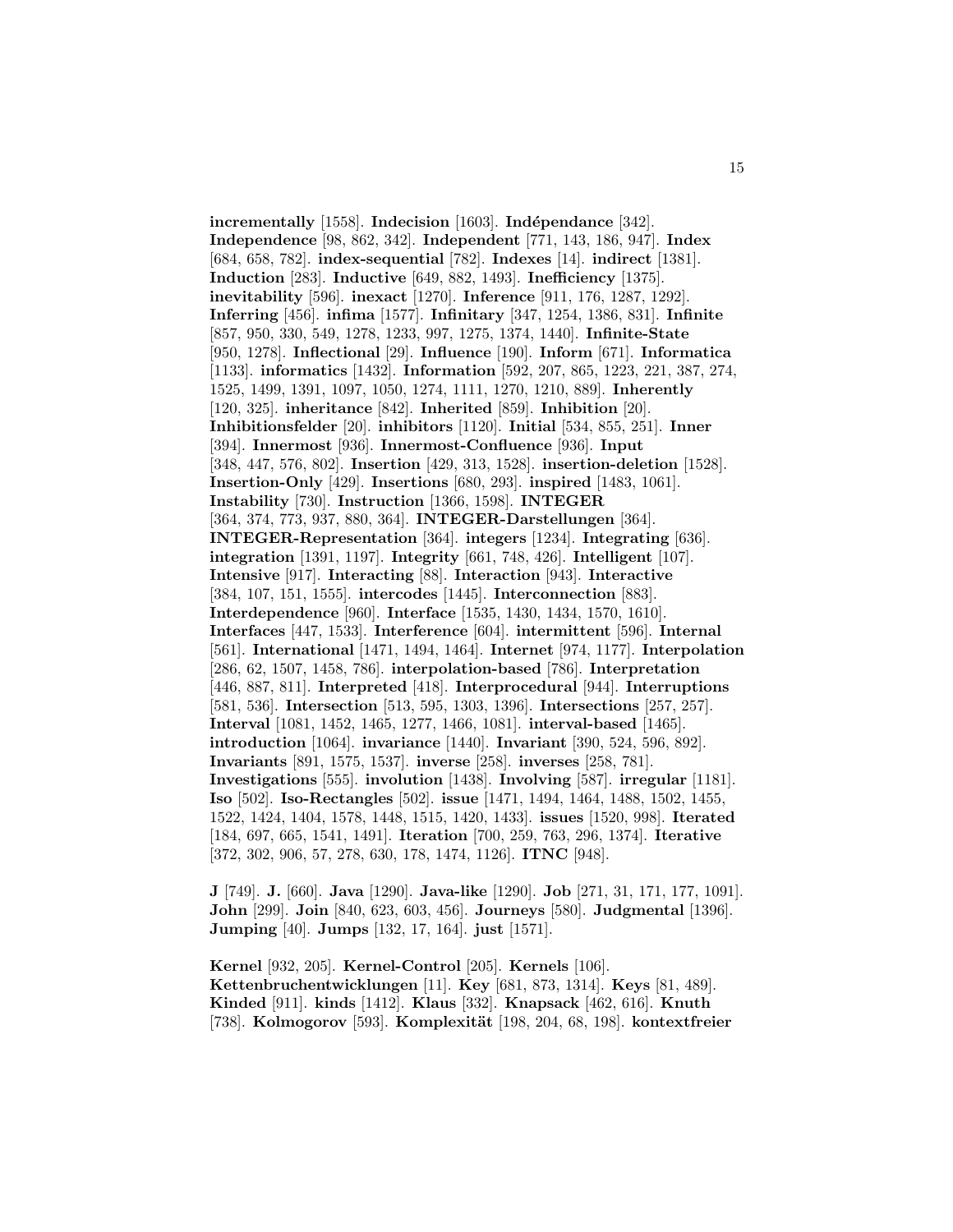[84]. **kontextsensitiven** [211]. **K¨orpern** [166, 60]. **Korth** [760]. **Kripke** [1607, 1403]. **Kruskal** [1059]. **Kutrib** [1590].

**L** [1432, 1096]. **Label** [366]. **labeled** [737]. **Labelled** [1095]. **labels** [1183]. **Laguerre** [140]. **LALR** [488, 607, 1089, 564]. **Landscape** [935]. **Langages** [417, 397, 498, 42, 53, 257, 167]. **Language** [66, 445, 336, 466, 58, 465, 232, 378, 51, 74, 206, 95, 821, 216, 932, 463, 173, 227, 328, 6, 105, 755, 397, 1061, 1209, 1501, 270, 1591]. **Languages** [122, 345, 498, 726, 42, 53, 272, 470, 215, 49, 71, 141, 935, 856, 806, 949, 692, 63, 444, 926, 366, 948, 325, 38, 257, 550, 741, 718, 417, 97, 1229, 381, 587, 191, 197, 72, 167, 810, 684, 981, 574, 46, 64, 963, 864, 1069, 1118, 1021, 1218, 1309, 1303, 997, 1379, 1290, 1583, 1017, 1289, 1328, 1371, 1260, 1011, 1058, 1074, 1059, 1316, 1157, 1256, 1086, 1280, 1339, 1138, 1149, 1190, 1443, 1016, 1146]. **LAR** [182]. **Large** [14, 793, 883, 748, 710, 441, 448]. **Lattice** [726, 531, 846, 1250]. **Lattices** [840, 998, 1282]. **Law** [223]. **Laws** [152, 672, 1182, 1547]. **layer** [677]. **Layered** [752]. **Layout** [969]. **Lazy** [888, 1230, 1552]. **LBA** [1231, 191, 228]. **LBA-Problem** [191]. **LCS** [612]. **Leader** [599]. **Leaders** [639]. **learners** [1347]. **Learning** [52, 938, 1493, 998, 1162, 1607]. **learns** [1342]. **Least** [24, 1367]. **Left** [619, 9, 327, 273, 258]. **left-inverse** [258]. **Lemma** [296, 264]. **lemmas** [1263]. **Length** [115, 876, 407, 561, 1596, 777, 1600]. **Lengths** [803, 772]. **Letter** [1075, 587, 191, 1419, 1351, 777]. **letters** [1141]. **Level** [49, 665, 110, 162, 238, 337, 319, 1021, 1572, 1609]. **Levin** [604]. **Levin-Gries** [604]. **Lexical** [897]. **lexicographically** [991]. **Life** [590, 1432]. **Life-Critical** [590]. **Lifetime** [628]. **Lifting** [1326]. **Like** [296, 1085, 1290, 418, 371]. **Limit** [1182]. **limited** [1010, 1293]. **Line** [425, 694, 779, 1201, 1276, 1039, 1091]. **lin´eaires** [306]. **Linear** [259, 79, 935, 80, 1585, 757, 47, 612, 306, 600, 230, 344, 308, 424, 702, 1593, 1553, 1213, 1541, 1117, 1086, 1280, 1462, 1167, 1237, 1506, 1570, 1610, 1023, 1504]. **Linear-bounded** [1585]. **linear-time** [1462, 1506, 1570, 1610]. **lineare** [80, 60]. **linearen** [79, 47]. **linearizability** [1524]. **Linearly** [1233, 239, 240, 229, 60]. **lines** [1385]. **Link** [599]. **Linked** [492]. **links** [1336]. **List** [522, 1008, 255, 492, 879, 1187, 1023]. **List-Arithmetic** [879]. **Lists** [395, 876, 344, 879]. **Liveness** [1304, 1571, 1427, 1526, 1219, 1545]. **LL** [939, 293, 778, 516, 961, 280, 1249, 1252]. **Load** [776, 151, 655, 656]. **Loading** [190]. **Local** [504, 899, 1092]. **Locality** [962, 871]. **localize** [1348]. **Locally** [45]. **Locations** [181]. **Locking** [361, 914]. **Log** [924, 813]. **LOG-Specifications** [813]. **Log-Structured** [924]. **Logic** [347, 501, 1013, 476, 503, 647, 356, 466, 930, 583, 894, 614, 858, 182, 311, 657, 169, 478, 426, 282, 329, 450, 837, 1095, 1368, 1311, 1423, 1451, 1116, 1605, 1553, 1275, 1615, 1604, 1575, 1099, 1467, 1454, 1005, 1506, 1139]. **logic-based** [1005]. **Logical** [317, 447, 809, 90]. **logics** [1452, 1130, 1369, 1330, 1402, 1504]. **Long** [617]. **Longest** [413, 367, 423]. **Look** [111, 367, 897]. **Look-Ahead** [897]. **Lookahead** [369]. **Looking** [1523]. **Looks** [945]. **Loop** [374, 1329].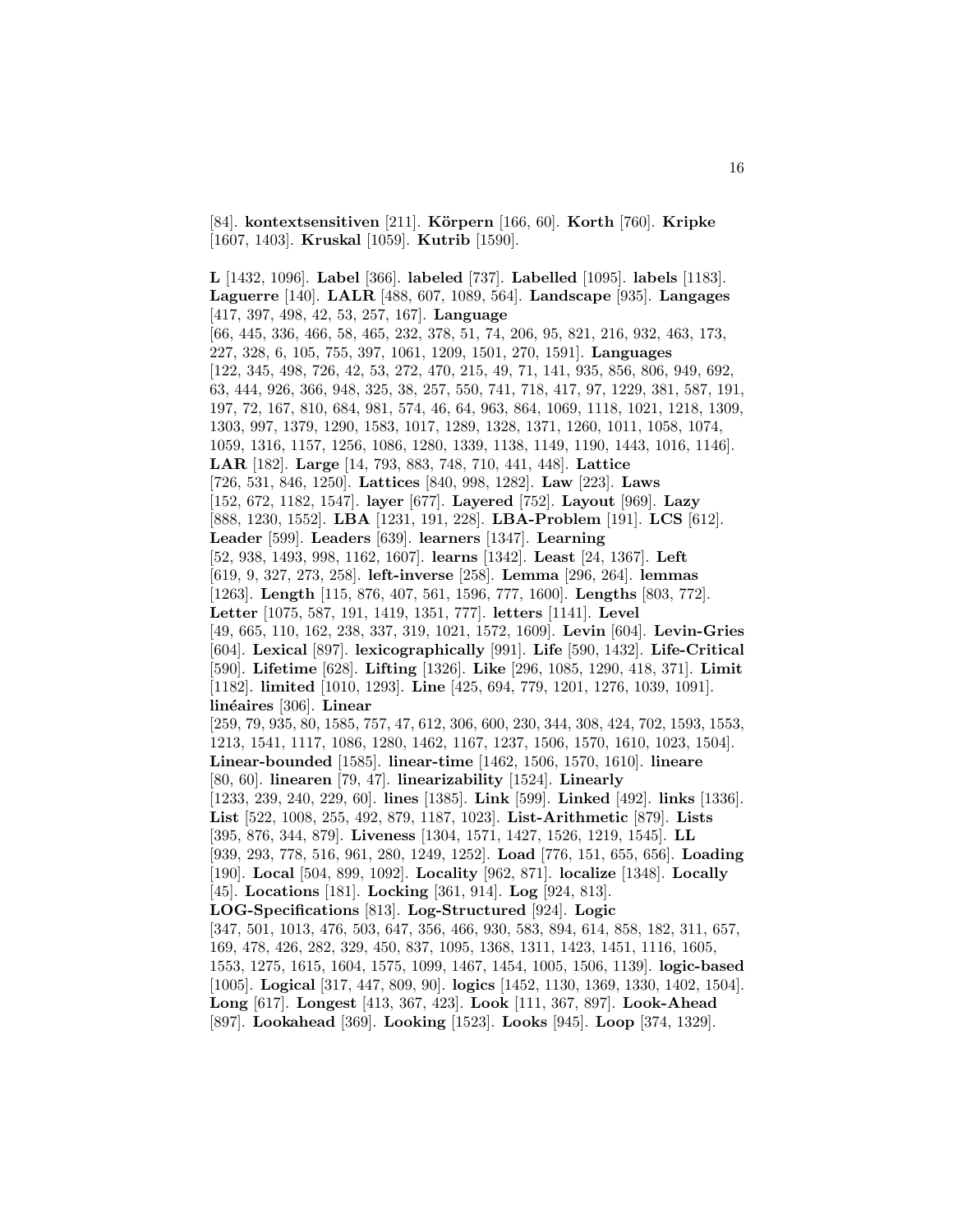**Loop-free** [374]. **Loops** [330, 394, 1040, 1285]. **Losslessness** [603]. **Lösung** [399]. **Lower** [266, 728, 425, 535, 691, 462, 602, 449, 720, 291, 677, 1142, 1073]. **lower-bounds-to-circuit-size** [677]. **LR** [32, 130, 548, 946, 349, 851, 157, 326, 338, 359, 1087, 1414, 1327, 460, 237, 253, 145, 195, 480]. **LR-Parsing** [145]. **LRU** [1335]. **LRU-K** [1335]. **LSM** [924]. **LSM-Tree** [924]. **LTL** [1294, 1550, 1453, 1492, 1504]. **LTS** [1429]. **Lucid** [284]. **lumpability** [1484, 1616]. **Lycklama** [1389].

**M** [772, 1322, 458, 1521, 1310, 1322, 458, 865, 1291, 387, 223]. **M-automata** [1310]. **M-nets** [1291]. **M.** [132]. **M/G/1** [458, 865, 387]. **M/M/1** [1322]. **Machine** [693, 66, 1311, 421, 232, 787, 1020, 147, 861, 677, 1053, 1039, 1191, 998, 1162, 1375]. **Machines** [272, 40, 819, 65, 462, 505, 795, 554, 791, 1463, 1155, 1461, 1165, 1598, 1375, 1091]. **Macro** [259, 1148]. **Main** [710, 214]. **maintainable** [648]. **Maintaining** [1180, 719, 720, 492]. **Maintenance** [14, 23, 787]. **Management** [487, 661, 261, 76, 736, 1277, 279, 221]. **Managing** [1419]. **manipulating** [1457]. **Many** [317, 1393, 765]. **Many-sorted** [317]. **Map** [847]. **Mapping** [914]. **mappings** [1323]. **Mark** [760]. **Marking** [256, 255]. **Markov** [1489, 1096, 285, 1484, 1352, 799, 1608, 1521]. **Markovian** [1350]. **Marktoberdorf** [1133]. **Martin** [577, 1590]. **Maschinen** [65]. **MAT** [1347]. **Matching** [708, 605, 908, 477]. **Matchings** [354]. **Mathematical** [283, 126]. **Matrices** [852, 1544, 934]. **Matrix** [244, 872, 165, 1258]. **matter** [1069, 1381]. **Max** [267, 816, 1175]. **Max-Entropy** [267]. **Maximal** [828, 321, 573, 1037, 1492]. **Maximizing** [208]. **Maximum** [458, 585, 668, 683, 699, 712, 354, 908, 772, 1553, 1307]. **Mealy** [302]. **Mean** [622, 115, 1489, 1523, 972]. **mean-payoff** [1489]. **mean-time** [972]. **meanings** [1066]. **Measure** [502]. **Measures** [951, 197, 457, 1106, 515]. **Measuring** [1608]. **Mechanical** [705, 161]. **Mechanism** [231, 1097]. **Median** [48]. **Meet** [840, 1504]. **Mellin** [870]. **membership** [1597]. **Membrane** [1120, 1356]. **Membranes** [1226, 1183]. **Memo** [736]. **Memo-Table** [736]. **M´emoire** [76]. **memoriam** [709]. **Memories** [3, 505]. **Memory** [518, 82, 137, 315, 1045, 640, 118, 76, 812, 719, 710, 720, 910, 333]. **Merge** [924, 55]. **Merge-Tree** [924]. **Mergeable** [287, 816]. **Merged** [1235]. **Mergesort** [870, 1024, 1019]. **Merging** [589, 12, 532, 710]. **Merlin** [580]. **Merlin-Randell** [580]. **Mesh** [691, 602]. **Mesh-Connected** [691, 602]. **meshes** [1008]. **Message** [1154, 1151, 915, 894]. **messages** [1486]. **Meta** [238, 1254]. **Meta-Controlled** [238]. **meta-theory** [1254]. **Metalanguage** [122]. **Metalgorithm** [108]. **Metatheorems** [692]. **Method** [233, 234, 881, 201, 813, 282, 157, 280, 670, 1343, 1197]. **Methodology** [582, 671]. **Methods** [336, 82, 315, 121, 192, 292, 173, 1243, 1584, 596]. **Metric** [980, 1467, 1454, 621, 1451, 1093]. **microprocessors** [927]. **Milner** [1575]. **min** [1474, 816, 1175]. **min-cost** [1474]. **min-max** [816, 1175]. **mincing** [677]. **Minimal** [41, 1055, 949, 974, 101, 554, 1574, 1073, 41]. **minimale** [41, 41]. **Minimally** [1103]. **Minimalpolynome** [101].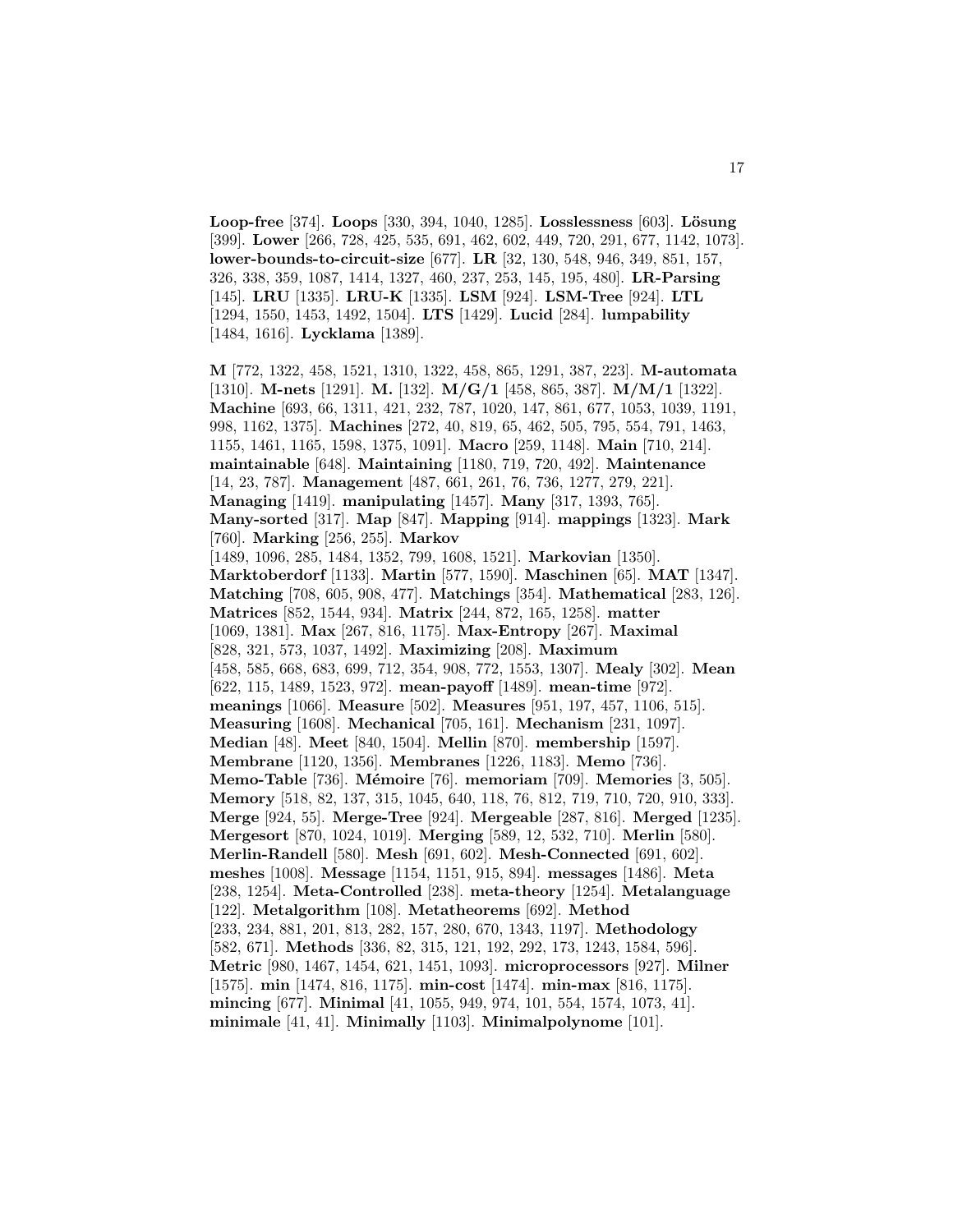**minimization** [1587, 1351]. **minimize** [1540]. **Minimizing** [622, 115, 832, 727, 1039]. **Minimum** [752, 853, 964, 471, 359, 1043]. **Minimum-Delay** [752]. **Mining** [1465]. **misconceptions** [1027]. **mittlere** [48]. **Mixed** [511, 581, 992]. **mixins** [1207]. **MIZAR** [539, 556]. **MM** [1096]. **mobile** [1356, 1207, 1041, 1209, 1180]. **mobility** [1483]. **Modal** [1425, 894, 1431, 1423, 1130, 1409, 1604, 1396]. **Model** [248, 1013, 445, 368, 61, 82, 137, 572, 552, 731, 129, 784, 950, 1455, 1496, 150, 796, 1491, 399, 212, 859, 151, 701, 739, 64, 956, 5, 22, 1497, 1308, 1140, 1294, 1542, 1251, 1321, 1284, 1543, 1555, 1460, 1373, 1415]. **Model-checking** [1491]. **Modeled** [126]. **Modeling** [675, 917, 988]. **Modell** [399]. **Modelling** [1153, 966, 1288, 156]. **Models** [1455, 148, 144, 686, 836, 549, 707, 937, 744, 1536, 970, 1413, 1275, 1111, 277, 927, 1386, 1124, 1177, 1567, 553, 1244, 1506, 1179]. **Modes** [629]. **Modifiable** [393]. **Modifications** [638]. **Modified** [413]. **Modular** [1026, 796, 674]. **Modularisation** [930]. **Modularity** [867, 999]. **modulated** [1096]. **modules** [1186]. **MOMI** [1207]. **Monadic** [538]. **Monge** [934]. **Monitoring** [748, 1510]. **Monitors** [128]. **Monoid** [957, 560, 1256]. **Monoïdes** [167]. **Monoids** [733, 928, 167]. **Monotone** [545, 594, 535, 160, 291, 1003, 275, 323, 1487, 1547]. **Monotonic** [100, 1489]. **Monte** [595]. **Morphemes** [29]. **Morphic** [898]. **Morphisms** [587, 586, 1101]. **most** [1437, 1043]. **Motion** [663]. **Motzkin** [1220]. **Motzkins** [1123]. **Movement** [638]. **moves** [1569]. **Moving** [1430]. **MR** [671]. **MRE** [744]. **Multi** [1378, 775, 468, 914, 127, 401, 337, 1351, 155, 1269, 1202, 1096, 1405, 1395, 1318, 1558, 1418]. **multi-coloring** [1395]. **Multi-Dimensional** [401, 1405]. **multi-disk** [1202]. **Multi-Granularity** [914]. **multi-head** [1418]. **Multi-letter** [1351]. **Multi-Level** [337]. **Multi-Queue** [155, 468]. **Multi-relations** [775]. **multi-resolution** [1558]. **multi-server** [1096]. **multi-sets** [775]. **multi-threading** [1269]. **Multi-tilde-bar** [1378]. **multicast** [1159, 1401]. **Multiclass** [212, 868]. **Multiconnection** [475]. **Multidimensional** [194]. **Multihead** [461, 551, 388, 46]. **Multiparty** [1478]. **Multipass** [85]. **Multiple** [500, 896, 276, 784, 271, 668, 598, 1227, 683, 699, 1444, 1601, 1521]. **Multiplication** [244, 766, 134, 166]. **Multiplier** [613]. **Multiplikation** [166]. **Multiplikations** [57]. **Multiprocessing** [402]. **Multiprocessor** [986, 222, 729, 1307]. **Multiprogrammed** [189]. **Multiprogramming** [154, 148]. **Multisets** [853]. **Multitape** [708]. **Multitype** [148]. **Multivalued** [236, 456, 1072, 1292, 1486]. **Multiversion** [779]. **Multiway** [792, 666, 489, 316]. **Multiwriter** [916]. **mutex** [1304]. **Mutual** [818, 1356, 1298, 1389]. **Mutually** [820]. **My** [1562].

**N** [585]. **Naive** [799]. **Name** [756, 1398]. **narrowing** [1518]. **Nash** [1365]. **Natural** [1591, 1605, 1166]. **Nature** [944]. **Near** [427]. **Near-Optimal** [427]. **Nearest** [788, 634]. **Nearest-Neighbor** [788]. **Nearly** [469, 109, 568]. **Necessary** [541, 455]. **Needed** [263, 309]. **Negation** [878]. **negative**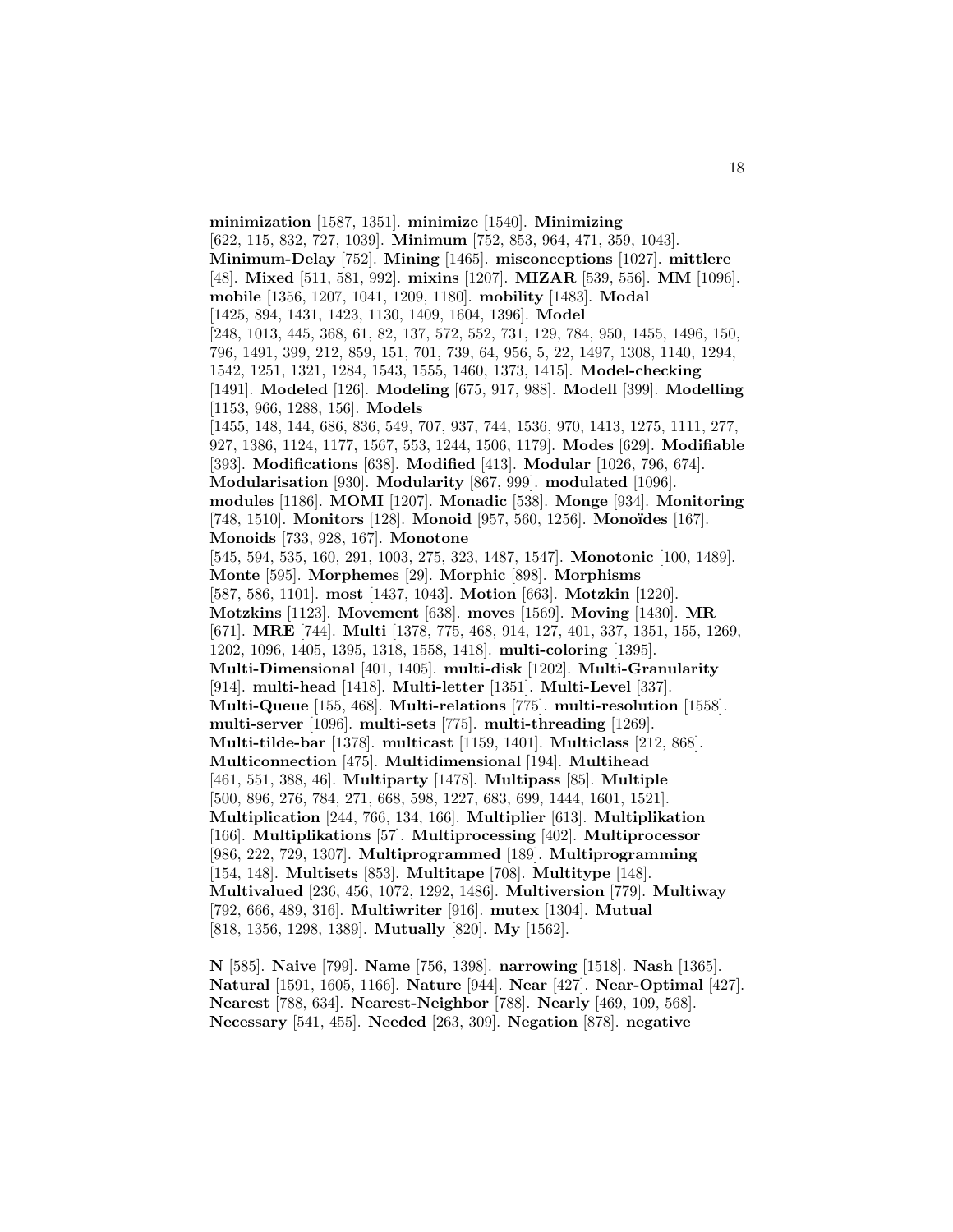[1096, 802]. **Negotiation** [1530]. **Neighbor** [788]. **neighborhood** [1467]. **Nested** [1532, 839, 734, 825, 914, 760, 690, 786, 761]. **Net** [940, 872, 948, 1529, 1536, 1520, 1156, 1235]. **Net-Based** [948]. **Nets** [905, 941, 893, 743, 886, 922, 758, 904, 901, 477, 942, 457, 724, 520, 674, 1529, 1296, 1021, 1094, 1425, 1427, 633, 1604, 1267, 1545, 1291, 1383, 1349, 999, 1398, 1049, 1359, 1015]. **Network** [351, 438, 276, 535, 149, 150, 65, 212, 568, 147, 696, 744, 291, 1539, 519]. **Networks** [687, 764, 893, 495, 639, 752, 1144, 1384, 83, 796, 271, 355, 504, 153, 475, 1236, 1227, 1519, 1450, 1188, 1173, 1496, 1449, 1401, 1325, 1559, 1470, 1477]. **Nicely** [533, 435, 1172]. **Nico** [841]. **Nilpotency** [1595]. **NLC** [574, 963]. **no** [671]. **Node** [366, 56]. **Nodes** [963, 1236, 1182]. **noisy** [1198]. **nominal** [1482]. **Non** [1220, 323, 844, 757, 27, 206, 604, 553, 895, 1326, 1529, 1115, 1412, 1141, 1595, 566, 1168, 1160]. **non-approximability** [1115]. **Non-Determinancy** [27]. **non-determinism** [1168]. **Non-deterministic** [553, 1529]. **non-finite** [1326]. **Non-Interference** [604]. **Non-Linear** [757]. **Non-monotone** [323]. **non-primitive** [1412]. **Non-Procedural** [206]. **Non-Real-Time** [895]. **non-repetitive** [1141]. **Non-Standard** [844]. **Non-Stationary** [566]. **non-stationnaires** [566]. **non-uniform** [1595, 1160]. **Nonatomic** [1344]. **nondeterminacy** [1262, 1288, 1245]. **Nondeterminism** [518, 297, 831, 331, 1143, 1010]. **Nondeterministic** [347, 551, 819, 670, 1423, 1042, 1399, 1067, 78]. **Nonfinite** [1006]. **Nonlinear** [94, 1243]. **Nonplanar** [120]. **Nonstandard** [677]. **Nonterminal** [1362, 963]. **Nonterminals** [71, 86, 78, 1293]. **NOR** [495]. **Normal** [59, 838, 324, 1107, 1121]. **Normalisierungsproblems** [211]. **Normalization** [211]. **normed** [1036]. **Note** [468, 325, 703, 190, 46, 114, 228, 1397, 1328, 1338, 1334, 1146]. **Notions** [415, 714, 1076]. **Nouns** [29]. **Novel** [902]. **NP** [1356, 542, 473, 682, 575]. **NP-Complete** [682, 1356, 473]. **NP-Hard** [575]. **Null** [760, 690, 761]. **nulled** [1168]. **Number** [208, 57, 551, 263, 309, 455, 963, 1236, 1594, 1350, 1500, 1204, 1307].

**Numbers** [528, 767, 990]. **numeral** [1617]. **Numerical** [403, 1377].

#### **O** [1308]. **obituary** [1432]. **Object**

[842, 1109, 907, 755, 1140, 1306, 1111, 995, 1591, 1018]. **Object-Oriented** [907, 755, 1140, 1306, 1111]. **objectives** [1405, 1606]. **Objects** [549, 1171]. **OBSCURE** [821]. **Observable** [1427]. **Observation** [939]. **Observational** [742, 1324]. **Obstacles** [663]. **Obtain** [100]. **occasion** [1424]. **od** [260]. **Off** [1571, 275]. **Off-the-shelf** [1571]. **Offs** [224]. **Ogden** [296]. **Ogden-Like** [296]. **OL** [213, 86, 78]. **OL-Systems** [86, 78]. **Omega** [519]. **On-Line** [425, 694, 779, 1201, 1276, 1039, 1091]. **One** [611, 1072, 376, 461, 550, 1346, 191, 1155, 1000, 1185, 1362, 1601].

**One-Counter** [550, 191]. **one-dimensional** [1601]. **One-Letter** [191]. **One-pass** [611]. **One-sided** [1346, 1362]. **one-tape** [1155]. **One-Visit** [376].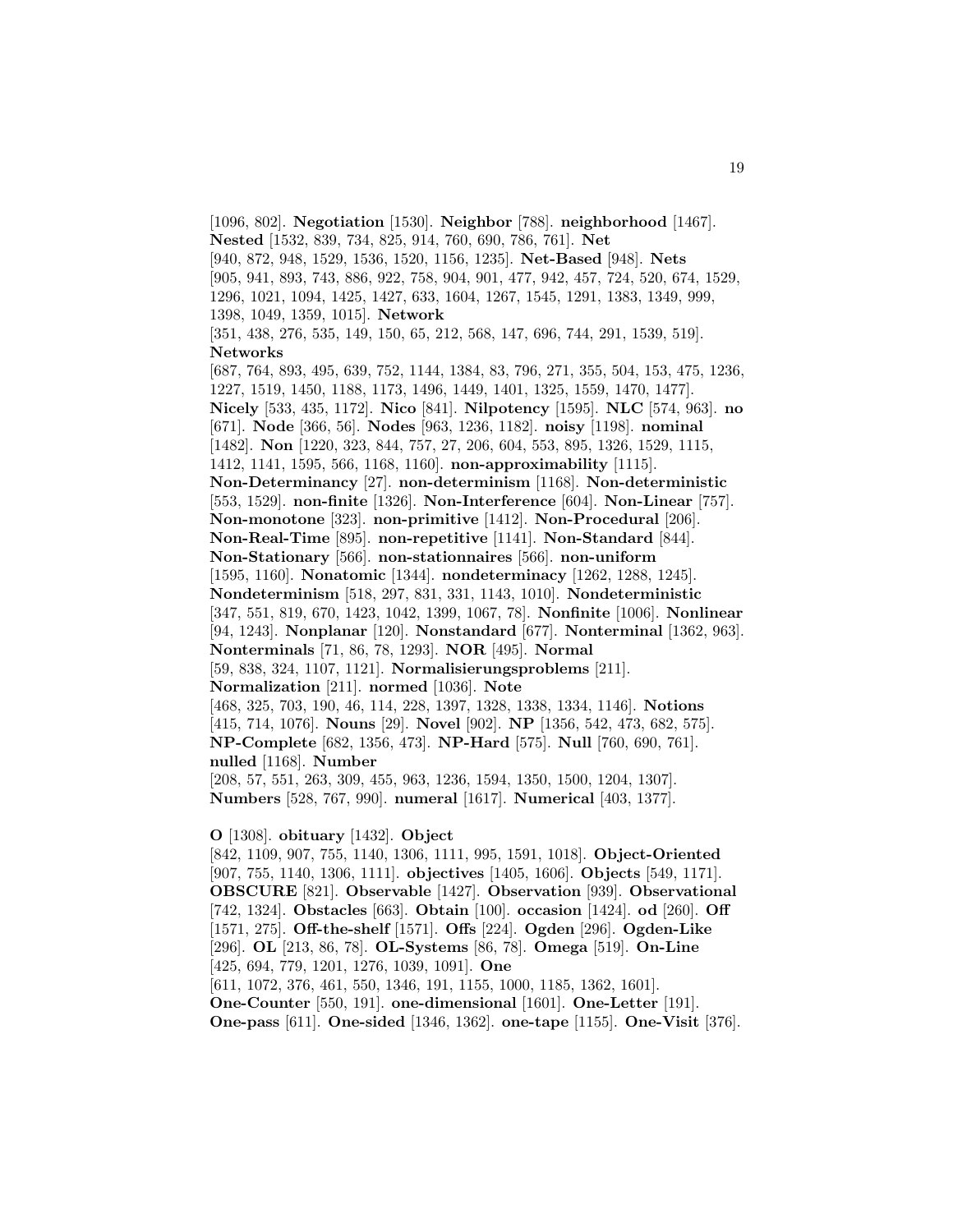**One-Way** [461, 1000]. **One-write** [1072]. **Ones** [916, 278, 1012]. **Online** [1395, 1199, 1500, 1165, 1191, 1270, 1151]. **Only** [429, 293]. **Open** [50, 69]. **Operating** [106]. **Operation** [251]. **Operational** [845, 152, 1593, 662, 452, 411, 1143]. **Operations** [193, 884, 165, 309, 960, 789, 342, 866, 679, 258, 342, 258, 990, 1371, 1204, 880]. **Operator** [447, 1564, 1117]. **Operators** [751, 490, 455, 1366, 1386, 1543, 1429]. **Opportunistic** [769]. **Optimal** [469, 427, 740, 613, 620, 495, 100, 986, 235, 16, 154, 969, 502, 1165, 140, 681, 12, 1270, 619, 158, 1192, 1044, 109, 547, 568, 1460, 55, 826, 873, 489, 1037, 1352, 1033]. **Optimal-Time** [613]. **Optimality** [440]. **Optimally** [263, 696, 1556]. **optimierende** [364]. **optimisation** [279]. **optimistic** [1434]. **Optimization** [877, 888, 1450, 725, 287, 636, 279, 205, 698, 404, 394, 1391]. **Optimizations** [579, 1216]. **optimize** [1237]. **Optimizing** [919, 318, 364, 274]. **Optimum** [723, 24, 4, 471, 547, 414, 316]. **options** [1250]. **OPTRAN** [667]. **OR-parallel** [970]. **Oracle** [272]. **orbit** [1462]. **Order** [980, 759, 242, 855, 344, 652, 835, 789, 808, 492, 328, 642, 621, 1369, 633, 1203, 1321, 1042, 1479, 1402, 1288, 1067, 1380]. **order-sensitive** [1067]. **Order-Statistic** [789]. **Ordered** [14, 300, 549, 1457, 1443, 1599]. **Ordering** [738, 10]. **Orders** [840, 864, 1282, 1442, 1213]. **organisation** [927]. **Organization** [14, 441, 448]. **Oriented** [907, 558, 755, 1311, 1385, 1140, 1306, 1509, 1111]. **Orthogonality** [207]. **other** [1481, 1429]. **Outermost** [936]. **Outermost-Confluence** [936]. **outline** [1095]. **Output** [504, 802]. **Overflow** [442]. **overhang** [1157]. **overhang-free** [1157]. **overhead** [1540]. **Overloading** [911]. **overview** [1057].

**P** [1121, 1377]. **Packed** [208]. **Packet** [83]. **Packing** [425, 540, 208, 1119, 694, 214, 1199, 1279, 1483]. **PAFAS** [1122]. **Page** [54, 190]. **Paged** [3]. **pagination** [76]. **Paging** [248, 129, 54, 76, 212, 512]. **pair** [1258]. **papers** [1471, 1464]. **Parallel** [346, 622, 915, 48, 1082, 691, 1035, 776, 883, 67, 339, 494, 505, 454, 133, 822, 616, 762, 773, 108, 937, 463, 403, 790, 968, 1249, 1252, 880, 861, 142, 970, 1592, 1505, 1336, 1057, 1067, 1023, 1033, 659, 925]. **Paralleladdierwerks** [48]. **Parallelism** [518, 831]. **Parameter** [538, 38, 629, 1490]. **Parameterisation** [804]. **Parameterization** [598]. **Parameterized** [1416, 1559, 171, 1504]. **Parameters** [422, 566]. **param`etres** [566]. **Parametric** [911, 1431]. **Parametrized** [1440]. **Paramodulated** [289]. **paraphrasing** [1111]. **parents** [1603]. **Parikh** [1544]. **Parity** [1513, 1550]. **Parsable** [229, 967]. **Parse** [931, 1070]. **Parser** [460, 488, 563, 231, 1317]. **Parsers** [32, 130, 66, 237, 548, 349, 253, 564, 157, 195, 326, 292, 318, 359, 1519, 1089, 1168]. **Parsing** [402, 516, 793, 607, 145, 369, 480, 338, 961, 273, 168, 319, 138, 1087, 1588, 1257, 1266, 1249, 1252]. **Part** [488, 715, 253, 494, 564, 719, 720, 1089, 1420, 1433, 233, 234, 714, 93, 99, 144, 1030, 1031, 441, 448, 22]. **Partage** [439]. **Partial** [792, 980, 416, 714, 715, 41, 614, 525, 858, 47, 194, 131, 598, 1341,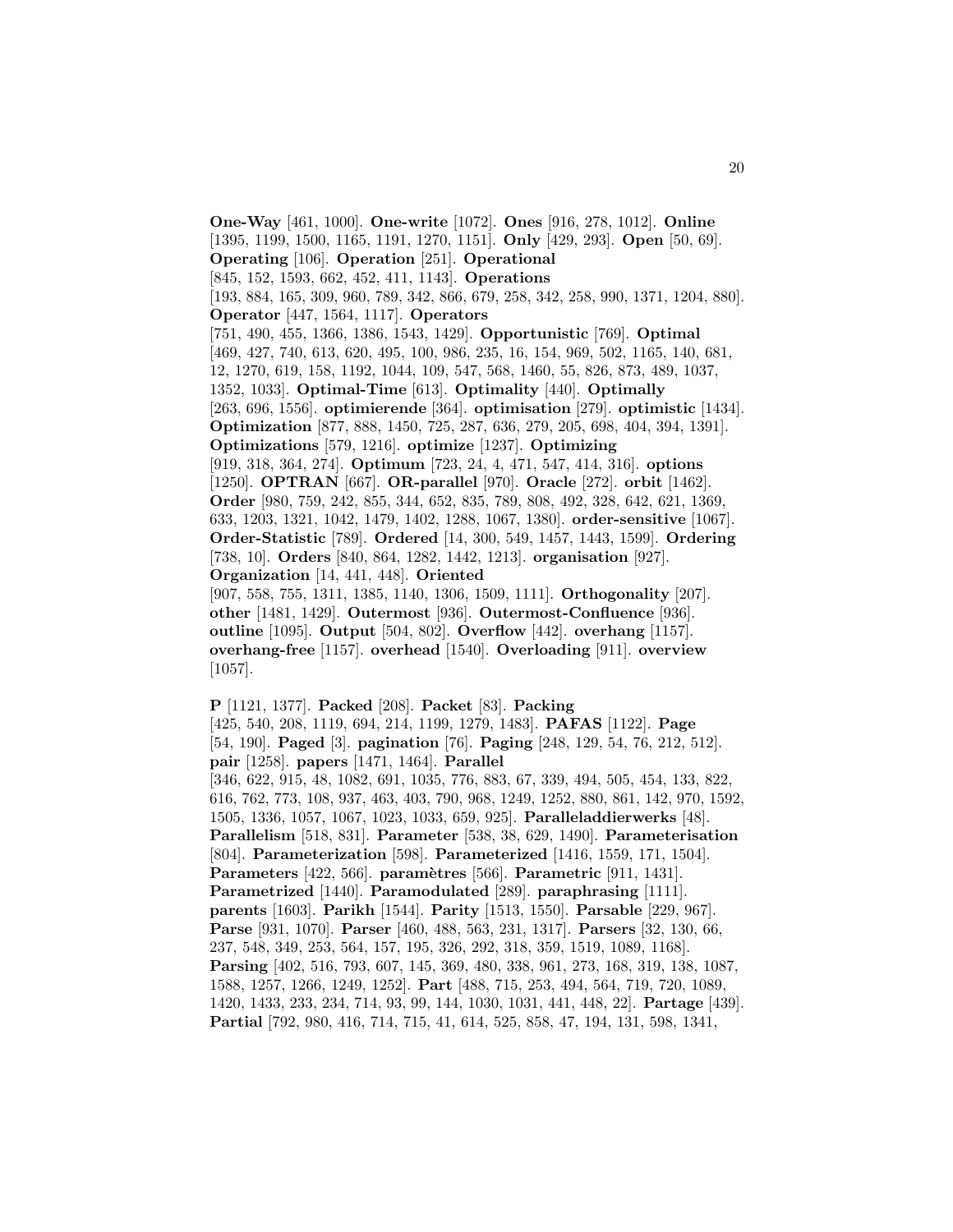1361, 737, 1441, 1321, 1270, 1597, 1600]. **Partial-Predicate** [614]. **Partiell** [47]. **Partiell-linearen** [47]. **partielle** [41]. **parties** [1561]. **partition** [1359]. **partitioned** [1107]. **Partitioning** [1003, 508]. **Partitions** [783, 374, 719]. **partly** [1091]. **Pascal** [268, 254, 58, 51, 95, 913, 539, 556, 6, 74]. **pass** [611]. **Passes** [382, 700]. **Passing** [915, 894, 629]. **Past** [1167, 1330]. **Path** [305, 705, 876, 561, 1489, 1395, 1528, 1117]. **path-controlled** [1528]. **Pathlistings** [375]. **paths** [1571, 1220, 1500, 270]. **Pattern** [94, 486, 898, 477, 1218, 1303, 1583, 777, 1367]. **Patterns** [824, 242, 55, 617, 1341, 1361, 1246]. **Paxos** [1540]. **payoff** [1489, 1474, 1523]. **PCP** [1394]. **Pebble** [224, 1148, 1441]. **Pebbles** [383]. **Peephole** [636]. **Performance** [152, 624, 3, 508, 983, 623, 1551, 484, 77, 150, 812, 222, 546, 527, 868, 403, 968, 1350, 1057, 782, 515, 312]. **Performances** [469, 312]. **performing** [659]. **Periodic** [335, 1085, 1309, 1595]. **Periodic-like** [1085]. **periodicity** [1063, 1085]. **Periods** [1228]. **Perlis** [749]. **Permanent** [177]. **Permitted** [536]. **permitting** [1382, 1044]. **Permutation** [595, 908, 1296]. **Permutationen** [36]. **Permutations** [379, 36]. **permuted** [934]. **Permuting** [519]. **Perpetual** [657]. **Persistence** [352]. **persistent** [1305, 1422]. **Perspective** [512, 1308, 1274, 1570, 1610]. **pessimistic** [1434]. **Petri** [1609, 872, 1529, 1536, 1296, 941, 893, 743, 1021, 1094, 1520, 886, 1425, 922, 1427, 892, 758, 1572, 904, 1267, 1545, 1156, 1235, 1398, 1049, 942, 457, 520, 674, 1359, 1015]. **Petrovich** [709]. **Phase** [276, 707]. **Phenomenon** [745]. **Physical** [441, 448]. **pi** [1166, 1208, 1209]. **pi-calculus** [1166]. **Picture** [1273, 1443]. **Pieces** [208]. **Pipelines** [1153, 523]. **Place** [979]. **Plain** [808]. **Planar** [565, 314, 303, 925]. **planaren** [314, 303]. **Plane** [533]. **Planning** [1468, 663]. **plants** [1557]. **Point** [951, 762, 1436, 1564, 1093]. **pointer** [913]. **pointers** [913]. **Points** [414, 1536, 1115, 1595]. **points-to** [1115]. **polarizations** [1183]. **Policies** [127]. **Policy** [189]. **poly** [1117]. **P´olya** [1177]. **Polyhedra** [513]. **polyhedral** [1537]. **Polymorphism** [472]. **Polynomen** [166]. **Polynomial** [124, 1356, 1093]. **Polynomials** [766, 101, 166]. **Polytime** [1013]. **Polyvariant** [511]. **population** [1476]. **Portable** [227]. **Position** [619]. **Positive** [399, 802]. **positiven** [399]. **Possibilities** [914]. **Possibility** [910]. **Possible** [829]. **Post** [829, 459]. **Postorder** [767]. **Power** [409, 751, 875, 376, 780, 486, 339, 570, 763, 296, 1384, 1340, 1596, 1238, 1315, 1377]. **powers** [1234, 1544]. **Practical** [666, 516, 485, 1550, 157, 298]. **PRAMs** [1263, 505, 1046]. **Pre** [840]. **Pre-Orders** [840]. **Precedence** [530, 91, 246, 85, 327, 578]. **Precise** [1490]. **Predicate** [465, 673, 614, 481, 713, 724, 358, 1027, 1161]. **Predicate-Transformer** [673]. **Predicate/Transition** [724]. **predicates** [1487, 1555, 1067]. **Predicative** [582, 671]. **predicting** [1584]. **Prediction** [391]. **Predictions** [3]. **preemptions** [1307]. **Preemptive** [1191, 1147, 1165, 1270]. **Preface** [1549, 1502, 1590, 1522, 1560, 1578, 1515]. **Preference** [1135]. **prefetching** [1202]. **Prefix** [1371, 548, 883, 1338]. **Prefix-Correct** [548]. **Prefix-primitive** [1371]. **Prefixes** [485, 1156]. **Preorder** [805, 983]. **Prepaging** [391]. **Prescribed** [863]. **Preservation**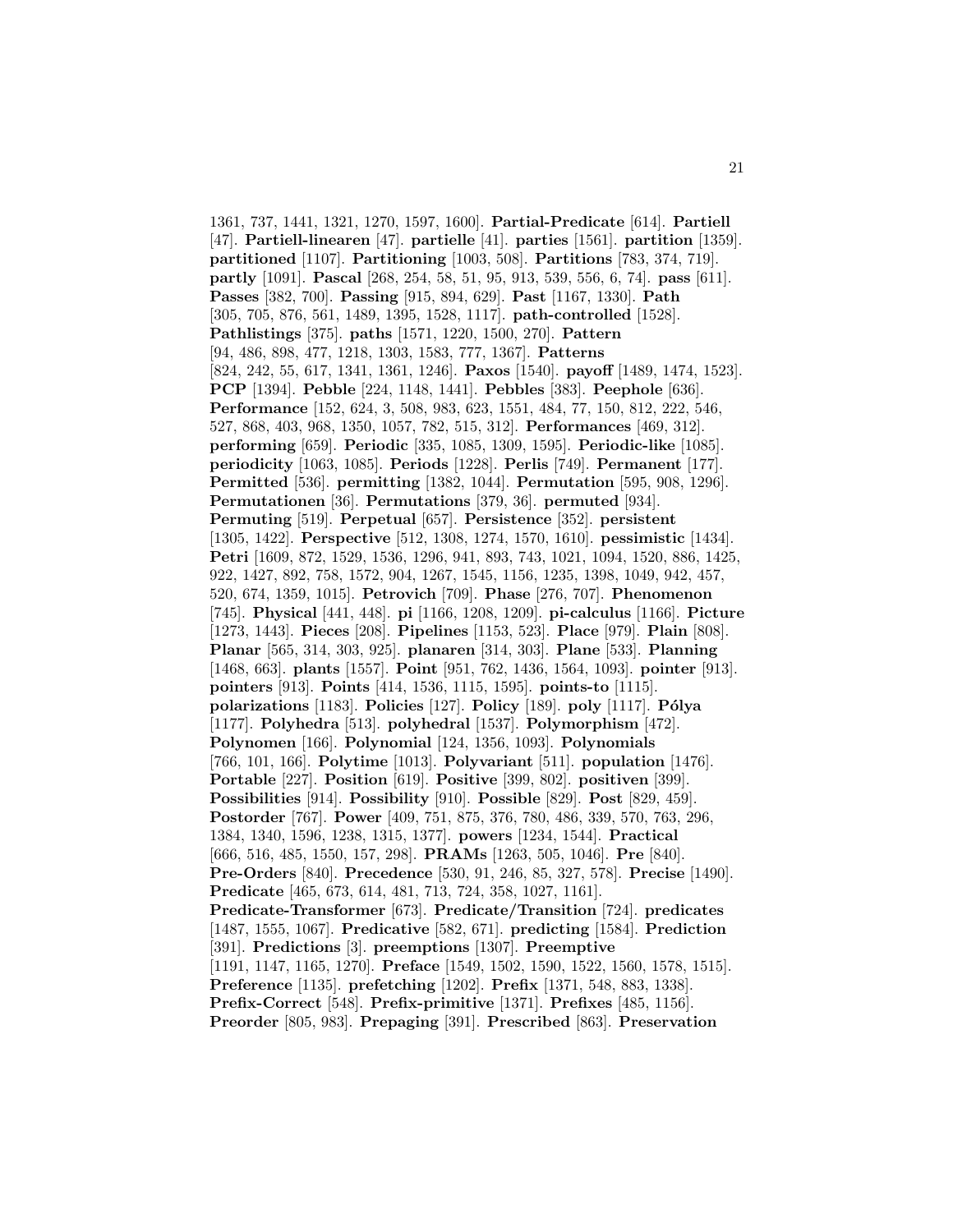[843]. **Preserving** [1314, 1565]. **Presortedness** [783]. **Prevention** [177]. **price** [1336]. **Primal** [562]. **Primary** [686]. **Primitive** [855, 1379, 1412, 1530, 1338, 1371, 1185]. **Primitives** [180, 623, 110, 162, 373, 106]. **Principle** [98, 772, 1195]. **Principles** [336, 173, 336]. **Priorities** [941]. **Prioritized** [304]. **Priority** [597, 712, 151, 177, 536, 765, 1015, 816]. **Probabilistic** [1013, 540, 370, 499, 144, 277, 1516, 1569, 1423, 1278, 1495, 1534, 1277, 1077, 1285, 1139, 1459]. **Problem** [818, 514, 370, 220, 922, 413, 618, 714, 83, 321, 605, 705, 399, 544, 595, 444, 462, 753, 716, 580, 612, 952, 191, 528, 68, 810, 367, 392, 459, 211, 895, 168, 1601, 228, 569, 897, 1088, 1356, 1483, 1071, 1231, 1125, 1240, 1501, 1597, 1162, 1462, 1364, 1073, 1033, 1175]. **Problematic** [381]. **Problems** [542, 370, 759, 860, 119, 287, 473, 692, 682, 788, 399, 408, 575, 418, 354, 829, 121, 754, 101, 616, 944, 698, 520, 576, 214, 1416, 1282, 1253, 1548, 1014, 925, 1165, 1011, 1270, 1301, 430, 437, 192]. **Procedural** [206]. **Procedure** [577, 176, 422, 38, 1128, 1275, 1112, 279]. **Procedure-Type** [422]. **Procedures** [678, 466, 278, 50, 69, 481, 261, 1287, 430, 437]. **Process** [923, 905, 785, 962, 1081, 285, 774, 329, 1102, 310, 1326, 1294, 1304, 1142, 1540, 1521]. **Processes** [385, 805, 639, 844, 940, 610, 10, 758, 57, 583, 796, 900, 894, 143, 110, 657, 350, 88, 558, 644, 420, 643, 808, 765, 1423, 1489, 1036, 1028, 1393, 1235, 1479, 270, 1177, 1440, 1373, 1477, 1380, 162]. **processeurs** [439]. **Processing** [971, 1366, 1053, 1470]. **Processor** [16, 276, 691, 127]. **Processors** [622, 222, 439, 403, 790, 1236, 1144, 1147, 1188, 1384, 1325]. **PROCOL** [755]. **Product** [483, 1385, 1016]. **Production** [102]. **Productions** [460, 195, 318, 963, 377]. **products** [1355]. **Prof.** [1432]. **PROFIT** [1035]. **PROFIT/COST** [1035]. **Program** [611, 700, 132, 653, 501, 647, 17, 34, 129, 1527, 363, 768, 218, 242, 249, 391, 604, 317, 190, 424, 205, 944, 226, 833, 1160, 882, 96, 90, 123, 1005, 1030, 1031, 659]. **Program-Analysis** [944]. **Program-Substitution** [647]. **Programm** [26, 35]. **Programmable** [18]. **Programme** [7]. **Programmed** [1231, 932, 19, 264]. **programmierbare** [18]. **Programming** [122, 930, 559, 49, 384, 58, 465, 51, 74, 63, 541, 38, 95, 97, 216, 381, 478, 1555, 981, 64, 227, 6, 411, 1069, 1021, 1509, 260]. **Programs** [346, 259, 347, 503, 500, 372, 511, 7, 254, 200, 117, 1224, 422, 201, 978, 627, 311, 418, 907, 494, 169, 70, 482, 609, 116, 133, 539, 556, 804, 163, 436, 567, 26, 35, 724, 443, 968, 837, 96, 265, 1457, 1536, 1495, 596, 1057, 1320, 1534, 1399, 1077, 1237, 641, 1031, 1139, 1329, 1196, 1312]. **Project** [1181, 603]. **Project-Join** [603]. **projection** [1275]. **Projections** [852, 467, 1221]. **Prolog** [970, 887]. **promoters** [1120]. **promoters/inhibitors** [1120]. **Proof** [250, 577, 678, 201, 583, 21, 330, 914, 350, 735, 216, 169, 481, 813, 133, 643, 706, 1308, 1128, 1394]. **Proofs** [501, 1223, 537, 604, 920, 1297, 1413, 1026, 1478]. **Properties** [115, 405, 483, 538, 284, 183, 936, 739, 88, 474, 450, 574, 539, 556, 1510, 1118, 1571, 1369, 596, 1392, 1438, 615, 1481, 1339, 1167, 1466, 990]. **Proportional** [1616]. **proposition** [1029]. **Propositional** [731, 282, 1275, 1038, 1467].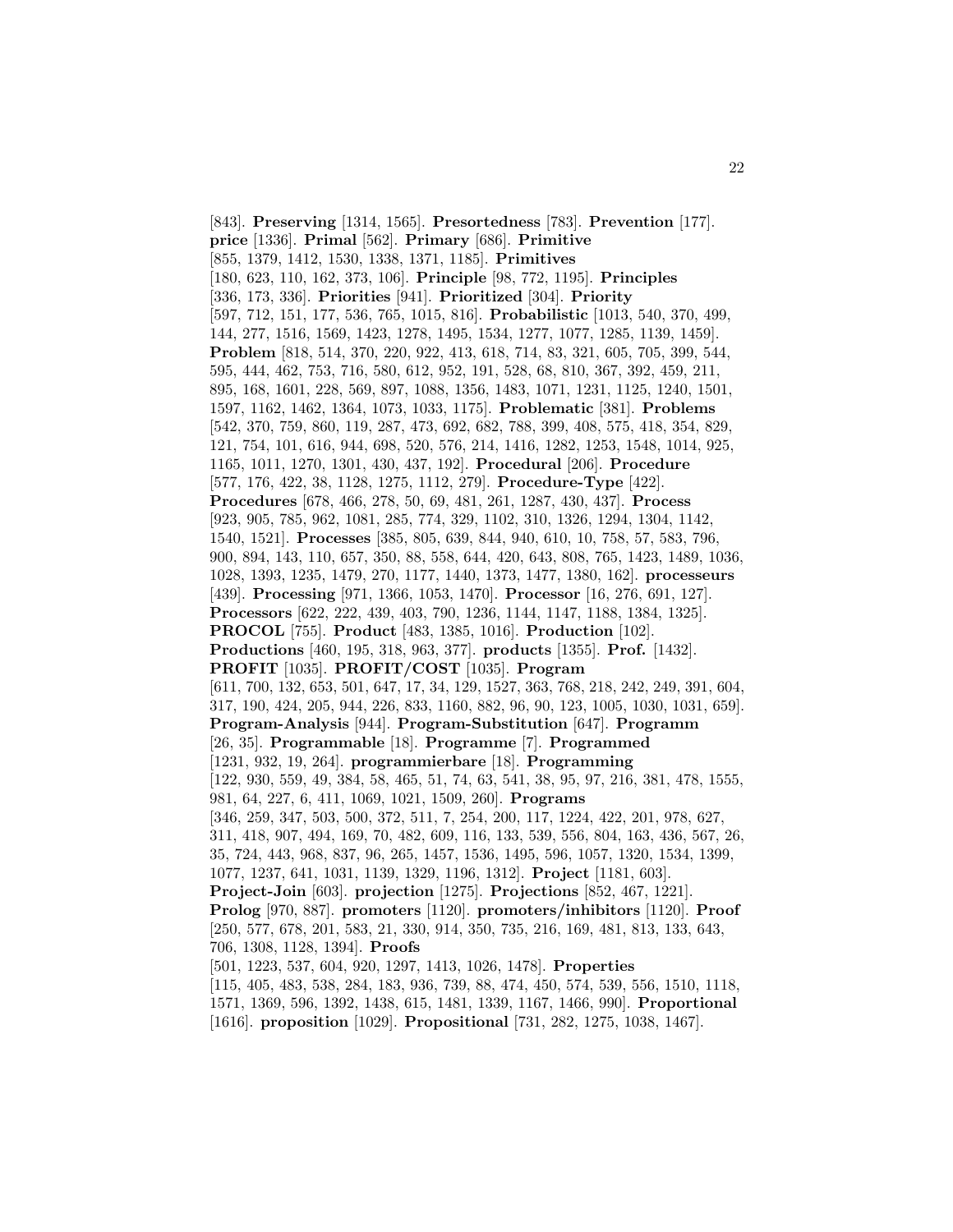**Protocol** [304, 361, 1308, 1159]. **Protocols** [688, 755, 1476, 1559, 972]. **Prototyping** [981]. **provably** [1557]. **Providing** [1158]. **Proving** [132, 347, 728, 834, 295, 17, 34, 200, 844, 141, 796, 242, 116, 88, 539, 556, 161, 677, 596, 1287]. **pseudo** [1481]. **pseudo-bordered** [1481]. **Pseudopolynomial** [1474]. **PSO** [1497]. **PSPACE** [288, 343]. **PSPACE-Complete** [288, 343]. **PSPACE-vollständig** [288, 343]. **Publication** [1151]. **Publisher** [1154, 1151]. **pure** [1334, 1146]. **Purely** [526]. **Purpose** [320, 360]. **Push** [640]. **Push-Down** [640]. **Pushdown** [225, 588, 665, 895, 1388, 1253, 1316, 1217, 1390, 1315]. **pushdown-CD-systems** [1390].

**Q** [1339]. **QoS** [1159]. **QoS-Aware** [1159]. **Quad** [81, 194, 401]. **Quad-** [401]. **quadratic** [1126]. **Quadrature** [108]. **Quadtree** [828, 1037]. **qualitative** [1450, 1606]. **Quantification** [219]. **quantitative** [1405, 1409, 1606]. **Quantum** [536, 1329, 1589, 1399, 1351, 1608, 1196, 1312]. **Quasi** [864]. **Quasi-Orders** [864]. **Queries** [877, 973, 1261, 1203, 1170, 1342, 1367]. **Query** [888, 1391, 1499, 1357, 1342, 1112]. **Querying** [1048, 987, 529, 837, 1007]. **Queue** [348, 126, 149, 585, 712, 512, 581, 536, 365, 155, 772, 1298, 1096, 816, 1322, 1350, 865, 1596, 468, 1521]. **Queueing** [223, 334, 592, 458, 149, 153, 566, 744]. **Queues** [687, 592, 271, 355, 668, 789, 868, 683, 699]. **Queuing** [150, 387]. **Quicksort** [163]. **Quorum** [919]. **Quotient** [550].

**R** [132]. **R.** [336]. **Ramsey** [528]. **Randell** [580]. **Random** [680, 664, 876, 462, 1177, 28, 956, 1301, 202, 1232, 1220, 1283, 1078, 1132, 1124, 1179, 1182, 1346, 1362]. **Randomization** [1332]. **Randomized** [505]. **Range** [294, 719, 720, 1286, 1078, 1187]. **Rangierkomplexität** [36]. **ranging** [1090]. **Rank** [898]. **ranking** [1297, 1333, 1008]. **ranking-function** [1297]. **rankings** [1135]. **Rate** [190]. **rates** [1053]. **Rational** [385, 42, 948, 339, 478, 307, 684, 296, 921, 1400, 1340, 1059]. **rationality** [1365]. **rationelle** [42]. **re** [667]. **Reachability** [1505, 1331, 644, 1474, 1517, 1352, 1608]. **reaction** [1508]. **Reactive** [1553, 1472, 917, 1550]. **Reactivity** [836]. **Read** [884]. **Readers** [188, 243]. **Real** [507, 378, 455, 895, 1261, 1510, 1079, 1480, 1145, 1212, 1030, 1031]. **Real-Time** [507, 378, 1510, 1079, 1480, 1212, 1030, 1031]. **Realisierbarkeit** [60, 80]. **Realisierungen** [47]. **Realistic** [981, 1516]. **Realizability** [80, 1553, 1492]. **Realizable** [60, 239, 240]. **Realizations** [47, 1347]. **Rearrangement** [337]. **Reasonable** [31]. **Reasoning** [1040, 1464, 552, 1038, 1042, 182, 1139, 1312, 1618, 1613, 1580, 1285, 1448]. **Rebalancing** [933, 1022, 1092]. **Rebeca** [1321]. **Receptive** [774]. **Recognition** [266, 404, 463, 934, 1086]. **Recognizability** [1218]. **Recognizable** [747, 949, 219, 810, 794]. **Recognized** [79]. **Recommended** [268]. **reconfiguration** [1548]. **Reconstructed** [858]. **Record** [407]. **Recording** [640]. **Records** [664, 1004]. **Recovery**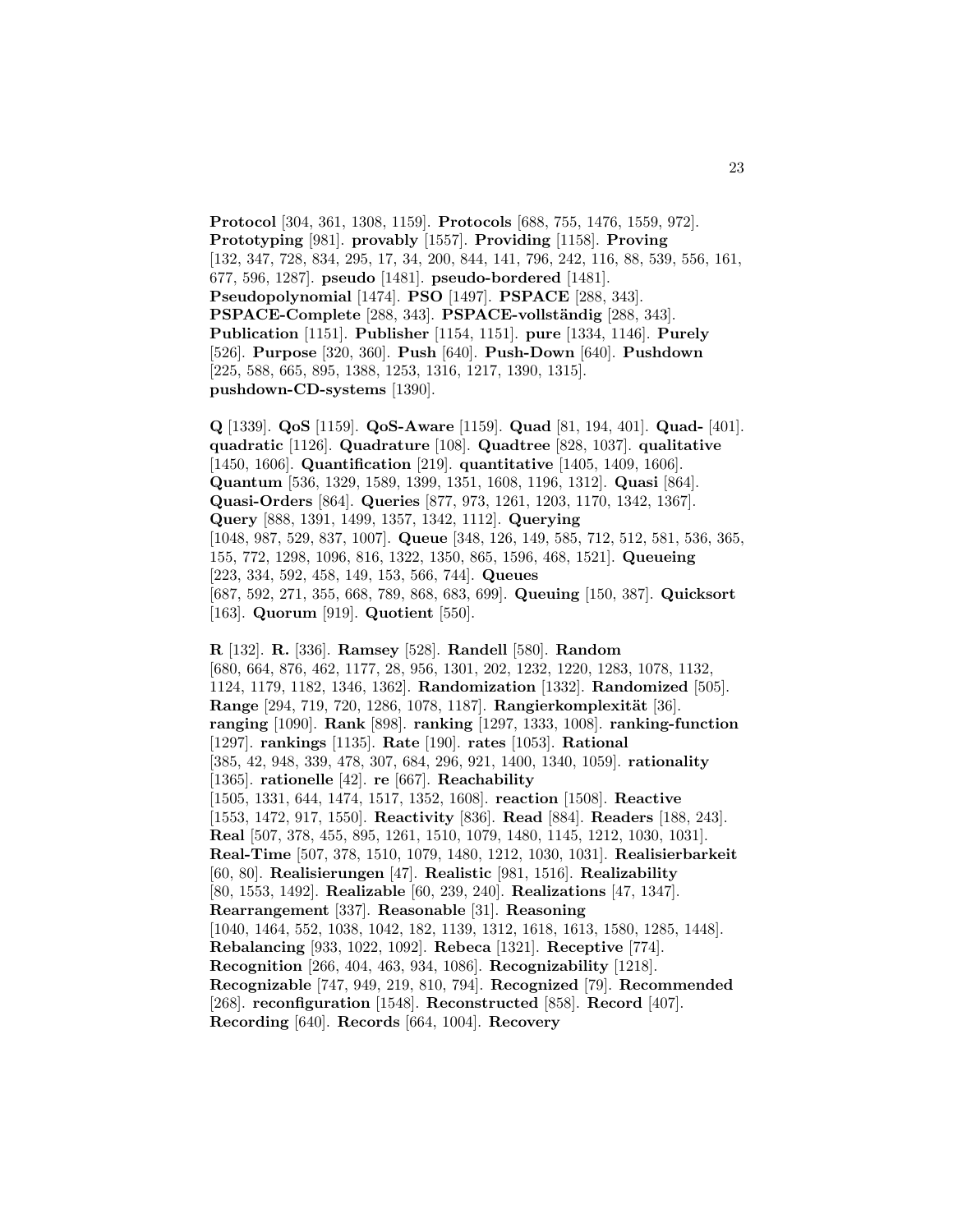[429, 293, 231, 279, 1192, 1540, 261]. **Rectangles** [502, 1119]. **Recurrence** [870, 847, 424, 929]. **recurrences** [1024]. **Recursion** [1094, 673, 855, 1262, 1023]. **Recursive** [346, 225, 269, 820, 175, 538, 1267, 278, 1223, 629, 855, 1257, 956, 892, 996, 1287]. **Recursively** [345, 741]. **Red** [1538, 1114]. **Red-black** [1538, 1114]. **Reduced** [958]. **reducibility** [746]. **Reducing** [57, 652, 1168]. **Reduction** [446, 285, 942, 1286, 1321, 1373]. **Reductions** [698, 359, 1513]. **Redundancy** [939]. **Redundant** [604]. **reengineering** [1422]. **Reexecution** [887]. **Referees** [909, 989, 1065, 1127, 1150, 1176, 1200, 1272, 1248]. **reference** [1084]. **references** [913]. **Referential** [722]. **Refined** [1348]. **Refinement** [993, 1431, 200, 1230, 1212, 721, 672, 798, 833, 1076, 846, 1025, 1345, 1517, 1079, 1054, 1145, 992]. **Refinements** [653, 896, 1068, 1251]. **Regenerative** [271, 355]. **Region** [194]. **Regions** [128]. **Register** [259, 421]. **Registers** [263, 1072]. **regret** [1472]. **Regular** [470, 488, 1482, 1617, 1289, 583, 796, 486, 253, 9, 587, 230, 847, 564, 369, 864, 1164, 1588, 1303, 1072, 1330, 1070, 1408, 1059, 1316, 1089, 1129]. **Regularity** [571]. **Regulated** [984]. **regulatory** [1496]. **Reidar** [243]. **Rejection** [687]. **Related** [370, 374, 354, 547, 450, 707, 1379, 1328, 1551, 615]. **Relating** [936, 1380]. **Relation** [415, 40, 597, 948, 410, 1282, 1231, 1014, 185, 1467]. **Relational** [49, 862, 966, 1284, 760, 603, 482, 609, 426, 954, 690, 455, 436, 917, 996, 1460, 761, 1193, 1034]. **Relations** [385, 236, 246, 839, 819, 948, 219, 952, 529, 424, 1452, 1153, 1438, 775, 1107, 1484, 999, 750, 1259]. **Relationship** [471]. **relationships** [123]. **Relative** [728]. **Relatively** [466]. **Relaxed** [1092, 1114, 816, 1281, 1022]. **relay** [1444]. **relays** [1444]. **Reliability** [590, 812, 363]. **RelView** [1282]. **Remarks** [132, 299, 336, 390, 281, 243]. **Removing** [232]. **Reorganization** [414]. **Repair** [939, 778, 1615, 1327]. **R´epartie** [312]. **r´eparties** [261]. **repetitive** [1141]. **Replaceability** [545]. **Replacement** [692, 718, 352, 1439]. **Replication** [1517, 1308, 1166, 1]. **Reply** [43]. **Report** [199, 105]. **representable** [737]. **Representation** [714, 199, 398, 1239, 165, 364, 186, 576, 1507, 1235, 1448]. **Representations** [1464, 625, 949, 753, 21, 1052]. **Representative** [572]. **Representing** [1234, 395, 724, 1456]. **reprise** [261, 279]. **requirements** [1045, 903, 1030]. **Residue** [520]. **resilient** [1603, 1556, 972]. **Resolution** [646, 920, 606, 138, 1558, 1453]. **Resource** [764, 622, 517, 770, 189, 127, 1393]. **respect** [1043]. **Respecting** [840]. **Response** [271, 355, 407, 868, 365, 1517]. **responsiveness** [1417]. **restarting** [1337, 1443]. **restarts** [1091]. **Restricted** [505, 929, 1182]. **Restriction** [557, 551]. **Result** [618]. **Results** [144, 512, 910, 1326, 1071, 1258, 1331, 802]. **Retention** [451]. **Retracts** [649]. **retrial** [1322, 865]. **Retrieval** [81, 1591]. **RETRPROV** [945]. **Reusability** [867]. **Reversal** [551, 1505]. **reversal-bounded** [1505]. **reversals** [1160]. **Reversibility** [1599, 1582, 1484]. **Reversible** [1592, 1546, 1485, 1463, 1598]. **review** [1333]. **Revised** [105]. **Revisited** [804, 1395, 1131, 1265, 1255, 1195, 1454, 641]. **Revisiting** [1423, 1421]. **Rewrite** [834, 531, 1294, 1353]. **Rewriting** [514, 71, 984, 704, 936, 932, 813,

24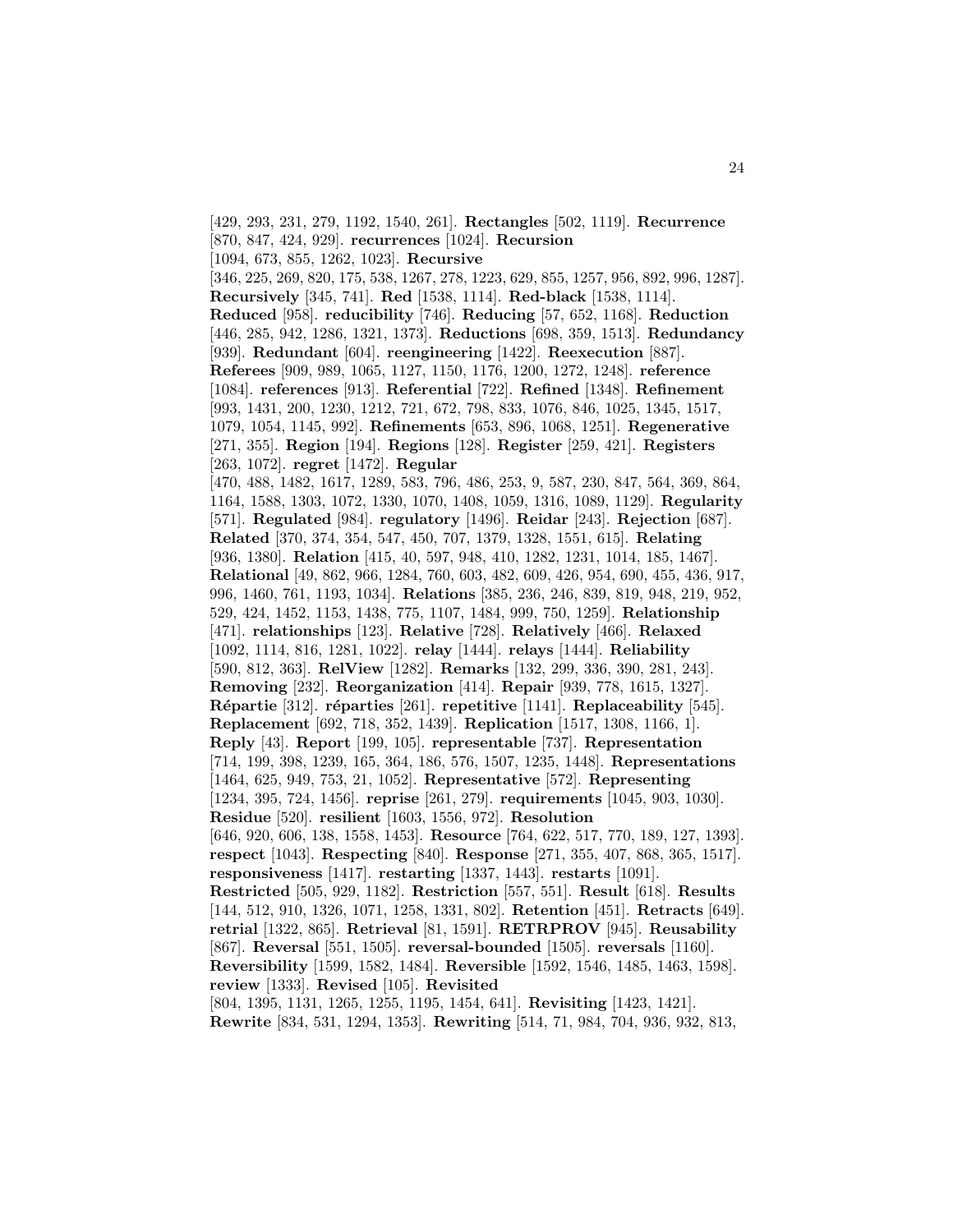754, 301, 1170, 1254, 1386, 615, 1211, 1121, 1064]. **Rich** [1455]. **Rich-Model** [1455]. **Richer** [1434]. **Right** [488, 640, 619, 253, 9, 564, 273, 1593, 1089, 1168]. **Right-Boundary** [640]. **Ring** [599]. **rings** [1600]. **Rob** [1563, 1562]. **Robin** [348, 365]. **Robinson** [702]. **Robust** [406, 1407, 1333, 786]. **Role** [161]. **Root** [400, 434]. **rotations** [1022]. **Roth** [760]. **Round** [348, 788, 365]. **Round-Robin** [348, 365]. **Routines** [326, 34]. **Routing** [565, 1159]. **RRWW** [1599]. **RRWW-automata** [1599]. **Rule** [678, 236, 267, 481]. **rulers** [1415]. **Rules** [250, 647, 577, 409, 176, 330, 216, 371, 1226, 942, 1287]. **Run** [776, 884]. **Run-Time** [776]. **Running** [1091, 1186]. **Runs** [710].

**s** [1561]. **S.** [73]. **Safe** [1221, 1557, 1290, 1214, 1209]. **Safety** [1558, 1526]. **Safraless** [1492]. **Same** [780]. **Samelson** [332]. **sample** [1574]. **SAT** [1057, 1226]. **Satellite** [521]. **Satisfiability** [734, 825, 1451]. **satisfying** [1271]. **Saturated** [417]. **satur´es** [417]. **Saves** [827]. **SB** [782]. **SB-tree** [782]. **scalability** [972]. **Scattered** [704, 890, 1293, 1138, 1149]. **SCCS** [751]. **Schaltkreise** [7]. **schedulability** [1480]. **Schedule** [115]. **Scheduled** [787]. **Schedulers** [320, 360, 1516]. **Schedules** [752, 1147, 1358]. **Scheduling** [693, 530, 16, 827, 770, 468, 31, 787, 386, 171, 177, 439, 155, 861, 1436, 1053, 1039, 1181, 1165, 1191, 1270, 1307, 1162, 1020]. **Schema** [75, 1499, 1197]. **Schemas** [538, 473]. **Schemata** [93, 93]. **Schematic** [809]. **Schemes** [771, 225, 648, 985, 616, 159, 226, 947, 1175, 1215, 1192, 925]. **Schnelle** [11, 166]. **Scholten** [1027]. **Schorr** [256, 255]. **Science** [614]. **Search** [427, 740, 626, 313, 286, 267, 24, 4, 194, 669, 561, 109, 933, 975, 526, 817, 337, 2, 826, 873, 489, 125, 262, 316, 333, 433, 1232, 1078, 1104, 1187, 1092, 1182]. **Searches** [194]. **Searching** [294, 625, 434, 484, 98]. **searchlight** [1033]. **Second** [855, 808, 642, 242]. **second-Order** [242]. **Secondary** [719, 720, 333]. **secure** [1487, 1398]. **Selected** [1471, 1464, 1301]. **Selection** [874, 404, 790, 1261, 1444, 1056]. **Selective** [301]. **Self** [1164, 886, 1173, 730, 156, 1332, 1559]. **Self-embedded** [1164]. **Self-Stabilization** [730, 1332]. **Self-Stabilizing** [886, 1173, 1559]. **SEMANOL** [122]. **Semantic** [336, 661, 834, 284, 326, 711, 843, 173, 1034, 96, 889, 1237]. **Semantics** [122, 845, 980, 445, 503, 893, 518, 678, 1306, 472, 962, 844, 662, 452, 904, 465, 632, 673, 63, 597, 1066, 859, 110, 162, 657, 478, 481, 717, 558, 835, 174, 310, 510, 706, 674, 621, 357, 1436, 1021, 1001, 1143, 1383, 1018, 1363, 1417]. **Semaphore** [180]. **Semi** [1295, 1203, 1165, 1270]. **semi-algebraic** [1203]. **semi-online** [1165, 1270]. **Semi-synchronous** [1295]. **Semigroup** [534]. **Semigroups** [239, 240, 544, 794]. **sensing** [1586]. **Sensitive** [59, 704, 46, 64, 103, 211, 1392, 1190, 1067]. **Sensitivity** [114]. **Sentential** [33]. **Separation** [958, 383, 1226]. **Separatoren** [314]. **Separators** [314]. **Sequence** [920, 1003, 1366, 1048, 1583, 1240]. **Sequences** [783, 453, 1359]. **Sequential** [639, 40, 10, 797, 350, 282, 420, 944, 554, 258, 1310, 1079, 1077, 782, 1137, 1139, 84]. **sequentialization** [1413]. **Sequentielle** [84].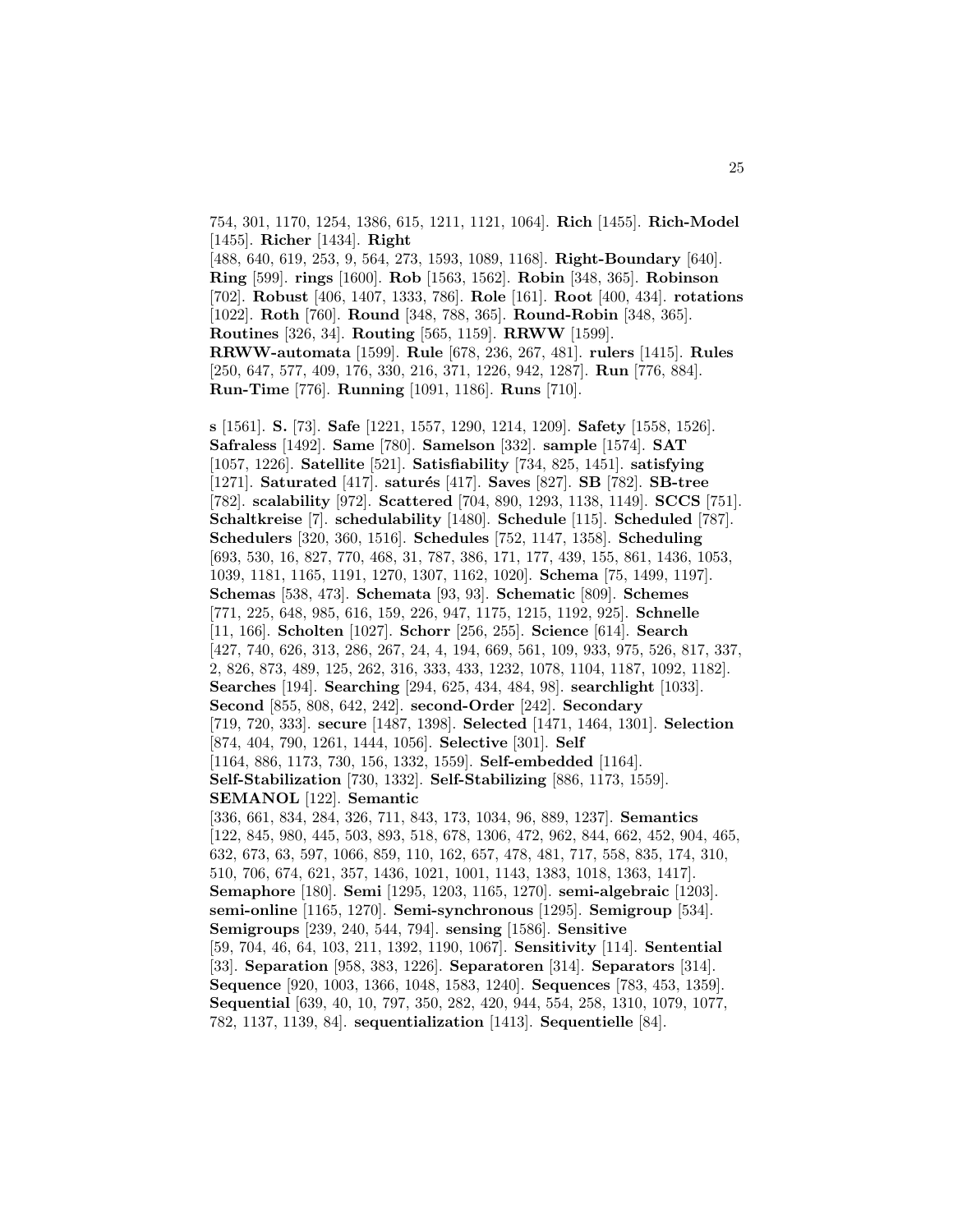**s´equentielles** [258]. **Sequnces** [28]. **Serializability** [601]. **Series** [747, 339, 296, 1505, 1347, 1340, 1033]. **series-parallel** [1033]. **Server** [431, 581, 868, 1096]. **Servers** [668, 1350, 683, 699]. **Service** [335, 530, 276, 348, 153, 536, 1363]. **services** [1158]. **Session** [1612, 1478, 1208, 1580, 1479]. **Session-based** [1612]. **sessions** [1546]. **Set** [625, 508, 714, 715, 502, 471, 478, 510, 136, 737, 1598, 1359]. **Set-Partitioning** [508]. **Sets** [593, 41, 951, 985, 748, 964, 307, 230, 520, 467, 1116, 1203, 775, 1481, 1093, 1221]. **settings** [1215]. **Several** [299, 241, 660]. **Shared** [518, 915, 910]. **Shared-Memory** [518]. **Sharing** [82, 888, 276, 107, 656]. **Sharp** [678]. **shelf** [1571]. **Short** [860, 537, 920]. **shortest** [1489]. **shrinkage** [1414]. **Shuffle** [960, 1006, 1016]. **Side** [164]. **sided** [1346, 1362, 1533]. **Sieve** [562, 412]. **signal** [1615]. **Signature** [1486, 1487]. **Signature-free** [1486]. **signatures** [1542]. **Silberschatz** [760]. **silent** [1569, 1045]. **similar** [423]. **similarity** [1568]. **Simple** [557, 958, 778, 916, 27, 361, 1174, 1449, 1, 1470, 1142]. **Simplest** [829]. **simplification** [1389]. **Simplified** [473]. **simulating** [1184]. **Simulation** [285, 271, 355, 504, 522, 762, 937, 1370, 1403]. **Simulations** [505, 1219]. **simultan´ee** [76]. **Simultaneous** [495, 76, 819, 1025]. **Singers** [1601]. **Single** [693, 421, 1053, 149, 787, 581, 868, 318, 1202, 1039, 1162]. **single-** [1202]. **single-machine** [1162]. **Single-Queue** [149]. **Single-Server** [868]. **Site** [686]. **Situational** [381]. **Situational-Calculus** [381]. **six** [777]. **Size** [594, 275, 323, 54, 568, 449, 489, 677, 1585, 1597, 1124, 1179]. **Size-depth** [275, 323]. **Sized** [881, 694]. **Skip** [876, 1187]. **Slack** [386]. **slender** [1058]. **slenderness** [1011]. **Slices** [768]. **Slicings** [573]. **SLR** [607, 578]. **Small** [593, 1325, 880]. **smallest** [1600]. **SMT** [1495, 1573]. **SMT-based** [1573]. **Software** [589, 974, 1385, 1153]. **Solution** [818, 399, 308, 1155, 1548]. **Solutions** [705, 829, 1600]. **solve** [1282, 1474]. **Solved** [82]. **Solves** [513]. **Solving** [1356, 1572, 1268, 1226, 1483, 1548, 1033, 1609]. **Some** [180, 1071, 625, 1412, 188, 405, 413, 283, 71, 759, 1438, 408, 1339, 587, 281, 127, 754, 707, 459, 243, 515, 1369, 1371, 430, 437]. **Song** [1601]. **Sort** [979]. **Sorted** [395, 710, 317]. **Sortierproblemen** [68]. **Sorting** [299, 241, 691, 660, 853, 602, 703, 68, 773, 937, 1274, 1056, 880]. **SOS** [1578]. **Sound** [1613, 466, 813, 371, 1618]. **Space** [244, 266, 272, 542, 626, 179, 513, 681, 408, 853, 612, 600, 224, 318, 727, 938, 1426]. **Space-Bounded** [272, 938]. **Spaces** [210, 715, 1125]. **Spanning** [1526, 125, 1043]. **Sparse** [165]. **Sparsification** [1498]. **spatial** [786]. **Special** [1471, 1494, 1464, 1063, 1488, 1455, 1424, 754, 1448, 1420, 1433, 1502, 1522, 1404, 1578, 1515]. **specialization** [1062]. **specific** [1458]. **Specification** [726, 445, 1161, 654, 583, 907, 821, 855, 549, 317, 116, 558, 800, 298, 729, 358, 1409, 217, 270, 1424, 1018]. **Specification-Oriented** [558]. **Specifications** [869, 915, 452, 742, 344, 813, 981, 804, 637, 1306, 1553, 1408, 1042, 1550, 1547, 992, 641, 1030, 1031]. **Specified** [554]. **specifunction** [1194]. **Specify** [978]. **Specifying** [1050]. **spectrum** [1569, 1526]. **Speech** [438]. **Speeding**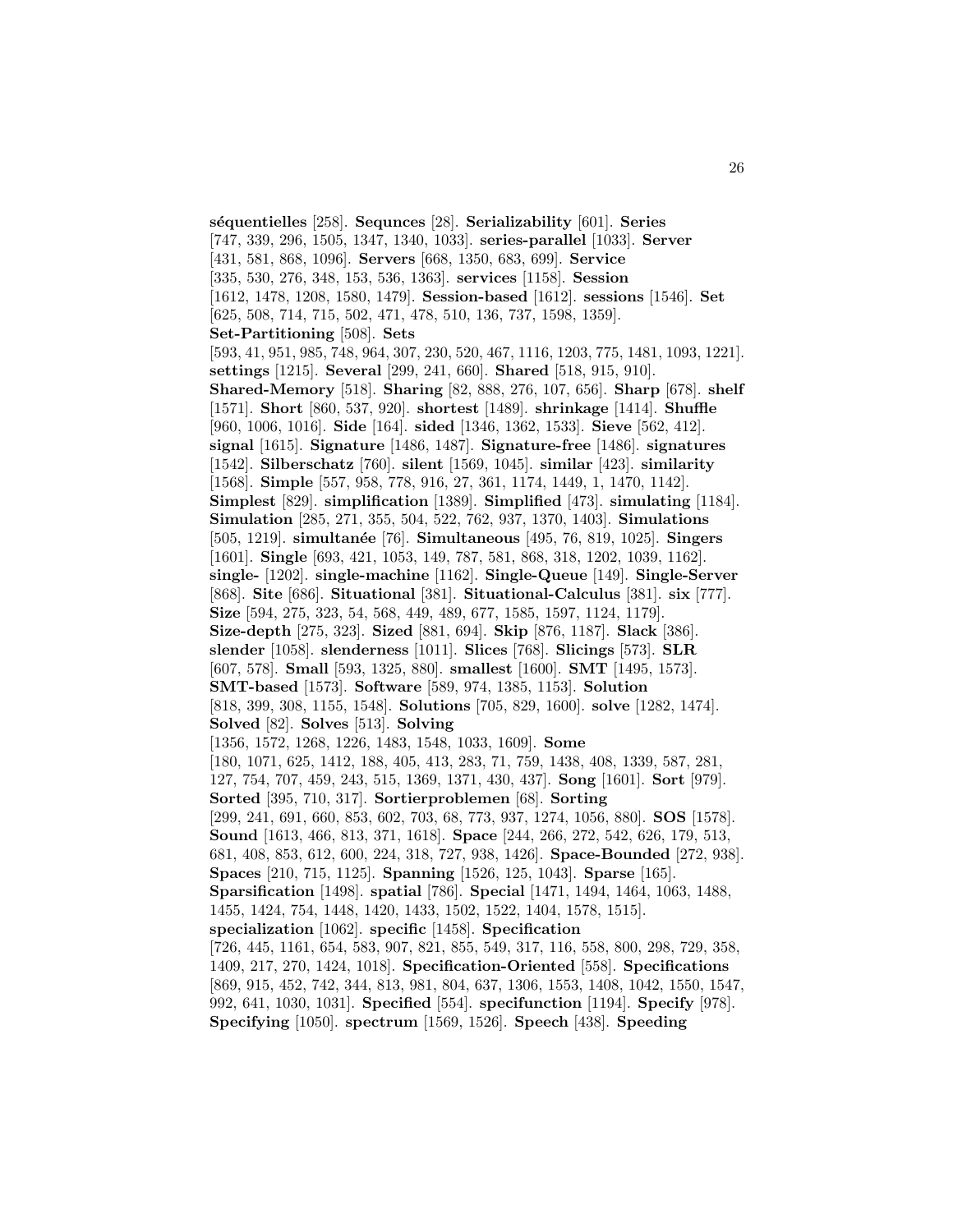[506, 823]. **speeds** [1601]. **Speedup** [976, 1126]. **Speicheroptimale** [158]. **Spelling** [784]. **splicing** [1382]. **Split** [493]. **Splits** [675]. **Splitting** [77, 1219, 790]. **splittings** [1323]. **Sprachen** [84]. **Sprouts** [711, 1177]. **square** [1199]. **Stability** [83, 1565]. **stability-preserving** [1565]. **Stabilization** [730, 1045, 1332]. **Stabilizing** [886, 1173, 1559]. **Stable** [681, 712, 1558]. **Stably** [853]. **Stack** [388, 174]. **Stack-Counter** [388]. **Stacks** [725, 631, 789, 1315]. **Stage** [126, 475]. **Staggered** [304]. **Standard** [445, 844, 199, 1542, 1022]. **Starting** [1175]. **State** [1426, 405, 715, 950, 247, 1447, 795, 436, 1587, 1461, 1278, 1290, 1418, 1614, 1440, 1302]. **statechart** [1103]. **Stateless** [1497, 1337, 1390, 1599]. **Statement** [465]. **Statements** [524, 357]. **States** [491, 1594, 1351]. **Static** [941, 572, 1582, 214, 1536]. **Station** [668, 683, 699]. **stationarity** [1299]. **Stationary** [566]. **stationnaires** [566]. **Statistic** [789]. **Statistical** [355]. **Steiner** [340, 716, 569, 1073]. **Step** [1446, 1383, 706, 1514, 1160]. **Stepwise** [1136, 1349]. **STG** [1313]. **sticker** [1074, 1002]. **Sticky** [1157]. **Sticky-free** [1157]. **still** [1504]. **Stochastic** [1368, 1132, 1490, 1477]. **Storage** [61, 315, 725, 579, 75, 442, 159, 543, 214, 903, 158]. **Store** [764, 600]. **Store-and-Forward** [764]. **Stoß** [379]. **Strassen** [134]. **Strategies** [736, 171, 1525, 1202, 1552, 1313]. **Strategy** [1405, 776]. **Stratified** [526, 433, 1090]. **Stream** [717, 971, 621]. **streams** [1098]. **stretching** [1131]. **Strictness** [1223, 1348]. **String** [366, 25, 754]. **String-Rewriting** [754]. **strings** [1, 423, 1574]. **strip** [1119]. **Strong** [1142, 1336, 342]. **Strongest** [524]. **Strongly** [1319, 265]. **Structural** [806, 1143, 1545, 1166, 1299]. **Structure** [845, 23, 888, 666, 81, 395, 249, 65, 933, 2, 443, 411, 1311, 1054, 782, 786]. **Structured** [990, 170, 924, 1260, 1477]. **Structures** [675, 294, 269, 207, 49, 714, 93, 99, 966, 170, 401, 89, 598, 441, 448, 5, 22, 1264, 737, 1392, 1617, 1284, 1331, 1607, 1067, 1403]. **Structures.** [715]. **Study** [869, 664, 153, 1581, 1579, 1508, 1372]. **Sturmian** [1063]. **stuttering** [1195]. **style** [1266]. **Sub** [931]. **Sub-Parse** [931]. **Subclass** [877]. **Subclasses** [542]. **subexponential** [1498, 1250]. **subexponential-time** [1250]. **Subexpressions** [44]. **Subrecursive** [198, 204]. **subregular** [1384]. **Subrekursive** [198, 204]. **Subroutines** [50, 69]. **Subsequence** [1583, 367, 423]. **subsequences** [1003]. **Subset** [616, 1052, 1216]. **subset-sum** [1052]. **Subsets** [921]. **Substitution** [184, 647, 113, 748, 238, 891]. **substring** [1583]. **Subtypes** [835]. **Subtyping** [1208, 842, 1051, 1396]. **Succinct** [576]. **Sufficient** [746, 541, 615]. **Suffix** [939]. **Suffixes** [485]. **suitable** [423]. **Sum** [616, 1052]. **Sums** [281, 291]. **Supercube** [696]. **Supersets** [769]. **Supertype** [907]. **Supnick** [934]. **Support** [487]. **suprema** [1577]. **Surjective** [852, 467, 1376]. **Survey** [324, 971, 1291]. **Survivability** [635]. **swapping** [1186]. **Sweep** [513, 788]. **switch** [1372]. **switched** [1558]. **Switching** [83, 36]. **Symblicit** [1489]. **Symbol** [470]. **Symbolic** [1527, 1456, 1244, 1410, 1552, 1573]. **Symmetric** [23, 639, 1559]. **symmetries** [1049]. **Symmetry** [1321]. **symport** [1184].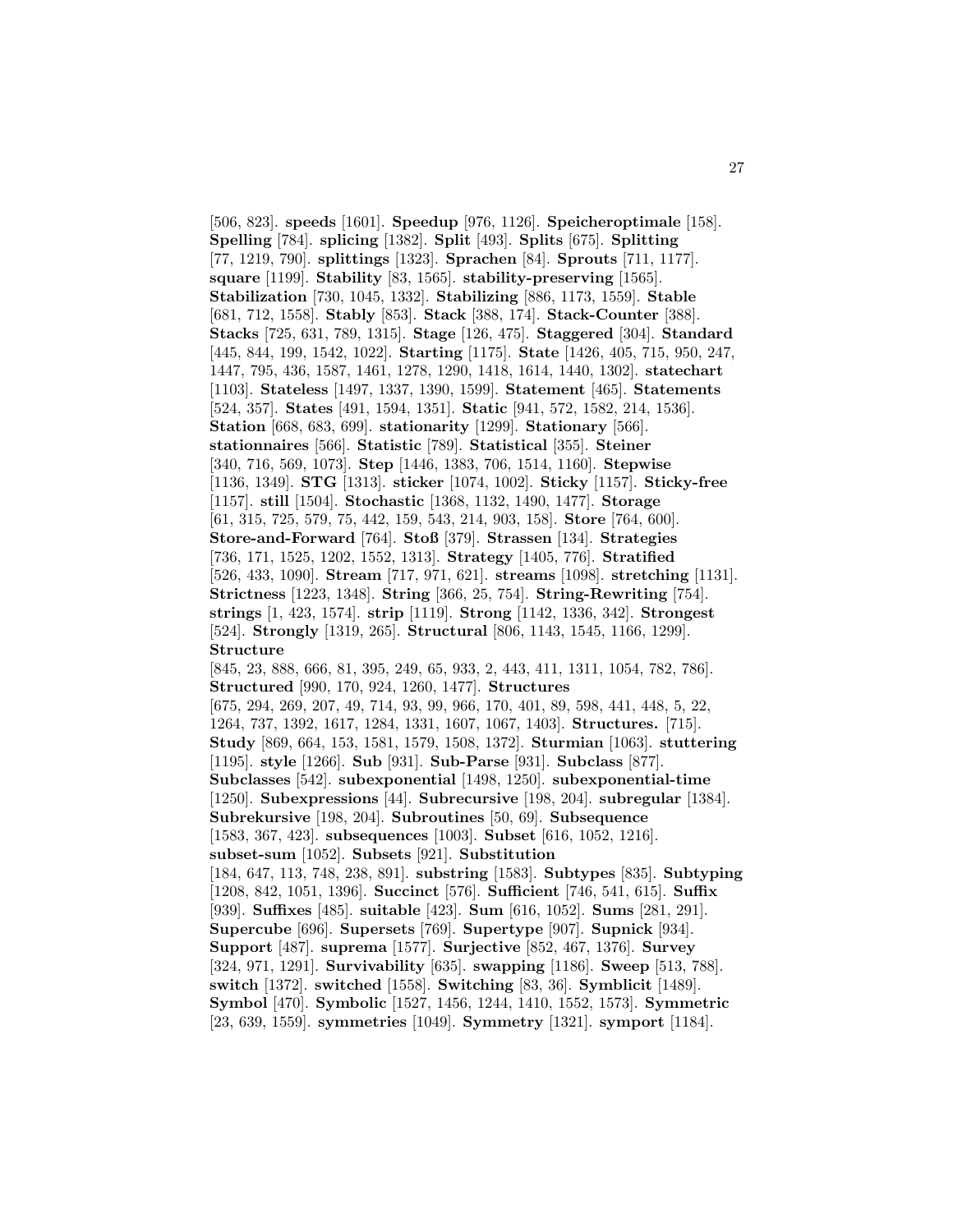**symport/antiport** [1184]. **Symposium** [1464]. **Synchronic** [457]. **Synchronisationsgraphen** [39]. **Synchronizable** [588]. **Synchronization** [623, 143, 373, 822, 420, 443, 1601, 39]. **Synchronized** [385, 854, 1129, 1080]. **Synchronizing** [30, 15, 43]. **Synchronous** [1269, 1561, 1436, 1295]. **synchrony** [1158]. **SYNT** [1549, 1488]. **Syntactic** [747, 890, 928, 1256, 167]. **syntactiques** [167]. **Syntax** [91, 8, 859, 97]. **Syntax-Directed** [859]. **Syntax-Errors** [97]. **Synthesis** [299, 1422, 1488, 241, 922, 1554, 660, 703, 89, 1557, 1525, 1520, 1473, 1406, 1490, 1405, 1553, 1551, 1408, 1558, 781, 1472, 1552, 1493, 1550, 1559, 1404, 1555, 1354, 1492]. **Synthesized** [859]. **synthesizes** [1103]. **Synthesizing** [1407, 1556, 1459, 1603]. **System** [945, 82, 137, 152, 592, 1225, 117, 126, 591, 957, 212, 407, 279, 106, 643, 706, 790, 1413, 1584, 1189, 1028, 1615, 270, 995, 360]. **Systematic** [524, 1343]. **syst`eme** [279]. **syst`emes** [261, 474]. **Systems** [993, 1494, 479, 223, 514, 661, 368, 491, 834, 261, 334, 986, 470, 571, 320, 552, 896, 624, 16, 509, 220, 820, 875, 531, 608, 662, 559, 71, 715, 93, 99, 458, 950, 590, 54, 144, 849, 776, 597, 189, 936, 151, 9, 222, 546, 352, 52, 847, 652, 814, 86, 78, 798, 1242, 754, 1226, 474, 822, 684, 450, 566, 45, 387, 833, 656, 917, 156, 765, 357, 1531, 1183, 1356, 1382, 1243, 411, 1508, 1431, 1305, 1422, 1426, 1407, 1592, 1120, 1294, 1278, 1202, 1490, 1097, 1122, 1061, 1101, 1511, 1050, 1617, 1409, 1512, 1082, 1528]. **systems** [1184, 1435, 1132, 277, 1558, 1480, 615, 1002, 1060, 1292, 1550, 1121, 1212, 1285, 1537, 1486, 1390, 104, 1067, 1113, 1302, 1030, 1031, 1396, 1244, 1080, 1377, 1136, 1245, 1076, 1459]. **Systolic** [432, 801, 806, 627, 705, 497, 1098].

**t** [772]. **tˆaches** [439]. **Table** [736]. **Tableau** [731]. **Tableau-Based** [731]. **Tabular** [441, 448]. **Tabulation** [881]. **TACAS** [1494]. **tag** [474]. **tag-syst`emes** [474]. **Tag-Systems** [474]. **taming** [1603]. **Tandem** [592]. **Tape** [191, 1155]. **Task** [479, 523, 439]. **Tasking** [735]. **Tasks** [530, 468, 155, 1333]. **TCSP** [845]. **teacher** [1103]. **Team** [1604]. **Teams** [863]. **Technique** [429, 442, 350, 279, 133, 424, 358, 578]. **Techniques** [261, 625, 285, 1321]. **Teil** [93, 99]. **template** [1518]. **Temporal** [476, 1464, 748, 713, 450, 837, 1451, 1130, 1465, 1450, 1116, 1330, 1553, 1275, 1615, 1449, 1099, 1167, 1470, 1454, 1448, 1453, 1506, 1504]. **temps** [566]. **Tennent** [336]. **Term** [780, 936, 615]. **Term-Generating** [780]. **Terminal** [139, 1082, 1182, 1033]. **Terminals** [107]. **Termination** [834, 372, 254, 632, 111, 418, 1399, 169, 713, 1297]. **Test** [571, 1073]. **Testable** [613]. **Testing** [973, 415, 1345, 77, 363, 900, 218, 527, 396, 96, 1203, 1565]. **Tests** [506]. **Text** [848, 485, 423]. **Their** [415, 483, 379, 524, 192, 209, 1463, 1231, 1378, 40, 588, 951, 1441, 746, 121]. **them** [1603]. **Theorem** [204, 547, 388, 161, 1305, 1126, 1137]. **Theorems** [247, 800, 1059, 1348]. **Theoretic** [592, 331, 574, 510, 387, 1097, 1274, 865]. **Theoretical** [748, 408, 726, 1335]. **Theorie** [93, 99, 47]. **Theories** [605, 63, 1409, 1430]. **Theory** [1471, 66, 664, 93, 99, 384, 94, 363, 872, 249, 774, 631, 47, 440, 735, 52, 344, 975, 912, 601, 642, 411, 1529, 1309, 1006, 1535,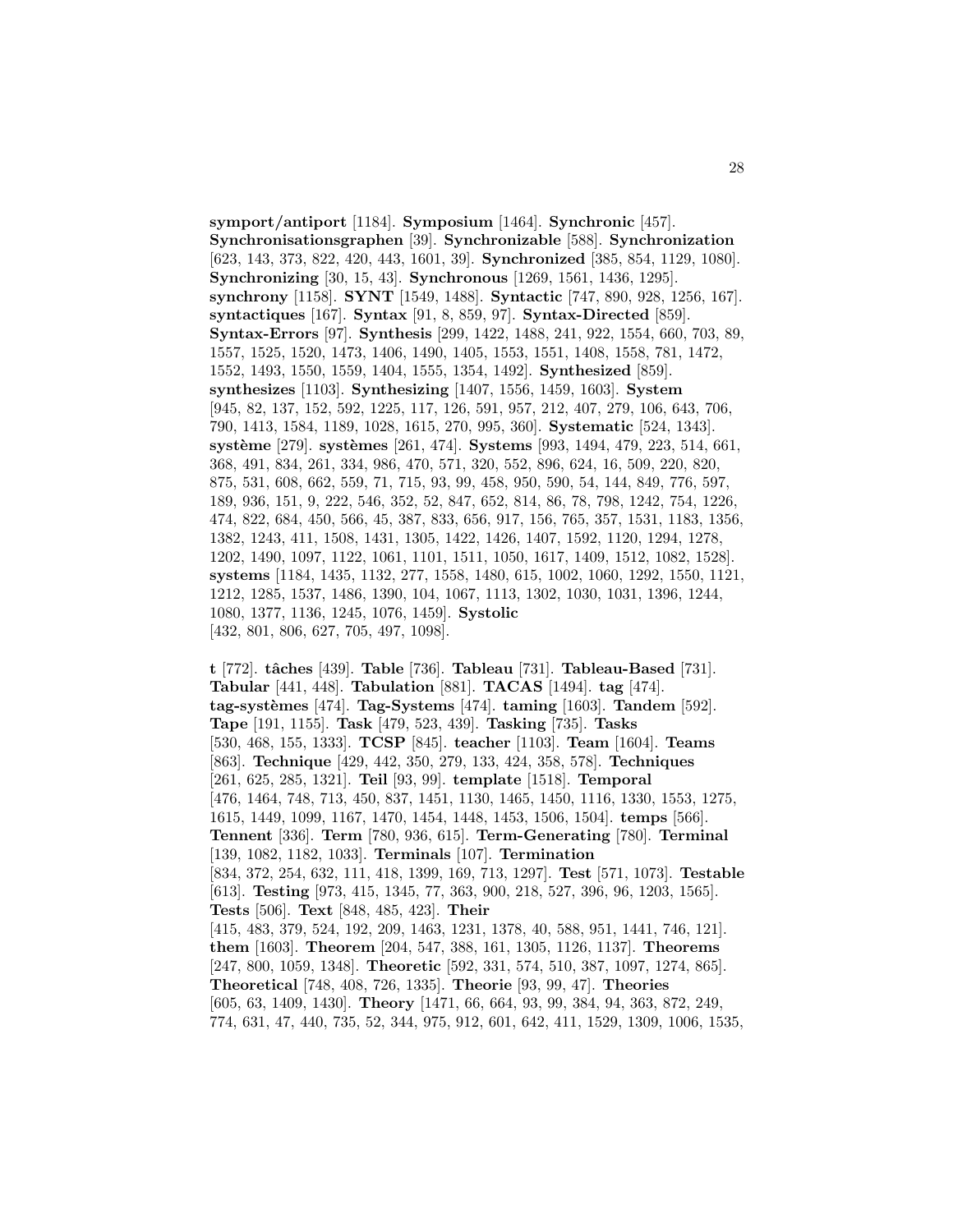1493, 1254, 1324, 1299, 1083, 1032, 1197]. **thinness** [1011]. **threading** [1269]. **threads** [1253]. **Three** [1185, 475, 457, 1416, 1514, 1561]. **Three-element** [1185, 1514]. **Three-Stage** [475]. **Thrifty** [523]. **Throughput** [1227, 521]. **Thrown** [135]. **Thue** [652]. **tier** [1281]. **tilde** [1378]. **TIME** [1464, 693, 244, 613, 476, 622, 82, 552, 507, 48, 115, 626, 348, 1175, 107, 691, 378, 776, 681, 619, 462, 787, 669, 386, 224, 799, 536, 566, 868, 365, 942, 463, 211, 663, 895, 727, 1356, 1510, 1451, 1309, 1000, 648, 1250, 1538, 1300, 1039, 1079, 1480, 1462, 1145, 1212, 1486, 1562, 1352, 1093, 972, 1030, 1031, 1506, 1570, 1610]. **TIME-2014** [1464]. **time-bounded** [1352]. **Time-Sharing** [107]. **Time-Space** [224, 727]. **TIME'13** [1448]. **Timed** [1163, 1013, 1099, 814, 1068, 1370, 1512, 1331, 1105, 1611, 1469]. **timelines** [1468]. **Times** [530, 271, 355, 31, 861, 1053, 277]. **Timing** [923]. **TMs** [1263]. **tock**} [1618, 1613]. **tock**}**-CSP** [1618, 1613]. **tokens** [1344]. **Tolerance** [686]. **Tolerant** [479, 986, 827, 696, 1192]. **Tomita** [1266]. **Tomita-style** [1266]. **tool** [1451]. **Toolkit** [1455]. **Tools** [1494, 847]. **Top** [8, 526, 1128]. **Top-Down** [8, 526, 1128]. **Topologies** [883]. **Total** [347, 525, 70, 196, 567, 1474, 1039, 80]. **total-payoff** [1474]. **Trace** [905, 810, 1417, 1363]. **Trace-** [1417]. **trace-based** [1363]. **Traces** [857, 1482, 1009, 1446]. **Trade** [224, 275]. **trade-off** [275]. **Trade-Offs** [224]. **Tradeoff** [323, 1297]. **Trading** [1183]. **Traffic** [790, 1584]. **Train** [580]. **Trajectory** [1169]. **Trajectory-based** [1169]. **transactional** [1180]. **Transactions** [914, 1271]. **Transducer** [1577, 803]. **Transducers** [665, 247, 732, 1048, 1148, 1318, 1300, 1441, 1585, 1410, 1100]. **Transductions** [906, 587, 42, 1239, 1295]. **Transfer** [984]. **Transform** [965, 309]. **Transformation** [700, 881, 424, 959, 1028, 1238, 1314]. **Transformational** [121, 192, 1030, 1031]. **Transformationen** [226]. **Transformations** [611, 242, 226, 1360]. **Transformer** [465, 673, 481, 1161]. **Transformers** [713, 358, 1161]. **Transforming** [666, 280]. **Transforms** [870]. **transient** [1398]. **Transition** [608, 798, 450, 833, 724, 917, 1095, 1431, 1305, 1519, 1511, 1409, 1512, 1537, 1359]. **transitions** [1163]. **Transitive** [823, 1319, 1174, 185]. **Translatable** [53, 9]. **translatables** [53]. **Translating** [1567]. **Translation** [158]. **Translational** [1263]. **Translations** [405]. **Transmission** [38, 1082]. **Transparency** [722]. **Transposition** [441, 448]. **Traversals** [500, 598]. **Treatment** [364]. **Tree** [469, 1013, 100, 530, 1101, 665, 801, 806, 874, 949, 496, 473, 98, 267, 883, 497, 263, 522, 716, 575, 669, 251, 924, 638, 685, 826, 634, 1088, 1360, 1347, 1070, 1148, 1318, 1300, 1585, 1410, 1320, 1316, 1238, 1099, 1019, 782, 1043, 1367, 515, 1073]. **tree-based** [1019]. **Tree-systems** [1101]. **tree-transformation** [1238]. **tree-walking** [1300, 1585]. **Trees** [611, 700, 427, 740, 792, 23, 193, 620, 305, 747, 432, 626, 666, 610, 664, 830, 969, 313, 81, 287, 24, 493, 695, 619, 4, 340, 442, 701, 194, 584, 561, 380, 478, 109, 251, 547, 221, 933, 526, 401, 719, 817, 646, 956, 477, 720, 873, 435, 489, 125, 931, 262, 316, 767, 333, 202, 679, 433, 1232, 1172, 680, 1499, 990, 1283, 1078, 235, 1104, 1538, 1500, 1055, 1059, 1204, 1092, 1114, 1124, 1179, 1182, 903].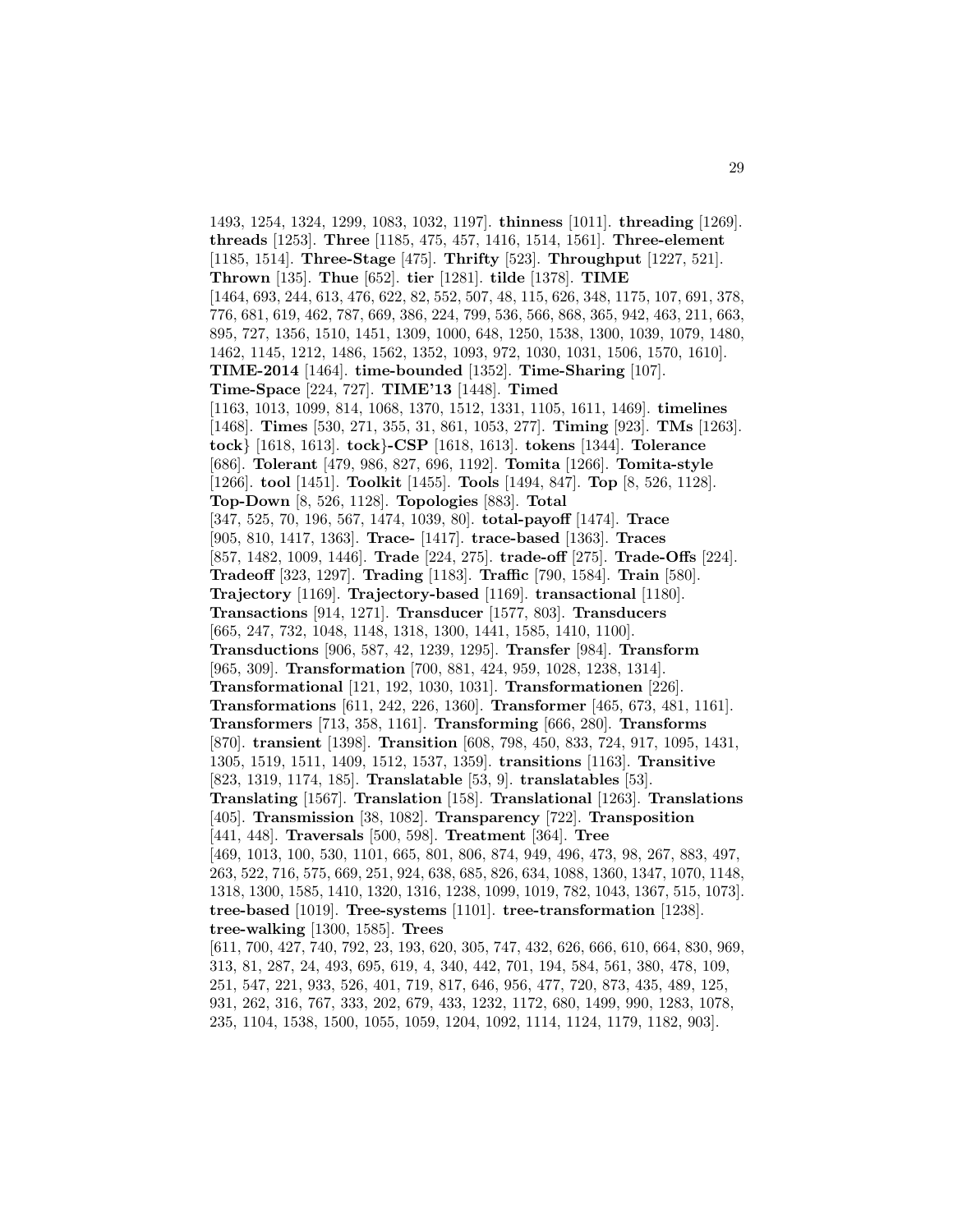**Trellis** [507, 801]. **Trial** [938]. **Tricky** [537, 920]. **Trie** [484, 689]. **Tries** [499]. **Triesort** [499]. **true** [1566, 1145]. **Truly** [548]. **truncated** [1444]. **TSO** [1497, 1524]. **TSO-to-TSO** [1524]. **Tuples** [987, 879, 1007]. **Turing** [1463, 1155, 819, 1598, 147]. **Turn** [31]. **Turn-Around** [31]. **Two** [425, 470, 415, 16, 30, 1281, 1441, 1279, 126, 247, 15, 43, 551, 468, 668, 238, 191, 439, 1047, 800, 155, 873, 319, 850, 1147, 1347, 1336, 374, 1602, 1165, 683, 699, 777, 403, 1033]. **Two-Dimensional** [425, 1279]. **two-letter** [777]. **Two-Level** [238, 319]. **Two-Processor** [16]. **Two-Station** [668, 683, 699]. **Two-Symbol** [470]. **two-terminal** [1033]. **Two-tier** [1281]. **Two-Way** [247, 551, 191, 873, 1441, 1602]. **typability** [1193]. **Type** [445, 466, 911, 1186, 422, 756, 1210, 1064, 344, 1385, 1290, 1347, 1109, 1521]. **Type-based** [1186, 1210]. **typechecking** [1300]. **Typed** [858, 1214, 1012]. **Types** [416, 406, 531, 1205, 452, 271, 821, 251, 549, 581, 835, 959, 800, 298, 642, 1478, 1208, 217, 1580, 1211, 553, 1396, 1222, 464]. **typing** [1348].

**Uberdeckungsprobleme** [101]. **Ultimate** [220]. **ultimately** [1309]. **Ultralinear** [339]. **unary** [1418]. **Unavoidable** [824, 617]. **Unbalanced** [792, 666]. **Unbounded** [831, 1331, 1077, 1262]. **uncertainty** [1135, 1449, 1470]. **Unconditional** [984]. **unconstructibility** [1429]. **Undecidability** [605, 929, 1258, 1394]. **undecidable** [1524]. **Undefinedness** [501]. **undirected** [1614]. **Unfoldability** [722]. **unfolding** [1313]. **unfoldings** [1156]. **Unification** [605, 525, 702, 161]. **Unified** [215, 62, 739]. **Uniform** [512, 717, 929, 1220, 1014, 1165, 1263, 1595, 1375, 1160]. **uniformization** [1239]. **Unifying** [915]. **Uniquely** [967]. **uniqueness** [1140]. **Unit** [353, 195, 359]. **UNITY** [992]. **univalent** [1110]. **Universal** [302, 454, 1236, 1325]. **Universality** [541, 1463, 1002]. **Universe** [444]. **Unnecessary** [181]. **Unrestricted** [607, 444, 638]. **Unsafe** [679]. **unsatisfiable** [1453]. **unspecified** [1531]. **untyped** [1012]. **up-to** [1475]. **Update** [669, 866, 1538]. **updates** [1320, 1114]. **Updating** [987, 526, 1007]. **Upper** [24]. **Upsequence** [413]. **urgent** [1163]. **urn** [1124, 1179]. **Use** [362, 640, 987, 524, 274, 1007, 430, 437]. **Useful** [264]. **user** [1350]. **users** [1227]. **Using** [336, 500, 1548, 82, 283, 293, 978, 812, 1580, 966, 67, 907, 914, 308, 424, 955, 710, 873, 359, 1359, 772, 1356, 1536, 1499, 1507, 1251, 1111, 1435, 1558, 1327, 889, 1022, 1098, 1268, 1113, 880]. **Utilization** [442].

**vacations** [1322, 1521]. **Valent** [618]. **Validated** [248]. **Validation** [150]. **value** [1495]. **Valuedness** [732]. **Values** [760, 690, 803, 761]. **Variable** [915, 694, 916, 547, 489]. **Variable-Sized** [694]. **Variablenmengen** [41]. **Variables** [295, 362, 41, 393, 455, 123, 1611]. **Variance** [285, 903, 1104]. **Variants** [459]. **Variations** [86, 78, 1056]. **Various** [364]. **varying** [1350]. **Vector** [1215, 948, 352, 684, 520]. **vectors** [467]. **Verification** [1531, 1457, 422, 1476, 654, 483, 1241, 1060, 907, 494, 317, 89, 1435, 1320, 1230, 90, 1470, 1349, 1113, 1477, 1611]. **verify** [978]. **Verifying** [1389, 1167]. **VeriSoft** [1224]. **Vernetzungsstruktur** [65]. **verschiedener** [364]. **Version**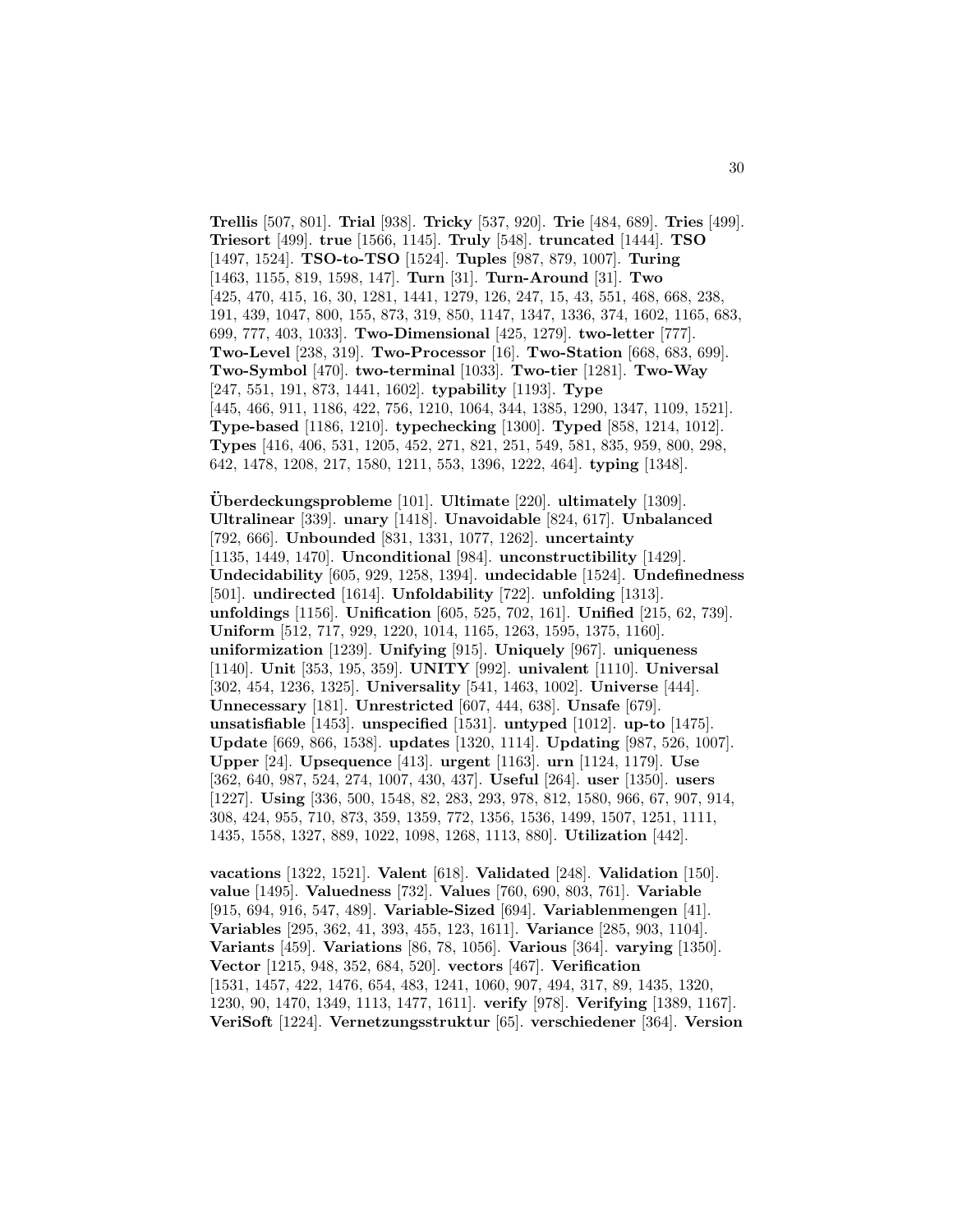[727]. **Versus** [71, 704, 92, 948, 331, 1081, 1583, 1336, 1203, 1582]. **Vertex** [964, 528, 1376, 1268]. **vertex-surjective** [1376]. **Very** [424]. **vesicle** [1584]. **via** [1069, 1469, 1493, 1550, 1124, 1179, 1453]. **View** [1261, 62, 1564, 1158]. **Virtual** [82, 137, 753]. **Visibly** [1400]. **Visit** [376]. **visiting** [1123]. **vital** [1043]. **VLSI** [613, 432, 969]. **VLSI-Multiplier** [613]. **Vogler** [1424]. **vollst¨andig** [288, 343]. **Vollst¨andigkeitssatz** [7]. **Volumes** [658]. **vorgeschriebener** [198].

**W** [1133]. **Waite** [256, 255]. **waiting** [277]. **walking** [1300, 1585]. **walks** [1301]. **Walter** [1424]. **Watson** [1485, 1589, 1586]. **Wavelet** [965]. **Way** [247, 461, 551, 191, 453, 873, 1068, 1000, 1441, 1602, 1293]. **WCS** [103]. **WCS-Analysis** [103]. **Weak** [169, 1356]. **weakest** [1194]. **Weakly** [64, 947]. **Weight** [695, 652]. **Weight-Reducing** [652]. **Weighted** [1283, 624, 906, 965, 1541, 262, 1360, 1357, 1100, 1576, 1402, 1033]. **Weights** [527]. **Well** [1260, 864]. **Well-structured** [1260]. **WFA** [953]. **Wheel** [412]. **Whether** [560]. **which** [1141, 117]. **While** [524, 1285]. **while-loops** [1285]. **White** [383]. **Wijngaarden** [112, 179, 516, 793]. **Window** [828, 1037]. **windows** [1523]. **wireless** [1227, 1401]. **within** [169]. **Without** [295, 557, 393, 633, 1472, 831]. **Word** [514, 544, 733, 928, 898, 1141, 957, 1597, 1185]. **Words** [438, 1110, 79, 1228, 1382, 1544, 1068, 1442, 1387, 1341, 1361, 1063, 1085, 1379, 1412, 1017, 1338, 1481, 991]. **workflow** [1349]. **workflows** [1134]. **working** [1322, 1521]. **Workload** [572]. **Worse** [578]. **Worst** [620, 294, 624, 194, 669, 546, 1122]. **Worst-Case** [294, 194, 669, 1122]. **Worte** [79]. **Write** [884, 1072]. **writer** [916]. **Writers** [188, 243]. **WS1S** [1532]. **WSNs** [1444].

**XML** [1118, 1314, 1259]. **XSLT** [1238, 1216].

**years** [1568]. **Yo** [793]. **Yo-Yo** [793].

**Z** [775]. **Zeitkomplexität** [211]. **Zeno** [1068]. **Zufallsfolgen** [28]. **Zugriffssysteme** [93, 99, 99]. **Zur** [47, 68].

# **References**

**Mihalache:19xx:GSR**

[1] V. Mihalache, Gheorghe Păun, Grzegorz Rozenberg, and Arto Salomaa. Generating strings by replication: a simple case. Acta Informatica, ?? (??):??, ???? 19xx. CODEN AINFA2. ISSN 0001-5903 (print), 1432-0525 (electronic). To appear (in 1999 or 2000??).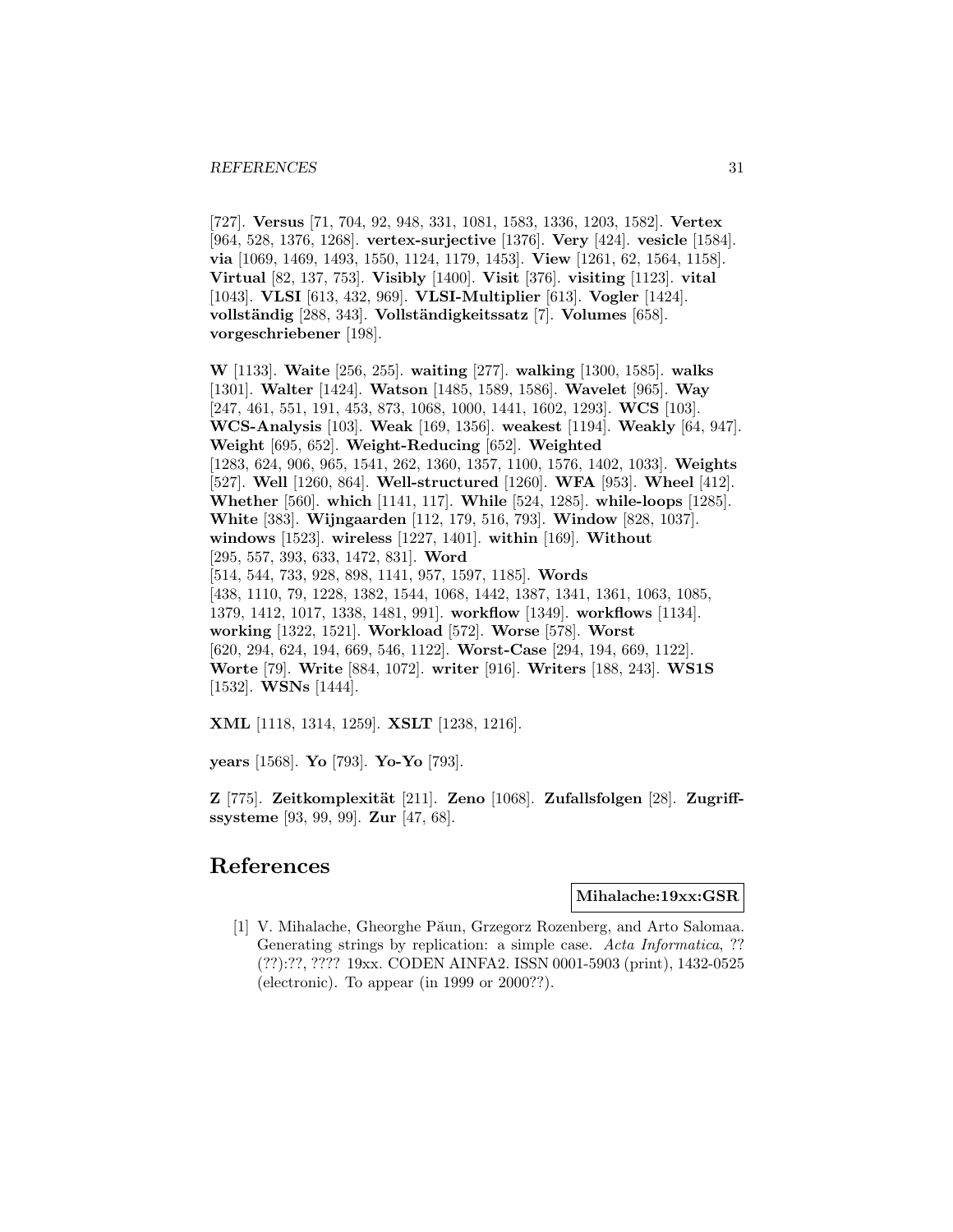#### **Smith:19xx:SDG**

[2] Douglas R. Smith. Structure and design of global search algorithms. Acta Informatica, ??(??):??, ???? 19xx. CODEN AINFA2. ISSN 0001-5903 (print), 1432-0525 (electronic). To appear (in 1999 or 2000??).

## **Coffman:1971:PPE**

[3] Edward G. Coffman and Brian Randell. Performance predictions for extended paged memories. Acta Informatica, 1(1):1–13, January 1971. CODEN AINFA2. ISSN 0001-5903 (print), 1432-0525 (electronic).

## **Knuth:1971:OBS**

[4] Donald E. Knuth. Optimum binary search trees. Acta Informatica, 1 (1):14–25, January 1971. CODEN AINFA2. ISSN 0001-5903 (print), 1432-0525 (electronic).

## **Turski:1971:MDS**

[5] Wladyslaw M. Turski. A model for data structures and its applications. I. Acta Informatica, 1(1):26–34, January 1971. CODEN AINFA2. ISSN 0001-5903 (print), 1432-0525 (electronic).

## **Wirth:1971:PLP**

[6] Niklaus Wirth. The programming language Pascal. Acta Informatica, 1(1):35–63, January 1971. CODEN AINFA2. ISSN 0001-5903 (print), 1432-0525 (electronic). See comments [58, 95].

## **Claus:1971:VPS**

[7] Volker Claus. Ein Vollständigkeitssatz für Programme und Schaltkreise. (German) [A completeness condition for programs and circuits]. Acta Informatica, 1(1):64–78, January 1971. CODEN AINFA2. ISSN 0001- 5903 (print), 1432-0525 (electronic).

## **Knuth:1971:TSA**

[8] Donald E. Knuth. Top-down syntax analysis. Acta Informatica, 1(??): 79–110, ???? 1971. CODEN AINFA2. ISSN 0001-5903 (print), 1432-0525 (electronic).

## **Langmaack:1971:ARC**

[9] Hans Langmaack. Application of regular canonical systems to grammars translatable from left to right. Acta Informatica, 1(??):111–114, ???? 1971. CODEN AINFA2. ISSN 0001-5903 (print), 1432-0525 (electronic).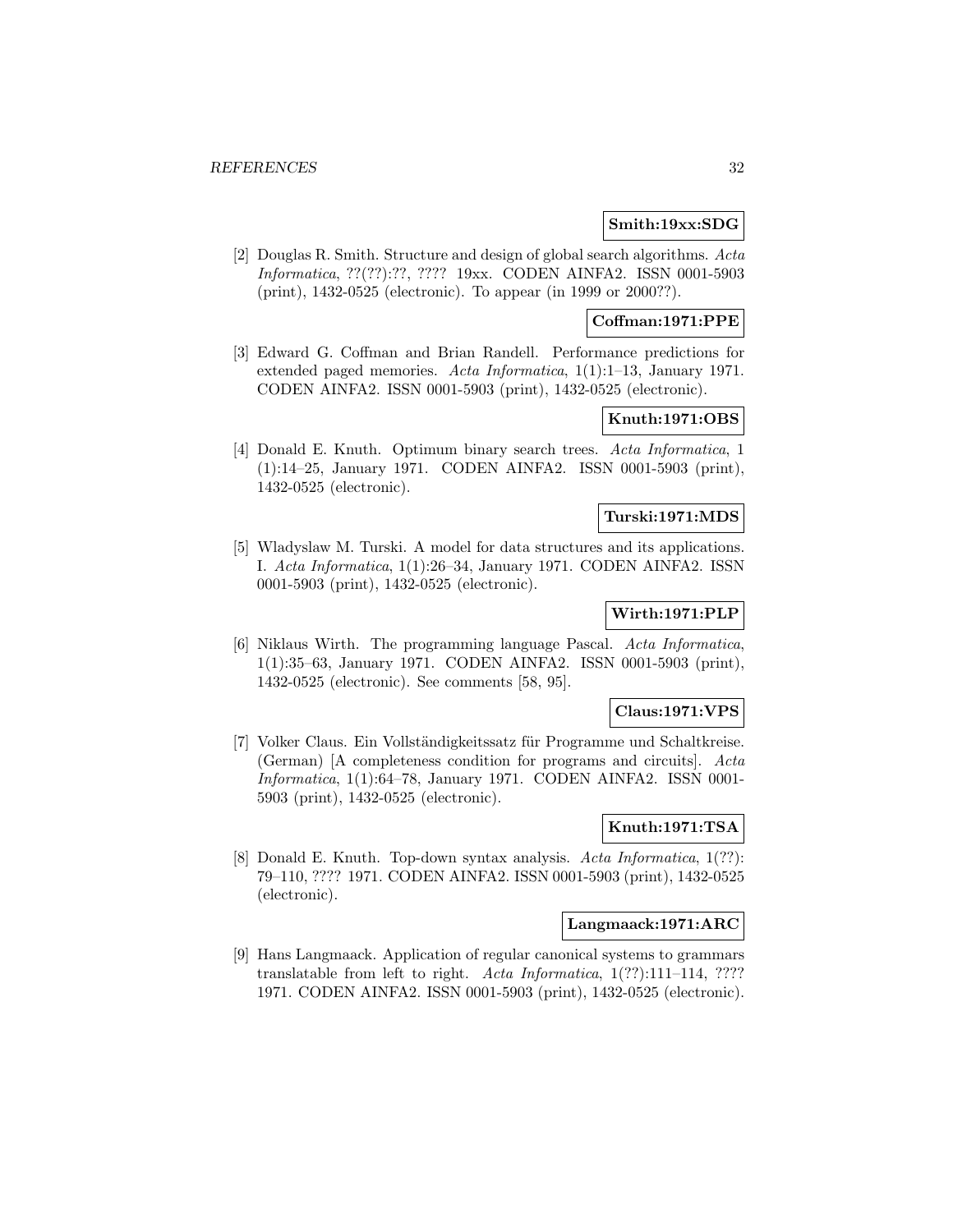## **Dijkstra:1971:HOS**

[10] Edsger W. Dijkstra. Hierarchical ordering of sequential processes. Acta Informatica, 1(2):115–138, October 1971. CODEN AINFA2. ISSN 0001- 5903 (print), 1432-0525 (electronic). Reprinted in Operating Systems Techniques, C. A. R. Hoare and R.H. Perrot, Eds., Academic Press, 1972, pp. 72–93. This paper introduces the classical synchronization problem of Dining Philosophers.

## **Schonhage:1971:SBK**

[11] A. Schönhage. Schnelle Berechnung von Kettenbruchentwicklungen. (German) [Fast calculation of expansions of continued fractions]. Acta Informatica, 1(??):139–144, ???? 1971. CODEN AINFA2. ISSN 0001- 5903 (print), 1432-0525 (electronic).

## **Hwang:1971:OME**

[12] F. K. Hwang and Shen Lin. Optimal merging of 2 elements with n elements. Acta Informatica, 1(??):145–158, ???? 1971. CODEN AINFA2. ISSN 0001-5903 (print), 1432-0525 (electronic).

## **Perrin:1971:CAA**

[13] Dominique Perrin and J.-F. Perrot. Congruences et automorphismes des automates finis. (French) [Congruences and automorphisms of finite automata]. Acta Informatica, 1(??):159–172, ???? 1971. CODEN AINFA2. ISSN 0001-5903 (print), 1432-0525 (electronic).

## **Bayer:1972:OML**

[14] Rudolf Bayer and Edward M. McCreight. Organization and maintenance of large ordered indexes. Acta Informatica, 1(3):173–189, February 1972. CODEN AINFA2. ISSN 0001-5903 (print), 1432-0525 (electronic). Also published in/as: ACM SIGFIDET 1970, pp.107–141.

## **Hansen:1972:CTS**

[15] Per Brinch Hansen. A comparison of two synchronizing concepts. Acta Informatica, 1(3):190–199, February 1972. CODEN AINFA2. ISSN 0001- 5903 (print), 1432-0525 (electronic). See comments [30] and reply [43].

## **Coffman:1972:OST**

[16] Edward G. Coffman and R. L. Graham. Optimal scheduling for twoprocessor systems. Acta Informatica, 1(3):200–213, February 1972. CO-DEN AINFA2. ISSN 0001-5903 (print), 1432-0525 (electronic).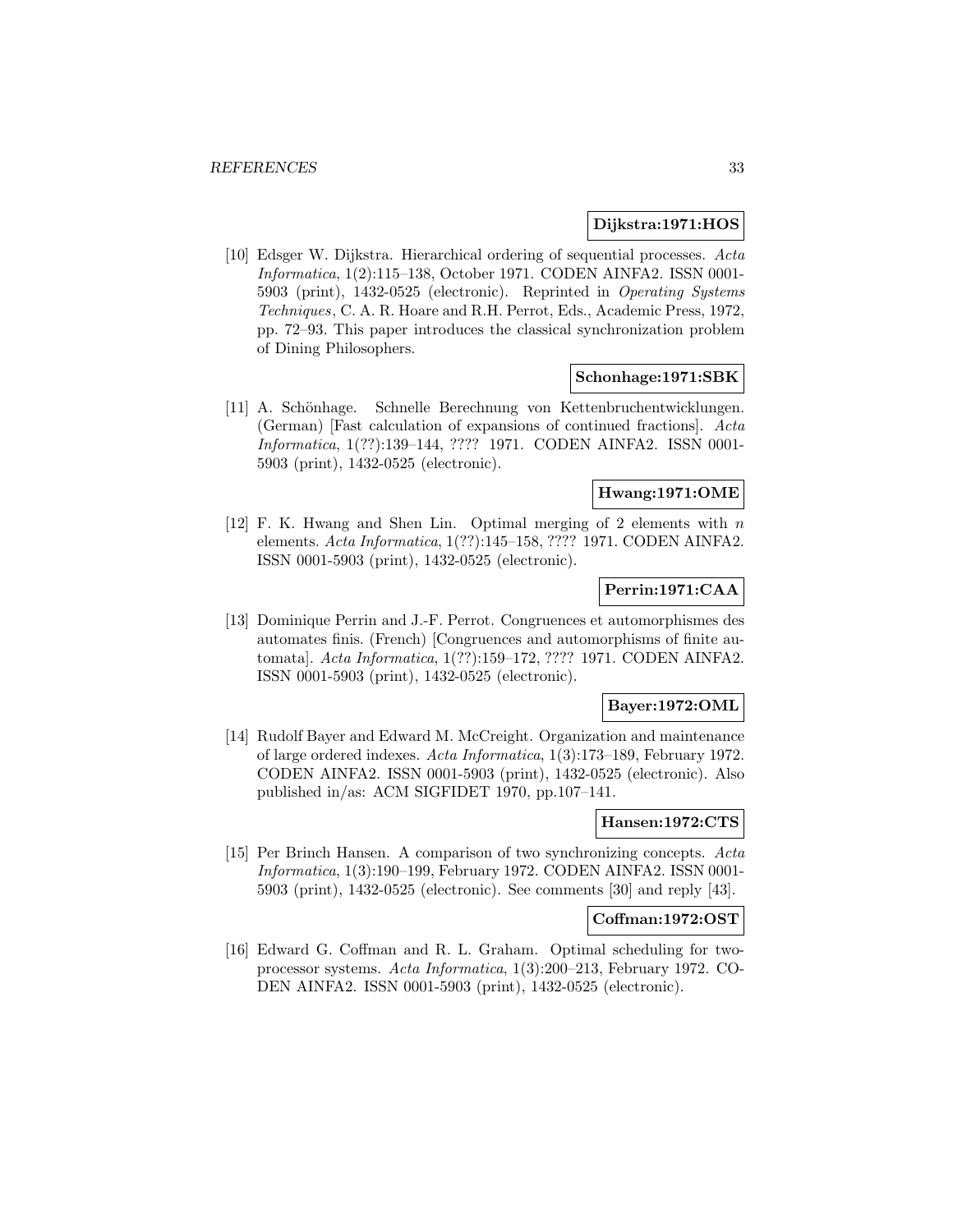## **Clint:1972:PPJ**

[17] M. Clint and C. A. R. Hoare. Program proving: Jumps and functions. Acta Informatica, 1(??):214–224, ???? 1972. CODEN AINFA2. ISSN 0001-5903 (print), 1432-0525 (electronic). See remarks [132].

## **Kaufholz:1972:PEA**

[18] Gerd Kaufholz. Der programmierbare endliche Automat. (German) [The programmable finite automaton]. Acta Informatica, 1(??):225–241, ???? 1972. CODEN AINFA2. ISSN 0001-5903 (print), 1432-0525 (electronic).

## **Rozenberg:1972:DCP**

[19] Grzegorz Rozenberg. Direction controlled programmed grammars. Acta Informatica, 1(??):242–252, ???? 1972. CODEN AINFA2. ISSN 0001- 5903 (print), 1432-0525 (electronic).

## **Walter:1972:IGI**

[20] Hermann Walter. Inhibitionsfelder. (German) [Inhibition fields]. Acta Informatica, 1(??):253–269, ???? 1972. CODEN AINFA2. ISSN 0001- 5903 (print), 1432-0525 (electronic).

## **Hoare:1972:PCD**

[21] C. Anthony R. Hoare. Proof of correctness of data representations. Acta Informatica, 1(4):271–281, November 1972. CODEN AINFA2. ISSN 0001-5903 (print), 1432-0525 (electronic).

## **Turski:1972:MDS**

[22] Wladyslaw M. Turski. A model for data structures and its applications. (Part II). Acta Informatica, 1(??):282–289, ???? 1972. CODEN AINFA2. ISSN 0001-5903 (print), 1432-0525 (electronic).

## **Bayer:1972:SBB**

[23] Rudolf Bayer. Symmetric binary B-trees: Data structure and maintenance algorithms. Acta Informatica, 1(4):290–306, November 1972. CODEN AINFA2. ISSN 0001-5903 (print), 1432-0525 (electronic).

## **Hu:1972:LUB**

[24] T. C. Hu and K. C. Tan. Least upper bound on the cost of optimum binary search trees. Acta Informatica, 1(??):307-310, ???? 1972. CODEN AINFA2. ISSN 0001-5903 (print), 1432-0525 (electronic).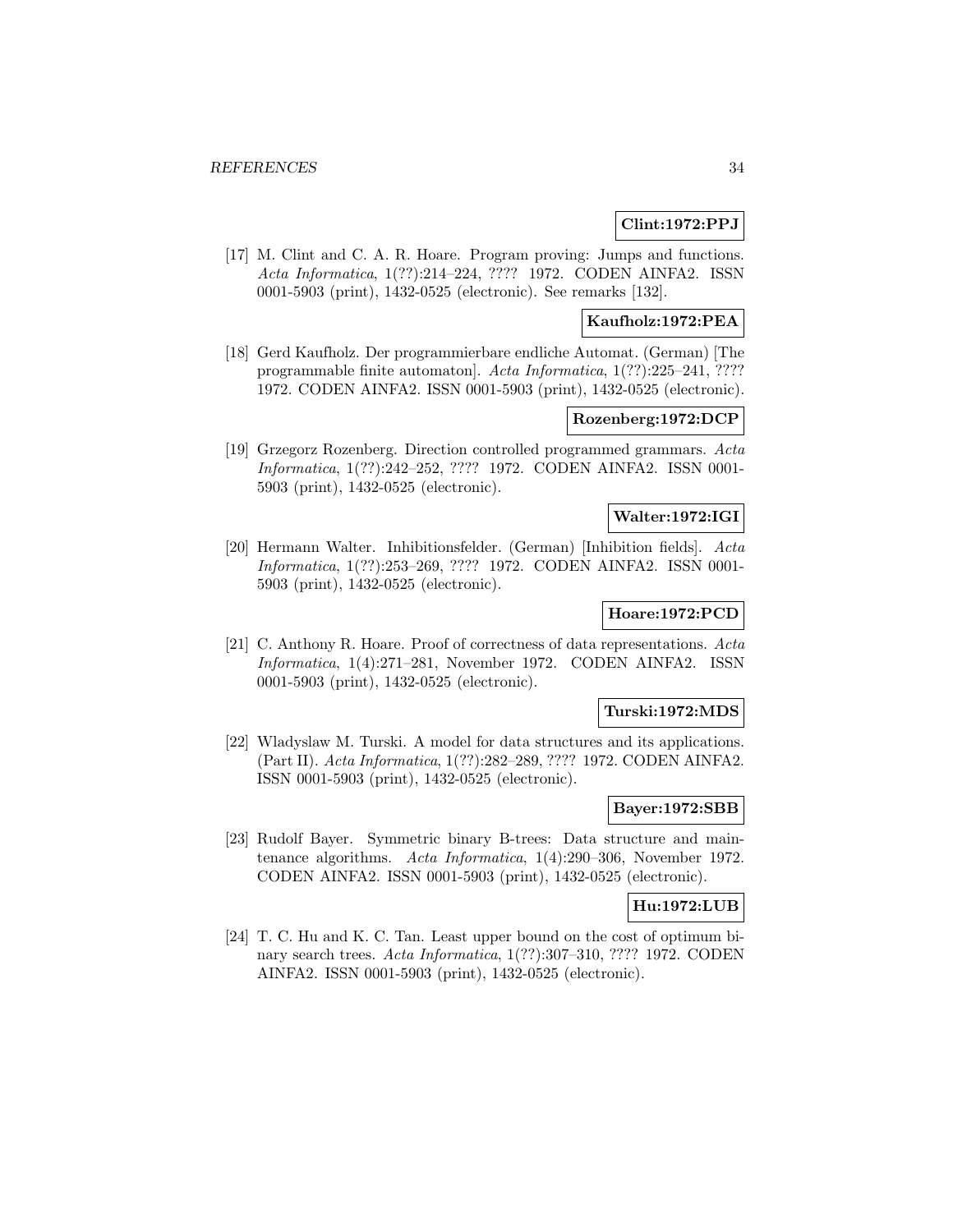#### **McKellar:1972:BAS**

[25] A. C. McKellar and C. K. Wong. Bounds on algorithms for string generation. Acta Informatica, 1(??):311–319, ???? 1972. CODEN AINFA2. ISSN 0001-5903 (print), 1432-0525 (electronic).

## **Strassen:1972:BPG**

[26] Volker Strassen. Berechnung und Programm. I. (German) [Calculation and programs. I]. Acta Informatica, 1(??):320–335, ???? 1972. CODEN AINFA2. ISSN 0001-5903 (print), 1432-0525 (electronic).

## **Hartmanis:1972:NDS**

[27] Juris Hartmanis. On non-determinancy in simple computing devices. Acta Informatica, 1(??):336–344, ???? 1972. CODEN AINFA2. ISSN 0001-5903 (print), 1432-0525 (electronic).

#### **Schnorr:1972:EAZ**

[28] Claus-Peter Schnorr and H. Stimm. Endliche Automaten und Zufallsfolgen. (German) [finite automata and random sequnces]. Acta Informatica, 1(??):345–359, ???? 1972. CODEN AINFA2. ISSN 0001-5903 (print), 1432-0525 (electronic).

## **Schott:1972:AAI**

[29] G. Schott. Automatic analysis of inflectional morphemes in German nouns. Acta Informatica, 1(??):360–374, ???? 1972. CODEN AINFA2. ISSN 0001-5903 (print), 1432-0525 (electronic).

## **Courtois:1972:CCT**

[30] P. J. Courtois, F. Heymans, and David Lorge Parnas. Comments on A Comparison of Two Synchronizing Concepts by Per Brinch Hansen. Acta Informatica, 1(??):375–376, ???? 1972. CODEN AINFA2. ISSN 0001-5903 (print), 1432-0525 (electronic). See [15, 43].

## **Lauesen:1973:JSG**

[31] Søren Lauesen. Job scheduling guaranteeing reasonable turn-around times. Acta Informatica, 2(??):1–11, ???? 1973. CODEN AINFA2. ISSN 0001-5903 (print), 1432-0525 (electronic).

#### **Anderson:1973:ELP**

[32] T. Anderson, J. Eve, and James J. Horning. Efficient  $LR(1)$  parsers. Acta Informatica, 2(1):12–39, ???? 1973. CODEN AINFA2. ISSN 0001-5903 (print), 1432-0525 (electronic).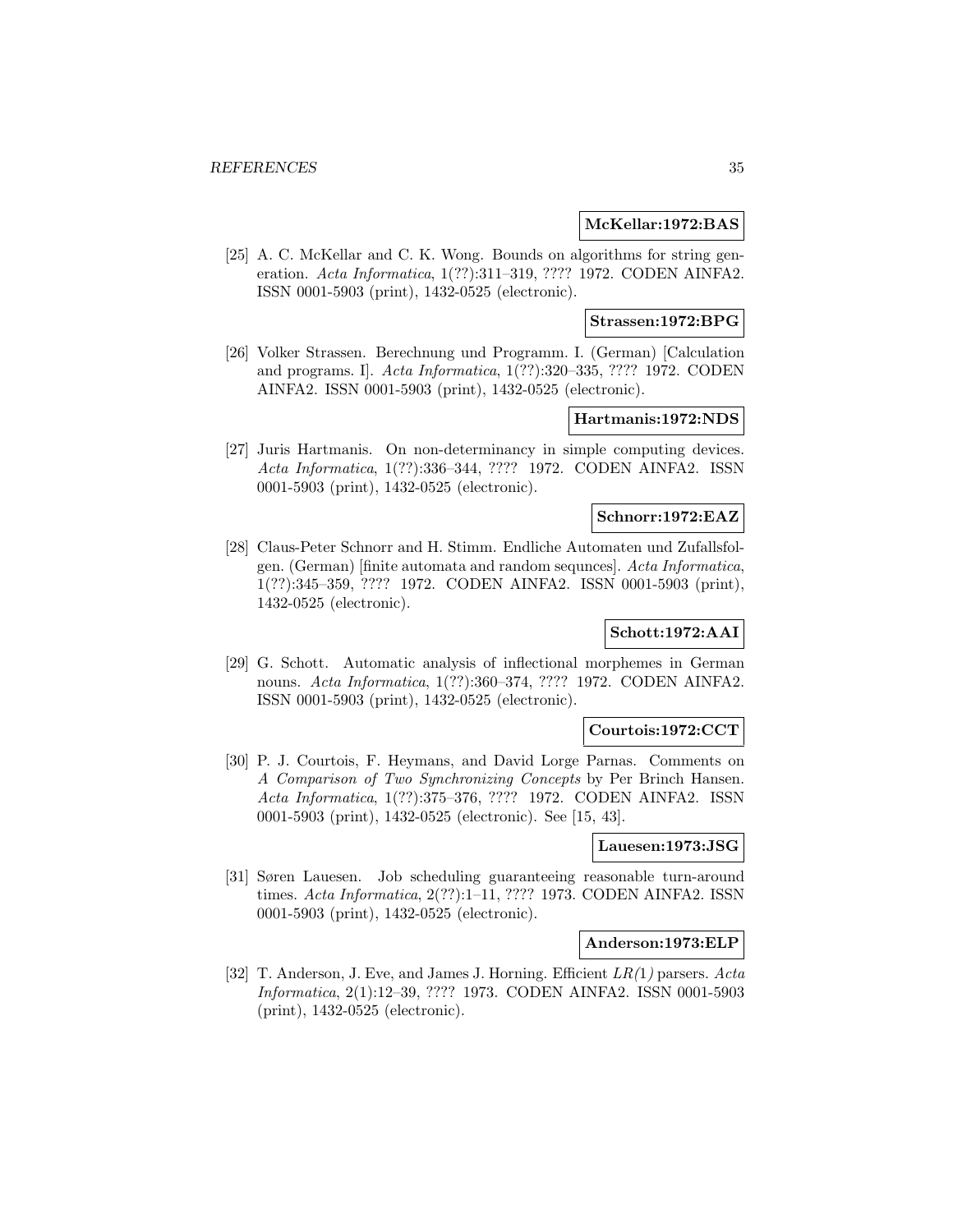#### **Salomaa:1973:SFC**

[33] Arto K. Salomaa. On sentential forms of context-free grammars. Acta Informatica, 2(??):40–49, ???? 1973. CODEN AINFA2. ISSN 0001-5903 (print), 1432-0525 (electronic).

## **Clint:1973:PPC**

[34] M. Clint. Program proving: Co-routines. Acta Informatica, 2(??):50– 63, ???? 1973. CODEN AINFA2. ISSN 0001-5903 (print), 1432-0525 (electronic).

## **Strassen:1973:BPI**

[35] Volker Strassen. Berechnung und Programm. II. (German) [Calculation and programs. II]. Acta Informatica, 2(??):64–79, ???? 1973. CODEN AINFA2. ISSN 0001-5903 (print), 1432-0525 (electronic).

## **Stoss:1973:RPG**

[36] H.-J. Stoß. Rangierkomplexität von Permutationen. (German) [The switching complexity of permutations]. Acta Informatica, 2(??):80–96, ???? 1973. CODEN AINFA2. ISSN 0001-5903 (print), 1432-0525 (electronic). See remarks [379].

## **Gries:1973:DAH**

[37] David Gries. Describing an algorithm by Hopcroft. Acta Informatica, 2(??):97–109, ???? 1973. CODEN AINFA2. ISSN 0001-5903 (print), 1432-0525 (electronic).

## **Langmaack:1973:CPP**

[38] Hans Langmaack. On correct procedure parameter transmission in higher programming languages. Acta Informatica, 2(??):110–142, ???? 1973. CODEN AINFA2. ISSN 0001-5903 (print), 1432-0525 (electronic).

## **Genrich:1973:SGS**

[39] H. J. Genrich and Kurt Lautenbach. Synchronisationsgraphen. (German) [Synchronization graphs]. Acta Informatica, 2(2):143–161, August 1973. CODEN AINFA2. ISSN 0001-5903 (print), 1432-0525 (electronic).

## **Culik:1973:SJM**

[40] Karel Culík and Michael A. Arbib. Sequential and jumping machines and their relation to computers. Acta Informatica, 2(??):162–171, ???? 1973. CODEN AINFA2. ISSN 0001-5903 (print), 1432-0525 (electronic).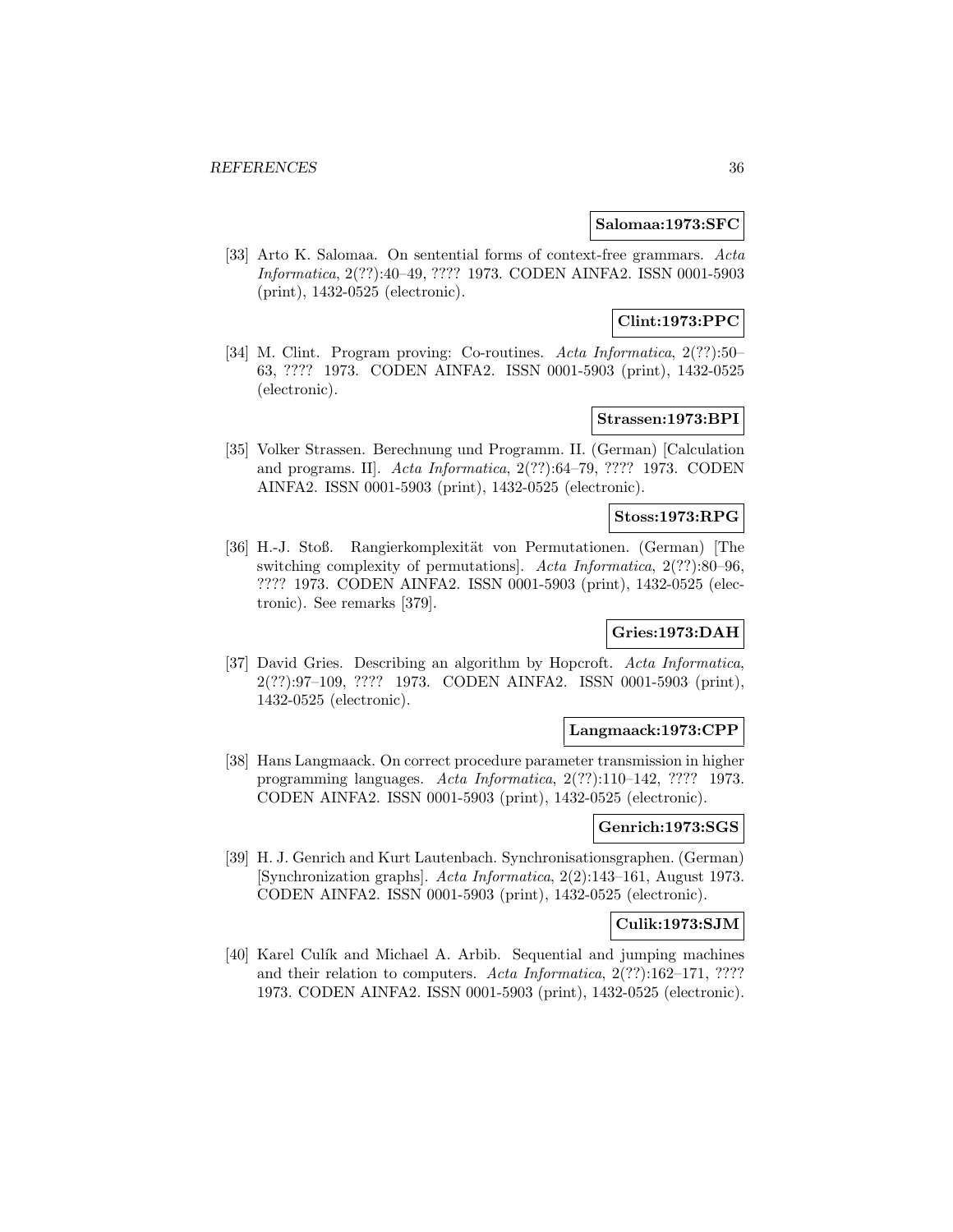#### **Ehrich:1973:MMV**

[41] Hans-Dieter Ehrich. Minimale und  $m$ -minimale Variablenmengen für partielle Boole'sche Funktionen. (German) [Minimal and m-minimal sets of variables for partial Boolean functions]. Acta Informatica, 2(??):172– 179, ???? 1973. CODEN AINFA2. ISSN 0001-5903 (print), 1432-0525 (electronic).

# **Boasson:1973:DFL**

[42] Luc Boasson and Maurice Nivat. Sur diverses familles de langages ferm´ees par transductions rationelle. (French) [On diverse families of languages closed by rational transductions]. Acta Informatica, 2(??):180–188, ???? 1973. CODEN AINFA2. ISSN 0001-5903 (print), 1432-0525 (electronic).

## **Hansen:1973:RCC**

[43] Per Brinch Hansen. A reply to comments on A Comparison of Two Synchronizing Concepts. Acta Informatica, 2(??):189–190, ???? 1973. CODEN AINFA2. ISSN 0001-5903 (print), 1432-0525 (electronic). See [15, 30].

## **Ullman:1973:FAE**

[44] Jeffrey D. Ullman. Fast algorithms for the elimination of common subexpressions. Acta Informatica, 2(3):191–213, ???? 1973. CODEN AINFA2. ISSN 0001-5903 (print), 1432-0525 (electronic).

#### **Rozenberg:1973:DSL**

[45] Grzegorz Rozenberg and Aristid Lindenmayer. Developmental systems with locally catenative formulas. Acta Informatica,  $2(??)$ :214-248, ???? 1973. CODEN AINFA2. ISSN 0001-5903 (print), 1432-0525 (electronic).

### **Savitch:1973:NMA**

[46] Walter J. Savitch. A note on multihead automata and context-sensitive languages. Acta Informatica, 2(??):249–252, ???? 1973. CODEN AINFA2. ISSN 0001-5903 (print), 1432-0525 (electronic).

## **Kandzia:1973:TPL**

[47] Peter Kandzia. Zur Theorie der Partiell-linearen Realisierungen endlicher Automaten. (German) [On the theory of partial linear realizations of finite automata]. Acta Informatica, 2(??):253–282, ???? 1973. CODEN AINFA2. ISSN 0001-5903 (print), 1432-0525 (electronic).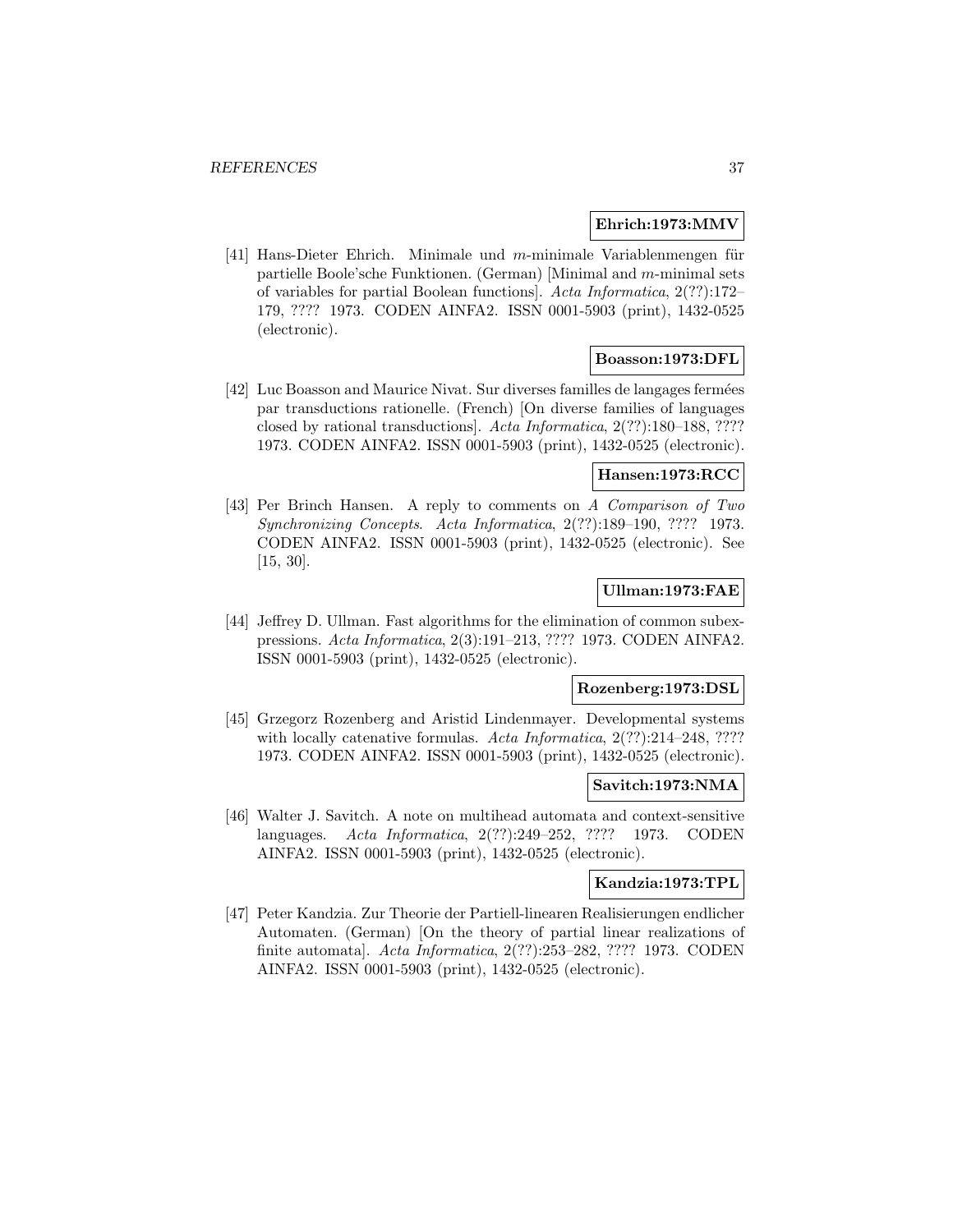## **Claus:1973:MAP**

[48] Volker Claus. Die mittlere Additionsdauer eines Paralleladdierwerks. (German) [The median addition time of a parallel adder]. Acta Informatica, 2(??):283–291, ???? 1973. CODEN AINFA2. ISSN 0001-5903 (print), 1432-0525 (electronic).

# **Earley:1973:RLD**

[49] Jay Earley. Relational level data structures for programming languages. Acta Informatica, 2(4):293–309, December 1973. CODEN AINFA2. ISSN 0001-5903 (print), 1432-0525 (electronic).

## **Langmaack:1973:POS**

[50] Hans Langmaack. On procedures as open subroutines. I. Acta Informatica, 2(??):311–333, ???? 1973. CODEN AINFA2. ISSN 0001-5903 (print), 1432-0525 (electronic).

## **Hoare:1973:ADP**

[51] C. A. R. Hoare and Niklaus Wirth. An axiomatic definition of the programming language Pascal. Acta Informatica, 2(4):335–355, December 1973. CODEN AINFA2. ISSN 0001-5903 (print), 1432-0525 (electronic). See addenda and corrigenda [74].

## **Menzel:1973:ETL**

[52] W. Menzel. An extension of the theory of learning systems. Acta Informatica, 2(??):357–381, ???? 1973. CODEN AINFA2. ISSN 0001-5903 (print), 1432-0525 (electronic).

## **Boasson:1973:FLT**

[53] Luc Boasson, J. P. Crestin, and Maurice Nivat. Familles de langages translatables et ferm´ees par crochet. (French) [Families of translatable bracket-closed languages]. Acta Informatica, 2(??):383–393, ???? 1973. CODEN AINFA2. ISSN 0001-5903 (print), 1432-0525 (electronic).

### **Gelenbe:1973:PSD**

[54] Erol Gelenbe, Paolo Tiberio, and J. C. A. Boekhorst. Page size in demand paging systems. Acta Informatica, 3(1):1–23, December 31, 1973. CODEN AINFA2. ISSN 0001-5903 (print), 1432-0525 (electronic).

### **Schlumberger:1973:ODM**

[55] Maurice Schlumberger and Jean Vuillemin. Optimal disk merge patterns. Acta Informatica, 3(1):25–35, December 31, 1973. CODEN AINFA2. ISSN 0001-5903 (print), 1432-0525 (electronic).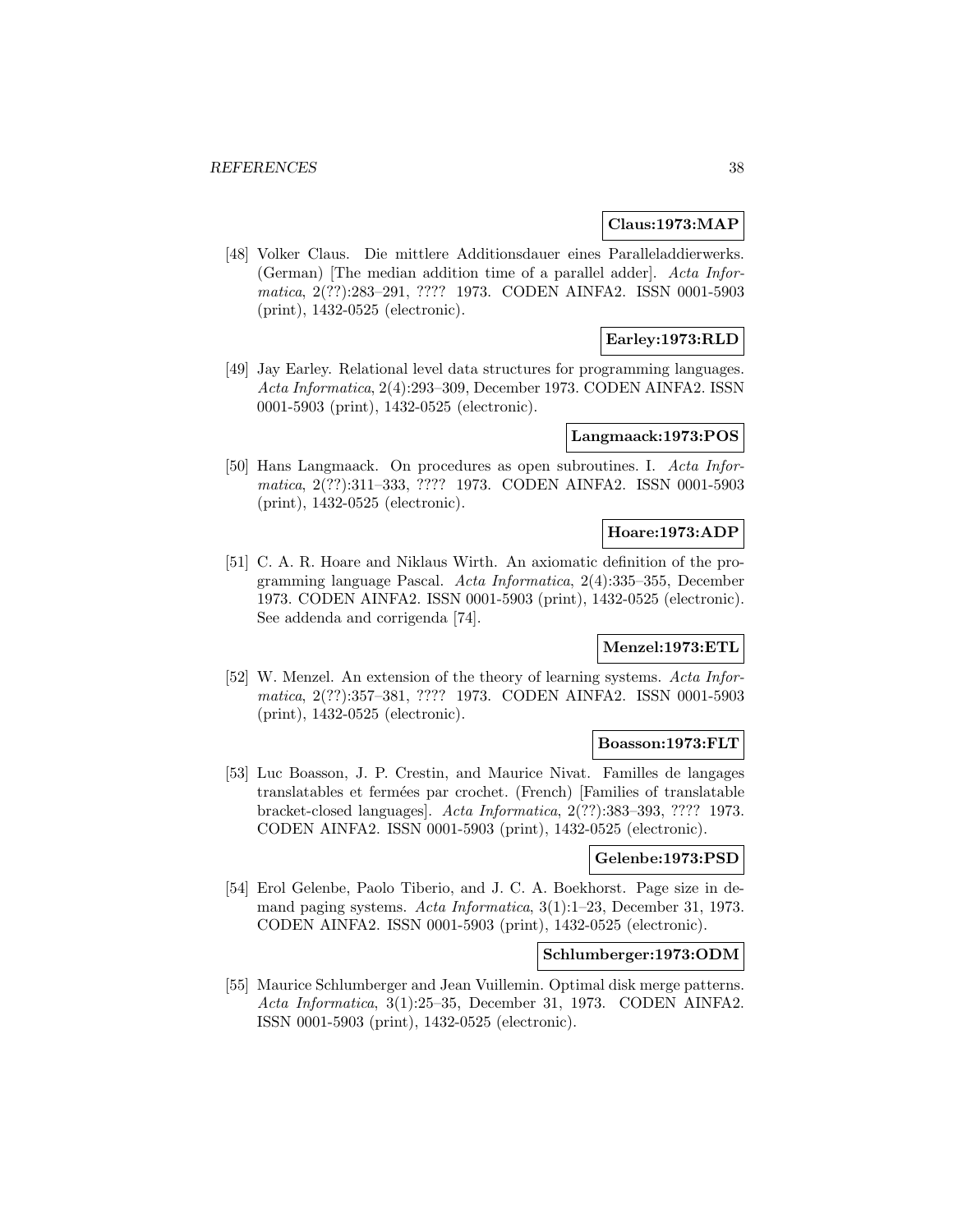### **Nahapetian:1973:NFG**

[56] A. Nahapetian. Node flows in graphs with conservative flow. Acta Informatica, 3(1):37–41, December 31, 1973. CODEN AINFA2. ISSN 0001-5903 (print), 1432-0525 (electronic).

# **Fox:1973:RNM**

[57] B. L. Fox. Reducing the number of multiplikations in iterative processes. Acta Informatica, 3(1):43–45, December 31, 1973. CODEN AINFA2. ISSN 0001-5903 (print), 1432-0525 (electronic).

## **Habermann:1973:CCP**

[58] A. Nico Habermann. Critical comments on the programming language Pascal. Acta Informatica, 3(1):47–57, December 31, 1973. CODEN AINFA2. ISSN 0001-5903 (print), 1432-0525 (electronic). See [6, 95].

#### **Cremers:1973:NFC**

[59] Armin B. Cremers. Normal forms for context-sensitive grammars. Acta Informatica, 3(1):59–73, December 31, 1973. CODEN AINFA2. ISSN 0001-5903 (print), 1432-0525 (electronic).

## **Eichner:1973:LRE**

[60] Lutz Eichner. Lineare Realisierbarkeit endlicher Automaten ¨uber endlichen Körpern. (German) [Linearly realizable finite automata over finite fields]. Acta Informatica, 3(1):75–100, December 31, 1973. CO-DEN AINFA2. ISSN 0001-5903 (print), 1432-0525 (electronic).

### **Betteridge:1974:ASA**

[61] Terry Betteridge. An analytic storage allocation model. Acta Informatica, 3(2):101–122, May 7, 1974. CODEN AINFA2. ISSN 0001-5903 (print), 1432-0525 (electronic).

## **Horowitz:1974:UVC**

[62] Ellis Horowitz. A unified view of the complexity of evaluation and interpolation. Acta Informatica, 3(2):123–133, May 7, 1974. CODEN AINFA2. ISSN 0001-5903 (print), 1432-0525 (electronic).

## **Hoare:1974:CCF**

[63] C. A. R. Hoare and Peter E. Lauer. Consistent and complementary formal theories of the semantics of programming languages. Acta Informatica, 3(3):135–153, July 22, 1974. CODEN AINFA2. ISSN 0001-5903 (print), 1432-0525 (electronic).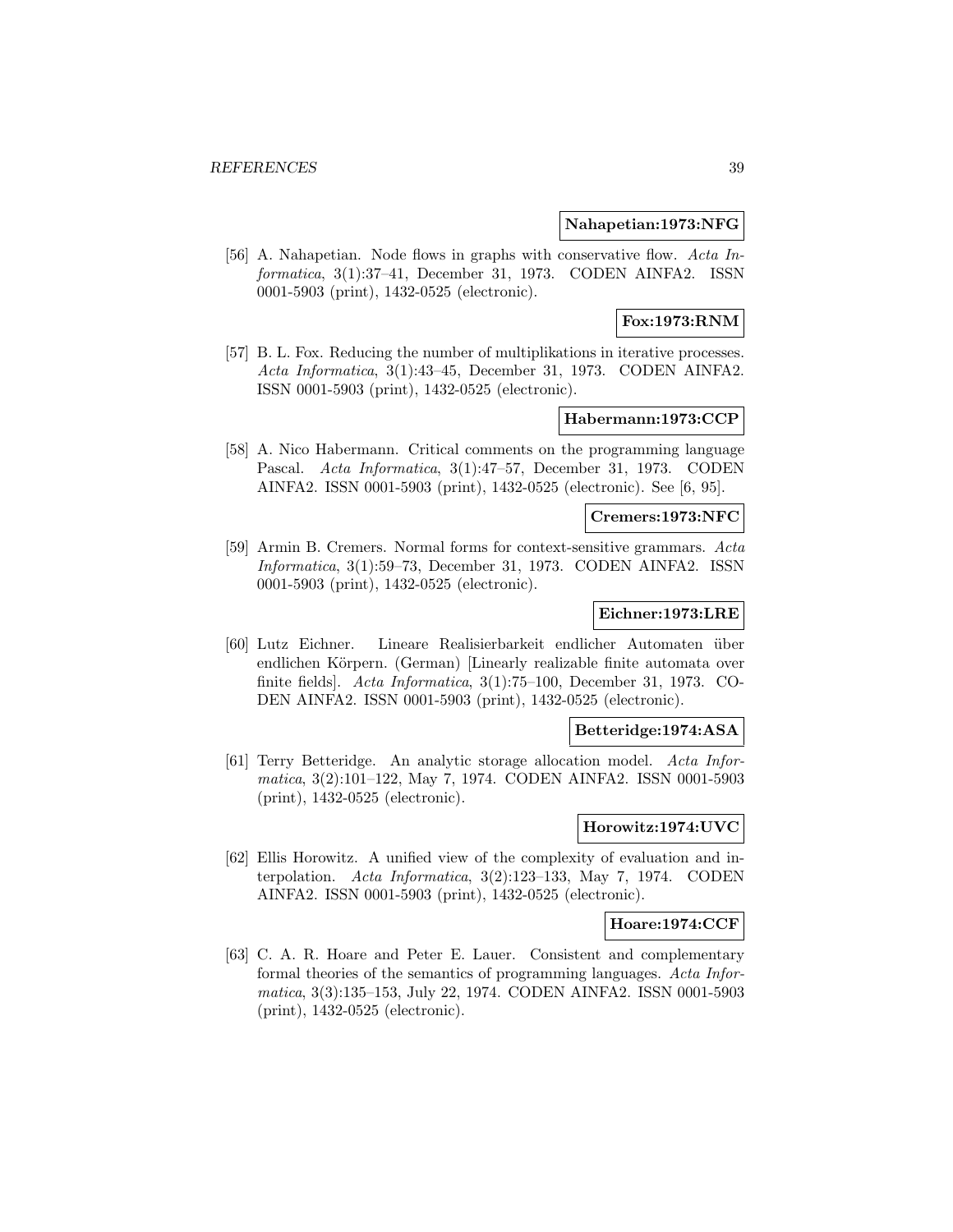#### **Schuler:1974:WCS**

[64] P. F. Schuler. Weakly context-sensitive languages as model for programming languages. Acta Informatica, 3(2):155–170, May 7, 1974. CODEN AINFA2. ISSN 0001-5903 (print), 1432-0525 (electronic).

## **Kaufholz:1974:VMG**

[65] Gerd Kaufholz. Uber die Vernetzungsstruktur von Maschinen. (German) ¨ [On the network structure of machines]. Acta Informatica, 3(2):171–186, May 7, 1974. CODEN AINFA2. ISSN 0001-5903 (print), 1432-0525 (electronic).

# **Benson:1974:AMT**

[66] David B. Benson. An abstract machine theory for formal language parsers. Acta Informatica, 3(2):187–202, May 7, 1974. CODEN AINFA2. ISSN 0001-5903 (print), 1432-0525 (electronic).

# **Kuck:1974:BPE**

[67] David J. Kuck and Yoichi Muraoka. Bounds on the parallel evaluation of arithmetic expressions using associativity and commutativity. Acta Informatica, 3(3):203–216, July 22, 1974. CODEN AINFA2. ISSN 0001- 5903 (print), 1432-0525 (electronic).

# **Paul:1974:KSG**

[68] Wolfgang J. Paul and H.-J. Stoß. Zur Komplexität von Sortierproblemen. (German) [On the complexity of the sorting problem]. Acta Informatica, 3(3):217–225, July 22, 1974. CODEN AINFA2. ISSN 0001-5903 (print), 1432-0525 (electronic).

## **Langmaack:1974:POS**

[69] Hans Langmaack. On procedures as open subroutines. II. Acta Informatica, 3(3):227–241, July 22, 1974. CODEN AINFA2. ISSN 0001-5903 (print), 1432-0525 (electronic).

#### **Manna:1974:AAT**

[70] Zohar Manna and Amir Pnueli. Axiomatic approach to total correctness of programs. Acta Informatica, 3(3):243–263, July 22, 1974. CODEN AINFA2. ISSN 0001-5903 (print), 1432-0525 (electronic).

# **Ehrenfeucht:1974:NVH**

[71] Andrzej Ehrenfeucht and Grzegorz Rozenberg. Nonterminals versus homomorphisms in defining languages for some classes of rewriting systems.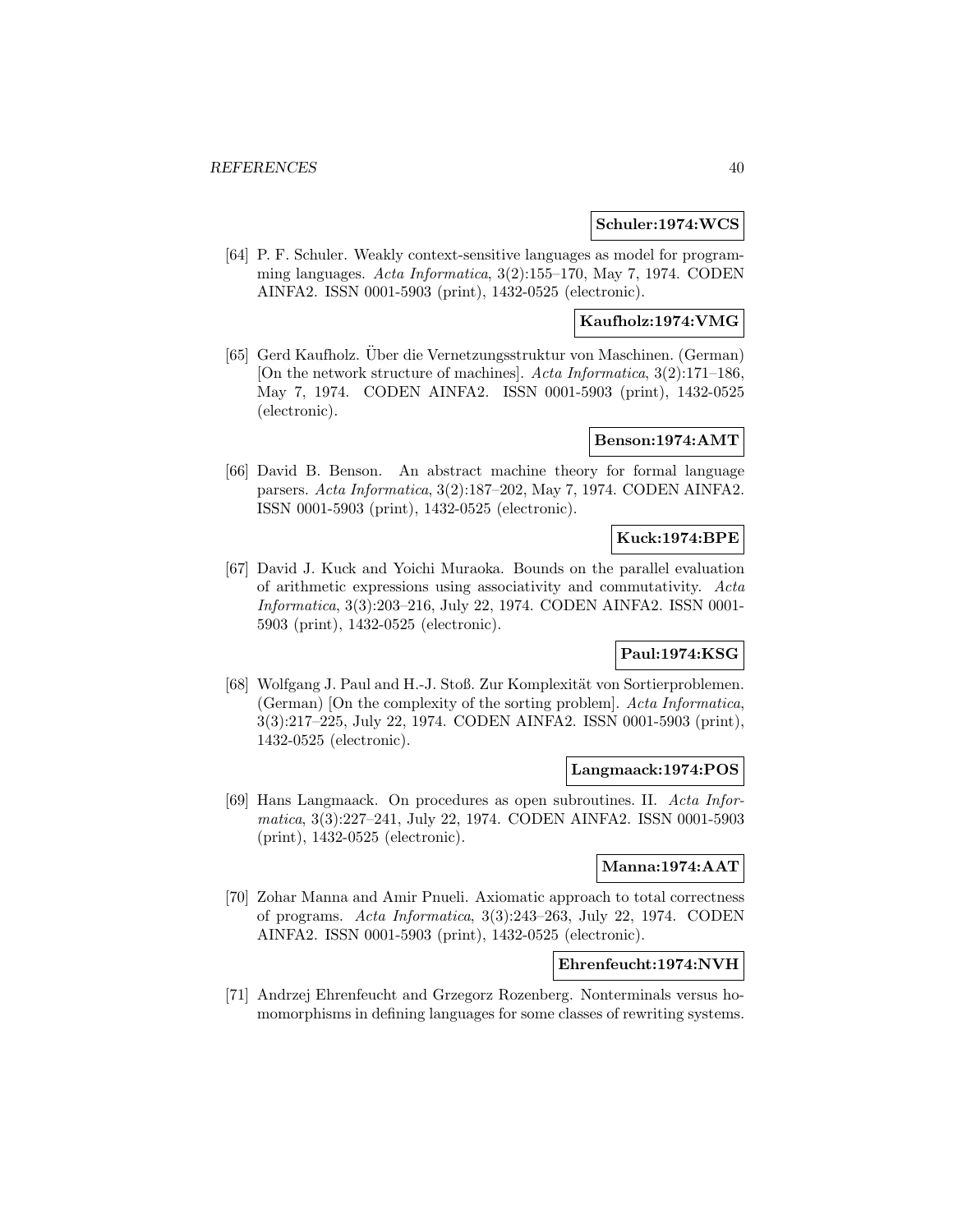Acta Informatica, 3(3):265–283, July 22, 1974. CODEN AINFA2. ISSN 0001-5903 (print), 1432-0525 (electronic).

#### **Penttonen:1974:DLC**

[72] Martti Penttonen. On derivation languages corresponding to contextfree grammars. Acta Informatica, 3(3):285–291, July 22, 1974. CODEN AINFA2. ISSN 0001-5903 (print), 1432-0525 (electronic).

# **Berstel:1974:CG**

[73] Jean Berstel. Sur une conjecture de S. Greibach. Acta Informatica, 3 (3):293–295, July 22, 1974. CODEN AINFA2. ISSN 0001-5903 (print), 1432-0525 (electronic).

# **Hoare:1974:ACA**

[74] C. A. R. Hoare and N. Wirth. Addenda and corrigenda to An Axiomatic Definition of the Programming Language Pascal. Acta Informatica, 3(3): 296, July 22, 1974. CODEN AINFA2. ISSN 0001-5903 (print), 1432-0525 (electronic). See [51].

# **Gotlieb:1974:CSS**

[75] C. C. Gotlieb and Frank Wm. Tompa. Choosing a storage schema. Acta Informatica, 3(4):297–319, October 4, 1974. CODEN AINFA2. ISSN 0001-5903 (print), 1432-0525 (electronic).

## **Gelenbe:1974:AAG**

[76] Erol Gelenbe, Jaques Lenfant, and Dominique Potier. Analyse d'un algorithme de gestion simultanée Mémoire centrale—disque de pagination. (French) [Analysis of a simultaneous management algorithm for central memory and paging disk]. Acta Informatica, 3(4):321–345, October 4, 1974. CODEN AINFA2. ISSN 0001-5903 (print), 1432-0525 (electronic).

### **Garey:1974:PBS**

[77] M. R. Garey and R. L. Graham. Performance bounds on the splitting algorithm for binary testing. Acta Informatica, 3(4):347–355, October 4, 1974. CODEN AINFA2. ISSN 0001-5903 (print), 1432-0525 (electronic).

## **Nielsen:1974:NHCb**

[78] Mogens Nielsen, Grzegorz Rozenberg, Arto Salomaa, and Sven Skyum. Nonterminals, homomorphisms and codings in different variations of OLsystems. II. Nondeterministic systems. Acta Informatica, 3(4):357–364, October 4, 1974. CODEN AINFA2. ISSN 0001-5903 (print), 1432-0525 (electronic).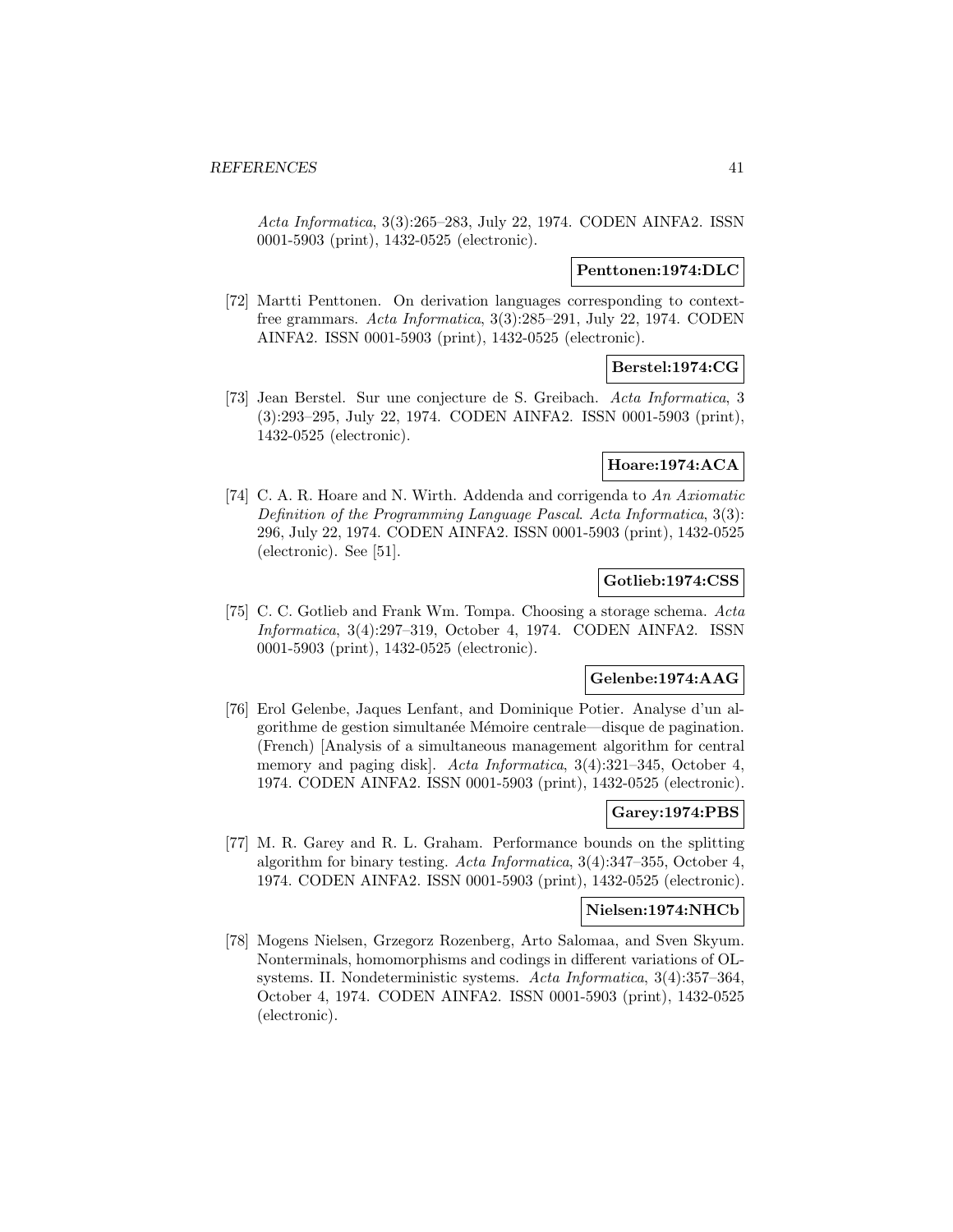#### **Ecker:1974:ELA**

[79] K. Ecker and H. Ratschek. Eigenschaften der von linearen Automaten erkennbaren Worte. (German) [Characteristics of words recognized by linear automata]. Acta Informatica, 3(4):365–383, October 4, 1974. CO-DEN AINFA2. ISSN 0001-5903 (print), 1432-0525 (electronic).

## **Eichner:1974:TLR**

[80] Lutz Eichner. Total lineare Realisierbarkeit endlicher Automaten. (German) [Total linear realizability of finite automata]. Acta Informatica, 3 (4):385–397, October 4, 1974. CODEN AINFA2. ISSN 0001-5903 (print), 1432-0525 (electronic).

#### **Finkel:1974:QTD**

[81] Raphael A. Finkel and Jon Louis Bentley. Quad trees: a data structure for retrieval on composite keys. Acta Informatica, 4(1):1–9, November 1, 1974. CODEN AINFA2. ISSN 0001-5903 (print), 1432-0525 (electronic).

## **Brandwajn:1974:MTS**

[82] A. Brandwajn. A model of a time sharing virtual memory system solved using equivalence and decomposition methods. Acta Informatica,  $4(1)$ : 11–47, November 1, 1974. CODEN AINFA2. ISSN 0001-5903 (print), 1432-0525 (electronic).

# **Fayolle:1974:SPB**

[83] Guy Fayolle, Erol Gelenbe, Jacques Labetoulle, and D. Bastin. The stability problem of broadcast packet switching computer networks. Acta Informatica, 4(1):49–53, November 1, 1974. CODEN AINFA2. ISSN 0001-5903 (print), 1432-0525 (electronic).

### **Hotz:1974:SAK**

[84] G¨unter Hotz. Sequentielle Analyse kontextfreier Sprachen. (German) [Sequential analysis of context-free grammars]. Acta Informatica, 4(1): 55–75, November 1, 1974. CODEN AINFA2. ISSN 0001-5903 (print), 1432-0525 (electronic).

## **Khabbaz:1974:MPA**

[85] Nabil A. Khabbaz. Multipass precedence analysis. Acta Informatica, 4 (1):77–85, November 1, 1974. CODEN AINFA2. ISSN 0001-5903 (print), 1432-0525 (electronic).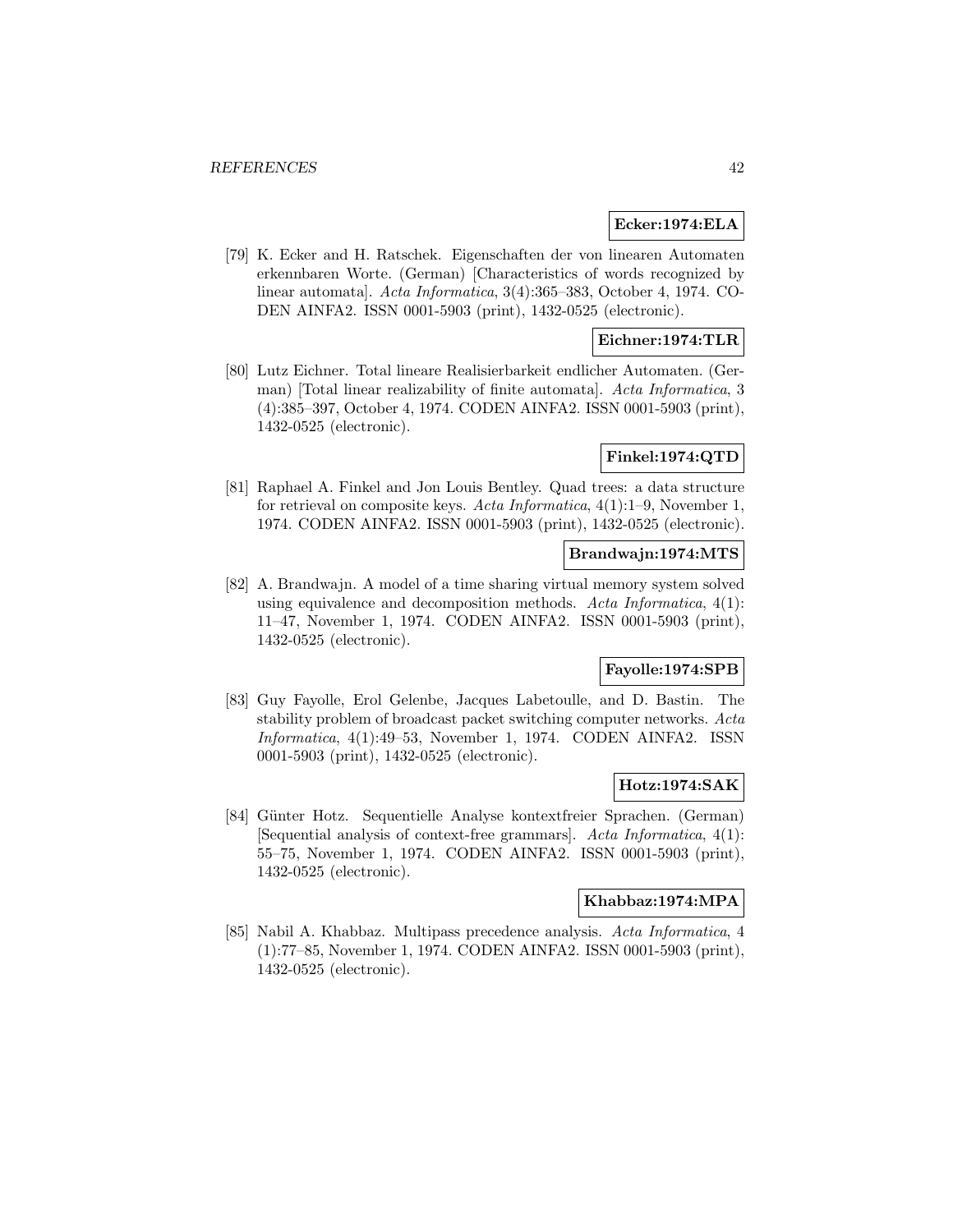#### **Nielsen:1974:NHCa**

[86] Mogens Nielsen, Grzegorz Rozenberg, Arto Salomaa, and Sven Skyum. Nonterminals, homomorphisms and codings in different variations of OL-systems. I. Deterministic systems. Acta Informatica, 4(1):87–106, November 1, 1974. CODEN AINFA2. ISSN 0001-5903 (print), 1432- 0525 (electronic).

### **Breitbart:1975:AFE**

[87] Yuri Breitbart and Allen Reiter. Algorithms for fast evaluation of Boolean expressions. Acta Informatica, 4(2):107–116, February 1975. CODEN AINFA2. ISSN 0001-5903 (print), 1432-0525 (electronic).

#### **Newton:1975:PPI**

[88] Glen Newton. Proving properties of interacting processes. Acta Informatica, 4(2):117–126, February 1975. CODEN AINFA2. ISSN 0001-5903 (print), 1432-0525 (electronic).

## **Spitzen:1975:VSD**

[89] Jay M. Spitzen and Ben Wegbreit. The verification and synthesis of data structures. Acta Informatica, 4(2):127–144, February 1975. CODEN AINFA2. ISSN 0001-5903 (print), 1432-0525 (electronic).

### **Igarashi:1975:APVa**

[90] Shigeru Igarashi, Ralph L. London, and David C. Luckham. Automatic program verification. I. A logical basis and its implementation. Acta Informatica, 4(2):145–182, February 1975. CODEN AINFA2. ISSN 0001- 5903 (print), 1432-0525 (electronic).

## **Earley:1975:APS**

[91] Jay Earley. Ambiguity and precedence in syntax description. Acta Informatica, 4(2):183–192, February 1975. CODEN AINFA2. ISSN 0001-5903 (print), 1432-0525 (electronic).

## **Ibarra:1975:HVH**

[92] Oscar H. Ibarra and Chul E. Kim. On 3-head versus 2-head finite automata. Acta Informatica, 4(2):193–200, February 1975. CODEN AINFA2. ISSN 0001-5903 (print), 1432-0525 (electronic).

### **Ehrich:1975:GTDa**

[93] Hans-Dieter Ehrich. Grundlagen einer Theorie der Datenstrukturen und Zugriffssysteme. Teil I: Datenstrukturen und Schemata. (German) [Foundation of a theory of data structures and access systems. Part I. data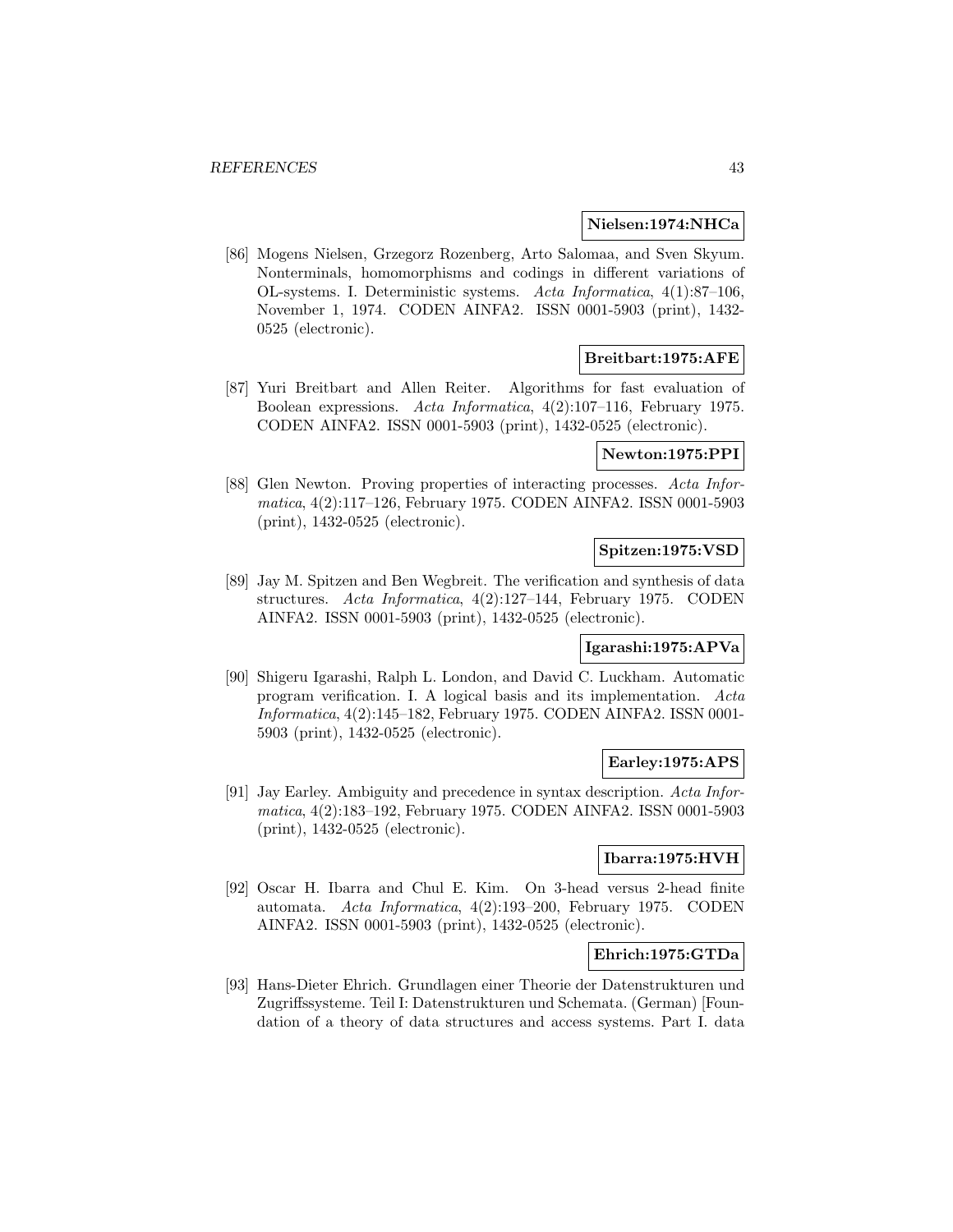structures and schemata]. Acta Informatica, 4(3):201–211, July 31, 1975. CODEN AINFA2. ISSN 0001-5903 (print), 1432-0525 (electronic).

## **Gimpel:1975:NPT**

[94] James F. Gimpel. Nonlinear pattern theory. Acta Informatica, 4(3):213– 229, July 31, 1975. CODEN AINFA2. ISSN 0001-5903 (print), 1432-0525 (electronic).

# **Lecarme:1975:MCP**

[95] Olivier Lecarme and Pierre Desjardins. More comments on the programming language Pascal. Acta Informatica, 4(3):231–243, July 31, 1975. CODEN AINFA2. ISSN 0001-5903 (print), 1432-0525 (electronic). See [6, 58]. An earlier version appeared in ACM SIGPLAN Notices, October, 1975.

# **Zislis:1975:SDC**

[96] Paul M. Zislis. Semantic decomposition of computer programs: An aid to program testing. Acta Informatica, 4(3):243–269, July 31, 1975. CODEN AINFA2. ISSN 0001-5903 (print), 1432-0525 (electronic).

## **Levy:1975:ACS**

[97] J.-P. Lévy. Automatic correction of syntax-errors in programming languages. Acta Informatica,  $4(3):271-292$ , July 31, 1975. CODEN AINFA2. ISSN 0001-5903 (print), 1432-0525 (electronic).

# **Guibas:1975:PIB**

[98] Leonidas J. Guibas. A principle of independence for binary tree searching. Acta Informatica, 4(4):293–298, ???? 1975. CODEN AINFA2. ISSN 0001-5903 (print), 1432-0525 (electronic).

#### **Ehrich:1975:GTDb**

[99] Hans-Dieter Ehrich. Grundlagen einer Theorie der Datenstrukturen und Zugriffssysteme. Teil II: Zugriffssysteme. (German) [Foundation of a theory of data structures and access systems. Part II. access systems]. Acta Informatica, 4(4):299–310, ???? 1975. CODEN AINFA2. ISSN 0001- 5903 (print), 1432-0525 (electronic).

## **Breitbart:1975:BBA**

[100] Yuri Breitbart and Allen Reiter. A branch-and-bound algorithm to obtain an optimal evaluation tree for monotonic Boolean functions. Acta Informatica, 4(4):311–319, ???? 1975. CODEN AINFA2. ISSN 0001- 5903 (print), 1432-0525 (electronic).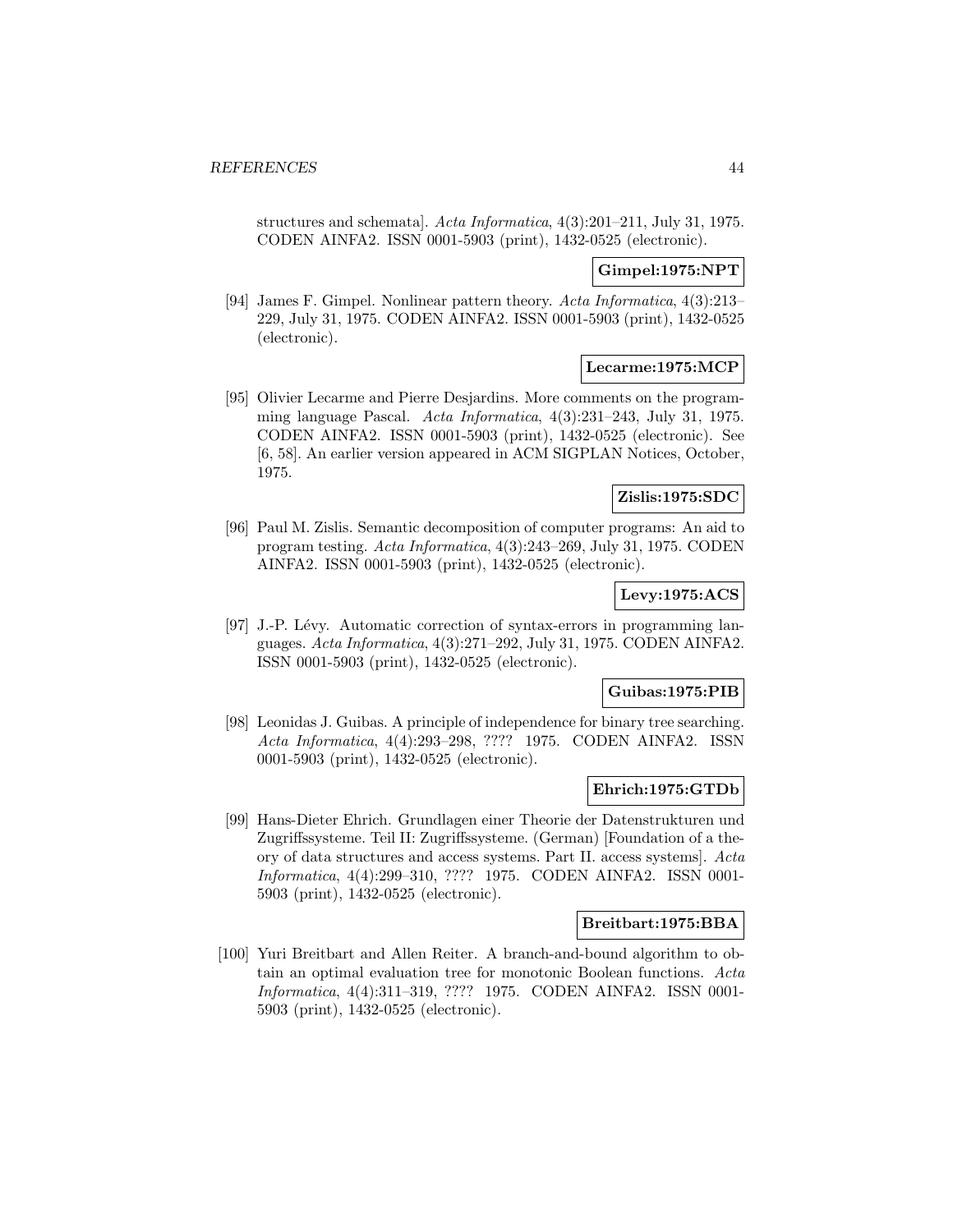### **Paul:1975:BMU**

[101] Wolfgang J. Paul. Boolesche Minimalpolynome und Uberdeckungsprobleme. (German) [Boolean minimal polynomials and coverage problems]. Acta Informatica, 4(4):321–336, ???? 1975. CODEN AINFA2. ISSN 0001- 5903 (print), 1432-0525 (electronic).

### **Rosen:1975:DGG**

[102] Barry K. Rosen. Deriving graphs from graphs by applying a production. Acta Informatica, 4(4):337–357, ???? 1975. CODEN AINFA2. ISSN 0001-5903 (print), 1432-0525 (electronic).

#### **Schuler:1975:WAC**

[103] P. F. Schuler. WCS-analysis of the context-sensitive. Acta Informatica, 4(4):359–371, ???? 1975. CODEN AINFA2. ISSN 0001-5903 (print), 1432-0525 (electronic).

### **Nielsen:1975:ESC**

[104] Mogens Nielsen. EOL systems with control devices. Acta Informatica, 4(4):373–386, ???? 1975. CODEN AINFA2. ISSN 0001-5903 (print), 1432-0525 (electronic).

#### **vanWijngaarden:1975:RRA**

[105] Adriaan van Wijngaarden, B. J. Mailloux, J. E. L. Peck, C. H. A. Koster, M. Sintzoff, C. H. Lindsey, L. G. L. T. Meertens, and R. G. Fisker. Revised report on the algorithmic language ALGOL 68. Acta Informatica, 5(1–3):1–236, December 19, 1975. CODEN AINFA2. ISSN 0001-5903 (print), 1432-0525 (electronic).

# **Nehmer:1975:DPC**

[106] J. Nehmer. Dispatcher primitives for the construction of operating system kernels. Acta Informatica, 5(4):237–255, December 19, 1975. CO-DEN AINFA2. ISSN 0001-5903 (print), 1432-0525 (electronic).

#### **Giloi:1975:IGI**

[107] Wolfgang K. Giloi, J. Encarnação, and S. Savitt. Interactive graphics on intelligent terminals in a time-sharing environment. Acta Informatica, 5(4):257–271, December 19, 1975. CODEN AINFA2. ISSN 0001-5903 (print), 1432-0525 (electronic).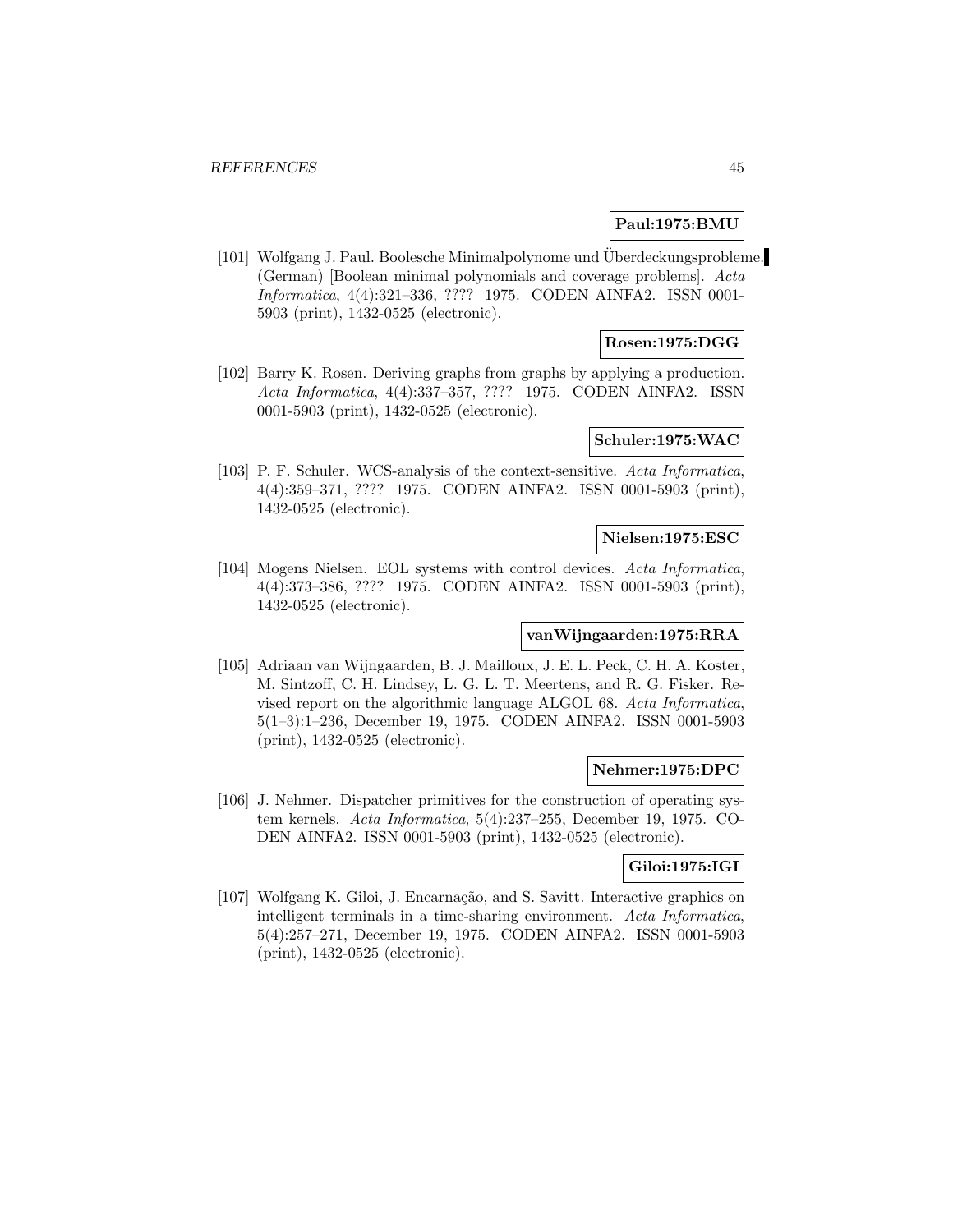## **Rice:1975:PAA**

[108] John R. Rice. Parallel algorithms for adaptive quadrature II metalgorithm correctness. Acta Informatica, 5(4):273–285, December 19, 1975. CODEN AINFA2. ISSN 0001-5903 (print), 1432-0525 (electronic).

### **Mehlhorn:1975:NOB**

[109] Kurt Mehlhorn. Nearly optimal binary search trees. Acta Informatica, 5(4):287–295, December 19, 1975. CODEN AINFA2. ISSN 0001-5903 (print), 1432-0525 (electronic).

## **Lauer:1975:FSC**

[110] P. E. Lauer and Roy H. Campbell. Formal semantics of a class of highlevel primitives for coordinating concurrent processes. Acta Informatica, 5(4):297–332, December 19, 1975. CODEN AINFA2. ISSN 0001-5903 (print), 1432-0525 (electronic). See addenda and corrigenda [162].

## **Katz:1975:CLT**

[111] Shmuel M. Katz and Zohar Manna. A closer look at termination. Acta Informatica, 5(4):333–352, December 19, 1975. CODEN AINFA2. ISSN 0001-5903 (print), 1432-0525 (electronic).

## **Deussen:1975:DCV**

[112] Peter Deussen. A decidability criterion for van Wijngaarden grammars. Acta Informatica, 5(4):353–375, December 19, 1975. CODEN AINFA2. ISSN 0001-5903 (print), 1432-0525 (electronic).

#### **Ginsburg:1975:SGF**

[113] Seymour Ginsburg and Edwin H. Spanier. Substitution of grammar forms. Acta Informatica, 5(4):377–386, December 19, 1975. CODEN AINFA2. ISSN 0001-5903 (print), 1432-0525 (electronic).

## **Schuler:1975:NDC**

[114] P. F. Schuler. A note on degrees of context-sensitivity. Acta Informatica, 5(4):387–394, December 19, 1975. CODEN AINFA2. ISSN 0001-5903 (print), 1432-0525 (electronic).

## **Coffman:1976:AMM**

[115] E. G. Coffman, Jr. and Ravi Sethi. Algorithms minimizing mean flow time: Schedule length properties. Acta Informatica, 6(1):1-14, March 31, 1976. CODEN AINFA2. ISSN 0001-5903 (print), 1432-0525 (electronic). ctr127.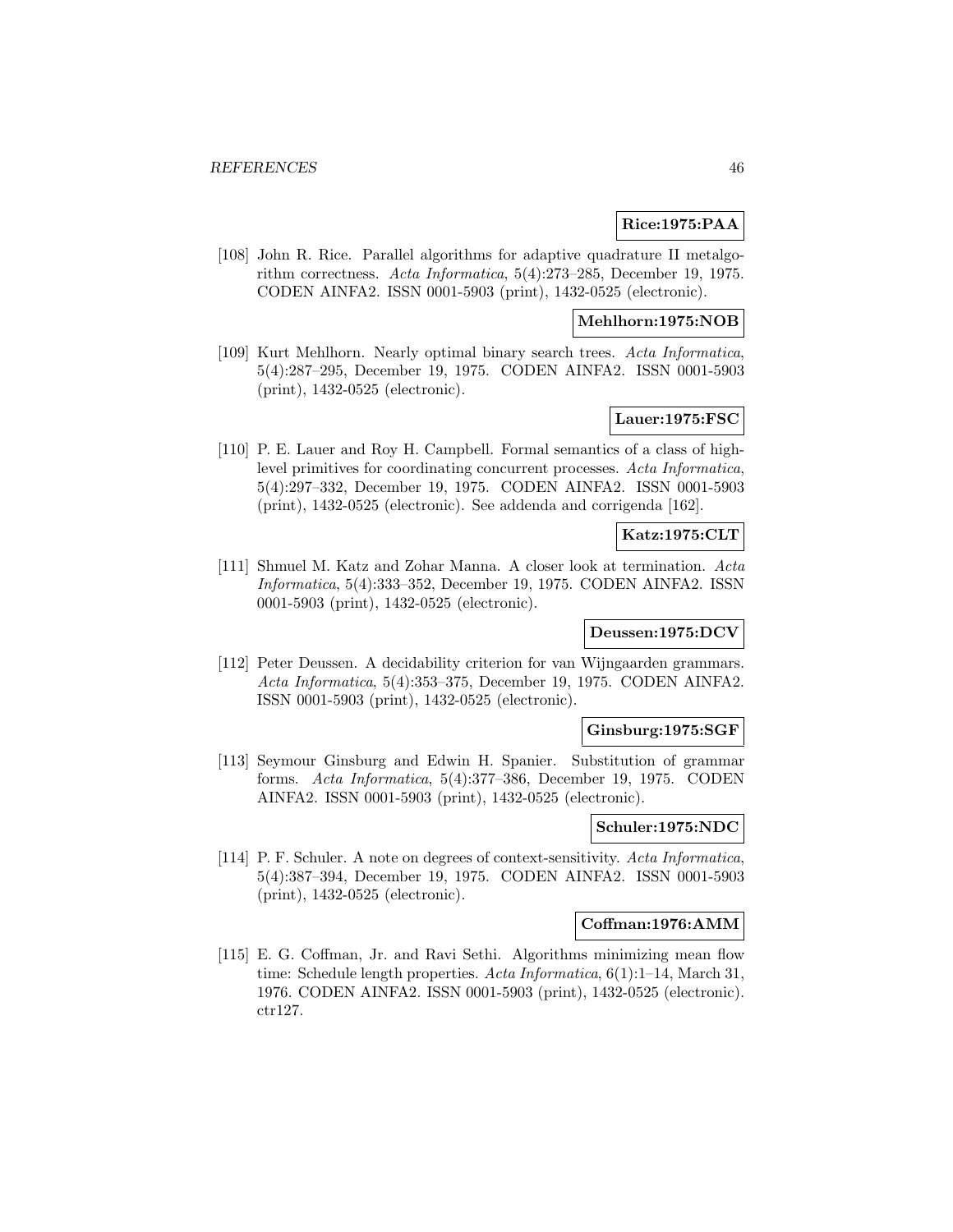#### **Neuhold:1976:SPC**

[116] Erich J. Neuhold and T. Weller. Specification and proving of command programs. Acta Informatica, 6(1):15–40, March 31, 1976. CODEN AINFA2. ISSN 0001-5903 (print), 1432-0525 (electronic).

### **Darlington:1976:SWA**

[117] John L. Darlington and Rod M. Burstall. A system which automatically improves programs. Acta Informatica, 6(1):41–60, March 31, 1976. CODEN AINFA2. ISSN 0001-5903 (print), 1432-0525 (electronic).

## **Ershov:1976:AMA**

[118] A. P. Ershov. Axiomatics for memory allocation. Acta Informatica, 6 (1):61–75, March 31, 1976. CODEN AINFA2. ISSN 0001-5903 (print), 1432-0525 (electronic).

# **Galil:1976:HCP**

[119] Zvi Galil. Hierarchies of complete problems. Acta Informatica, 6(1): 77–88, March 31, 1976. CODEN AINFA2. ISSN 0001-5903 (print), 1432-0525 (electronic).

# **Book:1976:INA**

[120] Ronald V. Book and Ashok K. Chandra. Inherently nonplanar automata. Acta Informatica, 6(1):89–94, March 31, 1976. CODEN AINFA2. ISSN 0001-5903 (print), 1432-0525 (electronic).

## **Monien:1976:TMT**

[121] Burkhard Monien. Transformational methods and their application to complexity problems. Acta Informatica, 6(1):95–108, March 31, 1976. CODEN AINFA2. ISSN 0001-5903 (print), 1432-0525 (electronic). See corrigenda [192].

## **Anderson:1976:SMP**

[122] E. R. Anderson, F. C. Belz, and E. K. Blum. SEMANOL(73). A metalanguage for programming the semantics of programming languages. Acta Informatica, 6(2):109–131, July 2, 1976. CODEN AINFA2. ISSN 0001-5903 (print), 1432-0525 (electronic).

### **Karr:1976:ARA**

[123] Michael Karr. On affine relationships among variables of a program. Acta Informatica, 6(2):133–151, July 2, 1976. CODEN AINFA2. ISSN 0001-5903 (print), 1432-0525 (electronic).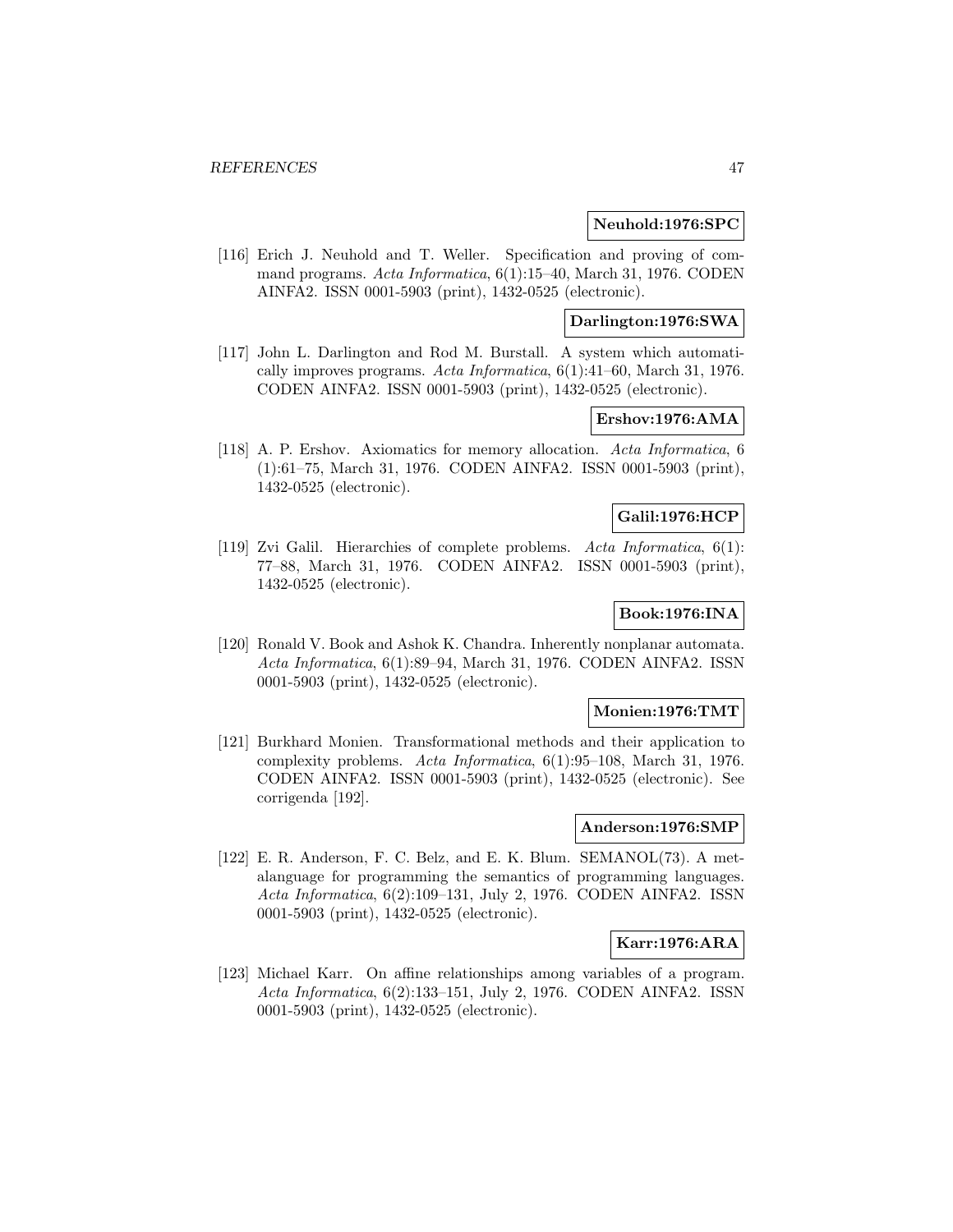#### **Moenck:1976:APH**

[124] Robert T. Moenck. Another polynomial homomorphism. Acta Informatica, 6(2):153–169, July 2, 1976. CODEN AINFA2. ISSN 0001-5903 (print), 1432-0525 (electronic).

# **Tarjan:1976:EDS**

[125] Robert Endre Tarjan. Edge-disjoint spanning trees and depth-first search. Acta Informatica, 6(2):171–185, July 2, 1976. CODEN AINFA2. ISSN 0001-5903 (print), 1432-0525 (electronic).

## **Franta:1976:MAC**

[126] W. R. Franta. The mathematical analysis of the computer system modeled as a two stage cyclic queue. Acta Informatica, 6(2):187–209, July 2, 1976. CODEN AINFA2. ISSN 0001-5903 (print), 1432-0525 (electronic).

#### **Nutt:1976:SRA**

[127] Gary J. Nutt. Some resource allocation policies in a multi associative processor. Acta Informatica, 6(3):211–225, August 10, 1976. CODEN AINFA2. ISSN 0001-5903 (print), 1432-0525 (electronic).

## **Schmid:1976:EIC**

[128] Hans Albrecht Schmid. On the efficient implementation of conditional critical regions and the construction of monitors. Acta Informatica, 6(3): 227–249, August 10, 1976. CODEN AINFA2. ISSN 0001-5903 (print), 1432-0525 (electronic).

### **Courtois:1976:DMP**

[129] P.-J. Courtois and H. Vantilborgh. A decomposable model of program paging behaviour. Acta Informatica, 6(3):251–275, August 10, 1976. CO-DEN AINFA2. ISSN 0001-5903 (print), 1432-0525 (electronic).

## **Backhouse:1976:AAI**

[130] Roland C. Backhouse. An alternative approach to the improvement of  $LR(k)$  parsers. Acta Informatica,  $6(3):277-296$ , August 10, 1976. CO-DEN AINFA2. ISSN 0001-5903 (print), 1432-0525 (electronic).

## **Schneider:1976:GPG**

[131] Hans Jürgen Schneider and Hartmut Ehrig. Grammars on partial graphs. Acta Informatica, 6(3):297–316, August 10, 1976. CODEN AINFA2. ISSN 0001-5903 (print), 1432-0525 (electronic).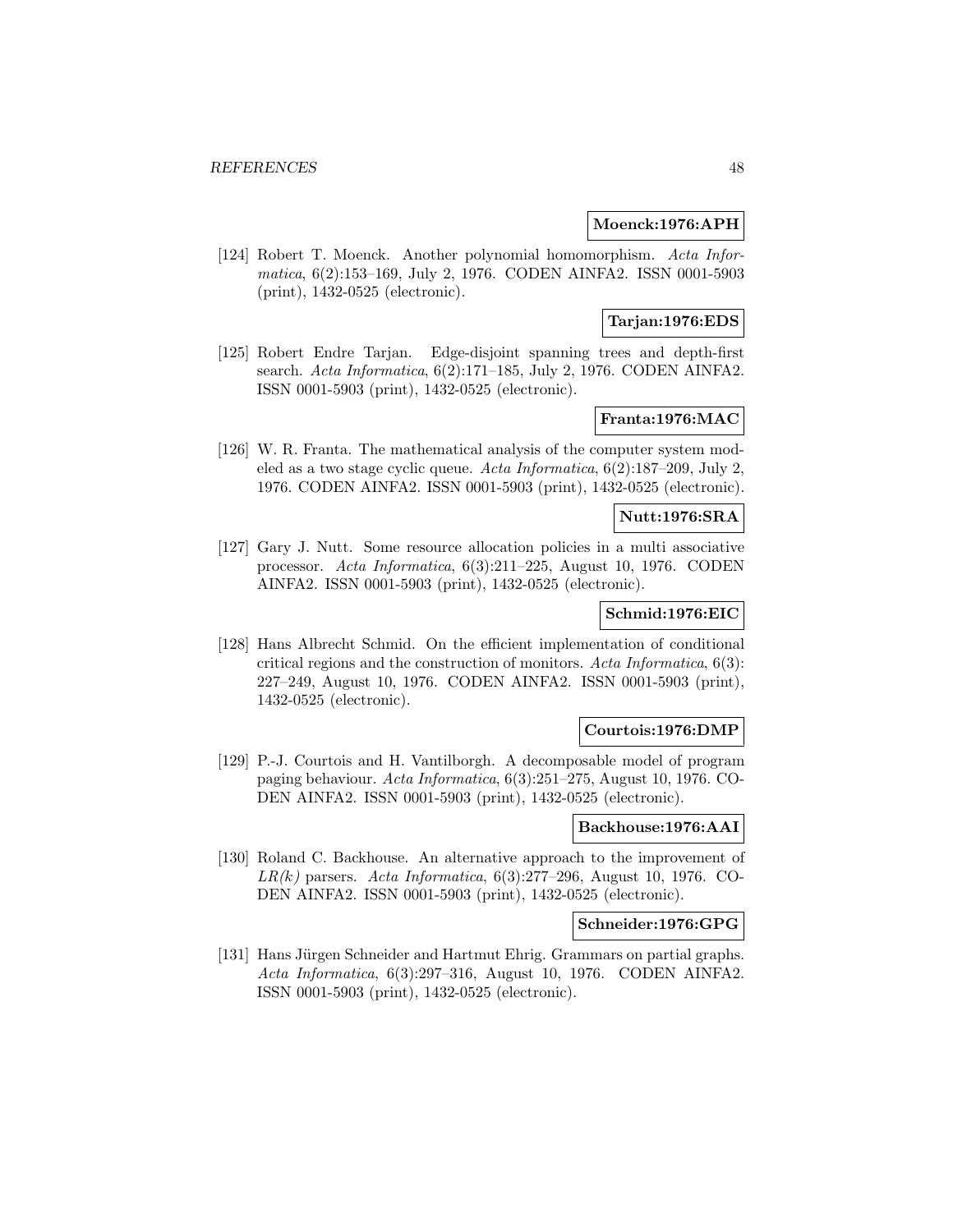#### **Ashcroft:1976:RPP**

[132] E. A. Ashcroft, M. Clint, and C. A. R. Hoare. Remarks on Program Proving: Jumps and Functions by M. Clint and C. A. R. Hoare. Acta Informatica, 6(3):317–318, August 10, 1976. CODEN AINFA2. ISSN 0001-5903 (print), 1432-0525 (electronic). See [17].

# **Owicki:1976:APT**

[133] Susan Speer Owicki and David Gries. An axiomatic proof technique for parallel programs I. Acta Informatica, 6(4):319–340, ???? 1976. CODEN AINFA2. ISSN 0001-5903 (print), 1432-0525 (electronic).

#### **Cohen:1976:ISF**

[134] Jacques Cohen and Martin Roth. On the implementation of Strassen's fast multiplication algorithm. Acta Informatica, 6(4):341–355, ???? 1976. CODEN AINFA2. ISSN 0001-5903 (print), 1432-0525 (electronic).

## **Dijkstra:1976:GTD**

[135] Edsger W. Dijkstra. On a gauntlet thrown by David Gries. Acta Informatica, 6(4):357–359, ???? 1976. CODEN AINFA2. ISSN 0001-5903 (print), 1432-0525 (electronic).

## **Taniguchi:1976:ACS**

[136] Kenichi Taniguchi and Tadeo Kasami. An  $O(n)$  algorithm for computing the set of available expressions of D-charts. Acta Informatica,  $6(4):361-$ 364, ???? 1976. CODEN AINFA2. ISSN 0001-5903 (print), 1432-0525 (electronic).

#### **Brandwajn:1976:MVM**

[137] A. Brandwajn. A model of a virtual memory system. Acta Informatica, 6(4):365–386, ???? 1976. CODEN AINFA2. ISSN 0001-5903 (print), 1432-0525 (electronic).

## **Wharton:1976:RAP**

[138] R. M. Wharton. Resolution of ambiguity in parsing. Acta Informatica, 6(4):387–395, ???? 1976. CODEN AINFA2. ISSN 0001-5903 (print), 1432-0525 (electronic).

#### **Maurer:1976:GFT**

[139] Hermann A. Maurer and D. Wood. On grammar forms with terminal context. Acta Informatica, 6(4):397–402, ???? 1976. CODEN AINFA2. ISSN 0001-5903 (print), 1432-0525 (electronic).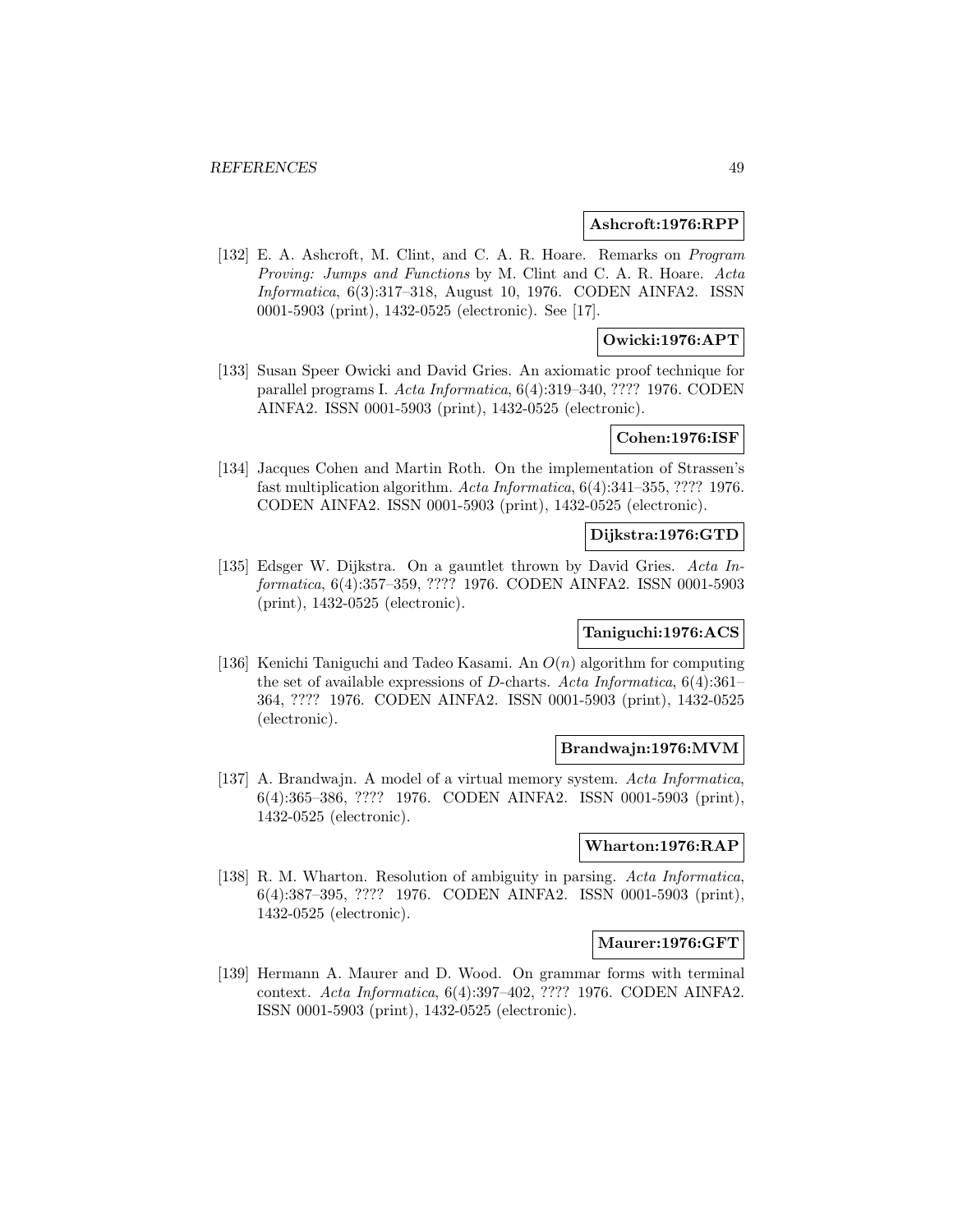# **Heise:1976:OCA**

[140] Werner Heise. Optimal codes, n-arcs and Laguerre geometry. Acta Informatica, 6(4):403–406, ???? 1976. CODEN AINFA2. ISSN 0001-5903 (print), 1432-0525 (electronic).

# **Ehrenfeucht:1976:PCL**

[141] Andrzej Ehrenfeucht and Grzegorz Rozenberg. On proving that certain languages are not ETOL. Acta Informatica, 6(4):407–415, ???? 1976. CODEN AINFA2. ISSN 0001-5903 (print), 1432-0525 (electronic).

## **Zuczek:1976:NAP**

[142] R. Zuczek. A new approach to parallel computing. Acta Informatica, 7 (1):1–13, October 15, 1976. CODEN AINFA2. ISSN 0001-5903 (print), 1432-0525 (electronic).

#### **Lamport:1976:SIP**

[143] Leslie Lamport. The synchronization of independent processes. Acta Informatica, 7(1):15–34, October 15, 1976. CODEN AINFA2. ISSN 0001-5903 (print), 1432-0525 (electronic).

## **Gelenbe:1976:PMC**

[144] Erol Gelenbe and Richard R. Muntz. Probabilistic models of computer systems—Part I (exact results). Acta Informatica, 7(1):35–60, October 15, 1976. CODEN AINFA2. ISSN 0001-5903 (print), 1432-0525 (electronic).

### **Madsen:1976:LPE**

[145] Ole Lehrmann Madsen and Bent Bruun Kristensen. LR-parsing of extended context free grammars. Acta Informatica, 7(1):61–73, October 15, 1976. CODEN AINFA2. ISSN 0001-5903 (print), 1432-0525 (electronic).

## **Walter:1976:GG**

[146] H. K.-G. Walter. Grammarforms and grammarhomomorphisms. Acta Informatica, 7(1):75–93, October 15, 1976. CODEN AINFA2. ISSN 0001-5903 (print), 1432-0525 (electronic).

## **Schnorr:1976:NCT**

[147] Claus-Peter Schnorr. The network complexity and the Turing machine complexity of finite functions. Acta Informatica, 7(1):95–107, October 15, 1976. CODEN AINFA2. ISSN 0001-5903 (print), 1432-0525 (electronic).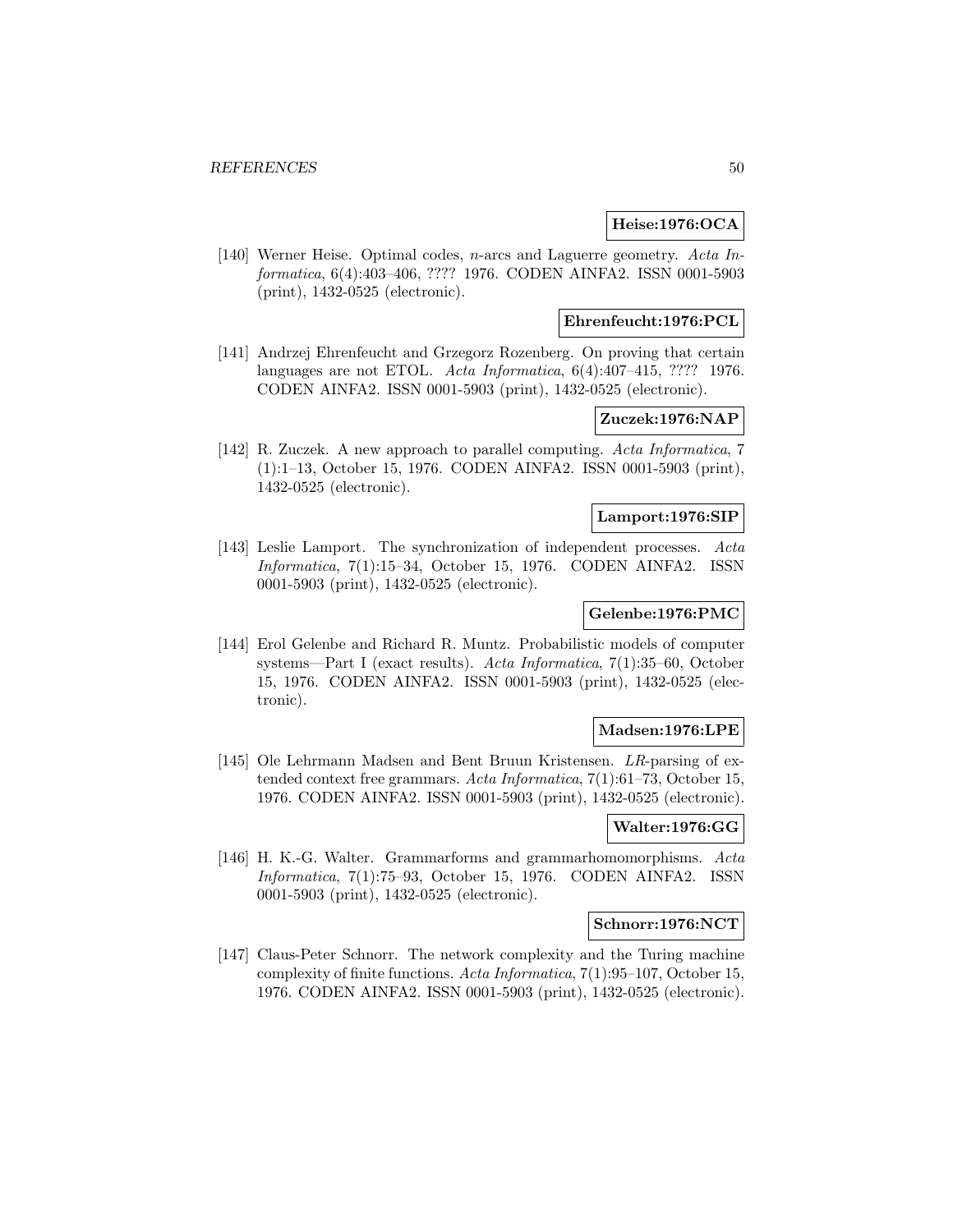### **Gaver:1976:MMM**

[148] Donald P. Gaver and George Humfeld. Multitype multiprogramming models. Acta Informatica, 7(2):111–121, ???? 1976. CODEN AINFA2. ISSN 0001-5903 (print), 1432-0525 (electronic).

## **Gelenbe:1976:BSQ**

[149] Erol Gelenbe and Guy Pujolle. The behaviour of a single-queue in a general queueing network. Acta Informatica, 7(2):123–136, ???? 1976. CODEN AINFA2. ISSN 0001-5903 (print), 1432-0525 (electronic).

# **Giammo:1976:VCP**

[150] Thomas Giammo. Validation of a computer performance model of the exponential queuing network family. Acta Informatica, 7(2):137–152, ???? 1976. CODEN AINFA2. ISSN 0001-5903 (print), 1432-0525 (electronic).

## **Landwehr:1976:EPM**

[151] Carl E. Landwehr. An endogenous priority model for load control in combined batch-interactive computer systems. Acta Informatica, 7(2): 153–166, ???? 1976. CODEN AINFA2. ISSN 0001-5903 (print), 1432- 0525 (electronic).

# **Buzen:1976:FOL**

[152] Jeffrey P. Buzen. Fundamental operational laws of computer system performance. Acta Informatica, 7(2):167–182, ???? 1976. CODEN AINFA2. ISSN 0001-5903 (print), 1432-0525 (electronic).

#### **Labetoulle:1976:SQN**

[153] Jacques Labetoulle and Guy Pujolle. A study of queueing networks with deterministic service and application to computer networks. Acta Informatica, 7(2):183–195, ???? 1976. CODEN AINFA2. ISSN 0001-5903 (print), 1432-0525 (electronic).

#### **Denning:1976:OM**

[154] Peter J. Denning, Kevin C. Kahn, Jacques Leroudier, Dominique Potier, and Rajan Suri. Optimal multiprogramming. Acta Informatica, 7(2): 197–216, ???? 1976. CODEN AINFA2. ISSN 0001-5903 (print), 1432- 0525 (electronic).

### **Spirn:1976:MQS**

[155] Jeffrey R. Spirn. Multi-queue scheduling of two tasks. Acta Informatica, 7(2):217–226, ???? 1976. CODEN AINFA2. ISSN 0001-5903 (print), 1432-0525 (electronic).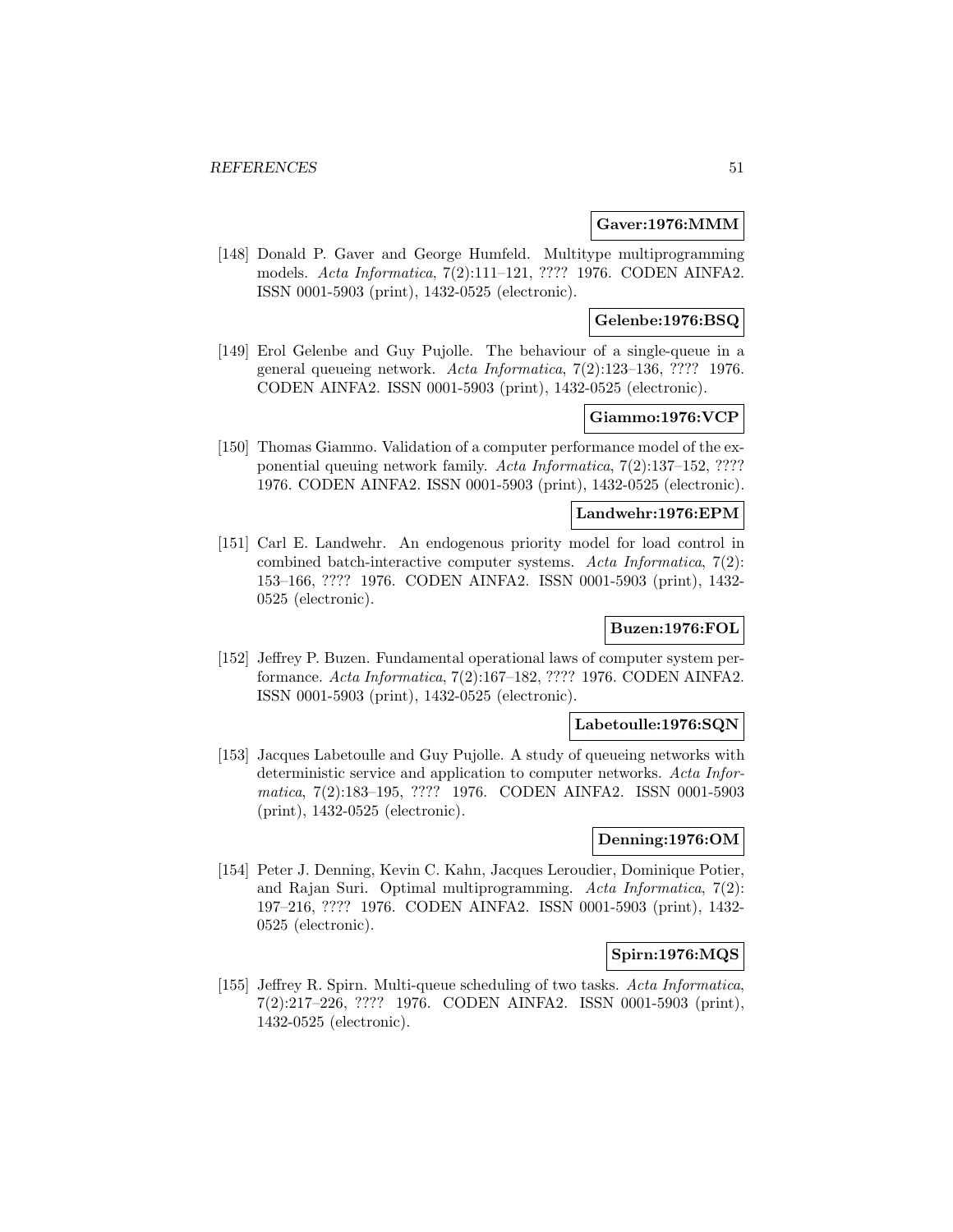#### **Welch:1976:SCM**

[156] Peter D. Welch. On the self contained modelling of DB/DC systems. Acta Informatica, 7(2):227–247, ???? 1976. CODEN AINFA2. ISSN 0001-5903 (print), 1432-0525 (electronic).

# **Pager:1977:PGM**

[157] David Pager. A practical general method for constructing  $LR(k)$  parsers. Acta Informatica, 7(3):249–268, January 20, 1977. CODEN AINFA2. ISSN 0001-5903 (print), 1432-0525 (electronic).

## **Kern:1977:SFG**

[158] Werner Kern. Speicheroptimale Formel¨ubersetzung. (German) [Storage optimal formula translation]. Acta Informatica, 7(3):269–287, January 20, 1977. CODEN AINFA2. ISSN 0001-5903 (print), 1432-0525 (electronic).

#### **Rosenberg:1977:SSB**

[159] Arnold L. Rosenberg and Larry J. Stockmeyer. Storage schemes for boundedly extendible arrays. Acta Informatica, 7(3):289–303, January 20, 1977. CODEN AINFA2. ISSN 0001-5903 (print), 1432-0525 (electronic).

## **Kam:1977:MDF**

[160] John B. Kam and Jeffrey D. Ullman. Monotone data flow analysis frameworks. Acta Informatica, 7(3):305–317, January 20, 1977. CODEN AINFA2. ISSN 0001-5903 (print), 1432-0525 (electronic). Data Flow Analysis.

#### **Shostak:1977:RUM**

[161] Robert E. Shostak. On the role of unification in mechanical theorem proving. Acta Informatica, 7(3):319–323, January 20, 1977. CODEN AINFA2. ISSN 0001-5903 (print), 1432-0525 (electronic).

## **Lauer:1977:ACF**

[162] P. E. Lauer and Roy H. Campbell. Addenda and corrigenda: Formal Semantics of a Class of High-Level Primitives for Coordinating Concurrent Processes. Acta Informatica, 7(3):325, January 20, 1977. CODEN AINFA2. ISSN 0001-5903 (print), 1432-0525 (electronic). See [110].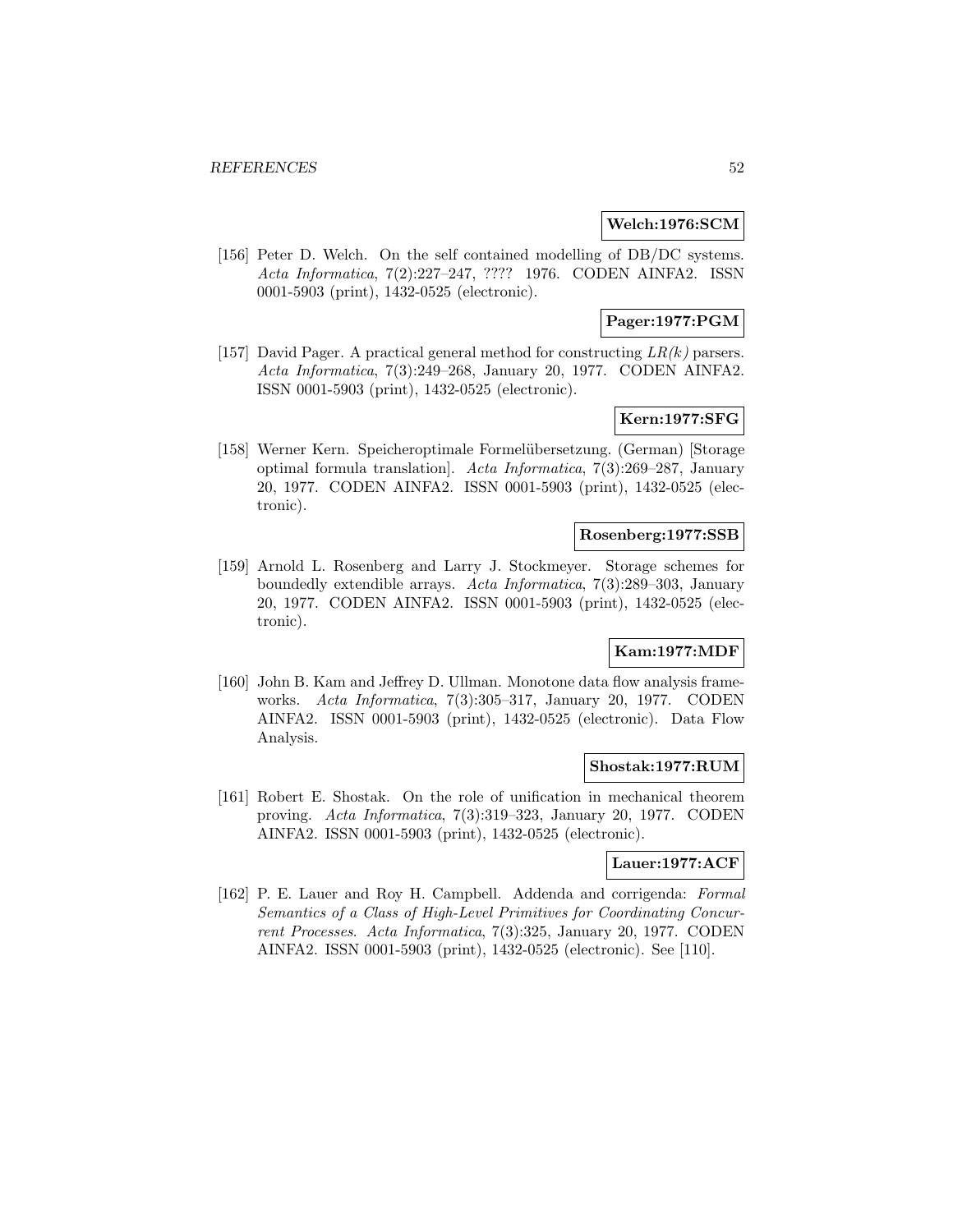#### **Sedgewick:1977:AQP**

[163] Robert Sedgewick. The analysis of Quicksort programs. Acta Informatica, 7(4):327–355, February 1, 1977. CODEN AINFA2. ISSN 0001-5903 (print), 1432-0525 (electronic).

# **Kowaltowski:1977:AAS**

[164] Tomasz Kowaltowski. Axiomatic approach to side effects and general jumps. Acta Informatica, 7(4):357–360, February 1, 1977. CODEN AINFA2. ISSN 0001-5903 (print), 1432-0525 (electronic).

## **MacVeigh:1977:EDR**

[165] Donal T. MacVeigh, S. J. Effect of data representation on cost of sparse matrix operations. Acta Informatica, 7(4):361–394, February 1, 1977. CODEN AINFA2. ISSN 0001-5903 (print), 1432-0525 (electronic).

#### **Schonhage:1977:SMP**

[166] A. A. Schönhage. Schnelle Multiplikation von Polynomen über Körpern der Charakteristik 2. (German) [Fast multiplication of polynomials over fields of characteristic 2]. Acta Informatica, 7(4):395–398, February 1, 1977. CODEN AINFA2. ISSN 0001-5903 (print), 1432-0525 (electronic).

#### **Perrot:1977:MSL**

[167] J.-F. Perrot. Mono¨ıdes syntactiques des langages alg´ebriques. (French) [Syntactic monoids of algebraic languages]. Acta Informatica, 7(4):399– 413, February 1, 1977. CODEN AINFA2. ISSN 0001-5903 (print), 1432- 0525 (electronic).

# **Watt:1977:PPA**

[168] David A. Watt. The parsing problem for affix-grammars. Acta Informatica, 8(1):1–20, March 29, 1977. CODEN AINFA2. ISSN 0001-5903 (print), 1432-0525 (electronic).

# **Luckham:1977:PTW**

[169] David C. Luckham and Norihisa Suzuki. Proof of termination within a weak logic of programs. Acta Informatica, 8(1):21–36, March 29, 1977. CODEN AINFA2. ISSN 0001-5903 (print), 1432-0525 (electronic).

#### **Majster:1977:EDG**

[170] Mila E. Majster. Extended directed graphs, a formalism for structured data and data structures. Acta Informatica, 8(1):37–59, March 29, 1977. CODEN AINFA2. ISSN 0001-5903 (print), 1432-0525 (electronic).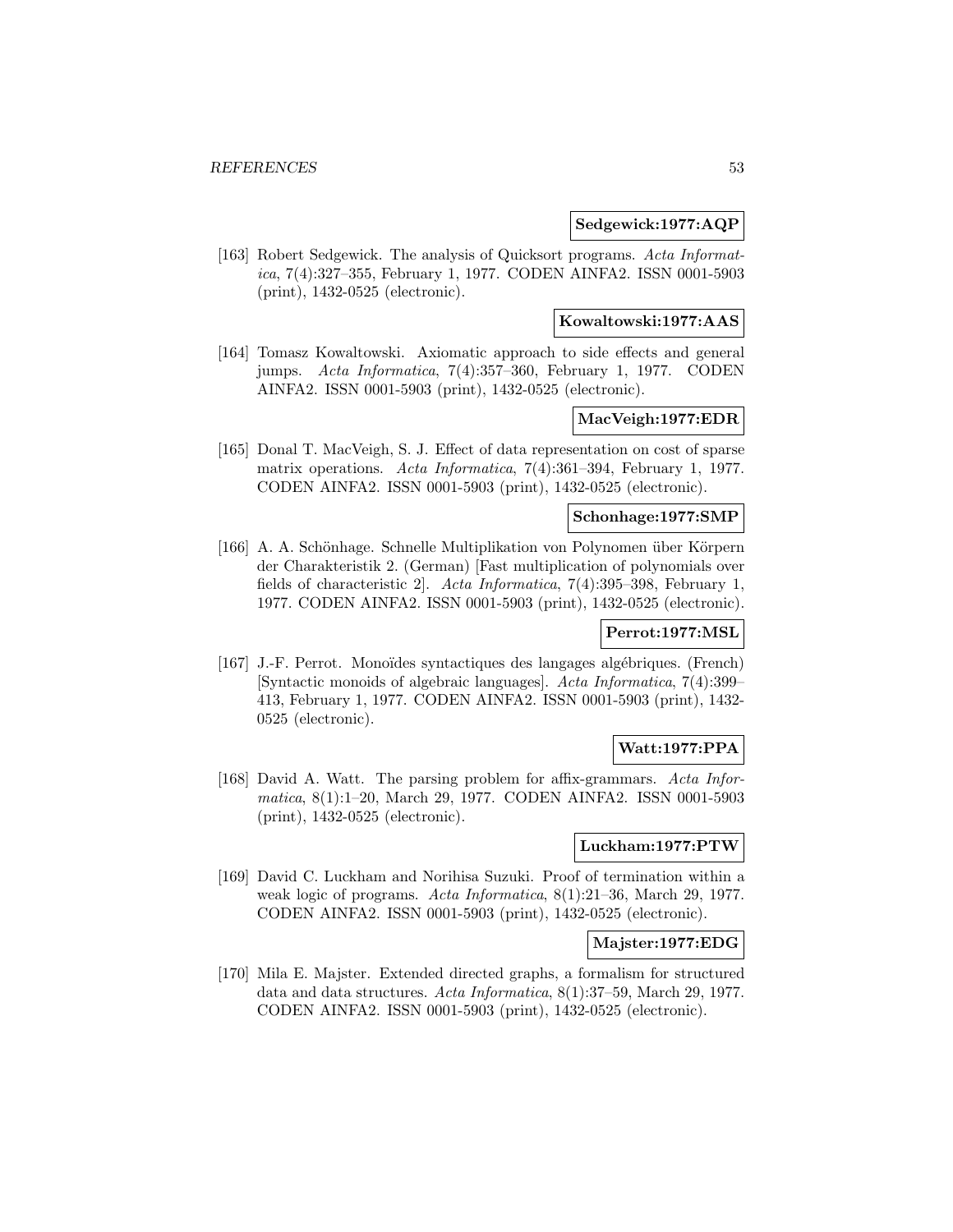#### **Mitrani:1977:CPF**

[171] Isi Mitrani and J. H. Hine. Complete parameterized families of job scheduling strategies. Acta Informatica, 8(1):61–73, March 29, 1977. CODEN AINFA2. ISSN 0001-5903 (print), 1432-0525 (electronic).

**Maurer:1977:EF**

[172] Hermann A. Maurer, Arto Salomaa, and Derick Wood. EOL forms. Acta Informatica, 8(1):75–96, March 29, 1977. CODEN AINFA2. ISSN 0001-5903 (print), 1432-0525 (electronic).

## **Tennent:1977:LDM**

[173] Robert D. Tennent. Language design methods based on semantic principles. Acta Informatica, 8(2):97–112, May 24, 1977. CODEN AINFA2. ISSN 0001-5903 (print), 1432-0525 (electronic). See remarks [336].

#### **Russell:1977:EBC**

[174] Bruce Russell. On an equivalence between continuation and stack semantics. Acta Informatica, 8(2):113–123, May 24, 1977. CODEN AINFA2. ISSN 0001-5903 (print), 1432-0525 (electronic).

## **Francez:1977:BRC**

[175] Nissim Francez, Boris Klebansky, and Amir Pnueli. Backtracking in recursive computations. Acta Informatica, 8(2):125–144, May 24, 1977. CODEN AINFA2. ISSN 0001-5903 (print), 1432-0525 (electronic).

#### **Ernst:1977:RIP**

[176] George W. Ernst. Rules of inference for procedure calls. Acta Informatica, 8(2):145–152, May 24, 1977. CODEN AINFA2. ISSN 0001-5903 (print), 1432-0525 (electronic).

#### **Munch-Andersen:1977:SAJ**

[177] Bo Munch-Andersen and Torben U. Zahle. Scheduling according to job priority with prevention of deadlock and permanent blocking. Acta Informatica, 8(2):153–175, May 24, 1977. CODEN AINFA2. ISSN 0001-5903 (print), 1432-0525 (electronic).

## **Seiferas:1977:IAD**

[178] Joel I. Seiferas. Iterative arrays with direct central control. Acta Informatica, 8(2):177–192, May 24, 1977. CODEN AINFA2. ISSN 0001-5903 (print), 1432-0525 (electronic).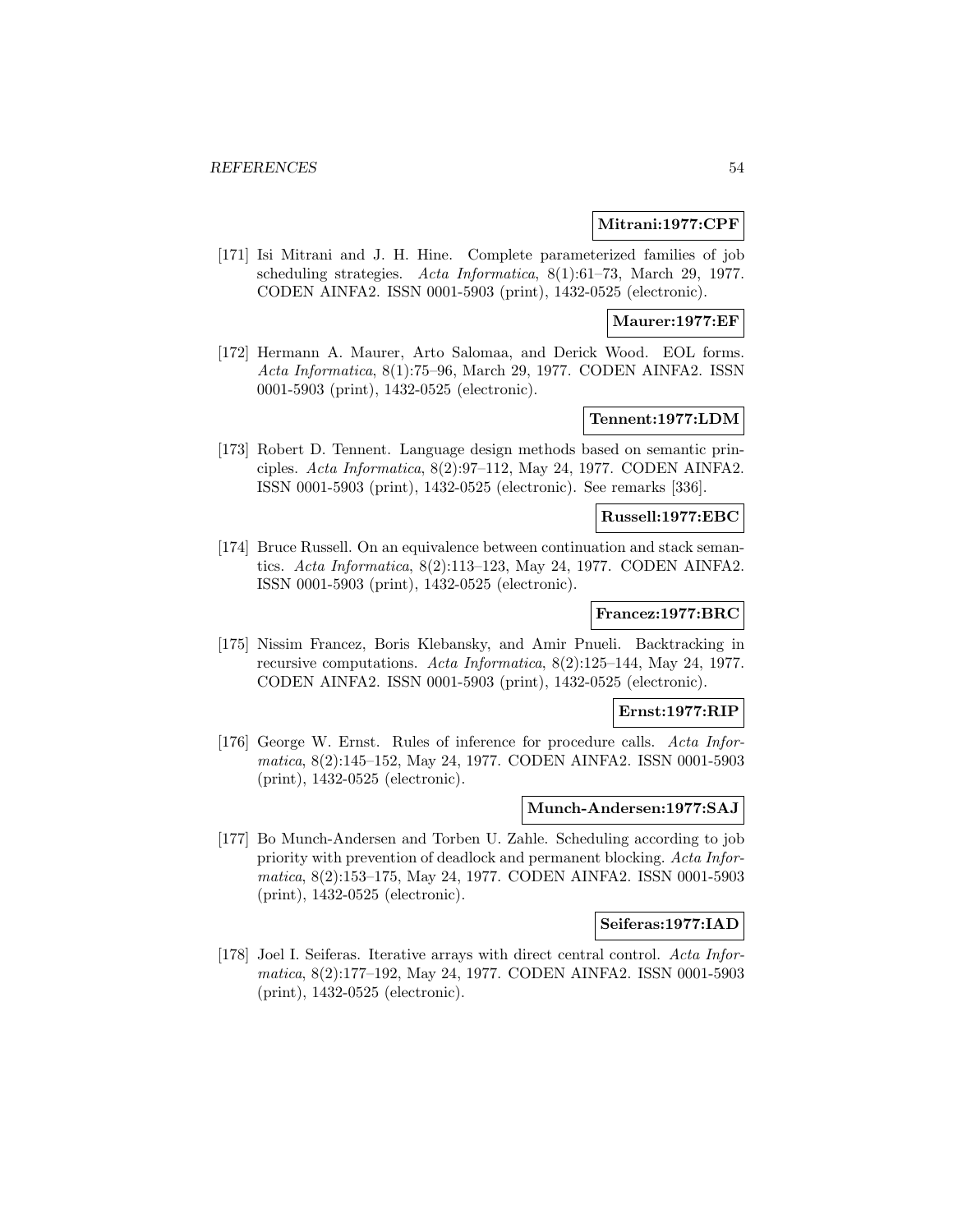#### **Deussen:1977:VWG**

[179] Peter Deussen and Kurt Mehlhorn. Van Wijngaarden grammars and space complexity class EXSPACE. Acta Informatica, 8(2):193–199, May 24, 1977. CODEN AINFA2. ISSN 0001-5903 (print), 1432-0525 (electronic).

## **Agerwala:1977:SES**

[180] Tilak Agerwala. Some extended semaphore primitives. Acta Informatica, 8(3):201–220, August 9, 1977. CODEN AINFA2. ISSN 0001-5903 (print), 1432-0525 (electronic).

#### **Donahue:1977:LCU**

[181] James E. Donahue. Locations considered unnecessary. Acta Informatica, 8(3):221–242, August 9, 1977. CODEN AINFA2. ISSN 0001-5903 (print), 1432-0525 (electronic).

## **Kroger:1977:LLA**

[182] Fred Kröger. LAR: a logic of algorithmic reasoning. Acta Informatica, 8 (3):243–266, August 9, 1977. CODEN AINFA2. ISSN 0001-5903 (print), 1432-0525 (electronic).

# **Igarashi:1977:GPD**

[183] Yoshihide Igarashi. General properties of derivational complexity. Acta Informatica, 8(3):267–283, August 9, 1977. CODEN AINFA2. ISSN 0001-5903 (print), 1432-0525 (electronic).

### **Asveld:1977:IDS**

[184] Peter R. J. Asveld and Joost Engelfriet. Iterated deterministic substitution. Acta Informatica, 8(3):285–302, August 9, 1977. CODEN AINFA2. ISSN 0001-5903 (print), 1432-0525 (electronic).

# **Eve:1977:CTC**

[185] J. Eve and R. Kurki-Suonio. On computing the transitive closure of a relation. Acta Informatica, 8(4):303–314, November 25, 1977. CODEN AINFA2. ISSN 0001-5903 (print), 1432-0525 (electronic).

## **Tennent:1977:NAR**

[186] Robert D. Tennent. On a new approach to representation independent data classes. Acta Informatica, 8(4):315–324, November 25, 1977. CO-DEN AINFA2. ISSN 0001-5903 (print), 1432-0525 (electronic).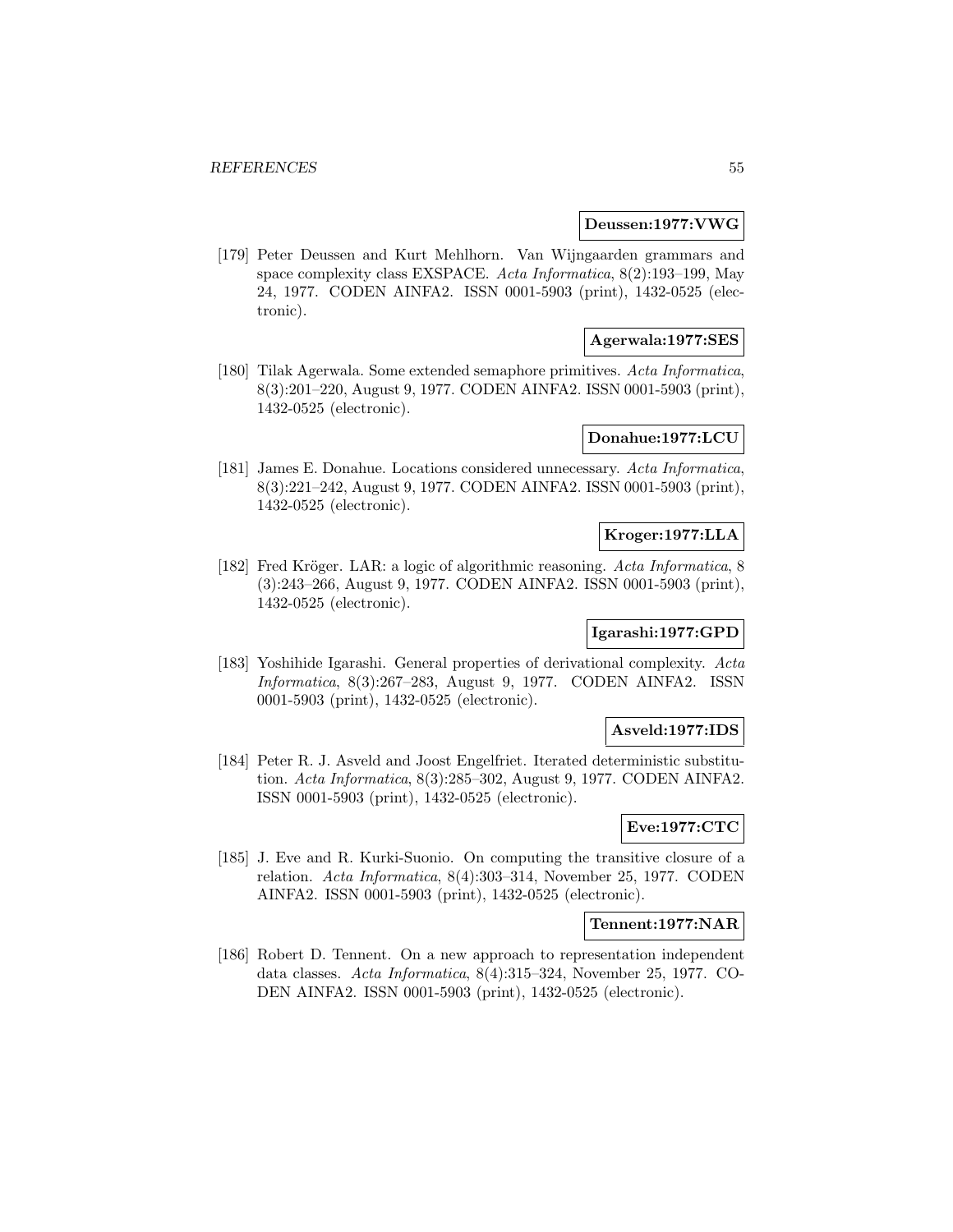#### **Ramsperger:1977:CAD**

[187] N. Ramsperger. Concurrent access to data. Acta Informatica, 8(4):325– 334, November 25, 1977. CODEN AINFA2. ISSN 0001-5903 (print), 1432-0525 (electronic).

## **Conradi:1977:SCC**

[188] Reidar Conradi. Some comments on Concurrent Readers and Writers. Acta Informatica, 8(4):335–340, November 25, 1977. CODEN AINFA2. ISSN 0001-5903 (print), 1432-0525 (electronic). See remarks [243].

## **Kameda:1977:FCR**

[189] Hisao Kameda and Calvin C. Gotlieb. A feedback-coupled resource allocation policy for multiprogrammed computer systems. Acta Informatica, 8(4):341–357, November 25, 1977. CODEN AINFA2. ISSN 0001-5903 (print), 1432-0525 (electronic).

### **Parent:1977:NIP**

[190] Michel Parent and Dominique Potier. A note on the influence of program loading on the page fault rate. Acta Informatica, 8(4):359–370, November 25, 1977. CODEN AINFA2. ISSN 0001-5903 (print), 1432-0525 (electronic).

### **Monien:1977:LPD**

[191] Burkhard Monien. The LBA-problem and the deterministic tape complexity of two-way one-counter languages over a one-letter alphabet. Acta Informatica, 8(4):371–382, November 25, 1977. CODEN AINFA2. ISSN 0001-5903 (print), 1432-0525 (electronic).

#### **Monien:1977:CTM**

[192] Burkhard Monien. Corrigenda: Transformational Methods and Their Application to Complexity Problems. Acta Informatica, 8(4):383–384, November 25, 1977. CODEN AINFA2. ISSN 0001-5903 (print), 1432- 0525 (electronic). See [121].

## **Bayer:1977:COB**

[193] Rudolf Bayer and Mario Schkolnick. Concurrency of operations on B-trees. Acta Informatica, 9(1):1–21, December 13, 1977. CODEN AINFA2. ISSN 0001-5903 (print), 1432-0525 (electronic). Reprinted in M. Stonebraker, Readings in Database Sys., Morgan Kaufmann, San Mateo, CA, 1988. Also published in/as: IBM, San Jose, Res. Lab, Res. R. RJ 1791, May, 1976.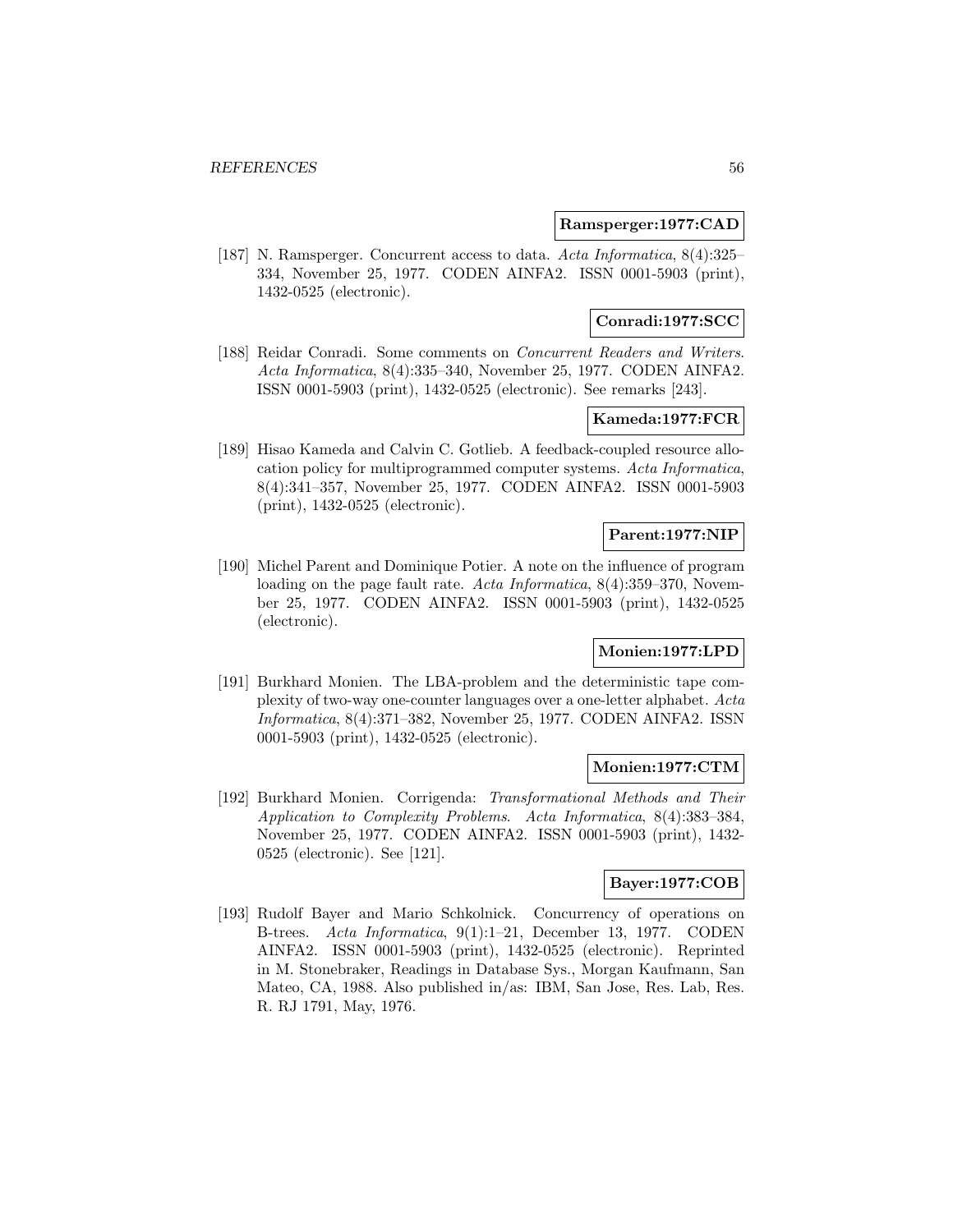## **Lee:1978:WCA**

[194] D. T. Lee and C. K. Wong. Worst-case analysis for region and partial region searches in multidimensional binary search trees and balanced quad trees. Acta Informatica, 9(2):23–29, April 3, 1978. CODEN AINFA2. ISSN 0001-5903 (print), 1432-0525 (electronic).

# **Pager:1978:EUP**

[195] David Pager. Eliminating unit productions from LR parsers. Acta Informatica, 9(2):31–59, April 3, 1978. CODEN AINFA2. ISSN 0001-5903 (print), 1432-0525 (electronic).

#### **Sokolowski:1978:ATC**

[196] Stefan Sokolowski. Axioms for total correctness. Acta Informatica, 9 (2):61–71, April 3, 1978. CODEN AINFA2. ISSN 0001-5903 (print), 1432-0525 (electronic).

## **Paredaens:1978:CMF**

[197] Jan Paredaens and R. Vyncke. A class of measures on formal languages. Acta Informatica, 9(2):73–86, April 3, 1978. CODEN AINFA2. ISSN 0001-5903 (print), 1432-0525 (electronic).

#### **Avenhaus:1978:SKGa**

[198] Jürgen Avenhaus and Klaus Madlener. Subrekursive Komplexität bei Gruppen: I. Gruppen mit vorgeschriebener Komplexität. (German) [Subrecursive complexity on groups. I. groups of given complexity]. Acta Informatica, 9(2):87–104, April 3, 1978. CODEN AINFA2. ISSN 0001-5903 (print), 1432-0525 (electronic).

#### **Hansen:1978:RSH**

[199] Wilfried J. Hansen and Hendrik Boom. The report on the standard hardware representation for ALGOL 68. Acta Informatica, 9(2):105– 119, April 3, 1978. CODEN AINFA2. ISSN 0001-5903 (print), 1432-0525 (electronic).

### **Correll:1978:PPC**

[200] Claus H. Correll. Proving programs correct through refinement. Acta Informatica, 9(2):121–132, April 3, 1978. CODEN AINFA2. ISSN 0001- 5903 (print), 1432-0525 (electronic).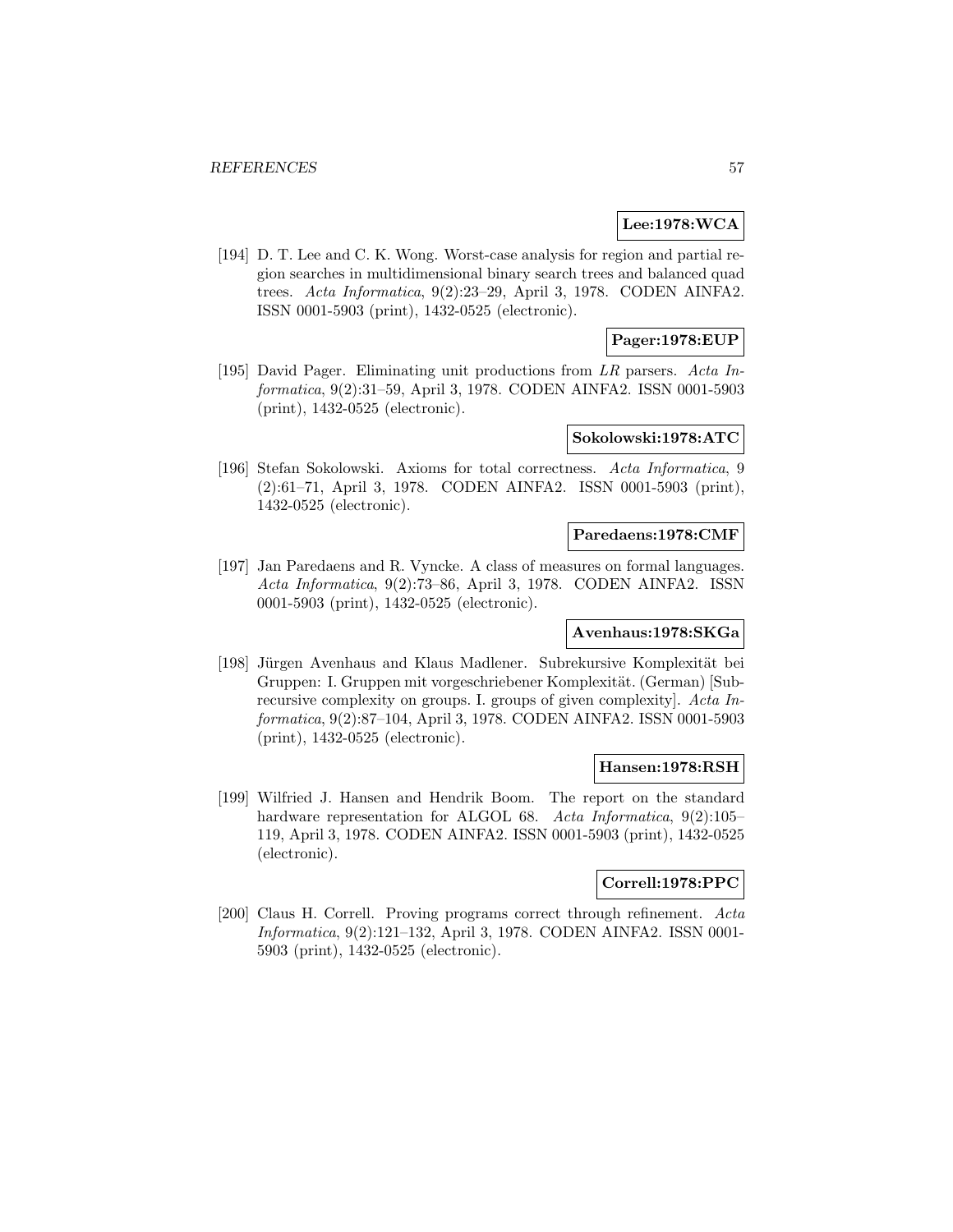#### **Francez:1978:PMC**

[201] Nissim Francez and Amir Pnueli. A proof method for cyclic programs. Acta Informatica, 9(2):133–157, April 3, 1978. CODEN AINFA2. ISSN 0001-5903 (print), 1432-0525 (electronic).

## **Yao:1978:RT**

[202] Andrew Chi-Chih Yao. On random 2-3 trees. Acta Informatica, 9(2):159– 170, April 3, 1978. CODEN AINFA2. ISSN 0001-5903 (print), 1432-0525 (electronic).

# **Book:1978:CFG**

[203] Ronald V. Book. On the complexity of formal grammars. Acta Informatica, 9(2):171–181, April 3, 1978. CODEN AINFA2. ISSN 0001-5903 (print), 1432-0525 (electronic).

#### **Avenhaus:1978:SKGb**

[204] Jürgen Avenhaus and Klaus Madlener. Subrekursive Komplexität bei Gruppen: II. Der Einbettungssatz von Higman für entscheidbare Gruppen. (German) [Subrecursive complexity on groups. II. Higman's embedding theorem for decidable groups]. Acta Informatica, 9(2):183–193, April 3, 1978. CODEN AINFA2. ISSN 0001-5903 (print), 1432-0525 (electronic).

# **Pratt:1978:PAO**

[205] Terrence W. Pratt. Program analysis and optimization through kernelcontrol decomposition. Acta Informatica, 9(3):195–216, May 5, 1978. CODEN AINFA2. ISSN 0001-5903 (print), 1432-0525 (electronic).

#### **Hoffmann:1978:DCC**

[206] Christoph M. Hoffmann. Design and correctness of a compiler for a non-procedural language. Acta Informatica, 9(3):217–241, May 5, 1978. CODEN AINFA2. ISSN 0001-5903 (print), 1432-0525 (electronic).

#### **Cremers:1978:OIS**

[207] Armin B. Cremers and Thomas N. Hibbard. Orthogonality of information structures. Acta Informatica, 9(3):243–261, May 5, 1978. CODEN AINFA2. ISSN 0001-5903 (print), 1432-0525 (electronic).

#### **Coffman:1978:PMN**

[208] Edward G. Coffman, Jr., Joseph Y.-T. Leung, and D. W. Ting. Bin packing: Maximizing the number of pieces packed. Acta Informatica, 9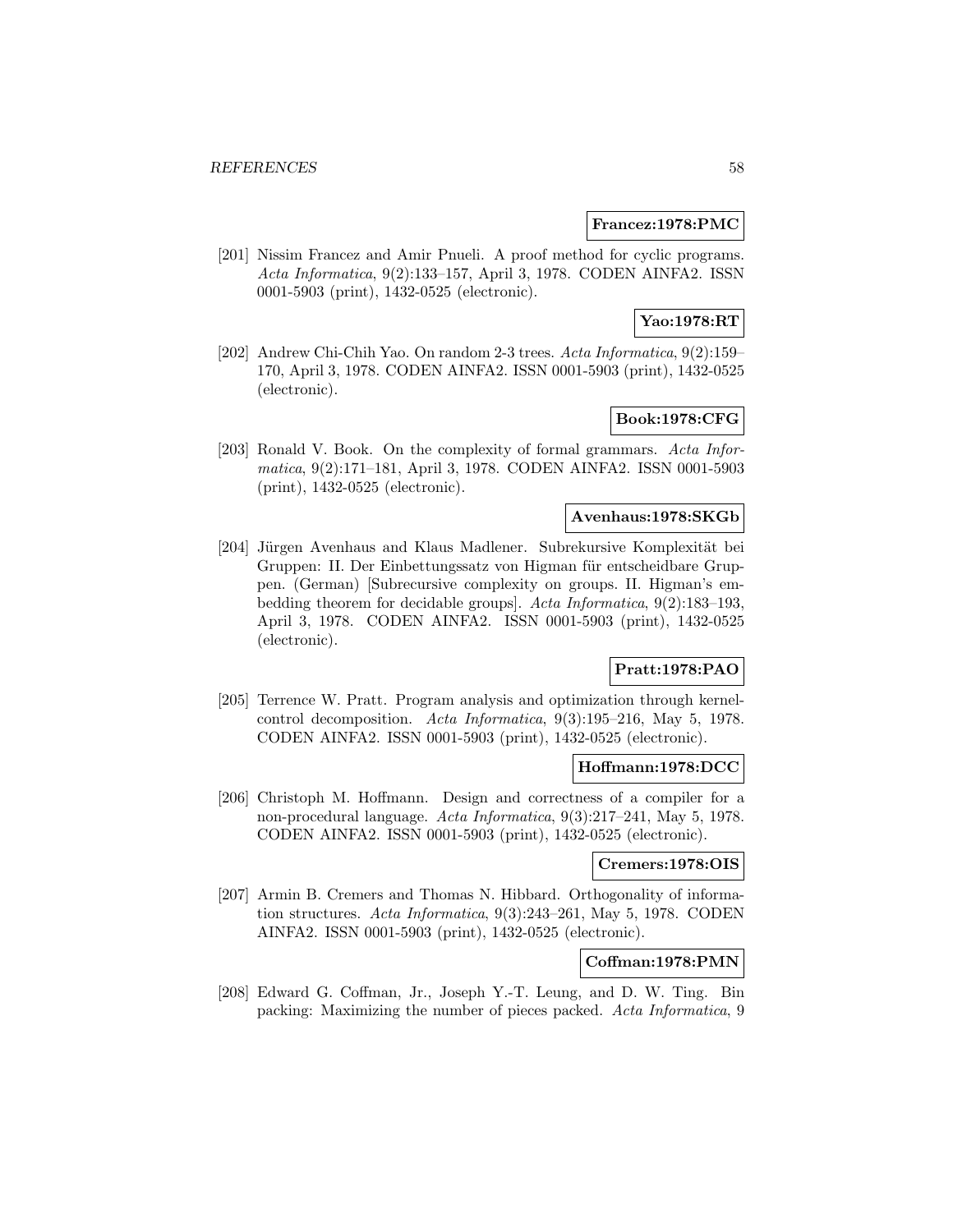(3):263–271, May 5, 1978. CODEN AINFA2. ISSN 0001-5903 (print), 1432-0525 (electronic).

#### **Rosenberg:1978:DET**

[209] Arnold L. Rosenberg. Data encodings and their costs. Acta Informatica, 9(3):273–292, May 5, 1978. CODEN AINFA2. ISSN 0001-5903 (print), 1432-0525 (electronic).

## **Cremers:1978:FBD**

[210] Armin B. Cremers and Thomas N. Hibbard. Functional behavior in data spaces. Acta Informatica, 9(4):293–307, June 21, 1978. CODEN AINFA2. ISSN 0001-5903 (print), 1432-0525 (electronic).

# **Stadel:1978:ZNK**

[211] Manfred Stadel. Die Zeitkomplexität des Normalisierungsproblems bei kontextsensitiven Grammatiken. (German) [The time complexity of the normalization problem of context-sensitive grammars]. Acta Informatica, 9(4):309–329, June 21, 1978. CODEN AINFA2. ISSN 0001-5903 (print), 1432-0525 (electronic).

## **Krzesinski:1978:MNM**

[212] Anthony E. Krzesinski and Peter Teunissen. A multiclass network model of a demand paging computer system. Acta Informatica, 9(4):331–343, June 21, 1978. CODEN AINFA2. ISSN 0001-5903 (print), 1432-0525 (electronic).

# **Hule:1978:GOF**

[213] H. Hule, Hermann A. Maurer, and Thomas Ottmann. Good OL forms. Acta Informatica, 9(4):345–353, June 21, 1978. CODEN AINFA2. ISSN 0001-5903 (print), 1432-0525 (electronic).

#### **Warren:1978:SMS**

[214] Henry S. Warren, Jr. Static main storage packing problems. Acta Informatica, 9(4):355–376, June 21, 1978. CODEN AINFA2. ISSN 0001-5903 (print), 1432-0525 (electronic).

### **Deussen:1978:UAG**

[215] Peter Deussen. A unified approach to the generation and the acception of formal languages. Acta Informatica, 9(4):377–390, June 21, 1978. CODEN AINFA2. ISSN 0001-5903 (print), 1432-0525 (electronic).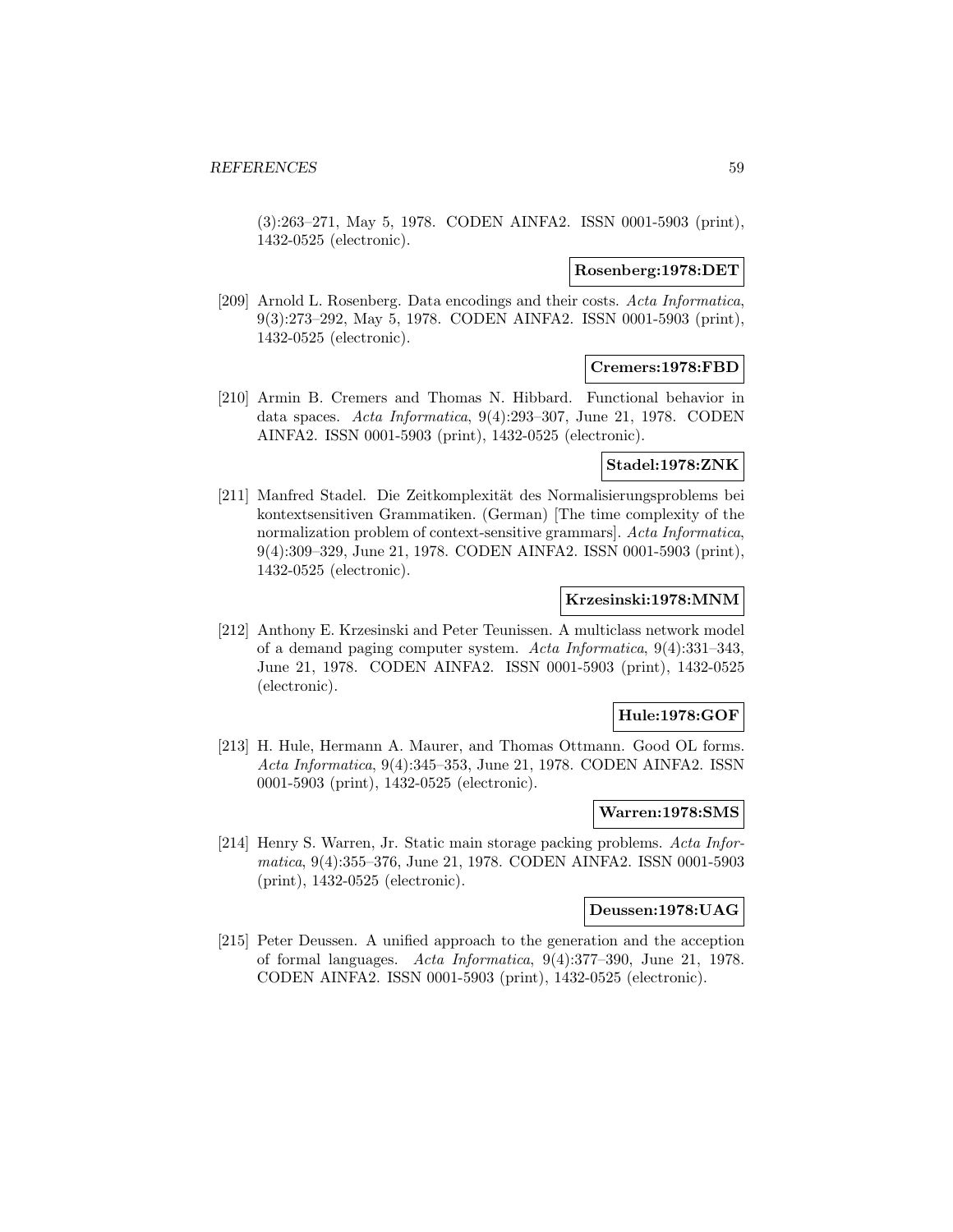#### **London:1978:PRP**

[216] Ralph L. London, John V. Guttag, James J. Horning, Butler W. Lampson, J. G. Mitchell, and Gerald J. Popek. Proof rules for the programming language Euclid. Acta Informatica, 10(1):1–26, August 4, 1978. CODEN AINFA2. ISSN 0001-5903 (print), 1432-0525 (electronic).

# **Guttag:1978:ASA**

[217] John V. Guttag and James J. Horning. The algebraic specification of abstract data types. Acta Informatica,  $10(1):27-52$ , August 4, 1978. CODEN AINFA2. ISSN 0001-5903 (print), 1432-0525 (electronic).

# **Howden:1978:APT**

[218] William E. Howden. Algebraic program testing. Acta Informatica, 10 (1):53–66, August 4, 1978. CODEN AINFA2. ISSN 0001-5903 (print), 1432-0525 (electronic).

#### **Laurinolli:1978:BQR**

[219] Teuvo Laurinolli. Bounded quantification and relations recognizable by finite automata. Acta Informatica, 10(1):67–78, August 4, 1978. CODEN AINFA2. ISSN 0001-5903 (print), 1432-0525 (electronic).

# **Culik:1978:UEP**

[220] Karel Culik II. The ultimate equivalence problem for DOL systems. Acta Informatica, 10(1):79–84, August 4, 1978. CODEN AINFA2. ISSN 0001-5903 (print), 1432-0525 (electronic).

#### **Montangero:1978:IMC**

[221] Carlo Montangero, Giuliano Pacini, Maria Simi, and Franco Turini. Information management in context trees. Acta Informatica, 10(1):85–94, August 4, 1978. CODEN AINFA2. ISSN 0001-5903 (print), 1432-0525 (electronic).

# **Liu:1978:PAM**

[222] Jane W. S. Liu and C. L. Liu. Performance analysis of multiprocessor systems containing functionally dedicated processors. Acta Informatica, 10(1):95–104, August 4, 1978. CODEN AINFA2. ISSN 0001-5903 (print), 1432-0525 (electronic).

### **Bartsch:1978:CLG**

[223] B. Bartsch and G. Bolch. A conservation law for  $G/G/m$  queueing systems. Acta Informatica, 10(1):105–109, August 4, 1978. CODEN AINFA2. ISSN 0001-5903 (print), 1432-0525 (electronic).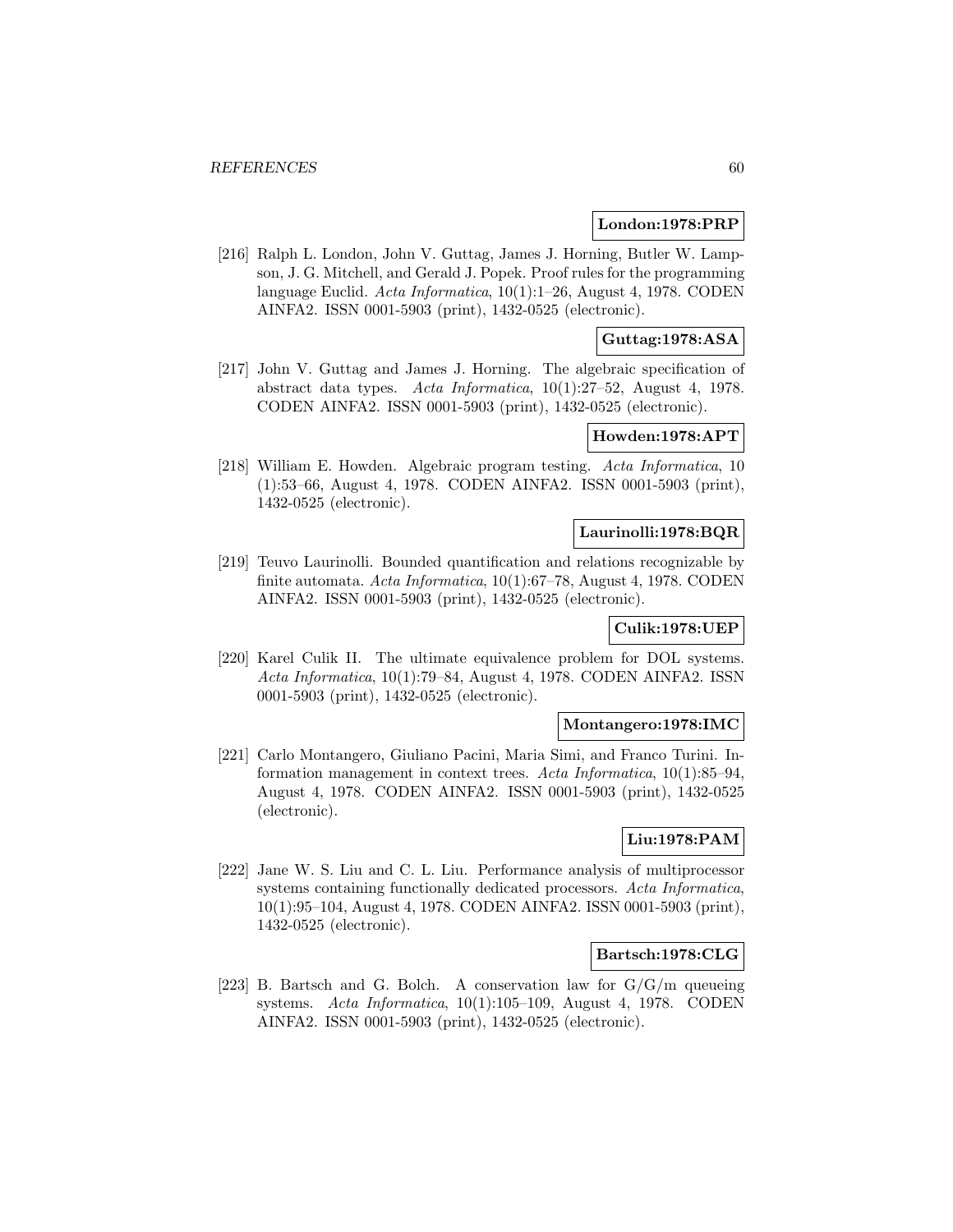#### **Paul:1978:TST**

[224] Wolfgang J. Paul and Robert Endre Tarjan. Time-space trade-offs in a pebble game. Acta Informatica, 10(2):111–115, September 7, 1978. CODEN AINFA2. ISSN 0001-5903 (print), 1432-0525 (electronic).

#### **Ben-Ari:1978:IPS**

[225] Mordechai Ben-Ari. Ianov pushdown schemes are contained in Boolean recursive schemes. Acta Informatica, 10(2):117–125, September 7, 1978. CODEN AINFA2. ISSN 0001-5903 (print), 1432-0525 (electronic).

## **Sabelfeld:1978:ATF**

[226] V. K. Sabel'fel'd. Äquivalente Transformationen für Flußdiagramme. (German) [Equivalence transformations of program schemes]. Acta Informatica, 10(2):127–155, September 7, 1978. CODEN AINFA2. ISSN 0001-5903 (print), 1432-0525 (electronic).

## **Wallis:1978:DPP**

[227] Peter J. L. Wallis. The design of a portable programming language. Acta Informatica, 10(2):157–167, September 7, 1978. CODEN AINFA2. ISSN 0001-5903 (print), 1432-0525 (electronic).

#### **Wotschke:1978:NCC**

[228] Detlef Wotschke and Celia Wrathall. A note on classes of complements and the LBA problem. Acta Informatica, 10(2):169–173, September 7, 1978. CODEN AINFA2. ISSN 0001-5903 (print), 1432-0525 (electronic).

## **Franck:1978:CLP**

[229] Reinhold Franck. A class of linearly parsable graph grammars. Acta Informatica, 10(2):175–201, September 7, 1978. CODEN AINFA2. ISSN 0001-5903 (print), 1432-0525 (electronic).

### **Maxson:1978:LRS**

[230] Carlton J. Maxson. Linear regular sets. Acta Informatica, 10(2):203–208, September 7, 1978. CODEN AINFA2. ISSN 0001-5903 (print), 1432-0525 (electronic).

### **Lewi:1978:EPG**

[231] J. Lewi, Karel De Vlaminck, J. Huens, and M. Huybrechts. The  $ELL(1)$ parser generator and the error recovery mechanism. Acta Informatica, 10 (3):209–228, October 2, 1978. CODEN AINFA2. ISSN 0001-5903 (print), 1432-0525 (electronic).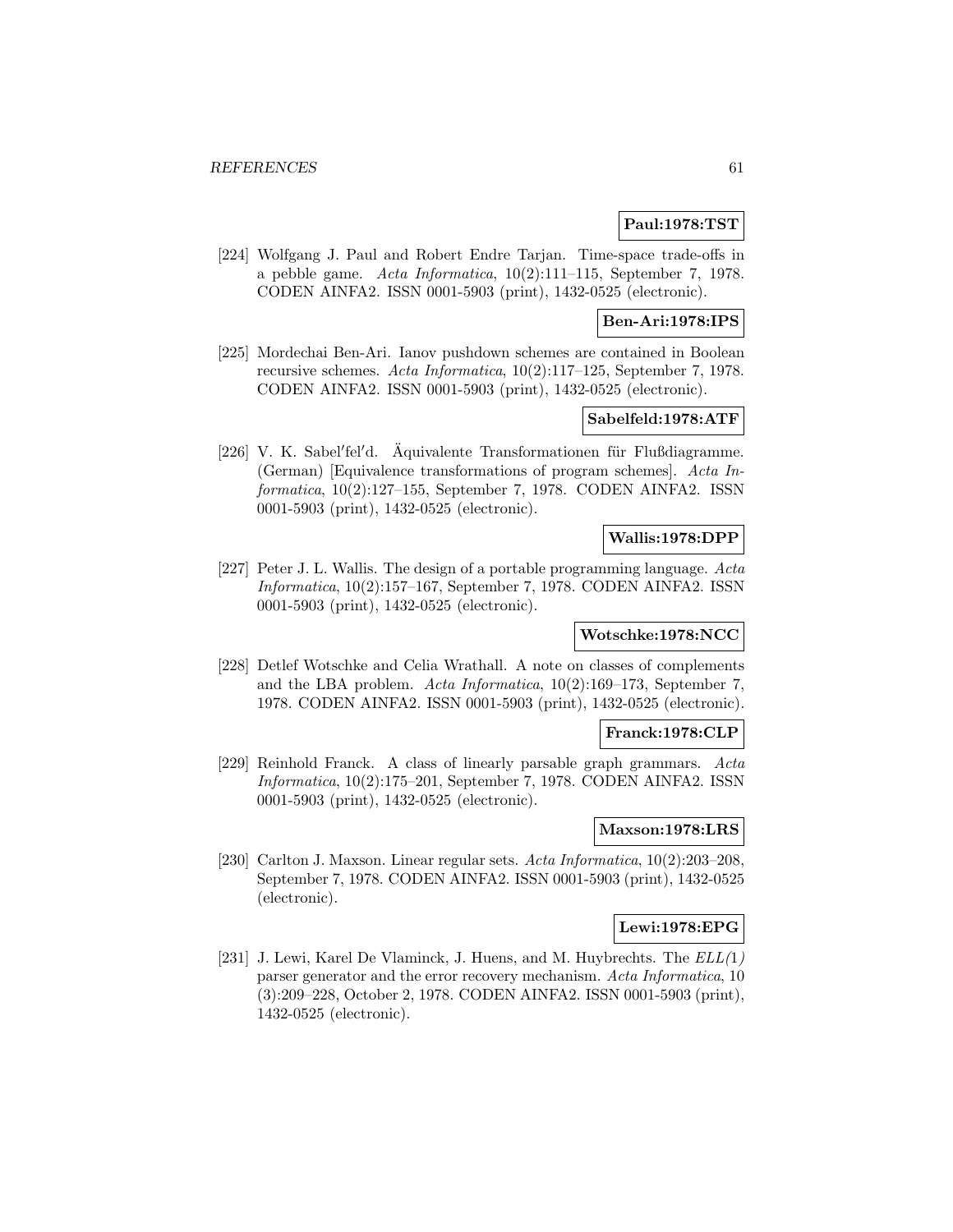#### **Hehner:1978:RML**

[232] Eric C. R. Hehner. On removing the machine from the language. Acta Informatica, 10(3):229–243, October 2, 1978. CODEN AINFA2. ISSN 0001-5903 (print), 1432-0525 (electronic).

## **Babich:1978:MADa**

[233] Wayne A. Babich and Mehdi Jazayeri. The method of attributes for data flow analysis: Part I. Exhaustive analysis. Acta Informatica, 10(3): 245–264, October 2, 1978. CODEN AINFA2. ISSN 0001-5903 (print), 1432-0525 (electronic).

#### **Babich:1978:MADb**

[234] Wayne A. Babich and Mehdi Jazayeri. The method of attributes for data flow analysis: Part II. Demand analysis. Acta Informatica, 10(3): 265–272, October 2, 1978. CODEN AINFA2. ISSN 0001-5903 (print), 1432-0525 (electronic).

# **Choy:1978:OTC**

[235] D. M. Choy and C. K. Wong. Optimal  $\alpha - \beta$  trees with capacity constraint. Acta Informatica, 10(3):273–296, October 2, 1978. CODEN AINFA2. ISSN 0001-5903 (print), 1432-0525 (electronic).

#### **Biskup:1978:CRM**

[236] Joachim Biskup. On the complementation rule for multivalued dependencies in database relations. Acta Informatica, 10(3):297–305, October 2, 1978. CODEN AINFA2. ISSN 0001-5903 (print), 1432-0525 (electronic).

#### **Celentano:1978:ILP**

[237] Augusto Celentano. Incremental LR parsers. Acta Informatica, 10(4): 307–321, November 27, 1978. CODEN AINFA2. ISSN 0001-5903 (print), 1432-0525 (electronic).

## **Meersman:1978:TLM**

[238] Robert Meersman and Grzegorz Rozenberg. Two-level meta-controlled substitution grammars. Acta Informatica, 10(4):323–339, November 27, 1978. CODEN AINFA2. ISSN 0001-5903 (print), 1432-0525 (electronic).

#### **Eichner:1978:SLRa**

[239] Lutz Eichner. The semigroups of linearly realizable finite automata I. Acta Informatica, 10(4):341–367, November 27, 1978. CODEN AINFA2. ISSN 0001-5903 (print), 1432-0525 (electronic).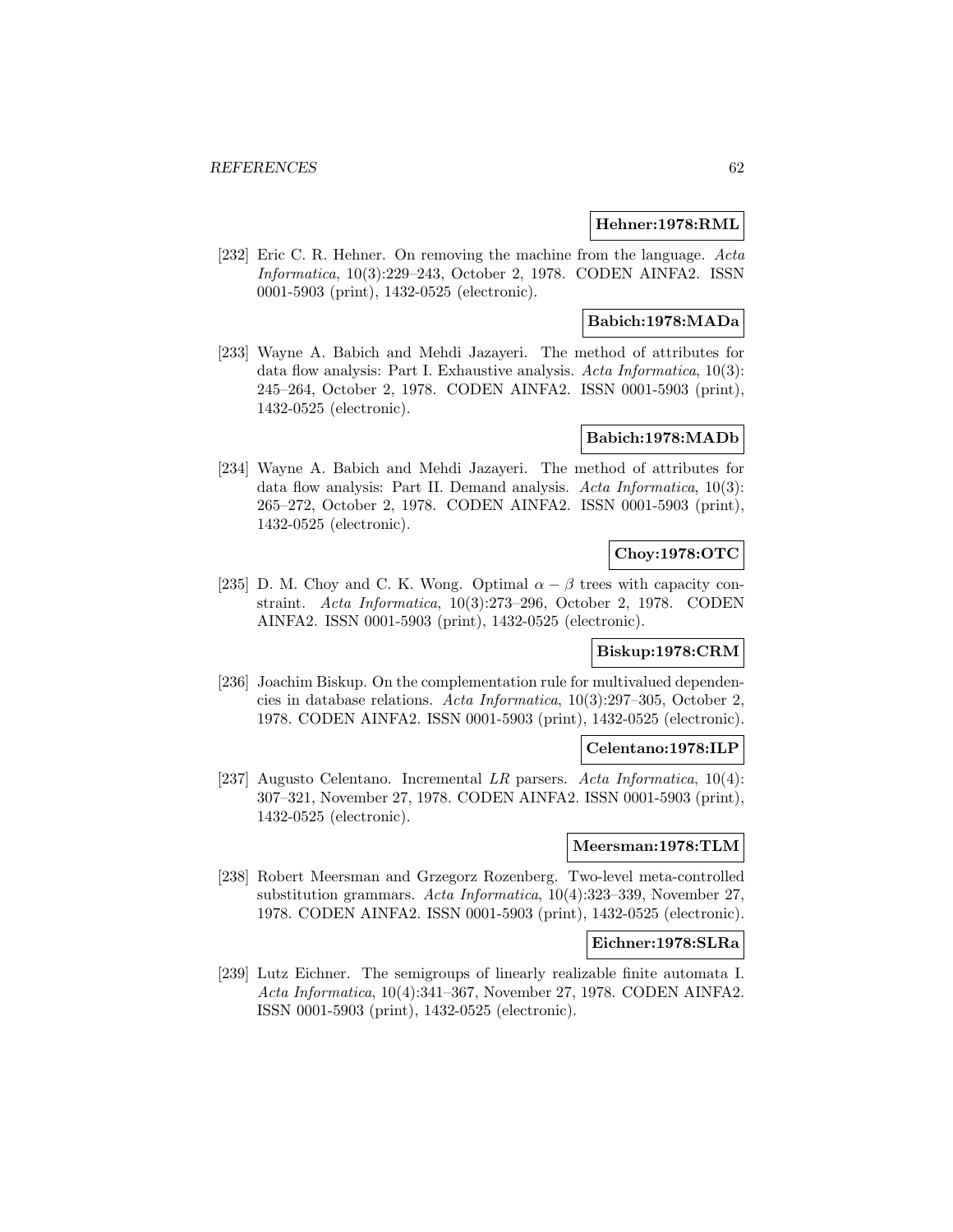#### **Eichner:1978:SLRb**

[240] Lutz Eichner. The semigroups of linearly realizable finite automata II. Acta Informatica, 10(4):369–390, November 27, 1978. CODEN AINFA2. ISSN 0001-5903 (print), 1432-0525 (electronic).

## **Darlington:1978:SSS**

[241] John Darlington. A synthesis of several sorting algorithms. Acta Informatica, 11(1):1–30, December 18, 1978. CODEN AINFA2. ISSN 0001- 5903 (print), 1432-0525 (electronic). See remarks [299] and corrections [660].

### **Huet:1978:PAP**

[242] Gérard P. Huet and Bernard Lang. Proving and applying program transformations expressed with second-order patterns. Acta Informatica, 11(1):31–55, December 18, 1978. CODEN AINFA2. ISSN 0001-5903 (print), 1432-0525 (electronic).

### **Silberschatz:1978:RSC**

[243] Abraham Silberschatz and Brian Johnson. Remarks on Some Comments on Concurrent Readers and Writers by Reidar Conradi. Acta Informatica, 11(1):57–60, December 18, 1978. CODEN AINFA2. ISSN 0001-5903 (print), 1432-0525 (electronic). See [188].

# **Adleman:1978:ITS**

[244] Leonard M. Adleman, Kellogg S. Booth, Franco P. Preparata, and Walter L. Ruzzo. Improved time and space bounds for Boolean matrix multiplication. Acta Informatica, 11(1):61–70, December 18, 1978. CODEN AINFA2. ISSN 0001-5903 (print), 1432-0525 (electronic).

#### **McColl:1978:CHB**

[245] William F. McColl. Complexity hierarchies for Boolean functions. Acta Informatica, 11(1):71–77, December 18, 1978. CODEN AINFA2. ISSN 0001-5903 (print), 1432-0525 (electronic).

## **Ginsburg:1978:PRG**

[246] Seymour Ginsburg and Derick Wood. Precedence relations in grammar forms. Acta Informatica, 11(1):79–88, December 18, 1978. CODEN AINFA2. ISSN 0001-5903 (print), 1432-0525 (electronic).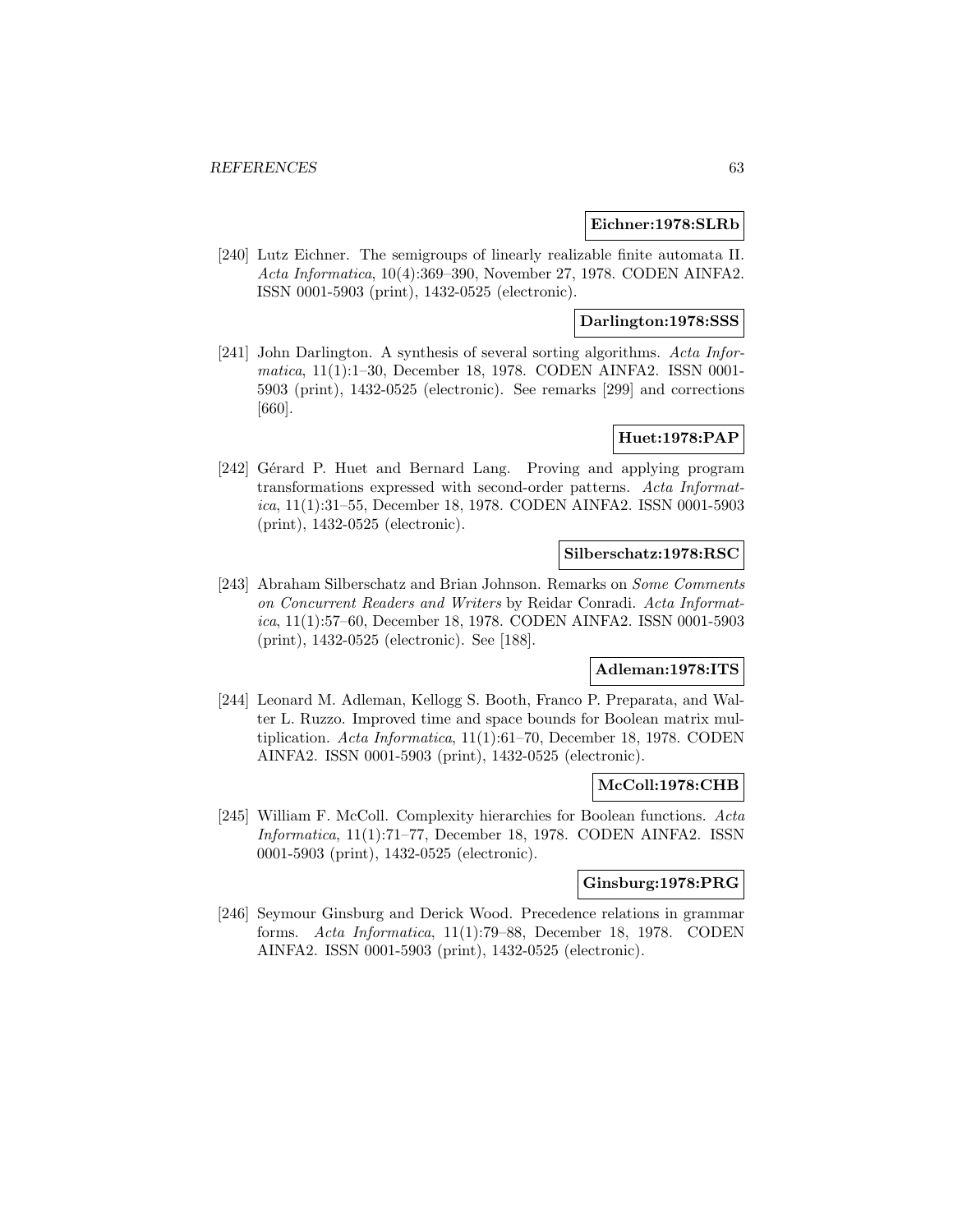#### **Greibach:1978:HTT**

[247] S. A. Greibach. Hierarchy theorems for two-way finite state transducers. Acta Informatica, 11(1):89–101, December 18, 1978. CODEN AINFA2. ISSN 0001-5903 (print), 1432-0525 (electronic).

### **Adams:1979:EVM**

[248] C. Adams, Erol Gelenbe, and J. Vicard. An experimentally validated model of the paging drum. Acta Informatica, 11(2):103–117, January 3, 1979. CODEN AINFA2. ISSN 0001-5903 (print), 1432-0525 (electronic).

## **Jones:1979:CTD**

[249] Cliff B. Jones. Constructing a theory of a data structure as an aid to program development. Acta Informatica, 11(2):119–137, January 3, 1979. CODEN AINFA2. ISSN 0001-5903 (print), 1432-0525 (electronic).

#### **Arbib:1979:PRG**

[250] Michael A. Arbib and Suad Alagić. Proof rules for **goto**s. Acta Informatica, 11(2):139–148, January 3, 1979. CODEN AINFA2. ISSN 0001-5903 (print), 1432-0525 (electronic).

#### **Merzenich:1979:BOT**

[251] Wolfgang Merzenich. A binary operation on trees and an initial algebra characterization for finite tree types. Acta Informatica, 11(2):149–168, January 3, 1979. CODEN AINFA2. ISSN 0001-5903 (print), 1432-0525 (electronic).

#### **Heilbrunner:1979:DEE**

[252] Stephan Heilbrunner. On the definition of  $ELR(k)$  and  $ELL(k)$  grammars. Acta Informatica, 11(2):169–176, January 3, 1979. CODEN AINFA2. ISSN 0001-5903 (print), 1432-0525 (electronic).

# **LaLonde:1979:CLP**

[253] Wilf R. LaLonde. Constructing LR parsers for regular right part grammars. Acta Informatica, 11(2):177–193, January 3, 1979. CODEN AINFA2. ISSN 0001-5903 (print), 1432-0525 (electronic).

#### **Coleman:1979:CTP**

[254] D. Coleman and J. W. Hughes. The clean termination of Pascal programs. Acta Informatica, 11(3):195–210, March 22, 1979. CODEN AINFA2. ISSN 0001-5903 (print), 1432-0525 (electronic).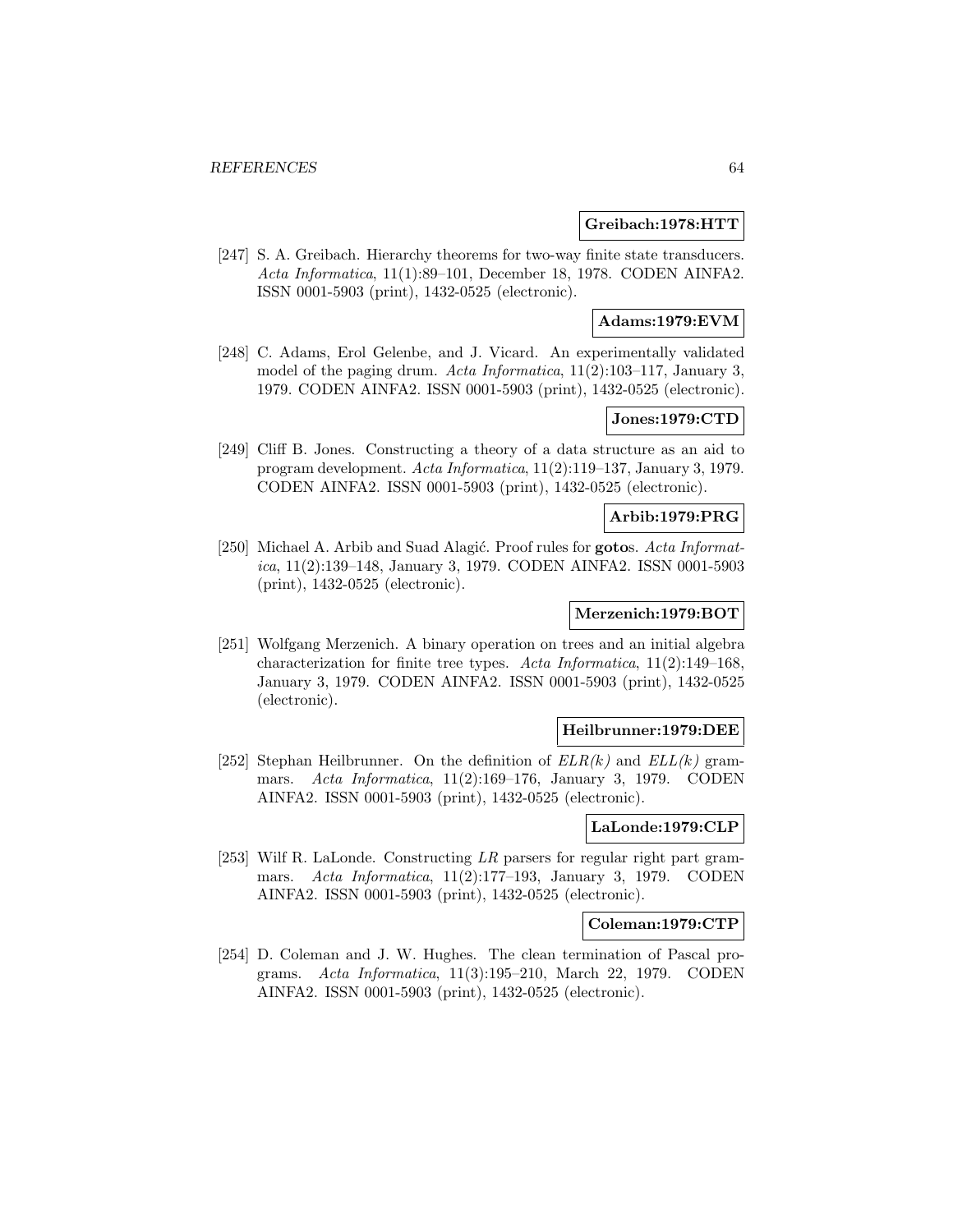#### **Topor:1979:CSW**

[255] Rodney W. Topor. The correctness of the Schorr–Waite list marking algorithm. Acta Informatica, 11(3):211–221, March 22, 1979. CODEN AINFA2. ISSN 0001-5903 (print), 1432-0525 (electronic).

**Gries:1979:SWG**

[256] David Gries. The Schorr–Waite graph marking algorithm. Acta Informatica, 11(3):223–232, March 22, 1979. CODEN AINFA2. ISSN 0001-5903 (print), 1432-0525 (electronic).

## **Latteux:1979:ILA**

[257] Michel Latteux. Intersections de langages algébriques bornés. (French) [Intersections of bounded algebraic languages]. Acta Informatica, 11(3): 233–240, March 22, 1979. CODEN AINFA2. ISSN 0001-5903 (print), 1432-0525 (electronic).

#### **Autebert:1979:OCA**

[258] Jean-Michel Autebert. Opérations de cylindre et applications séquentielles gauches inverses. (French) [cylinder operations and sequential left-inverse applications]. Acta Informatica, 11(3):241–258, March 22, 1979. CODEN AINFA2. ISSN 0001-5903 (print), 1432-0525 (electronic).

#### **Asveld:1979:ELM**

[259] Peter R. J. Asveld and Joost Engelfriet. Extended linear macro grammars, iteration grammars, and register programs. Acta Informatica, 11 (3):259–285, March 22, 1979. CODEN AINFA2. ISSN 0001-5903 (print), 1432-0525 (electronic).

#### **Hehner:1979:DCO**

[260] Eric C. R. Hehner. **do** considered **od**: a contribution to the programming calculus. Acta Informatica, 11(3):287–304, March 22, 1979. CODEN AINFA2. ISSN 0001-5903 (print), 1432-0525 (electronic).

### **Bouchet:1979:PRS**

[261] P. Bouchet. Procédures de reprise dans les systèmes de gestion de base de données réparties. (French) [Recovery techniques for distributed database management systems]. Acta Informatica, 11(4):305–340, May 30, 1979. CODEN AINFA2. ISSN 0001-5903 (print), 1432-0525 (electronic).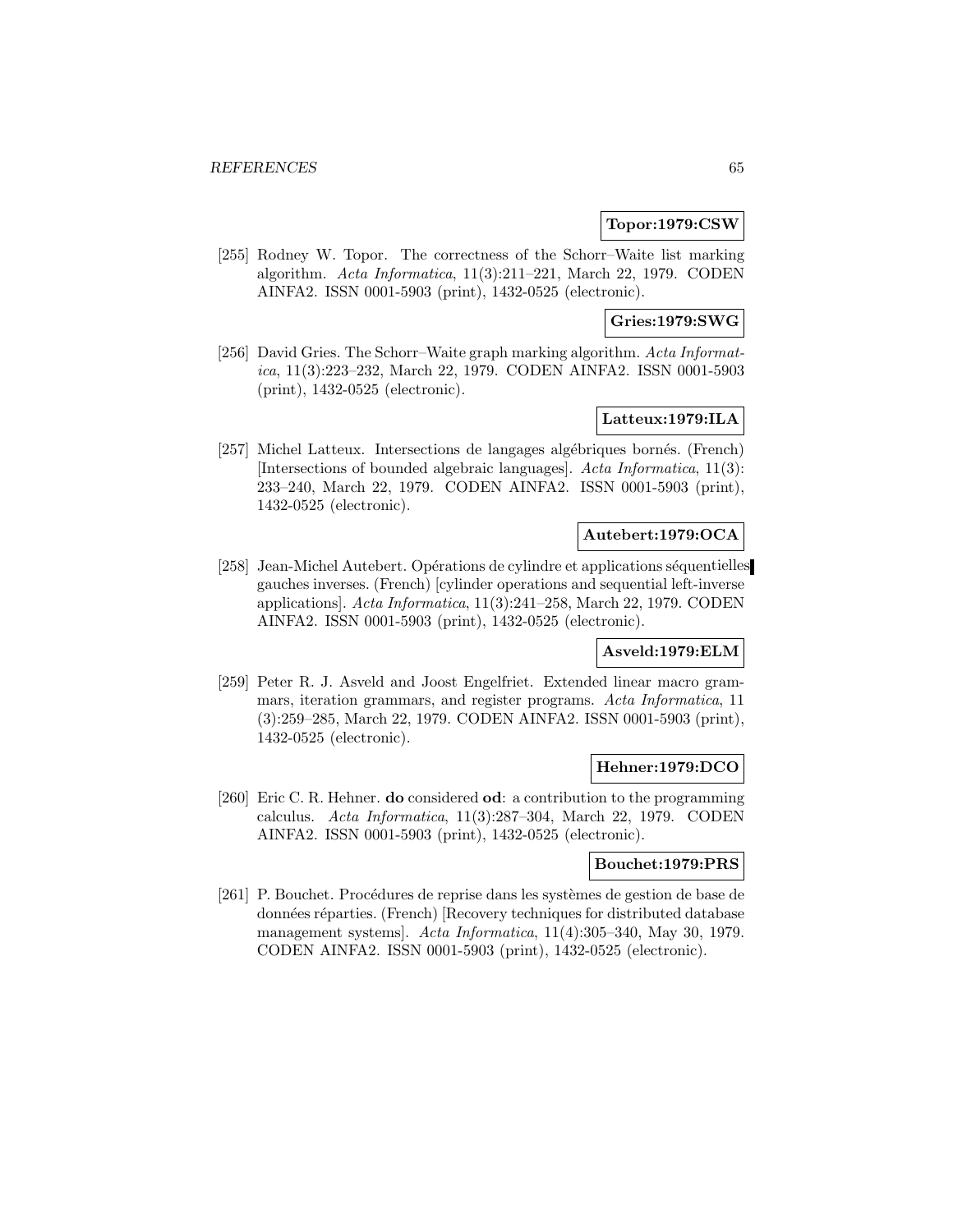#### **Unterauer:1979:DWB**

[262] Karl Unterauer. Dynamic weighted binary search trees. Acta Informatica, 11(4):341–362, May 30, 1979. CODEN AINFA2. ISSN 0001-5903 (print), 1432-0525 (electronic).

# **Kemp:1979:ANR**

[263] R. Kemp. The average number of registers needed to evaluate a binary tree optimally. Acta Informatica, 11(4):363–372, May 30, 1979. CODEN AINFA2. ISSN 0001-5903 (print), 1432-0525 (electronic).

## **vanLeeuwen:1979:ULC**

[264] Jan van Leeuwen. A useful lemma for context-free programmed grammars. Acta Informatica, 11(4):373–386, May 30, 1979. CODEN AINFA2. ISSN 0001-5903 (print), 1432-0525 (electronic).

#### **vanLamsweerde:1979:FDS**

[265] Axel van Lamsweerde and Michel Sintzoff. Formal derivation of strongly correct concurrent programs. Acta Informatica, 12(1):1–31, June 25, 1979. CODEN AINFA2. ISSN 0001-5903 (print), 1432-0525 (electronic).

## **Alt:1979:LBS**

[266] Helmut Alt. Lower bounds on space complexity for contextfree recognition. Acta Informatica, 12(1):33–61, June 25, 1979. CODEN AINFA2. ISSN 0001-5903 (print), 1432-0525 (electronic).

#### **Horibe:1979:MER**

[267] Yasuichi Horibe and Tibor O. H. Nemetz. On the max-entropy rule for a binary search tree. Acta Informatica, 12(1):63–72, June 25, 1979. CODEN AINFA2. ISSN 0001-5903 (print), 1432-0525 (electronic).

#### **Steensgaard-Madsen:1979:PCR**

[268] Jørgen Steensgaard-Madsen. Pascal—clarifications and recommended extensions. Acta Informatica, 12(1):73–94, June 25, 1979. CODEN AINFA2. ISSN 0001-5903 (print), 1432-0525 (electronic).

#### **Burton:1979:GRD**

[269] Warren Burton. Generalized recursive data structures. Acta Informatica, 12(2):95–108, July 24, 1979. CODEN AINFA2. ISSN 0001-5903 (print), 1432-0525 (electronic).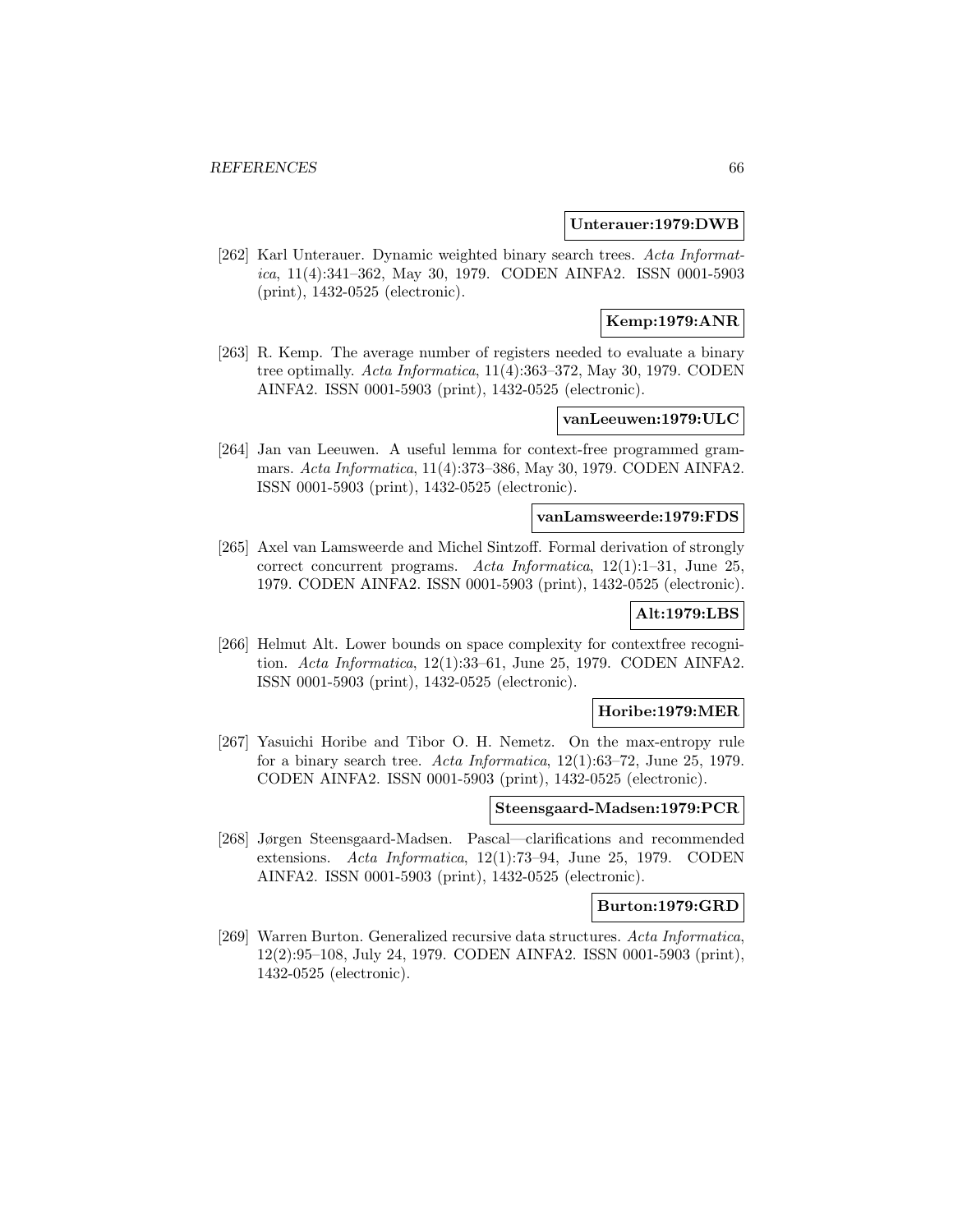#### **Lauer:1979:CSS**

[270] P. E. Lauer, P. R. Torrigiani, and M. W. Shields.  $COSY - a$  system specification language based on paths and processes. Acta Informatica, 12(2):109–158, July 24, 1979. CODEN AINFA2. ISSN 0001-5903 (print), 1432-0525 (electronic).

## **Iglehart:1979:RSR**

[271] Donald L. Iglehart and Gerald S. Shedler. Regenerative simulation of response times in networks of queues with multiple job types. Acta Informatica, 12(2):159–175, July 24, 1979. CODEN AINFA2. ISSN 0001-5903 (print), 1432-0525 (electronic).

#### **Book:1979:LAS**

[272] Ronald V. Book. On languages accepted by space-bounded oracle machines. Acta Informatica, 12(2):177–185, July 24, 1979. CODEN AINFA2. ISSN 0001-5903 (print), 1432-0525 (electronic).

#### **Turnbull:1979:GDL**

[273] C. J. M. Turnbull and E. S. Lee. Generalized deterministic left to right parsing. Acta Informatica, 12(3):187–207, October 1979. CODEN AINFA2. ISSN 0001-5903 (print), 1432-0525 (electronic).

## **Wilhelm:1979:CUD**

[274] Reinhard Wilhelm. Computation and use of data flow information in optimizing compilers. Acta Informatica, 12(3):209–225, October 1979. CODEN AINFA2. ISSN 0001-5903 (print), 1432-0525 (electronic).

#### **Commentz-Walter:1979:SDT**

[275] Beate Commentz-Walter. Size-depth trade-off in monotone Boolean formulae. Acta Informatica, 12(3):227–243, October 1979. CODEN AINFA2. ISSN 0001-5903 (print), 1432-0525 (electronic).

## **Cohen:1979:MPS**

[276] J. W. Cohen. The multiple phase service network with generalized processor sharing. Acta Informatica, 12(3):245–284, October 1979. CODEN AINFA2. ISSN 0001-5903 (print), 1432-0525 (electronic).

#### **Gelenbe:1979:PMC**

[277] Erol Gelenbe. Probabilistic models of computer systems. II. Diffusion approximations, waiting times and batch arrivals. Acta Informatica, 12 (4):285–303, November 1979. CODEN AINFA2. ISSN 0001-5903 (print), 1432-0525 (electronic).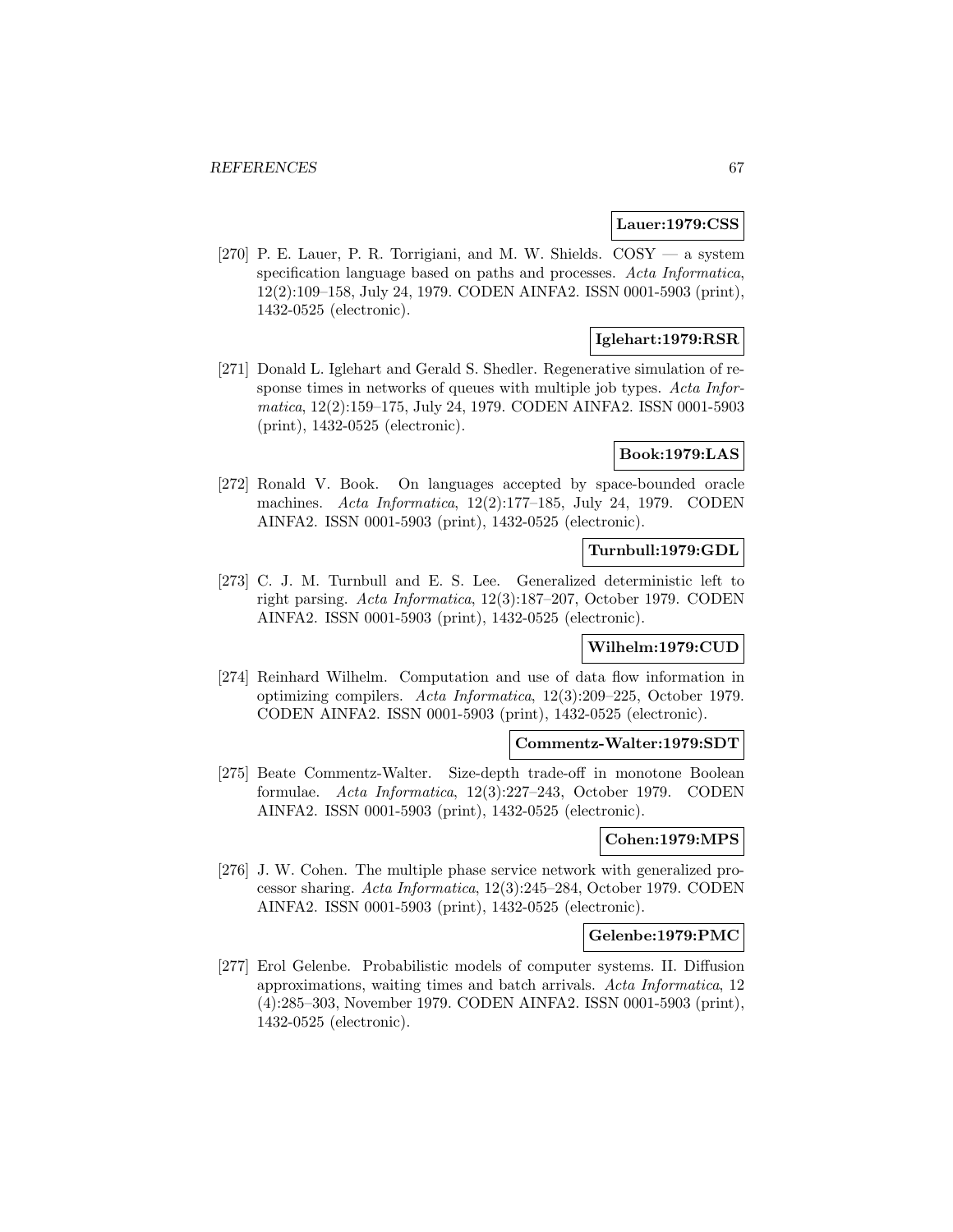#### **Hikita:1979:CRP**

[278] Teruo Hikita. On a class of recursive procedures and equivalent iterative ones. Acta Informatica, 12(4):305–320, November 1979. CODEN AINFA2. ISSN 0001-5903 (print), 1432-0525 (electronic).

# **Mikou:1979:AOP**

[279] N. Mikou and S. Tucci. Analyse et optimisation d'une procédure de reprise dans un système de gestion de données centralisées. (French) [Analysis and optimization of a recovery technique in a management system of centralized data]. Acta Informatica, 12(4):321–338, November 1979. CODEN AINFA2. ISSN 0001-5903 (print), 1432-0525 (electronic).

# **Soisalon-Soininen:1979:MTG**

[280] Eljas Soisalon-Soininen and Esko Ukkonen. A method for transforming grammars into  $LL(k)$  form. Acta Informatica, 12(4):339–369, November 1979. CODEN AINFA2. ISSN 0001-5903 (print), 1432-0525 (electronic).

#### **Mehlhorn:1979:SRB**

[281] Kurt Mehlhorn. Some remarks on Boolean sums. Acta Informatica, 12 (4):371–375, November 1979. CODEN AINFA2. ISSN 0001-5903 (print), 1432-0525 (electronic).

#### **Nishimura:1979:SMP**

[282] Hirokazu Nishimura. Sequential method in propositional dynamic logic. Acta Informatica, 12(4):377–400, November 1979. CODEN AINFA2. ISSN 0001-5903 (print), 1432-0525 (electronic).

#### **Dijkstra:1980:SBA**

[283] Edsger W. Dijkstra. Some beautiful arguments using mathematical induction. Acta Informatica, 13(1):1–8, January 1980. CODEN AINFA2. ISSN 0001-5903 (print), 1432-0525 (electronic).

## **Hoffmann:1980:SPL**

[284] Christoph M. Hoffmann. Semantic properties of Lucid's compute clause and its compilation. Acta Informatica, 13(1):9–20, January 1980. CO-DEN AINFA2. ISSN 0001-5903 (print), 1432-0525 (electronic).

#### **Heidelberger:1980:VRT**

[285] Philip Heidelberger. Variance reduction techniques for the simulation of Markov process. Acta Informatica, 13(1):21–37, January 1980. CODEN AINFA2. ISSN 0001-5903 (print), 1432-0525 (electronic).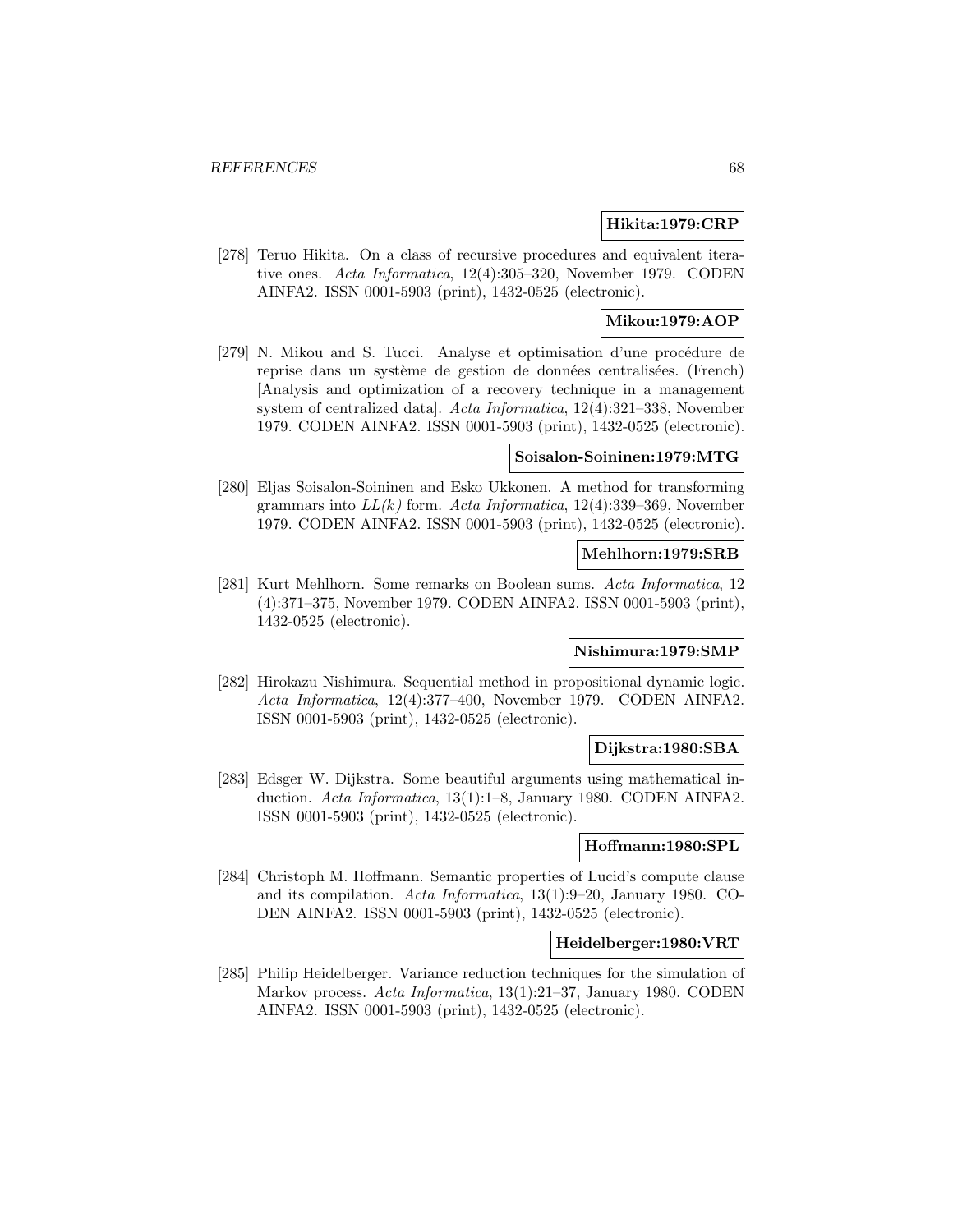#### **Gonnet:1980:ACA**

[286] Gaston H. Gonnet, Lawrence D. Rogers, and J. Alan George. An algorithmic and complexity analysis of interpolation search. Acta Informatica, 13(1):39–52, January 1980. CODEN AINFA2. ISSN 0001-5903 (print), 1432-0525 (electronic).

# **Galil:1980:AEM**

[287] Zvi Galil. Applications of efficient mergeable heaps for optimization problems on trees. Acta Informatica, 13(1):53–58, January 1980. CODEN AINFA2. ISSN 0001-5903 (print), 1432-0525 (electronic).

# **Reisch:1980:GPV**

[288] Stefan Reisch. Gobang ist PSPACE-vollständig. (German) [Gobang is PSPACE-complete]. Acta Informatica, 13(1):59–66, January 1980. CO-DEN AINFA2. ISSN 0001-5903 (print), 1432-0525 (electronic).

#### **Siekmann:1980:PCG**

[289] Jörg H. Siekmann and Graham Wrightson. Paramodulated connection graphs. Acta Informatica, 13(1):67–86, January 1980. CODEN AINFA2. ISSN 0001-5903 (print), 1432-0525 (electronic).

## **Maurer:1980:GGC**

[290] Hermann A. Maurer, Arto K. Salomaa, and Derick Wood. On generators and generative capacity of EOL forms. Acta Informatica, 13(1):87–107, January 1980. CODEN AINFA2. ISSN 0001-5903 (print), 1432-0525 (electronic).

## **Wegener:1980:NLB**

[291] Ingo Wegener. A new lower bound on the monotone network complexity of Boolean sums. Acta Informatica, 13(2):109–114, February 1980. CODEN AINFA2. ISSN 0001-5903 (print), 1432-0525 (electronic).

#### **Rohrich:1980:MAC**

[292] Johannes Röhrich. Methods for the automatic construction of error correcting parsers. Acta Informatica, 13(2):115–139, February 1980. CO-DEN AINFA2. ISSN 0001-5903 (print), 1432-0525 (electronic).

#### **Fischer:1980:ELE**

[293] Charles N. Fischer, Donn R. Milton, and Sam B. Quiring. Efficient LL(1) error correction and recovery using only insertions. Acta Informatica, 13 (2):141–154, February 1980. CODEN AINFA2. ISSN 0001-5903 (print), 1432-0525 (electronic).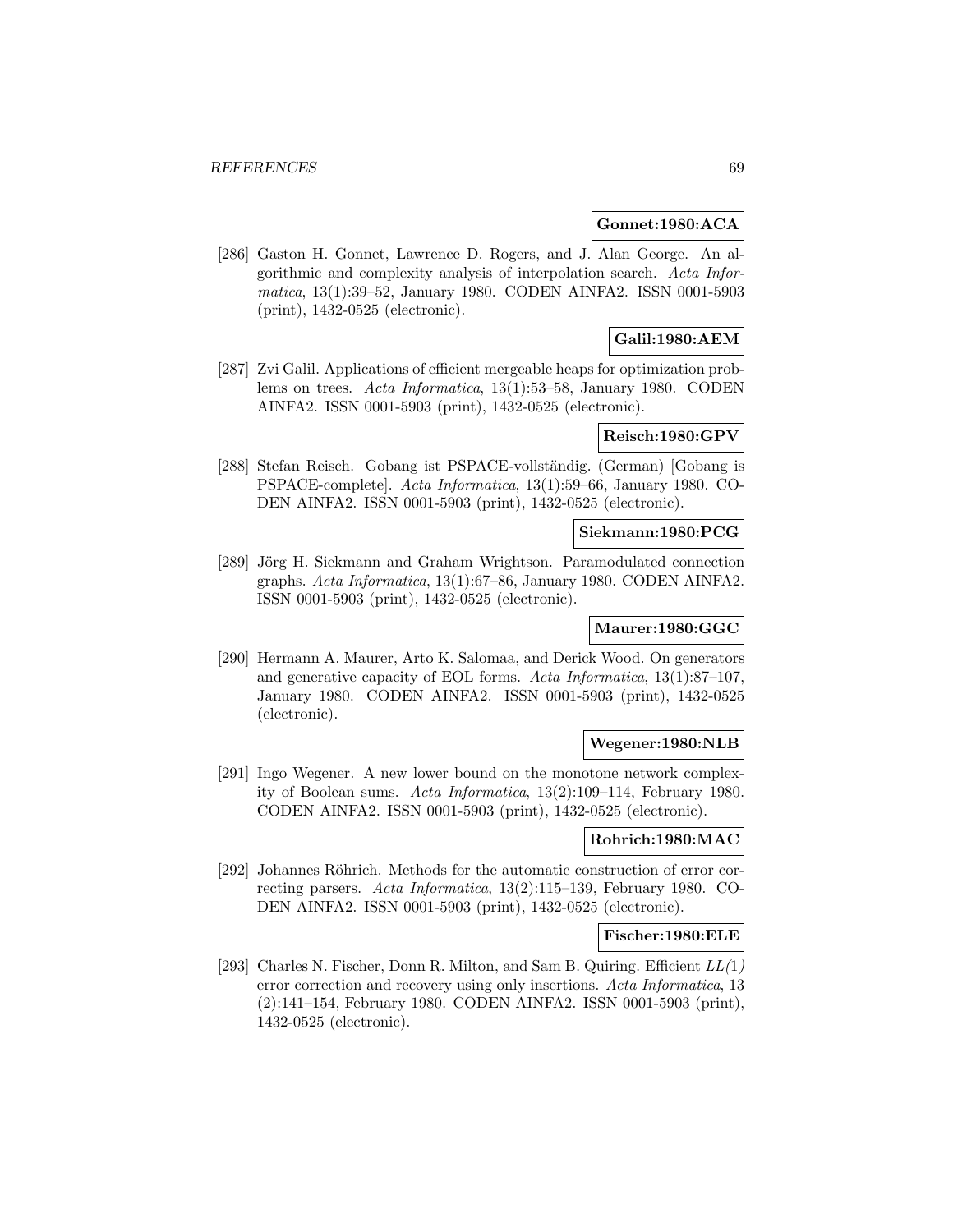### **Bentley:1980:EWC**

[294] Jon Louis Bentley and Hermann A. Maurer. Efficient worst-case data structures for range searching. Acta Informatica, 13(2):155–168, February 1980. CODEN AINFA2. ISSN 0001-5903 (print), 1432-0525 (electronic).

## **Clarke:1980:PCC**

[295] Edmund Melson Clarke. Proving correctness of coroutines without history variables. Acta Informatica, 13(2):169–188, February 1980. CODEN AINFA2. ISSN 0001-5903 (print), 1432-0525 (electronic).

## **Reutenauer:1980:OLI**

[296] Christophe Reutenauer. An Ogden-like iteration lemma for rational power series. Acta Informatica, 13(2):189–197, February 1980. CODEN AINFA2. ISSN 0001-5903 (print), 1432-0525 (electronic).

#### **Kintala:1980:ANF**

[297] Chandra M. R. Kintala and Detlef Wotschke. Amounts of nondeterminism in finite automata. Acta Informatica, 13(2):199–204, February 1980. CODEN AINFA2. ISSN 0001-5903 (print), 1432-0525 (electronic).

## **Tompa:1980:PES**

[298] Frank Wm. Tompa. A practical example of the specification of abstract data types. Acta Informatica, 13(3):205–224, March 1980. CODEN AINFA2. ISSN 0001-5903 (print), 1432-0525 (electronic).

#### **Barstow:1980:RSS**

[299] David R. Barstow and John Darlington. Remarks on A Synthesis of Several Sorting Algorithms by John Darlington. Acta Informatica, 13 (3):225–227, March 1980. CODEN AINFA2. ISSN 0001-5903 (print), 1432-0525 (electronic). See [241, 660].

#### **Kastens:1980:OAG**

[300] Uwe Kastens. Ordered attributed grammars. Acta Informatica, 13(3): 229–256, March 1980. CODEN AINFA2. ISSN 0001-5903 (print), 1432- 0525 (electronic). See also: Bericht 7/78, Institut für Informatik II, University Karlsruhe (1978).

#### **Rozenberg:1980:CFG**

[301] Grzegorz Rozenberg and D. Wood. Context-free grammars with selective rewriting. Acta Informatica, 13(3):257–268, March 1980. CODEN AINFA2. ISSN 0001-5903 (print), 1432-0525 (electronic).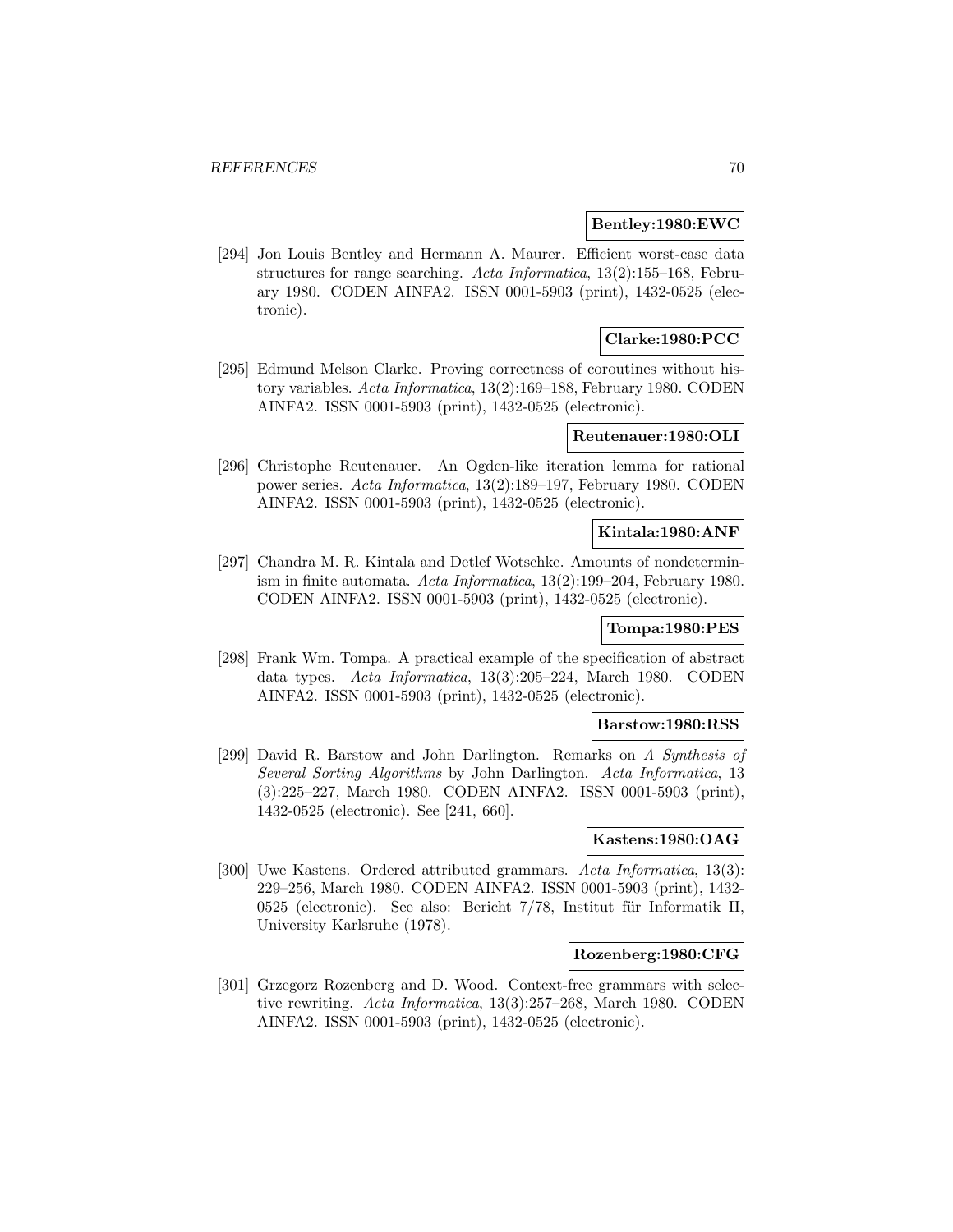## **Buning:1980:UAI**

[302] Hans Kleine Büning and Lutz Priese. Universal asynchronous iterative arrays of Mealy automata. Acta Informatica, 13(3):269–285, March 1980. CODEN AINFA2. ISSN 0001-5903 (print), 1432-0525 (electronic).

## **Rollik:1980:APG**

[303] H. A. Rollik. Automaten in planaren graphen. (German) [Automata in planar graphs]. Acta Informatica, 13(3):287–298, March 1980. CODEN AINFA2. ISSN 0001-5903 (print), 1432-0525 (electronic).

# **Franta:1980:APC**

[304] William R. Franta and Mark Benedict Bilodeau. Analysis of a prioritized CSMA protocol based on staggered delays. Acta Informatica, 13(4):299– 324, May 1980. CODEN AINFA2. ISSN 0001-5903 (print), 1432-0525 (electronic).

#### **Berztiss:1980:DFT**

[305] A. T. Berztiss. Depth-first K-trees and critical path analysis. Acta Informatica, 13(4):325–346, May 1980. CODEN AINFA2. ISSN 0001- 5903 (print), 1432-0525 (electronic).

# **Latteux:1980:GAL**

[306] Michel Latteux. Sur les générateurs algébriques et linéaires. (French) [Algebraic and linear generators]. Acta Informatica, 13(4):347–363, May 1980. CODEN AINFA2. ISSN 0001-5903 (print), 1432-0525 (electronic).

## **Maurer:1980:RBR**

[307] Hermann A. Maurer and Maurice Nivat. Rational bijection of rational sets. Acta Informatica, 13(4):365–378, May 1980. CODEN AINFA2. ISSN 0001-5903 (print), 1432-0525 (electronic).

## **Morito:1980:UBA**

[308] Susumu Morito and Harvey M. Salkin. Using the Blankinship algorithm to find the general solution of a linear Diophantine equation. Acta Informatica, 13(4):379–382, May 1980. CODEN AINFA2. ISSN 0001-5903 (print), 1432-0525 (electronic).

## **Mescheder:1980:NAO**

[309] Bernhard Mescheder. On the number of active-operations needed to compute the discrete Fourier transform. Acta Informatica, 13(4):383– 408, May 1980. CODEN AINFA2. ISSN 0001-5903 (print), 1432-0525 (electronic).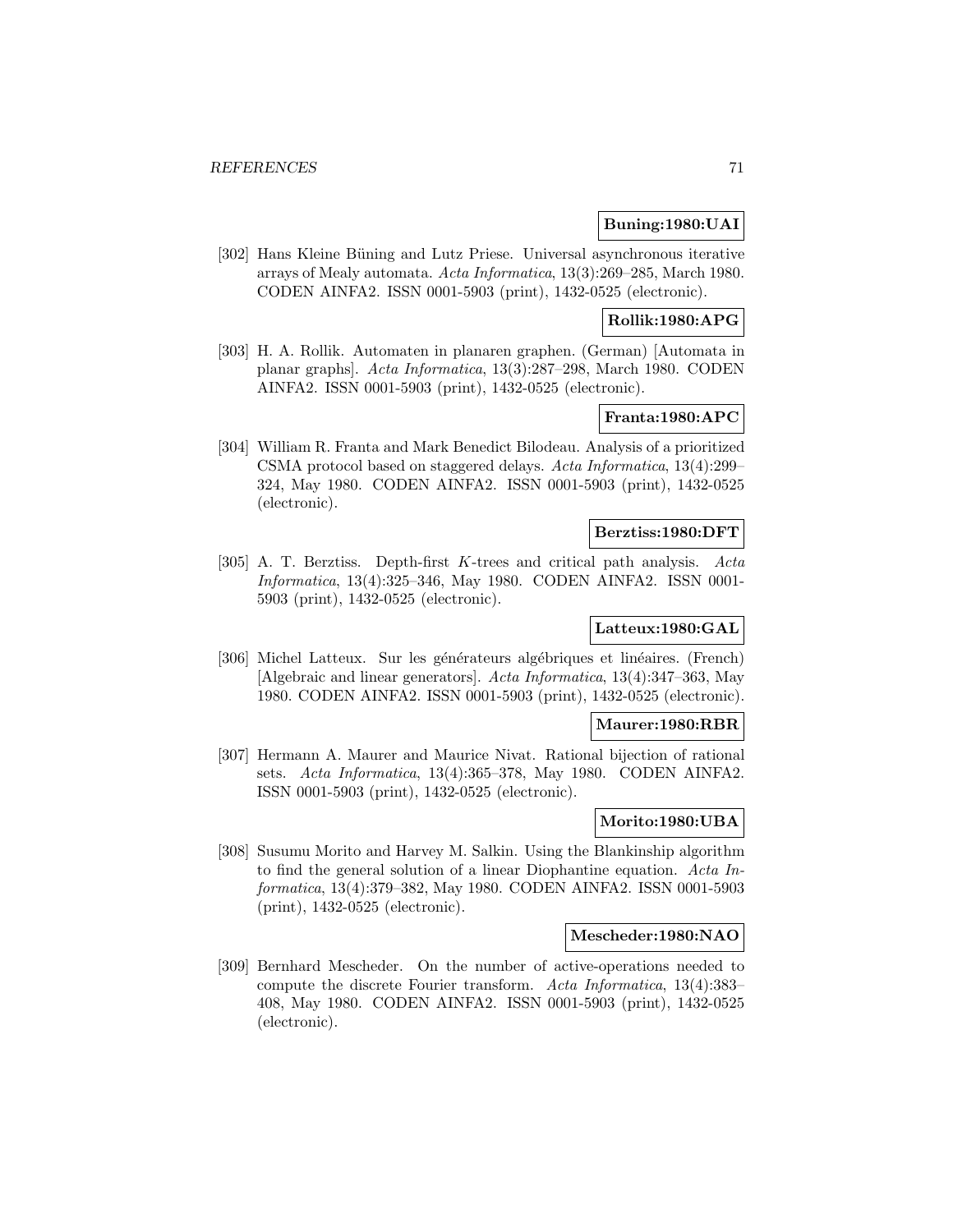#### **Russell:1980:CCP**

[310] Bruce Russell. Correctness of the compiling process based on axiomatic semantics. Acta Informatica, 14(1):1–20, June 1980. CODEN AINFA2. ISSN 0001-5903 (print), 1432-0525 (electronic).

### **Lamport:1980:HLC**

[311] Leslie Lamport. The "Hoare logic" of concurrent programs. Acta Informatica, 14(1):21–37, June 1980. CODEN AINFA2. ISSN 0001-5903 (print), 1432-0525 (electronic).

## **Plateau:1980:EPA**

[312] Brigitte Plateau. Evaluation des performances d'un algorithme de contrôle de la cohérence d'une base de données Répartie. (French) [Performance evaluation of a concurrency control algorithm for a distributed database]. Acta Informatica, 14(1):39–62, June 1980. CODEN AINFA2. ISSN 0001-5903 (print), 1432-0525 (electronic).

## **Ellis:1980:CSI**

[313] Carla Schlatter Ellis. Concurrent search and insertion in 2-3 trees. Acta Informatica, 14(1):63–86, June 1980. CODEN AINFA2. ISSN 0001-5903 (print), 1432-0525 (electronic).

### **Philipp:1980:SPG**

[314] Reiner Philipp and Ernst-Jürgen Prauß. Über Separatoren in planaren Graphen. (German) [separators in planar graphs]. Acta Informatica, 14 (1):87–106, June 1980. CODEN AINFA2. ISSN 0001-5903 (print), 1432- 0525 (electronic).

## **Bromley:1980:MFB**

[315] Allan G. Bromley. Memory fragmentation in buddy methods for dynamic storage allocation. Acta Informatica, 14(2):107–117, August 1980. CODEN AINFA2. ISSN 0001-5903 (print), 1432-0525 (electronic).

#### **Vaishnavi:1980:OMS**

[316] Vijay K. Vaishnavi, Hans-Peter Kriegel, and D. Wood. Optimum multiway search trees. Acta Informatica, 14(2):119–133, August 1980. CO-DEN AINFA2. ISSN 0001-5903 (print), 1432-0525 (electronic).

#### **Nakajima:1980:HPS**

[317] Reiji Nakajima, Michio Honda, and Hayao Nakahara. Hierarchical program specification and verification — a many-sorted logical approach.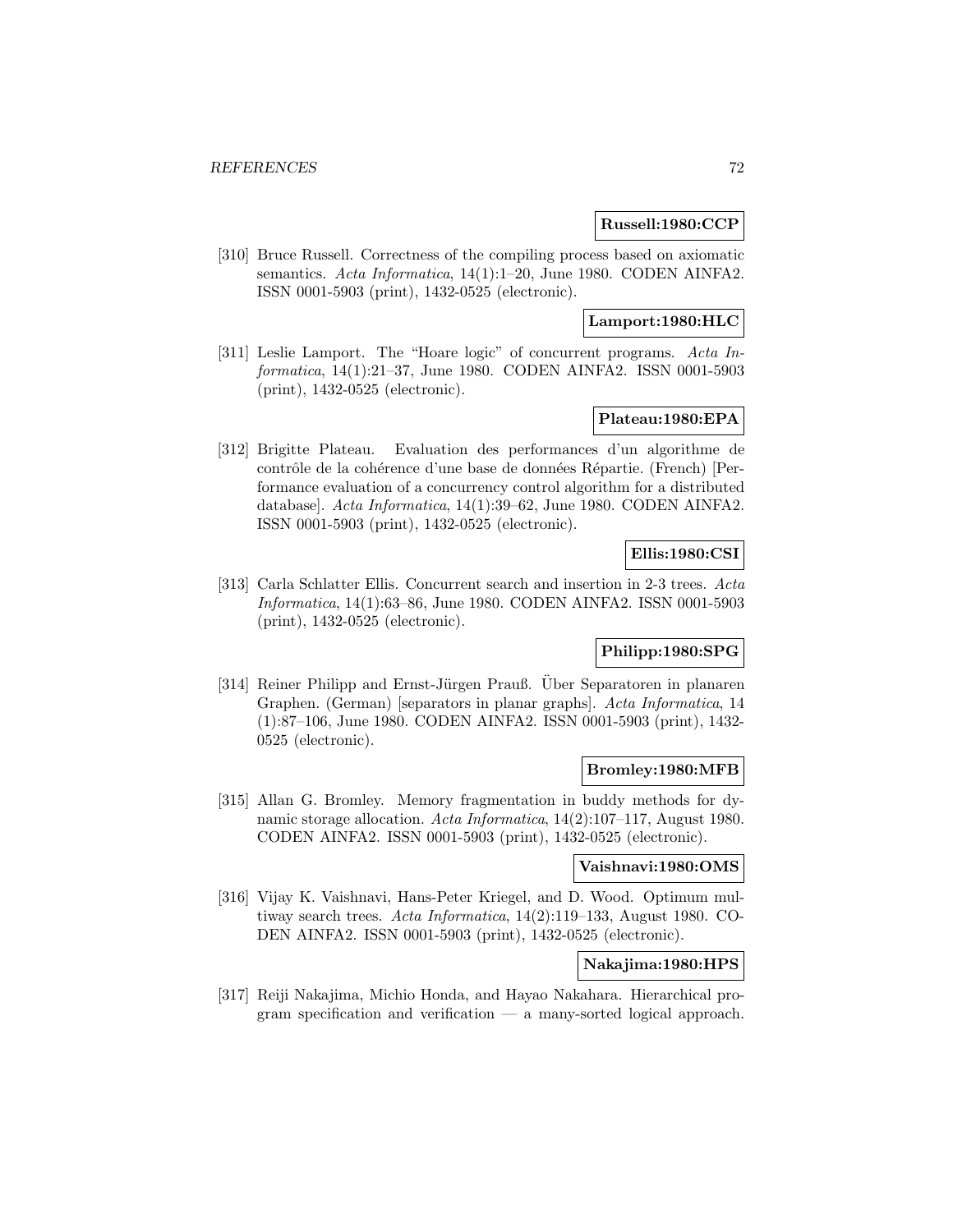Acta Informatica, 14(2):135–155, August 1980. CODEN AINFA2. ISSN 0001-5903 (print), 1432-0525 (electronic).

#### **Soisalon-Soininen:1980:SOE**

[318] Eljas Soisalon-Soininen. On the space optimizing effect of eliminating single productions from LR parsers. Acta Informatica,  $14(2):157-174$ , August 1980. CODEN AINFA2. ISSN 0001-5903 (print), 1432-0525 (electronic).

### **Wegner:1980:PTL**

[319] Lutz Michael Wegner. On parsing two-level grammars. Acta Informatica, 14(2):175–193, August 1980. CODEN AINFA2. ISSN 0001-5903 (print), 1432-0525 (electronic).

#### **Casanova:1980:GPS**

[320] Marco A. Casanova and Philip A. Bernstein. General purpose schedulers for database systems. Acta Informatica, 14(3):195–220, September 1980. CODEN AINFA2. ISSN 0001-5903 (print), 1432-0525 (electronic). See erratum [360].

## **Galil:1980:AMF**

[321] Zvi Galil. An  $O(V^{5/3}E^{2/3})$  algorithm for the maximal flow problem. Acta Informatica, 14(3):221–242, September 1980. CODEN AINFA2. ISSN 0001-5903 (print), 1432-0525 (electronic). Preliminary version in Proc. 19th FOCS, pages 231–245, 1978.

# **Paul:1980:A**

[322] Wolfgang J. Paul, Ernst J. Prauß, and Rüdiger Reischuk. On alternation. Acta Informatica, 14(3):243–255, September 1980. CODEN AINFA2. ISSN 0001-5903 (print), 1432-0525 (electronic).

### **Commentz-Walter:1980:SDT**

[323] Beate Commentz-Walter and Jürgen Sattler. Size-depth tradeoff in nonmonotone Boolean formulae. Acta Informatica, 14(3):257–269, September 1980. CODEN AINFA2. ISSN 0001-5903 (print), 1432-0525 (electronic).

### **Nijholt:1980:SNF**

[324] Anton Nijholt. A survey of normal form covers for context free grammars. Acta Informatica, 14(3):271–294, September 1980. CODEN AINFA2. ISSN 0001-5903 (print), 1432-0525 (electronic).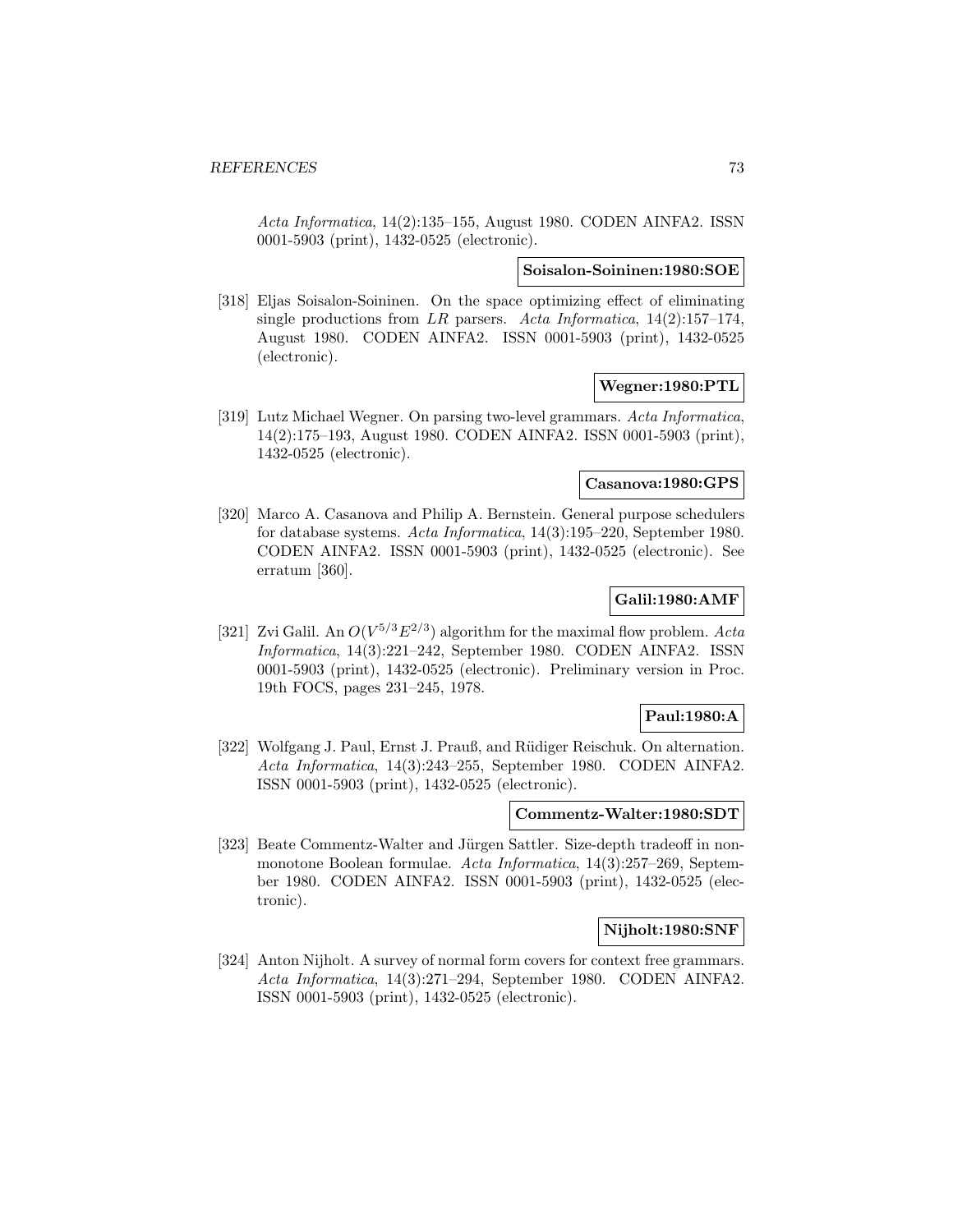### **Kemp:1980:NDI**

[325] R. Kemp. A note on the density of inherently ambiguous context-free languages. Acta Informatica, 14(3):295–298, September 1980. CODEN AINFA2. ISSN 0001-5903 (print), 1432-0525 (electronic).

# **Purdom:1980:SRL**

[326] Paul Walton Purdom, Jr. and Cynthia A. Brown. Semantic routines and  $LR(k)$  parsers. Acta Informatica, 14(4):299–315, October 1980. CODEN AINFA2. ISSN 0001-5903 (print), 1432-0525 (electronic).

# **Moll:1980:LCP**

[327] Karl-Rudolf R. Moll. Left context precedence grammars. Acta Informatica, 14(4):317–335, October 1980. CODEN AINFA2. ISSN 0001-5903 (print), 1432-0525 (electronic).

# **Wand:1980:FOI**

[328] Mitchell Wand. First-order identities as a defining language. Acta Informatica, 14(4):337–357, October 1980. CODEN AINFA2. ISSN 0001-5903 (print), 1432-0525 (electronic). Originally Report 29, Computer Science Department, Indiana University, 1977.

### **Nishimura:1980:DCP**

[329] Hirokazu Nishimura. Descriptively complete process logic. Acta Informatica, 14(4):359–369, October 1980. CODEN AINFA2. ISSN 0001-5903 (print), 1432-0525 (electronic).

## **Kroger:1980:IPR**

[330] Fred Kröger. Infinite proof rules for loops. Acta Informatica,  $14(4):371-$ 389, October 1980. CODEN AINFA2. ISSN 0001-5903 (print), 1432-0525 (electronic).

## **Paul:1980:AIG**

[331] Wolfgang J. Paul and R¨udiger Reischuk. On alternation II. A graph theoretic approach to determinism versus nondeterminism. Acta Informatica, 14(4):391–403, October 1980. CODEN AINFA2. ISSN 0001-5903 (print), 1432-0525 (electronic).

#### **Bauer:1981:KS**

[332] Friedrich L. Bauer, Andrei P. Ershov, M. Paul, and Alan J. Perlis. Klaus Samelson. Acta Informatica, 15(1):1–2, December 1981. CODEN AINFA2. ISSN 0001-5903 (print), 1432-0525 (electronic).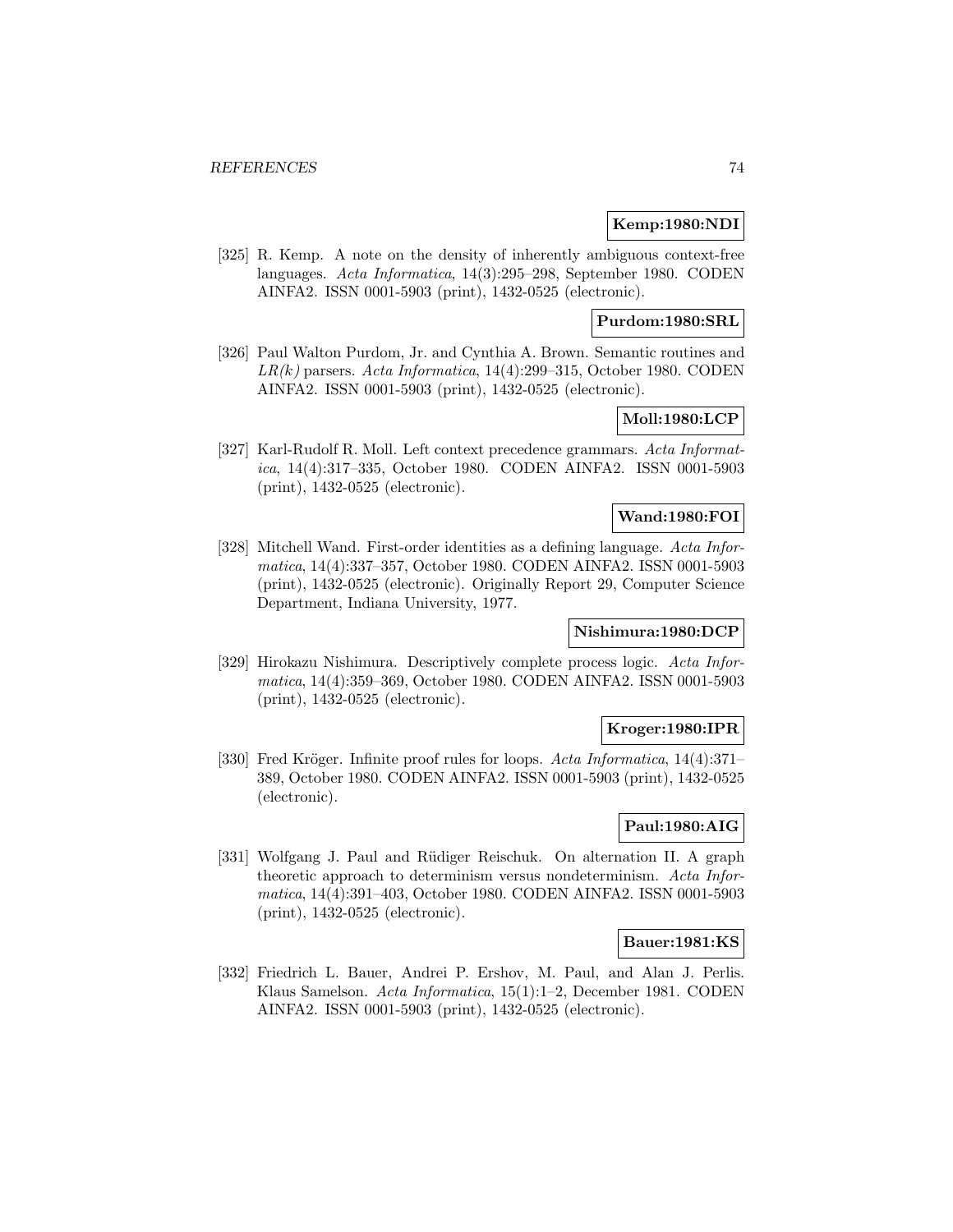#### **Wright:1981:BST**

[333] William E. Wright. Binary search trees in secondary memory. Acta Informatica, 15(1):3–17, December 1981. CODEN AINFA2. ISSN 0001- 5903 (print), 1432-0525 (electronic).

# **Boxma:1981:AAE**

[334] Onno J. Boxma and Alan G. Konheim. Approximate analysis of exponential queueing systems with blocking. Acta Informatica, 15(1):19–66, December 1981. CODEN AINFA2. ISSN 0001-5903 (print), 1432-0525 (electronic).

## **Baccelli:1981:ASF**

[335] François Baccelli. Analysis of a service facility with periodic checkpointing. Acta Informatica, 15(1):67–81, December 1981. CODEN AINFA2. ISSN 0001-5903 (print), 1432-0525 (electronic).

# **Berry:1981:RRD**

[336] Daniel M. Berry. Remarks on R. D. Tennent's Language Design Methods Based on Semantic Principles: Algol 68, a Language Designed Using Semantic Principles. Acta Informatica, 15(1):83–98, December 1981. CODEN AINFA2. ISSN 0001-5903 (print), 1432-0525 (electronic). See [173].

# **Purdom:1981:BML**

[337] Paul Walton Purdom, Jr., Cynthia A. Brown, and Edward L. Robertson. Backtracking with multi-level dynamic search rearrangement. Acta Informatica, 15(2):99–113, December 1981. CODEN AINFA2. ISSN 0001-5903 (print), 1432-0525 (electronic).

#### **Purdom:1981:PEL**

[338] Paul Walton Purdom, Jr. and Cynthia A. Brown. Parsing extended  $LR(k)$  grammars. Acta Informatica, 15(2):115–127, December 1981. CO-DEN AINFA2. ISSN 0001-5903 (print), 1432-0525 (electronic).

#### **Kuich:1981:CPU**

[339] Werner Kuich. The characterization of parallel ultralinear grammars by rational power series. Acta Informatica, 15(2):129–139, December 1981. CODEN AINFA2. ISSN 0001-5903 (print), 1432-0525 (electronic).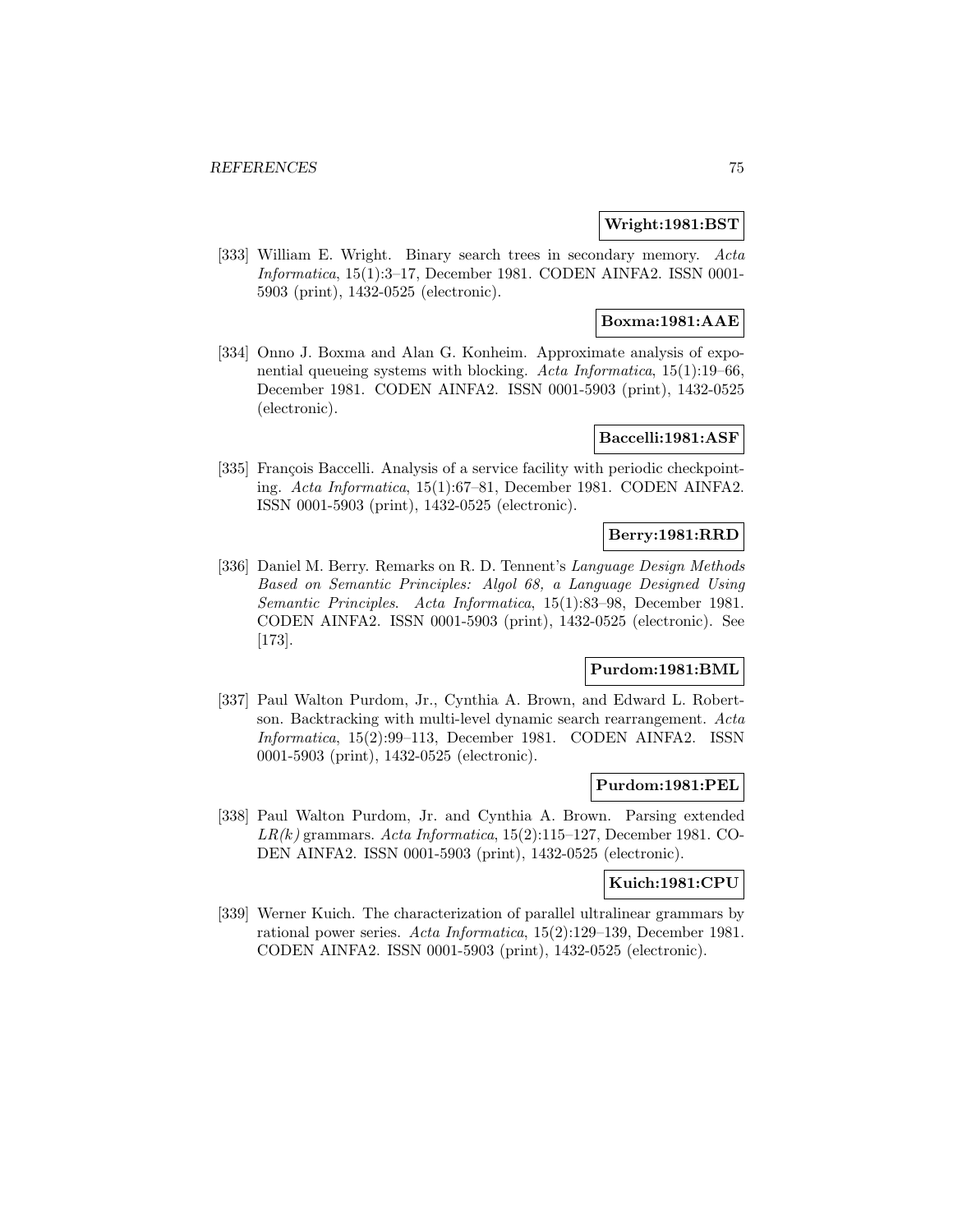## **Kou:1981:FAS**

[340] L. Kou, George Markowsky, and Leonard Berman. A fast algorithm for Steiner trees. Acta Informatica, 15(2):141–145, December 1981. CODEN AINFA2. ISSN 0001-5903 (print), 1432-0525 (electronic).

## **Wegener:1981:ICH**

[341] Ingo Wegener. An improved complexity hierarchy on the depth of Boolean functions. Acta Informatica, 15(2):147–152, December 1981. CODEN AINFA2. ISSN 0001-5903 (print), 1432-0525 (electronic).

## **Rodriguez:1981:IFC**

[342] F. Rodriguez. Indépendance forte de certaines opérations. (French) [Strong independence of certain operations]. Acta Informatica, 15(2): 153–166, December 1981. CODEN AINFA2. ISSN 0001-5903 (print), 1432-0525 (electronic).

## **Reisch:1981:HPV**

[343] Stefan Reisch. Hex ist PSPACE-vollständig. (German) [Hex is PSPACEcomplete]. Acta Informatica, 15(2):167–191, December 1981. CODEN AINFA2. ISSN 0001-5903 (print), 1432-0525 (electronic).

## **Moore:1981:ADT**

[344] Daniel J. Moore and Bruce Russell. Axiomatic data type specifications: a first order theory of linear lists. Acta Informatica, 15(3):193–207, June 1981. CODEN AINFA2. ISSN 0001-5903 (print), 1432-0525 (electronic).

#### **Araki:1981:FLE**

[345] Toshiro Araki and Nobuki Tokura. Flow languages equal recursively enumerable languages. Acta Informatica, 15(3):209–217, June 1981. CODEN AINFA2. ISSN 0001-5903 (print), 1432-0525 (electronic).

## **Apt:1981:RAP**

[346] Krzysztof R. Apt. Recursive assertions and parallel programs. Acta Informatica, 15(3):219–232, June 1981. CODEN AINFA2. ISSN 0001- 5903 (print), 1432-0525 (electronic).

## **Back:1981:PTC**

[347] R. J. R. Back. Proving total correctness of nondeterministic programs in infinitary logic. Acta Informatica, 15(3):233–249, June 1981. CODEN AINFA2. ISSN 0001-5903 (print), 1432-0525 (electronic).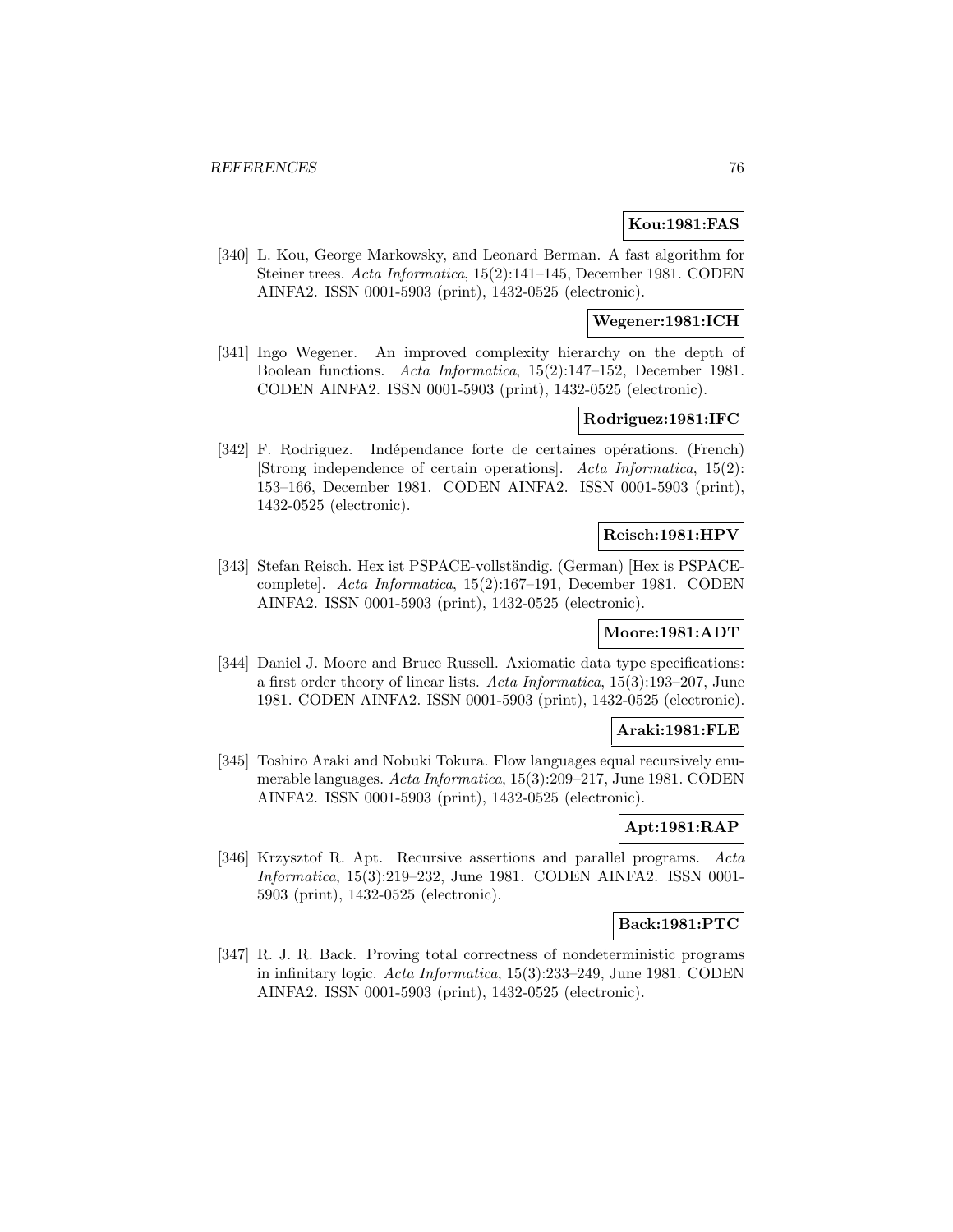#### **Daduna:1981:DTR**

[348] Hans Daduna and R. Schassberger. A discrete-time round-robin queue with Bernoulli input and general arithmetic service time distributions. Acta Informatica, 15(3):251–263, June 1981. CODEN AINFA2. ISSN 0001-5903 (print), 1432-0525 (electronic).

# **Kemp:1981:LGG**

[349] R. Kemp.  $LR(0)$  grammars generated by  $LR(0)$  parsers. Acta Informatica, 15(3):265–280, June 1981. CODEN AINFA2. ISSN 0001-5903 (print), 1432-0525 (electronic).

# **Levin:1981:PTC**

[350] Gary Marc Levin and David Gries. A proof technique for communicating sequential processes. Acta Informatica, 15(3):281–302, June 1981. CODEN AINFA2. ISSN 0001-5903 (print), 1432-0525 (electronic).

# **Anderaa:1981:EHN**

[351] Stal O. Anderaa and Egon Börger. The equivalence of Horn and network complexity for Boolean functions. Acta Informatica, 15(3):303–307, June 1981. CODEN AINFA2. ISSN 0001-5903 (print), 1432-0525 (electronic).

## **Mayr:1981:PVR**

[352] Ernst W. Mayr. Persistence of vector replacement systems is decidable. Acta Informatica, 15(3):309–318, June 1981. CODEN AINFA2. ISSN 0001-5903 (print), 1432-0525 (electronic).

### **Booth:1981:CEA**

[353] Kellogg S. Booth and Richard J. Lipton. Computing extremal and approximate distances in graphs having unit cost edges. Acta Informatica, 15(4):319–328, August 1981. CODEN AINFA2. ISSN 0001-5903 (print), 1432-0525 (electronic).

## **Lipski:1981:EAF**

[354] Witold Lipski, Jr. and Franco P. Preparata. Efficient algorithms for finding maximum matchings in convex bipartite graphs and related problems. Acta Informatica, 15(4):329–346, August 1981. CODEN AINFA2. ISSN 0001-5903 (print), 1432-0525 (electronic).

#### **Iglehart:1981:RSR**

[355] Donald L. Iglehart and Gerald S. Shedler. Regenerative simulation of response times in networks of queues: Statistical efficiency. Acta Infor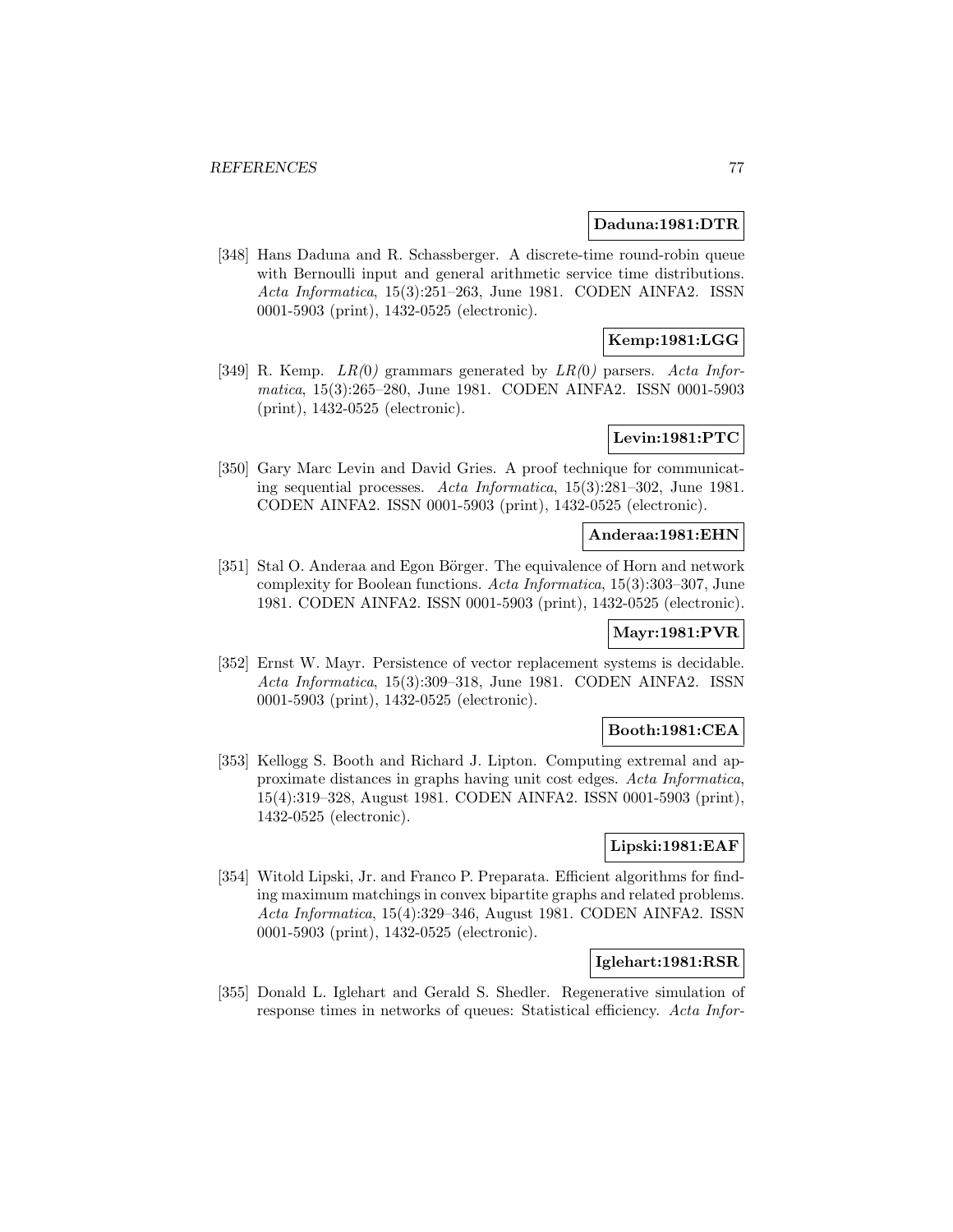matica, 15(4):347–363, August 1981. CODEN AINFA2. ISSN 0001-5903 (print), 1432-0525 (electronic).

### **Cartwright:1981:LA**

[356] Robert Cartwright and Derek C. Oppen. The logic of aliasing. Acta Informatica, 15(4):365–384, August 1981. CODEN AINFA2. ISSN 0001- 5903 (print), 1432-0525 (electronic).

## **deBruin:1981:GSS**

[357] Arie de Bruin. Goto statements: Semantics and deduction systems. Acta Informatica, 15(4):385–424, August 1981. CODEN AINFA2. ISSN 0001- 5903 (print), 1432-0525 (electronic).

# **Wurges:1981:STB**

[358] Harald Würges. A specification technique based on predicate transformers. Acta Informatica, 15(4):425–445, August 1981. CODEN AINFA2. ISSN 0001-5903 (print), 1432-0525 (electronic).

# **Tokuda:1981:EUR**

[359] Takehiro Tokuda. Eliminating unit reductions from  $LR(k)$  parsers using minimum contexts. Acta Informatica, 15(4):447–470, August 1981. CODEN AINFA2. ISSN 0001-5903 (print), 1432-0525 (electronic).

#### **Casanova:1981:EGP**

[360] Marco A. Casanova and Philip A. Bernstein. Erratum: General Purpose Schedulers for Database System. Acta Informatica, 15(4):471, August 1981. CODEN AINFA2. ISSN 0001-5903 (print), 1432-0525 (electronic). See [320].

### **Kedem:1981:CDG**

[361] Zvi M. Kedem and Abraham Silberschatz. A characterization of database graphs admitting a simple locking protocol. Acta Informatica,  $16(1)$ :1– 13, August 1981. CODEN AINFA2. ISSN 0001-5903 (print), 1432-0525 (electronic).

### **Clint:1981:UHV**

[362] M. Clint. On the use of history variables. Acta Informatica, 16(1):15– 30, August 1981. CODEN AINFA2. ISSN 0001-5903 (print), 1432-0525 (electronic).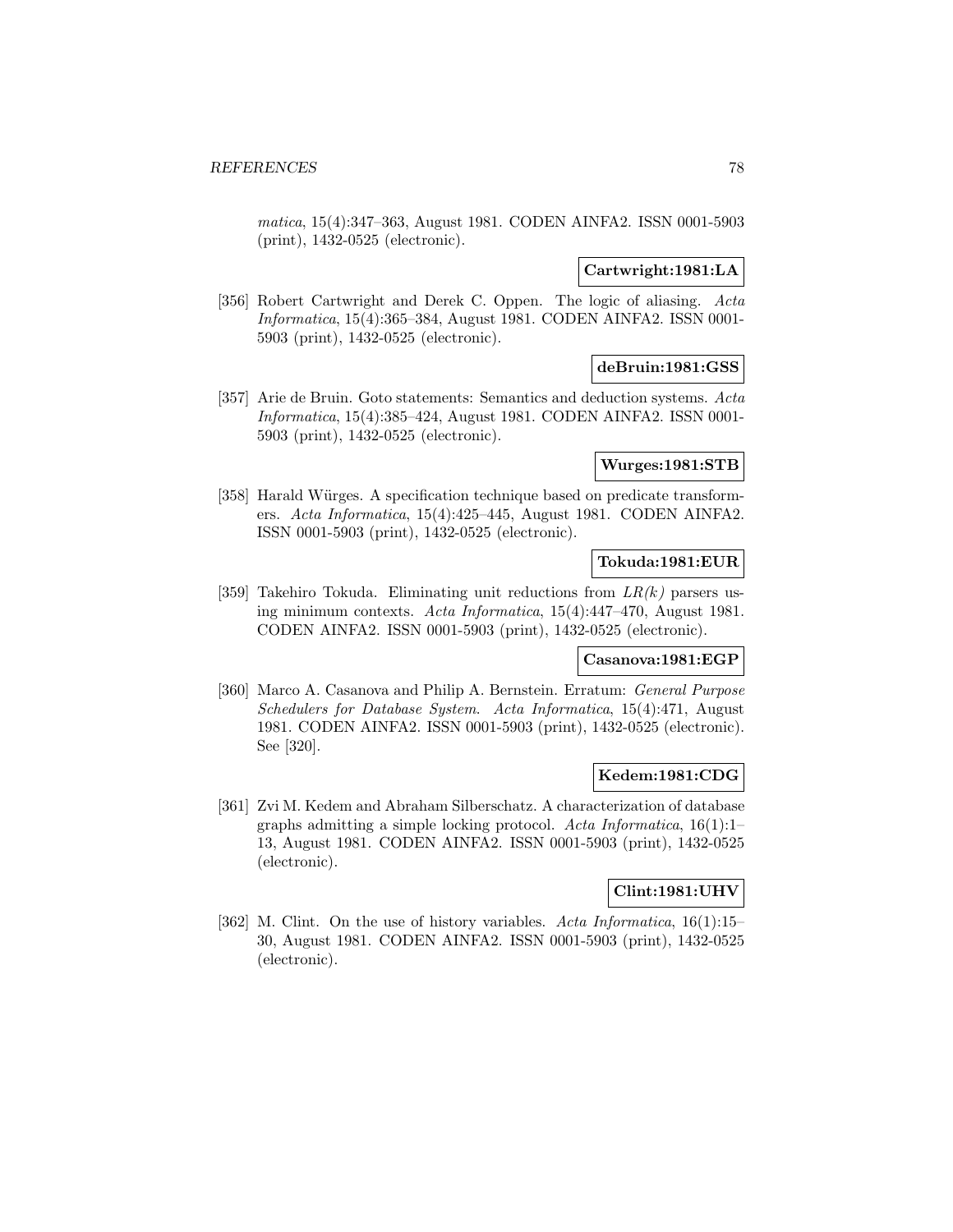#### **Hamlet:1981:RTP**

[363] Richard G. Hamlet. Reliability theory of program testing. Acta Informatica, 16(1):31–43, August 1981. CODEN AINFA2. ISSN 0001-5903 (print), 1432-0525 (electronic).

# **Stadel:1981:BVI**

[364] Manfred Stadel. Behandlung verschiedener INTEGER-Darstellungen durch optimierende Compiler. (German) [treatment of various INTEGERrepresentation by optimizing compiler]. Acta Informatica,  $16(1):45-56$ , August 1981. CODEN AINFA2. ISSN 0001-5903 (print), 1432-0525 (electronic).

#### **Schassberger:1981:RTD**

[365] R. Schassberger. On the response time distribution in a discrete roundrobin queue. Acta Informatica, 16(1):57–62, August 1981. CODEN AINFA2. ISSN 0001-5903 (print), 1432-0525 (electronic).

## **Janssens:1981:CCF**

[366] Dirk Janssens and Grzegorz Rozenberg. A characterization of contextfree string languages by directed node label controlled graph grammars. Acta Informatica, 16(1):63–85, August 1981. CODEN AINFA2. ISSN 0001-5903 (print), 1432-0525 (electronic).

# **Pritchard:1981:ALL**

[367] Paul Pritchard. Another look at the "longest ascending subsequence" problem. Acta Informatica, 16(1):87–91, August 1981. CODEN AINFA2. ISSN 0001-5903 (print), 1432-0525 (electronic).

### **Best:1981:FMA**

[368] Eike Best and Brian Randell. A formal model of atomicity in asynchronous systems. Acta Informatica, 16(1):93–124, August 1981. CO-DEN AINFA2. ISSN 0001-5903 (print), 1432-0525 (electronic).

#### **Ostrand:1981:PRG**

[369] Thomas J. Ostrand, Marvin C. Paull, and Elaine J. Weyuker. Parsing regular grammars with finite lookahead. Acta Informatica, 16(2):125– 138, October 1981. CODEN AINFA2. ISSN 0001-5903 (print), 1432-0525 (electronic).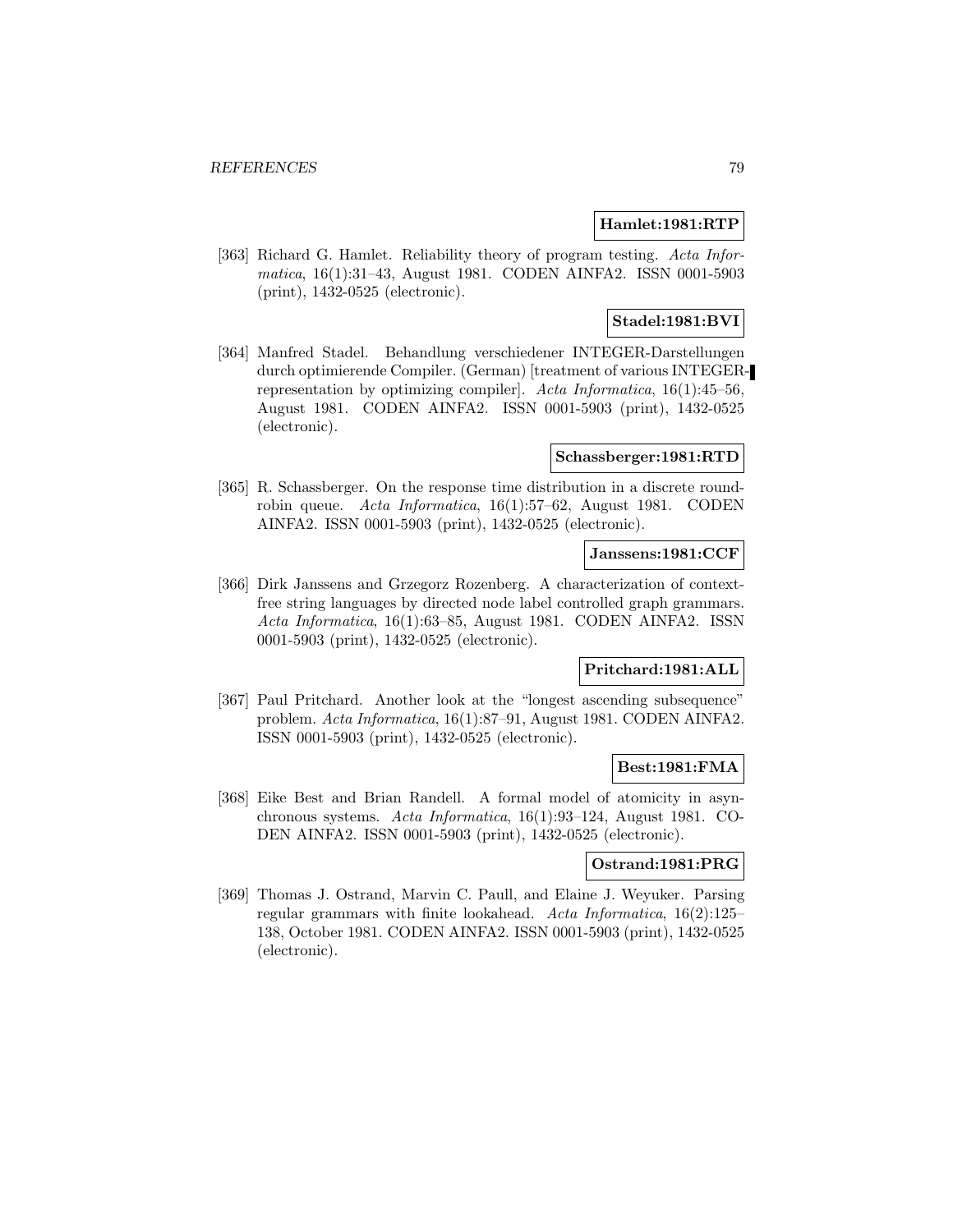#### **Claus:1981:BEP**

[370] Volker Claus. The  $(n, k)$ -bounded emptiness-problem for probabilistic acceptors and related problems. Acta Informatica, 16(2):139–160, October 1981. CODEN AINFA2. ISSN 0001-5903 (print), 1432-0525 (electronic).

### **Olderog:1981:SCH**

[371] Ernst-Rüdiger Olderog. Sound and complete Hoare-like calculi based on copy rules. Acta Informatica, 16(2):161–197, October 1981. CODEN AINFA2. ISSN 0001-5903 (print), 1432-0525 (electronic).

# **Blikle:1981:CTI**

[372] Andrzej Blikle. The clean termination of iterative programs. Acta Informatica, 16(2):199–217, October 1981. CODEN AINFA2. ISSN 0001-5903 (print), 1432-0525 (electronic).

#### **Martin:1981:ADS**

[373] Alain J. Martin. An axiomatic definition of synchronization primitives. Acta Informatica, 16(2):219–235, October 1981. CODEN AINFA2. ISSN 0001-5903 (print), 1432-0525 (electronic).

## **Fenner:1981:ATR**

[374] Trevor I. Fenner and George Loizou. An analysis of two related loopfree algorithms for generating integer partitions. Acta Informatica, 16 (2):237–252, October 1981. CODEN AINFA2. ISSN 0001-5903 (print), 1432-0525 (electronic).

### **Ramanathan:1981:PAD**

[375] Jayashree Ramanathan and Ken Kennedy. Pathlistings applied to data flow analysis. Acta Informatica, 16(3):253–273, November 1981. CODEN AINFA2. ISSN 0001-5903 (print), 1432-0525 (electronic).

### **Engelfriet:1981:FPO**

[376] Joost Engelfriet and Gilberto File. The formal power of one-visit attribute grammars. Acta Informatica, 16(3):275–302, November 1981. CODEN AINFA2. ISSN 0001-5903 (print), 1432-0525 (electronic).

### **Goldschlager:1981:PCF**

[377] Leslie M. Goldschlager. ε-productions in context-free grammars. Acta Informatica, 16(3):303–308, November 1981. CODEN AINFA2. ISSN 0001-5903 (print), 1432-0525 (electronic).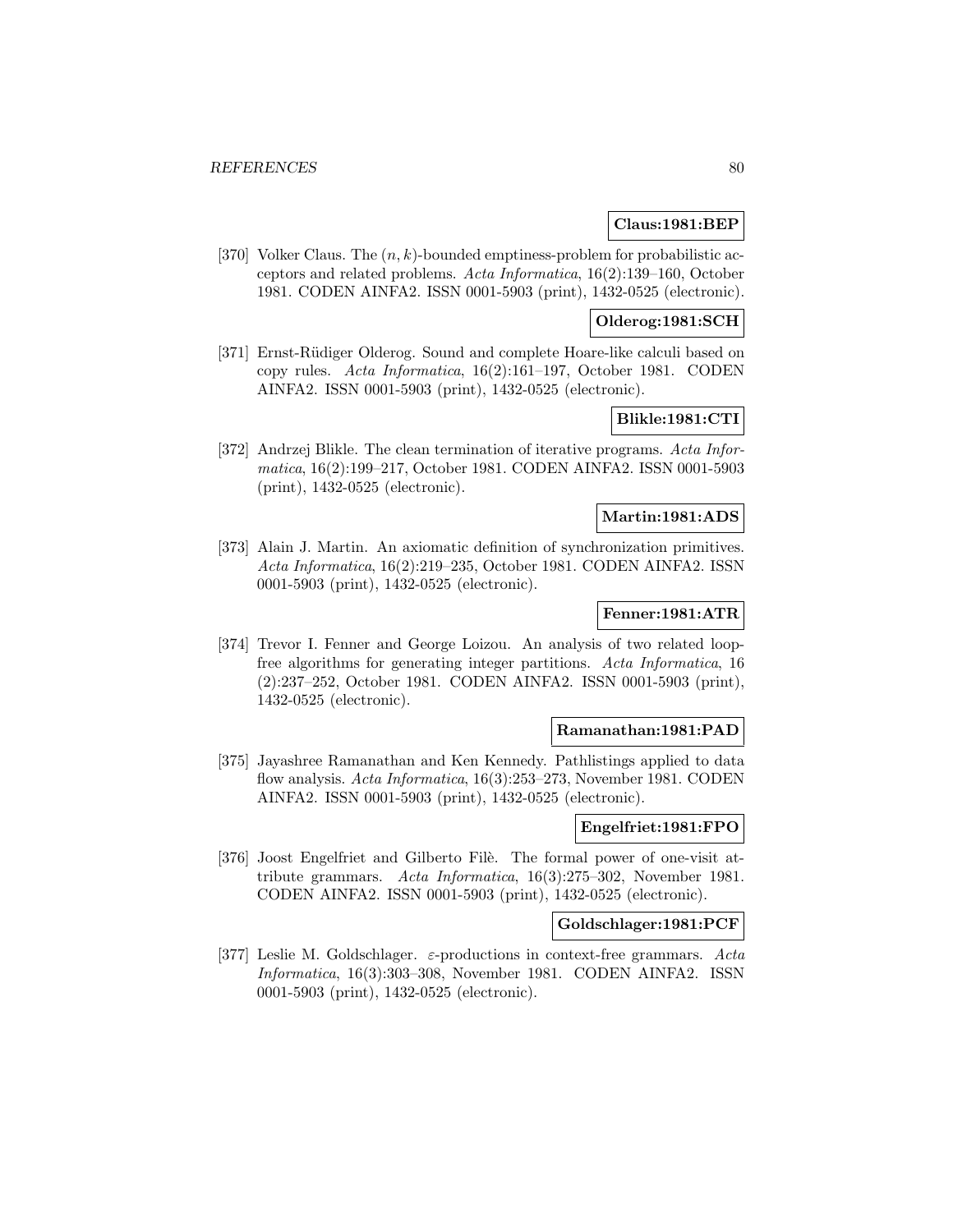#### **Hennessy:1981:FDR**

[378] John L. Hennessy and Richard B. Kieburtz. The formal definition of a real-time language. Acta Informatica, 16(3):309–345, November 1981. CODEN AINFA2. ISSN 0001-5903 (print), 1432-0525 (electronic).

### **Klingler:1981:GBA**

[379] Thomas Klingler and Stefan Reisch. A gap between the actual complexity of permutations and their entropy defined by Stoß. Acta Informatica, 16 (3):347–362, November 1981. CODEN AINFA2. ISSN 0001-5903 (print), 1432-0525 (electronic). See [36].

#### **Markowsky:1981:BHT**

[380] George Markowsky. Best Huffman trees. Acta Informatica, 16(3):363– 370, November 1981. CODEN AINFA2. ISSN 0001-5903 (print), 1432- 0525 (electronic).

## **Manna:1981:PFP**

[381] Zohar Manna and Richard J. Waldinger. Problematic features of programming languages: a situational-calculus approach. Acta Informatica, 16(4):371–426, December 1981. CODEN AINFA2. ISSN 0001-5903 (print), 1432-0525 (electronic).

## **Alblas:1981:CAE**

[382] Henk Alblas. A characterization of attribute evaluation in passes. Acta Informatica, 16(4):427–464, December 1981. CODEN AINFA2. ISSN 0001-5903 (print), 1432-0525 (electronic). See also: memorandum 315, Onderafdeling der Informatica, Tech. Hogeschool Twente (September 1980).

#### **Lengauer:1981:BWP**

[383] Thomas Lengauer. Black-white pebbles and graph separation. Acta Informatica, 16(4):465–475, December 1981. CODEN AINFA2. ISSN 0001-5903 (print), 1432-0525 (electronic).

### **Gergely:1982:TIP**

[384] T. Gergely and L. Ury. A theory of interactive programming.  $Acta$ Informatica, 17(1):1–20, April 1982. CODEN AINFA2. ISSN 0001-5903 (print), 1432-0525 (electronic).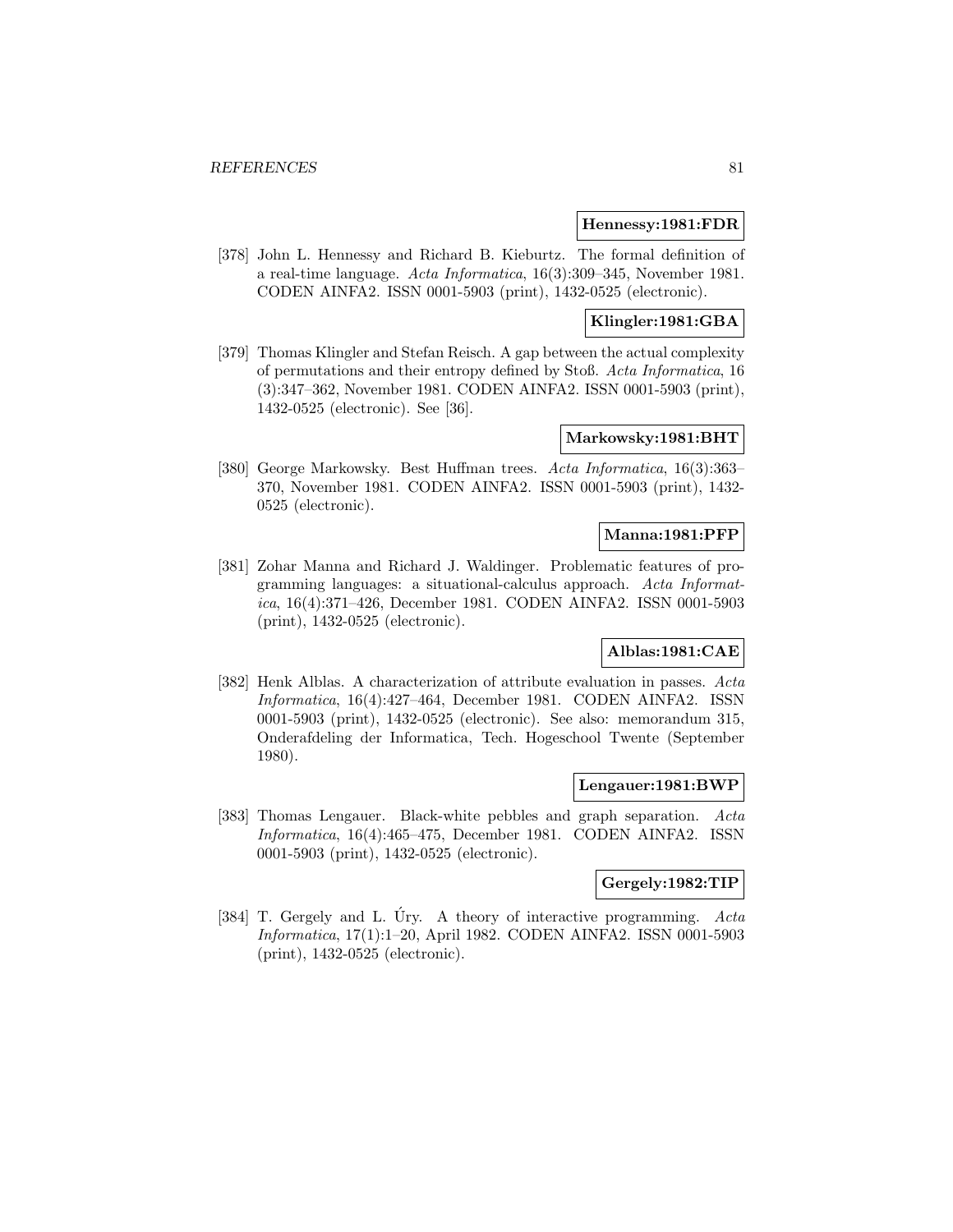#### **Arnold:1982:SBP**

[385] A. Arnold. Synchronized behaviours of processes and rational relations. Acta Informatica, 17(1):21–29, April 1982. CODEN AINFA2. ISSN 0001-5903 (print), 1432-0525 (electronic).

# **Liu:1982:SST**

[386] C. L. Liu, Jane W. S. Liu, and Arthur L. Liestman. Scheduling with slack time. Acta Informatica, 17(1):31–41, April 1982. CODEN AINFA2. ISSN 0001-5903 (print), 1432-0525 (electronic).

# **Shore:1982:ITA**

[387] John E. Shore. Information theoretic approximations for M/G/1 und G/G/1 queuing systems. Acta Informatica, 17(1):43–61, April 1982. CO-DEN AINFA2. ISSN 0001-5903 (print), 1432-0525 (electronic).

#### **Miyano:1982:HTM**

[388] Satoru Miyano. A hierarchy theorem for multihead stack-counter automata. Acta Informatica, 17(1):63–67, April 1982. CODEN AINFA2. ISSN 0001-5903 (print), 1432-0525 (electronic).

### **Rozenberg:1982:CEF**

[389] Grzegorz Rozenberg and R. Verraedt. Completeness of EOL forms is decidable. Acta Informatica, 17(1):69–87, April 1982. CODEN AINFA2. ISSN 0001-5903 (print), 1432-0525 (electronic).

#### **Huynh:1982:RCI**

[390] Thiet-Dung Huynh. Remarks on the complexity of an invariant of context-free grammars. Acta Informatica, 17(1):89–99, April 1982. CO-DEN AINFA2. ISSN 0001-5903 (print), 1432-0525 (electronic).

#### **Martinez:1982:PBP**

[391] Michel Martinez. Program behavior prediction and prepaging. Acta Informatica, 17(1):101–120, April 1982. CODEN AINFA2. ISSN 0001- 5903 (print), 1432-0525 (electronic).

## **Rabin:1982:CCP**

[392] Michael O. Rabin. The choice coordination problem. Acta Informatica, 17(2):121–134, June 1982. CODEN AINFA2. ISSN 0001-5903 (print), 1432-0525 (electronic).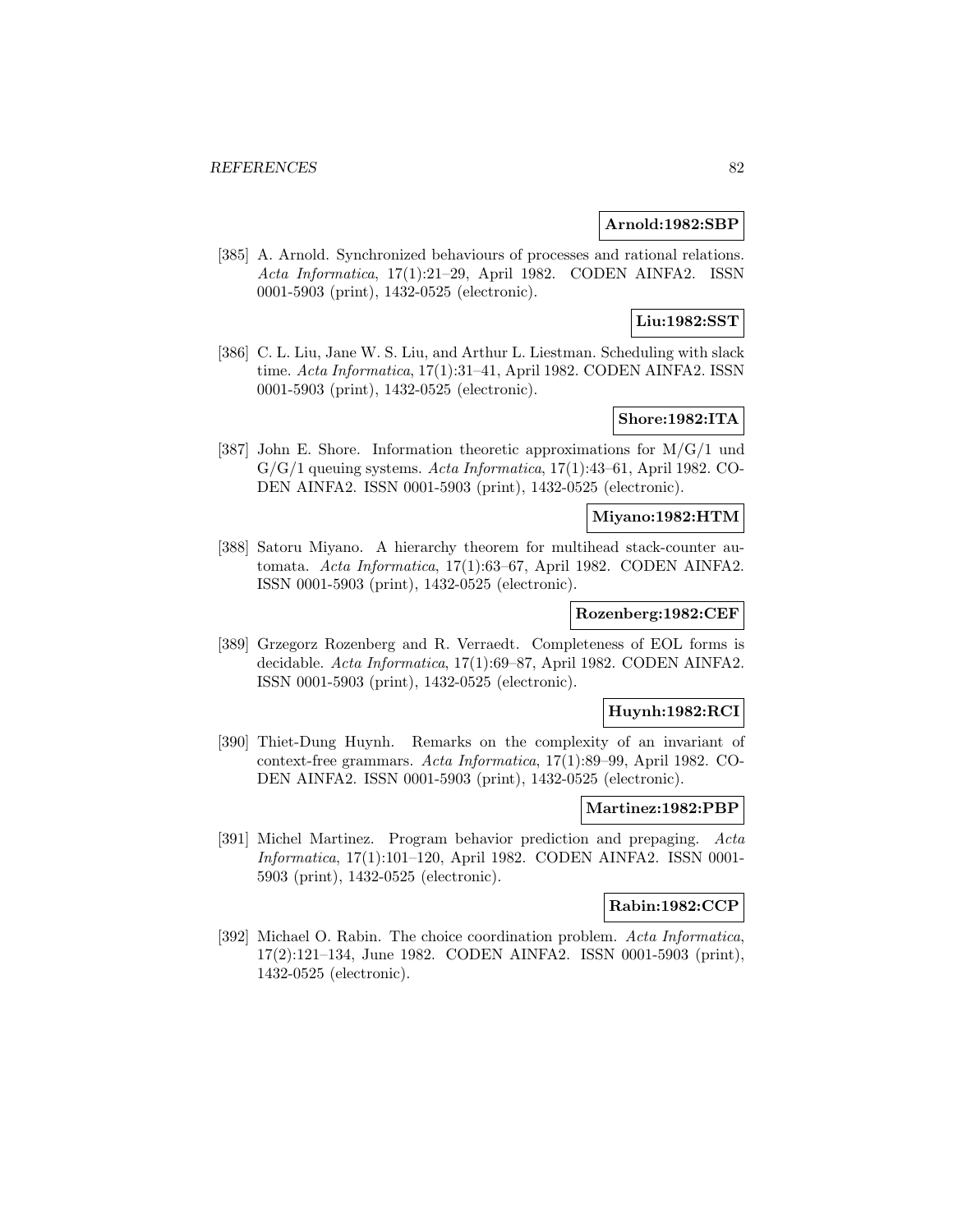#### **Kessels:1982:ACM**

[393] Joep L. W. Kessels. Arbitration without common modifiable variables. Acta Informatica, 17(2):135–141, June 1982. CODEN AINFA2. ISSN 0001-5903 (print), 1432-0525 (electronic).

#### **Vasudevan:1982:ILF**

[394] Sridhar Vasudevan. Inner loops in flowgraphs and code optimization. Acta Informatica, 17(2):143–155, June 1982. CODEN AINFA2. ISSN 0001-5903 (print), 1432-0525 (electronic).

### **Huddleston:1982:NDS**

[395] Scott Huddleston and Kurt Mehlhorn. A new data structure for representing sorted lists. Acta Informatica, 17(2):157–184, June 1982. CODEN AINFA2. ISSN 0001-5903 (print), 1432-0525 (electronic).

#### **Raiha:1982:TAG**

[396] Kari-Jouko Räihä and Mikko Saarinen. Testing attribute grammars for circularity. Acta Informatica, 17(2):185–192, June 1982. CODEN AINFA2. ISSN 0001-5903 (print), 1432-0525 (electronic).

# **Autebert:1982:FLG**

[397] Jean-Michel Autebert, Joffroy Beauquier, and Luc Boasson. Formes de langages et de grammaires. (French) [Grammar and language forms]. Acta Informatica, 17(2):193–213, June 1982. CODEN AINFA2. ISSN 0001-5903 (print), 1432-0525 (electronic).

#### **Itai:1982:RG**

[398] Alon Itai and Michael Rodeh. Representation of graphs. Acta Informatica, 17(2):215–219, June 1982. CODEN AINFA2. ISSN 0001-5903 (print), 1432-0525 (electronic).

### **Huwig:1982:MPP**

[399] Hagen Huwig. Ein Modell des  $P = NP$ -Problems mit einer positiven Lösung. (German) [A model of the  $P = NP$  problem with a positive solution]. Acta Informatica, 17(2):221–243, June 1982. CODEN AINFA2. ISSN 0001-5903 (print), 1432-0525 (electronic).

#### **Doberkat:1982:DRH**

[400] Ernst-Erich Doberkat. Deleting the root of a heap. Acta Informatica, 17 (3):245–265, August 1982. CODEN AINFA2. ISSN 0001-5903 (print), 1432-0525 (electronic).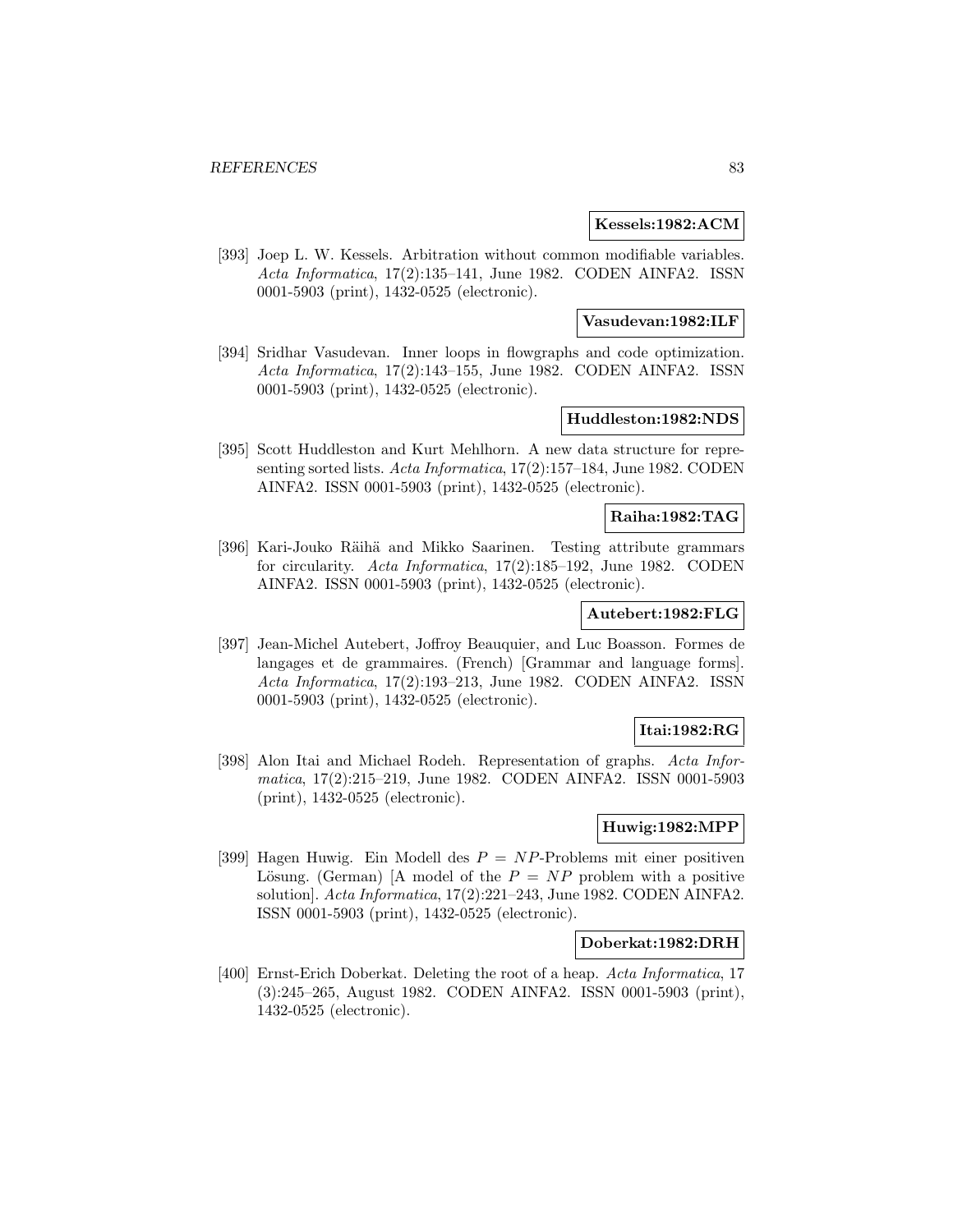#### **Overmars:1982:DMD**

[401] Mark H. Overmars and Jan van Leeuwen. Dynamic multi-dimensional data structures based on quad- and K-D trees. Acta Informatica, 17 (3):267–285, August 1982. CODEN AINFA2. ISSN 0001-5903 (print), 1432-0525 (electronic).

### **Baccelli:1982:PAE**

[402] François Baccelli and Thierry Fleury. On parsing arithmetic expressions in a multiprocessing environment. Acta Informatica, 17(3):287–310, August 1982. CODEN AINFA2. ISSN 0001-5903 (print), 1432-0525 (electronic).

#### **Staphylopatis:1982:PCP**

[403] A. Staphylopatis. Performance considerations in the parallel execution of numerical algorithms on two processors. Acta Informatica, 17(3):311– 325, August 1982. CODEN AINFA2. ISSN 0001-5903 (print), 1432-0525 (electronic).

# **Snyder:1982:RSI**

[404] Lawrence Snyder. Recognition and selection of idioms for code optimization. Acta Informatica, 17(3):327–348, August 1982. CODEN AINFA2. ISSN 0001-5903 (print), 1432-0525 (electronic).

# **Demers:1982:SDP**

[405] A. Demers, C. Keleman, and Bernd Reusch. On some decidable properties of finite state translations. Acta Informatica, 17(3):349–364, August 1982. CODEN AINFA2. ISSN 0001-5903 (print), 1432-0525 (electronic).

#### **Cristian:1982:RDT**

[406] Flaviu Cristian. Robust data types. Acta Informatica, 17(4):365–397, October 1982. CODEN AINFA2. ISSN 0001-5903 (print), 1432-0525 (electronic).

### **Leung:1982:EFL**

[407] Clement H. C. Leung and Q. H. Choo. The effect of fixed-length record implementation on file system response. Acta Informatica, 17(4):399– 409, October 1982. CODEN AINFA2. ISSN 0001-5903 (print), 1432-0525 (electronic).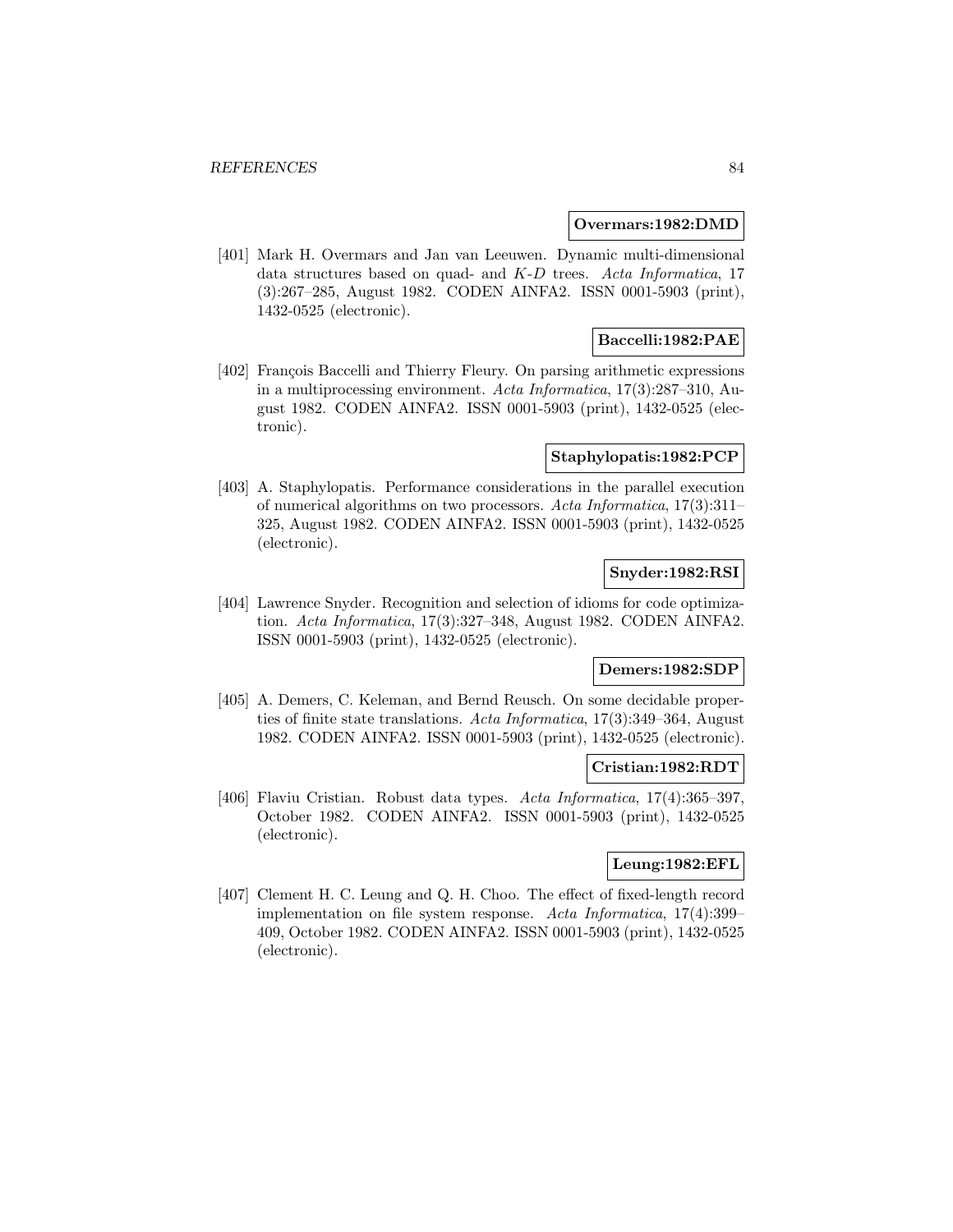## **JaJa:1982:SEA**

[408] Joseph JáJá and Janos Simon. Space efficient algorithms for some graph theoretical problems. Acta Informatica, 17(4):411–423, October 1982. CODEN AINFA2. ISSN 0001-5903 (print), 1432-0525 (electronic).

**Blum:1982:PCR**

[409] Norbert Blum. On the power of chain rules in context free grammars. Acta Informatica, 17(4):425–433, October 1982. CODEN AINFA2. ISSN 0001-5903 (print), 1432-0525 (electronic).

## **Soisalon-Soininen:1982:CRC**

[410] Eljas Soisalon-Soininen and Derick Wood. On a covering relation for context-free grammars. Acta Informatica, 17(4):435–449, October 1982. CODEN AINFA2. ISSN 0001-5903 (print), 1432-0525 (electronic).

## **Asveld:1982:CTO**

[411] Peter R. J. Asveld and J. V. Tucker. Complexity theory and the operational structure of algebraic programming systems. Acta Informatica, 17 (4):451–476, October 1982. CODEN AINFA2. ISSN 0001-5903 (print), 1432-0525 (electronic).

### **Pritchard:1982:EWS**

[412] Paul Pritchard. Explaining the wheel sieve. Acta Informatica, 17(4):477– 485, October 1982. CODEN AINFA2. ISSN 0001-5903 (print), 1432-0525 (electronic).

#### **Dewar:1982:SMA**

[413] Robert B. K. Dewar, Susan M. Merritt, and Micha Sharir. Some modified algorithms for Dijkstra's longest upsequence problem. Acta Informatica, 18(1):1–15, November 1982. CODEN AINFA2. ISSN 0001-5903 (print), 1432-0525 (electronic).

### **Ramirez:1982:ORP**

[414] Raúl J. Ramírez, Frank Wm. Tompa, and J. Ian Munro. Optimum reorganization points for arbitrary database costs. Acta Informatica, 18 (1):17–30, November 1982. CODEN AINFA2. ISSN 0001-5903 (print), 1432-0525 (electronic).

### **Budd:1982:TNC**

[415] Timothy A. Budd and Dana Angluin. Two notions of correctness and their relation to testing. Acta Informatica, 18(1):31–45, November 1982. CODEN AINFA2. ISSN 0001-5903 (print), 1432-0525 (electronic).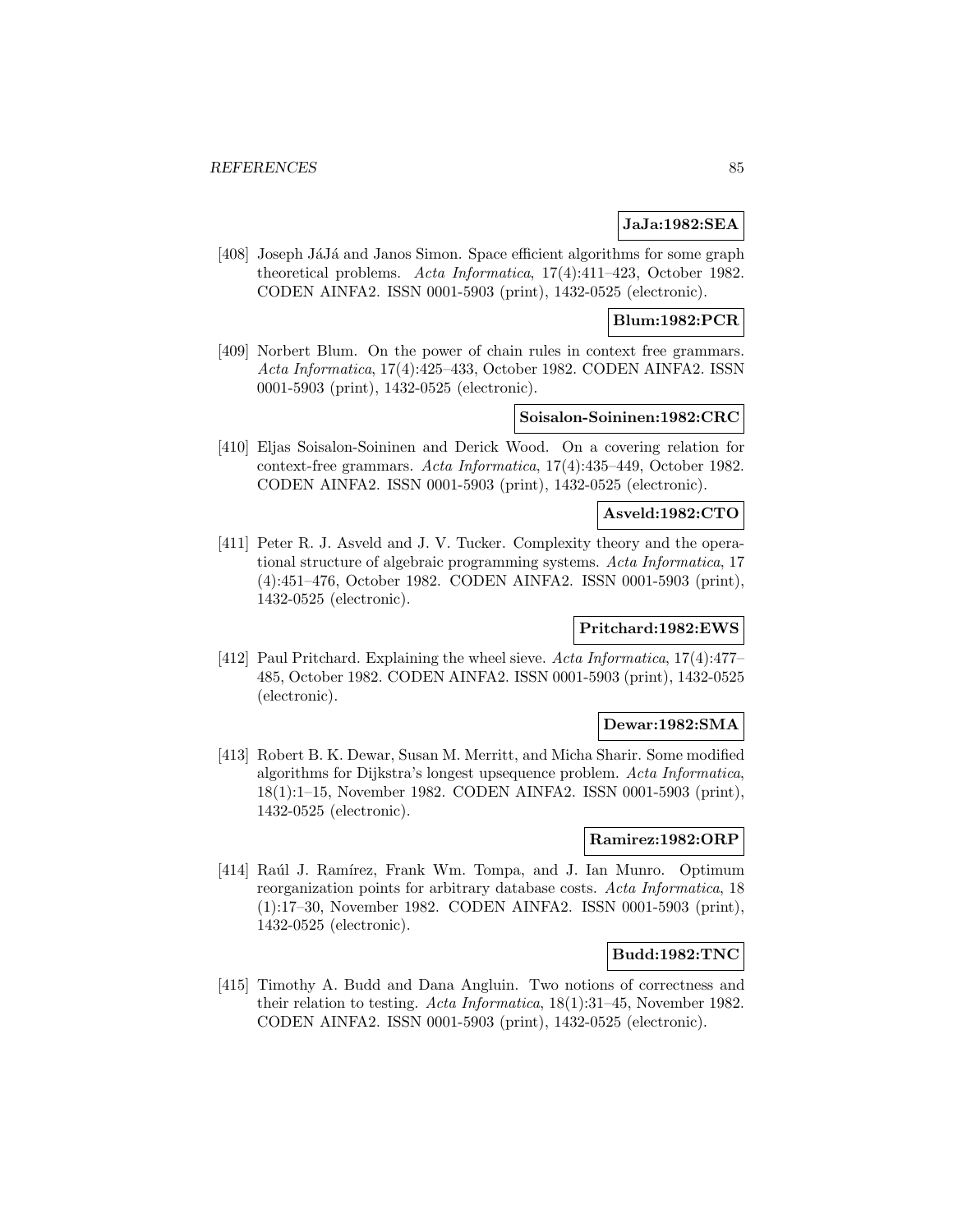# **Broy:1982:PAT**

[416] Manfred Broy and Martin Wirsing. Partial abstract types. Acta Informatica, 18(1):47–64, November 1982. CODEN AINFA2. ISSN 0001-5903 (print), 1432-0525 (electronic).

# **Leguy:1982:LSC**

[417] Jeannine Leguy. Langages saturés et cones décroissants langages et cones bifidèles. (French) [Saturated languages and decreasing cones. bifaithful languages and bifaithful cones]. Acta Informatica, 18(1):65–78, November 1982. CODEN AINFA2. ISSN 0001-5903 (print), 1432-0525 (electronic).

## **Langmaack:1982:TPF**

[418] Hans Langmaack. On termination problems for finitely interpreted ALGOL-like programs. Acta Informatica, 18(1):79–108, November 1982. CODEN AINFA2. ISSN 0001-5903 (print), 1432-0525 (electronic).

## **Frougny:1982:HGC**

[419] Christiane Frougny, Jacques Sakarovitch, and Erich Valkema. On the Hotz group of a context-free grammar. Acta Informatica, 18(1):109–115, November 1982. CODEN AINFA2. ISSN 0001-5903 (print), 1432-0525 (electronic).

# **Reisig:1982:DBS**

[420] Wolfgang Reisig. Deterministic buffer synchronization of sequential processes. Acta Informatica, 18(2):117–134, November 1982. CODEN AINFA2. ISSN 0001-5903 (print), 1432-0525 (electronic).

### **Carter:1982:FAC**

[421] Lynn Robert Carter. Further analysis of code generation for a single register machine. Acta Informatica, 18(2):135–147, November 1982. CO-DEN AINFA2. ISSN 0001-5903 (print), 1432-0525 (electronic).

### **Ernst:1982:VPP**

[422] George W. Ernst, Jainendra K. Navlakha, and William F. Ogden. Verification of programs with procedure-type parameters. Acta Informatica, 18 (2):149–169, November 1982. CODEN AINFA2. ISSN 0001-5903 (print), 1432-0525 (electronic).

# **Nakatsu:1982:LCS**

[423] Narao Nakatsu, Yahiko Kambayashi, and Shuzo Yajima. A longest common subsequence algorithm suitable for similar text strings. Acta Infor-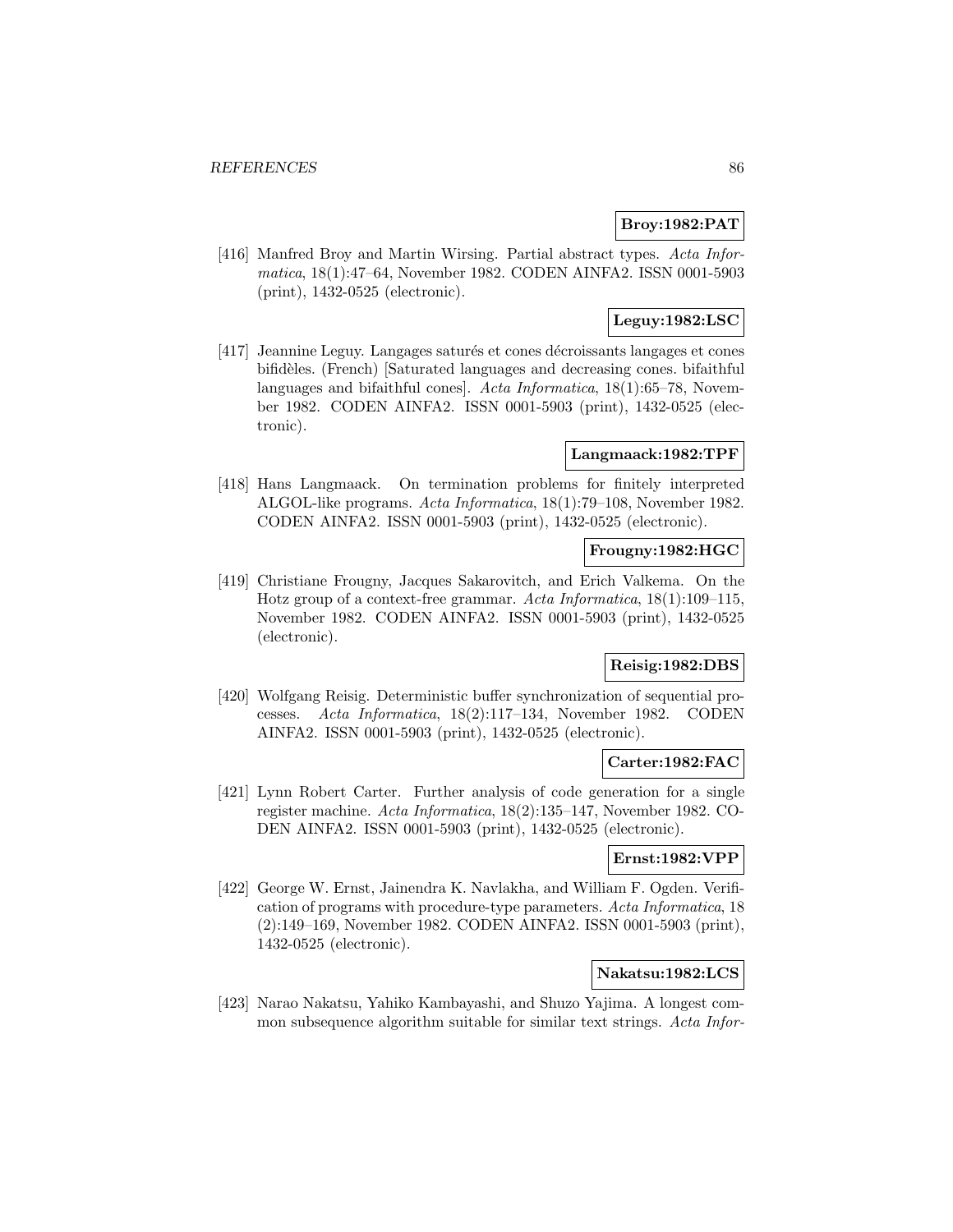matica, 18(2):171–179, November 1982. CODEN AINFA2. ISSN 0001- 5903 (print), 1432-0525 (electronic).

#### **Pettorossi:1982:DVE**

[424] Alberto Pettorossi and Rod M. Burstall. Deriving very efficient algorithms for evaluating linear recurrence relations using the program transformation technique. Acta Informatica, 18(2):181–206, November 1982. CODEN AINFA2. ISSN 0001-5903 (print), 1432-0525 (electronic).

### **Brown:1982:LBL**

[425] Donna J. Brown, Brenda S. Baker, and Howard P. Katseff. Lower bounds for on-line two-dimensional packing algorithms. Acta Informatica, 18(2): 207–225, November 1982. CODEN AINFA2. ISSN 0001-5903 (print), 1432-0525 (electronic).

#### **Nicolas:1982:LII**

[426] Jean-Marie M. Nicolas. Logic for improving integrity checking in relational data bases. Acta Informatica, 18(3):227–253, December 1982. CODEN AINFA2. ISSN 0001-5903 (print), 1432-0525 (electronic).

# **Allen:1982:CON**

[427] Brian Allen. On the costs of optimal and near-optimal binary search trees. Acta Informatica, 18(3):255–263, December 1982. CODEN AINFA2. ISSN 0001-5903 (print), 1432-0525 (electronic).

#### **Nielson:1982:DFD**

[428] Flemming Nielson. A denotational framework for data flow analysis. Acta Informatica, 18(3):265–287, December 1982. CODEN AINFA2. ISSN 0001-5903 (print), 1432-0525 (electronic).

### **Anderson:1982:AII**

[429] S. O. Anderson and R. C. Backhouse. An alternative implementation of an insertion-only recovery technique. Acta Informatica, 18(3):289–298, December 1982. CODEN AINFA2. ISSN 0001-5903 (print), 1432-0525 (electronic).

#### **Winklmann:1982:CSPa**

[430] Karl Winklmann. On the complexity of some problems concerning the use of procedures. I. Acta Informatica, 18(3):299–318, December 1982. CODEN AINFA2. ISSN 0001-5903 (print), 1432-0525 (electronic).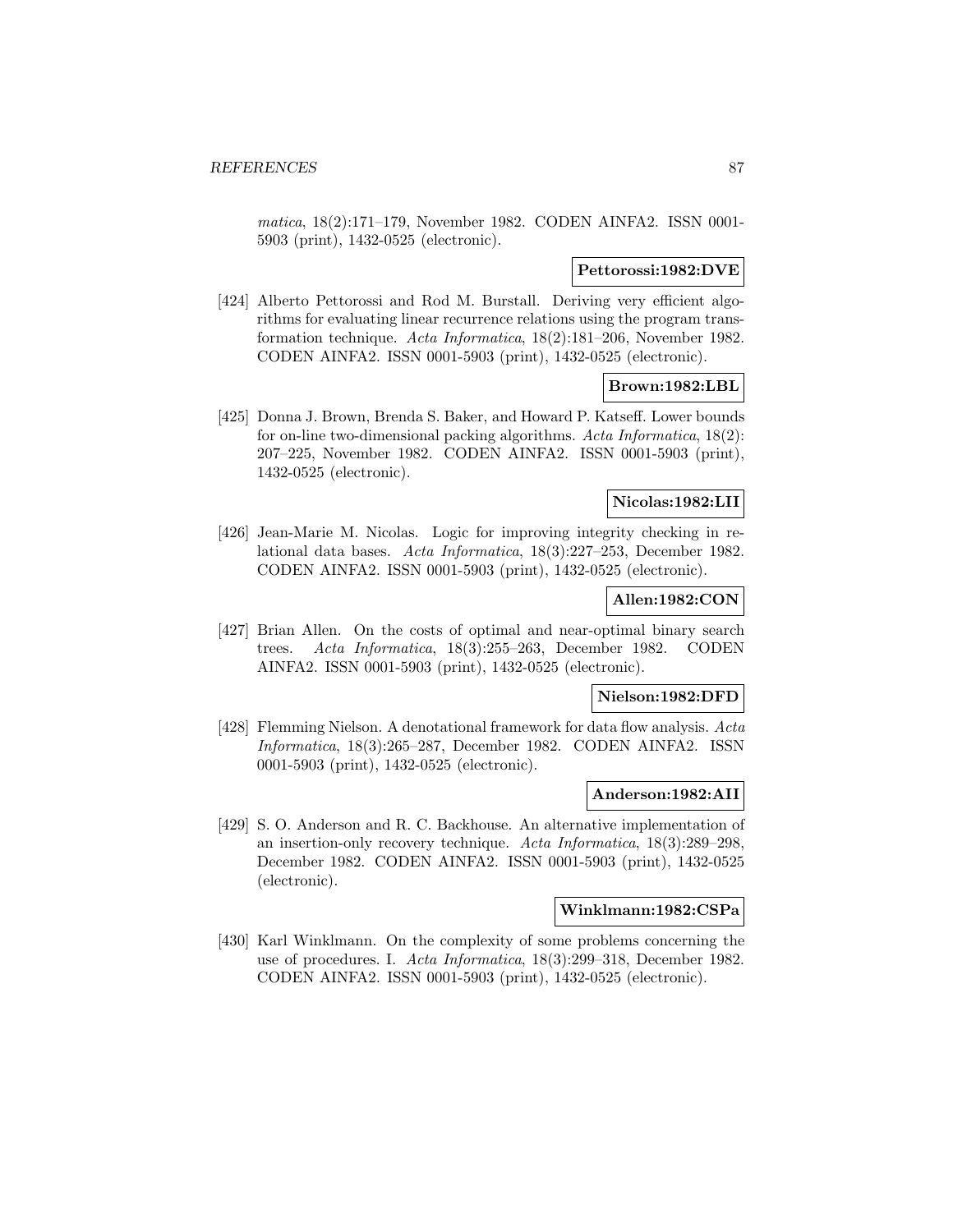#### **Agrawala:1982:ESG**

[431] Ashok K. Agrawala and Satish K. Tripathi. On an exponential server with general cyclic arrivals. Acta Informatica, 18(3):319–334, December 1982. CODEN AINFA2. ISSN 0001-5903 (print), 1432-0525 (electronic).

### **Culik:1983:SAV**

[432] Karel Culik II, J. Gruska, and Arto Salomaa. Systolic automata for VLSI on balanced trees. Acta Informatica, 18(4):335–344, January 1983. CODEN AINFA2. ISSN 0001-5903 (print), 1432-0525 (electronic).

## **vanLeeuwen:1983:SBS**

[433] Jan van Leeuwen and Mark H. Overmars. Stratified balanced search trees. Acta Informatica, 18(4):345–359, January 1983. CODEN AINFA2. ISSN 0001-5903 (print), 1432-0525 (electronic).

#### **Eriksen:1983:CAR**

[434] Ole Eriksen and Jørgen Staunstrup. Concurrent algorithms for root searching. Acta Informatica, 18(4):361–376, January 1983. CODEN AINFA2. ISSN 0001-5903 (print), 1432-0525 (electronic).

### **Supowit:1983:CDT**

[435] Kenneth J. Supowit and Edward M. Reingold. The complexity of drawing trees nicely. Acta Informatica, 18(4):377–392, January 1983. CODEN AINFA2. ISSN 0001-5903 (print), 1432-0525 (electronic). See corrigendum [1172].

#### **Slutzki:1983:FSR**

[436] Giora Slutzki. Finite state relational programs. Acta Informatica, 18 (4):393–409, January 1983. CODEN AINFA2. ISSN 0001-5903 (print), 1432-0525 (electronic).

# **Winklmann:1983:CSP**

[437] Karl Winklmann. On the complexity of some problems concerning the use of procedures. II. Acta Informatica, 18(4):411–430, January 1983. CODEN AINFA2. ISSN 0001-5903 (print), 1432-0525 (electronic).

#### **Banatre:1983:NDW**

[438] Jean-Pierre Banâtre, Patrice Frison, and Patrice Quinton. A network for the detection of words in continuous speech. Acta Informatica, 18 (4):431–448, January 1983. CODEN AINFA2. ISSN 0001-5903 (print), 1432-0525 (electronic).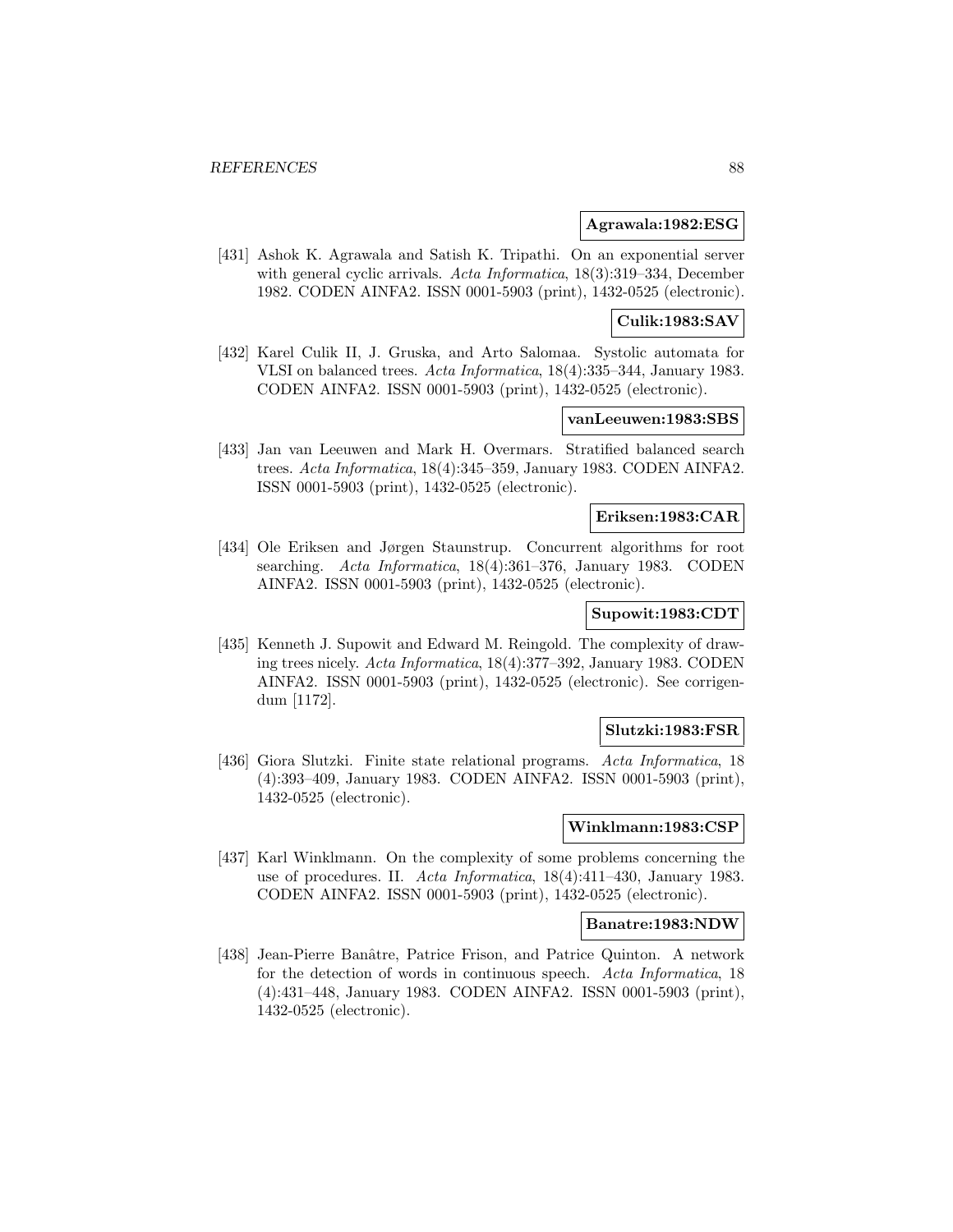#### **Nain:1983:PTE**

[439] Philippe Nain. Partage de tâches entre [deux] processeurs homogènes. (French) [Task scheduling between two homogeneous processors]. Acta Informatica, 18(4):449–466, January 1983. CODEN AINFA2. ISSN 0001- 5903 (print), 1432-0525 (electronic).

# **Kung:1983:OTC**

[440] H. T. Kung and Christos H. Papadimitriou. An optimality theory of concurrency control for databases. Acta Informatica, 19(1):1–11, April 1983. CODEN AINFA2. ISSN 0001-5903 (print), 1432-0525 (electronic).

#### **Tsuda:1983:TLTa**

[441] Takao Tsuda and Takashi Sato. Transposition of large tabular data structures with applications to physical database organization. Part I. transposition of tabular data structures. Acta Informatica, 19(1):13– 33, April 1983. CODEN AINFA2. ISSN 0001-5903 (print), 1432-0525 (electronic).

# **Kuspert:1983:SUT**

[442] Klaus Küspert. Storage utilization in  $B^*$ -trees with a generalized overflow technique. Acta Informatica, 19(1):35–55, April 1983. CODEN AINFA2. ISSN 0001-5903 (print), 1432-0525 (electronic).

# **Taylor:1983:CAS**

[443] Richard N. Taylor. Complexity of analyzing the synchronization structure of concurrent programs. Acta Informatica, 19(1):57–84, April 1983. CODEN AINFA2. ISSN 0001-5903 (print), 1432-0525 (electronic).

### **Iwama:1983:UPU**

[444] Kazuo Iwama. The universe problem for unrestricted flow languages. Acta Informatica, 19(1):85–96, April 1983. CODEN AINFA2. ISSN 0001-5903 (print), 1432-0525 (electronic).

## **Bergstra:1983:SMS**

[445] Jan A. Bergstra and J. Terlouw. Standard model semantics for DSL. A data type specification language. Acta Informatica, 19(1):97–113, April 1983. CODEN AINFA2. ISSN 0001-5903 (print), 1432-0525 (electronic).

### **File:1983:IRA**

[446] Gilberto Filé. Interpretation and reduction of attribute grammars.  $Acta$ Informatica, 19(2):115–150, April 1983. CODEN AINFA2. ISSN 0001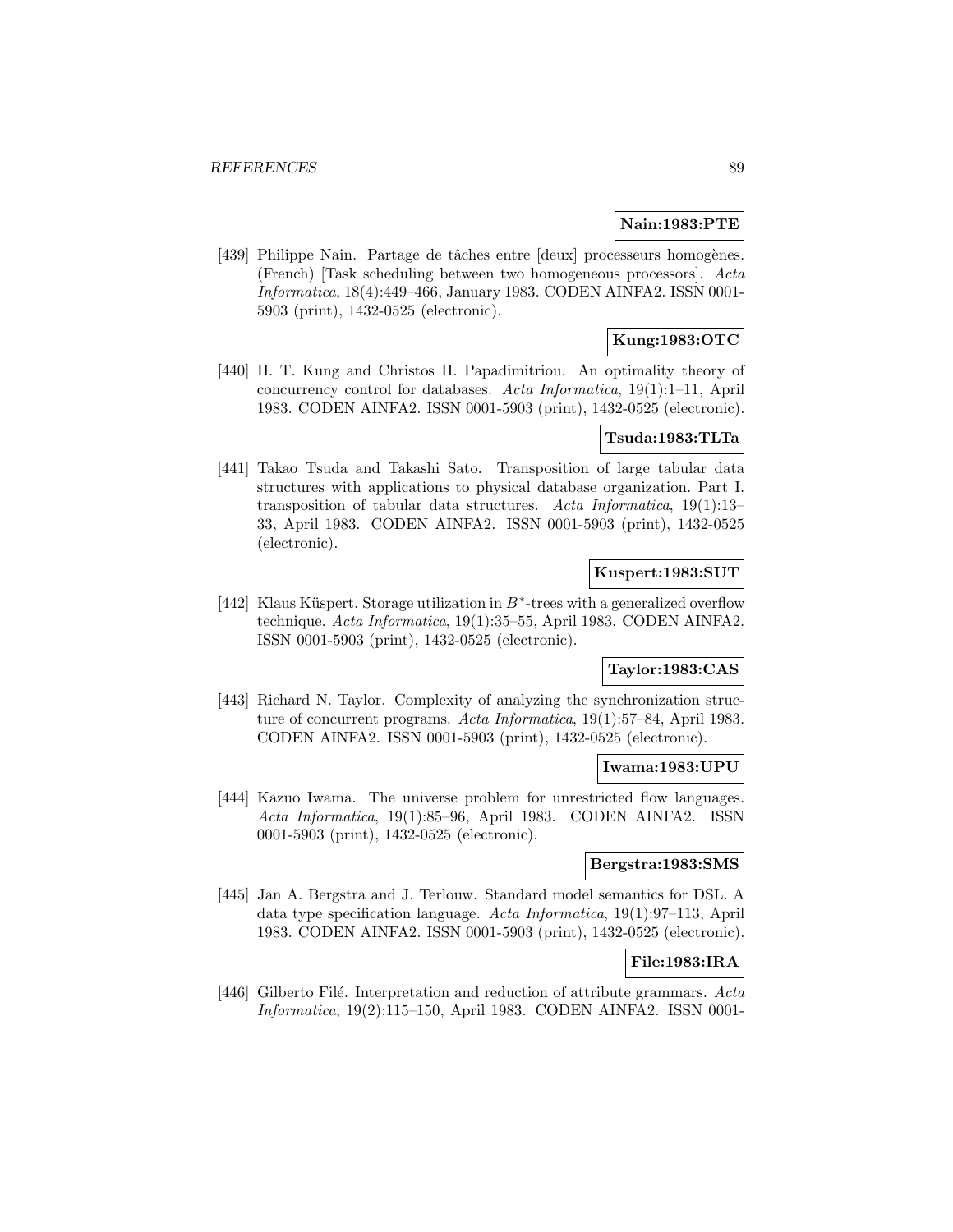5903 (print), 1432-0525 (electronic). See also: memorandum 359, Onderafdeling der Informatica, Tech. Hogeschool Twente (1981).

# **Pfaff:1983:COI**

[447] Günther E. Pfaff. The construction of operator interfaces based on logical input devices. Acta Informatica, 19(2):151–166, April 1983. CODEN AINFA2. ISSN 0001-5903 (print), 1432-0525 (electronic).

## **Tsuda:1983:TLTb**

[448] Takao Tsuda, Akira Urano, and Takashi Sato. Transposition of large tabular data structures with applications to physical database organization. Part II. applications to physical database organization. Acta Informatica, 19(2):167–182, April 1983. CODEN AINFA2. ISSN 0001-5903 (print), 1432-0525 (electronic).

## **Schurfeld:1983:NLB**

[449] Ute Schürfeld. New lower bounds on the formula size of Boolean functions. Acta Informatica, 19(2):183–194, April 1983. CODEN AINFA2. ISSN 0001-5903 (print), 1432-0525 (electronic).

#### **Queille:1983:FRP**

[450] J.-P. P. Queille and Joseph Sifakis. Fairness and related properties in transition systems: a temporal logic to deal with fairness. Acta Informatica, 19(3):195–220, July 1983. CODEN AINFA2. ISSN 0001-5903 (print), 1432-0525 (electronic).

#### **Kearns:1983:IRC**

[451] John P. Kearns and Mary Lou Soffa. The implementation of retention in a coroutine environment. Acta Informatica, 19(3):221–233, July 1983. CODEN AINFA2. ISSN 0001-5903 (print), 1432-0525 (electronic).

#### **Engels:1983:OSS**

[452] Gregor Engels, Udo Pletat, and Hans-Dieter Ehrich. An operational semantics for specifications of abstract data types with error handling. Acta Informatica, 19(3):235–253, July 1983. CODEN AINFA2. ISSN 0001-5903 (print), 1432-0525 (electronic).

#### **Nielson:1983:CSW**

[453] Hanne Riis Nielson. Computation sequences: a way to characterize classes of attribute grammars. Acta Informatica, 19(3):255–268, July 1983. CODEN AINFA2. ISSN 0001-5903 (print), 1432-0525 (electronic). See also: report DAIMI PB-138, Computer Science Department, Aarhus University, Arhus, Denmark (1981).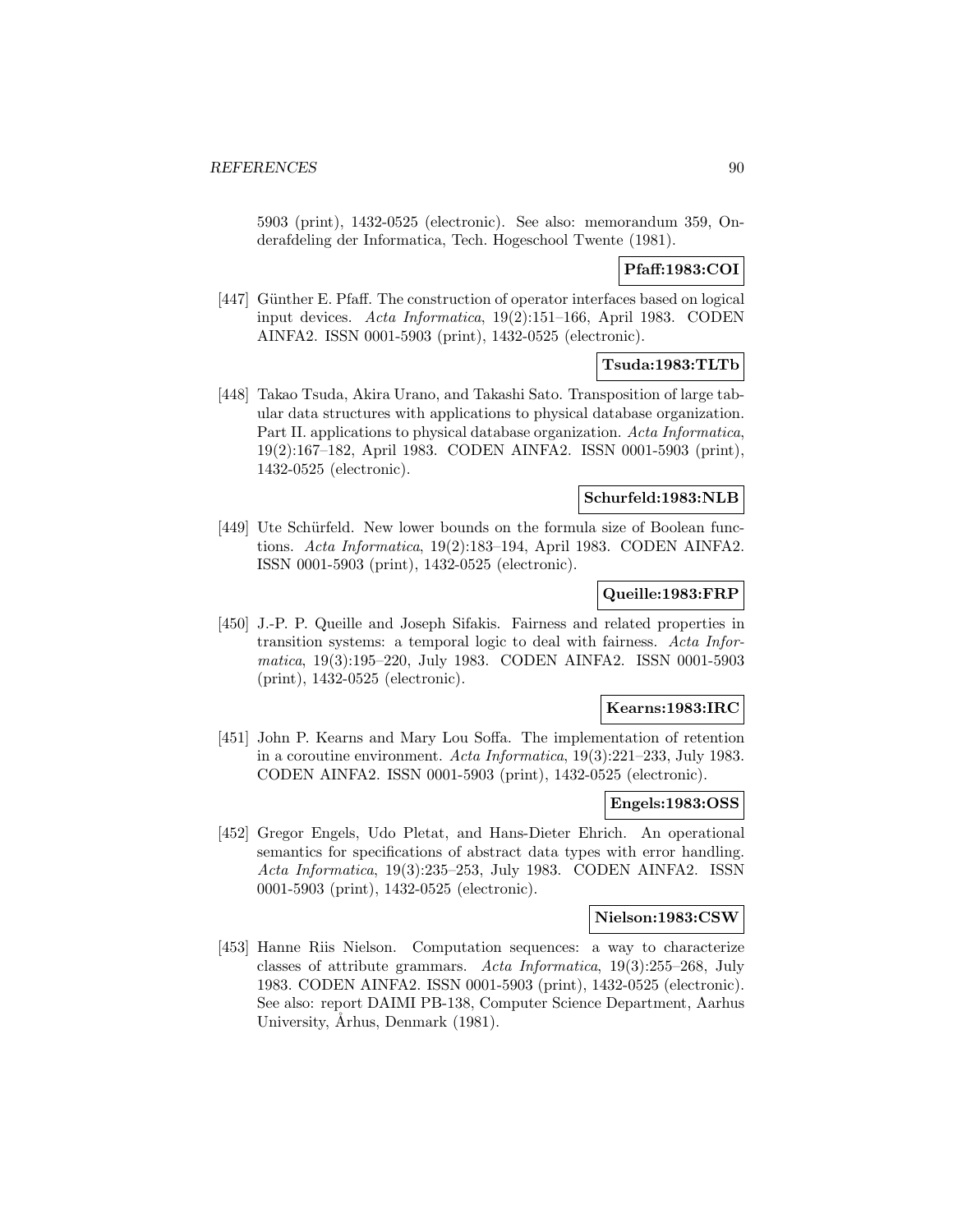#### **MeyeraufderHeide:1983:EUP**

[454] Friedhelm Meyer auf der Heide. Efficiency of universal parallel computers. Acta Informatica, 19(3):269–296, July 1983. CODEN AINFA2. ISSN 0001-5903 (print), 1432-0525 (electronic).

### **Schmitt:1983:NRO**

[455] Alfred Schmitt. On the number of relational operators necessary to compute certain functions of real variables. Acta Informatica, 19(3):297–304, July 1983. CODEN AINFA2. ISSN 0001-5903 (print), 1432-0525 (electronic).

# **Vardi:1983:IMD**

[456] Moshe Y. Vardi. Inferring multivalued dependencies from functional and join dependencies. Acta Informatica, 19(4):305–324, September 1983. CODEN AINFA2. ISSN 0001-5903 (print), 1432-0525 (electronic).

#### **Suzuki:1983:TMS**

[457] Ichiro Suzuki and Tadao Kasami. Three measures for synchronic dependence in Petri nets. Acta Informatica, 19(4):325–338, September 1983. CODEN AINFA2. ISSN 0001-5903 (print), 1432-0525 (electronic).

### **El-Affendi:1983:MEA**

[458] M. A. El-Affendi and Demetres D. Kouvatsos. A maximum entropy analysis of the  $M/G/1$  and  $G/M/1$  queueing systems at equilibrium. Acta Informatica, 19(4):339–355, September 1983. CODEN AINFA2. ISSN 0001-5903 (print), 1432-0525 (electronic).

## **Ruohonen:1983:SVP**

[459] Keijo Ruohonen. On some variants of Post's correspondence problem. Acta Informatica, 19(4):357–367, September 1983. CODEN AINFA2. ISSN 0001-5903 (print), 1432-0525 (electronic).

#### **Agrawal:1983:EIL**

[460] Rakesh Agrawal and Keith D. Detro. An efficient incremental LR parser for grammars with epsilon productions. Acta Informatica, 19(4):369–376, September 1983. CODEN AINFA2. ISSN 0001-5903 (print), 1432-0525 (electronic).

#### **Hromkovic:1983:OWM**

[461] Juraj Hromkovič. One-way multihead deterministic finite automata. Acta Informatica, 19(4):377–384, September 1983. CODEN AINFA2. ISSN 0001-5903 (print), 1432-0525 (electronic).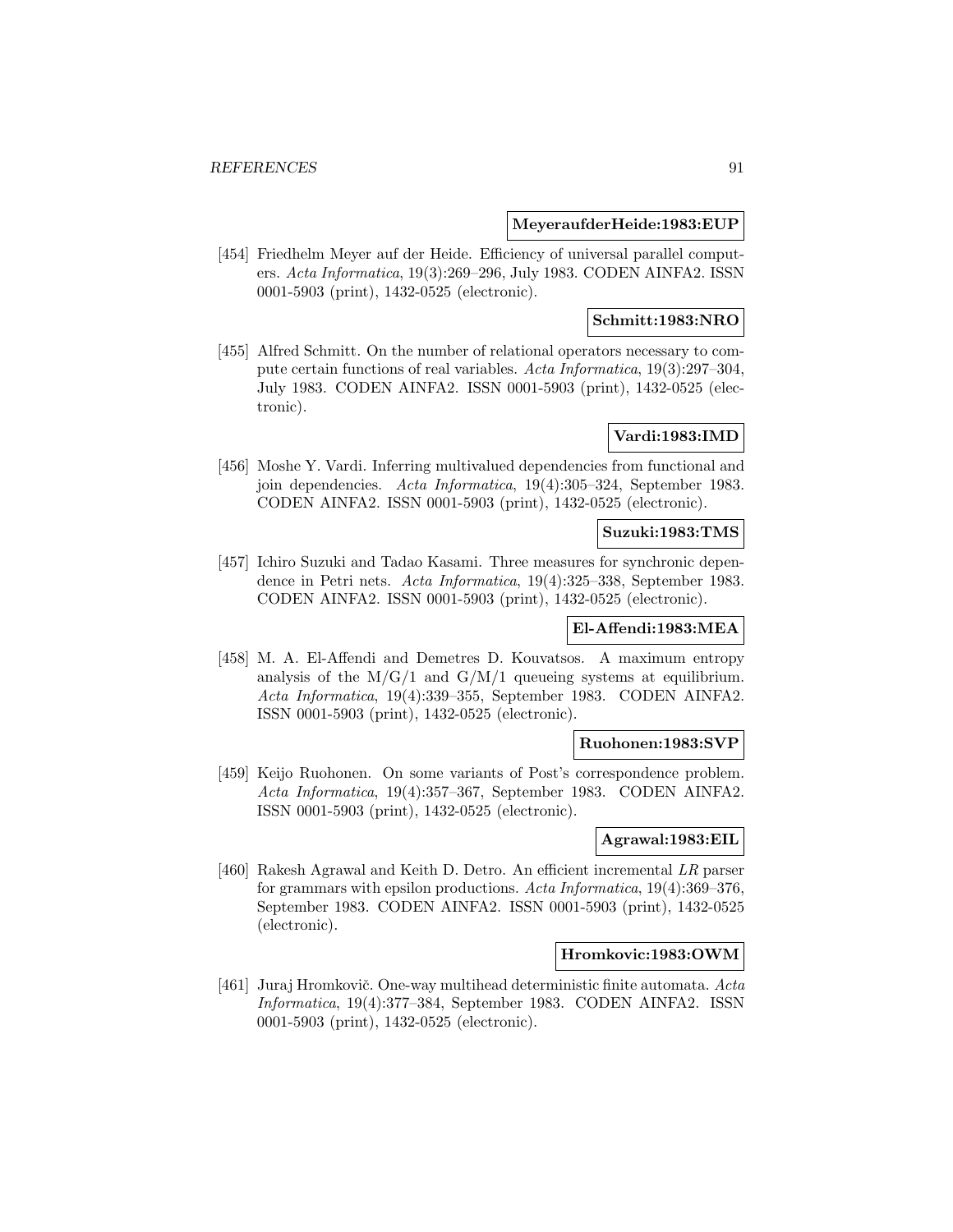### **Klein:1983:LTB**

[462] Peter Klein and Friedhelm Meyer auf der Heide. A lower time bound for the knapsack problem on random access machines. Acta Informatica, 19 (4):385–395, September 1983. CODEN AINFA2. ISSN 0001-5903 (print), 1432-0525 (electronic).

### **Sommerhalder:1983:PLR**

[463] R. Sommerhalder and S. C. van Westrhenen. Parallel language recognition in constant time by cellular automata. Acta Informatica,  $19(4)$ : 397–407, September 1983. CODEN AINFA2. ISSN 0001-5903 (print), 1432-0525 (electronic).

### **Wirsing:1983:HAD**

[464] Martin Wirsing, Peter Pepper, Helmut Partsch, Walter Dosch, and Manfred Broy. On hierarchies of abstract data types. Acta Informatica, 20(1): 1–33, October 1983. CODEN AINFA2. ISSN 0001-5903 (print), 1432- 0525 (electronic).

# **He:1983:GPT**

[465] Jifeng He. General predicate transformer and the semantics of a programming language with go to statement. Acta Informatica, 20(1):35– 57, October 1983. CODEN AINFA2. ISSN 0001-5903 (print), 1432-0525 (electronic).

#### **Damm:1983:SRH**

[466] Werner Damm and Bernhard Josko. A sound and relatively \*complete Hoare-logic for a language with higher type procedures. Acta Informatica, 20(1):59–101, October 1983. CODEN AINFA2. ISSN 0001-5903 (print), 1432-0525 (electronic).

### **Chandra:1983:SBV**

[467] Ashok K. Chandra, Lawrence T. Kou, George Markowsky, and Shmuel Zaks. On sets of Boolean *n*-vectors with all *k*-projections surjective. Acta Informatica, 20(1):103–111, October 1983. CODEN AINFA2. ISSN 0001- 5903 (print), 1432-0525 (electronic).

#### **Kameda:1983:NMQ**

[468] Hisao Kameda. A note on multi-queue scheduling of two tasks. Acta Informatica, 20(2):113–120, November 1983. CODEN AINFA2. ISSN 0001-5903 (print), 1432-0525 (electronic).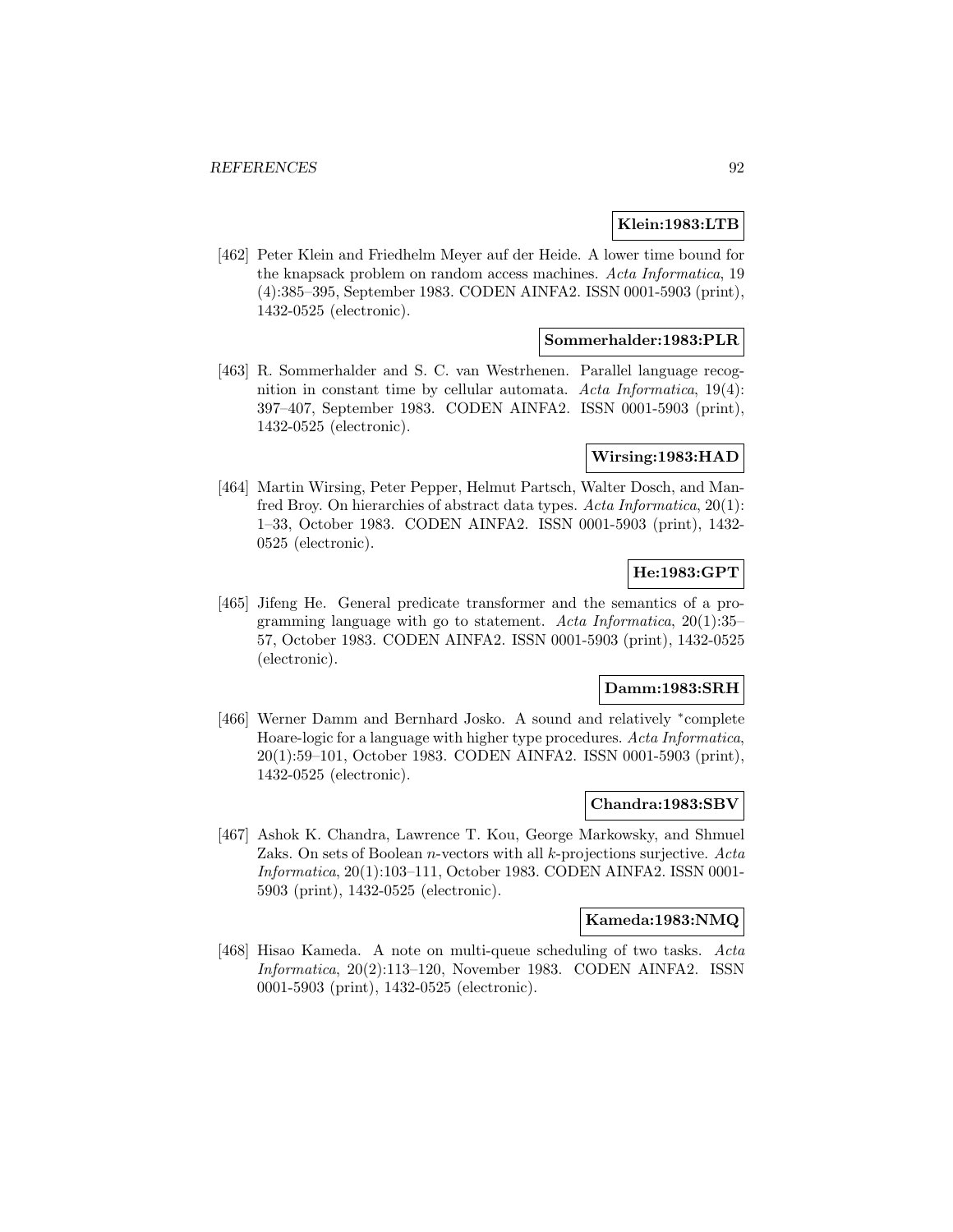#### **Akdag:1983:PAC**

[469] Herman Akdag. Performances of an algorithm constructing a nearly optimal binary tree. Acta Informatica, 20(2):121–132, November 1983. CODEN AINFA2. ISSN 0001-5903 (print), 1432-0525 (electronic).

#### **Bucher:1983:TSS**

[470] W. Bucher. Two-symbol DOS systems generating regular languages. Acta Informatica, 20(2):133–142, November 1983. CODEN AINFA2. ISSN 0001-5903 (print), 1432-0525 (electronic).

# **Mannila:1983:RMO**

[471] Heikki Mannila and Kari-Jouko Räihä. On the relationship of minimum and optimum covers for a set of functional dependencies. Acta Informatica, 20(2):143–158, November 1983. CODEN AINFA2. ISSN 0001-5903 (print), 1432-0525 (electronic).

## **Coppo:1983:SP**

[472] Mario Coppo. On the semantics of polymorphism. Acta Informatica, 20 (2):159–170, November 1983. CODEN AINFA2. ISSN 0001-5903 (print), 1432-0525 (electronic).

#### **Goodman:1983:NCP**

[473] Nathan Goodman and Oded Shmueli. NP-complete problems simplified on tree schemas. Acta Informatica, 20(2):171–178, November 1983. CODEN AINFA2. ISSN 0001-5903 (print), 1432-0525 (electronic).

#### **Pansiot:1983:HFC**

[474] Jean-Jacques Pansiot. Hiérarchie et fermeture de certaines classes de tagsystèmes. (French) [Hierarchy and closure properties of certain classes of tag-systems]. Acta Informatica, 20(2):179–196, November 1983. CODEN AINFA2. ISSN 0001-5903 (print), 1432-0525 (electronic).

#### **Ronse:1983:TSC**

[475] Christian Ronse. A three-stage construction for multiconnection networks. Acta Informatica, 20(2):197–206, November 1983. CODEN AINFA2. ISSN 0001-5903 (print), 1432-0525 (electronic).

#### **Ben-Ari:1983:TLB**

[476] Mordechai Ben-Ari, Amir Pnueli, and Zohar Manna. The temporal logic of branching time. Acta Informatica, 20(3):207–226, December 1983. CODEN AINFA2. ISSN 0001-5903 (print), 1432-0525 (electronic).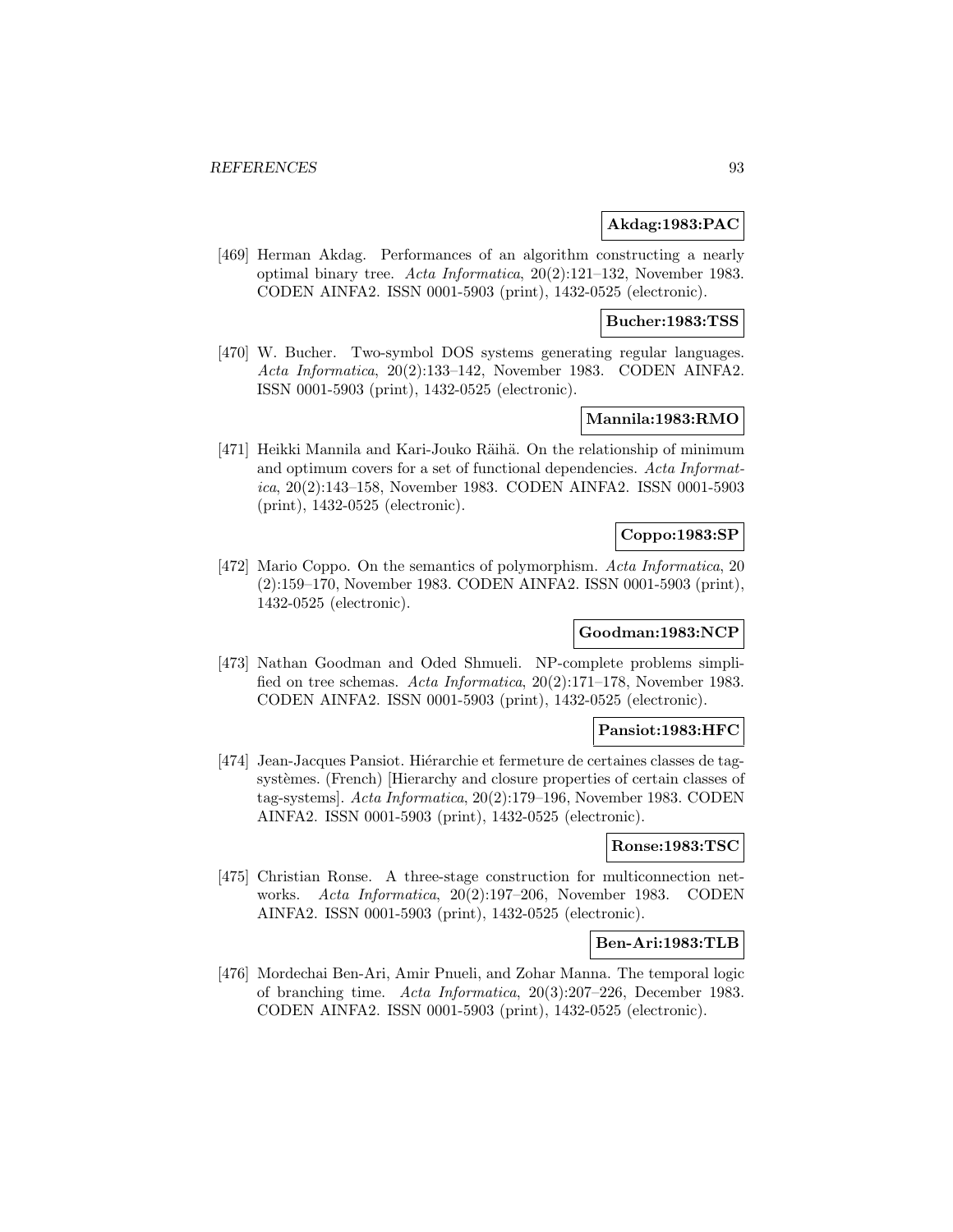#### **Simon:1983:PMT**

[477] Hans-Ulrich U. Simon. Pattern matching in trees and nets. Acta Informatica, 20(3):227–248, December 1983. CODEN AINFA2. ISSN 0001- 5903 (print), 1432-0525 (electronic).

#### **Marque-Pucheu:1983:RST**

[478] G. Marque-Pucheu. Rational set of trees and the algebraic semantics of logic programming. Acta Informatica, 20(3):249–260, December 1983. CODEN AINFA2. ISSN 0001-5903 (print), 1432-0525 (electronic).

## **Bannister:1983:TAF**

[479] Joseph A. Bannister and Kishor S. Trivedi. Task allocation in faulttolerant distributed systems. Acta Informatica, 20(3):261–281, December 1983. CODEN AINFA2. ISSN 0001-5903 (print), 1432-0525 (electronic).

#### **Pohlmann:1983:LPA**

[480] Werner Pohlmann. LR parsing for affix grammars. Acta Informatica, 20 (4):283–300, December 1983. CODEN AINFA2. ISSN 0001-5903 (print), 1432-0525 (electronic).

# **Martin:1983:GPR**

[481] Alain J. Martin. A general proof rule for procedures in predicate transformer semantics. Acta Informatica, 20(4):301–313, December 1983. CO-DEN AINFA2. ISSN 0001-5903 (print), 1432-0525 (electronic).

#### **Mili:1983:RAD**

[482] Ali Mili. A relational approach to the design of deterministic programs. Acta Informatica, 20(4):315–328, December 1983. CODEN AINFA2. ISSN 0001-5903 (print), 1432-0525 (electronic).

#### **Francez:1983:PPT**

[483] Nissim Francez. Product properties and their direct verification. Acta Informatica, 20(4):329–344, December 1983. CODEN AINFA2. ISSN 0001-5903 (print), 1432-0525 (electronic).

### **Flajolet:1983:PEE**

[484] Philippe Flajolet. On the performance evaluation of extendible hashing and trie searching. Acta Informatica, 20(4):345–369, December 1983. CODEN AINFA2. ISSN 0001-5903 (print), 1432-0525 (electronic).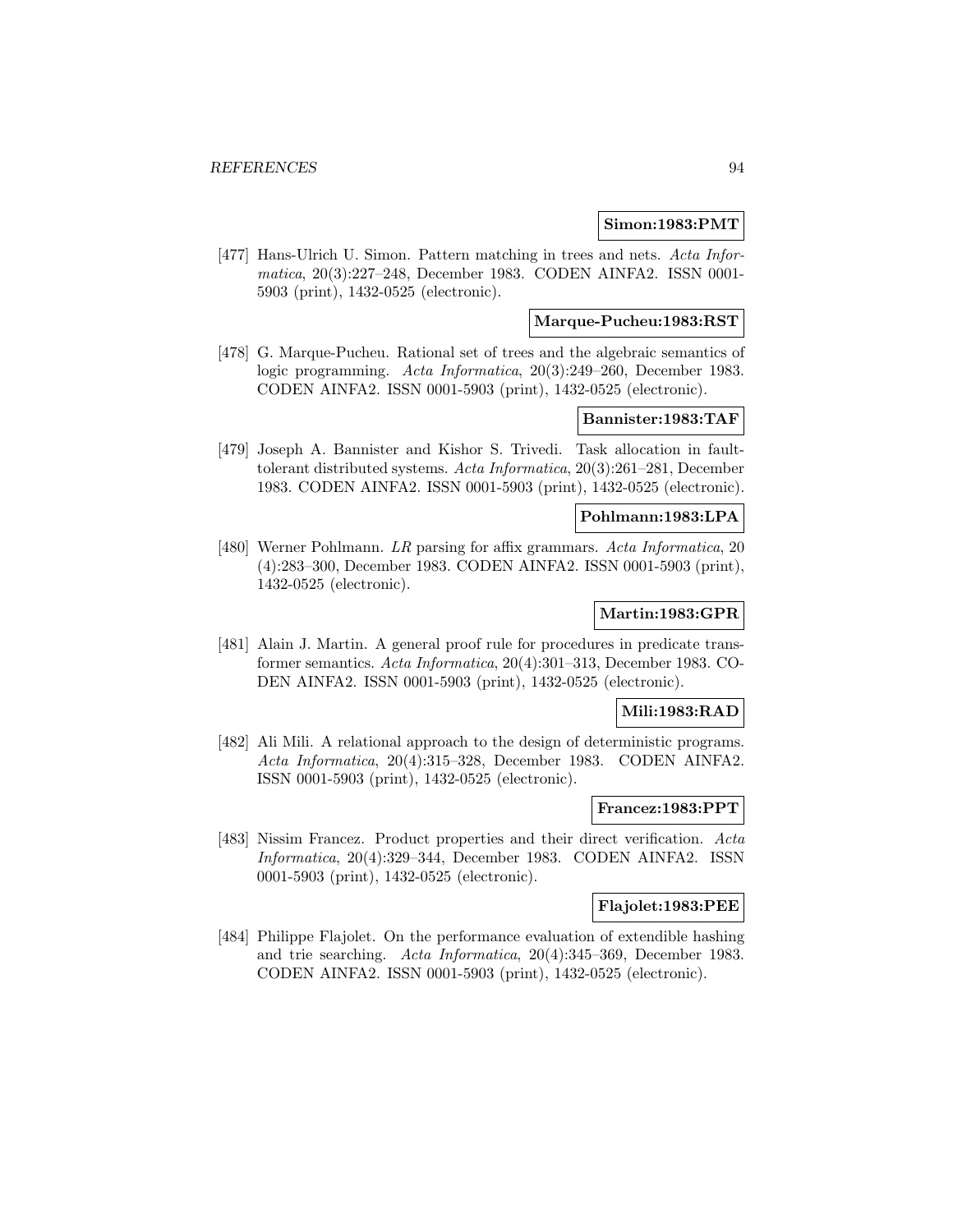#### **Fraenkel:1983:TCP**

[485] Aviezri S. Fraenkel, Moshe Mor, and Y. Perl. Is text compression by prefixes and suffixes practical? Acta Informatica, 20(4):371–389, December 1983. CODEN AINFA2. ISSN 0001-5903 (print), 1432-0525 (electronic).

## **Kleijn:1983:GPR**

[486] H. C. M. Kleijn and Grzegorz Rozenberg. On the generative power of regular pattern grammars. Acta Informatica, 20(4):391–411, December 1983. CODEN AINFA2. ISSN 0001-5903 (print), 1432-0525 (electronic).

# **Bayer:1984:DMS**

[487] Rudolf Bayer and Peter Schlichtiger. Data management support for database management. Acta Informatica, 21(1):1–28, May 1984. CO-DEN AINFA2. ISSN 0001-5903 (print), 1432-0525 (electronic).

#### **Chapman:1984:LPG**

[488] N. P. Chapman.  $LALR(1,1)$  parser generation for regular right part grammars. Acta Informatica, 21(1):29–45, May 1984. CODEN AINFA2. ISSN 0001-5903 (print), 1432-0525 (electronic).

### **Szwarcfiter:1984:OMS**

[489] Jayme Luiz Szwarcfiter. Optimal multiway search trees for variable size keys. Acta Informatica, 21(1):47–60, May 1984. CODEN AINFA2. ISSN 0001-5903 (print), 1432-0525 (electronic).

#### **Hennessy:1984:AFD**

[490] Matthew Hennessy. Axiomatising finite delay operators. Acta Informatica, 21(1):61–88, May 1984. CODEN AINFA2. ISSN 0001-5903 (print), 1432-0525 (electronic).

#### **Best:1984:FCS**

[491] Eike Best and Klaus Voss. Free choice systems have home states. Acta Informatica, 21(1):89–100, May 1984. CODEN AINFA2. ISSN 0001-5903 (print), 1432-0525 (electronic).

# **Tsakalidis:1984:MOG**

[492] Athanasios K. Tsakalidis. Maintaining order in a generalized linked list. Acta Informatica, 21(1):101–112, May 1984. CODEN AINFA2. ISSN 0001-5903 (print), 1432-0525 (electronic).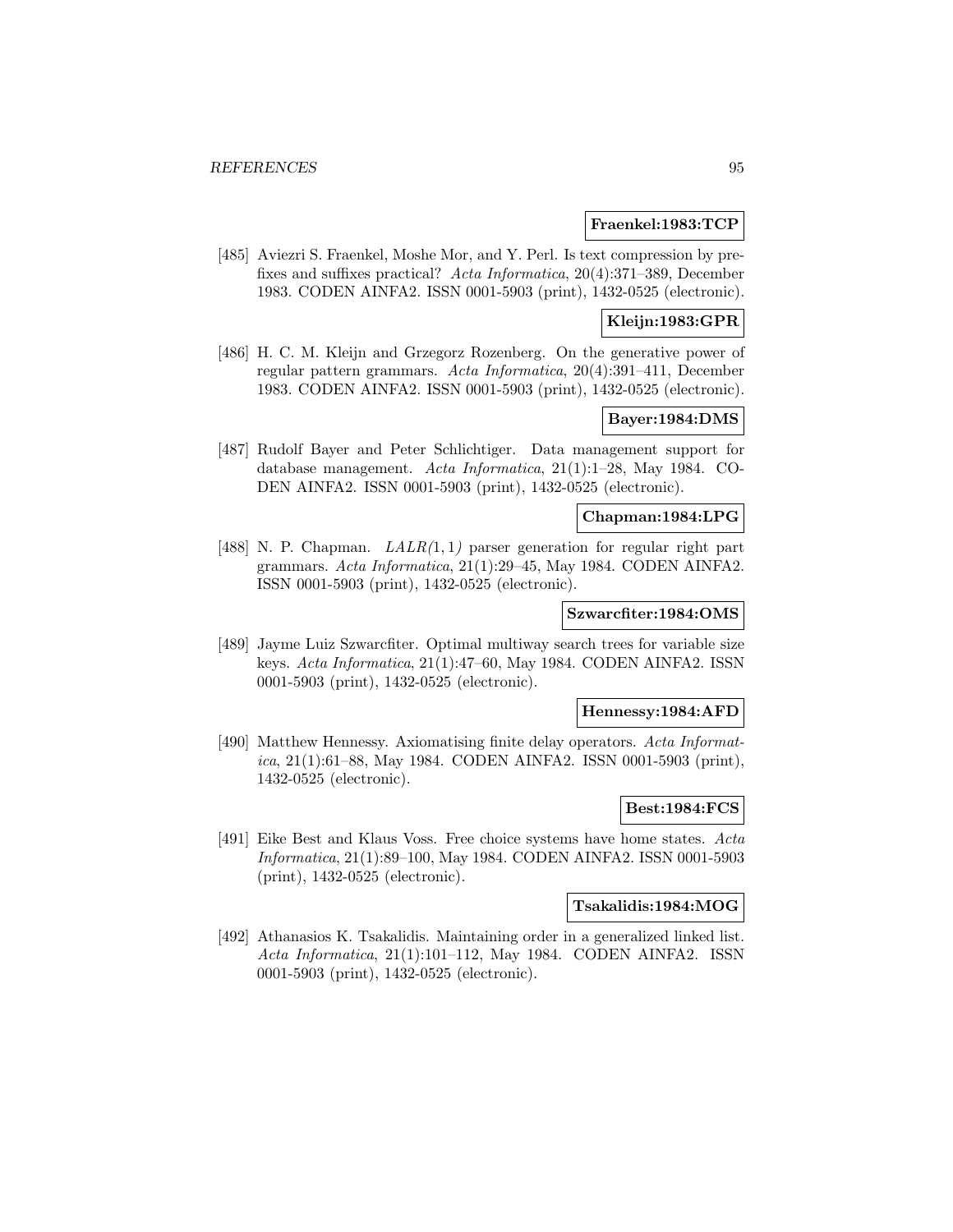#### **Huang:1984:GBS**

[493] Shou Hsuan Stephen Huang and C. K. Wong. Generalized binary split trees. Acta Informatica, 21(1):113–123, May 1984. CODEN AINFA2. ISSN 0001-5903 (print), 1432-0525 (electronic).

## **Lubachevsky:1984:AAV**

[494] Boris D. Lubachevsky. An approach to automating the verification of compact parallel coordination programs: Part 1. Acta Informatica, 21(2): 125–169, August 1984. CODEN AINFA2. ISSN 0001-5903 (print), 1432- 0525 (electronic). Part II: Technical Report No. 64, February (1983), Courant Institute of Mathematical Sciences, New York University.

### **Blum:1984:CAO**

[495] Norbert Blum and Martin Seysen. Characterization of all optimal networks for a simultaneous computation of AND and NOR. Acta Informatica, 21(2):171–181, August 1984. CODEN AINFA2. ISSN 0001-5903 (print), 1432-0525 (electronic).

# **Gillett:1984:BTE**

[496] Will D. Gillett. On binary tree encodements. Acta Informatica, 21(2): 183–192, August 1984. CODEN AINFA2. ISSN 0001-5903 (print), 1432- 0525 (electronic).

# **Ibarra:1984:CSB**

[497] Oscar H. Ibarra and Sam M. Kim. A characterization of systolic binary tree automata and applications. Acta Informatica, 21(2):193–207, August 1984. CODEN AINFA2. ISSN 0001-5903 (print), 1432-0525 (electronic).

### **Autebert:1984:BLA**

[498] Jean-Michel Autebert, Joffroy Beauquier, Luc Boasson, and Françoise Gire. Bicentres de langages algébriques. (French) [Bicenters of contextfree languages]. Acta Informatica, 21(2):209–227, August 1984. CODEN AINFA2. ISSN 0001-5903 (print), 1432-0525 (electronic).

## **Devroye:1984:PAH**

[499] Luc Devroye. A probabilistic analysis of the height of tries and of the complexity of triesort. Acta Informatica, 21(3):229–237, October 1984. CODEN AINFA2. ISSN 0001-5903 (print), 1432-0525 (electronic).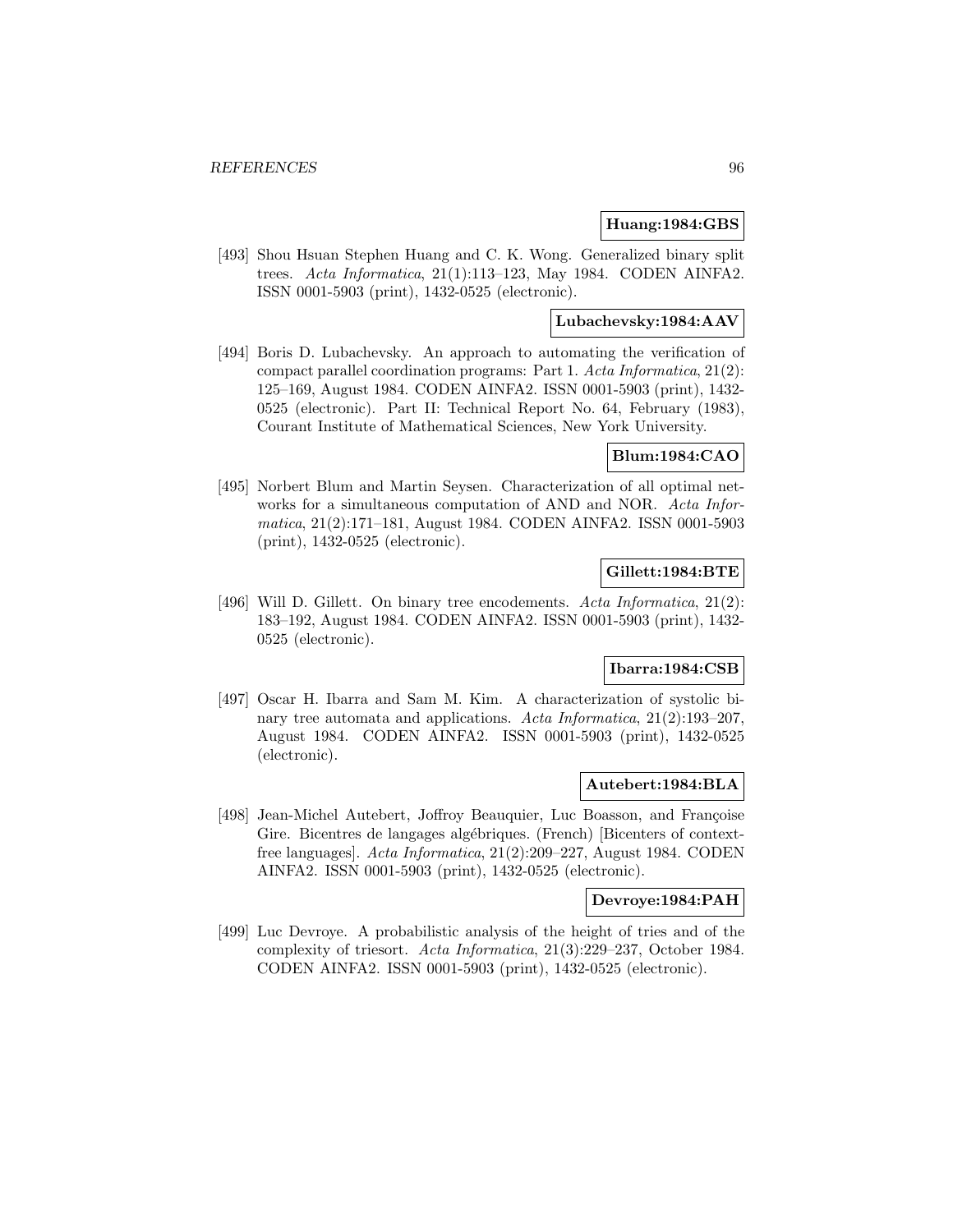#### **Bird:1984:UCP**

[500] R. S. Bird. Using circular programs to eliminate multiple traversals of data. Acta Informatica, 21(3):239–250, October 1984. CODEN AINFA2. ISSN 0001-5903 (print), 1432-0525 (electronic). (LA has).

## **Barringer:1984:LCU**

[501] H. Barringer, J. H. Cheng, and Cliff B. Jones. A logic covering undefinedness in program proofs. Acta Informatica, 21(3):251–269, October 1984. CODEN AINFA2. ISSN 0001-5903 (print), 1432-0525 (electronic).

### **Guting:1984:ODC**

[502] Ralf Hartmut Güting. Optimal divide-and-conquer to compute measure and contour for a set of iso-rectangles. Acta Informatica, 21(3):271–291, October 1984. CODEN AINFA2. ISSN 0001-5903 (print), 1432-0525 (electronic).

### **Bergstra:1984:ASP**

[503] Jan A. Bergstra and J. V. Tucker. The axiomatic semantics of programs based on Hoare's logic. Acta Informatica, 21(3):293–320, October 1984. CODEN AINFA2. ISSN 0001-5903 (print), 1432-0525 (electronic).

### **Iglehart:1984:SOA**

[504] Donald L. Iglehart and Gerald S. Shedler. Simulation output analysis for local area computer networks. Acta Informatica, 21(4):321–338, November 1984. CODEN AINFA2. ISSN 0001-5903 (print), 1432-0525 (electronic).

### **Mehlhorn:1984:RDS**

[505] Kurt Mehlhorn and Uzi Vishkin. Randomized and deterministic simulations of PRAMs by parallel machines with restricted granularity of parallel memories. Acta Informatica, 21(4):339–374, November 1984. CODEN AINFA2. ISSN 0001-5903 (print), 1432-0525 (electronic).

#### **Deransart:1984:SCT**

[506] Pierre Deransart, Martin Jourdan, and Bernard Lorho. Speeding up circularity tests for attribute grammars. Acta Informatica, 21(4):375– 391, November 1984. CODEN AINFA2. ISSN 0001-5903 (print), 1432- 0525 (electronic). See also: rapport RR 211, INRIA, Rocquencourt (May 1983).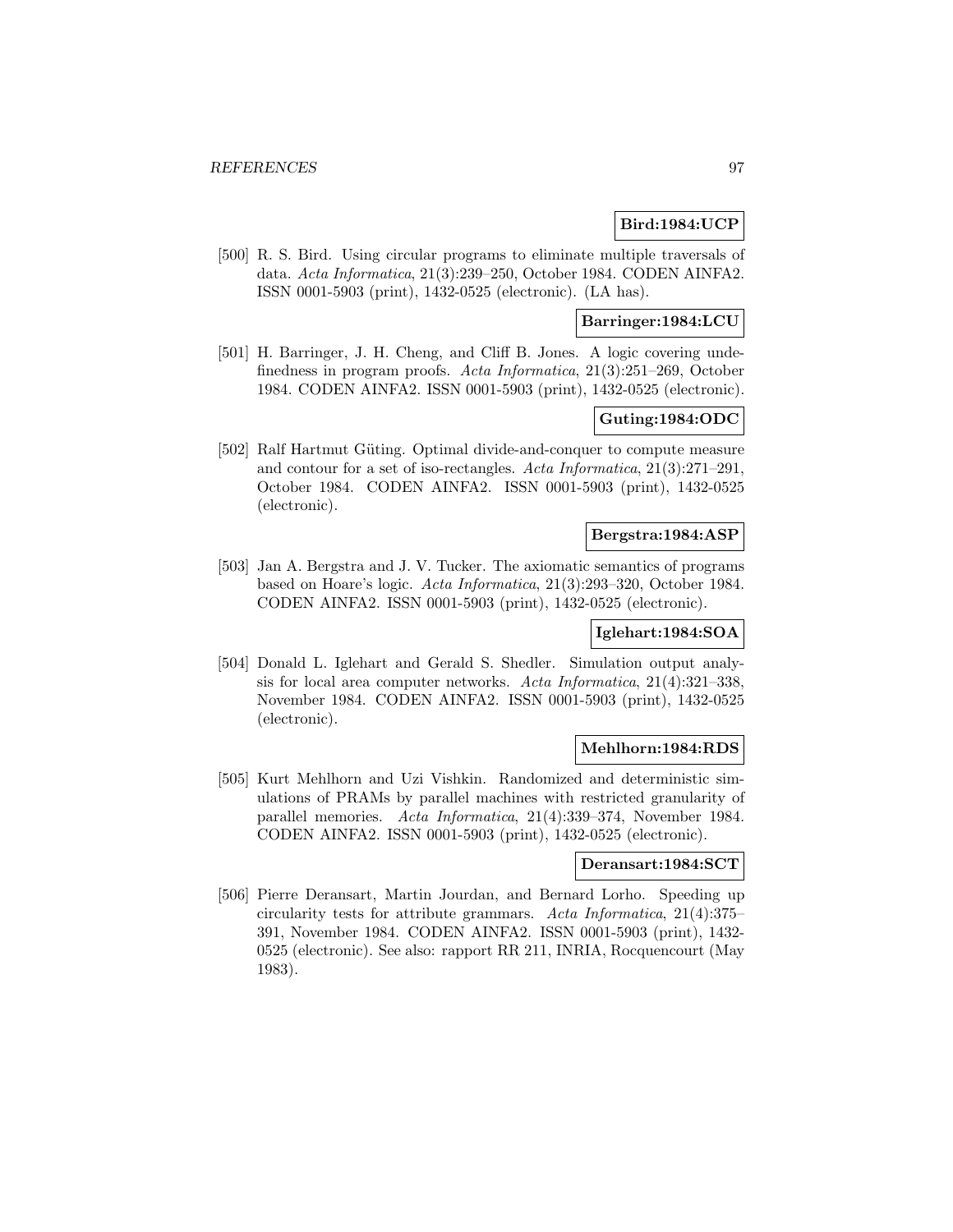#### **Choffrut:1984:RTC**

[507] Christian Choffrut and Karel Culik II. On real-time cellular automata and trellis automata. Acta Informatica, 21(4):393–407, November 1984. CODEN AINFA2. ISSN 0001-5903 (print), 1432-0525 (electronic).

### **Coffman:1984:PGG**

[508] Edward G. Coffman, Jr. and Michael A. Langston. A performance guarantee for the greedy set-partitioning algorithm. Acta Informatica, 21(4): 409–415, November 1984. CODEN AINFA2. ISSN 0001-5903 (print), 1432-0525 (electronic).

#### **Costa:1984:FCC**

[509] Gerardo Costa and Colin Stirling. A fair calculus of communicating systems. Acta Informatica, 21(5):417–441, December 1984. CODEN AINFA2. ISSN 0001-5903 (print), 1432-0525 (electronic).

### **Sannella:1984:STS**

[510] D. T. Sannella. A set–theoretic semantics for CLEAR. Acta Informatica, 21(5):443–472, December 1984. CODEN AINFA2. ISSN 0001-5903 (print), 1432-0525 (electronic).

### **Bulyonkov:1984:PMC**

[511] Mikhail A. Bulyonkov. Polyvariant mixed computation for analyzer programs. Acta Informatica, 21(5):473–484, December 1984. CODEN AINFA2. ISSN 0001-5903 (print), 1432-0525 (electronic).

#### **Leung:1984:PDQ**

[512] Clement H. C. Leung and Q. H. Choo. The paging drum queue: a uniform perspective and further results. Acta Informatica, 21(5):485–500, December 1984. CODEN AINFA2. ISSN 0001-5903 (print), 1432-0525 (electronic).

## **Hertel:1984:SSS**

[513] Stefan Hertel, Martti Mäntylä, Kurt Mehlhorn, and Jürg Nievergelt. Space sweep solves intersection of convex polyhedra. Acta Informatica, 21 (5):501–519, December 1984. CODEN AINFA2. ISSN 0001-5903 (print), 1432-0525 (electronic).

### **Bauer:1984:FCR**

[514] Günther Bauer and Friedrich Otto. Finite complete rewriting systems and the complexity of the word problem. Acta Informatica, 21(5):521–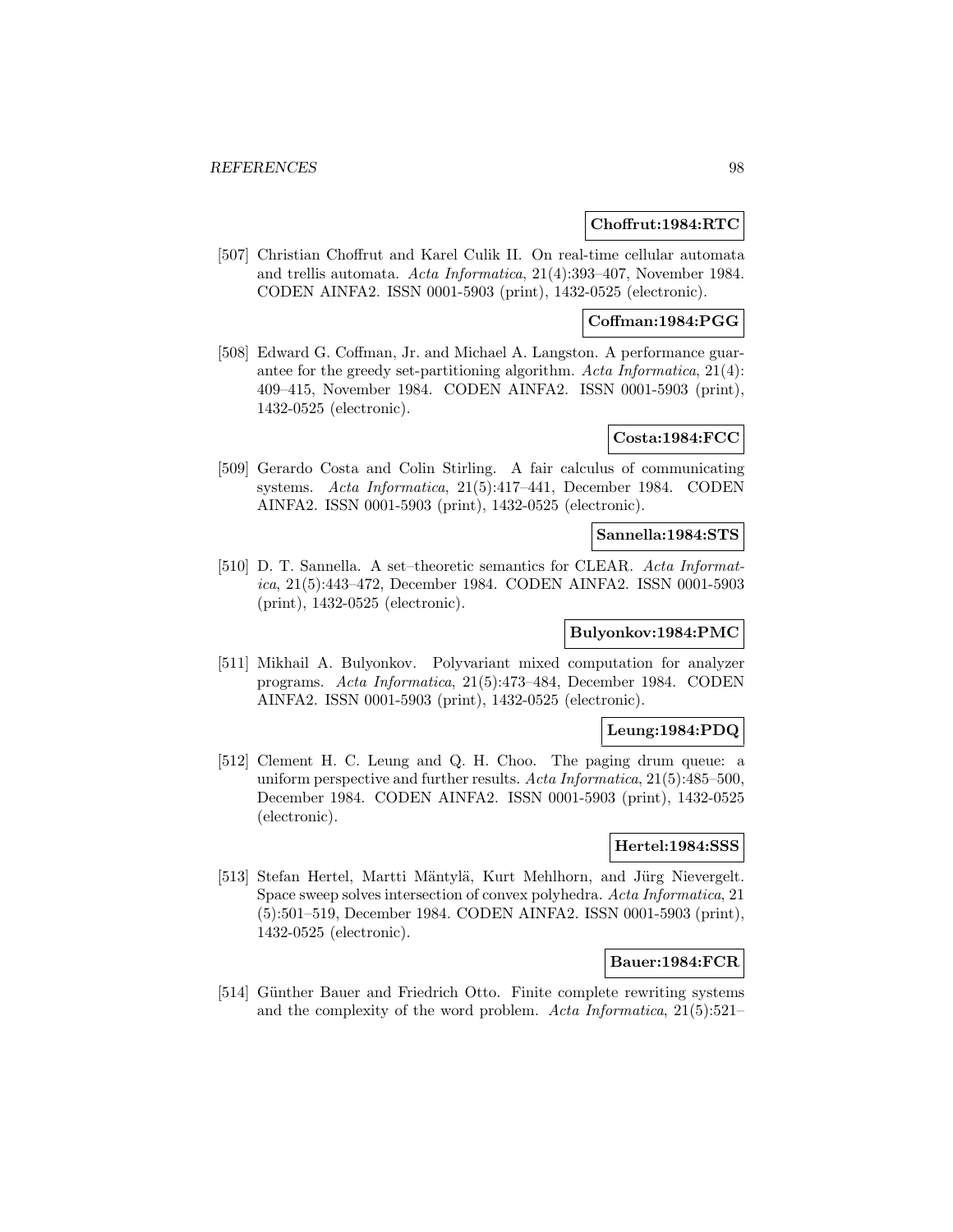540, December 1984. CODEN AINFA2. ISSN 0001-5903 (print), 1432- 0525 (electronic).

### **Wright:1985:SAP**

[515] William E. Wright. Some average performance measures for the B-tree. Acta Informatica, 21(6):541–557, March 1985. CODEN AINFA2. ISSN 0001-5903 (print), 1432-0525 (electronic).

## **Fisher:1985:PLB**

[516] A. J. Fisher. Practical LL(1)-based parsing of van Wijngaarden grammars. Acta Informatica, 21(6):559–584, March 1985. CODEN AINFA2. ISSN 0001-5903 (print), 1432-0525 (electronic).

# **Chen:1985:DFR**

[517] Marina C. Chen and Martin Rem. Deadlock-freedom in resource contentions. Acta Informatica, 21(6):585–598, March 1985. CODEN AINFA2. ISSN 0001-5903 (print), 1432-0525 (electronic).

### **Berry:1985:DSS**

[518] Daniel M. Berry. A denotational semantics for shared-memory parallelism and nondeterminism. Acta Informatica, 21(6):599–627, March 1985. CODEN AINFA2. ISSN 0001-5903 (print), 1432-0525 (electronic).

### **Lenfant:1985:PDO**

[519] Jacques Lenfant and Serge Tahé. Permuting data with the Omega network. Acta Informatica, 21(6):629–641, March 1985. CODEN AINFA2. ISSN 0001-5903 (print), 1432-0525 (electronic).

### **Valk:1985:RVS**

[520] Rüdiger Valk and Matthias Jantzen. The residue of vector sets with applications to decidability problems in Petri nets. Acta Informatica, 21 (6):643–674, March 1985. CODEN AINFA2. ISSN 0001-5903 (print), 1432-0525 (electronic).

### **Bechtold:1985:TSC**

[521] Michael Bechtold, Guy Pujolle, and Otto Spaniol. Throughput of a satellite channel communication. Acta Informatica, 22(1):1–14, April 1985. CODEN AINFA2. ISSN 0001-5903 (print), 1432-0525 (electronic).

#### **Kingston:1985:ATA**

[522] Jeffrey H. Kingston. Analysis of tree algorithms for the simulation event list. Acta Informatica, 22(1):15–33, April 1985. CODEN AINFA2. ISSN 0001-5903 (print), 1432-0525 (electronic).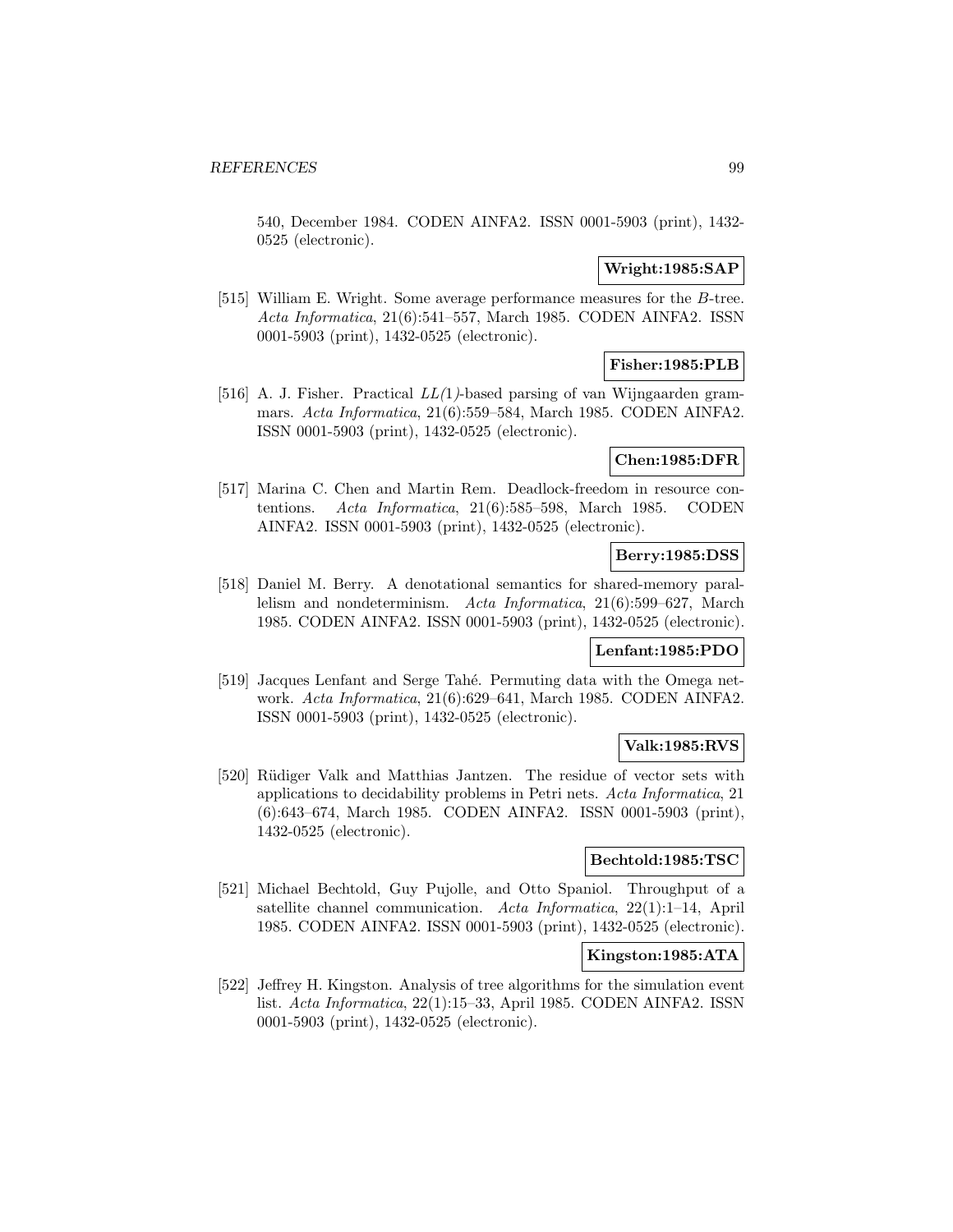#### **Schneider:1985:TET**

[523] Fred B. Schneider, Richard Conway, and Dale Skeen. Thrifty execution of task pipelines. Acta Informatica, 22(1):35–45, April 1985. CODEN AINFA2. ISSN 0001-5903 (print), 1432-0525 (electronic).

# **Mili:1985:SIF**

[524] Ali Mili, Jules Desharnais, and Jean-Raymond Gagné. Strongest invariant functions: Their use in the systematic analysis of while statements. Acta Informatica, 22(1):47–66, April 1985. CODEN AINFA2. ISSN 0001-5903 (print), 1432-0525 (electronic).

# **Jacobs:1985:GCU**

[525] Dean Jacobs and David Gries. General correctness: a unification of partial and total correctness. Acta Informatica, 22(1):67–83, April 1985. CODEN AINFA2. ISSN 0001-5903 (print), 1432-0525 (electronic).

#### **Ottmann:1985:PTU**

[526] Thomas Ottmann, Michael Schrapp, and Derick Wood. Purely top-down updating algorithms for stratified search trees. Acta Informatica, 22(1): 85–100, April 1985. CODEN AINFA2. ISSN 0001-5903 (print), 1432- 0525 (electronic).

#### **Loveland:1985:PBB**

[527] Donald W. Loveland. Performance bounds for binary testing with arbitrary weights. Acta Informatica, 22(1):101–114, April 1985. CODEN AINFA2. ISSN 0001-5903 (print), 1432-0525 (electronic).

### **Monien:1985:RNA**

[528] Burkhard Monien and Ewald Speckenmeyer. Ramsey numbers and an approximation algorithm for the vertex cover problem. Acta Informatica, 22(1):115–123, April 1985. CODEN AINFA2. ISSN 0001-5903 (print), 1432-0525 (electronic). NCPY.

## **Meghini:1985:QFR**

[529] Carlo Meghini and Costantino Thanos. Querying fragmented relations in a distributed database. Acta Informatica, 22(2):125–138, June 1985. CODEN AINFA2. ISSN 0001-5903 (print), 1432-0525 (electronic).

### **Bruno:1985:STE**

[530] John Bruno. On scheduling tasks with exponential service times and intree precedence constraints. Acta Informatica, 22(2):139–148, June 1985. CODEN AINFA2. ISSN 0001-5903 (print), 1432-0525 (electronic).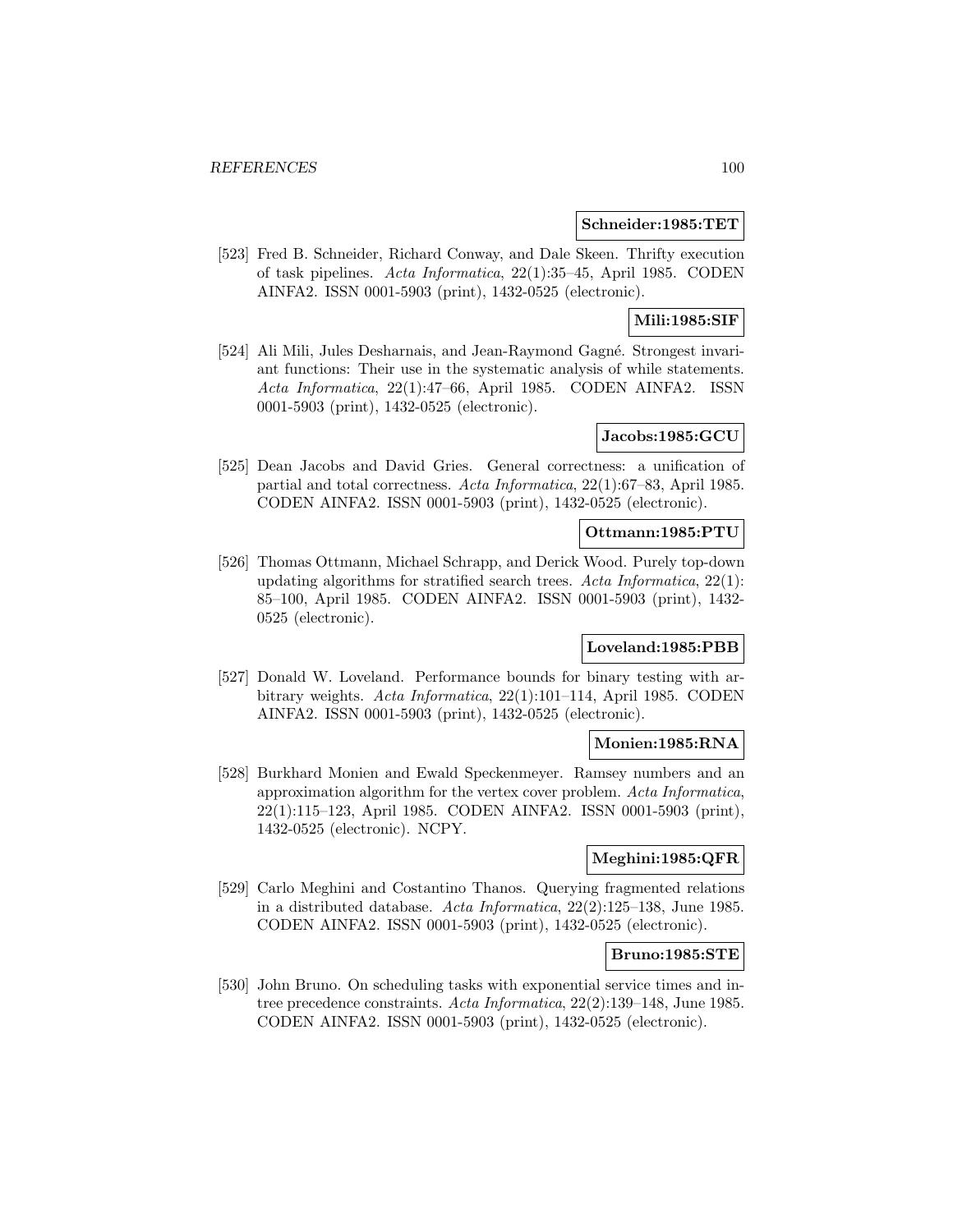#### **Cunningham:1985:RSL**

[531] R. J. Cunningham and A. J. J. Dick. Rewrite systems on a lattice of types. Acta Informatica, 22(2):149–169, June 1985. CODEN AINFA2. ISSN 0001-5903 (print), 1432-0525 (electronic).

## **Sack:1985:AMH**

[532] Jörg-Rüdiger Sack and Thomas Strothotte. An algorithm for merging heaps. Acta Informatica, 22(2):171–186, June 1985. CODEN AINFA2. ISSN 0001-5903 (print), 1432-0525 (electronic).

# **Chiba:1985:DPG**

[533] Norishige Chiba, Kazunori Onoguchi, and Takao Nishizeki. Drawing plane graphs nicely. Acta Informatica, 22(2):187–201, June 1985. CO-DEN AINFA2. ISSN 0001-5903 (print), 1432-0525 (electronic).

#### **Kamimura:1985:EGI**

[534] Tsutomu Kamimura. An effectively given initial semigroup. Acta Informatica, 22(2):203–227, June 1985. CODEN AINFA2. ISSN 0001-5903 (print), 1432-0525 (electronic).

## **Dunne:1985:LBM**

[535] Paul E. S. Dunne. A 2.5n lower bound on the monotone network complexity of  $T_3^n$ . Acta Informatica, 22(2):229-240, June 1985. CODEN AINFA2. ISSN 0001-5903 (print), 1432-0525 (electronic).

#### **Rembowski:1985:PQI**

[536] Bogdan Rembowski. A priority queue with interruptions of service permitted after a time quantum. Acta Informatica, 22(3):241–251, August 1985. CODEN AINFA2. ISSN 0001-5903 (print), 1432-0525 (electronic).

#### **Krishnamurthy:1985:SPT**

[537] Balakrishnan Krishnamurthy. Short proofs for tricky formulas. Acta Informatica, 22(3):253–275, August 1985. CODEN AINFA2. ISSN 0001- 5903 (print), 1432-0525 (electronic).

#### **Gonczarowski:1985:DPM**

[538] Jakob Gonczarowski. Decidable properties of monadic recursive schemas with a depth parameter. Acta Informatica, 22(3):277-310, August 1985. CODEN AINFA2. ISSN 0001-5903 (print), 1432-0525 (electronic).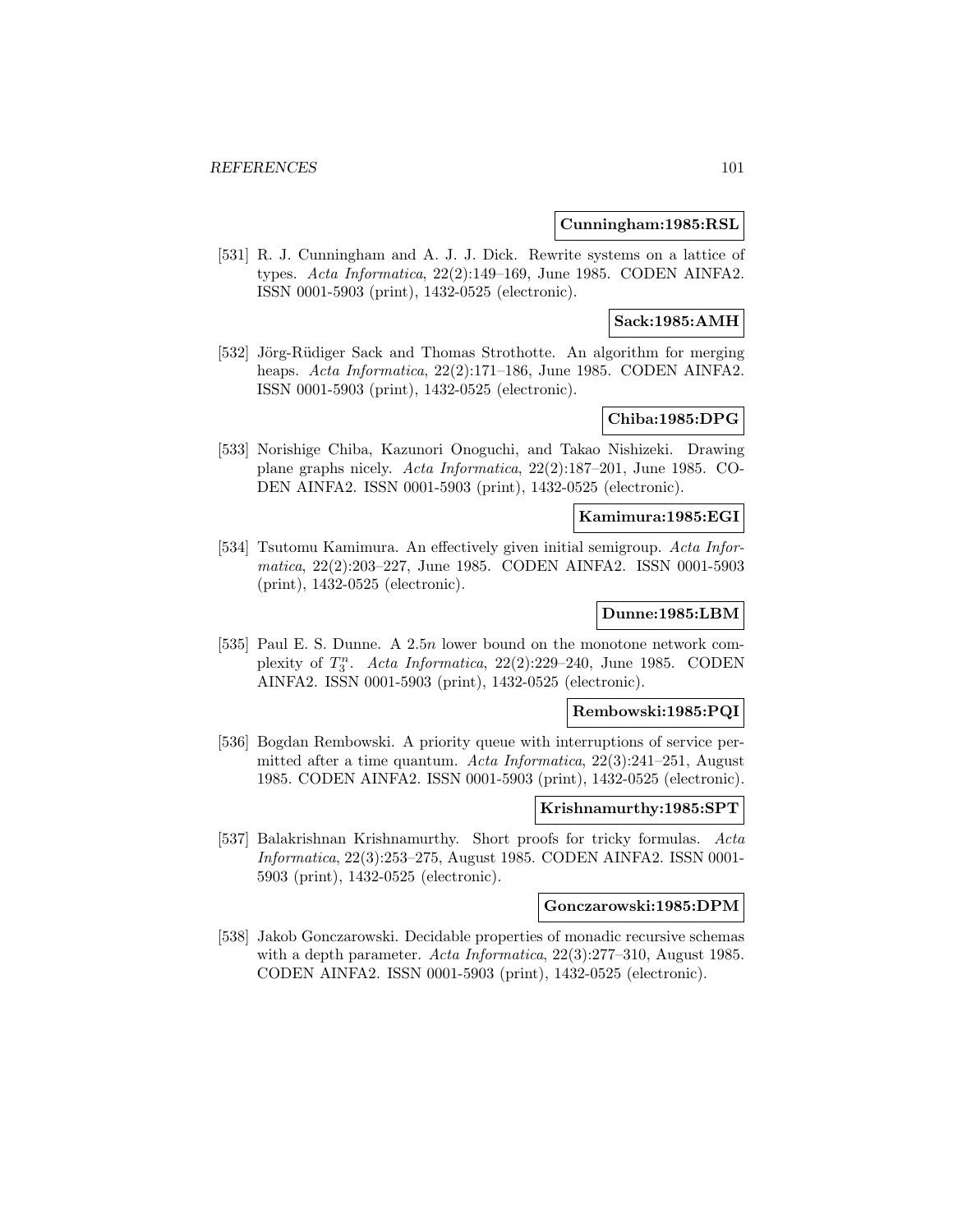#### **Rudnicki:1985:PPP**

[539] Piotr Rudnicki and Włodzimierz Drabent. Proving properties of Pascal programs in MIZAR 2. Acta Informatica, 22(3):311–331, August 1985. CODEN AINFA2. ISSN 0001-5903 (print), 1432-0525 (electronic).

#### **Bruno:1985:PBD**

[540] John L. Bruno and Peter J. Downey. Probabilistic bounds for dual bin-packing. Acta Informatica, 22(3):333–345, August 1985. CODEN AINFA2. ISSN 0001-5903 (print), 1432-0525 (electronic).

# **Kfoury:1985:NSC**

[541] A. J. Kfoury and Pawel Urzyczyn. Necessary and sufficient conditions for the universality of programming formalisms. Acta Informatica, 22 (4):347–377, October 1985. CODEN AINFA2. ISSN 0001-5903 (print), 1432-0525 (electronic).

# **Chung:1985:CPS**

[542] Moon-Jung Chung, W. Michael Evangelist, and Ivan Hal Sudborough. Complete problems for space bounded subclasses of NP. Acta Informatica, 22(4):379–395, October 1985. CODEN AINFA2. ISSN 0001-5903 (print), 1432-0525 (electronic).

### **Sonnenschein:1985:GSC**

[543] Michael Sonnenschein. Global storage cells for attributes in an attribute grammar. Acta Informatica, 22(4):397–420, October 1985. CODEN AINFA2. ISSN 0001-5903 (print), 1432-0525 (electronic).

### **Huynh:1985:CWP**

[544] Dung T. Huynh. Complexity of the word problem for commutative semigroups of fixed dimension. Acta Informatica, 22(4):421–432, October 1985. CODEN AINFA2. ISSN 0001-5903 (print), 1432-0525 (electronic).

### **Beynon:1985:RCE**

[545] Meurig Beynon. Replaceability and computational equivalence for monotone Boolean functions. Acta Informatica, 22(4):433–449, October 1985. CODEN AINFA2. ISSN 0001-5903 (print), 1432-0525 (electronic).

### **Lloyd:1985:WCP**

[546] Errol L. Lloyd and Michael C. Loui. On the worst case performance of buddy systems. Acta Informatica, 22(4):451–473, October 1985. CODEN AINFA2. ISSN 0001-5903 (print), 1432-0525 (electronic).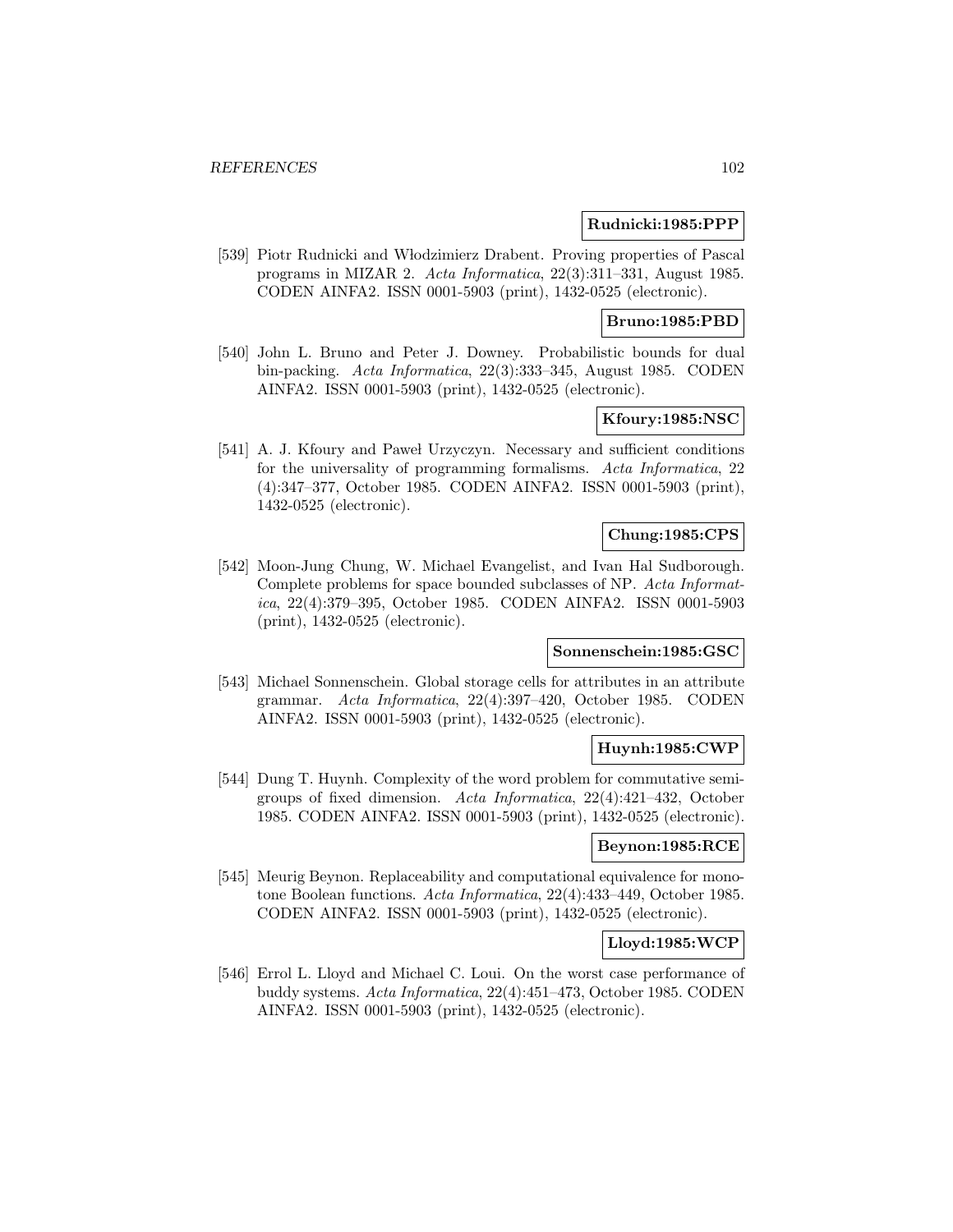#### **Miyakawa:1985:ODT**

[547] Masahiro Miyakawa. Optimum decision trees—an optimal variable theorem and its related applications. Acta Informatica, 22(5):475–498, December 1985. CODEN AINFA2. ISSN 0001-5903 (print), 1432-0525 (electronic).

### **Heilbrunner:1985:TPC**

[548] Stephan Heilbrunner. Truly prefix-correct chain-free LR(1) parsers. Acta Informatica, 22(5):499–536, December 1985. CODEN AINFA2. ISSN 0001-5903 (print), 1432-0525 (electronic).

### **Moller:1985:ASI**

[549] Bernhard Möller. On the algebraic specification of infinite objects ordered and continuous models of algebraic types. Acta Informatica, 22 (5):537–578, December 1985. CODEN AINFA2. ISSN 0001-5903 (print), 1432-0525 (electronic).

### **Latteux:1985:FOC**

[550] Michel Latteux, B. Leguy, and B. Ratoandromanana. The family of one-counter languages is closed under quotient. Acta Informatica, 22(5): 579–588, December 1985. CODEN AINFA2. ISSN 0001-5903 (print), 1432-0525 (electronic).

## **Hromkovic:1985:FTW**

[551] Juraj Hromkovič. Fooling a two-way nondeterministic multihead automaton with reversal number restriction. Acta Informatica, 22(5):589–594, December 1985. CODEN AINFA2. ISSN 0001-5903 (print), 1432-0525 (electronic).

#### **Caspi:1986:FMD**

[552] Paul Caspi and Nicolas Halbwachs. A functional model for describing and reasoning about time behaviour of computing systems. Acta Informatica, 22(6):595–627, March 1986. CODEN AINFA2. ISSN 0001-5903 (print), 1432-0525 (electronic).

## **Nipkow:1986:NDD**

[553] Tobias Nipkow. Non-deterministic data types: models and implementations. Acta Informatica, 22(6):629–661, March 1986. CODEN AINFA2. ISSN 0001-5903 (print), 1432-0525 (electronic).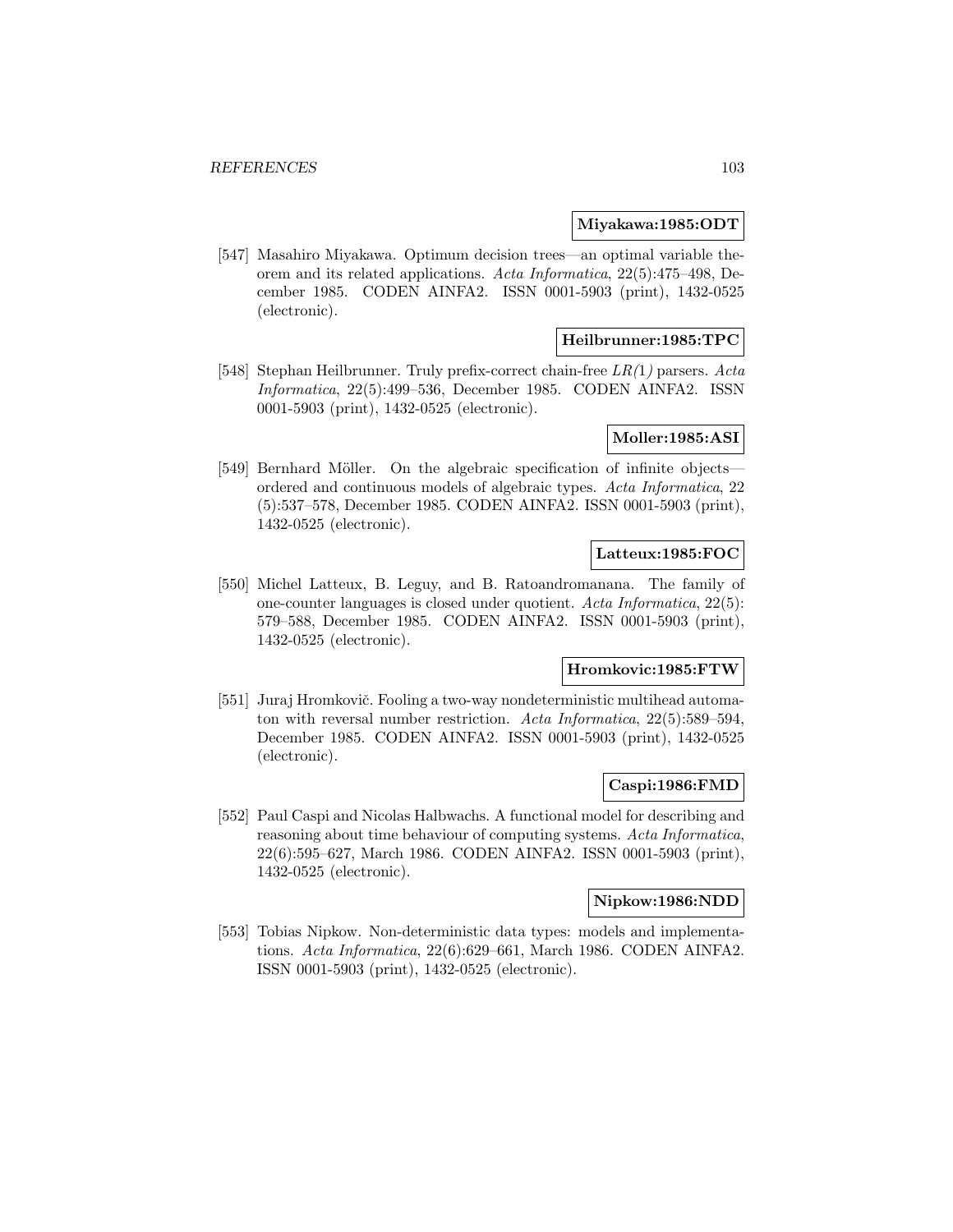#### **Reusch:1986:MCI**

[554] Bernd Reusch and W. Merzenich. Minimal coverings for incompletely specified sequential machines. Acta Informatica, 22(6):663–678, March 1986. CODEN AINFA2. ISSN 0001-5903 (print), 1432-0525 (electronic).

### **Diekert:1986:IHG**

[555] Volker Diekert. Investigations on Hotz groups for arbitrary grammars. Acta Informatica, 22(6):679–698, March 1986. CODEN AINFA2. ISSN 0001-5903 (print), 1432-0525 (electronic).

# **Rudnicki:1986:PPP**

[556] Piotr Rudnicki and Włodzimierz Drabent. Proving properties of Pascal programs in MIZAR 2. Acta Informatica, 22(6):699–707, March 1986. CODEN AINFA2. ISSN 0001-5903 (print), 1432-0525 (electronic).

#### **Dijkstra:1986:SFA**

[557] Edsger W. Dijkstra and A. J. M. van Gasteren. A simple fixpoint argument without the restriction to continuity. Acta Informatica, 23(1): 1–7, March 1986. CODEN AINFA2. ISSN 0001-5903 (print), 1432-0525 (electronic).

### **Olderog:1986:SOS**

[558] Ernst-Rüdiger R. Olderog and C. A. R. Hoare. Specification-oriented semantics for communicating processes. Acta Informatica, 23(1):9–66, March 1986. CODEN AINFA2. ISSN 0001-5903 (print), 1432-0525 (electronic).

### **Duponcheel:1986:AFP**

[559] L. Duponcheel and M. Duponcheel. Acceptable functional programming systems. Acta Informatica, 23(1):67–98, March 1986. CODEN AINFA2. ISSN 0001-5903 (print), 1432-0525 (electronic).

### **Otto:1986:DWM**

[560] Friedrich Otto. On deciding whether a monoid is a free monoid or is a group. Acta Informatica, 23(1):99–110, March 1986. CODEN AINFA2. ISSN 0001-5903 (print), 1432-0525 (electronic).

#### **Mahmoud:1986:AIP**

[561] Hosam M. Mahmoud. On the average internal path length of  $m$ -ary search trees. Acta Informatica, 23(1):111–117, March 1986. CODEN AINFA2. ISSN 0001-5903 (print), 1432-0525 (electronic).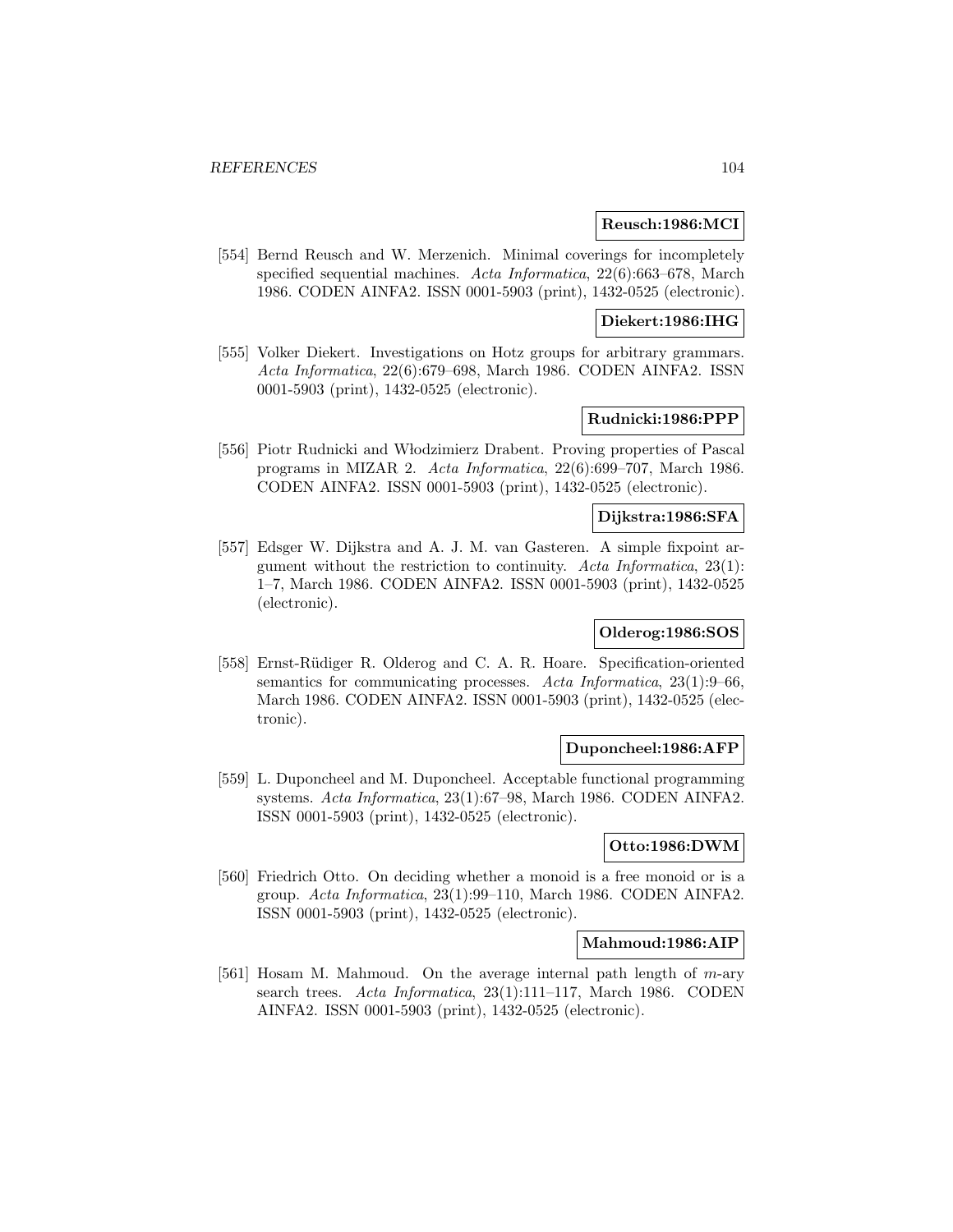#### **Bengelloun:1986:IPS**

[562] S. A. Bengelloun. An incremental primal sieve. Acta Informatica, 23(2): 119–125, May 1986. CODEN AINFA2. ISSN 0001-5903 (print), 1432- 0525 (electronic).

### **Heckmann:1986:EEP**

[563] Reinhold Heckmann. An efficient  $ELL(1)$ -parser generator. Acta Informatica, 23(2):127–148, May 1986. CODEN AINFA2. ISSN 0001-5903 (print), 1432-0525 (electronic).

# **Nakata:1986:GEL**

[564] Ikuo Nakata and Masataka Sassa. Generation of efficient LALR parsers for regular right part grammars. Acta Informatica, 23(2):149–162, May 1986. CODEN AINFA2. ISSN 0001-5903 (print), 1432-0525 (electronic).

### **Becker:1986:ARP**

[565] M. Becker and Kurt Mehlhorn. Algorithms for routing in planar graphs. Acta Informatica, 23(2):163–176, May 1986. CODEN AINFA2. ISSN 0001-5903 (print), 1432-0525 (electronic).

#### **Rosenberg:1986:FAE**

[566] Catherine Rosenberg. Files d'attente exponentielles ayant des paramètres non-stationnaires dans le temps. (French) [Exponential queueing systems with non-stationary [time] parameters]. Acta Informatica, 23(2):177– 192, May 1986. CODEN AINFA2. ISSN 0001-5903 (print), 1432-0525 (electronic).

#### **Soundararajan:1986:TCC**

[567] N. Soundararajan. Total correctness of CSP programs. Acta Informatica, 23(2):193–215, May 1986. CODEN AINFA2. ISSN 0001-5903 (print), 1432-0525 (electronic).

### **Paterson:1986:NOH**

[568] Michael S. Paterson and Ingo Wegener. Nearly optimal hierarchies for network and formula size. Acta Informatica, 23(2):217–221, May 1986. CODEN AINFA2. ISSN 0001-5903 (print), 1432-0525 (electronic).

### **Wu:1986:FAA**

[569] Y. F. Wu, Peter Widmayer, and C. K. Wong. A faster approximation algorithm for the Steiner problem in graphs. Acta Informatica, 23(2): 223–229, May 1986. CODEN AINFA2. ISSN 0001-5903 (print), 1432- 0525 (electronic).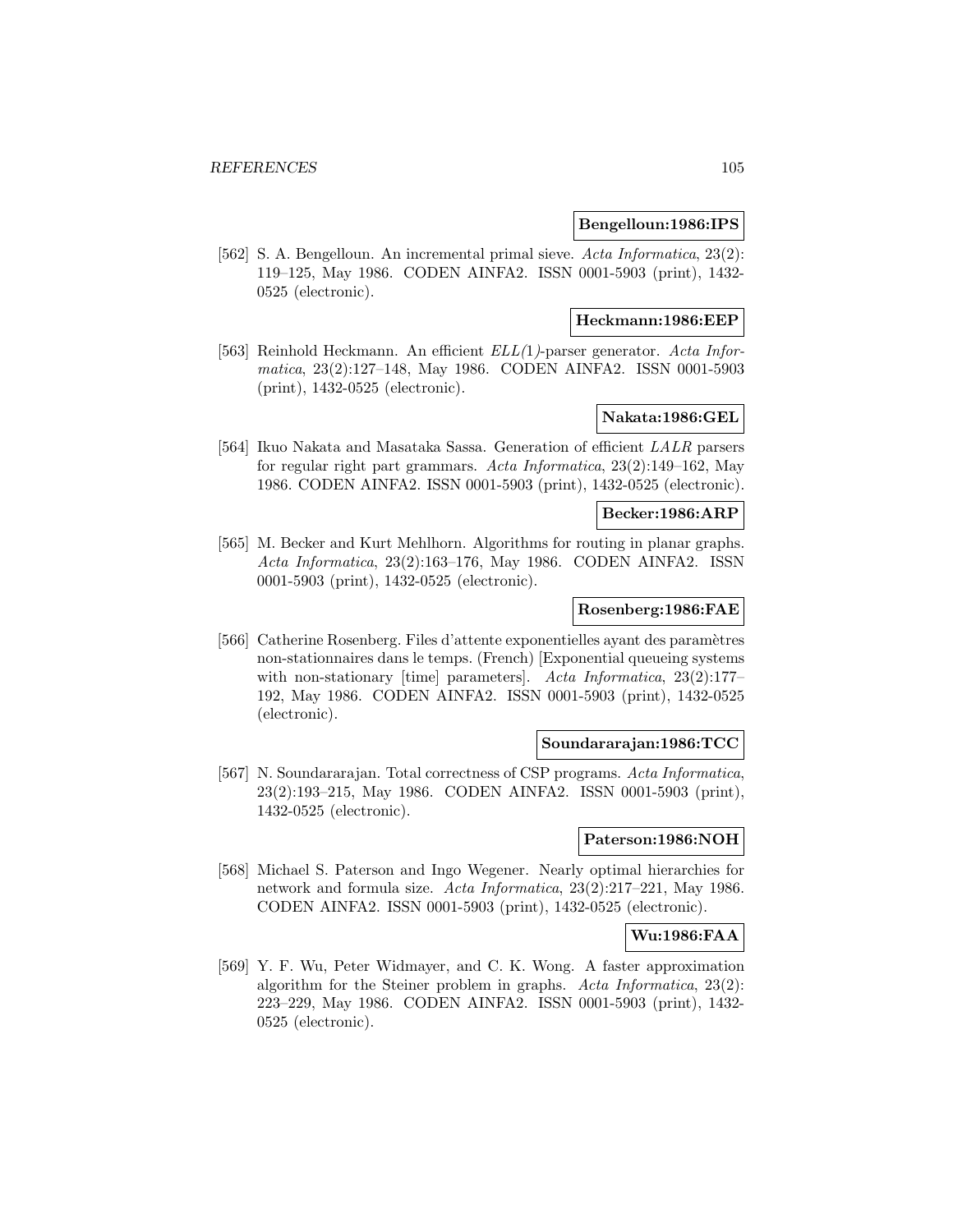#### **Makowsky:1986:EPD**

[570] Johann A. Makowsky and Moshe Y. Vardi. On the expressive power of data dependencies. Acta Informatica, 23(3):231–244, June 1986. CODEN AINFA2. ISSN 0001-5903 (print), 1432-0525 (electronic).

# **Bucher:1986:RTD**

[571] W. Bucher. A regularity test for dual bordered OS systems. Acta Informatica, 23(3):245–253, June 1986. CODEN AINFA2. ISSN 0001-5903 (print), 1432-0525 (electronic).

## **Calzarossa:1986:WMR**

[572] Maria Calzarossa, M. Italiani, and Giuseppe Serazzi. A workload model representative of static and dynamic characteristics. Acta Informatica, 23(3):255–266, June 1986. CODEN AINFA2. ISSN 0001-5903 (print), 1432-0525 (electronic).

#### **Tamminen:1986:CMS**

[573] Markku Tamminen, W. K. Luk, Paolo Sipala, L. S. Woo, and C. K. Wong. Constructing maximal slicings from geometry. Acta Informatica, 23(3):267–288, June 1986. CODEN AINFA2. ISSN 0001-5903 (print), 1432-0525 (electronic).

#### **Rozenberg:1986:GTC**

[574] Grzegorz Rozenberg and Emo Welzl. Graph theoretic closure properties of the family of boundary NLC graph languages. Acta Informatica, 23 (3):289–309, June 1986. CODEN AINFA2. ISSN 0001-5903 (print), 1432-0525 (electronic).

#### **Krivanek:1986:NHP**

[575] Mirko Křivánek and Jaroslav Morávek. NP-hard problems in hierarchical-tree clustering. Acta Informatica, 23(3):311–323, June 1986. CODEN AINFA2. ISSN 0001-5903 (print), 1432-0525 (electronic).

#### **Wagner:1986:CCP**

[576] Klaus W. Wagner. The complexity of combinatorial problems with succinct input representation. Acta Informatica, 23(3):325–356, June 1986. CODEN AINFA2. ISSN 0001-5903 (print), 1432-0525 (electronic).

### **Bijlsma:1986:EGM**

[577] A. Bijlsma, J. G. Wiltink, and P. A. Matthews. Equivalence of the Gries and Martin proof rules for procedure calls. Acta Informatica, 23(4):357–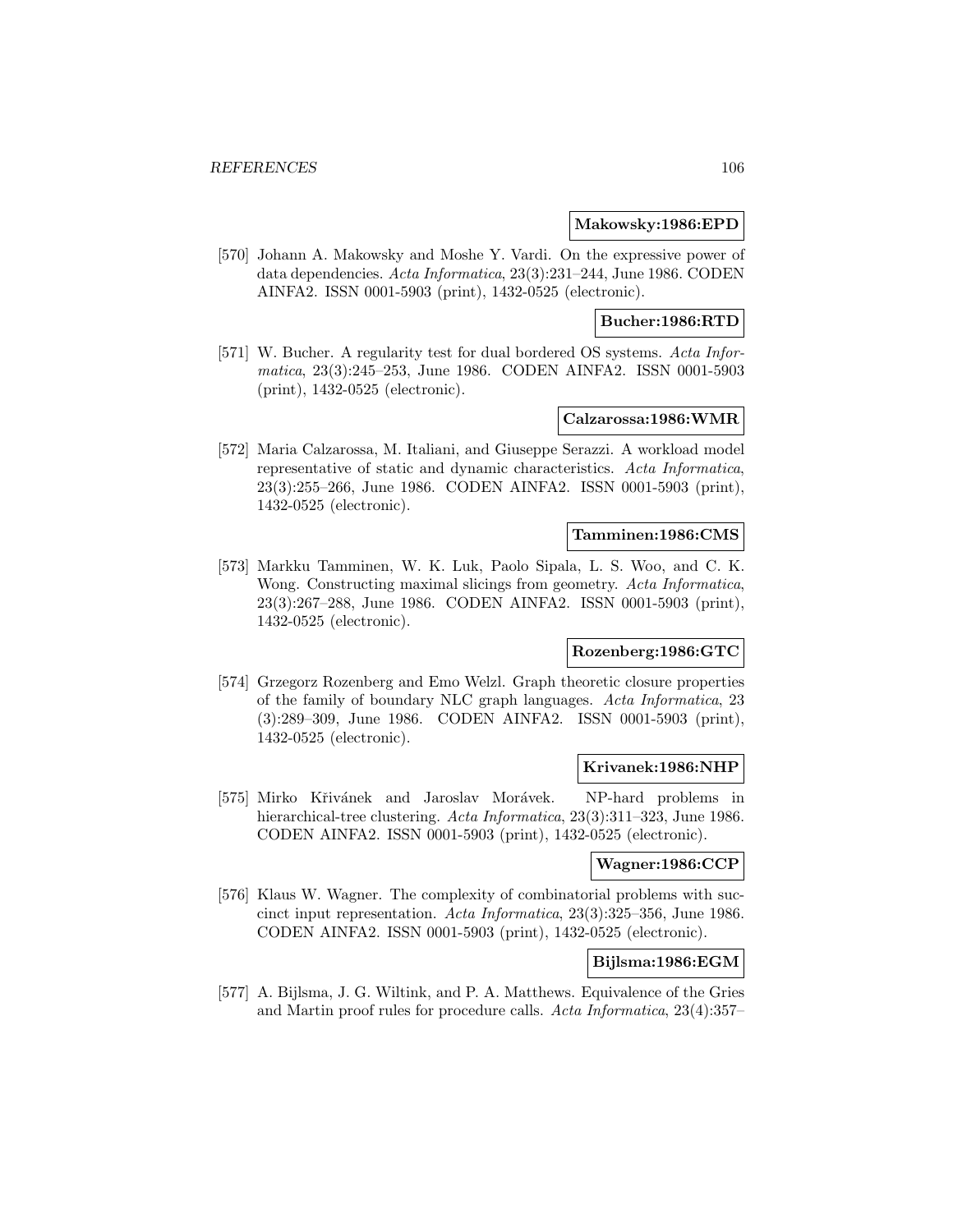360, August 1986. CODEN AINFA2. ISSN 0001-5903 (print), 1432-0525 (electronic).

#### **Wyrostek:1986:PTW**

[578] Piotr Wyrostek. Precedence technique is not worse than SLR(1). Acta Informatica, 23(4):361–392, August 1986. CODEN AINFA2. ISSN 0001- 5903 (print), 1432-0525 (electronic).

# **Farrow:1986:CSO**

[579] Rodney Farrow and Daniel M. Yellin. A comparison of storage optimizations in automatically-generated attribute evaluators. Acta Informatica, 23(4):393–427, August 1986. CODEN AINFA2. ISSN 0001-5903 (print), 1432-0525 (electronic). See also: Technical Report, Department of Comp. Sc., Columbia University, New York, NY (January 1985).

### **Koutny:1986:MRP**

[580] Maciej Koutny. The Merlin-Randell problem of train journeys. Acta Informatica, 23(4):429–463, August 1986. CODEN AINFA2. ISSN 0001- 5903 (print), 1432-0525 (electronic).

## **Nicola:1986:SSQ**

[581] Victor F. Nicola. A single server queue with mixed types of interruptions. Acta Informatica, 23(4):465–486, August 1986. CODEN AINFA2. ISSN 0001-5903 (print), 1432-0525 (electronic).

## **Hehner:1986:PM**

[582] Eric C. R. Hehner, Lorene E. Gupta, and Andrew J. Malton. Predicative methodology. Acta Informatica, 23(5):487–505, September 1986. CODEN AINFA2. ISSN 0001-5903 (print), 1432-0525 (electronic). See erratum [671].

# **Graf:1986:LSP**

[583] Susanne Graf and Joseph Sifakis. A logic for the specification and proof of regular controllable processes of CCS. Acta Informatica, 23(5):507–527, September 1986. CODEN AINFA2. ISSN 0001-5903 (print), 1432-0525 (electronic).

## **Lee:1986:GBT**

[584] C. C. Lee, D. T. Lee, and C. K. Wong. Generating binary trees of bounded height. Acta Informatica, 23(5):529–544, September 1986. CO-DEN AINFA2. ISSN 0001-5903 (print), 1432-0525 (electronic).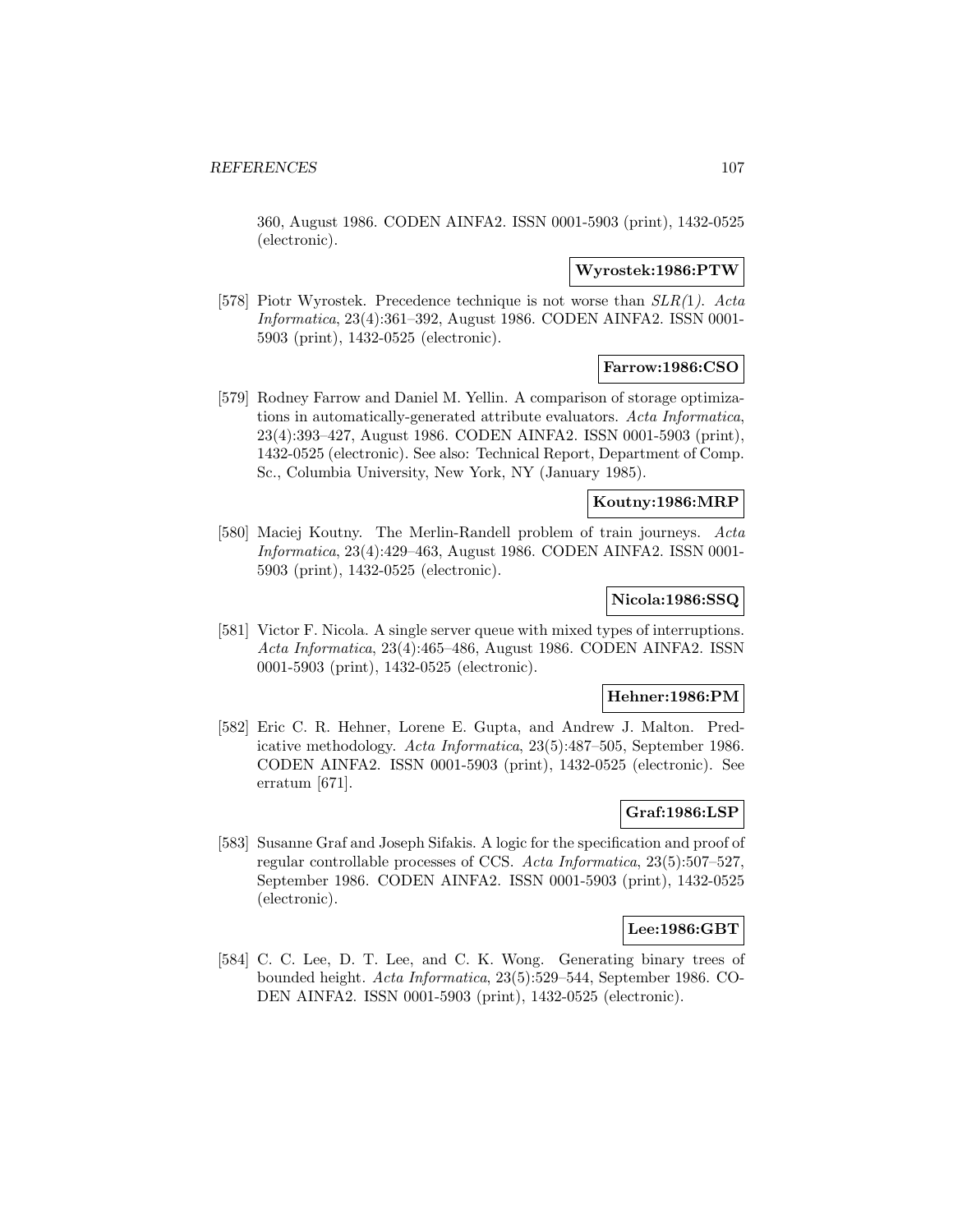#### **Kouvatsos:1986:MEG**

[585] Demetres D. Kouvatsos. Maximum entropy and the  $G/G/1/N$  queue. Acta Informatica, 23(5):545–565, September 1986. CODEN AINFA2. ISSN 0001-5903 (print), 1432-0525 (electronic).

### **Reichardt:1986:DGG**

[586] Johannes Reichardt. Deterministic grammars and grammar morphisms. Acta Informatica, 23(5):567–583, September 1986. CODEN AINFA2. ISSN 0001-5903 (print), 1432-0525 (electronic).

# **Maon:1986:EST**

[587] Yael Maon. On the equivalence of some transductions involving letter to letter morphisms on regular languages. Acta Informatica, 23(5):585–596, September 1986. CODEN AINFA2. ISSN 0001-5903 (print), 1432-0525 (electronic).

## **Culik:1986:SDP**

[588] Karel Culik II and Juhani Karhumäki. Synchronizable deterministic pushdown automata and the decidability of their equivalence. Acta Informatica, 23(5):597–605, September 1986. CODEN AINFA2. ISSN 0001- 5903 (print), 1432-0525 (electronic).

### **Berzins:1986:MSE**

[589] Valdis Berzins. On merging software extensions. Acta Informatica, 23 (6):607–619, November 1986. CODEN AINFA2. ISSN 0001-5903 (print), 1432-0525 (electronic).

# **Geist:1986:RLC**

[590] Robert Geist, Mark Smotherman, Kishor S. Trivedi, and Joanne Bechta Dugan. The reliability of life-critical computer systems. Acta Informatica, 23(6):621–642, November 1986. CODEN AINFA2. ISSN 0001-5903 (print), 1432-0525 (electronic).

## **Gelenbe:1986:ADC**

[591] Erol Gelenbe, David Finkel, and Satish K. Tripathi. Availability of a distributed computer system with failures. Acta Informatica, 23(6):643– 655, November 1986. CODEN AINFA2. ISSN 0001-5903 (print), 1432- 0525 (electronic).

# **Cantor:1986:ITA**

[592] J. Cantor, A. Ephremides, and D. Horton. Information theoretic analysis for a general queueing system at equilibrium with application to queues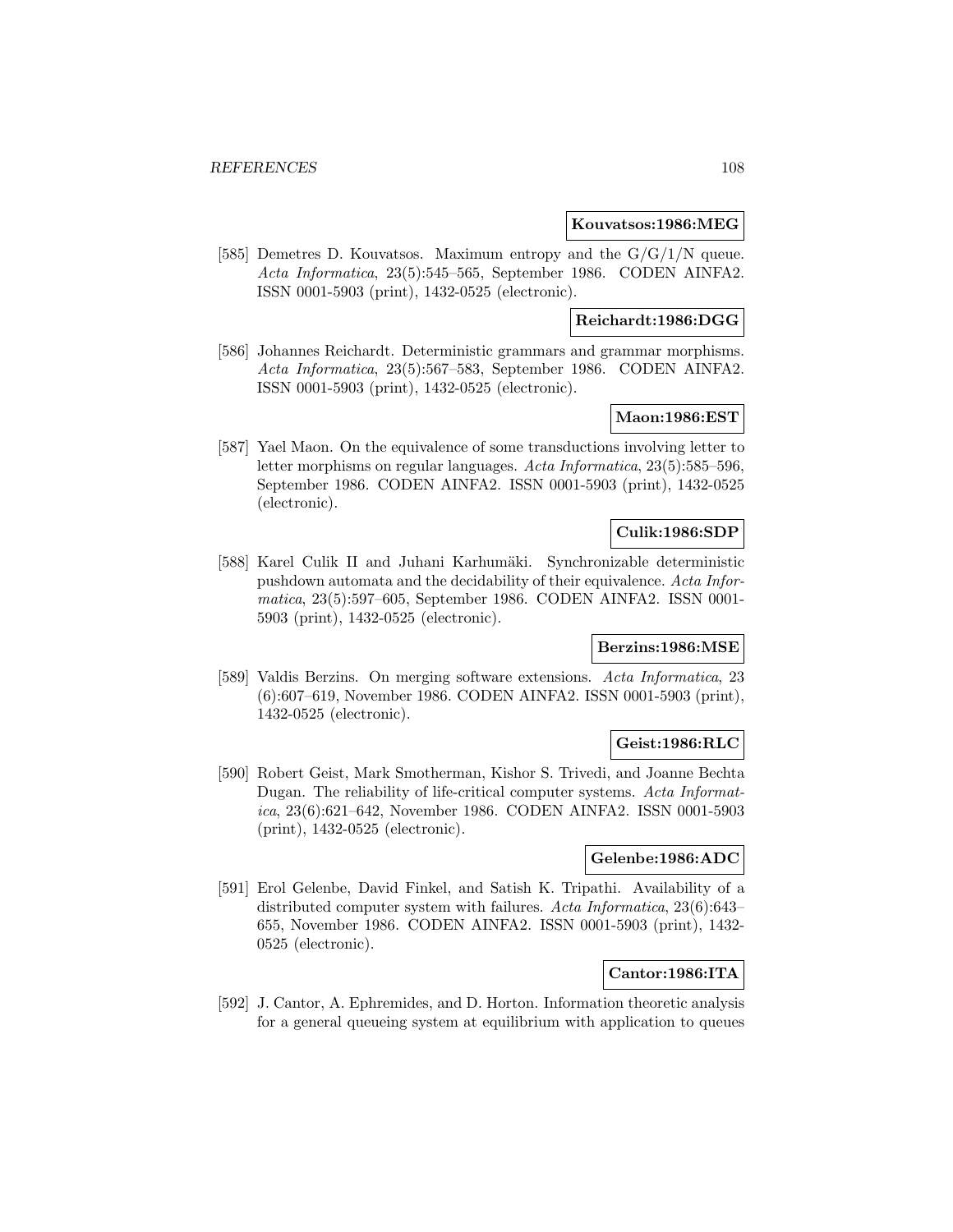in tandem. Acta Informatica, 23(6):657–678, November 1986. CODEN AINFA2. ISSN 0001-5903 (print), 1432-0525 (electronic).

## **Balcazar:1986:SSG**

[593] José L. Balcázar and Ronald V. Book. Sets with small generalized Kolmogorov complexity. Acta Informatica, 23(6):679–688, November 1986. CODEN AINFA2. ISSN 0001-5903 (print), 1432-0525 (electronic).

# **Bublitz:1986:DGM**

[594] Siegfried Bublitz. Decomposition of graphs and monotone formula size of homogeneous functions. Acta Informatica, 23(6):689–696, November 1986. CODEN AINFA2. ISSN 0001-5903 (print), 1432-0525 (electronic).

## **Iliopoulos:1986:MCC**

[595] Costas S. Iliopoulos. Monte Carlo circuits for the Abelian permutation group intersection problem. Acta Informatica, 23(6):697–705, November 1986. CODEN AINFA2. ISSN 0001-5903 (print), 1432-0525 (electronic).

## **Cousot:1987:EII**

[596] Patrick Cousot and Radhia Cousot. Sometime = always + recursion ≡ always on the equivalence of the intermittent and invariant assertions methods for proving inevitability properties of programs. Acta Informatica, 24(1):1–31, February 1987. CODEN AINFA2. ISSN 0001-5903 (print), 1432-0525 (electronic).

### **Janicki:1987:FSC**

[597] Ryszard Janicki. A formal semantics for concurrent systems with a priority relation. Acta Informatica, 24(1):33–55, February 1987. CODEN AINFA2. ISSN 0001-5903 (print), 1432-0525 (electronic).

### **Takeichi:1987:PPE**

[598] Masato Takeichi. Partial parameterization eliminates multiple traversals of data structures. Acta Informatica, 24(1):57–77, February 1987. CODEN AINFA2. ISSN 0001-5903 (print), 1432-0525 (electronic).

#### **Goldreich:1987:ELR**

[599] Oded Goldreich and Liuba Shrira. Electing a leader in a ring with link failures. Acta Informatica, 24(1):79–91, February 1987. CODEN AINFA2. ISSN 0001-5903 (print), 1432-0525 (electronic).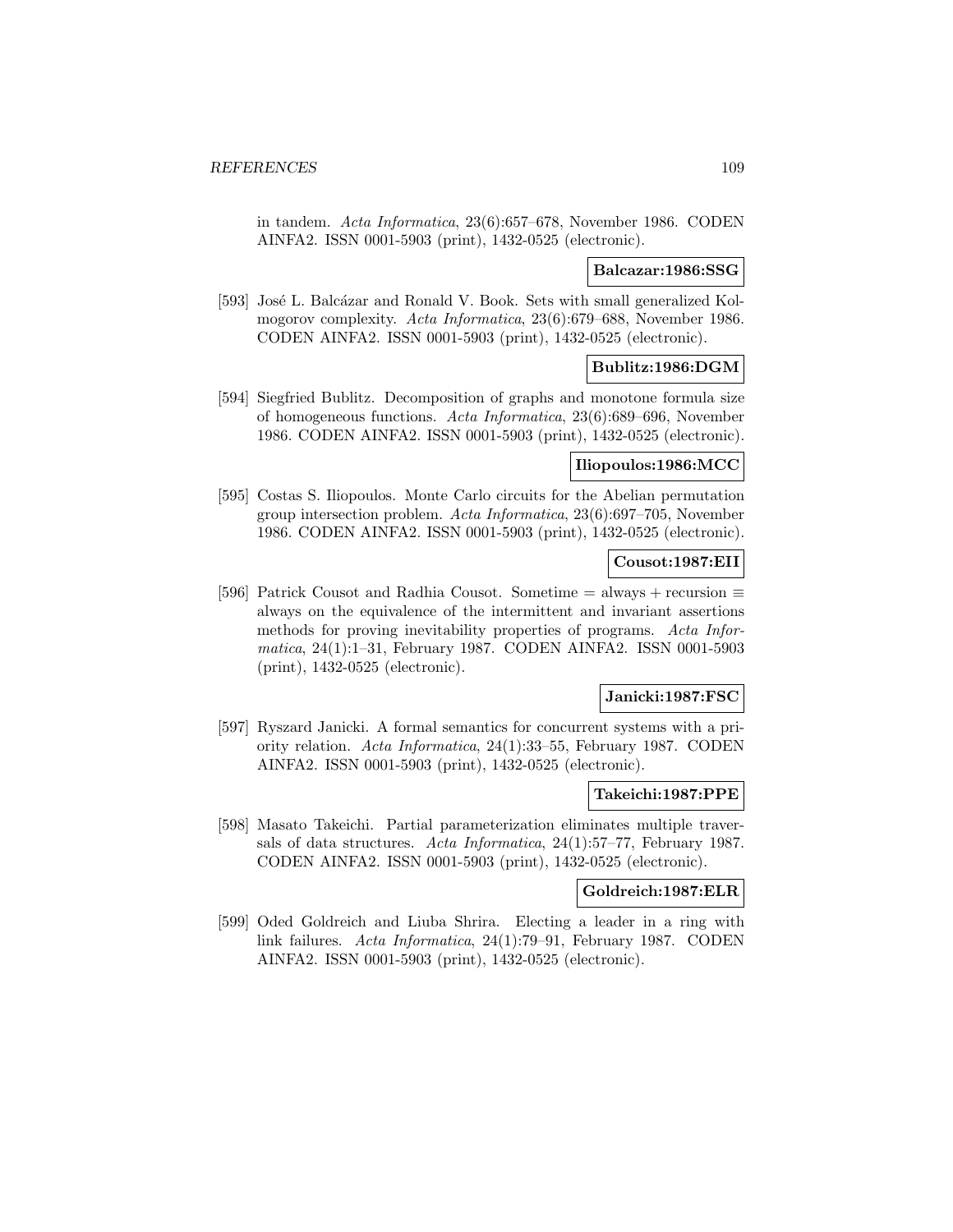### **Leung:1987:ASA**

[600] Clement H. C. Leung. Analysis of space allocation in a generally fragmented linear store. Acta Informatica, 24(1):93–104, February 1987. CODEN AINFA2. ISSN 0001-5903 (print), 1432-0525 (electronic).

# **Vidyasankar:1987:GTS**

[601] K. Vidyasankar. Generalized theory of serializability. Acta Informatica, 24(1):105–119, February 1987. CODEN AINFA2. ISSN 0001-5903 (print), 1432-0525 (electronic).

## **Kunde:1987:LBS**

[602] Manfred Kunde. Lower bounds for sorting on mesh-connected architectures. Acta Informatica, 24(2):121–130, April 1987. CODEN AINFA2. ISSN 0001-5903 (print), 1432-0525 (electronic).

## **Loizou:1987:LPJ**

[603] G. Loizou and P. Thanisch. Losslessness and project-join constructibility in relational databases. Acta Informatica, 24(2):131–144, April 1987. CODEN AINFA2. ISSN 0001-5903 (print), 1432-0525 (electronic).

# **Murtagh:1987:RPN**

[604] Thomas P. Murtagh. Redundant proofs of non-interference in Levin-Gries CSP program proofs. Acta Informatica, 24(2):145–156, April 1987. CODEN AINFA2. ISSN 0001-5903 (print), 1432-0525 (electronic).

### **Heilbrunner:1987:UUM**

[605] Stephan Heilbrunner and Steffen Hölldobler. The undecidability of the unification and matching problem for canonical theories. Acta Informatica, 24(2):157–171, April 1987. CODEN AINFA2. ISSN 0001-5903 (print), 1432-0525 (electronic).

## **Szpankowski:1987:ACR**

[606] Wojciech Szpankowski. An analysis of a contention resolution algorithm: Another approach. Acta Informatica, 24(2):173–190, April 1987. CO-DEN AINFA2. ISSN 0001-5903 (print), 1432-0525 (electronic).

**Harris:1987:SLP**

[607] Lawrence A. Harris.  $SLR(1)$  and  $LALR(1)$  parsing for unrestricted grammars. Acta Informatica, 24(2):191–209, April 1987. CODEN AINFA2. ISSN 0001-5903 (print), 1432-0525 (electronic).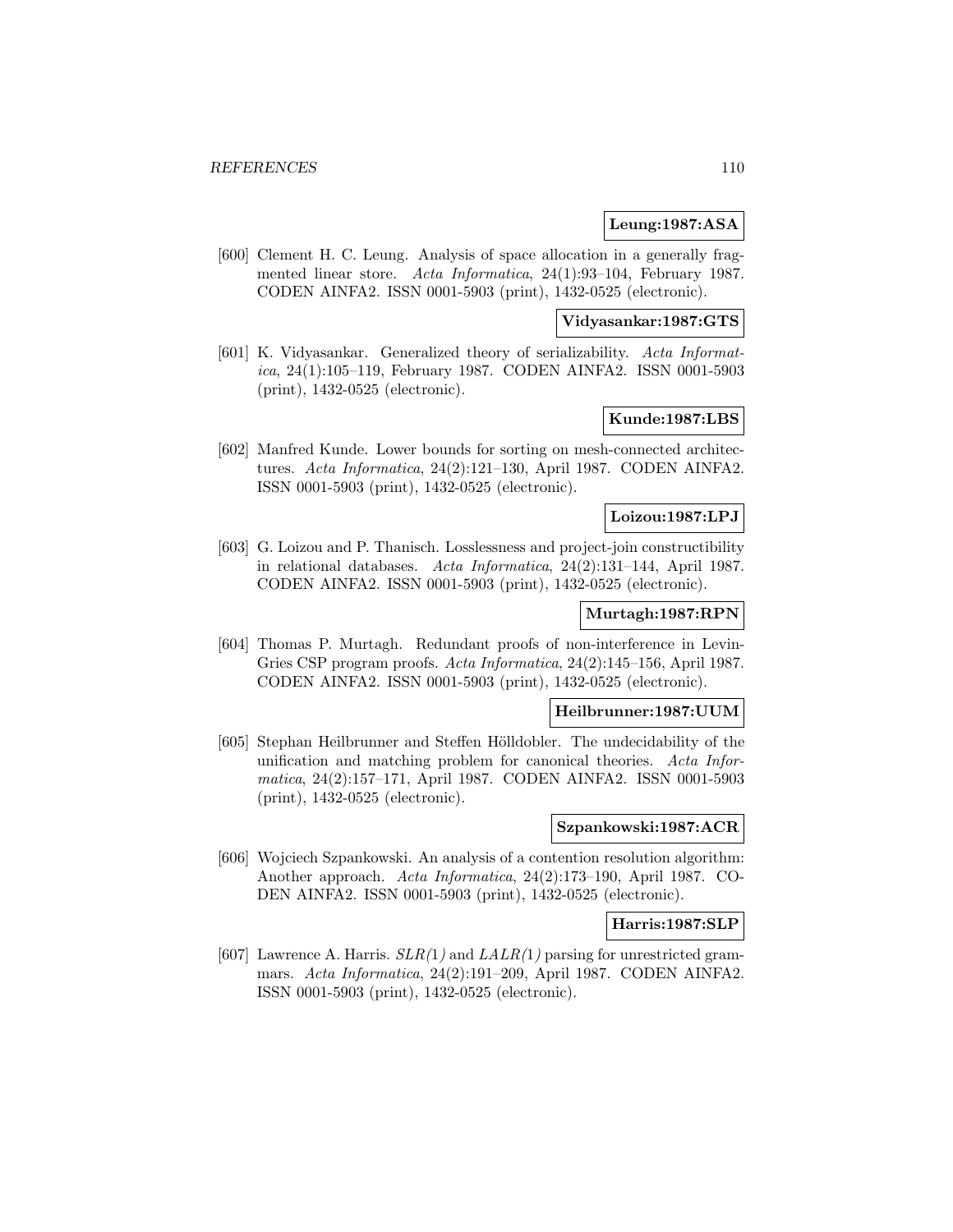### **DeNicola:1987:EET**

[608] Rocco De Nicola. Extensional equivalences for transition systems. Acta Informatica, 24(2):211–237, April 1987. CODEN AINFA2. ISSN 0001- 5903 (print), 1432-0525 (electronic).

# **Mili:1987:RHD**

[609] Ali Mili, Jules Desharnais, and Fatma Mili. Relational heuristics for the design of deterministic programs. Acta Informatica, 24(3):239–276, June 1987. CODEN AINFA2. ISSN 0001-5903 (print), 1432-0525 (electronic).

## **Devroye:1987:BPA**

[610] Luc Devroye. Branching processes in the analysis of the heights of trees. Acta Informatica, 24(3):277–298, June 1987. CODEN AINFA2. ISSN 0001-5903 (print), 1432-0525 (electronic).

# **Alblas:1987:OPT**

[611] Henk Alblas. One-pass transformations of attributed program trees. Acta Informatica, 24(3):299–352, June 1987. CODEN AINFA2. ISSN 0001- 5903 (print), 1432-0525 (electronic). See also: memorandum INF-86- 30, Onderafdeling der Informatica, Tech. Hogeschool Twente (October 1986).

# **Kumar:1987:LSA**

[612] S. Kiran Kumar and C. Pandu Rangan. A linear space algorithm for the LCS problem. Acta Informatica, 24(3):353–362, June 1987. CODEN AINFA2. ISSN 0001-5903 (print), 1432-0525 (electronic).

## **Becker:1987:ETO**

[613] Bernd Becker. An easily testable optimal-time VLSI-multiplier. Acta Informatica, 24(4):363–380, August 1987. CODEN AINFA2. ISSN 0001- 5903 (print), 1432-0525 (electronic).

## **Hoogewijs:1987:PPL**

[614] Albert Hoogewijs. Partial-predicate logic in computer science. Acta Informatica, 24(4):381–393, August 1987. CODEN AINFA2. ISSN 0001- 5903 (print), 1432-0525 (electronic).

## **Kapur:1987:SCR**

[615] Deepak Kapur, Paliath Narendran, and Hantào Zhang. On sufficient completeness and related properties of term rewriting systems. Acta Informatica, 24(4):395–415, August 1987. CODEN AINFA2. ISSN 0001- 5903 (print), 1432-0525 (electronic).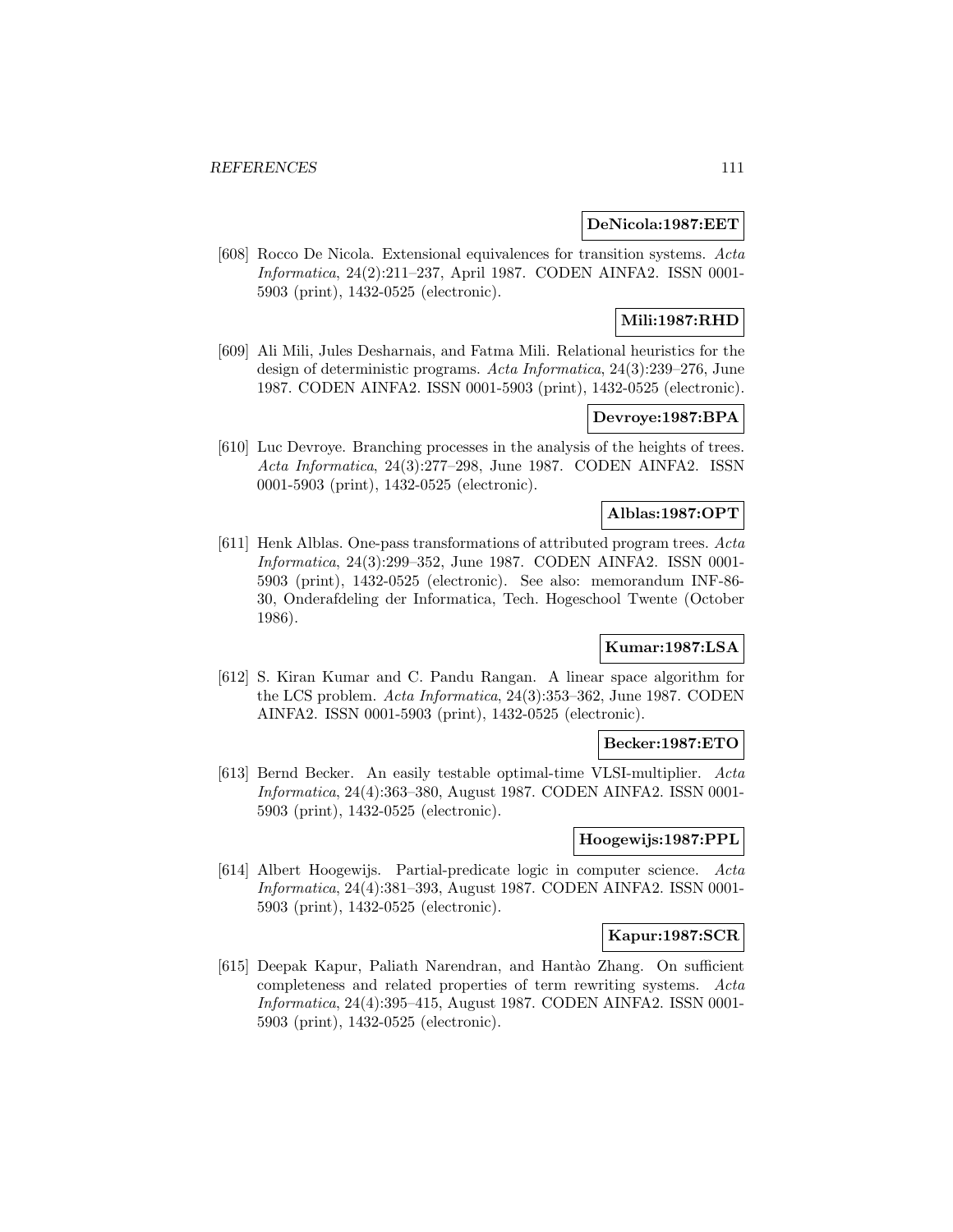### **Peters:1987:PAS**

[616] Joseph G. Peters and Larry Rudolph. Parallel approximation schemes for subset sum and knapsack problems. Acta Informatica, 24(4):417– 432, August 1987. CODEN AINFA2. ISSN 0001-5903 (print), 1432-0525 (electronic).

## **Schmidt:1987:LUP**

[617] Ursula Schmidt. Long unavoidable patterns. Acta Informatica, 24(4): 433–445, August 1987. CODEN AINFA2. ISSN 0001-5903 (print), 1432- 0525 (electronic).

## **Dunne:1987:RVG**

[618] Paul E. S. Dunne. A result on k-valent graphs and its application to a graph embedding problem. Acta Informatica, 24(4):447–459, August 1987. CODEN AINFA2. ISSN 0001-5903 (print), 1432-0525 (electronic).

## **Kempf:1987:TOL**

[619] M. Kempf, Rudolf Bayer, and Ulrich Güntzer. Time optimal left to right construction of position trees. Acta Informatica, 24(4):461–474, August 1987. CODEN AINFA2. ISSN 0001-5903 (print), 1432-0525 (electronic).

## **Bender:1987:OWC**

[620] Edward A. Bender, Cheryl E. Praeger, and Nicholas C. Wormald. Optimal worst case trees. Acta Informatica, 24(4):475–489, August 1987. CODEN AINFA2. ISSN 0001-5903 (print), 1432-0525 (electronic).

#### **deBakker:1987:OMS**

[621] J. W. de Bakker and J.-J. Ch. Meyer. Order and metric in the stream semantics of elemental concurrency. Acta Informatica, 24(5):491-511. September 1987. CODEN AINFA2. ISSN 0001-5903 (print), 1432-0525 (electronic).

## **Blazewicz:1987:MMF**

[622] J. Błażewicz, W. Kubiak, H. Röck, and J. Szwarcfiter. Minimizing mean flow-time with parallel processors and resource constraints. Acta Informatica, 24(5):513–524, September 1987. CODEN AINFA2. ISSN 0001- 5903 (print), 1432-0525 (electronic).

#### **Duda:1987:PEF**

[623] Andrzej Duda and Tadeusz Czachórski. Performance evaluation of fork and join synchronization primitives. Acta Informatica, 24(5):525–553,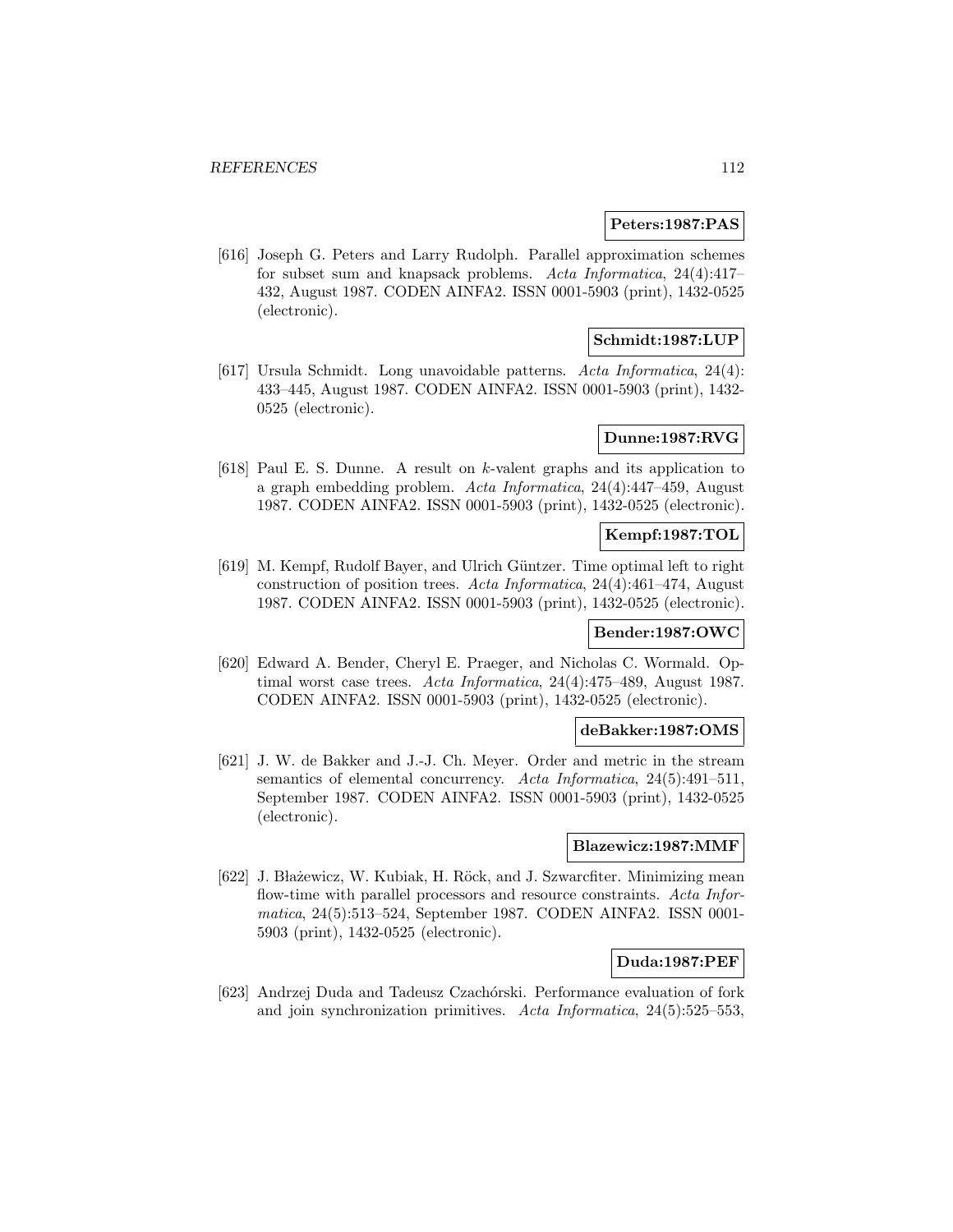September 1987. CODEN AINFA2. ISSN 0001-5903 (print), 1432-0525 (electronic).

## **Chowdhury:1987:WCP**

[624] Shyamal K. Chowdhury and Pradip K. Srimani. Worst case performance of weighted buddy systems. Acta Informatica, 24(5):555–564, September 1987. CODEN AINFA2. ISSN 0001-5903 (print), 1432-0525 (electronic).

## **Chazelle:1987:STG**

[625] Bernard Chazelle. Some techniques for geometric searching with implicit set representations. Acta Informatica, 24(5):565–582, September 1987. CODEN AINFA2. ISSN 0001-5903 (print), 1432-0525 (electronic).

## **Cunto:1987:ITS**

[626] Walter Cunto and Jose Luis Gascon. Improving time and space efficiency in generalized binary search trees. Acta Informatica, 24(5):583– 594, September 1987. CODEN AINFA2. ISSN 0001-5903 (print), 1432- 0525 (electronic).

## **Huang:1987:DSI**

[627] Chua-Huang Huang and Christian Lengauer. The derivation of systolic implementations of programs. Acta Informatica, 24(6):595–632, November 1987. CODEN AINFA2. ISSN 0001-5903 (print), 1432-0525 (electronic).

### **Kastens:1987:LAA**

[628] Uwe Kastens. Lifetime analysis for attributes. Acta Informatica, 24(6): 633–651, November 1987. CODEN AINFA2. ISSN 0001-5903 (print), 1432-0525 (electronic).

# **Lao:1987:CBC**

[629] Marek J. Lao. Combinator-based compilation of recursive functions with different parameter passing modes. Acta Informatica, 24(6):653-678, November 1987. CODEN AINFA2. ISSN 0001-5903 (print), 1432-0525 (electronic).

#### **Horwitz:1987:EGI**

[630] Susan Horwitz, Alan J. Demers, and Tim Teitelbaum. An efficient general iterative algorithm for dataflow analysis. Acta Informatica, 24(6): 679–694, November 1987. CODEN AINFA2. ISSN 0001-5903 (print), 1432-0525 (electronic).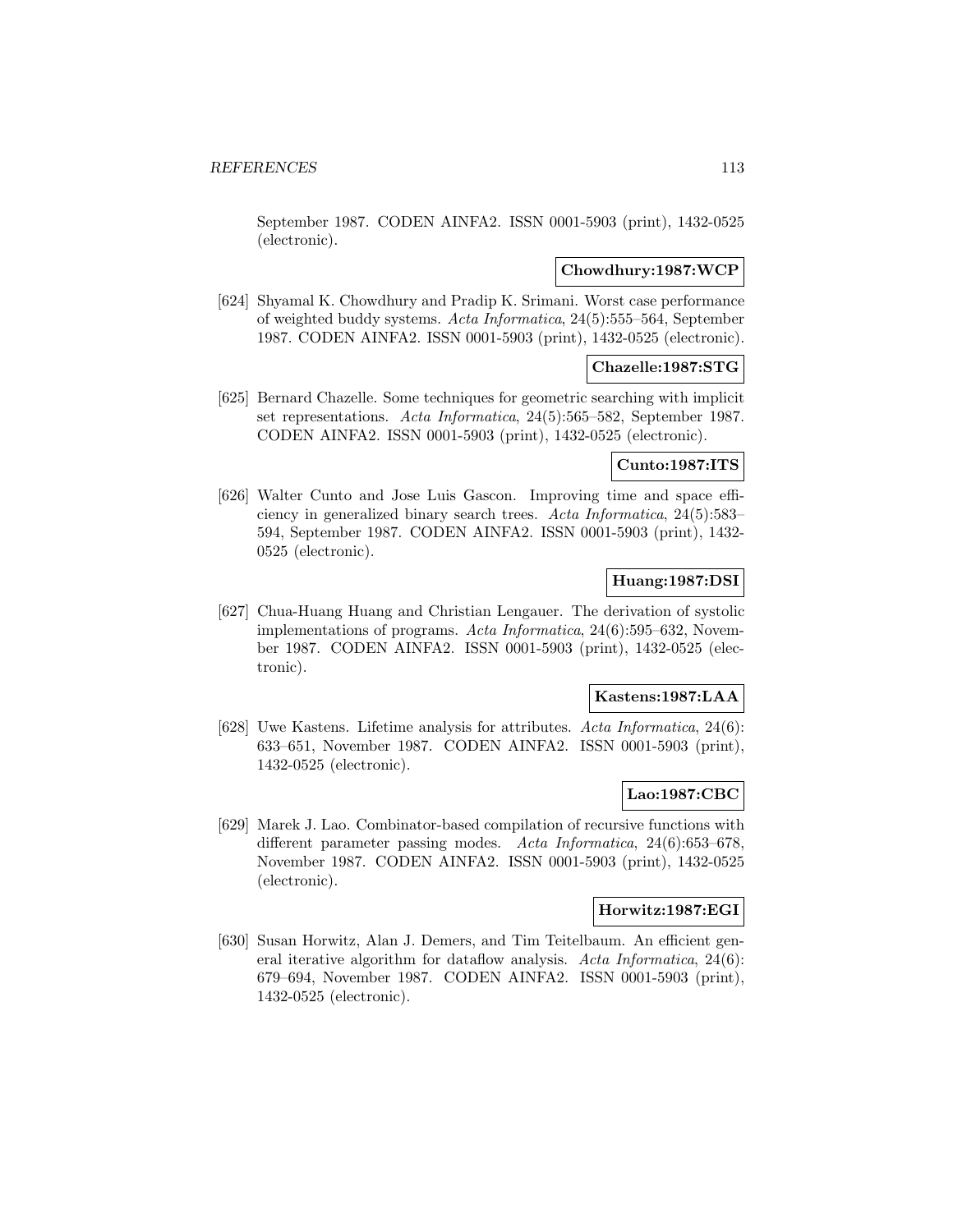## **Kamin:1987:ETS**

[631] Samuel Kamin. The expressive theory of stacks. Acta Informatica, 24 (6):695–709, November 1987. CODEN AINFA2. ISSN 0001-5903 (print), 1432-0525 (electronic).

## **Hehner:1988:TCC**

[632] Eric C. R. Hehner and Andrew J. Malton. Termination conventions and comparative semantics. Acta Informatica, 25(1):1–14, January 1988. CODEN AINFA2. ISSN 0001-5903 (print), 1432-0525 (electronic).

## **Finkel:1988:FNO**

[633] Alain Finkel and Annie Choquet. FIFO nets without order deadlock. Acta Informatica, 25(1):15–36, January 1988. CODEN AINFA2. ISSN 0001-5903 (print), 1432-0525 (electronic).

### **Tsakalidis:1988:NCA**

[634] Athanasios K. Tsakalidis. The nearest common ancestor in a dynamic tree. Acta Informatica, 25(1):37–54, January 1988. CODEN AINFA2. ISSN 0001-5903 (print), 1432-0525 (electronic).

# **Vianu:1988:DSU**

[635] Victor Vianu. Database survivability under dynamic constraints. Acta Informatica, 25(1):55–84, January 1988. CODEN AINFA2. ISSN 0001- 5903 (print), 1432-0525 (electronic).

## **Ganapathi:1988:ICG**

[636] Mahadevan Ganapathi and Charles N. Fischer. Integrating code generation and peephole optimization. Acta Informatica, 25(1):85–109, January 1988. CODEN AINFA2. ISSN 0001-5903 (print), 1432-0525 (electronic).

## **Bauer:1988:CEA**

[637] Friedrich L. Bauer and Martin Wirsing. Crypt-equivalent algebraic specifications. Acta Informatica, 25(2):111–153, February 1988. CODEN AINFA2. ISSN 0001-5903 (print), 1432-0525 (electronic).

### **Reps:1988:IEA**

[638] Thomas W. Reps. Incremental evaluation for attribute grammars with unrestricted movement between tree modifications. Acta Informatica, 25 (2):155–178, February 1988. CODEN AINFA2. ISSN 0001-5903 (print), 1432-0525 (electronic).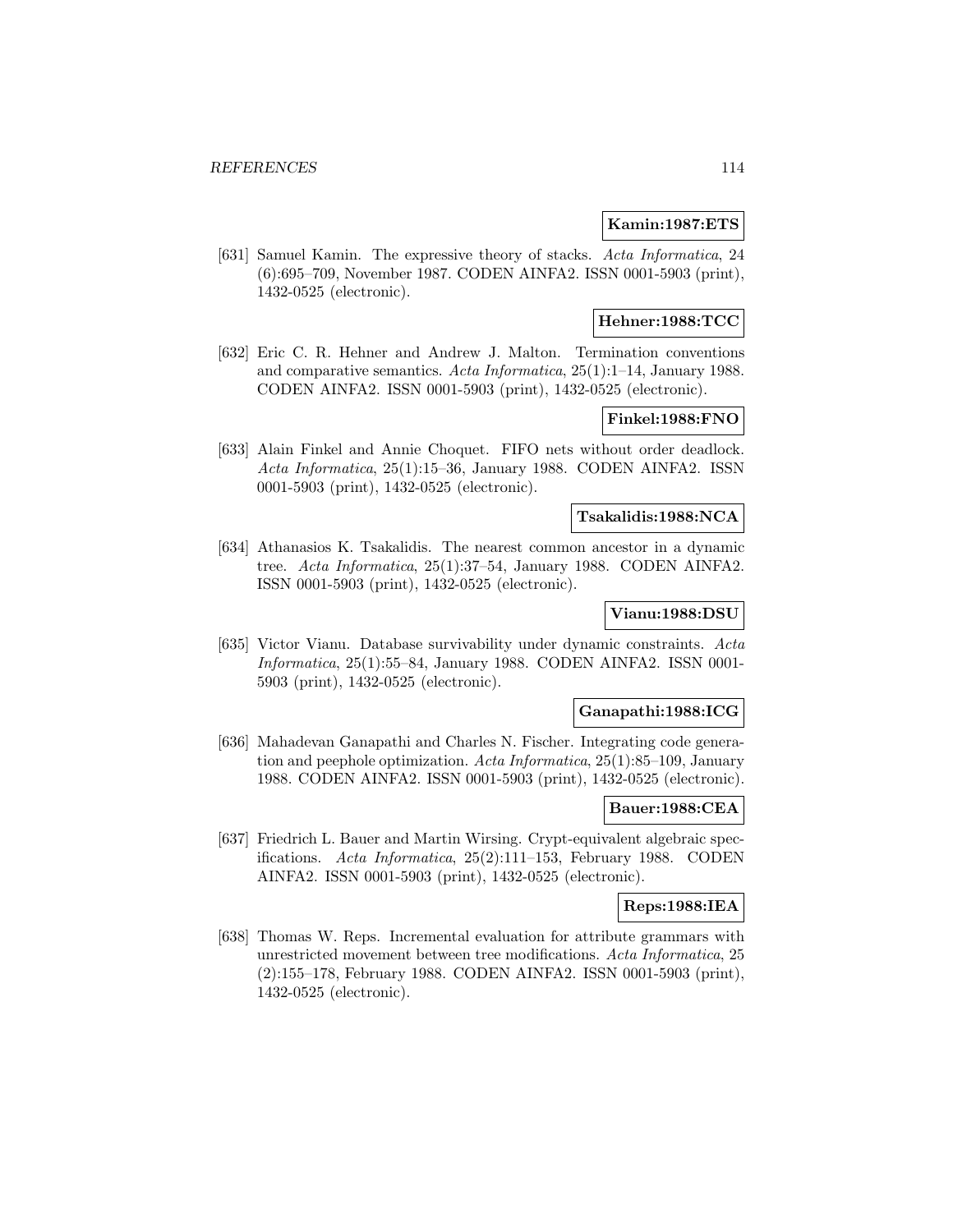### **Bouge:1988:ESA**

[639] Luc Bougé. On the existence of symmetric algorithms to find leaders in networks of communicating sequential processes. Acta Informatica, 25 (2):179–201, February 1988. CODEN AINFA2. ISSN 0001-5903 (print), 1432-0525 (electronic).

## **Ehrenfeucht:1988:RUM**

[640] Andrzej Ehrenfeucht, Hendrik Jan Hoogeboom, and Grzegorz Rozenberg. Recording the use of memory in right-boundary grammars and push-down automata. Acta Informatica, 25(2):203–231, February 1988. CODEN AINFA2. ISSN 0001-5903 (print), 1432-0525 (electronic).

## **Sannella:1988:TFD**

[641] Donald T. Sannella and Andrzej Tarlecki. Toward formal development of programs from algebraic specifications: implementations revisited. Acta Informatica, 25(3):233–281, April 1988. CODEN AINFA2. ISSN 0001- 5903 (print), 1432-0525 (electronic).

## **Zhang:1988:SOT**

[642] Ming-Hua Zhang. A second order theory of data types. Acta Informatica, 25(3):283–303, April 1988. CODEN AINFA2. ISSN 0001-5903 (print), 1432-0525 (electronic).

# **Sobel:1988:PSD**

[643] A. E. K. Sobel and N. Soundararajan. A proof system for distributed processes. Acta Informatica, 25(3):305–332, April 1988. CODEN AINFA2. ISSN 0001-5903 (print), 1432-0525 (electronic).

#### **Reif:1988:CRD**

[644] John H. Reif and Scott A. Smolka. The complexity of reachability in distributed communicating processes. Acta Informatica, 25(3):333–354, April 1988. CODEN AINFA2. ISSN 0001-5903 (print), 1432-0525 (electronic).

## **Giegerich:1988:CEA**

[645] Robert Giegerich. Composition and evaluation of attribute coupled grammars. Acta Informatica, 25(4):355–423, May 1988. CODEN AINFA2. ISSN 0001-5903 (print), 1432-0525 (electronic).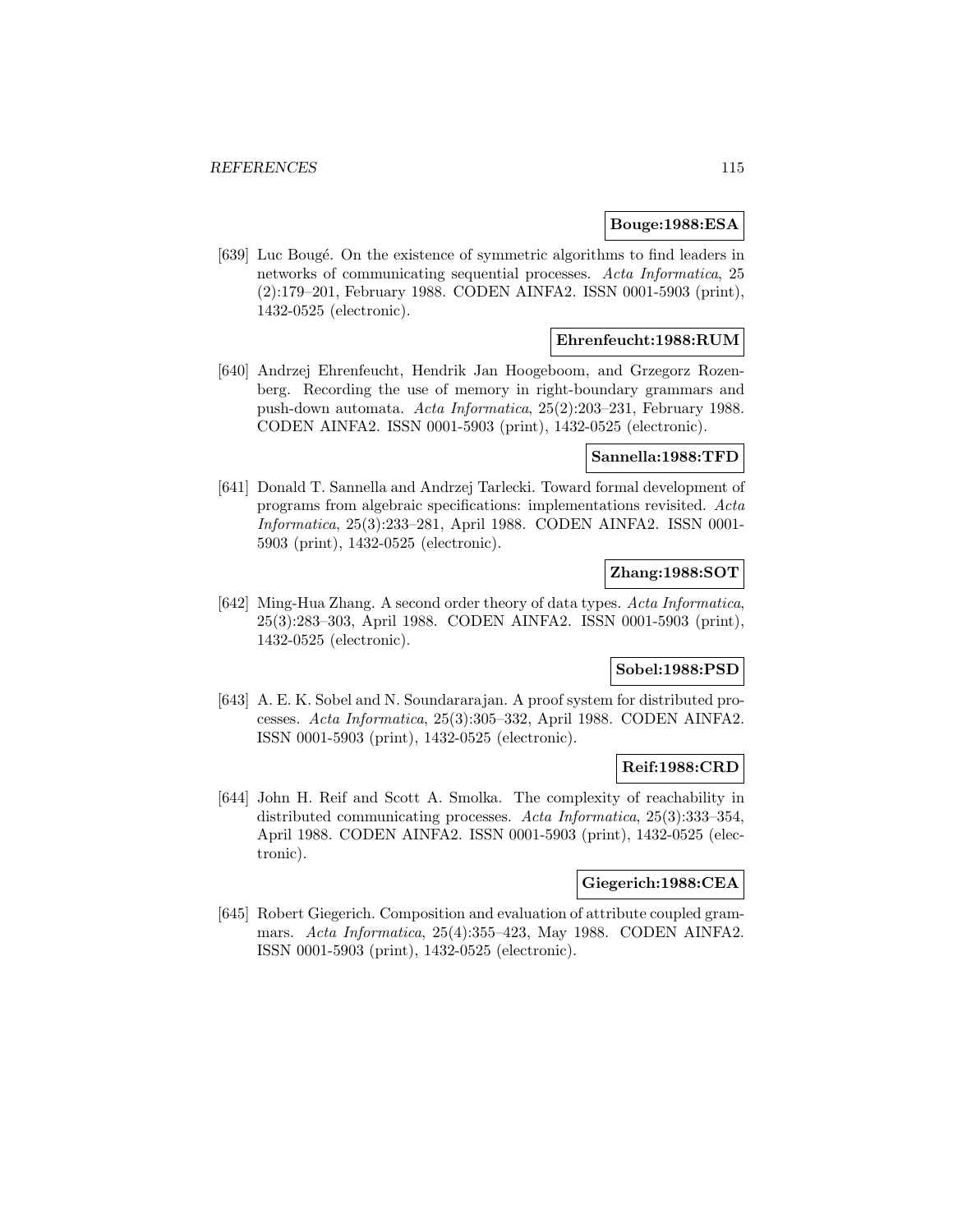### **Schmerl:1988:RFT**

[646] Ulf R. Schmerl. Resolution on formula trees. Acta Informatica, 25(4): 425–438, May 1988. CODEN AINFA2. ISSN 0001-5903 (print), 1432- 0525 (electronic).

## **Biela:1988:PSA**

[647] Andrzej Biela. Program-substitution and admissibility of rules in algorithmic logic. Acta Informatica, 25(4):439–473, May 1988. CODEN AINFA2. ISSN 0001-5903 (print), 1432-0525 (electronic).

## **Chan:1988:GDS**

[648] Edward P. F. Chan and Héctor J. Hernández. On generating database schemes bounded or constant-time-maintainable by extensibility. Acta Informatica, 25(5):475–496, June 1988. CODEN AINFA2. ISSN 0001- 5903 (print), 1432-0525 (electronic).

## **Mitchell:1988:ICR**

[649] William P. R. Mitchell. Inductive completion with retracts. Acta Informatica, 25(5):497–514, June 1988. CODEN AINFA2. ISSN 0001-5903 (print), 1432-0525 (electronic).

# **Pudlak:1988:GC**

[650] Pavel Pudlák, Vojtěch Rödl, and Petr Savický. Graph complexity. Acta Informatica, 25(5):515–535, June 1988. CODEN AINFA2. ISSN 0001- 5903 (print), 1432-0525 (electronic).

### **Engelfriet:1988:AGG**

[651] Joost Engelfriet, George Leih, and Grzegorz Rozenberg. Apex graph grammars and attribute grammars. Acta Informatica, 25(5):537–571, June 1988. CODEN AINFA2. ISSN 0001-5903 (print), 1432-0525 (electronic).

### **Narendran:1988:EFO**

[652] Paliath Narendran and Friedrich Otto. Elements of finite order for finite weight-reducing and confluent Thue systems. Acta Informatica, 25(5): 573–591, June 1988. CODEN AINFA2. ISSN 0001-5903 (print), 1432- 0525 (electronic).

## **Back:1988:CRP**

[653] R. J. R. Back. A calculus of refinements for program derivations. Acta Informatica, 25(6):593–624, August 1988. CODEN AINFA2. ISSN 0001- 5903 (print), 1432-0525 (electronic).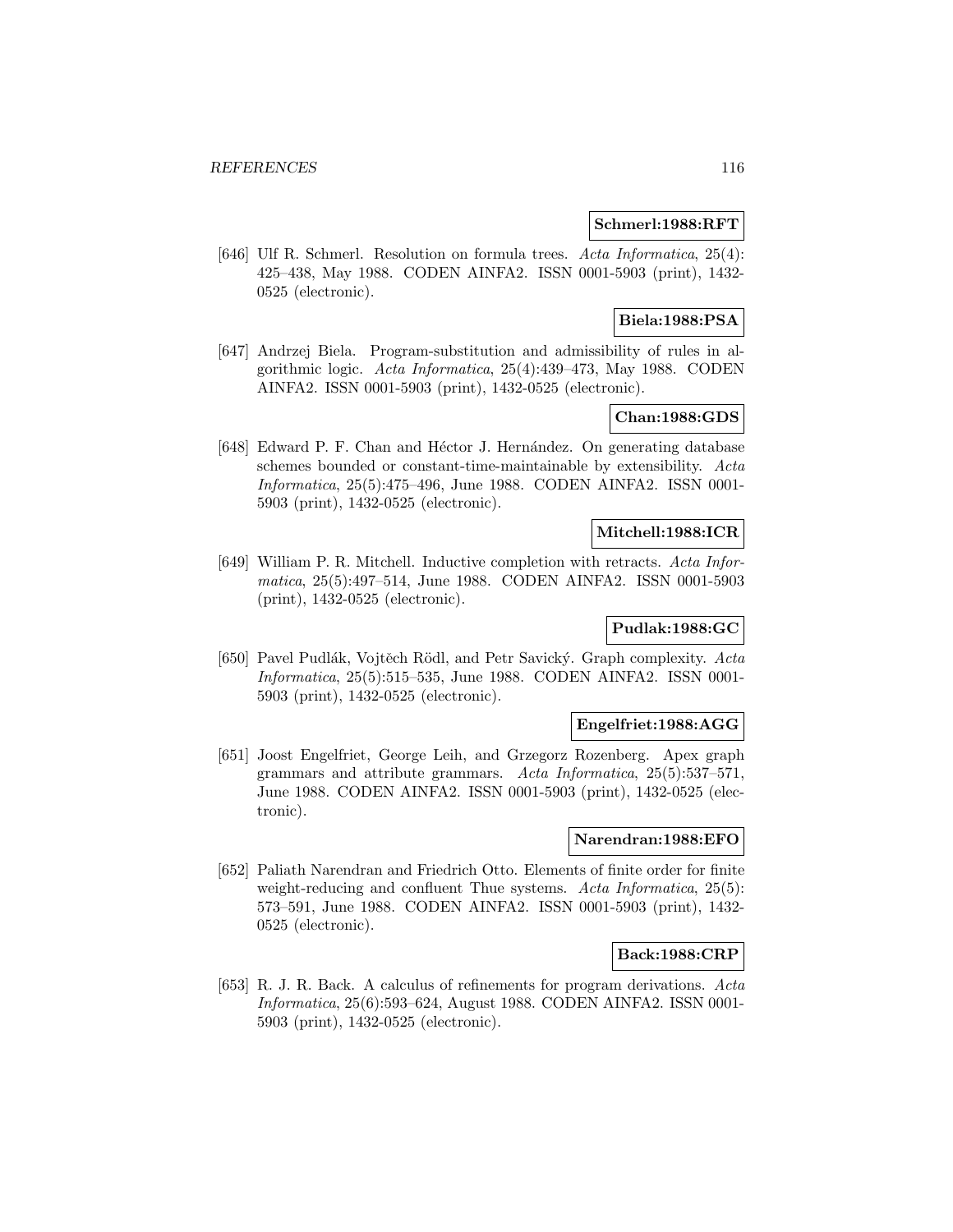## **Fiadeiro:1988:SVD**

[654] José Fiadeiro and Amílcar Sernadas. Specification and verification of database dynamics. Acta Informatica, 25(6):625–661, August 1988. CO-DEN AINFA2. ISSN 0001-5903 (print), 1432-0525 (electronic).

## **Shen:1988:CDD**

[655] Sheldon Shen. Cooperative distributed dynamic load balancing. Acta Informatica, 25(6):663–676, August 1988. CODEN AINFA2. ISSN 0001- 5903 (print), 1432-0525 (electronic).

# **Tripathi:1988:LSD**

[656] Satish K. Tripathi, David Finkel, and Erol Gelenbe. Load sharing in distributed systems with failures. Acta Informatica, 25(6):677–689, August 1988. CODEN AINFA2. ISSN 0001-5903 (print), 1432-0525 (electronic).

## **Levi:1988:CSL**

[657] Giorgio Levi and Catuscia Palamidessi. Contributions to the semantics of logic perpetual processes. Acta Informatica, 25(6):691–711, August 1988. CODEN AINFA2. ISSN 0001-5903 (print), 1432-0525 (electronic).

## **Anonymous:1988:AIV**

[658] Anonymous. Author index for volumes 1–25 (1971–1988). Acta Informatica, 25(6):715–735, August 1988. CODEN AINFA2. ISSN 0001-5903 (print), 1432-0525 (electronic).

### **vandeVorst:1988:FDP**

[659] Johannes G. G. van de Vorst. The formal development of a parallel program performing LU-decomposition. Acta Informatica, 26(1–2):1– 17, October 1988. CODEN AINFA2. ISSN 0001-5903 (print), 1432-0525 (electronic).

## **Jacobs:1988:CSS**

[660] Dean Jacobs and Martin S. Feather. Corrections to A Synthesis of Several Sorting Algorithms by J. Darlington. Acta Informatica,  $26(1-2):19-23$ . October 1988. CODEN AINFA2. ISSN 0001-5903 (print), 1432-0525 (electronic). See [241, 299].

## **Bertino:1988:CSI**

[661] Elisa Bertino and Daniela Musto. Correctness of semantic integrity checking in database management systems. Acta Informatica,  $26(1-2)$ : 25–57, October 1988. CODEN AINFA2. ISSN 0001-5903 (print), 1432- 0525 (electronic).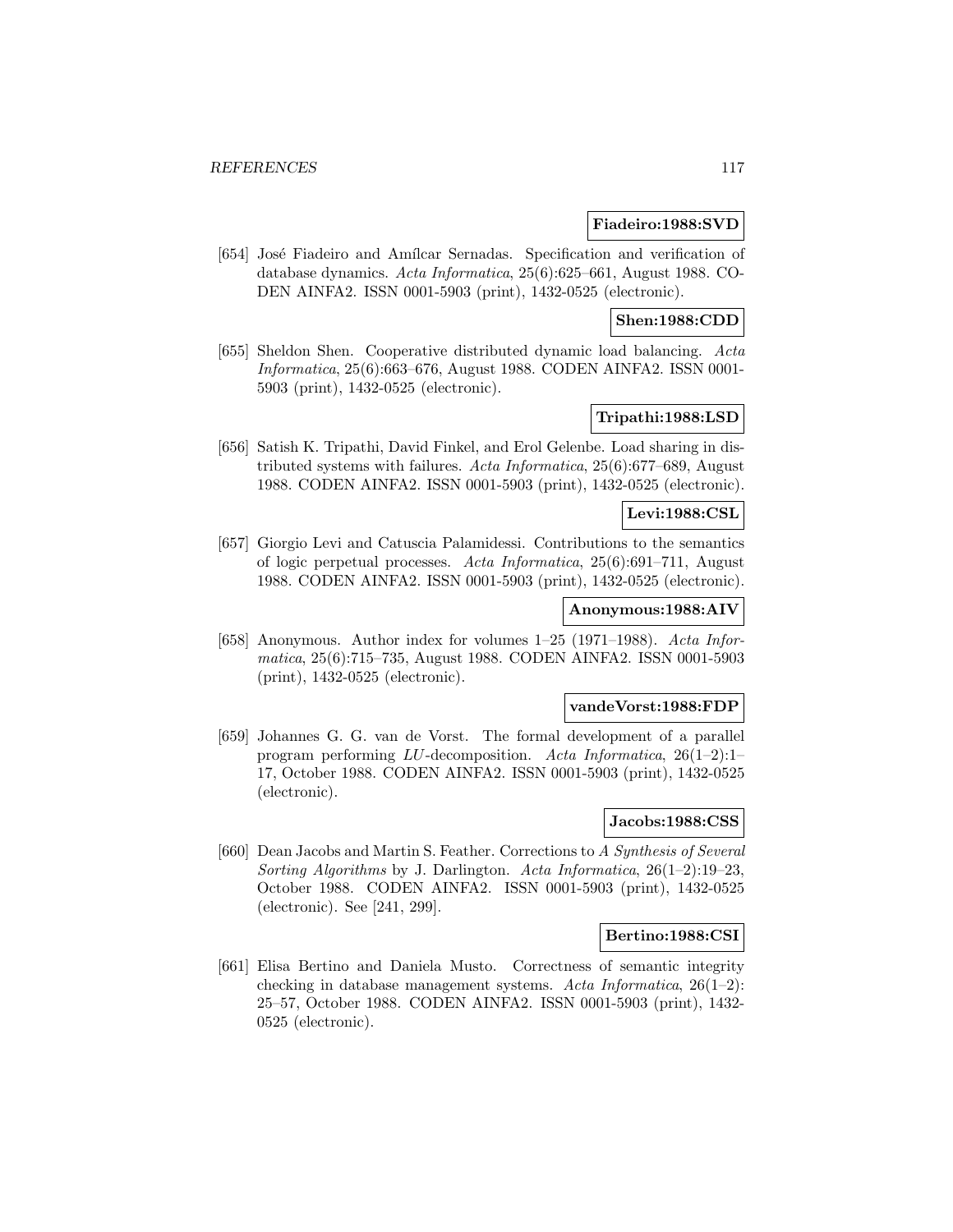### **Degano:1988:DOS**

[662] Pierpaolo Degano, Rocco De Nicola, and Ugo Montanari. A distributed operational semantics for CCS based on condition/event systems. Acta Informatica, 26(1–2):59–91, October 1988. CODEN AINFA2. ISSN 0001- 5903 (print), 1432-0525 (electronic).

# **Sutner:1988:MPA**

[663] Klaus Sutner and Wolfgang Maass. Motion planning among time dependent obstacles. Acta Informatica, 26(1–2):93–122, October 1988. CO-DEN AINFA2. ISSN 0001-5903 (print), 1432-0525 (electronic).

#### **Devroye:1988:ATR**

[664] Luc Devroye. Applications of the theory of records in the study of random trees. Acta Informatica, 26(1–2):123–130, October 1988. CODEN AINFA2. ISSN 0001-5903 (print), 1432-0525 (electronic).

## **Engelfriet:1988:HLT**

[665] Joost Engelfriet and Heiko Vogler. High level tree transducers and iterated pushdown tree transducers. Acta Informatica, 26(1–2):131–192, October 1988. CODEN AINFA2. ISSN 0001-5903 (print), 1432-0525 (electronic).

## **Cunto:1988:TUM**

[666] Walter Cunto and Patricio V. Poblete. Transforming unbalanced multiway trees into a practical external data structure. Acta Informatica, 26 (3):193–211, November 1988. CODEN AINFA2. ISSN 0001-5903 (print), 1432-0525 (electronic).

## **Lipps:1988:ARE**

[667] Peter Lipps, Ulrich Möncke, Matthias Olk, and Reinhard Wilhelm. Attribute (re)evaluation in OPTRAN. Acta Informatica, 26(3):213–239, November 1988. CODEN AINFA2. ISSN 0001-5903 (print), 1432-0525 (electronic). See also: ESPRIT PROSPECTRA Project Report S.1.3 - R.4.0, University des Saarlandes, Saarbrücken (1986).

### **Kouvatsos:1988:MET**

[668] Demetres D. Kouvatsos and John Almond. Maximum entropy twostation cyclic queues with multiple general servers. Acta Informatica, 26 (3):241–267, November 1988. CODEN AINFA2. ISSN 0001-5903 (print), 1432-0525 (electronic). See errata [683, 699].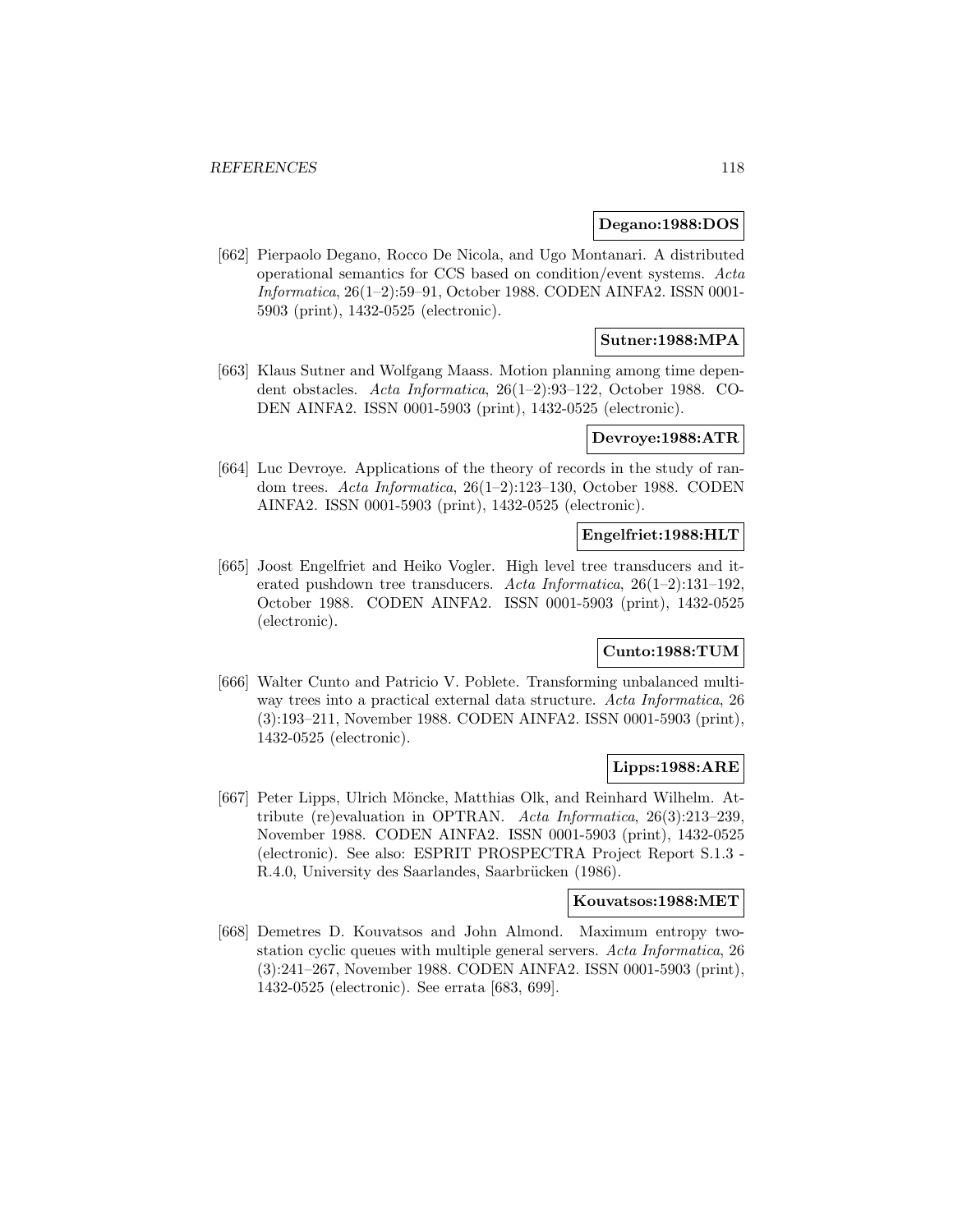#### **Levcopoulos:1988:BST**

[669] Christos Levcopoulos and Mark H. Overmars. A balanced search tree with  $O(1)$  worst-case update time. Acta Informatica, 26(3):269–277, November 1988. CODEN AINFA2. ISSN 0001-5903 (print), 1432-0525 (electronic).

### **Szelepcsenyi:1988:MFE**

[670] Róbert Szelepcsényi. The method of forced enumeration for nondeterministic automata. Acta Informatica, 26(3):279–284, November 1988. CODEN AINFA2. ISSN 0001-5903 (print), 1432-0525 (electronic).

#### **Hehner:1988:EPM**

[671] Eric C. R. Hehner, Lorene E. Gupta, and Andrew J. Malton. Erratum: "Predicative methodology" [Acta Inform. **23** (1986), no. 5, 487– 505; MR 87k:68090]. Acta Informatica, 26(3):285, November 1988. CO-DEN AINFA2. ISSN 0001-5903 (print), 1432-0525 (electronic). See [582].

### **Morris:1989:LDR**

[672] Joseph M. Morris. Laws of data refinement. Acta Informatica, 26(4): 287–308, February 1989. CODEN AINFA2. ISSN 0001-5903 (print), 1432-0525 (electronic).

#### **Hesselink:1989:PTS**

[673] Wim H. Hesselink. Predicate-transformer semantics of general recursion. Acta Informatica, 26(4):309–332, February 1989. CODEN AINFA2. ISSN 0001-5903 (print), 1432-0525 (electronic).

### **Vogler:1989:FSD**

[674] Walter Vogler. Failures semantics and deadlocking of modular Petri nets. Acta Informatica, 26(4):333–348, February 1989. CODEN AINFA2. ISSN 0001-5903 (print), 1432-0525 (electronic).

## **Baeza-Yates:1989:MSF**

[675] Ricardo A. Baeza-Yates. Modeling splits in file structures. Acta Informatica, 26(4):349–362, February 1989. CODEN AINFA2. ISSN 0001-5903 (print), 1432-0525 (electronic).

#### **Kobler:1989:CA**

[676] Johannes Köbler, Uwe Schöning, and Jacobo Torán. On counting and approximation. Acta Informatica, 26(4):363–379, February 1989. CODEN AINFA2. ISSN 0001-5903 (print), 1432-0525 (electronic).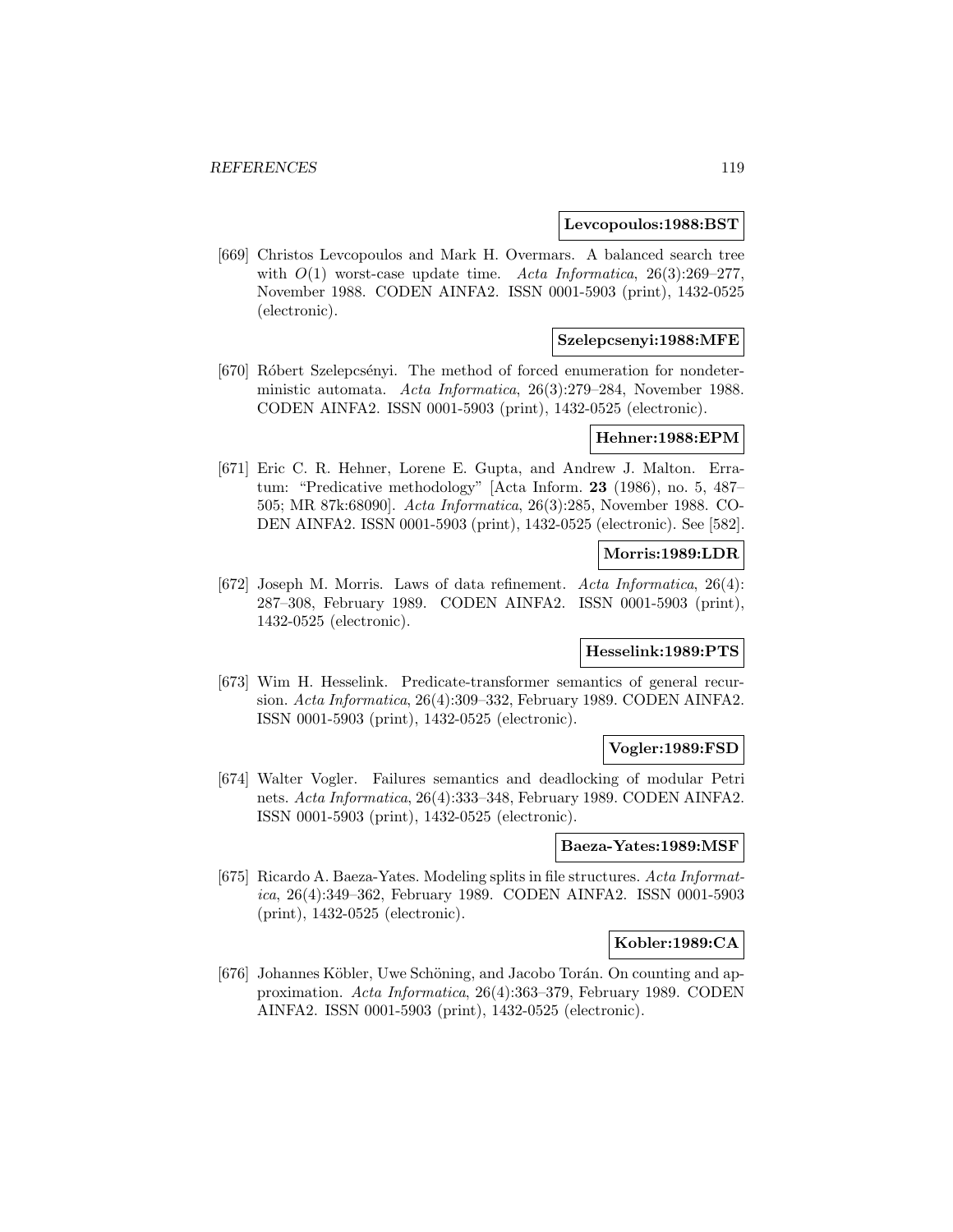#### **Belaga:1989:TMM**

[677] Edward G. Belaga. Through the mincing machine with a Boolean layer cake. Nonstandard computations over Boolean circuits in the lowerbounds-to-circuit-size complexity proving. Acta Informatica, 26(4):381– 407, February 1989. CODEN AINFA2. ISSN 0001-5903 (print), 1432- 0525 (electronic).

## **Bijlsma:1989:SPR**

[678] A. Bijlsma, P. A. Matthews, and J. G. Wiltink. A sharp proof rule for procedures in wp semantics. Acta Informatica, 26(5):409–419, March 1989. CODEN AINFA2. ISSN 0001-5903 (print), 1432-0525 (electronic).

### **Zhang:1989:UOB**

[679] Bin Zhang and Meichun Hsu. Unsafe operations in B-trees. Acta Informatica, 26(5):421–438, March 1989. CODEN AINFA2. ISSN 0001-5903 (print), 1432-0525 (electronic).

### **Baeza-Yates:1989:EBT**

[680] Ricardo A. Baeza-Yates. Expected behaviour of  $B^+$ -trees under random insertions. Acta Informatica, 26(5):439–471, March 1989. CODEN AINFA2. ISSN 0001-5903 (print), 1432-0525 (electronic).

#### **Huang:1989:SDK**

[681] Bing-Chao Huang and Michael A. Langston. Stable duplicate-key extraction with optimal time and space bounds. Acta Informatica, 26(5): 473–484, March 1989. CODEN AINFA2. ISSN 0001-5903 (print), 1432- 0525 (electronic).

## **Helman:1989:FNC**

[682] Paul Helman. A family of NP-complete data aggregation problems. Acta Informatica, 26(5):485–499, March 1989. CODEN AINFA2. ISSN 0001- 5903 (print), 1432-0525 (electronic).

#### **Kouvatsos:1989:EMEa**

[683] Demetres D. Kouvatsos and John Almond. Erratum: "Maximum entropy two-station cyclic queues with multiple general servers". Acta Informatica, 26(5):501, March 1989. CODEN AINFA2. ISSN 0001-5903 (print), 1432-0525 (electronic). See [668, 699].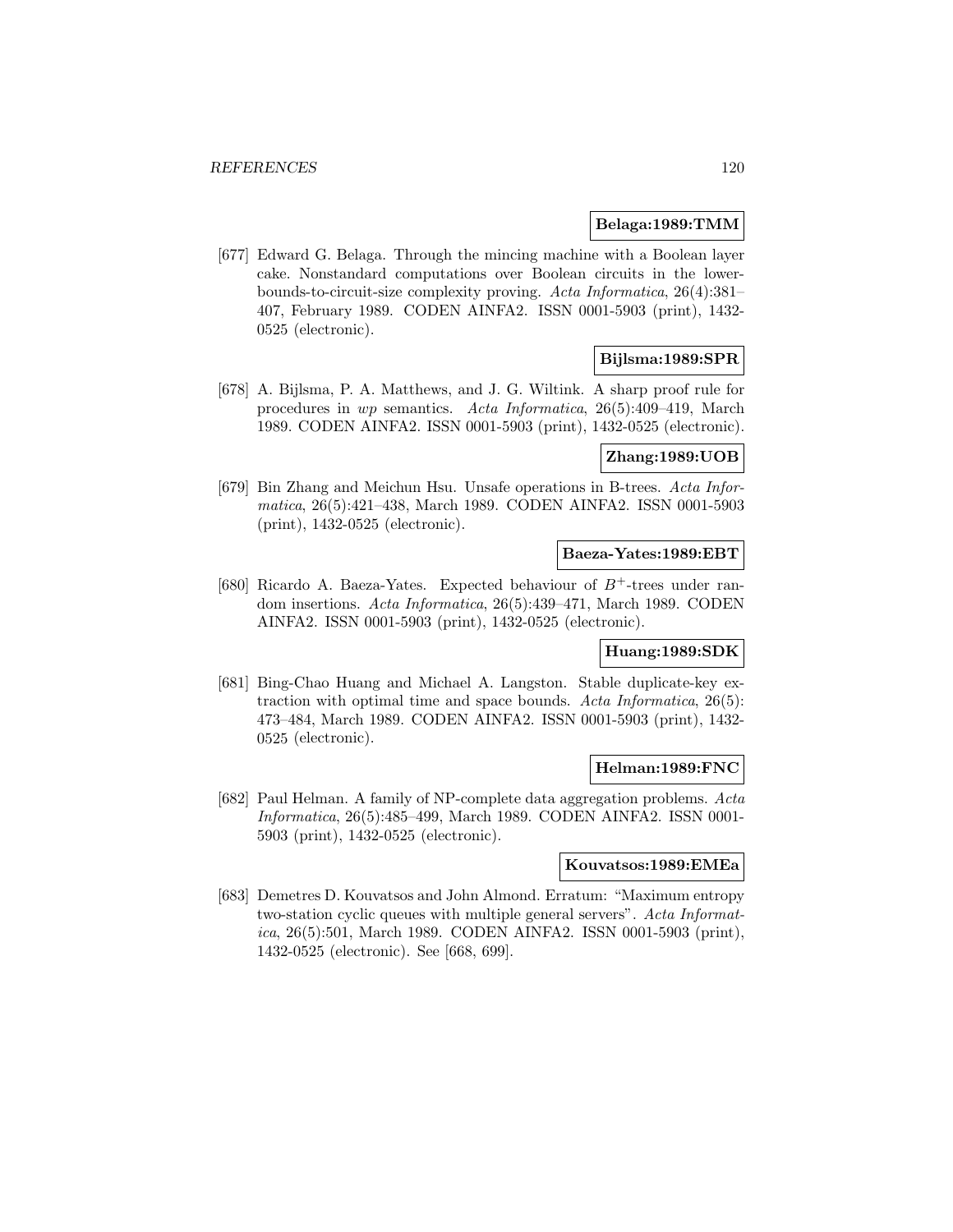## **Pierre:1989:RIV**

[684] Laurent Pierre and Sylviane R. Schwer. Rational index of vector addition systems languages. Acta Informatica, 26(6):503–525, July 1989. CODEN AINFA2. ISSN 0001-5903 (print), 1432-0525 (electronic).

## **Seidl:1989:FDA**

[685] Helmut Seidl. On the finite degree of ambiguity of finite tree automata. Acta Informatica, 26(6):527–542, July 1989. CODEN AINFA2. ISSN 0001-5903 (print), 1432-0525 (electronic).

# **Huang:1989:AMP**

[686] Yennun Huang and Pankaj Jalote. Analytic models for the primary site approach to fault-tolerance. Acta Informatica, 26(6):543–557, July 1989. CODEN AINFA2. ISSN 0001-5903 (print), 1432-0525 (electronic).

## **Akyildiz:1989:CAN**

[687] Ian F. Akyildiz and Horst von Brand. Computational algorithms for networks of queues with rejection blocking. Acta Informatica, 26(6):559– 576, July 1989. CODEN AINFA2. ISSN 0001-5903 (print), 1432-0525 (electronic).

# **Ramarao:1989:CDC**

[688] K. V. S. Ramarao. Complexity of distributed commit protocols. Acta Informatica, 26(6):577–595, July 1989. CODEN AINFA2. ISSN 0001- 5903 (print), 1432-0525 (electronic).

## **Litwin:1989:CTH**

[689] Witold Litwin, Yehoshua Sagiv, and K. Vidyasankar. Concurrency and trie hashing. Acta Informatica, 26(7):597–614, September 1989. CODEN AINFA2. ISSN 0001-5903 (print), 1432-0525 (electronic).

# **Roth:1989:NVN**

[690] Mark A. Roth, Henry F. Korth, and Abraham Silberschatz. Null values in nested relational databases. Acta Informatica, 26(7):615–642, September 1989. CODEN AINFA2. ISSN 0001-5903 (print), 1432-0525 (electronic). See correction [760] and addendum [761].

## **Han:1989:TLB**

[691] Yijie Han and Yoshihide Igarashi. Time lower bounds for parallel sorting on a mesh-connected processor array. Acta Informatica, 26(7):643–655, September 1989. CODEN AINFA2. ISSN 0001-5903 (print), 1432-0525 (electronic).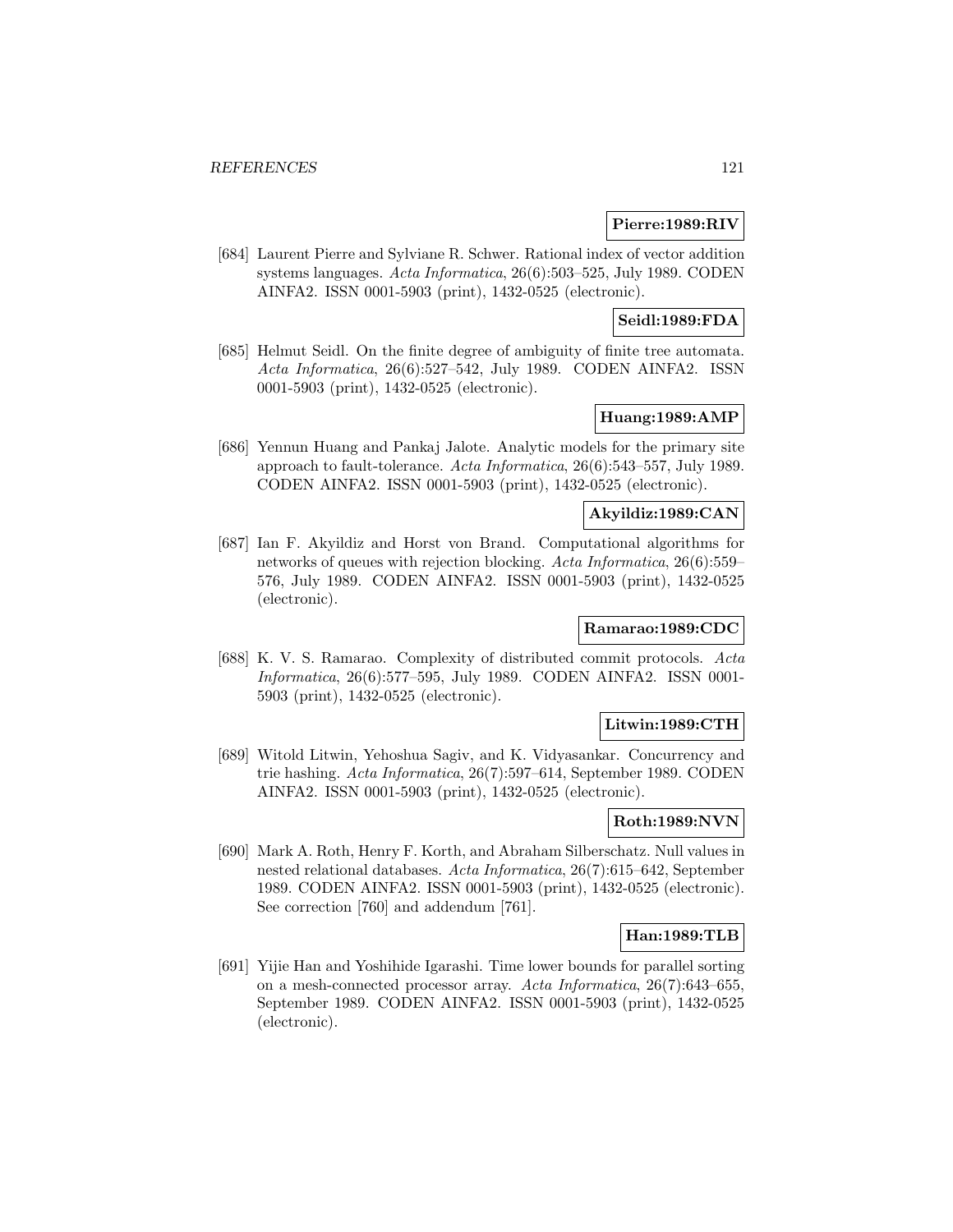### **Habel:1989:MDP**

[692] Annegret Habel, Hans-Jörg Kreowski, and Walter Vogler. Metatheorems for decision problems on hyperedge replacement graph languages. Acta Informatica, 26(7):657–677, September 1989. CODEN AINFA2. ISSN 0001-5903 (print), 1432-0525 (electronic).

# **Adiri:1989:SMF**

[693] Igal Adiri, John Bruno, Esther Frostig, and A. H. G. Rinnooy Kan. Single machine flow-time scheduling with a single breakdown. Acta Informatica, 26(7):679–696, September 1989. CODEN AINFA2. ISSN 0001-5903 (print), 1432-0525 (electronic).

## **Csirik:1989:LAV**

[694] J. Csirik. An on-line algorithm for variable-sized bin packing. Acta Informatica, 26(8):697–709, October 1989. CODEN AINFA2. ISSN 0001- 5903 (print), 1432-0525 (electronic).

## **Kemp:1989:EAW**

[695] R. Kemp. The expected additive weight of trees. Acta Informatica, 26 (8):711–740, October 1989. CODEN AINFA2. ISSN 0001-5903 (print), 1432-0525 (electronic).

# **Sen:1989:SOF**

[696] Arunabha Sen. Supercube: An optimally fault tolerant network architecture. Acta Informatica, 26(8):741–748, October 1989. CODEN AINFA2. ISSN 0001-5903 (print), 1432-0525 (electronic).

## **Autebert:1989:IGC**

[697] Jean-Michel Autebert and Joaquim Gabarró. Iterated GSM's and co-CFL. Acta Informatica, 26(8):749–769, October 1989. CODEN AINFA2. ISSN 0001-5903 (print), 1432-0525 (electronic).

## **Simon:1989:CRA**

[698] Hans-Ulrich Simon. Continuous reductions among combinatorial optimization problems. Acta Informatica, 26(8):771–785, October 1989. CO-DEN AINFA2. ISSN 0001-5903 (print), 1432-0525 (electronic).

#### **Kouvatsos:1989:EMEb**

[699] Demetres D. Kouvatsos and John Almond. Erratum: "Maximum entropy two-station cyclic queues with multiple general servers". Acta Informatica, 26(8):787, October 1989. CODEN AINFA2. ISSN 0001-5903 (print), 1432-0525 (electronic). See [668, 683].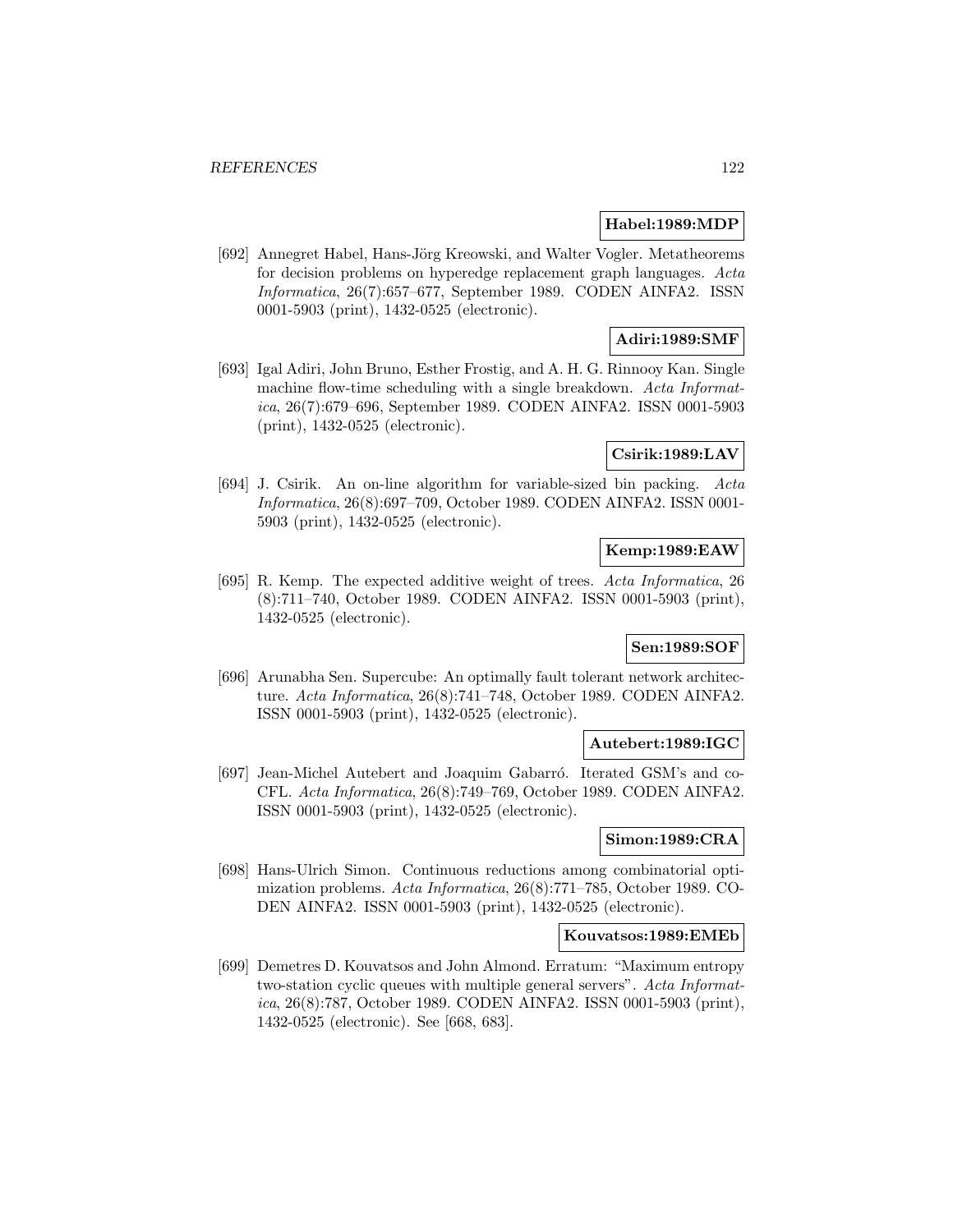## **Alblas:1989:ITP**

[700] Henk Alblas. Iteration of transformation passes over attributed program trees. Acta Informatica, 27(1):1–40, November 1989. CODEN AINFA2. ISSN 0001-5903 (print), 1432-0525 (electronic).

## **Langenhop:1989:MDB**

[701] Carl E. Langenhop and William E. Wright. A model of the dynamic behavior of B-trees. Acta Informatica, 27(1):41–59, November 1989. CO-DEN AINFA2. ISSN 0001-5903 (print), 1432-0525 (electronic).

## **Ruzicka:1989:ALR**

[702] Peter Ružička and Igor Prívara. An almost linear Robinson unification algorithm. Acta Informatica, 27(1):61–71, November 1989. CODEN AINFA2. ISSN 0001-5903 (print), 1432-0525 (electronic).

### **Lau:1989:NSC**

[703] K. K. Lau. A note on synthesis and classification of sorting algorithms. Acta Informatica, 27(1):73–80, November 1989. CODEN AINFA2. ISSN 0001-5903 (print), 1432-0525 (electronic).

## **Gonczarowski:1989:SVC**

[704] Jakob Gonczarowski and Manfred K. Warmuth. Scattered versus context-sensitive rewriting. Acta Informatica, 27(1):81–95, November 1989. CODEN AINFA2. ISSN 0001-5903 (print), 1432-0525 (electronic).

## **Huang:1989:IMD**

[705] Chua-Huang Huang and Christian Lengauer. An incremental mechanical development of systolic solutions to the algebraic path problem. Acta Informatica, 27(2):97–124, November 1989. CODEN AINFA2. ISSN 0001-5903 (print), 1432-0525 (electronic).

## **Taubner:1989:SFS**

[706] Dirk Taubner and Walter Vogler. Step failures semantics and a complete proof system. Acta Informatica, 27(2):125–156, November 1989. CODEN AINFA2. ISSN 0001-5903 (print), 1432-0525 (electronic).

## **Rego:1989:SEC**

[707] Vernon Rego. Some efficient computational algorithms related to phase models. Acta Informatica, 27(2):157–177, November 1989. CODEN AINFA2. ISSN 0001-5903 (print), 1432-0525 (electronic).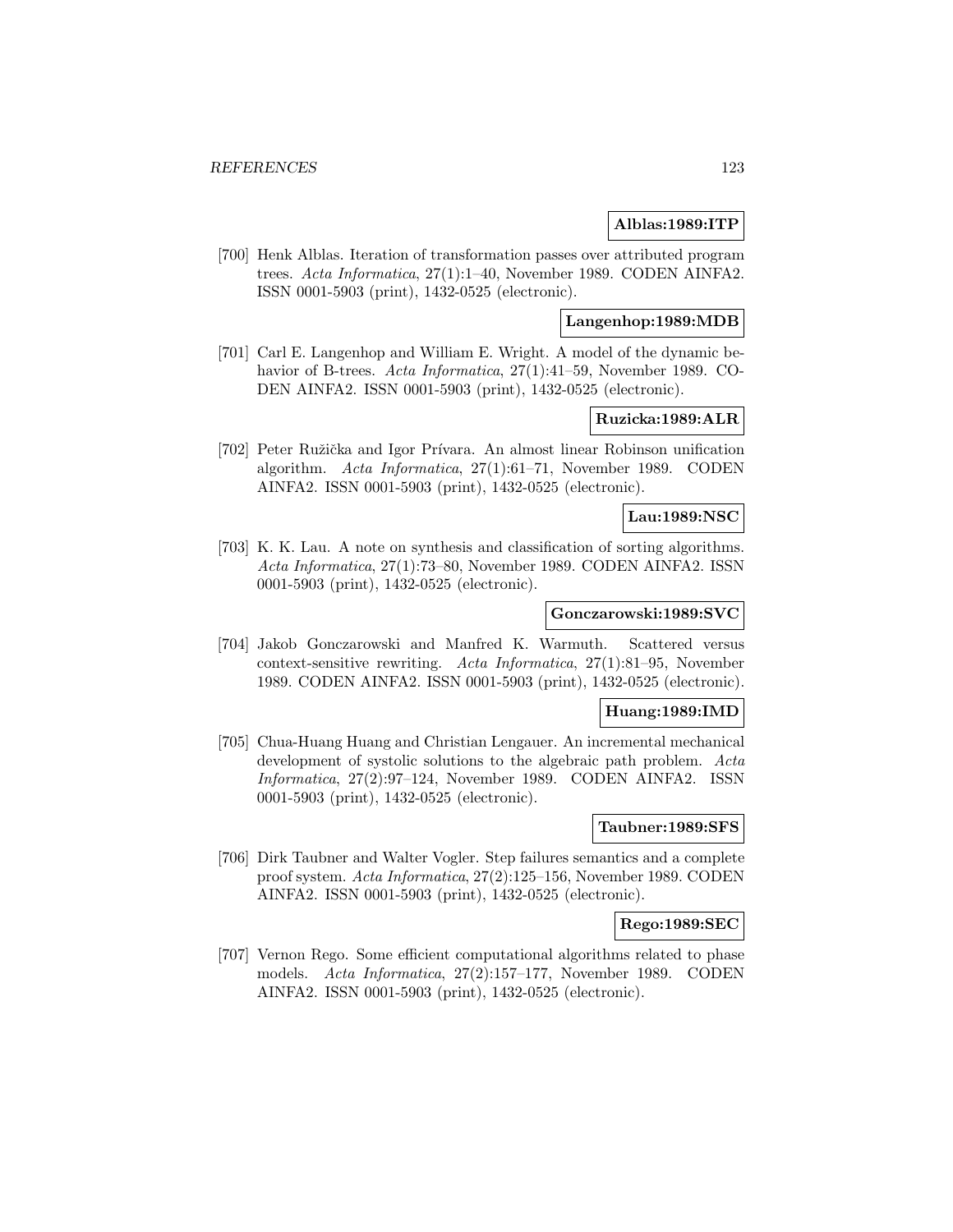## **Culik:1989:HMC**

[708] Karel Culik II and Juhani Karhumäki. HDTOL matching of computations of multitape automata. Acta Informatica, 27(2):179–191, November 1989. CODEN AINFA2. ISSN 0001-5903 (print), 1432-0525 (electronic).

## **Bauer:1989:MAP**

[709] Friedrich L. Bauer. In memoriam: Andrei Petrovich Ershov, 19 April 1931–8 December 1988. Acta Informatica, 27(3):193–194, December 1989. CODEN AINFA2. ISSN 0001-5903 (print), 1432-0525 (electronic).

## **Salzberg:1989:MSR**

[710] Betty Salzberg. Merging sorted runs using large main memory. Acta Informatica, 27(3):195–215, December 1989. CODEN AINFA2. ISSN 0001-5903 (print), 1432-0525 (electronic).

## **Schmidt:1989:DSD**

[711] Gunther Schmidt, Rudolf Berghammer, and Hans Zierer. Describing semantic domains with sprouts. Acta Informatica, 27(3):217–245, December 1989. CODEN AINFA2. ISSN 0001-5903 (print), 1432-0525 (electronic).

### **Kouvatsos:1989:MEP**

[712] Demetres D. Kouvatsos and Nasreddine Tabet-Aouel. A maximum entropy priority approximation for a stable  $G/G/1$  queue. Acta Informatica, 27(3):247–286, December 1989. CODEN AINFA2. ISSN 0001-5903 (print), 1432-0525 (electronic).

## **Morris:1990:TPT**

[713] Joseph M. Morris. Temporal predicate transformers and fair termination. Acta Informatica, 27(4):287–313, March 1990. CODEN AINFA2. ISSN 0001-5903 (print), 1432-0525 (electronic).

## **Ehrenfeucht:1990:PSSa**

[714] Andrzej Ehrenfeucht and Grzegorz Rozenberg. Partial (set) 2-structures. Part I: Basic notions and the representation problem. Acta Informatica, 27(4):315–342, March 1990. CODEN AINFA2. ISSN 0001-5903 (print), 1432-0525 (electronic).

#### **Ehrenfeucht:1990:PSSb**

[715] Andrzej Ehrenfeucht and Grzegorz Rozenberg. Partial (set) 2-Structures. part II: State spaces of concurrent systems. Acta Informatica, 27(4):343–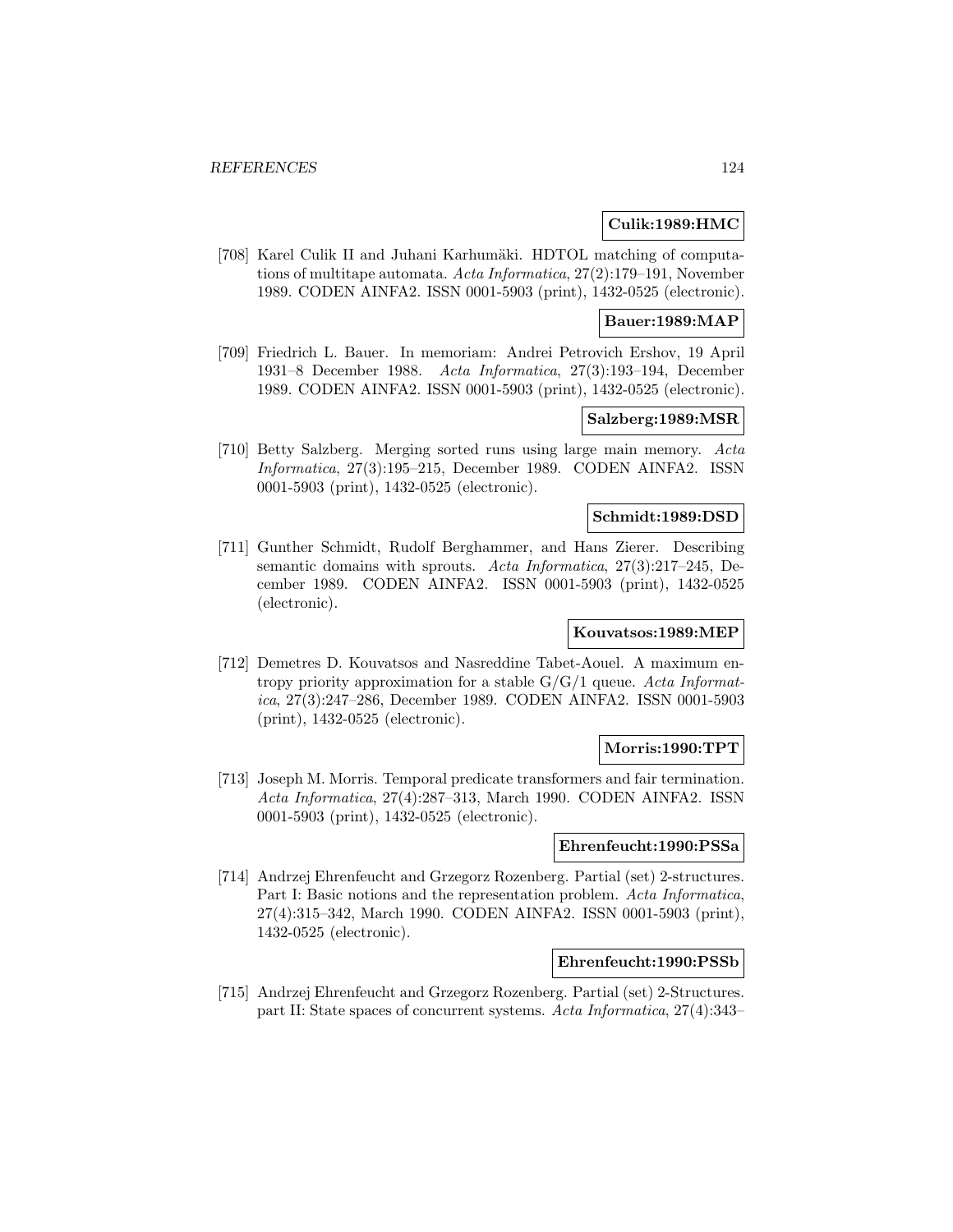368, March 1990. CODEN AINFA2. ISSN 0001-5903 (print), 1432-0525 (electronic).

## **Kou:1990:EIA**

[716] Lawrence T. Kou. On efficient implementation of an approximation algorithm for the Steiner tree problem. Acta Informatica,  $27(4)$ :369–380, March 1990. CODEN AINFA2. ISSN 0001-5903 (print), 1432-0525 (electronic).

## **Meyer:1990:HSS**

[717] J.-J. Ch. Meyer and Ernst-R¨udiger Olderog. Hiding in stream semantics of uniform concurrency. Acta Informatica, 27(5):381–397, April 1990. CODEN AINFA2. ISSN 0001-5903 (print), 1432-0525 (electronic).

## **Lautemann:1990:CGL**

[718] Clemens Lautemann. The complexity of graph languages generated by hyperedge replacement. Acta Informatica, 27(5):399–421, April 1990. CODEN AINFA2. ISSN 0001-5903 (print), 1432-0525 (electronic).

### **Overmars:1990:MRT**

[719] Mark H. Overmars, Michiel H. M. Smid, Mark T. de Berg, and Marc J. van Kreveld. Maintaining range trees in secondary memory. part I: Partitions. Acta Informatica, 27(5):423–452, April 1990. CODEN AINFA2. ISSN 0001-5903 (print), 1432-0525 (electronic).

## **Smid:1990:MRT**

[720] Michiel H. M. Smid and Mark H. Overmars. Maintaining range trees in secondary memory. part II: Lower bounds. Acta Informatica, 27(5):453– 480, April 1990. CODEN AINFA2. ISSN 0001-5903 (print), 1432-0525 (electronic).

## **Morgan:1990:DRC**

[721] Carroll Morgan and P. H. B. Gardiner. Data refinement by calculation. Acta Informatica, 27(6):481–503, May 1990. CODEN AINFA2. ISSN 0001-5903 (print), 1432-0525 (electronic).

#### **Sondergaard:1990:RTD**

[722] Harald Søndergaard and Peter Sestoft. Referential transparency, definiteness and unfoldability. Acta Informatica, 27(6):505–517, May 1990. CODEN AINFA2. ISSN 0001-5903 (print), 1432-0525 (electronic).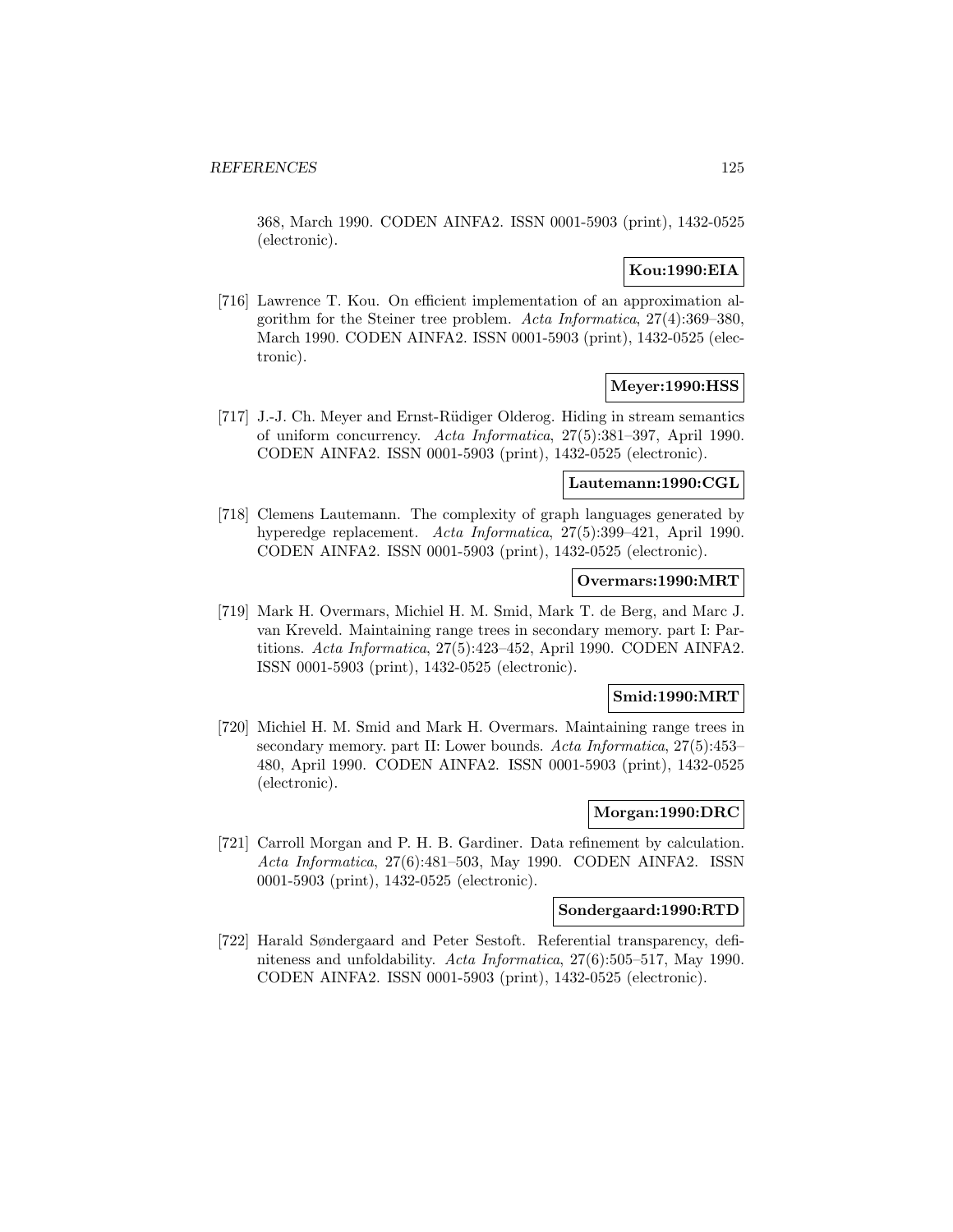## **Gelenbe:1990:OCA**

[723] Erol Gelenbe and Marisela Hernández. Optimum checkpoints with age dependent failures. Acta Informatica, 27(6):519–531, May 1990. CODEN AINFA2. ISSN 0001-5903 (print), 1432-0525 (electronic).

## **Taubner:1990:RCP**

[724] Dirk Taubner. Representing CCS programs by finite predicate/transition nets. Acta Informatica, 27(6):533–565, May 1990. CODEN AINFA2. ISSN 0001-5903 (print), 1432-0525 (electronic).

## **Engelfriet:1990:ASO**

[725] Joost Engelfriet and Willem de Jong. Attribute storage optimization by stacks. Acta Informatica, 27(6):567–581, May 1990. CODEN AINFA2. ISSN 0001-5903 (print), 1432-0525 (electronic). Preliminary version: rapport 88-30, Vakgroep Informatica, Rijksuniv. te Leiden (December 1988).

## **Back:1990:DSL**

[726] R. J. R. Back and J. von Wright. Duality in specification languages: a lattice–theoretical approach. Acta Informatica, 27(7):583–625, July 1990. CODEN AINFA2. ISSN 0001-5903 (print), 1432-0525 (electronic).

# **Yu:1990:MTS**

[727] Lin Yu and Daniel J. Rosenkrantz. Minimizing time-space cost for database version control. Acta Informatica, 27(7):627–663, July 1990. CODEN AINFA2. ISSN 0001-5903 (print), 1432-0525 (electronic).

#### **Berman:1990:PRL**

[728] A. Michael Berman, Marvin C. Paull, and Barbara G. Ryder. Proving relative lower bounds for incremental algorithms. Acta Informatica, 27 (7):665–683, July 1990. CODEN AINFA2. ISSN 0001-5903 (print), 1432- 0525 (electronic).

## **Turski:1990:SMC**

[729] Wladyslaw M. Turski. On specification of multiprocessor computing. Acta Informatica, 27(8):685–696, September 1990. CODEN AINFA2. ISSN 0001-5903 (print), 1432-0525 (electronic).

#### **Gouda:1990:ISS**

[730] Mohamed G. Gouda, Rodney R. Howell, and Louis E. Rosier. The instability of self-stabilization. Acta Informatica, 27(8):697–724, September 1990. CODEN AINFA2. ISSN 0001-5903 (print), 1432-0525 (electronic).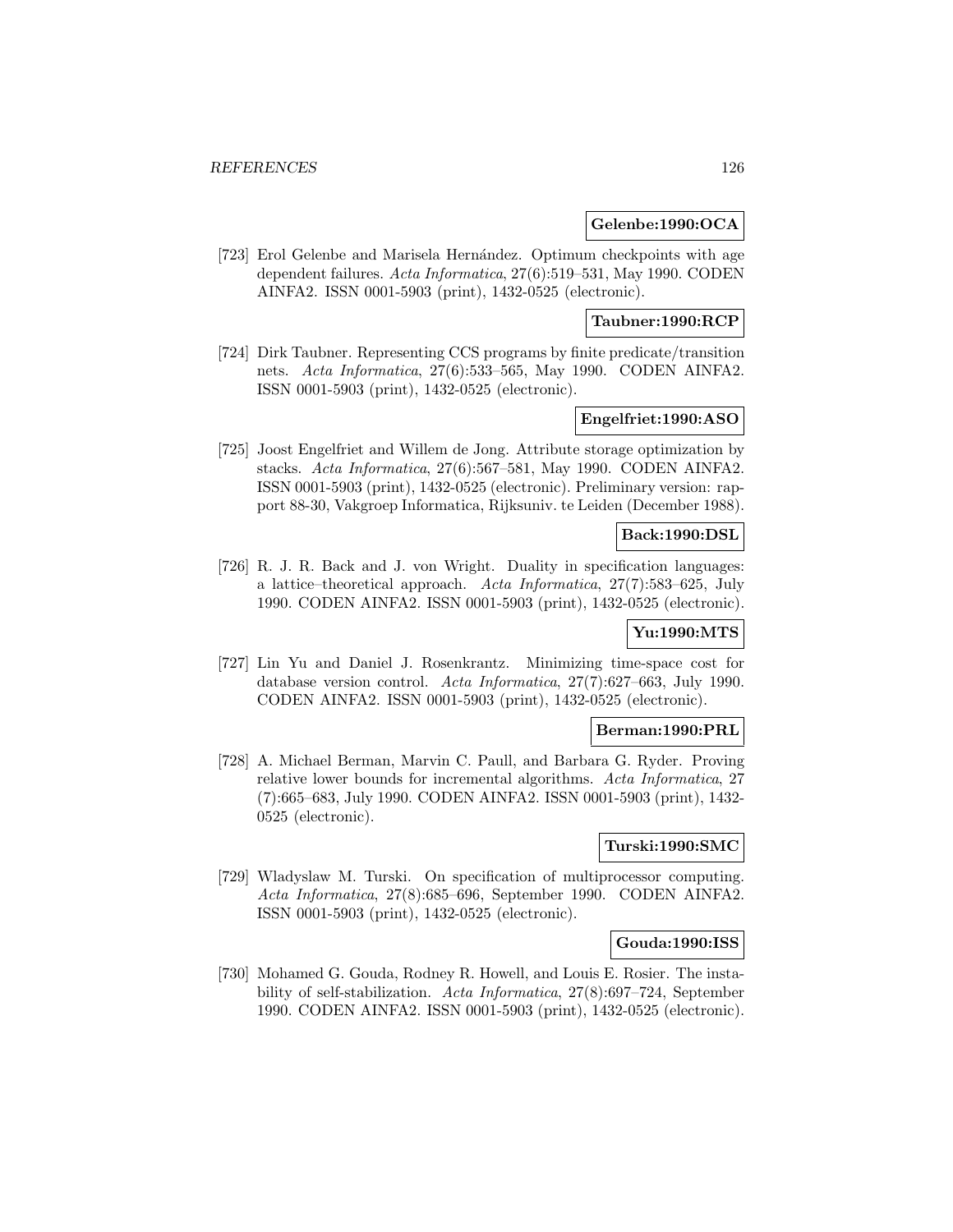### **Cleaveland:1990:TBM**

[731] Rance Cleaveland. Tableau-based model checking in the propositional  $\mu$ -calculus. Acta Informatica, 27(8):725–747, September 1990. CODEN AINFA2. ISSN 0001-5903 (print), 1432-0525 (electronic).

## **Weber:1990:VFT**

[732] Andreas Weber. On the valuedness of finite transducers. Acta Informatica, 27(8):749–780, September 1990. CODEN AINFA2. ISSN 0001-5903 (print), 1432-0525 (electronic).

## **Meduna:1990:CFD**

[733] Alexander Meduna. Context free derivations on word monoids. Acta Informatica, 27(8):781–786, September 1990. CODEN AINFA2. ISSN 0001-5903 (print), 1432-0525 (electronic).

## **Knuth:1990:NS**

[734] Donald E. Knuth. Nested satisfiability. Acta Informatica, 28(1):1–6, November 1990. CODEN AINFA2. ISSN 0001-5903 (print), 1432-0525 (electronic).

# **Lodaya:1990:PTE**

[735] K. Lodaya and R. K. Shyamasundar. Proof theory for exception handling in a tasking environment. Acta Informatica, 28(1):7–41, November 1990. CODEN AINFA2. ISSN 0001-5903 (print), 1432-0525 (electronic).

### **Khoshnevisan:1990:EMT**

[736] Hessam Khoshnevisan. Efficient memo-table management strategies. Acta Informatica, 28(1):43–81, November 1990. CODEN AINFA2. ISSN 0001-5903 (print), 1432-0525 (electronic).

#### **Ehrenfeucht:1990:CSR**

[737] Andrzej Ehrenfeucht and Grzegorz Rozenberg. A characterization of set representable labeled partial 2-structures through decompositions. Acta Informatica, 28(1):83–94, November 1990. CODEN AINFA2. ISSN 0001- 5903 (print), 1432-0525 (electronic).

## **Dick:1990:AKB**

[738] Jeremy Dick, John Kalmus, and Ursula Martin. Automating the Knuth Bendix ordering. Acta Informatica, 28(2):95–119, December 1990. CO-DEN AINFA2. ISSN 0001-5903 (print), 1432-0525 (electronic).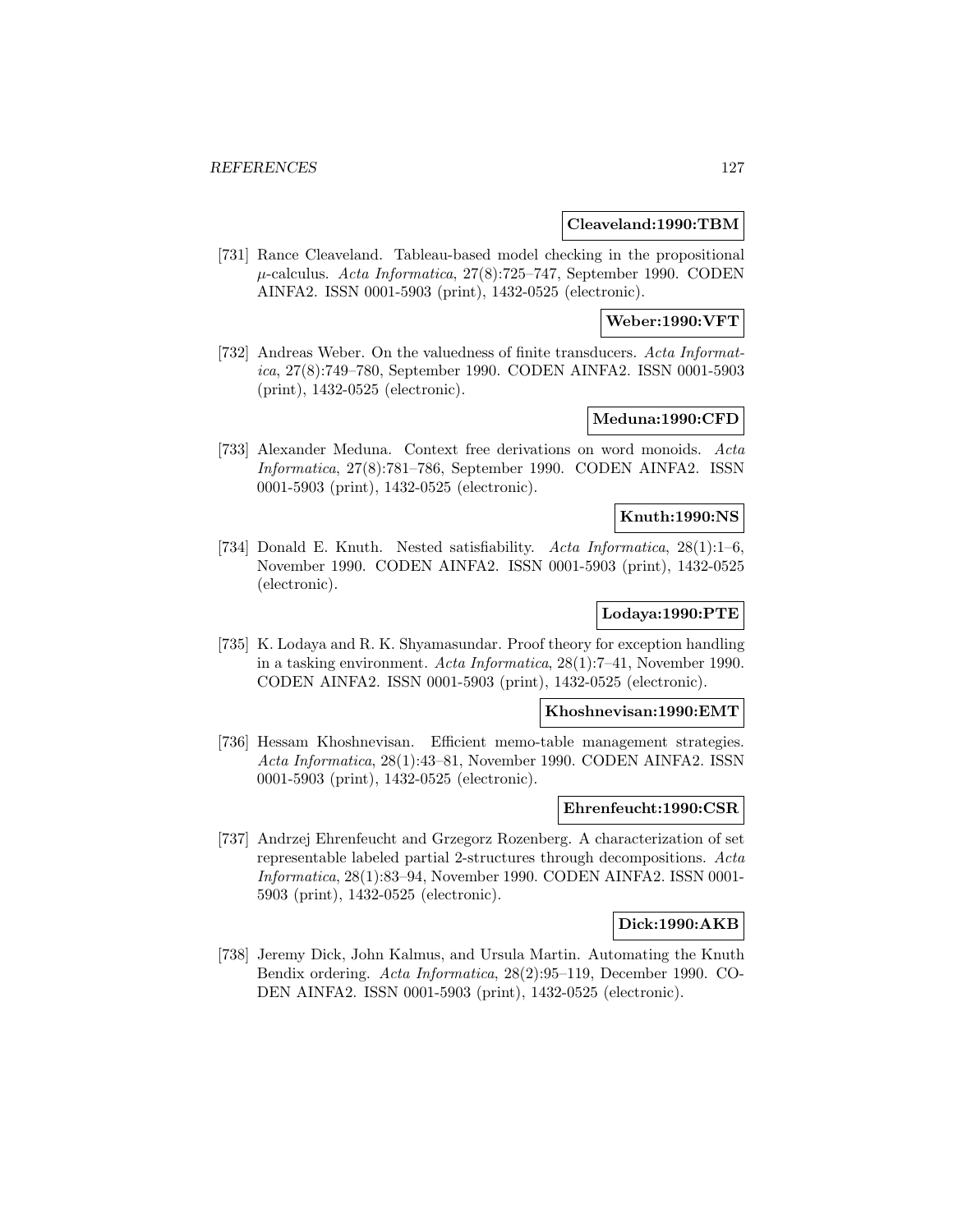#### **Marlowe:1990:PDF**

[739] Thomas J. Marlowe and Barbara G. Ryder. Properties of data flow frameworks. A unified model. Acta Informatica, 28(2):121–163, December 1990. CODEN AINFA2. ISSN 0001-5903 (print), 1432-0525 (electronic). An overview of data flow frameworks and their characterizing properties is given. Contains many references to the field of data flow analysis.

### **Andersson:1990:BST**

[740] Arne Andersson, Christian Icking, Rolf Klein, and Thomas Ottmann. Binary search trees of almost optimal height. Acta Informatica, 28(2): 165–178, December 1990. CODEN AINFA2. ISSN 0001-5903 (print), 1432-0525 (electronic).

### **Latteux:1990:CRE**

[741] Michel Latteux and Paavo Turakainen. On characterizations of recursively enumerable languages. Acta Informatica, 28(2):179–186, December 1990. CODEN AINFA2. ISSN 0001-5903 (print), 1432-0525 (electronic).

## **Hennicker:1991:OIA**

[742] Rolf Hennicker. Observational implementation of algebraic specifications. Acta Informatica, 28(3):187–230, February 1991. CODEN AINFA2. ISSN 0001-5903 (print), 1432-0525 (electronic).

#### **Best:1991:CBP**

[743] Eike Best, Raymond Devillers, Astrid Kiehn, and Lucia Pomello. Concurrent bisimulations in Petri nets. Acta Informatica, 28(3):231–264, February 1991. CODEN AINFA2. ISSN 0001-5903 (print), 1432-0525 (electronic).

#### **Tomaras:1991:MHD**

[744] Panagiotis J. Tomaras and Demetres D. Kouvatsos. MRE hierarchical decomposition of general queueing network models. Acta Informatica, 28 (3):265–295, February 1991. CODEN AINFA2. ISSN 0001-5903 (print), 1432-0525 (electronic).

#### **Anderson:1991:NEG**

[745] James H. Anderson and Mohamed G. Gouda. A new explanation of the glitch phenomenon. Acta Informatica, 28(4):297–309, April 1991. CODEN AINFA2. ISSN 0001-5903 (print), 1432-0525 (electronic).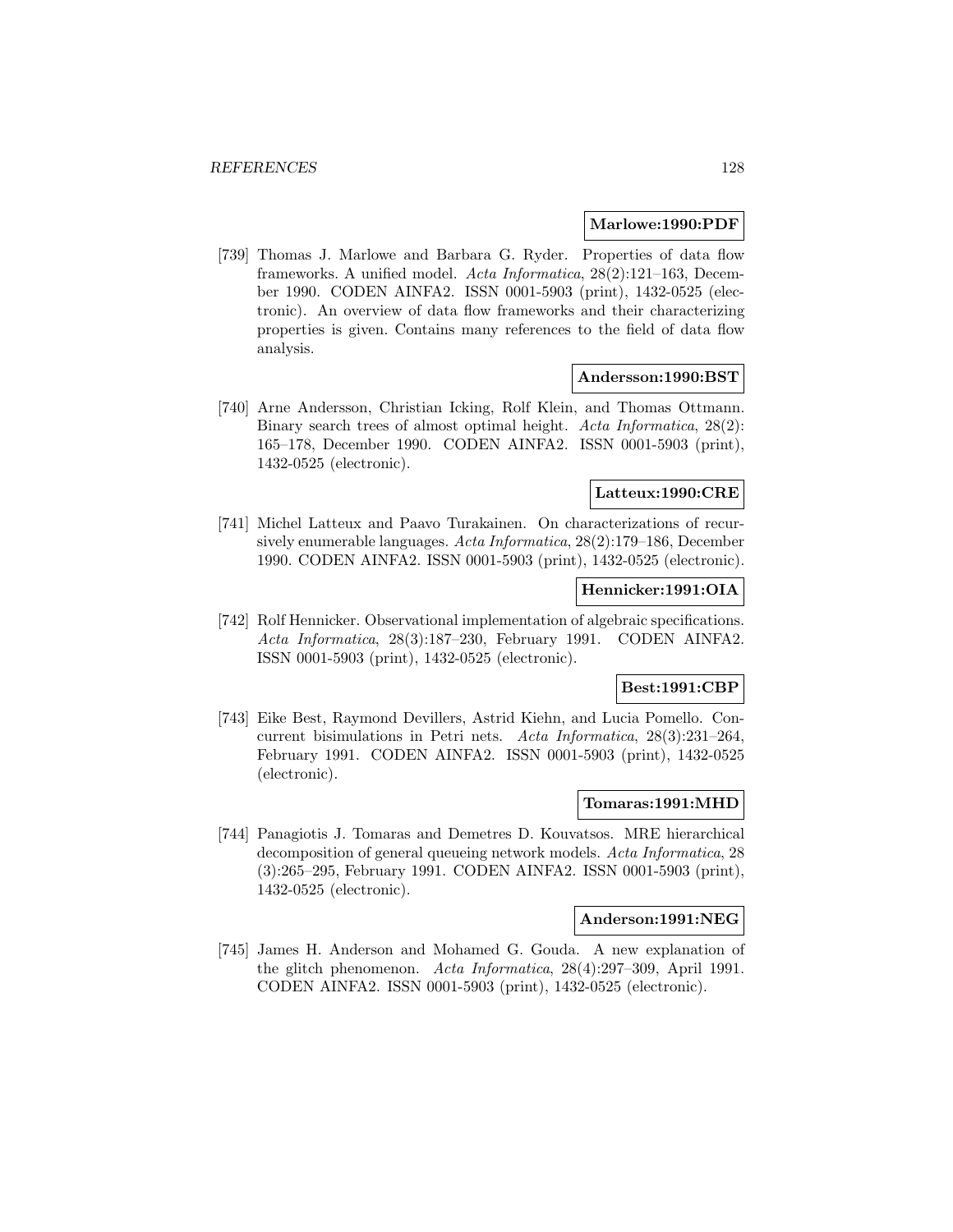## **Kapur:1991:SCG**

[746] Deepak Kapur, Paliath Narendran, Daniel J. Rosenkrantz, and Hantao Zhang. Sufficient–completeness, ground–reducibility and their complexity. Acta Informatica, 28(4):311–350, April 1991. CODEN AINFA2. ISSN 0001-5903 (print), 1432-0525 (electronic).

## **Bozapalidis:1991:ECS**

[747] Symeon Bozapalidis. Effective construction of the syntactic algebra of a recognizable series on trees. Acta Informatica, 28(4):351–363, April 1991. CODEN AINFA2. ISSN 0001-5903 (print), 1432-0525 (electronic).

## **Hulsmann:1991:TFH**

[748] Klaus H¨ulsmann and Gunter Saake. Theoretical foundations of handling large substitution sets in temporal integrity monitoring. Acta Informatica, 28(4):365–407, April 1991. CODEN AINFA2. ISSN 0001-5903 (print), 1432-0525 (electronic).

## **Habermann:1991:AJP**

[749] A. Nico Habermann. Alan J. Perlis (1922–1990). Acta Informatica, 28 (5):409–410, May 1991. CODEN AINFA2. ISSN 0001-5903 (print), 1432- 0525 (electronic).

## **Snelting:1991:CCR**

[750] Gregor Snelting. The calculus of context relations. Acta Informatica, 28(5):411–445, May 1991. CODEN AINFA2. ISSN 0001-5903 (print), 1432-0525 (electronic).

## **Critchlow:1991:EPD**

[751] Carol Critchlow and Prakash Panangaden. The expressive power of delay operators in SCCS. Acta Informatica, 28(5):447–452, May 1991. CODEN AINFA2. ISSN 0001-5903 (print), 1432-0525 (electronic).

### **Bovet:1991:MDS**

[752] Daniel P. Bovet and Pierluigi Crescenzi. Minimum-delay schedules in layered networks. Acta Informatica, 28(5):453–461, May 1991. CODEN AINFA2. ISSN 0001-5903 (print), 1432-0525 (electronic).

## **Kolla:1991:VFP**

[753] Reiner Kolla and Bernd Serf. The virtual feedback problem in hierarchical representations of combinational circuits. Acta Informatica, 28(5): 463–476, May 1991. CODEN AINFA2. ISSN 0001-5903 (print), 1432- 0525 (electronic).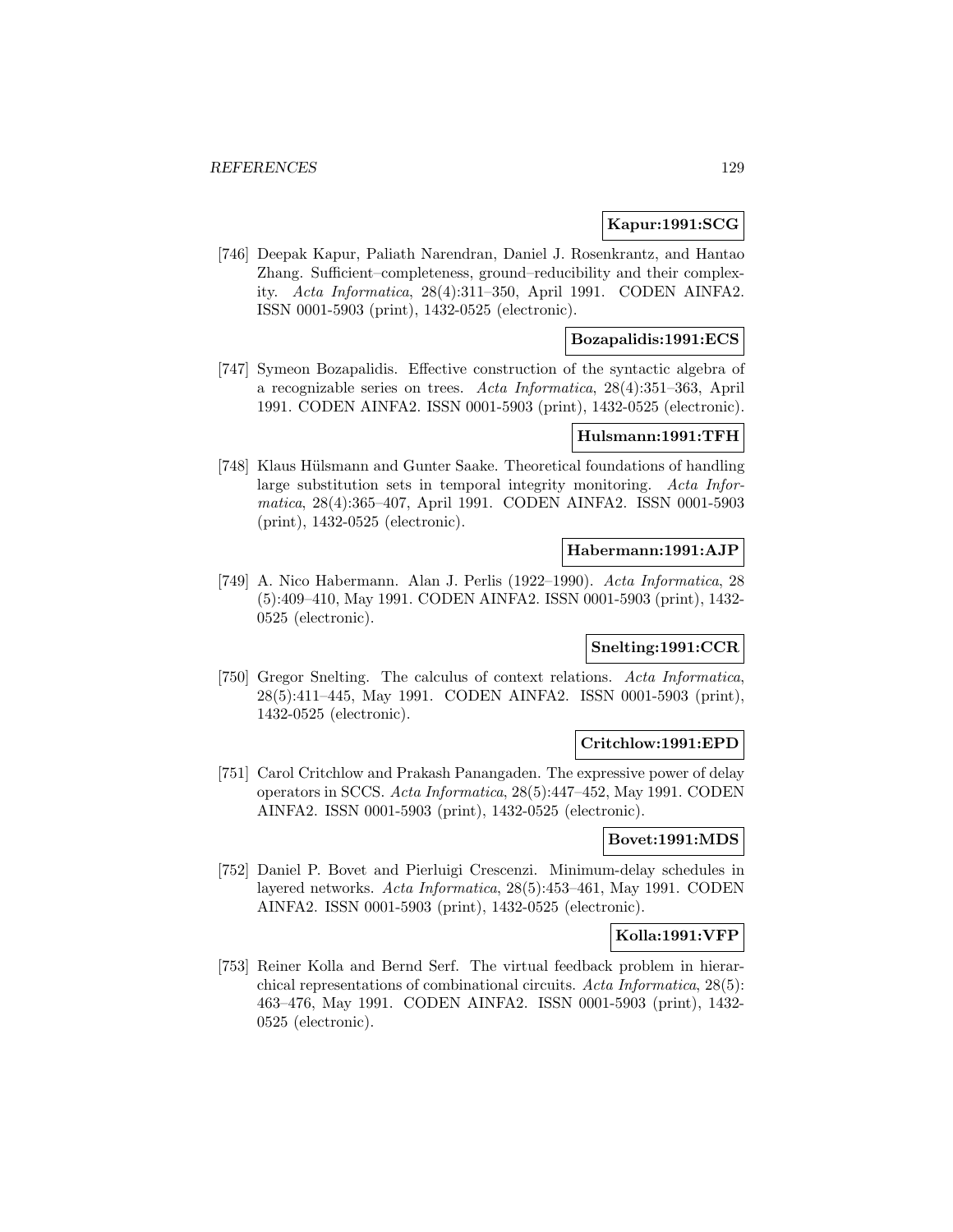## **Otto:1991:DPF**

[754] Friedrich Otto and Louxin Zhang. Decision problems for finite special string-rewriting systems that are confluent on some congruence class. Acta Informatica, 28(5):477–510, May 1991. CODEN AINFA2. ISSN 0001-5903 (print), 1432-0525 (electronic).

## **vandenBos:1991:PCO**

[755] Jan van den Bos and Chris Laffra. PROCOL: a concurrent objectoriented language with protocols delegation and constraints. Acta Informatica, 28(6):511–538, July 1991. CODEN AINFA2. ISSN 0001-5903 (print), 1432-0525 (electronic).

### **Kastens:1991:ADT**

[756] Uwe Kastens and W. M. Waite. An abstract data type for name analysis. Acta Informatica, 28(6):539–558, July 1991. CODEN AINFA2. ISSN 0001-5903 (print), 1432-0525 (electronic).

### **Harrison:1991:ENL**

[757] Peter G. Harrison. On the expansion of non-linear functions. Acta Informatica, 28(6):559–574, July 1991. CODEN AINFA2. ISSN 0001-5903 (print), 1432-0525 (electronic).

#### **Engelfriet:1991:BPP**

[758] Joost Engelfriet. Branching processes of Petri nets. Acta Informatica, 28(6):575–591, July 1991. CODEN AINFA2. ISSN 0001-5903 (print), 1432-0525 (electronic).

## **Faigle:1991:SOD**

[759] Ulrich Faigle and W. Kern. Some order dimension bounds for communication complexity problems. Acta Informatica, 28(6):593–601, July 1991. CODEN AINFA2. ISSN 0001-5903 (print), 1432-0525 (electronic).

## **Levene:1991:CNV**

[760] Mark Levene and George Loizou. Correction to Null Values in Nested Relational Databases by Mark A. Roth, H. F. Korth, and A. Silberschatz. Acta Informatica, 28(6):603–605, July 1991. CODEN AINFA2. ISSN 0001-5903 (print), 1432-0525 (electronic). See [690, 761].

## **Roth:1991:ANV**

[761] Mark A. Roth, Henry F. Korth, and Abraham Silberschatz. Addendum to Null values in nested relational databases. Acta Informatica, 28(6):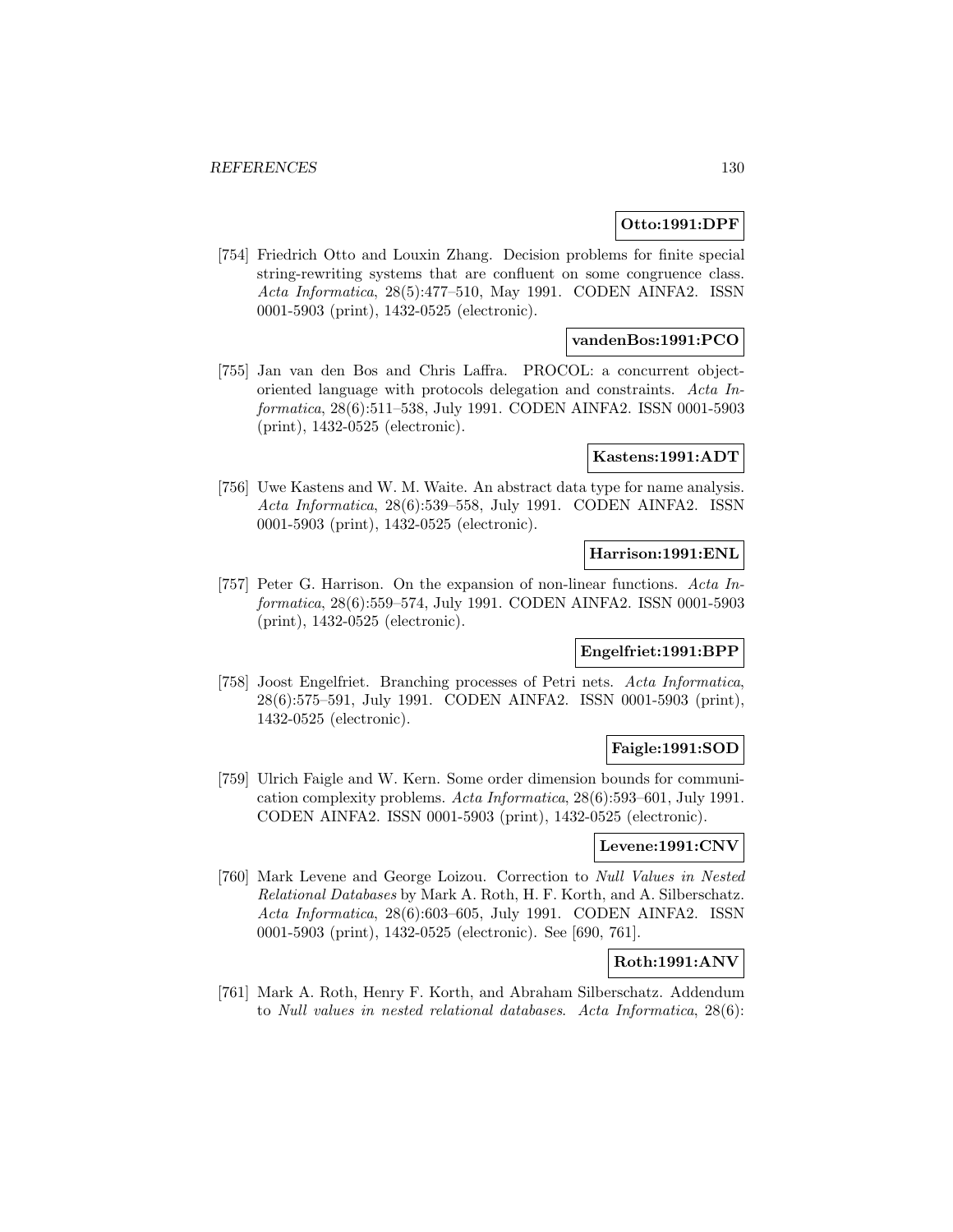607–610, July 1991. CODEN AINFA2. ISSN 0001-5903 (print), 1432- 0525 (electronic). See [690, 760].

## **Pohlmann:1991:FPA**

[762] Werner Pohlmann. A fixed point approach to parallel discrete event simulation. Acta Informatica, 28(7):611–629, October 1991. CODEN AINFA2. ISSN 0001-5903 (print), 1432-0525 (electronic).

## **Qian:1991:EPB**

[763] Xiaolei Qian. The expressive power of the bounded-iteration construct. Acta Informatica, 28(7):631–656, October 1991. CODEN AINFA2. ISSN 0001-5903 (print), 1432-0525 (electronic).

# **Bernabeu-Auban:1991:RFS**

[764] José M. Bernabéu-Aubán, Mustaque Ahamad, and Mostafa H. Ammar. Resource finding in store-and-forward networks. Acta Informatica, 28 (7):657–680, October 1991. CODEN AINFA2. ISSN 0001-5903 (print), 1432-0525 (electronic).

## **Yen:1991:PSM**

[765] Hsu-Chun Yen. Priority systems with many identical processes. Acta Informatica, 28(7):681–692, October 1991. CODEN AINFA2. ISSN 0001- 5903 (print), 1432-0525 (electronic).

# **Cantor:1991:FMP**

[766] David G. Cantor and Erich Kaltofen. On fast multiplication of polynomials over arbitrary algebras. Acta Informatica, 28(7):693–701, October 1991. CODEN AINFA2. ISSN 0001-5903 (print), 1432-0525 (electronic).

#### **Whaley:1991:PTE**

[767] Thomas P. Whaley. Postorder trees and Eulerian numbers. Acta Informatica, 28(7):703–712, October 1991. CODEN AINFA2. ISSN 0001-5903 (print), 1432-0525 (electronic).

### **Horwitz:1991:ECP**

[768] Susan Horwitz and Thomas W. Reps. Efficient comparison of program slices. Acta Informatica, 28(8):713–732, November 1991. CODEN AINFA2. ISSN 0001-5903 (print), 1432-0525 (electronic).

## **Pritchard:1991:OAE**

[769] Paul Pritchard. Opportunistic algorithms for eliminating supersets. Acta Informatica, 28(8):733–754, November 1991. CODEN AINFA2. ISSN 0001-5903 (print), 1432-0525 (electronic).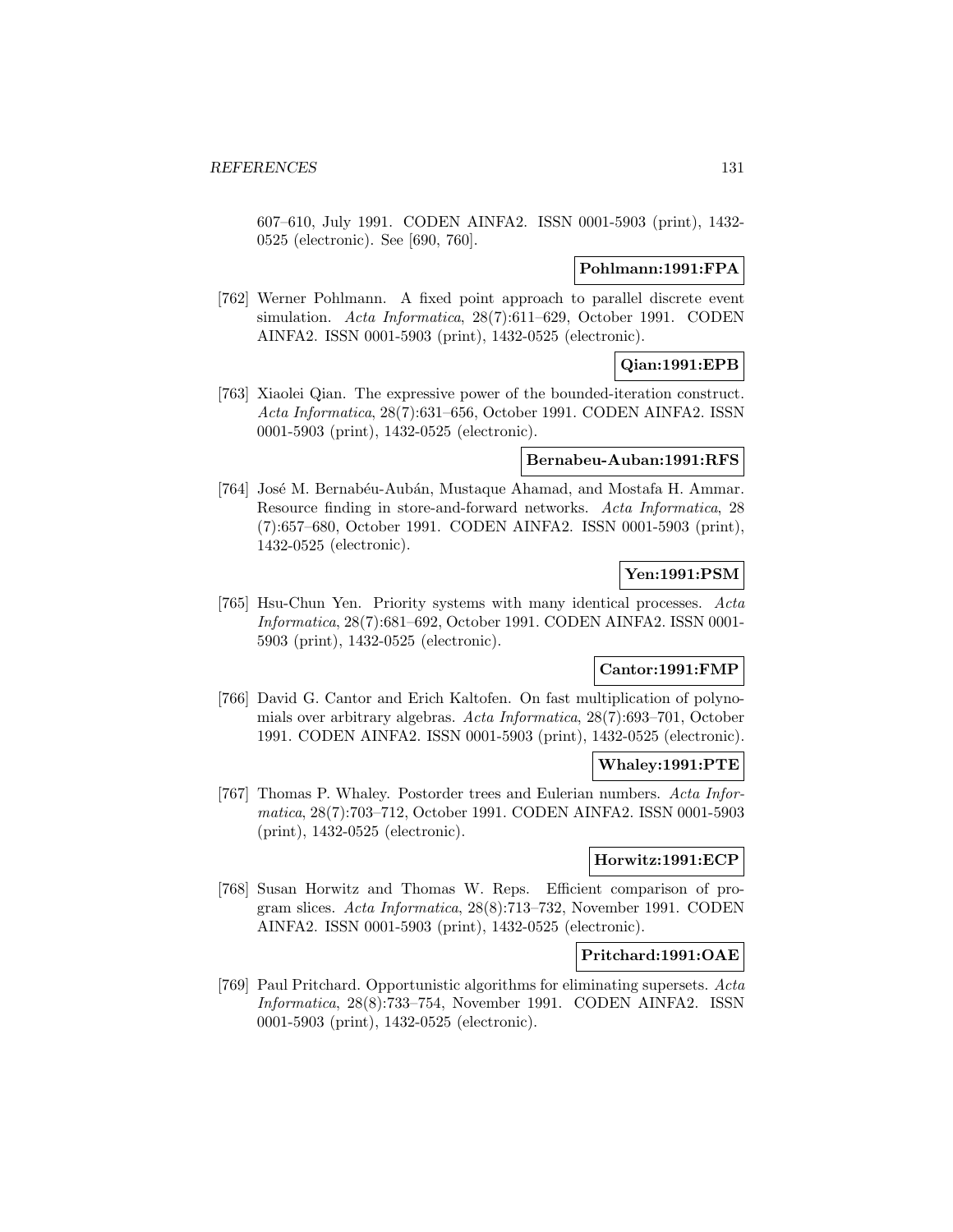### **Gillies:1991:GRS**

[770] Donald W. Gillies and Jane W.-S. Liu. Greed in resource scheduling. Acta Informatica, 28(8):755–775, November 1991. CODEN AINFA2. ISSN 0001-5903 (print), 1432-0525 (electronic).

# **Atzeni:1991:IDS**

[771] Paolo Atzeni and Edward P. F. Chan. Independent database schemes under functional and inclusion dependencies. Acta Informatica, 28(8): 777–799, November 1991. CODEN AINFA2. ISSN 0001-5903 (print), 1432-0525 (electronic).

## **Alfa:1991:AQL**

[772] Attahiru Sule Alfa and Mingyuan Chen. Approximating queue lengths in  $M(t)/G/1$  queue using the maximum entropy principle. Acta Informatica, 28(8):801–815, November 1991. CODEN AINFA2. ISSN 0001-5903 (print), 1432-0525 (electronic).

## **Rajasekaran:1992:PIS**

[773] Sanguthevar Rajasekaran and Sandeep Sen. On parallel integer sorting. Acta Informatica, 29(1):1–15, February 1992. CODEN AINFA2. ISSN 0001-5903 (print), 1432-0525 (electronic).

## **Josephs:1992:RPT**

[774] Mark B. Josephs. Receptive process theory. Acta Informatica, 29(1):17– 31, February 1992. CODEN AINFA2. ISSN 0001-5903 (print), 1432-0525 (electronic).

## **Hayes:1992:MRZ**

[775] Ian J. Hayes. Multi-relations in Z: a cross between multi-sets and binary relations. Acta Informatica, 29(1):33–62, February 1992. CODEN AINFA2. ISSN 0001-5903 (print), 1432-0525 (electronic).

## **Hinz:1992:RTL**

[776] Didier Y. Hinz. A run-time load balancing strategy for highly parallel systems. Acta Informatica, 29(1):63–94, February 1992. CODEN AINFA2. ISSN 0001-5903 (print), 1432-0525 (electronic).

## **Roth:1992:EBP**

[777] Peter Roth. Every binary pattern of length six is avoidable on the twoletter alphabet. Acta Informatica, 29(1):95–107, February 1992. CODEN AINFA2. ISSN 0001-5903 (print), 1432-0525 (electronic).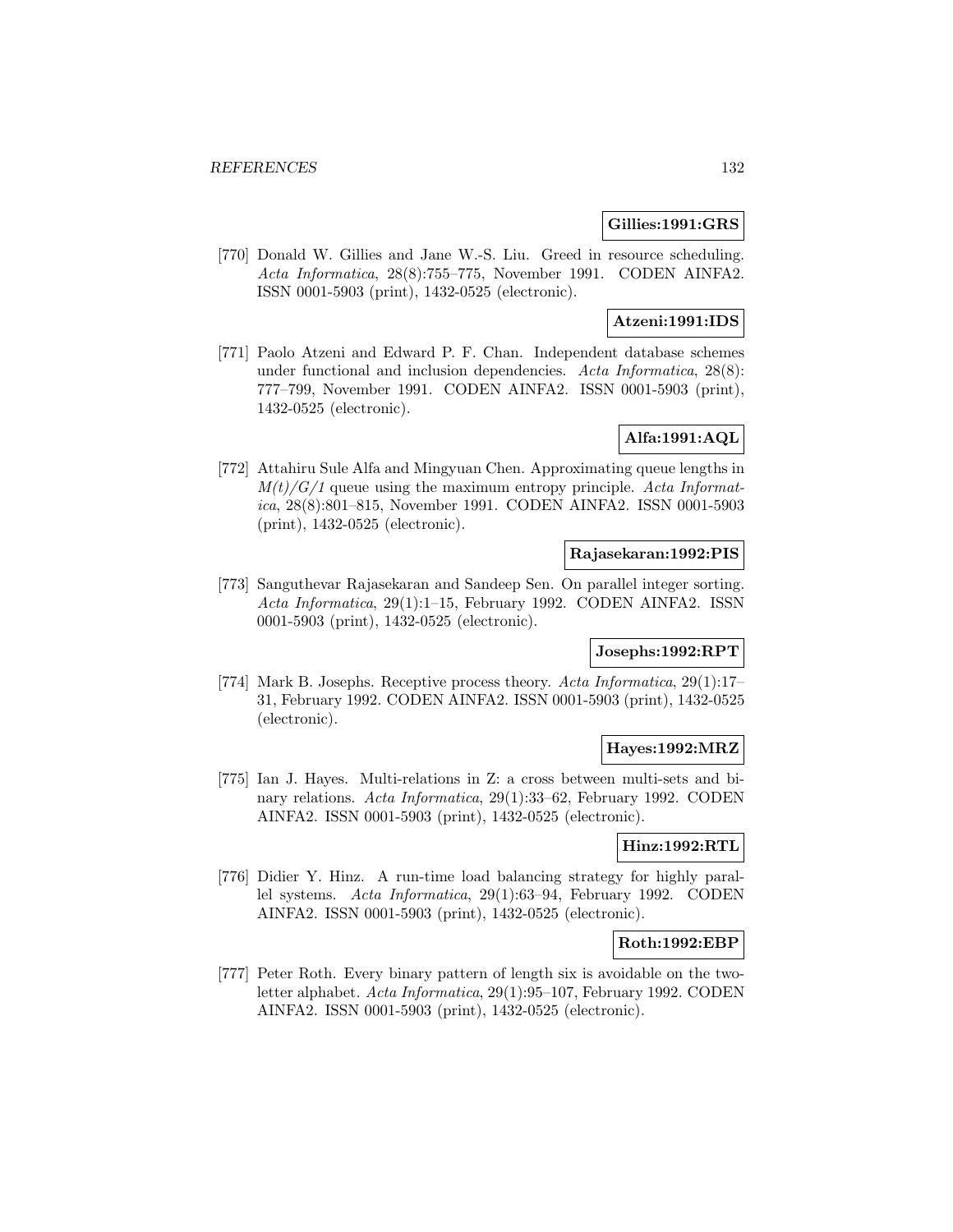### **Fischer:1992:SFE**

[778] Charles N. Fischer and Jon Mauney. A simple, fast, and effective  $LL(1)$ error repair algorithm. Acta Informatica, 29(2):109–120, April 1992. CO-DEN AINFA2. ISSN 0001-5903 (print), 1432-0525 (electronic).

## **Xu:1992:LMD**

[779] J. Xu. On-line multiversion database concurrency control. Acta Informatica, 29(2):121–160, April 1992. CODEN AINFA2. ISSN 0001-5903 (print), 1432-0525 (electronic).

## **Engelfriet:1992:CFH**

[780] Joost Engelfriet and Linda Heyker. Context-free hypergraph grammars have the same term-generating power as attribute grammars. Acta Informatica, 29(2):161–210, April 1992. CODEN AINFA2. ISSN 0001-5903 (print), 1432-0525 (electronic).

#### **Harrison:1992:SFI**

[781] Peter G. Harrison and Hessam Khoshnevisan. On the synthesis of function inverses. Acta Informatica, 29(3):211–239, June 1992. CODEN AINFA2. ISSN 0001-5903 (print), 1432-0525 (electronic).

## **ONeil:1992:STI**

[782] Patrick E. O'Neil. The SB-tree. an index-sequential structure for highperformance sequential access. Acta Informatica, 29(3):241–265, June 1992. CODEN AINFA2. ISSN 0001-5903 (print), 1432-0525 (electronic).

### **Carlsson:1992:PPS**

[783] Svante Carlsson and Jingsen Chen. On partitions and presortedness of sequences. Acta Informatica, 29(3):267–280, June 1992. CODEN AINFA2. ISSN 0001-5903 (print), 1432-0525 (electronic).

## **Du:1992:MFA**

[784] M. W. Du and S. C. Chang. A model and a fast algorithm for multiple errors spelling correction. Acta Informatica, 29(3):281–302, June 1992. CODEN AINFA2. ISSN 0001-5903 (print), 1432-0525 (electronic).

## **Baeten:1992:APC**

[785] Jos C. M. Baeten and Frits W. Vaandrager. An algebra for process creation. Acta Informatica, 29(4):303–334, July 1992. CODEN AINFA2. ISSN 0001-5903 (print), 1432-0525 (electronic).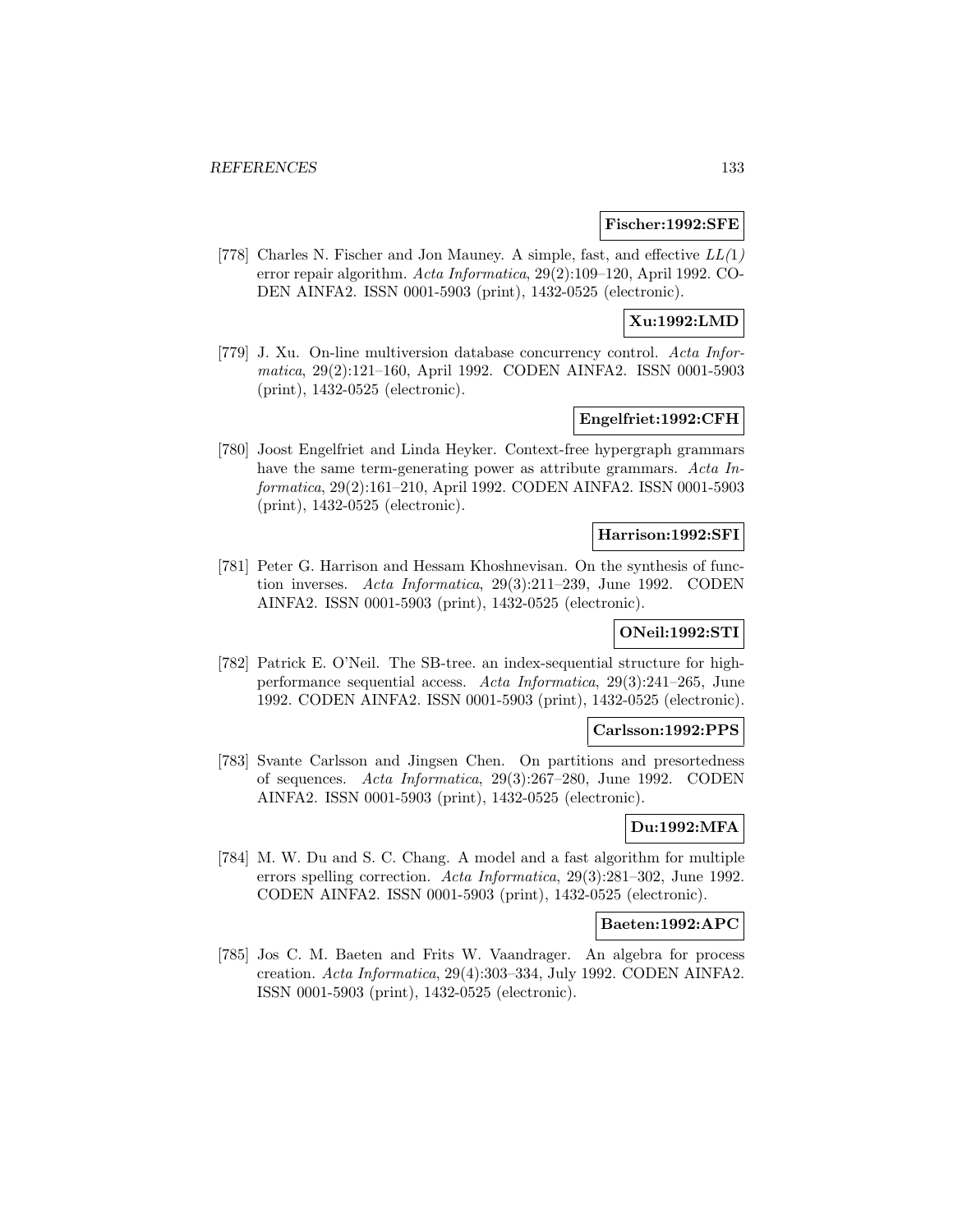#### **Ouksel:1992:RES**

[786] M. Aris Ouksel and Otto Mayer. A robust and efficient spatial data structure. the nested interpolation-based grid file. Acta Informatica, 29 (4):335–373, July 1992. CODEN AINFA2. ISSN 0001-5903 (print), 1432- 0525 (electronic).

# **Lee:1992:SMF**

[787] Chung-Yee Lee and Surya Danusaputro Liman. Single machine flowtime scheduling with scheduled maintenance. Acta Informatica, 29(4): 375–382, July 1992. CODEN AINFA2. ISSN 0001-5903 (print), 1432- 0525 (electronic).

## **Hinrichs:1992:ARS**

[788] Klaus Hinrichs, Jürg Nievergelt, and Peter Schorn. An all-round sweep algorithm for 2-dimensional nearest-neighbor problems. Acta Informatica, 29(4):383–394, July 1992. CODEN AINFA2. ISSN 0001-5903 (print), 1432-0525 (electronic).

## **Richards:1992:SQD**

[789] Dana S. Richards and Jeffrey S. Salowe. Stacks, queues, and deques with order-statistic operations. Acta Informatica, 29(5):395–414, September 1992. CODEN AINFA2. ISSN 0001-5903 (print), 1432-0525 (electronic).

## **Tcha:1992:PST**

[790] Dong wan Tcha, Bum-Il Lee, and Young duck Lee. Processors selection and traffic splitting in a parallel processors system. Acta Informatica, 29 (5):415–423, September 1992. CODEN AINFA2. ISSN 0001-5903 (print), 1432-0525 (electronic).

#### **Slobodova:1992:CAM**

[791] Anna Slobodová. Communication for alternating machines. Acta Informatica, 29(5):425–441, September 1992. CODEN AINFA2. ISSN 0001- 5903 (print), 1432-0525 (electronic).

### **Baeza-Yates:1992:UMT**

[792] Ricardo A. Baeza-Yates and Walter Cunto. Unbalanced multiway trees improved by partial expansions. Acta Informatica, 29(5):443–460, September 1992. CODEN AINFA2. ISSN 0001-5903 (print), 1432-0525 (electronic).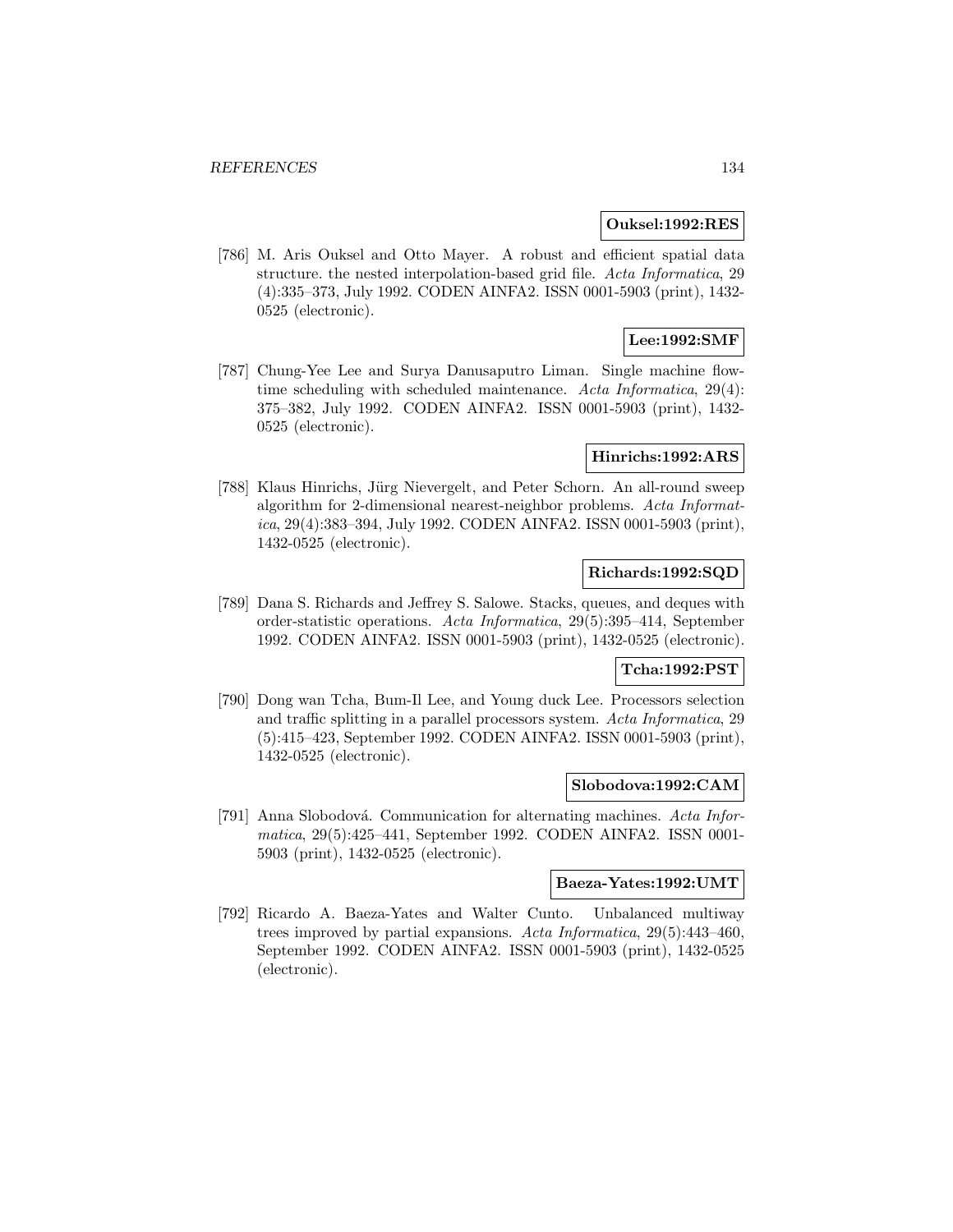### **Fisher:1992:YYP**

[793] Anthony J. Fisher. A "yo-yo" parsing algorithm for a large class of van Wijngaarden grammars. Acta Informatica, 29(5):461–481, September 1992. CODEN AINFA2. ISSN 0001-5903 (print), 1432-0525 (electronic).

# **deLuca:1992:FRS**

[794] Aldo de Luca and Stefano Varricchio. On finitely recognizable semigroups. Acta Informatica, 29(5):483–498, September 1992. CODEN AINFA2. ISSN 0001-5903 (print), 1432-0525 (electronic).

# **Peng:1992:ACC**

[795] Wuxu Peng and S. Purushothaman. Analysis of a class of communicating finite state machines. Acta Informatica, 29(6–7):499–522, November 1992. CODEN AINFA2. ISSN 0001-5903 (print), 1432-0525 (electronic).

#### **Halbwachs:1992:EPR**

[796] Nicolas Halbwachs, Fabienne Lagnier, and Christophe Ratel. An experience in proving regular networks of processes by modular model checking. Acta Informatica, 29(6–7):523–543, November 1992. CODEN AINFA2. ISSN 0001-5903 (print), 1432-0525 (electronic).

## **Harju:1992:DSF**

[797] Tero Harju, H. C. M. Kleijn, and Michel Latteux. Deterministic sequential functions. Acta Informatica, 29(6–7):545–554, November 1992. CODEN AINFA2. ISSN 0001-5903 (print), 1432-0525 (electronic).

#### **Nielsen:1992:ETS**

[798] Mogens Nielsen, Grzegorz Rozenberg, and P. S. Thiagarajan. Elementary transition systems and refinement. Acta Informatica, 29(6–7):555–578, November 1992. CODEN AINFA2. ISSN 0001-5903 (print), 1432-0525 (electronic).

## **Rego:1992:NAH**

[799] Vernon Rego. Naive asymptotics for hitting time bounds in Markov chains. Acta Informatica, 29(6–7):579–594, November 1992. CODEN AINFA2. ISSN 0001-5903 (print), 1432-0525 (electronic).

#### **Schoett:1992:TIT**

[800] Oliver Schoett. Two impossibility theorems on behaviour specification of abstract data types. Acta Informatica, 29(6–7):595–621, November 1992. CODEN AINFA2. ISSN 0001-5903 (print), 1432-0525 (electronic).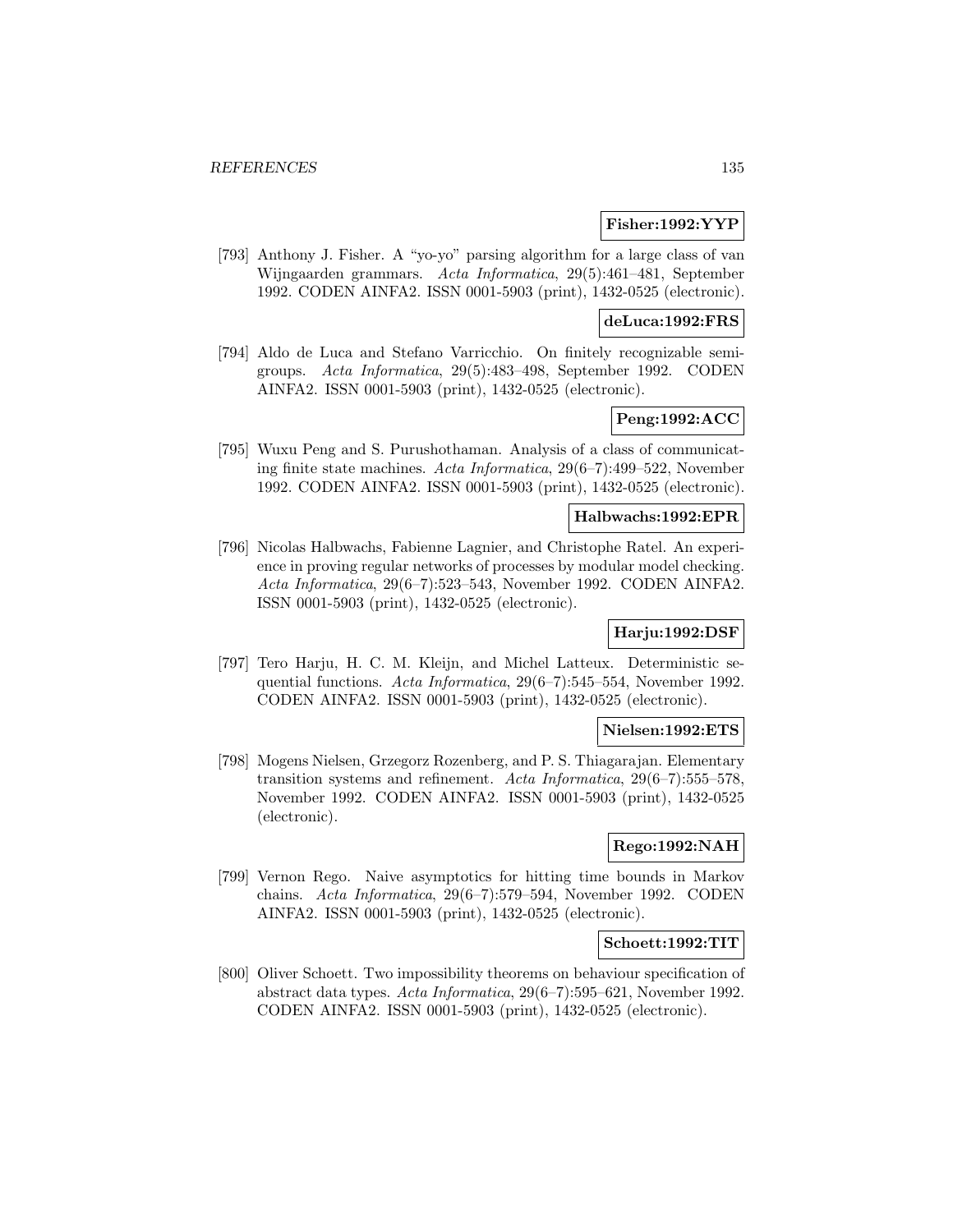### **Fachini:1992:CST**

[801] E. Fachini, Andrea Maggiolo-Schettini, and Davide Sangiorgi. Classes of systolic Y -tree automata and a comparison with systolic trellis automata. Acta Informatica, 29(6–7):623–643, November 1992. CODEN AINFA2. ISSN 0001-5903 (print), 1432-0525 (electronic).

## **Marcus:1992:EOE**

[802] Leo Marcus and Telis Menas. Expressibility of output equals input. Negative and positive results. Acta Informatica, 29(6–7):645–662, November 1992. CODEN AINFA2. ISSN 0001-5903 (print), 1432-0525 (electronic).

## **Weber:1992:LVF**

[803] Andreas Weber. On the lengths of values in a finite transducer. Acta Informatica, 29(6–7):663–687, November 1992. CODEN AINFA2. ISSN 0001-5903 (print), 1432-0525 (electronic).

#### **Sannella:1992:TFD**

[804] Donald Sannella, Stefan Sokołowski, and Andrzej Tarlecki. Toward formal development of programs from algebraic specifications: Parameterisation revisited. Acta Informatica, 29(8):689–736, December 1992. CO-DEN AINFA2. ISSN 0001-5903 (print), 1432-0525 (electronic). URL ftp://ftp.dcs.ed.ac.uk/pub/dts/param.ps.

# **Arun-Kumar:1992:EPP**

[805] S. Arun-Kumar and M. Hennessy. An efficiency preorder for processes. Acta Informatica, 29(8):737–760, December 1992. CODEN AINFA2. ISSN 0001-5903 (print), 1432-0525 (electronic).

### **Fachini:1992:LAS**

[806] E. Fachini, Angelo Monti, Margherita Napoli, and Domenico Parente. Languages accepted by systolic Y -tree automata: Structural characterizations. Acta Informatica, 29(8):761–778, December 1992. CODEN AINFA2. ISSN 0001-5903 (print), 1432-0525 (electronic).

#### **Atanasiu:1992:CCB**

[807] Adrian Atanasiu. A class of coders based on GSM. Acta Informatica, 29 (8):779–791, December 1992. CODEN AINFA2. ISSN 0001-5903 (print), 1432-0525 (electronic).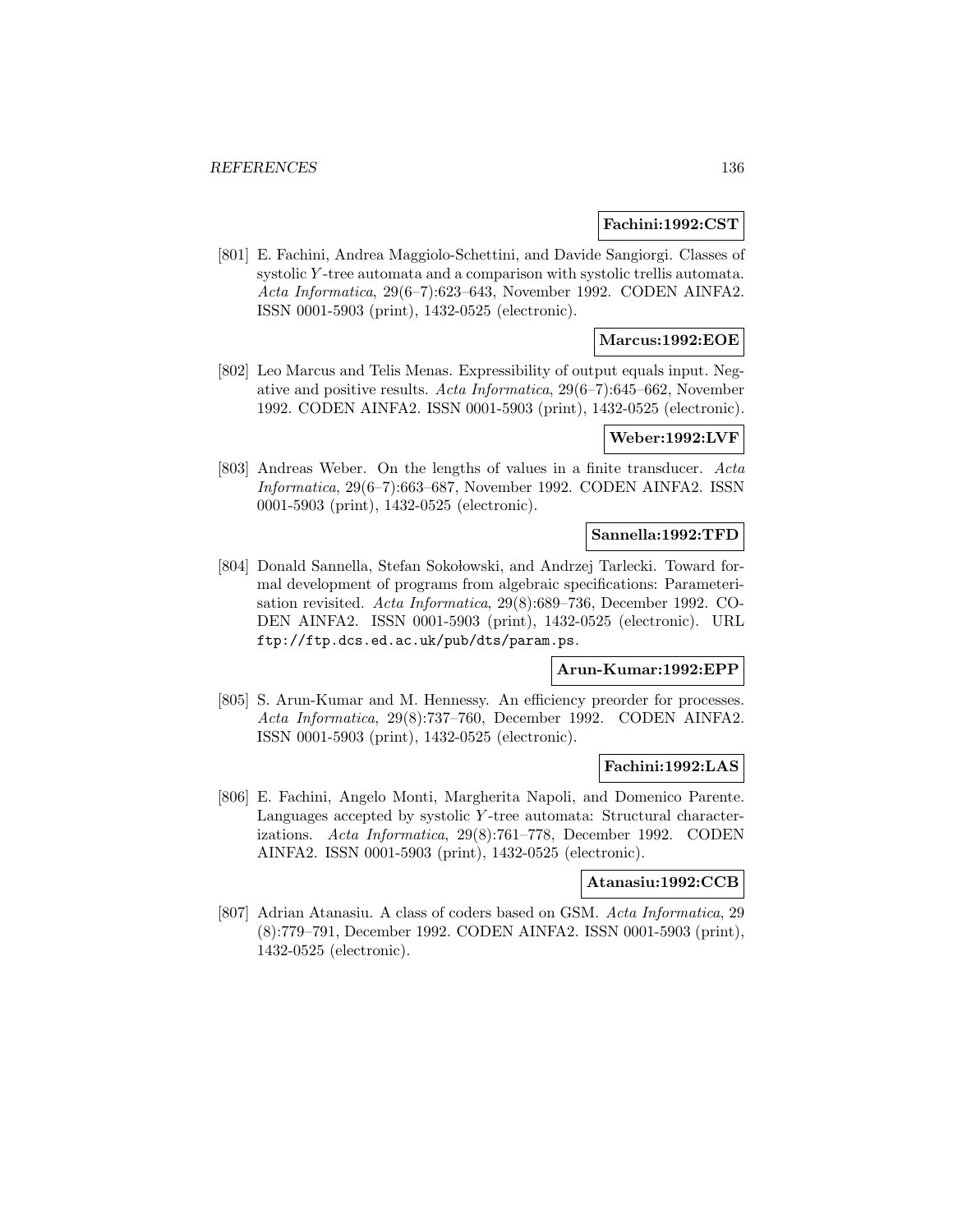### **Thomsen:1993:PCS**

[808] Bent Thomsen. Plain CHOCS: a second generation calculus for higher order processes. Acta Informatica, 30(1):1–59, January 1993. CODEN AINFA2. ISSN 0001-5903 (print), 1432-0525 (electronic).

#### **Stewart:1993:LSC**

[809] Iain A. Stewart. Logical and schematic characterization of complexity classes. Acta Informatica, 30(1):61–87, January 1993. CODEN AINFA2. ISSN 0001-5903 (print), 1432-0525 (electronic).

## **Petit:1993:RTL**

[810] Antoine Petit. Recognizable trace languages, distributed automata and the distribution problem. Acta Informatica, 30(1):89–101, January 1993. CODEN AINFA2. ISSN 0001-5903 (print), 1432-0525 (electronic).

### **Marriott:1993:FAI**

[811] Kim Marriott. Frameworks for abstract interpretation. Acta Informatica, 30(2):103–129, March 1993. CODEN AINFA2. ISSN 0001-5903 (print), 1432-0525 (electronic).

# **Hac:1993:PRI**

[812] Anna Hac. Performance and reliability improvement by using asynchronous algorithms in disk buffer cache memory. Acta Informatica, 30(2):131–146, March 1993. CODEN AINFA2. ISSN 0001-5903 (print), 1432-0525 (electronic).

#### **Navarro:1993:CRS**

[813] Marisa Navarro, Fernando Orejas, and Jean-Luc Rémy. Contextual rewriting as a sound and complete proof method for conditional LOGspecifications. Acta Informatica, 30(2):147–180, March 1993. CODEN AINFA2. ISSN 0001-5903 (print), 1432-0525 (electronic).

### **Nicollin:1993:ATG**

[814] Xavier Nicollin, Joseph Sifakis, and Sergio Yovine. From ATP to timed graphs and hybrid systems. Acta Informatica, 30(2):181–202, March 1993. CODEN AINFA2. ISSN 0001-5903 (print), 1432-0525 (electronic).

#### **Amerins:1993:EE**

[815] Paul S. Amerins, Ricardo A. Baeza-Yates, and Derick Wood. On efficient entreeings. Acta Informatica, 30(3):203–213, May 1993. CODEN AINFA2. ISSN 0001-5903 (print), 1432-0525 (electronic).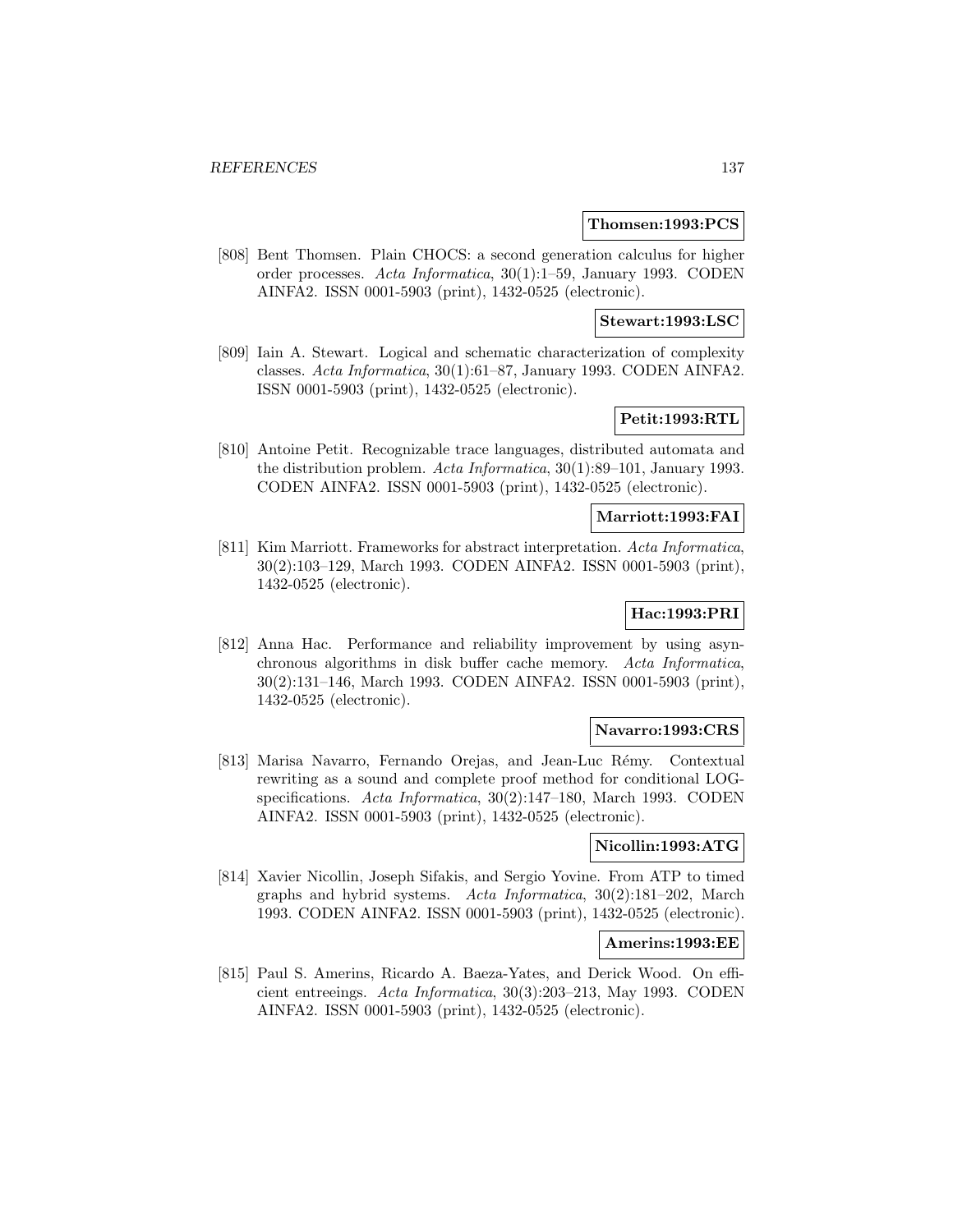### **Ding:1993:RMM**

[816] Yuzheng Ding and Mark Allen Weiss. The relaxed min-max heap. A mergeable double-ended priority queue. Acta Informatica, 30(3):215– 231, May 1993. CODEN AINFA2. ISSN 0001-5903 (print), 1432-0525 (electronic).

## **Poblete:1993:AHS**

[817] Patricio V. Poblete. The analysis of heuristics for search trees. Acta Informatica, 30(3):233–248, May 1993. CODEN AINFA2. ISSN 0001- 5903 (print), 1432-0525 (electronic).

### **Anderson:1993:FGS**

[818] James H. Anderson. A fine-grained solution to the mutual exclusion problem. Acta Informatica, 30(3):249–265, May 1993. CODEN AINFA2. ISSN 0001-5903 (print), 1432-0525 (electronic).

## **Iwata:1993:RAS**

[819] Shigeki Iwata, Takumi Kasai, and Etsuro Moriya. Relations among simultaneous complexity classes of nondeterministic and alternating Turing machines. Acta Informatica, 30(3):267–278, May 1993. CODEN AINFA2. ISSN 0001-5903 (print), 1432-0525 (electronic).

#### **Culik:1993:SMR**

[820] Karel Culik II and Simant Dube. L-systems and mutually recursive function systems. Acta Informatica, 30(3):279–302, May 1993. CODEN AINFA2. ISSN 0001-5903 (print), 1432-0525 (electronic).

#### **Lehmann:1993:OSL**

[821] Thomas Lehmann and Jacques Loeckx. OBSCURE: a specification language for abstract data types. Acta Informatica, 30(4):303–350, July 1993. CODEN AINFA2. ISSN 0001-5903 (print), 1432-0525 (electronic).

### **Paun:1993:SPC**

[822] Gheorghe Păun. On the synchronization in parallel communicating grammar systems. Acta Informatica, 30(4):351–367, July 1993. CODEN AINFA2. ISSN 0001-5903 (print), 1432-0525 (electronic).

## **Yellin:1993:SDT**

[823] Daniel M. Yellin. Speeding up dynamic transitive closure for bounded degree graphs. Acta Informatica, 30(4):369–384, July 1993. CODEN AINFA2. ISSN 0001-5903 (print), 1432-0525 (electronic).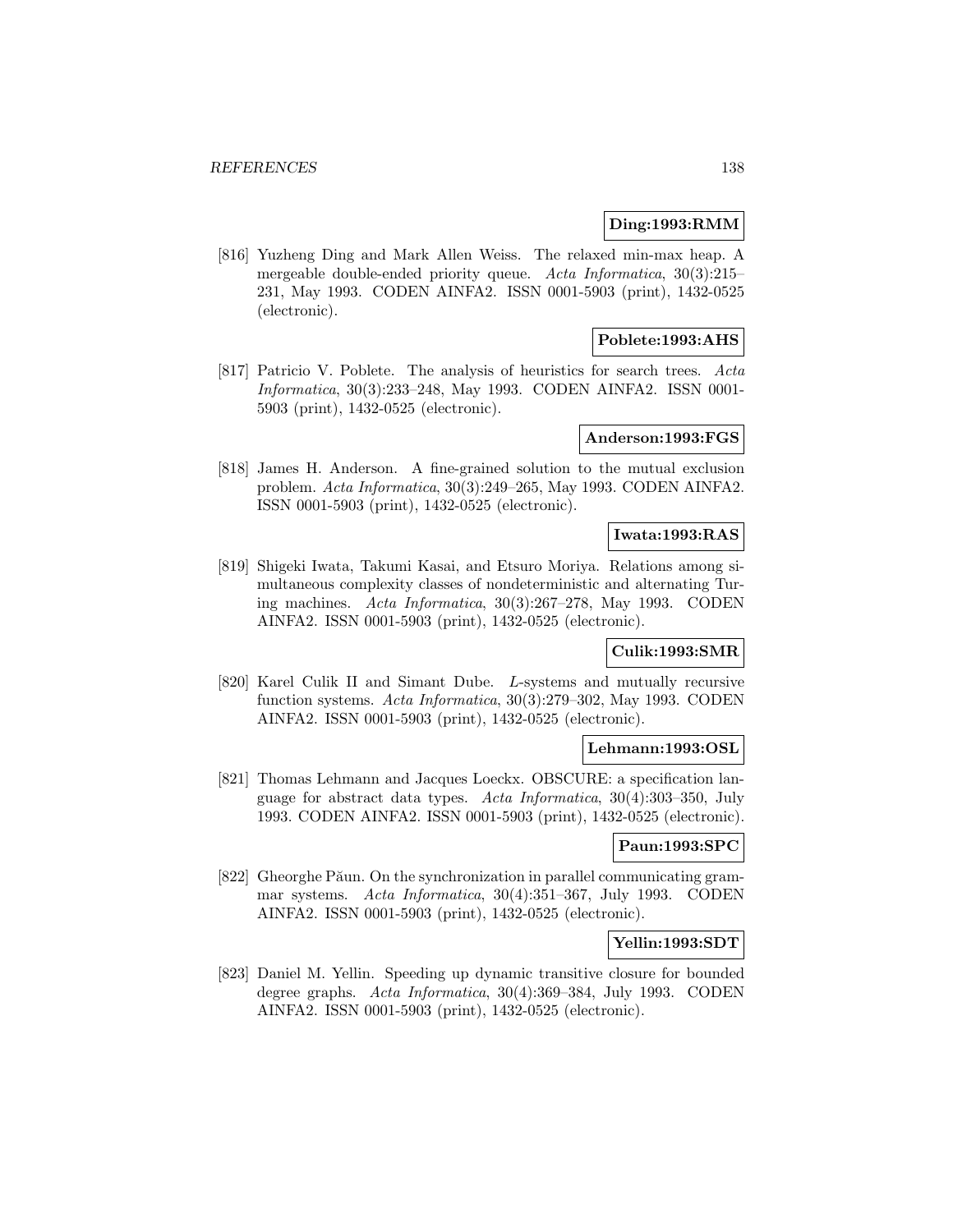### **Cassaigne:1993:UBP**

[824] Julien Cassaigne. Unavoidable binary patterns. Acta Informatica, 30(4): 385–395, July 1993. CODEN AINFA2. ISSN 0001-5903 (print), 1432- 0525 (electronic).

## **Kratochvil:1993:SCN**

[825] Jan Kratochvíl and Mirko Křivánek. Satisfiability of co-nested formulas. Acta Informatica, 30(4):397–403, July 1993. CODEN AINFA2. ISSN 0001-5903 (print), 1432-0525 (electronic).

# **Spuler:1993:OBS**

[826] David Spuler. The optimal binary search tree for Andersson's search algorithm. Acta Informatica, 30(5):405–407, August 1993. CODEN AINFA2. ISSN 0001-5903 (print), 1432-0525 (electronic).

# **Coffman:1993:SSF**

[827] Edward G. Coffman, Jr., Leopold Flatto, and A. Ya. Kreĭnin. Scheduling saves in fault-tolerant computations. Acta Informatica, 30(5):409–423, August 1993. CODEN AINFA2. ISSN 0001-5903 (print), 1432-0525 (electronic).

# **Aref:1993:DWM**

[828] Walid G. Aref and Hanan Samet. Decomposing a window into maximal quadtree blocks. Acta Informatica, 30(5):425–439, August 1993. CODEN AINFA2. ISSN 0001-5903 (print), 1432-0525 (electronic).

### **Mateescu:1993:SPS**

[829] Alexandru Mateescu and Arto Salomaa. On simplest possible solutions for Post correspondence problems. Acta Informatica, 30(5):441–457, August 1993. CODEN AINFA2. ISSN 0001-5903 (print), 1432-0525 (electronic).

### **Devroye:1993:EHF**

[830] Luc Devroye. On the expected height of fringe-balanced trees. Acta Informatica, 30(5):459–466, August 1993. CODEN AINFA2. ISSN 0001- 5903 (print), 1432-0525 (electronic).

## **Kumar:1993:IPU**

[831] K. Narayan Kumar and Paritosh K. Pandya. Infinitary parallelism without unbounded nondeterminism in CSP. Acta Informatica, 30(5):467– 487, August 1993. CODEN AINFA2. ISSN 0001-5903 (print), 1432-0525 (electronic).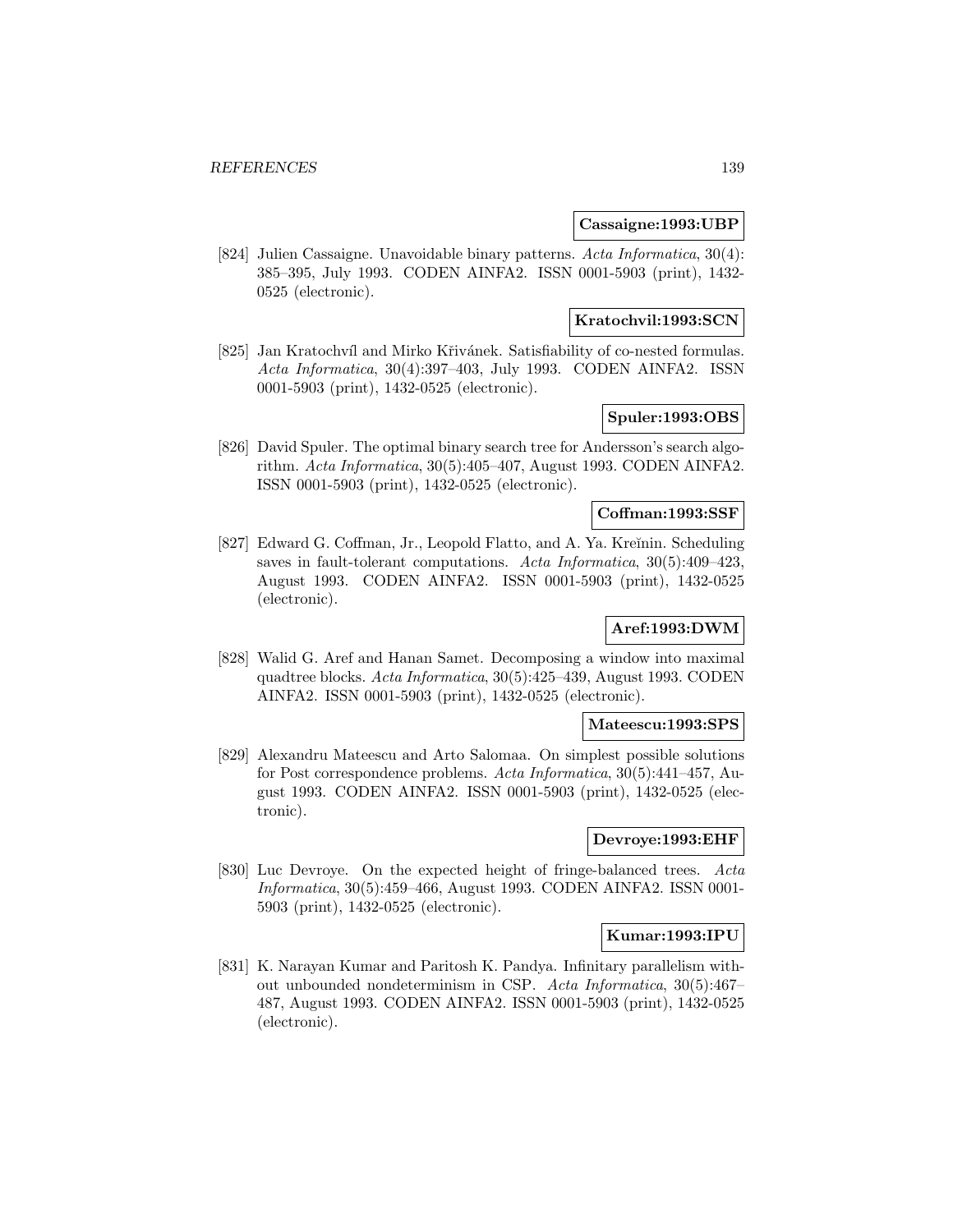#### **VandenBussche:1993:MDC**

[832] Jan Van den Bussche. On minimizing the ∀-¬ degree of a connectivefree formula. Acta Informatica, 30(5):489–502, August 1993. CODEN AINFA2. ISSN 0001-5903 (print), 1432-0525 (electronic).

# **Singh:1993:PRF**

[833] Ambuj K. Singh. Program refinement in fair transition systems. Acta Informatica, 30(6):503–535, September 1993. CODEN AINFA2. ISSN 0001-5903 (print), 1432-0525 (electronic).

# **Bevers:1993:PTC**

[834] Eddy Bevers and Johan Lewi. Proving termination of (conditional) rewrite systems. A semantic approach. Acta Informatica, 30(6):537–568, September 1993. CODEN AINFA2. ISSN 0001-5903 (print), 1432-0525 (electronic).

### **Qian:1993:ASH**

[835] Zhenyu Qian. An algebraic semantics of higher-order types with subtypes. Acta Informatica, 30(6):569–607, September 1993. CODEN AINFA2. ISSN 0001-5903 (print), 1432-0525 (electronic).

## **Manna:1993:MR**

[836] Zohar Manna and Amir Pnueli. Models for reactivity. Acta Informatica, 30(7):609–678, October 1993. CODEN AINFA2. ISSN 0001-5903 (print), 1432-0525 (electronic).

## **Tuzhilin:1993:QDP**

[837] Alexander Tuzhilin. Querying Datalog programs with temporal logic. Acta Informatica, 30(7):679–700, October 1993. CODEN AINFA2. ISSN 0001-5903 (print), 1432-0525 (electronic).

# **Hoare:1993:NFA**

[838] C. A. R. Hoare, Jifeng He, and A. C. A. Sampaio. Normal form approach to compiler design. Acta Informatica, 30(8):701–739, November 1993. CODEN AINFA2. ISSN 0001-5903 (print), 1432-0525 (electronic).

## **Hernandez:1993:ENR**

[839] Héctor J. Hernández. Extended nested relations. Acta Informatica, 30 (8):741–771, November 1993. CODEN AINFA2. ISSN 0001-5903 (print), 1432-0525 (electronic).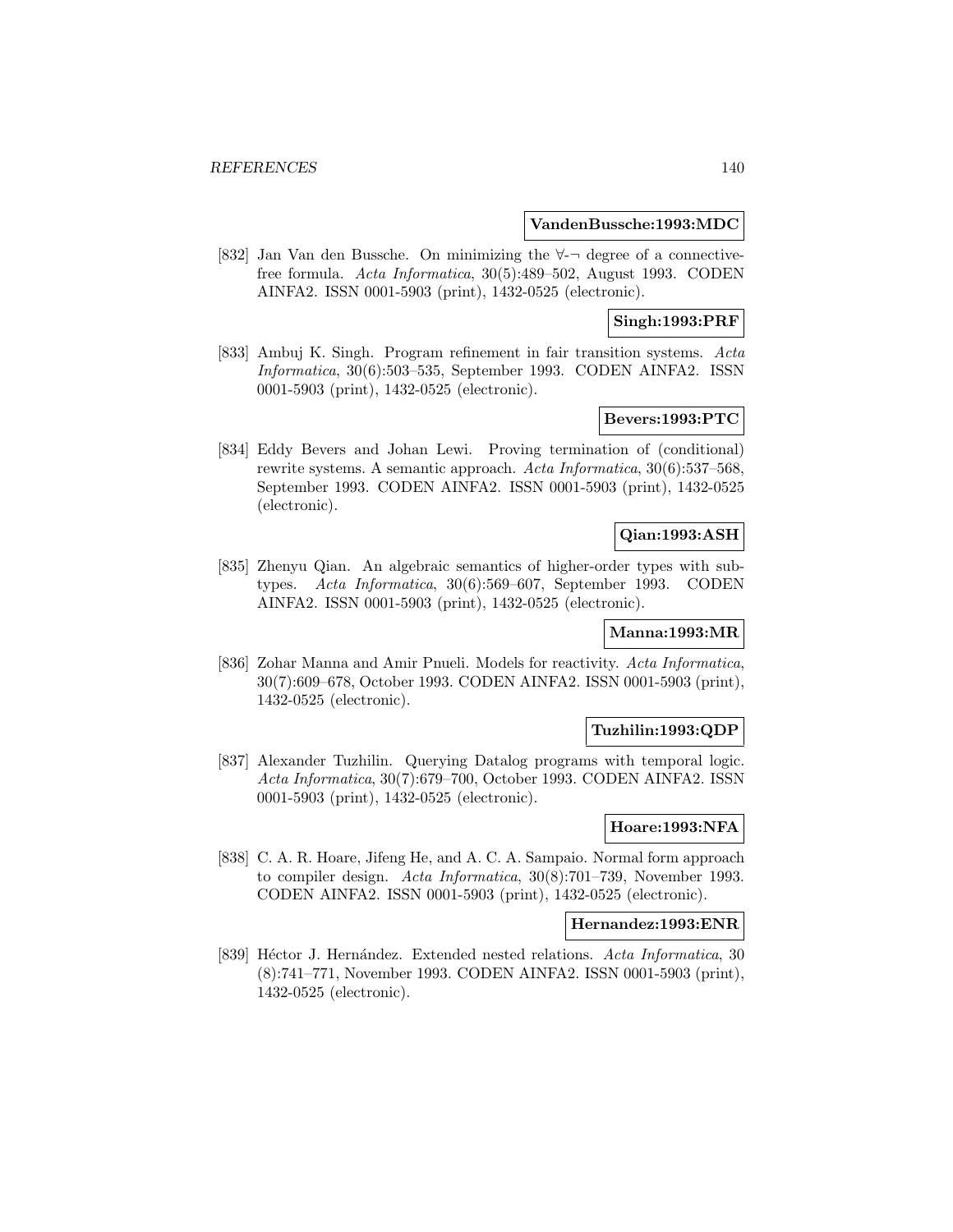### **Buckle:1993:CMJ**

[840] John Buckle. A characterisation of meet and join respecting pre-orders and congruences on finite lattices. Acta Informatica, 30(8):773–785, November 1993. CODEN AINFA2. ISSN 0001-5903 (print), 1432-0525 (electronic).

## **Scott:1994:NH**

[841] Dana Scott. A. Nico Habermann 1932–1993. Acta Informatica, 31(1):1– 3, January 1994. CODEN AINFA2. ISSN 0001-5903 (print), 1432-0525 (electronic).

## **Costa:1994:OIB**

[842] J. F. Costa, Amílcar Sernadas, and Cristina Sernadas. Object inheritance beyond subtyping. Acta Informatica, 31(1):5–26, January 1994. CODEN AINFA2. ISSN 0001-5903 (print), 1432-0525 (electronic).

## **Su:1994:DPS**

[843] Jianwen Su. Dependency preservation in semantic databases. Acta Informatica, 31(1):27–54, January 1994. CODEN AINFA2. ISSN 0001-5903 (print), 1432-0525 (electronic).

## **DeFrancesco:1994:PFC**

[844] Nicoletta De Francesco and Paola Inverardi. Proving finiteness of CCS processes by non-standard semantics. Acta Informatica, 31(1):55–80, January 1994. CODEN AINFA2. ISSN 0001-5903 (print), 1432-0525 (electronic).

## **Baier:1994:CBE**

[845] Christel Baier and Mila E. Majster-Cederbaum. The connection between an event structure semantics and an operational semantics for TCSP. Acta Informatica, 31(1):81–104, January 1994. CODEN AINFA2. ISSN 0001-5903 (print), 1432-0525 (electronic).

### **vonWright:1994:LDR**

[846] J. von Wright. The lattice of data refinement. Acta Informatica, 31(2): 105–135, ???? 1994. CODEN AINFA2. ISSN 0001-5903 (print), 1432- 0525 (electronic).

### **Mongenet:1994:GTM**

[847] Catherine Mongenet, Philippe Clauss, and Guy-René Perrin. Geometrical tools to map systems of affine recurrence equations on regular arrays.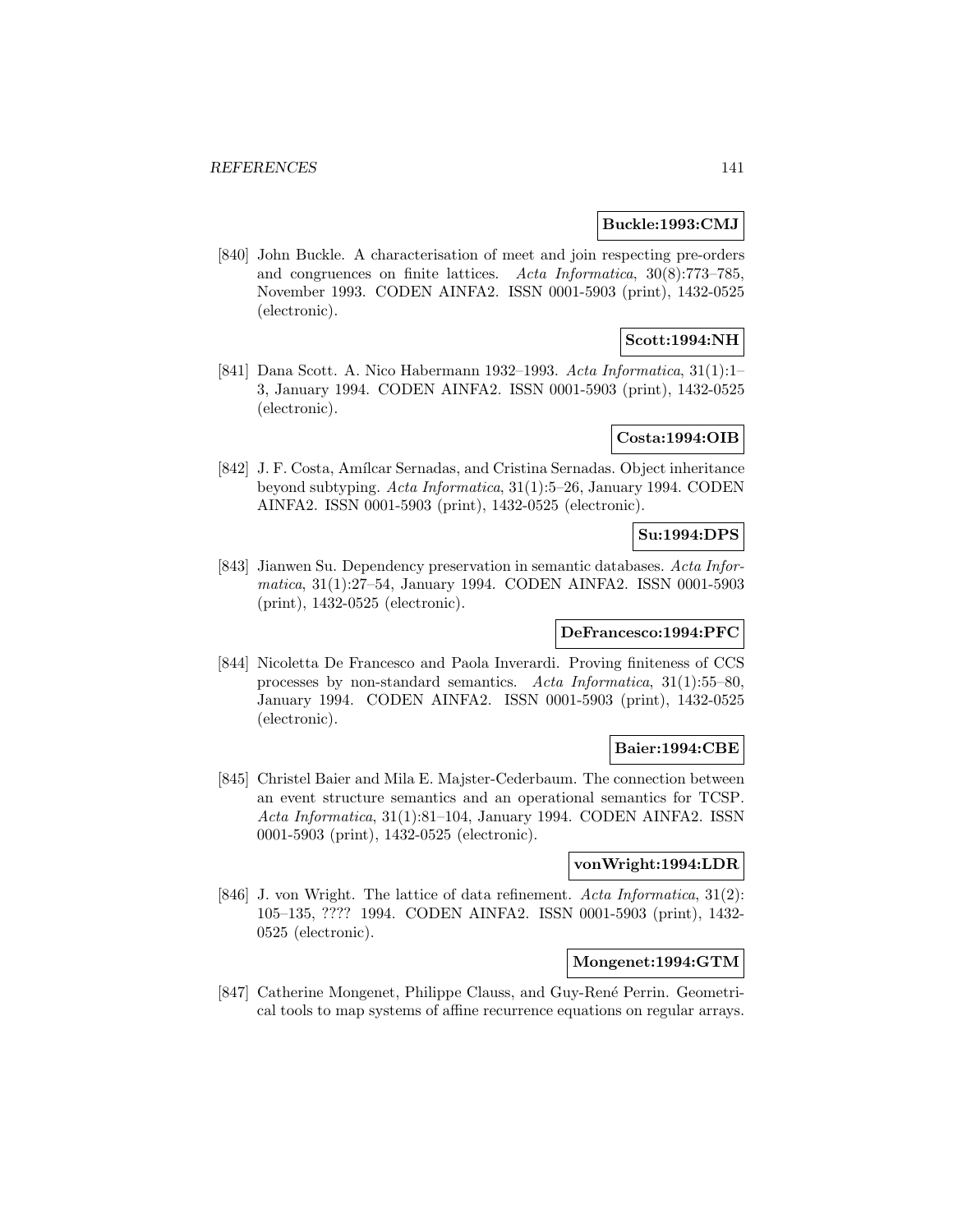Acta Informatica, 31(2):137–160, ???? 1994. CODEN AINFA2. ISSN 0001-5903 (print), 1432-0525 (electronic).

### **Ehrenfeucht:1994:CFT**

[848] Andrzej Ehrenfeucht, Paulien ten Pas, and Grzegorz Rozenberg. Context-free text grammars. Acta Informatica, 31(2):161–206, ???? 1994. CODEN AINFA2. ISSN 0001-5903 (print), 1432-0525 (electronic). From Joachim Schrod: This paper describes "the basic theory behind text grammars needed for document structure specification".

## **Grassi:1994:DEH**

[849] Vincenzo Grassi. Dependability evaluation of hierarchical systems. Acta Informatica, 31(3):207–233, April 1994. CODEN AINFA2. ISSN 0001- 5903 (print), 1432-0525 (electronic).

#### **Bozapalidis:1994:TFF**

[850] Symeon Bozapalidis and George Rahonis. On two families of forests. Acta Informatica, 31(3):235–260, April 1994. CODEN AINFA2. ISSN 0001-5903 (print), 1432-0525 (electronic).

## **Lee:1994:BLC**

[851] Myung-Joon Lee and Kwang-Moo Choe. Boundedly  $LR(k)$ -conflictable grammars. Acta Informatica, 31(3):261–283, April 1994. CODEN AINFA2. ISSN 0001-5903 (print), 1432-0525 (electronic).

### **Wu:1994:CMA**

[852] Hongzhong Wu. On *n*-column 0, 1-matrices with all *k*-projections surjective. Acta Informatica, 31(3):285–299, April 1994. CODEN AINFA2. ISSN 0001-5903 (print), 1432-0525 (electronic).

## **Katajainen:1994:SMS**

[853] Jyrki Katajainen and Tomi Pasanen. Sorting multisets stably in minimum space. Acta Informatica, 31(4):301–313, June 1994. CODEN AINFA2. ISSN 0001-5903 (print), 1432-0525 (electronic).

### **Ibarra:1994:CBS**

[854] Oscar H. Ibarra and Nicholas Q. Trân. On communication-bounded synchronized alternating finite automata. Acta Informatica, 31(4):315–327, June 1994. CODEN AINFA2. ISSN 0001-5903 (print), 1432-0525 (electronic).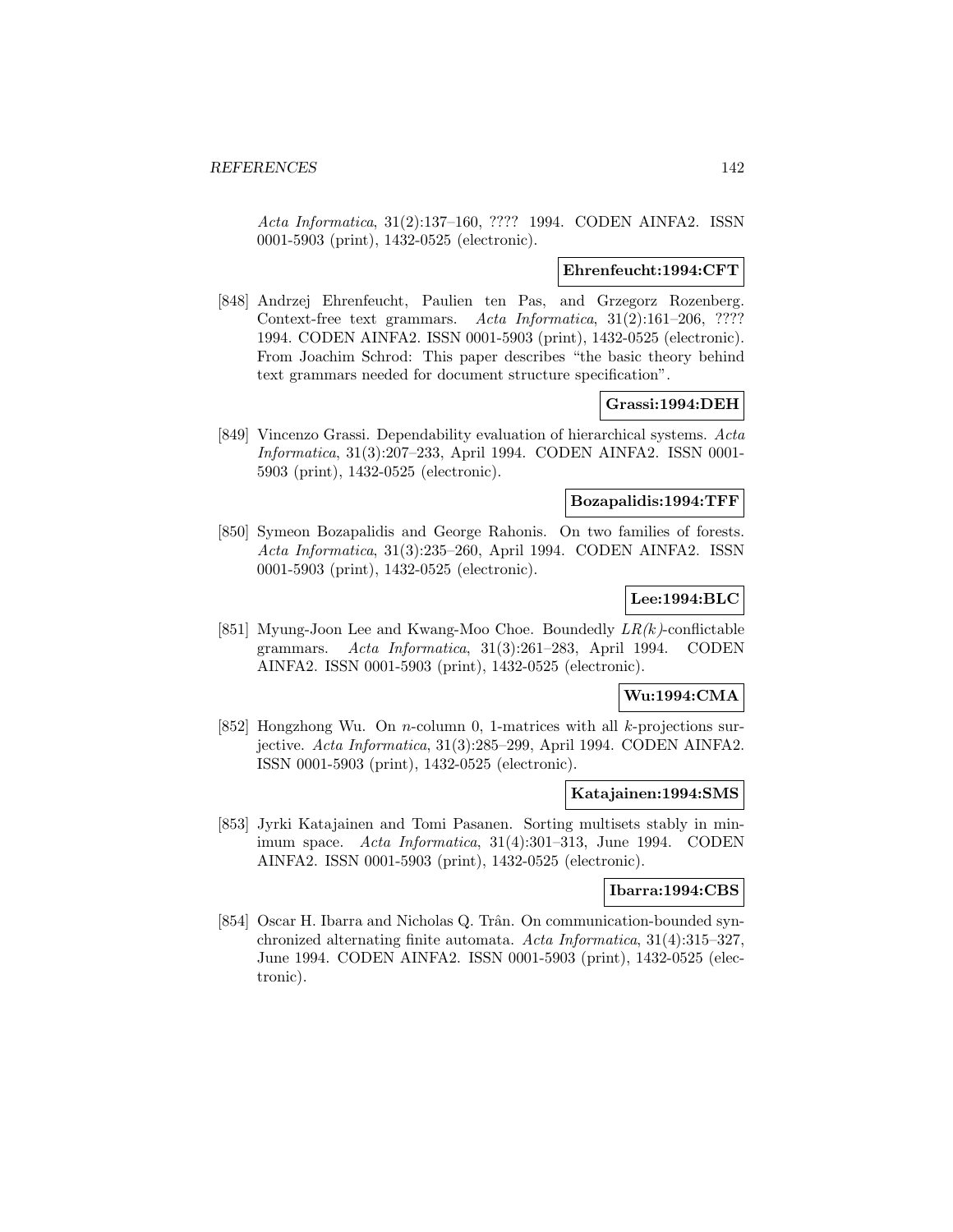#### **Meinke:1994:RSO**

[855] Karl Meinke. A recursive second order initial algebra specification of primitive recursion. Acta Informatica, 31(4):329–340, June 1994. CO-DEN AINFA2. ISSN 0001-5903 (print), 1432-0525 (electronic).

## **Engelfriet:1994:CFG**

[856] Joost Engelfriet, Linda Heyker, and George Leih. Context-free graph languages of bounded degree are generated by apex graph grammars. Acta Informatica, 31(4):341–378, June 1994. CODEN AINFA2. ISSN 0001-5903 (print), 1432-0525 (electronic).

### **Diekert:1994:DAA**

[857] Volker Diekert and Anca Muscholl. Deterministic asynchronous automata for infinite traces. Acta Informatica, 31(4):379–397, June 1994. CODEN AINFA2. ISSN 0001-5903 (print), 1432-0525 (electronic). A preliminary version was presented at STACS'93, Lecture Notes in Computer Science, 665 (1993).

## **Jones:1994:TLP**

[858] Cliff B. Jones and C. A. (Kees) Middelburg. A typed logic of partial functions reconstructed classically. Acta Informatica, 31(5):399–430, August 1994. CODEN AINFA2. ISSN 0001-5903 (print), 1432-0525 (electronic).

## **Kuhnemann:1994:SIF**

[859] Armin Kühnemann and Heiko Vogler. Synthesized and inherited functions. A new computational model for syntax-directed semantics. Acta Informatica, 31(5):431–477, August 1994. CODEN AINFA2. ISSN 0001- 5903 (print), 1432-0525 (electronic).

#### **Farr:1994:PSC**

[860] Graham Farr. On problems with short certificates. Acta Informatica, 31 (5):479–502, August 1994. CODEN AINFA2. ISSN 0001-5903 (print), 1432-0525 (electronic).

### **Woeginger:1994:HPM**

[861] Gerhard J. Woeginger. Heuristics for parallel machine scheduling with delivery times. Acta Informatica, 31(6):503–512, September 1994. CO-DEN AINFA2. ISSN 0001-5903 (print), 1432-0525 (electronic).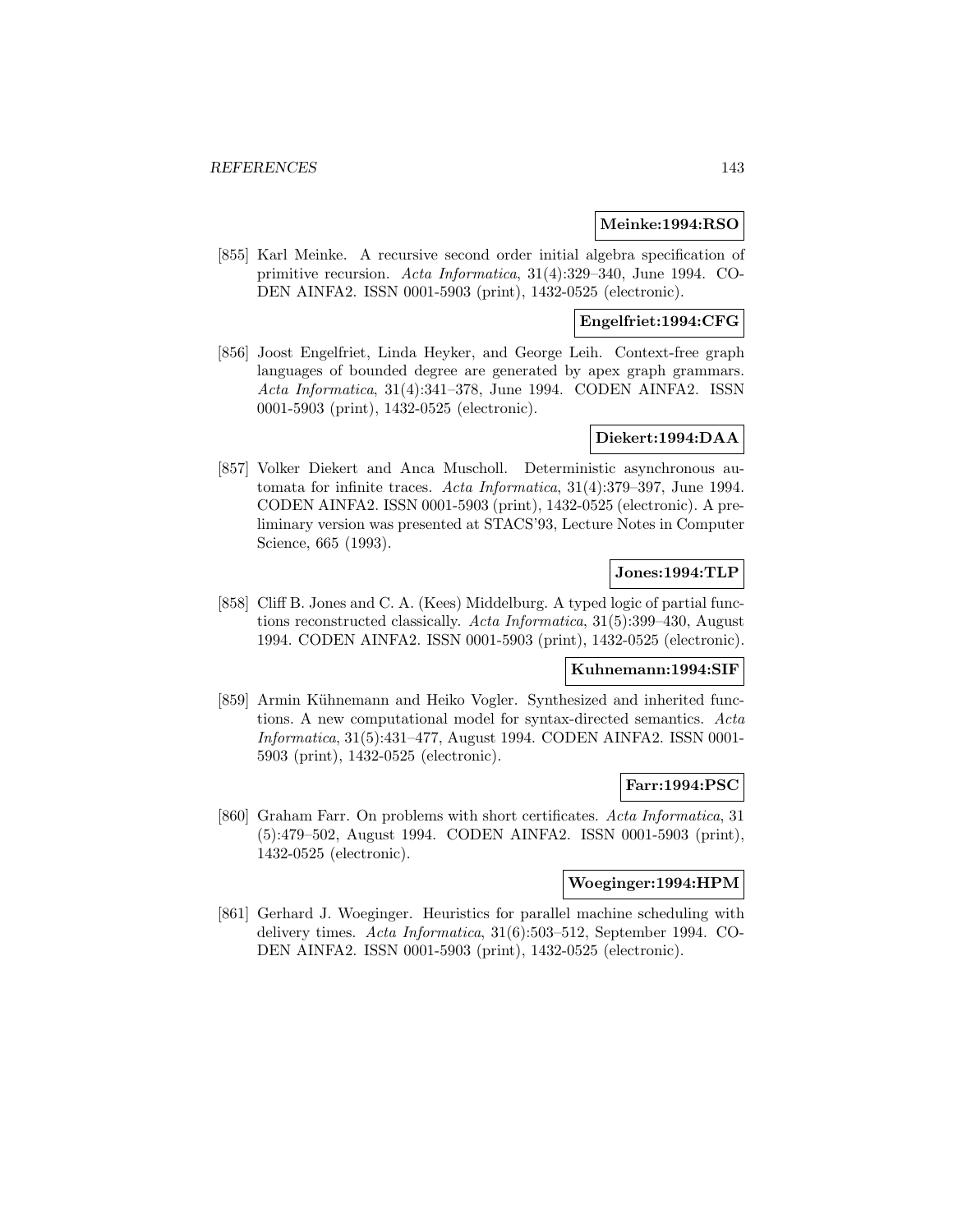## **Hull:1994:DIR**

[862] Richard Hull and Jianwen Su. Domain independence and the relational calculus. Acta Informatica, 31(6):513–524, September 1994. CODEN AINFA2. ISSN 0001-5903 (print), 1432-0525 (electronic).

## **Paun:1994:PTG**

[863] Gheorghe Păun and Grzegorz Rozenberg. Prescribed teams of grammars. Acta Informatica, 31(6):525–537, September 1994. CODEN AINFA2. ISSN 0001-5903 (print), 1432-0525 (electronic).

# **deLuca:1994:WQO**

[864] Aldo de Luca and Stefano Varricchio. Well quasi-orders and regular languages. Acta Informatica, 31(6):539–557, September 1994. CODEN AINFA2. ISSN 0001-5903 (print), 1432-0525 (electronic).

## **Falin:1994:ITA**

[865] G. I. Falin, M. Martin Diaz, and J. R. Artalejo. Information theoretic approximations for the  $M/G/1$  retrial queue. Acta Informatica, 31(6): 559–571, September 1994. CODEN AINFA2. ISSN 0001-5903 (print), 1432-0525 (electronic).

# **Torlone:1994:UOD**

[866] Riccardo Torlone. Update operations in deductive databases with functional dependencies. Acta Informatica, 31(6):573–600, September 1994. CODEN AINFA2. ISSN 0001-5903 (print), 1432-0525 (electronic).

### **Kastens:1994:MRA**

[867] Uwe Kastens and William M. Waite. Modularity and reusability in attribute grammars. Acta Informatica, 31(7):601–627, October 1994. CO-DEN AINFA2. ISSN 0001-5903 (print), 1432-0525 (electronic).

## **Ruhl:1994:BRT**

[868] Astrid R. Rühl. On bounds of response time performance achievable by multiclass single-server queues. Acta Informatica, 31(7):629–650, October 1994. CODEN AINFA2. ISSN 0001-5903 (print), 1432-0525 (electronic).

## **Bernot:1994:BAA**

[869] Gilles Bernot, Michel Bidoit, and Teodor Knapik. Behavioural approaches to algebraic specifications: a comparative study. Acta Informatica, 31(7):651–671, October 1994. CODEN AINFA2. ISSN 0001-5903 (print), 1432-0525 (electronic).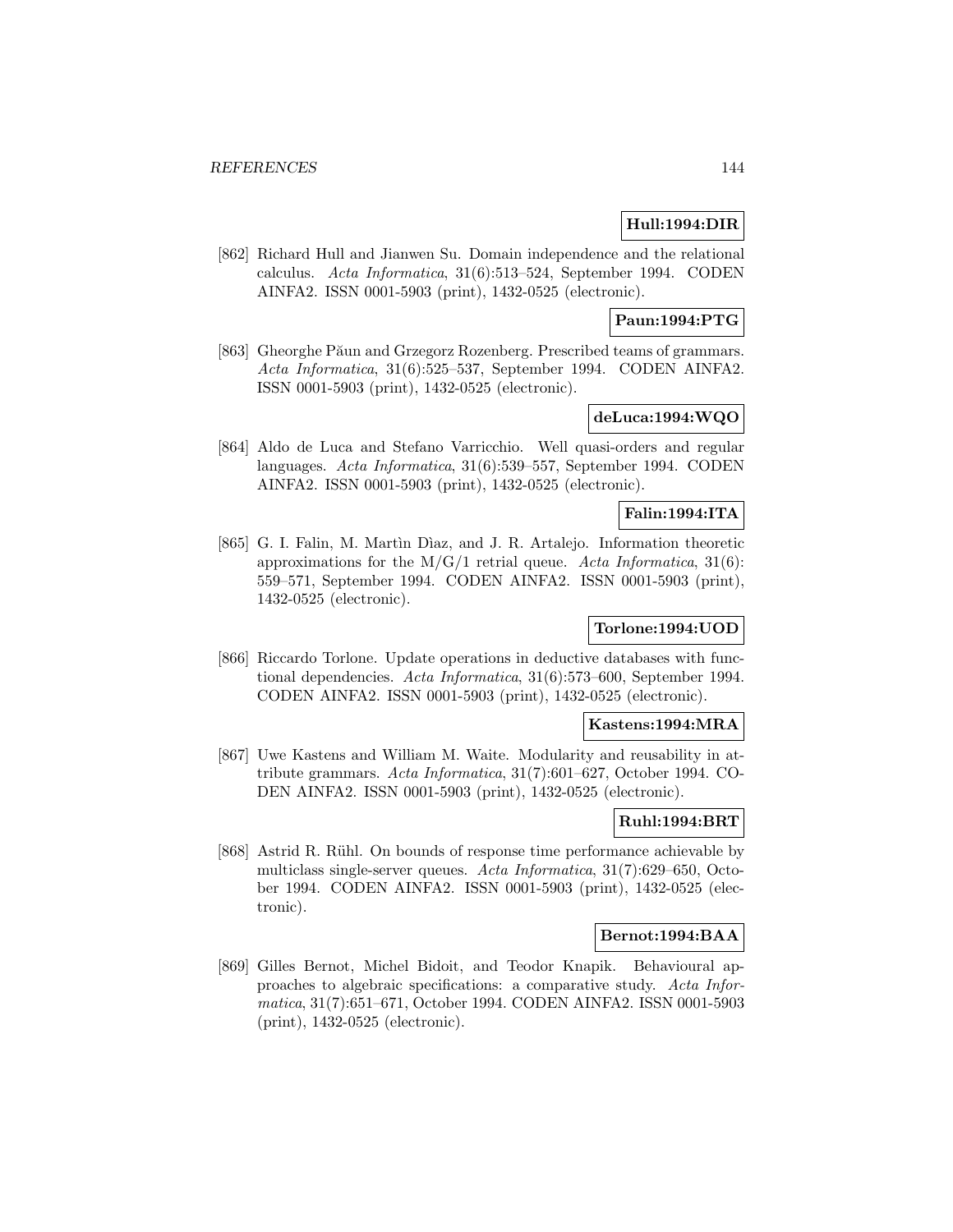# **Flajolet:1994:MTA**

[870] Philippe Flajolet and Mordecai Golin. Mellin transforms and asymptotics: The mergesort recurrence. Acta Informatica, 31(7):673–696, October 1994. CODEN AINFA2. ISSN 0001-5903 (print), 1432-0525 (electronic).

# **Kiehn:1994:CLC**

[871] Astrid Kiehn. Comparing locality and causality based equivalences. Acta Informatica, 31(8):697–718, November 1994. CODEN AINFA2. ISSN 0001-5903 (print), 1432-0525 (electronic).

# **Hauschildt:1994:PNA**

[872] Dirk Hauschildt and Matthias Jantzen. Petri net algorithms in the theory of matrix grammars. Acta Informatica, 31(8):719–728, November 1994. CODEN AINFA2. ISSN 0001-5903 (print), 1432-0525 (electronic).

## **Spuler:1994:OST**

[873] David Spuler. Optimal search trees using two-way key comparisons. Acta Informatica, 31(8):729–740, November 1994. CODEN AINFA2. ISSN 0001-5903 (print), 1432-0525 (electronic).

# **Ferdinand:1994:TAC**

[874] Christian Ferdinand, Helmut Seidl, and Reinhard Wilhelm. Tree automata for code selection. Acta Informatica, 31(8):741–760, November 1994. CODEN AINFA2. ISSN 0001-5903 (print), 1432-0525 (electronic).

# **Culik:1994:PSI**

[875] Karel Culik II and Jarkko Kari. On the power of L-systems in image generation. Acta Informatica, 31(8):761–773, November 1994. CODEN AINFA2. ISSN 0001-5903 (print), 1432-0525 (electronic).

# **Kirschenhofer:1994:PLR**

[876] Peter Kirschenhofer and Helmut Prodinger. The path length of random skip lists. Acta Informatica, 31(8):775–792, November 1994. CODEN AINFA2. ISSN 0001-5903 (print), 1432-0525 (electronic).

### **Biskup:1995:OSC**

[877] Joachim Biskup, Pratul Dublish, and Yehoshua Sagiv. Optimization of a subclass of conjunctive queries. Acta Informatica, 32(1): 1–26, February 1995. CODEN AINFA2. ISSN 0001-5903 (print), 1432-0525 (electronic). URL http://link.springer-ny.com/link/ service/journals/00236/bibs/5032001/50320001.htm.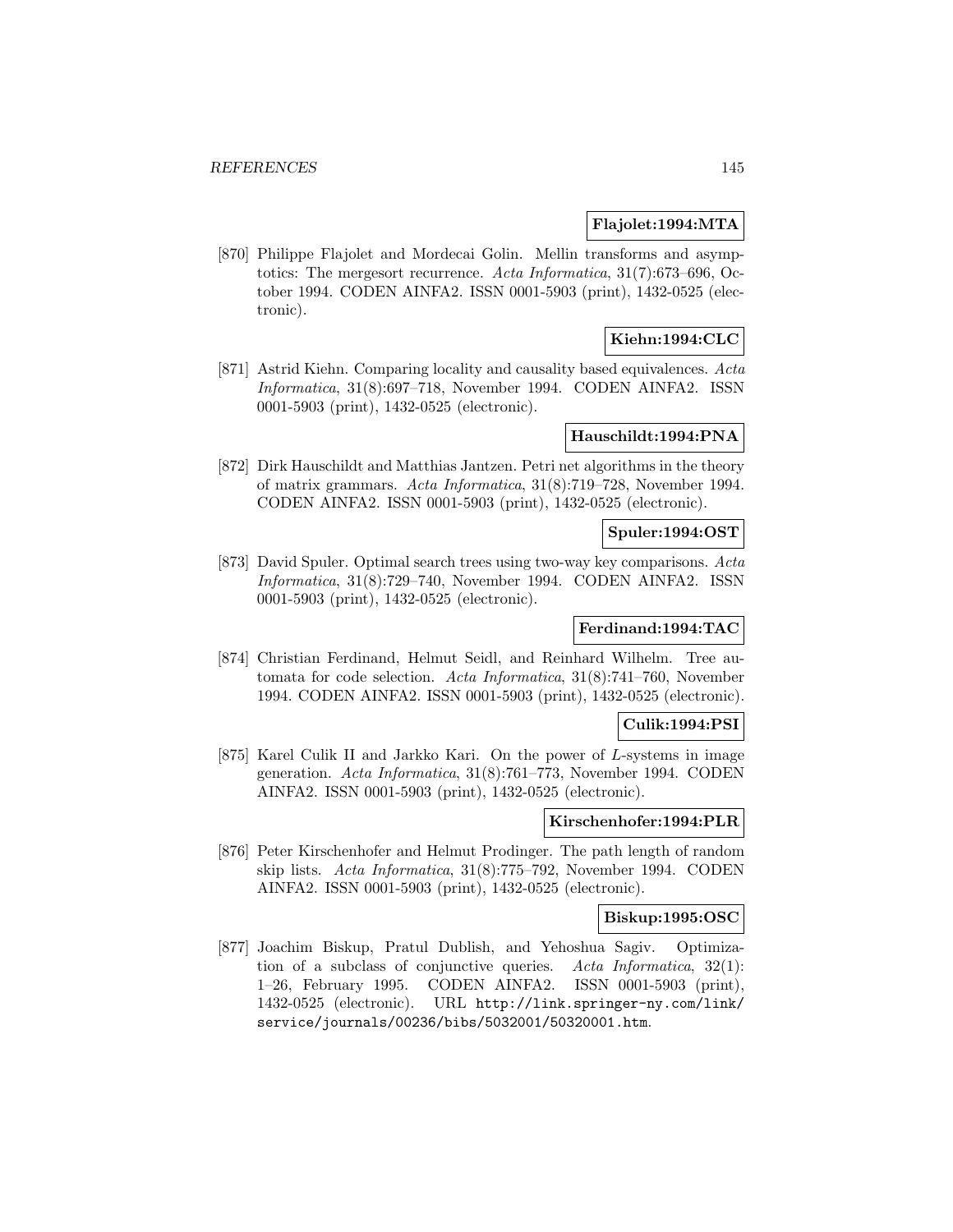### **Drabent:1995:WFA**

[878] Włodzimierz Drabent. What is failure? An approach to constructive negation. Acta Informatica, 32(1):27–59, February 1995. CODEN AINFA2. ISSN 0001-5903 (print), 1432-0525 (electronic). URL http:// link.springer-ny.com/link/service/journals/00236/bibs/5032001/ 50320027.htm.

#### **deGuzman:1995:FIB**

[879] I. P. de Guzmán, M. Ojeda, and A. Valverde. A formal identification between tuples and lists with an application to listarithmetic categories. Acta Informatica, 32(1):61–78, February 1995. CODEN AINFA2. ISSN 0001-5903 (print), 1432-0525 (electronic). URL http://link.springer-ny.com/link/service/ journals/00236/bibs/5032001/50320061.htm.

### **Vaidyanathan:1995:PIS**

[880] Ramachandran Vaidyanathan, Carlos R. P. Hartmann, and Pramod K. Varshney. Parallel integer sorting using small operations (\*). Acta Informatica, 32(1):79–92, February 1995. CODEN AINFA2. ISSN 0001-5903 (print), 1432-0525 (electronic). URL http://link.springer-ny.com/ link/service/journals/00236/bibs/5032001/50320079.htm.

# **Chin:1995:TMD**

[881] Wei-Ngan Chin and Masami Hagiya. A transformation method for dynamic-sized tabulation. Acta Informatica, 32(2):93–115, ???? 1995. CODEN AINFA2. ISSN 0001-5903 (print), 1432-0525 (electronic). URL http://link.springer-ny.com/link/service/ journals/00236/bibs/5032002/50320093.htm.

### **Walz:1995:IAG**

[882] Janet A. Walz and Gregory F. Johnson. Inductive attribute grammars: a basis for incremental program execution. Acta Informatica, 32 (2):117–144, ???? 1995. CODEN AINFA2. ISSN 0001-5903 (print), 1432-0525 (electronic). URL http://link.springer-ny.com/link/ service/journals/00236/bibs/5032002/50320117.htm.

### **Hsu:1995:PTC**

[883] W.-J. Hsu and C. V. Page. Parallel tree contraction and prefix computations on a large family of interconnection topologies. Acta Informatica, 32(2):145–153, ???? 1995. CODEN AINFA2. ISSN 0001-5903 (print), 1432-0525 (electronic). URL http://link.springer-ny.com/ link/service/journals/00236/bibs/5032002/50320145.htm.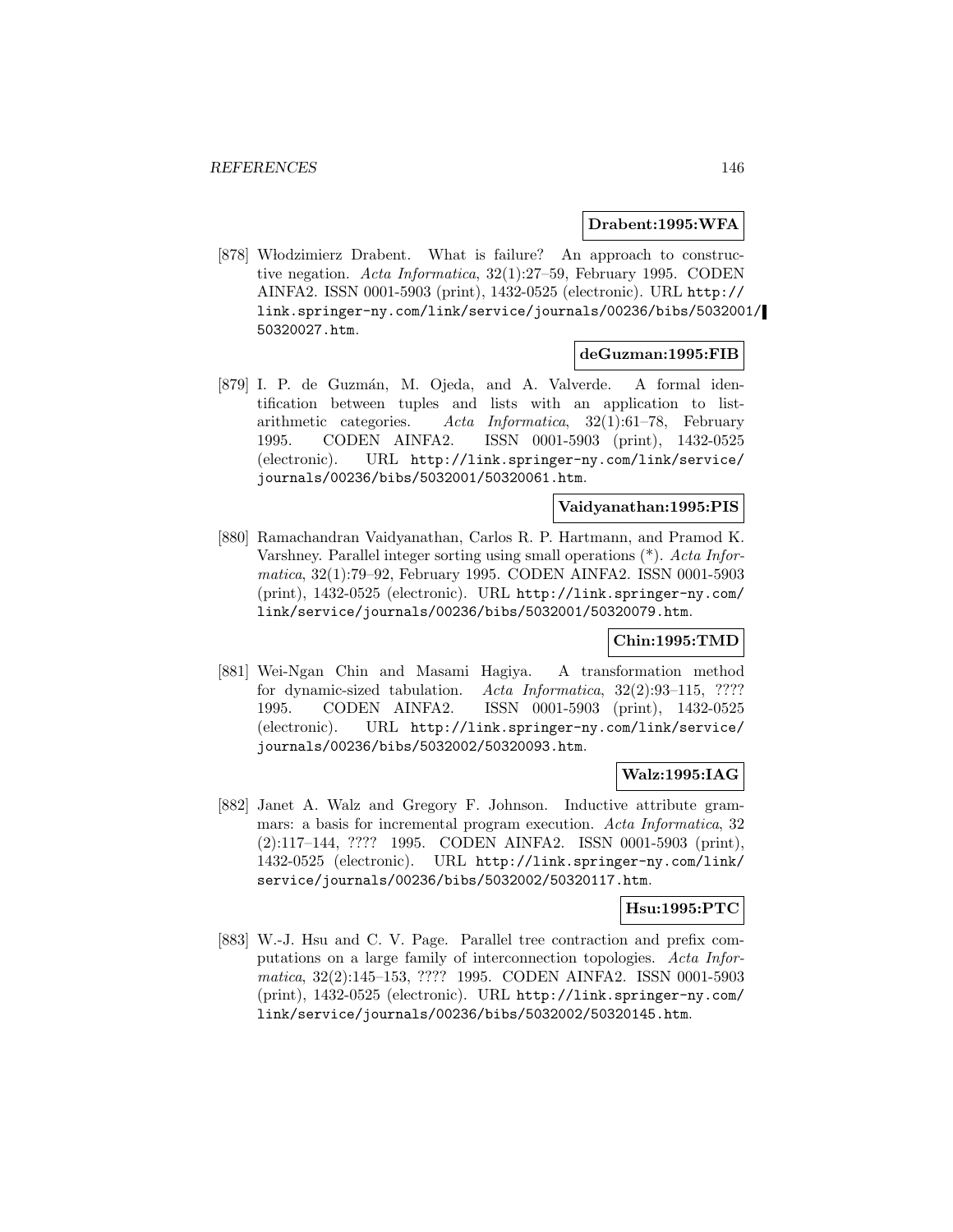#### **Kirousis:1995:EAC**

[884] Lefteris M. Kirousis and Andreas G. Veneris. Efficient algorithms for checking the atomicity of a run of read and write operations. Acta Informatica, 32(2):155–170, ???? 1995. CODEN AINFA2. ISSN 0001-5903 (print), 1432-0525 (electronic). URL http://link.springer-ny.com/ link/service/journals/00236/bibs/5032002/50320155.htm.

# **Eiter:1995:GBE**

[885] Thomas Eiter. Generating Boolean  $\mu$ -expressions. Acta Informatica, 32 (2):171–187, ???? 1995. CODEN AINFA2. ISSN 0001-5903 (print), 1432-0525 (electronic). URL http://link.springer-ny.com/link/ service/journals/00236/bibs/5032002/50320171.htm.

#### **Cherkasova:1995:BSS**

[886] Ludmila Cherkasova, Rodney R. Howell, and Louis E. Rosier. Bounded self-stabilizing Petri nets. Acta Informatica, 32(3):189–207, ???? 1995. CODEN AINFA2. ISSN 0001-5903 (print), 1432-0525 (electronic). URL http://link.springer-ny.com/link/service/ journals/00236/bibs/5032003/50320189.htm.

### **LeCharlier:1995:RAI**

[887] Baudouin Le Charlier and Pascal Van Hentenryck. Reexecution in abstract interpretation of Prolog. Acta Informatica, 32(3):209– 253, ???? 1995. CODEN AINFA2. ISSN 0001-5903 (print), 1432-0525 (electronic). URL http://link.springer-ny.com/link/ service/journals/00236/bibs/5032003/50320209.htm.

#### **Buchsbaum:1995:LSS**

[888] Adam L. Buchsbaum, Rajamani Sundar, and Robert Endre Tarjan. Lazy structure sharing for query optimization. Acta Informatica, 32 (3):255–270, ???? 1995. CODEN AINFA2. ISSN 0001-5903 (print), 1432-0525 (electronic). URL http://link.springer-ny.com/link/ service/journals/00236/bibs/5032003/50320255.htm.

#### **Krishnaswamy:1995:CCC**

[889] Vasudha Krishnaswamy and John Bruno. On the complexity of concurrency control using semantic information (\*). Acta Informatica, 32 (3):271–284, ???? 1995. CODEN AINFA2. ISSN 0001-5903 (print), 1432-0525 (electronic). URL http://link.springer-ny.com/link/ service/journals/00236/bibs/5032003/50320271.htm.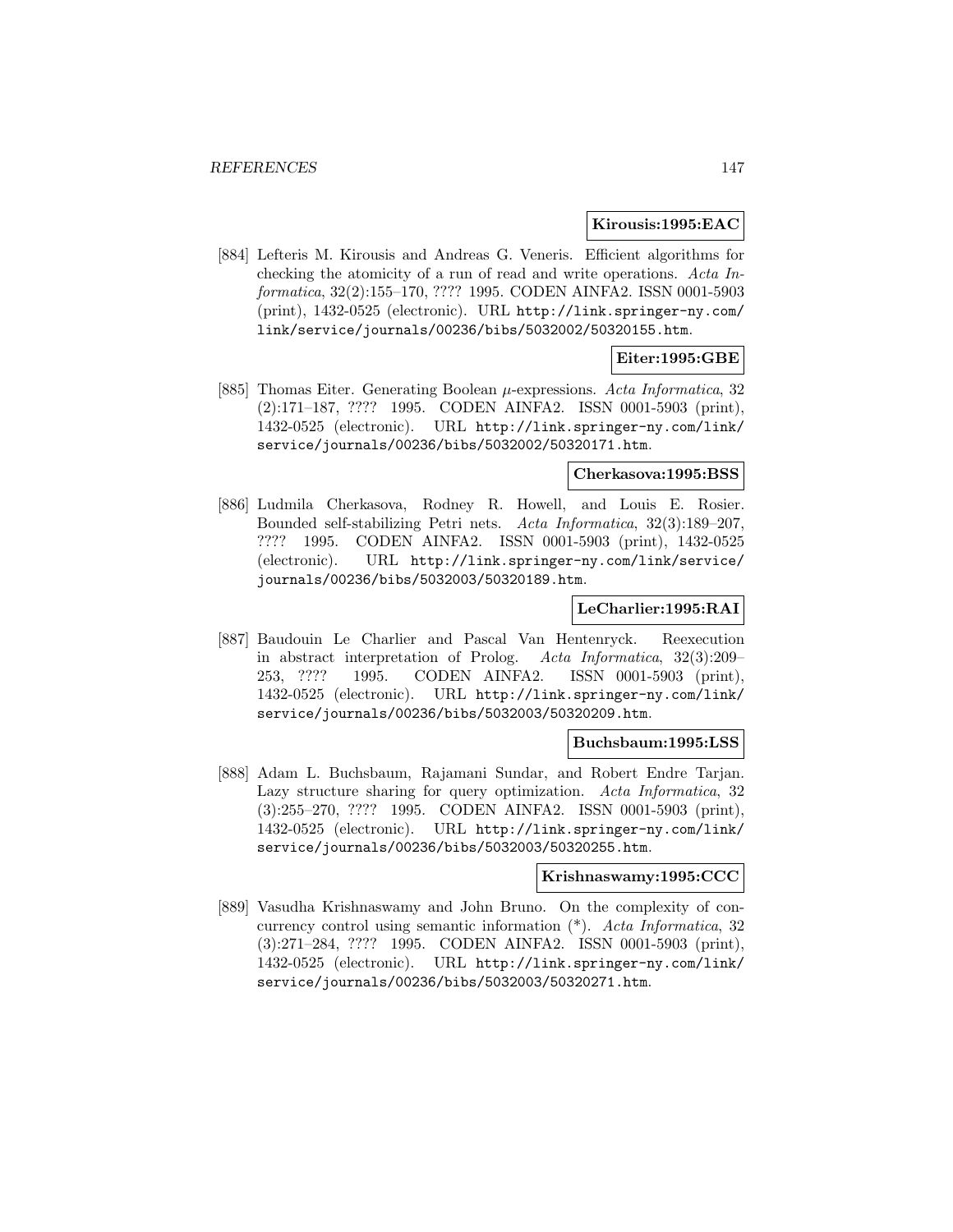#### **Meduna:1995:SCS**

[890] Alexander Meduna. Syntactic complexity of scattered context grammars. Acta Informatica, 32(3):285–298, ???? 1995. CODEN AINFA2. ISSN 0001-5903 (print), 1432-0525 (electronic). URL http://link.springerny.com/link/service/journals/00236/bibs/5032003/50320285.htm.

### **Kindler:1995:ICS**

[891] Ekkart Kindler. Invariants, composition, and substitution (\*). Acta Informatica, 32(4):299–312, ???? 1995. CODEN AINFA2. ISSN 0001- 5903 (print), 1432-0525 (electronic). URL http://link.springer-ny. com/link/service/journals/00236/bibs/5032004/50320299.htm.

### **Devillers:1995:IAG**

[892] Raymond R. Devillers. S-invariant analysis of general recursive Petri boxes. Acta Informatica, 32(4):313–345, ???? 1995. CODEN AINFA2. ISSN 0001-5903 (print), 1432-0525 (electronic). URL http://link. springer-ny.com/link/service/journals/00236/bibs/5032004/50320313. htm.

#### **Bernardeschi:1995:PNS**

[893] Cinzia Bernardeschi, Nicoletta De Francesco, and Gigliola Vaglini. A Petri nets semantics for data flow networks. Acta Informatica, 32 (4):347–374, ???? 1995. CODEN AINFA2. ISSN 0001-5903 (print), 1432-0525 (electronic). URL http://link.springer-ny.com/link/ service/journals/00236/bibs/5032004/50320347.htm.

### **Hennessy:1995:MLM**

[894] M. Hennessy and X. Liu. A modal logic for message passing processes. Acta Informatica, 32(4):375–393, ???? 1995. CODEN AINFA2. ISSN 0001-5903 (print), 1432-0525 (electronic). URL http://link.springerny.com/link/service/journals/00236/bibs/5032004/50320375.htm.

#### **Tomita:1995:EEP**

[895] Etsuji Tomita and Kazushi Seino. The extended equivalence problem for a class of non-real-time deterministic pushdown automata. Acta Informatica, 32(4):395–413, ???? 1995. CODEN AINFA2. ISSN 0001-5903 (print), 1432-0525 (electronic). URL http://link.springer-ny.com/ link/service/journals/00236/bibs/5032004/50320395.htm.

#### **Chen:1995:CRM**

[896] X. J. Chen and Carlo Montangero. Compositional refinements in multiple blackboard systems. Acta Informatica, 32(5):415–458,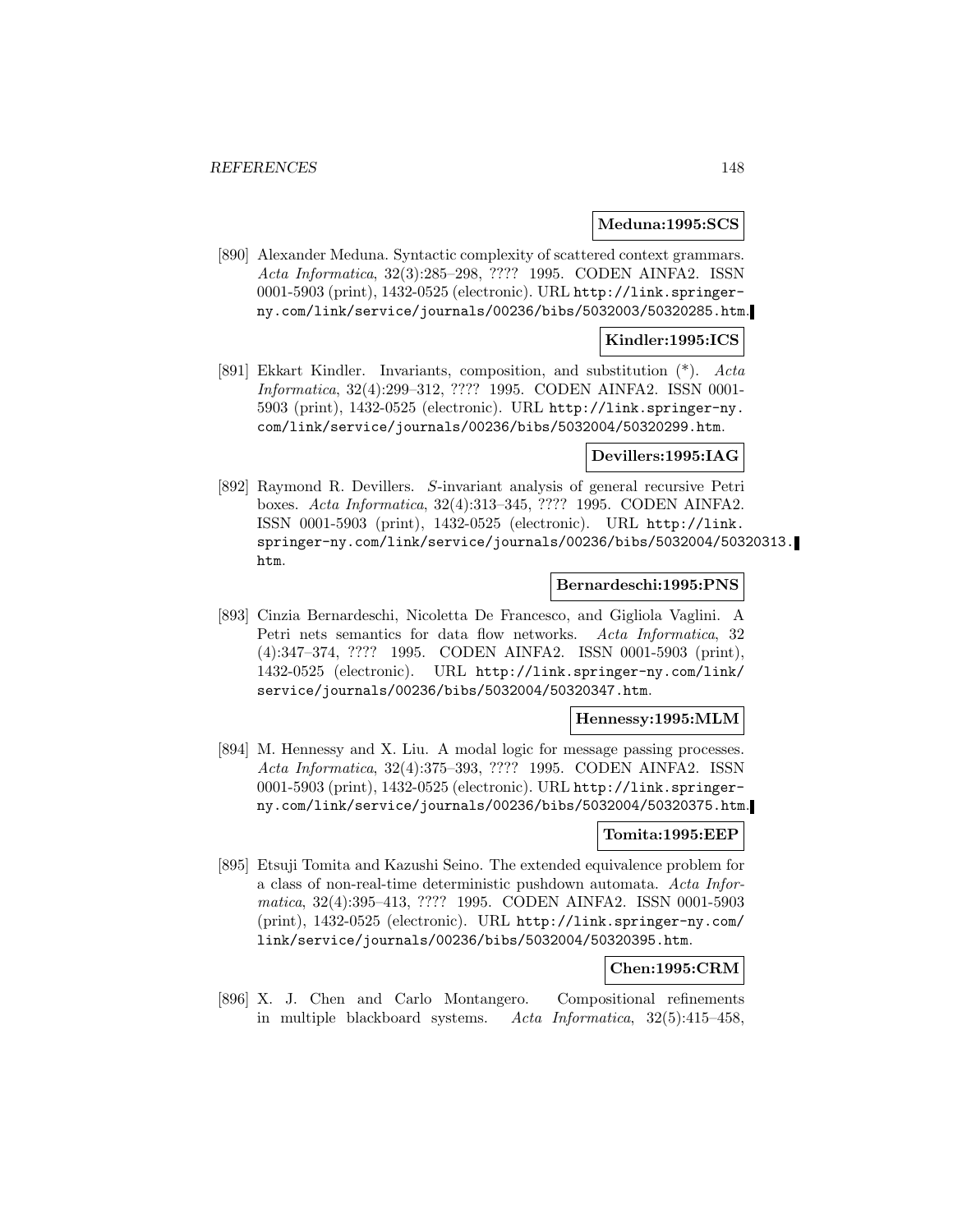???? 1995. CODEN AINFA2. ISSN 0001-5903 (print), 1432-0525 (electronic). URL http://link.springer-ny.com/link/service/ journals/00236/bibs/5032005/50320415.htm.

# **Yang:1995:LAP**

[897] Wuu Yang. On the look-ahead problem in lexical analysis. Acta Informatica, 32(5):459–476, ???? 1995. CODEN AINFA2. ISSN 0001-5903 (print), 1432-0525 (electronic). URL http://cissun51.cis.nctu.edu. tw/~wuuyang/lookahead.ps.Z; http://link.springer-ny.com/link/ service/journals/00236/bibs/5032005/50320459.htm.

# **Neraud:1995:DMI**

[898] Jean Néraud. Detecting morphic images of a word on the rank of a pattern. Acta Informatica, 32(5):477–489, ???? 1995. CODEN AINFA2. ISSN 0001-5903 (print), 1432-0525 (electronic). URL http://link. springer-ny.com/link/service/journals/00236/bibs/5032005/50320477. htm.

### **Jurgensen:1995:LHD**

[899] H. Jürgensen and Ludwig Staiger. Local Hausdorff dimension. Acta Informatica, 32(5):491–507, ???? 1995. CODEN AINFA2. ISSN 0001- 5903 (print), 1432-0525 (electronic). URL http://link.springer-ny. com/link/service/journals/00236/bibs/5032005/50320491.htm.

#### **Hennessy:1995:CTP**

[900] Matthew Hennessy. Concurrent testing of processes. Acta Informatica, 32(6):509–543, ???? 1995. CODEN AINFA2. ISSN 0001-5903 (print), 1432-0525 (electronic).

#### **Montanari:1995:CN**

[901] Ugo Montanari and Francesca Rossi. Contextual nets. Acta Informatica, 32(6):545–596, ???? 1995. CODEN AINFA2. ISSN 0001-5903 (print), 1432-0525 (electronic). URL http://link.springer-ny.com/ link/service/journals/00236/bibs/5032006/50320545.htm.

### **Sur:1995:IGN**

[902] Sumit Sur and Pradip K. Srimani. IEH graphs. A novel generalization of hypercube graphs. Acta Informatica, 32(6):597–609, ???? 1995. CODEN AINFA2. ISSN 0001-5903 (print), 1432-0525 (electronic). URL http://link.springer-ny.com/link/service/ journals/00236/bibs/5032006/50320597.htm.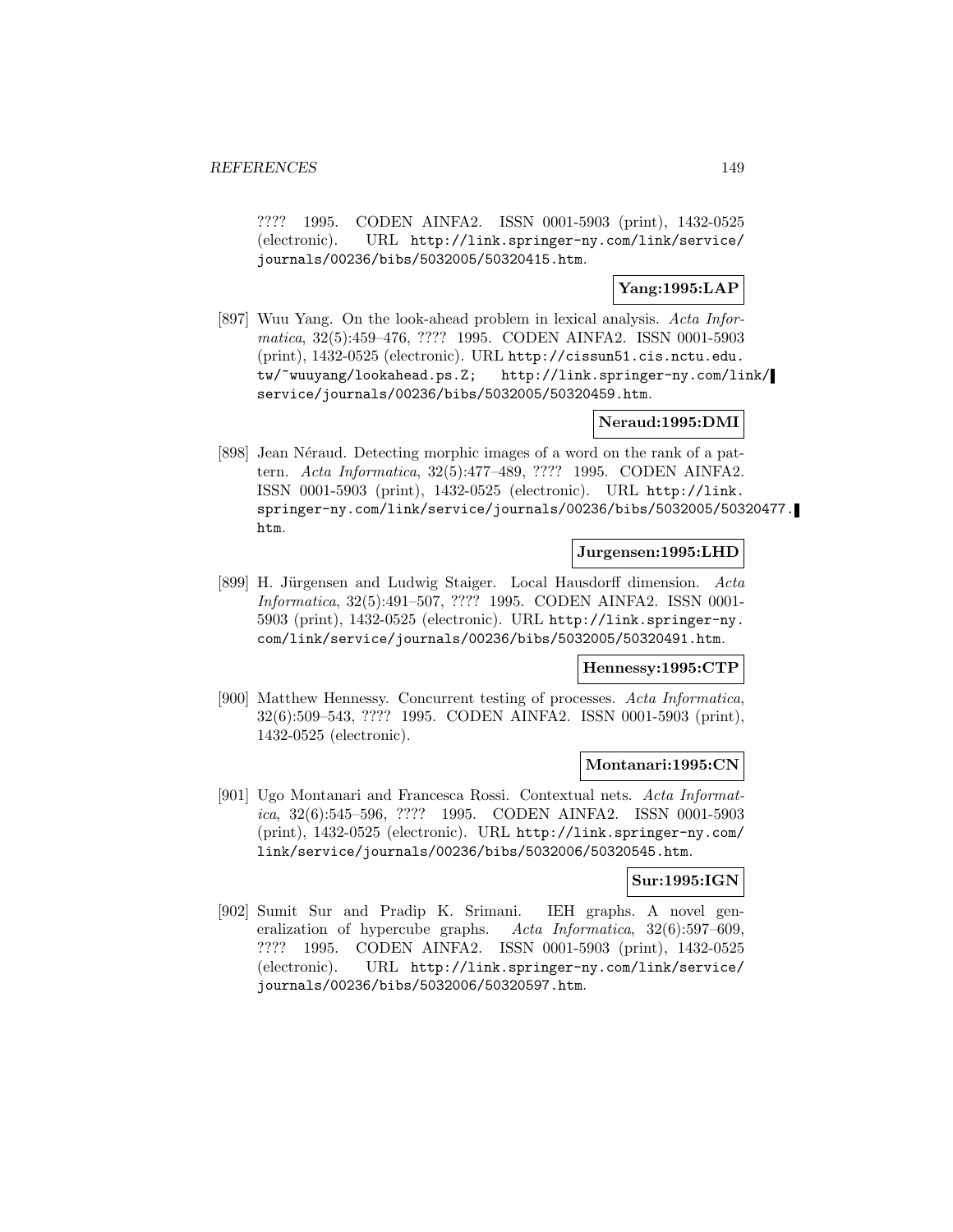#### **Peterson:1995:VSR**

[903] W. Wesley Peterson. Variance of storage requirements for B+-trees. Acta Informatica, 32(7):611–625, October 1995. CODEN AINFA2. ISSN 0001- 5903 (print), 1432-0525 (electronic). URL http://link.springer-ny. com/link/service/journals/00236/bibs/5032007/50320611.htm.

### **Gold:1995:CDS**

[904] Robert Gold. A compositional dataflow semantics for Petri nets. Acta Informatica, 32(7):627–645, October 1995. CODEN AINFA2. ISSN 0001- 5903 (print), 1432-0525 (electronic). URL http://link.springer-ny. com/link/service/journals/00236/bibs/5032007/50320627.htm.

### **Badouel:1995:TNP**

[905] Eric Badouel and Philippe Darondeau. Trace nets and process automata. Acta Informatica, 32(7):647–679, October 1995. CODEN AINFA2. ISSN 0001-5903 (print), 1432-0525 (electronic). URL http://link.springerny.com/link/service/journals/00236/bibs/5032007/50320647.htm.

### **Culik:1995:IWF**

[906] Karel Culik II and Peter Rajčáni. Iterative weighted finite transductions. Acta Informatica, 32(7):681–703, October 1995. CODEN AINFA2. ISSN 0001-5903 (print), 1432-0525 (electronic). URL http://link.springerny.com/link/service/journals/00236/bibs/5032007/50320681.htm.

### **Leavens:1995:SVO**

[907] Gary T. Leavens and William E. Weihl. Specification and verification of object-oriented programs using supertype abstraction. Acta Informatica, 32(8):705–778, November 1995. CODEN AINFA2. ISSN 0001-5903 (print), 1432-0525 (electronic). URL http://link.springer-ny.com/ link/service/journals/00236/bibs/5032008/50320705.htm. An earlier version appeared as Iowa State University technical report TR#92-28d, under the title "Subtyping, Modular Specification, and Modular Verification for Applicative Object-Oriented Programs," 1992.

### **Rhee:1995:FMM**

[908] Chong Kye Rhee and Y. Daniel Liang. Finding a maximum matching in a permutation graph. Acta Informatica, 32(8):779–792, November 1995. CODEN AINFA2. ISSN 0001-5903 (print), 1432-0525 (electronic). URL http://link.springer-ny.com/link/service/ journals/00236/bibs/5032008/50320779.htm.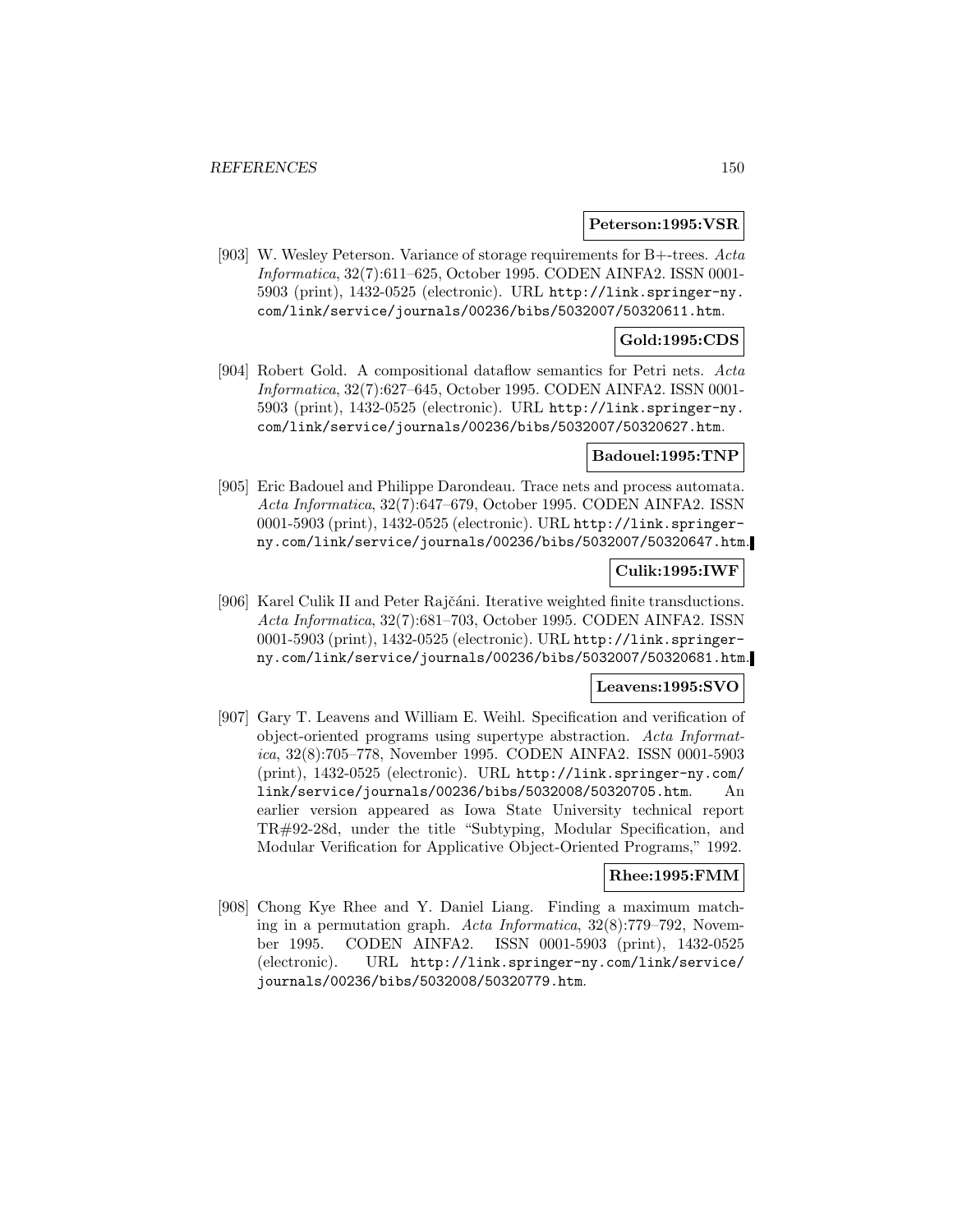### **Anonymous:1995:AR**

[909] Anonymous. Acknowledgement to referees. Acta Informatica, 32(8): 793–??, November 1995. CODEN AINFA2. ISSN 0001-5903 (print), 1432-0525 (electronic).

### **Taubenfeld:1996:PIR**

[910] Gadi Taubenfeld and Shlomo Moran. Possibility and impossibility results in a shared memory environment. Acta Informatica, 33 (1):1–20, ???? 1996. CODEN AINFA2. ISSN 0001-5903 (print), 1432-0525 (electronic). URL http://link.springer-ny.com/link/ service/journals/00236/bibs/6033001/60330001.htm.

## **Duggan:1996:KTI**

[911] Dominic Duggan, Gordon V. Cormack, and John Ophel. Kinded type inference for parametric overloading. Acta Informatica, 33(1): 21–68, ???? 1996. CODEN AINFA2. ISSN 0001-5903 (print), 1432-0525 (electronic). URL http://link.springer-ny.com/link/ service/journals/00236/bibs/6033001/60330021.htm.

### **Sangiorgi:1996:TBC**

[912] Davide Sangiorgi. A theory of bisimulation for the  $\pi$ -calculus. Acta Informatica, 33(1):69–97, ???? 1996. CODEN AINFA2. ISSN 0001-5903 (print), 1432-0525 (electronic). URL http://link.springer-ny.com/ link/service/journals/00236/bibs/6033001/60330069.htm. Earlier version published as Report ECS-LFCS-93-270, University of Edinburgh. An extended abstract appeared in the *Proceedings of CONCUR '93*, LNCS 715.

### **Matsumoto:1996:AAP**

[913] Aki Matsumoto, D. S. Han, and Takao Tsuda. Alias analysis of pointers in Pascal and Fortran 90: Dependence analysis between pointer references. Acta Informatica, 33(2):99–130, ???? 1996. CODEN AINFA2. ISSN 0001-5903 (print), 1432-0525 (electronic). URL http://link.springer-ny.com/link/service/ journals/00236/bibs/6033002/60330099.htm.

#### **Lee:1996:MGL**

[914] John Lee and Alan Fekete. Multi-granularity locking for nested transactions: a proof using a possibilities mapping. Acta Informatica, 33 (2):131–152, ???? 1996. CODEN AINFA2. ISSN 0001-5903 (print), 1432-0525 (electronic). URL http://link.springer-ny.com/link/ service/journals/00236/bibs/6033002/60330131.htm.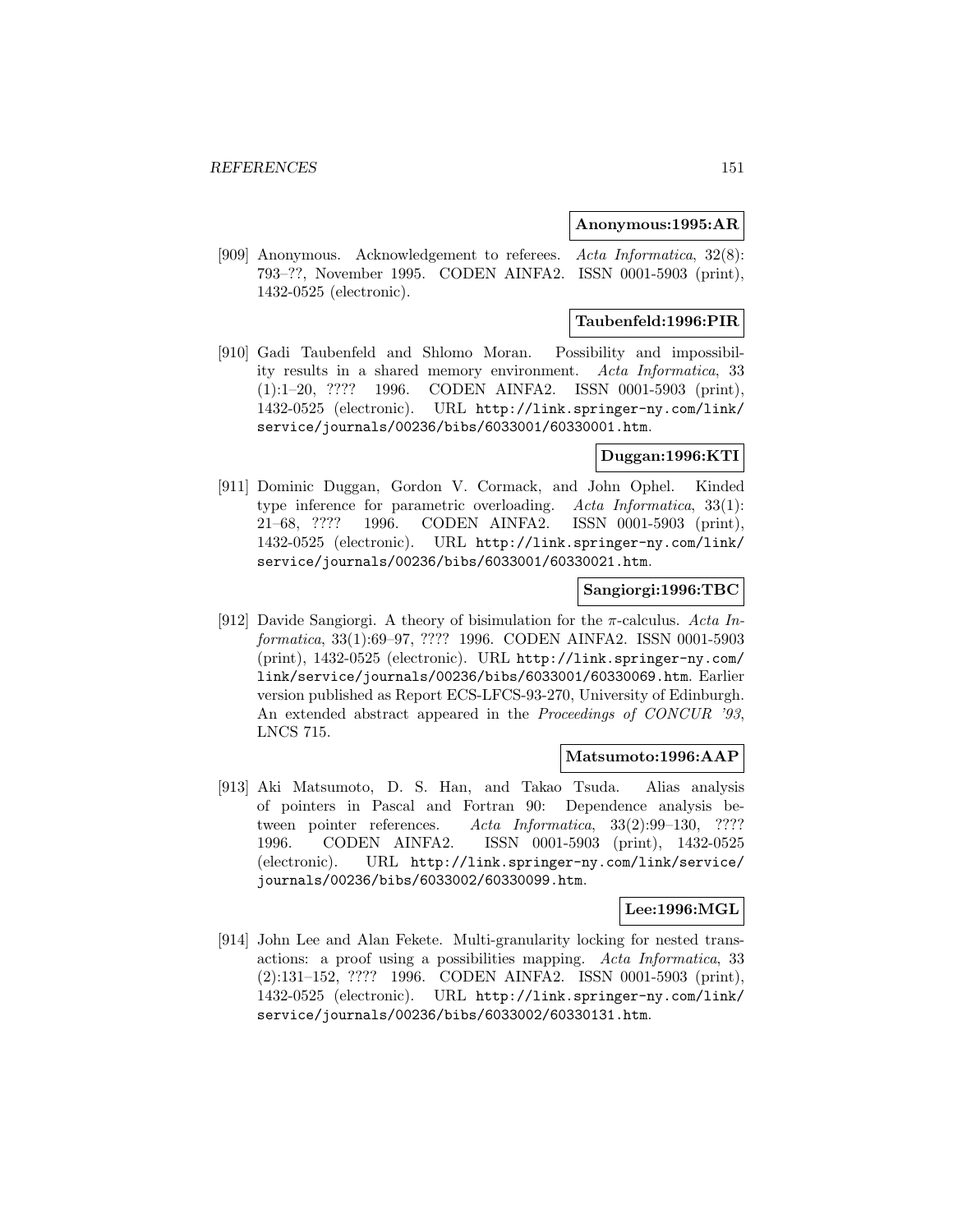# **Cau:1996:PCA**

[915] A. Cau and P. Collette. Parallel composition of assumption-commitment specifications: a unifying approach for shared variable and distributed message passing concurrency. Acta Informatica, 33(2):153– 176, ???? 1996. CODEN AINFA2. ISSN 0001-5903 (print), 1432-0525 (electronic). URL http://link.springer-ny.com/link/ service/journals/00236/bibs/6033002/60330153.htm.

### **Haldar:1996:SEW**

[916] S. Haldar and K. Vidyasankar. Simple extensions of 1-writer atomic variable constructions to multiwriter ones. Acta Informatica, 33(2): 177–202, ???? 1996. CODEN AINFA2. ISSN 0001-5903 (print), 1432-0525 (electronic). URL http://link.springer-ny.com/link/ service/journals/00236/bibs/6033002/60330177.htm.

### **Tuzhilin:1996:MDI**

[917] Alexander Tuzhilin and Zvi M. Kedem. Modeling data-intensive reactive systems with relational transition systems. Acta Informatica, 33 (3):203–231, May 1996. CODEN AINFA2. ISSN 0001-5903 (print), 1432-0525 (electronic). URL http://link.springer-ny.com/link/ service/journals/00236/bibs/6033003/60330203.htm.

#### **Hesselink:1996:BDF**

[918] Wim H. Hesselink. Bounded delay for a free address. Acta Informatica, 33(3):233–254, May 1996. CODEN AINFA2. ISSN 0001-5903 (print), 1432-0525 (electronic). URL http://link.springer-ny.com/ link/service/journals/00236/bibs/6033003/60330233.htm.

#### **Kumar:1996:OCH**

[919] Akhil Kumar and Kavindra Malik. Optimizing the costs of hierarchical quorum consensus. Acta Informatica, 33(3):255–275, May 1996. CODEN AINFA2. ISSN 0001-5903 (print), 1432-0525 (electronic). URL http://link.springer-ny.com/link/service/ journals/00236/bibs/6033003/60330255.htm.

### **Staalmarck:1996:SRP**

[920] Gunnar Stålmarck. Short resolution proofs for a sequence of tricky formulas. Acta Informatica, 33(3):277–280, May 1996. CODEN AINFA2. ISSN 0001-5903 (print), 1432-0525 (electronic). URL http://link.springerny.com/link/service/journals/00236/bibs/6033003/60330277.htm.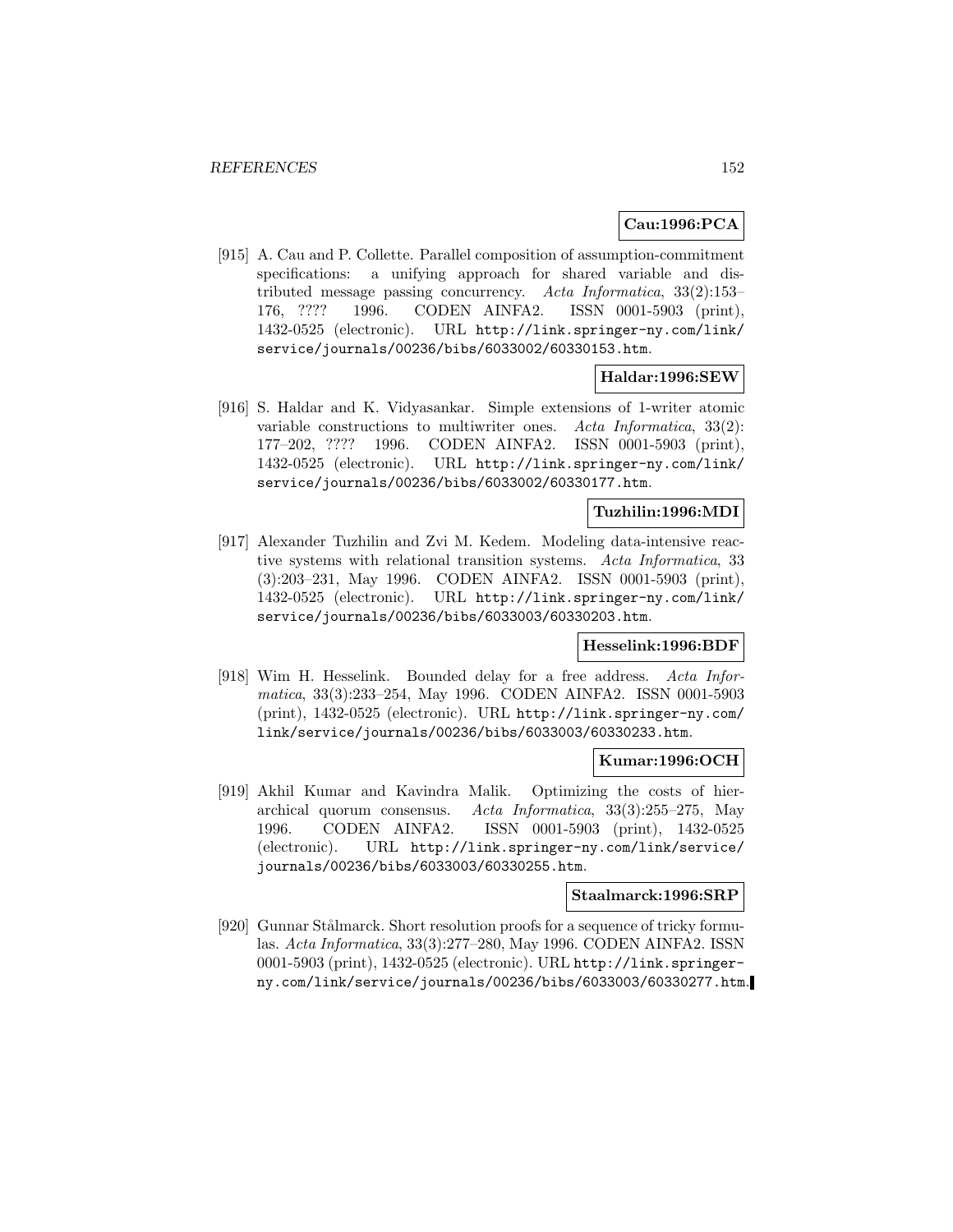#### **Senizergues:1996:RSF**

[921] Géraud Sénizergues. On the rational subsets of the free group. Acta Informatica, 33(3):281–296, May 1996. CODEN AINFA2. ISSN 0001- 5903 (print), 1432-0525 (electronic). URL http://link.springer-ny. com/link/service/journals/00236/bibs/6033003/60330281.htm.

### **Desel:1996:SPP**

[922] Jörg Desel and Wolfgang Reisig. The synthesis problem of Petri nets. Acta Informatica, 33(4):297–315, ???? 1996. CODEN AINFA2. ISSN 0001-5903 (print), 1432-0525 (electronic). URL http://link.springerny.com/link/service/journals/00236/bibs/6033004/60330297.htm.

# **Aceto:1996:TCP**

[923] Luca Aceto and David Murphy. Timing and causality in process algebra. Acta Informatica, 33(4):317–350, ???? 1996. CODEN AINFA2. ISSN 0001-5903 (print), 1432-0525 (electronic). URL http://link.springerny.com/link/service/journals/00236/bibs/6033004/60330317.htm.

### **ONeil:1996:LSM**

[924] Patrick E. O'Neil, Edward Cheng, Dieter Gawlick, and Elizabeth J. O'Neil. The log-structured merge-tree (LSM-tree). Acta Informatica, 33(4):351–385, ???? 1996. CODEN AINFA2. ISSN 0001-5903 (print), 1432-0525 (electronic). URL http://link.springer-ny.com/ link/service/journals/00236/bibs/6033004/60330351.htm.

#### **Diaz:1996:PAS**

[925] J. Díaz, M. J. Serna, and Jacobo Torán. Parallel Approximation Schemes for problems on planar graphs. Acta Informatica, 33(4): 387–408, ???? 1996. CODEN AINFA2. ISSN 0001-5903 (print), 1432-0525 (electronic). URL http://link.springer-ny.com/link/ service/journals/00236/bibs/6033004/60330387.htm.

### **Jancar:1996:FAC**

[926] Petr Jančar, František Mráz, and Martin Plátek. Forgetting automata and context-free languages. Acta Informatica, 33(5):409– 420, ???? 1996. CODEN AINFA2. ISSN 0001-5903 (print), 1432-0525 (electronic). URL http://link.springer-ny.com/link/ service/journals/00236/bibs/6033005/60330409.htm.

### **Harman:1996:AMM**

[927] N. A. Harman and J. V. Tucker. Algebraic models of microprocessors: Architecture and organisation. Acta Informatica, 33(5):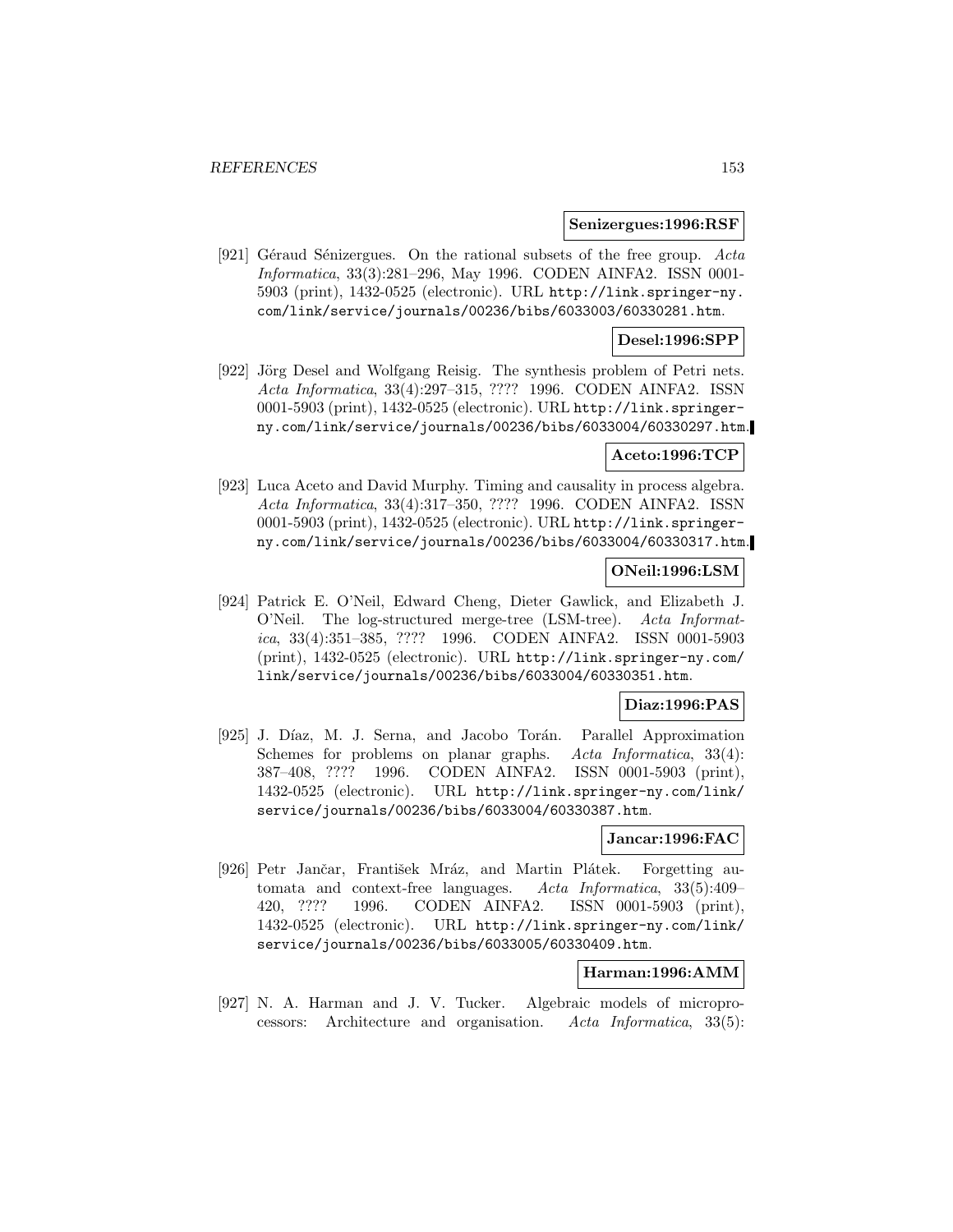421–456, ???? 1996. CODEN AINFA2. ISSN 0001-5903 (print), 1432-0525 (electronic). URL http://link.springer-ny.com/link/ service/journals/00236/bibs/6033005/60330421.htm.

## **Meduna:1996:SCC**

[928] Alexander Meduna. Syntactic complexity of context-free grammars over word monoids. Acta Informatica, 33(5):457-462, ???? 1996. CODEN AINFA2. ISSN 0001-5903 (print), 1432-0525 (electronic). URL http://link.springer-ny.com/link/service/ journals/00236/bibs/6033005/60330457.htm.

### **Wanke:1996:URU**

[929] Egon Wanke. Undecidability of restricted uniform recurrence equations. Acta Informatica, 33(5):463–475, ???? 1996. CODEN AINFA2. ISSN 0001-5903 (print), 1432-0525 (electronic). URL http://link.springerny.com/link/service/journals/00236/bibs/6033005/60330463.htm.

### **Diaconescu:1996:CBM**

[930] Răzvan Diaconescu. Category-based modularisation for equational logic programming. Acta Informatica, 33(5):477–510, ???? 1996. CODEN AINFA2. ISSN 0001-5903 (print), 1432-0525 (electronic). URL http:// link.springer-ny.com/link/service/journals/00236/bibs/6033005/ 60330477.htm.

### **Thorup:1996:DGE**

[931] Mikkel Thorup. Disambiguating grammars by exclusion of sub-parse trees. Acta Informatica, 33(6):511–522, ???? 1996. CODEN AINFA2. ISSN 0001-5903 (print), 1432-0525 (electronic). URL http://link. springer-ny.com/link/service/journals/00236/bibs/6033006/60330511. htm.

#### **Maggiolo-Schettini:1996:KLP**

[932] Andrea Maggiolo-Schettini and Józef Winkowski. A kernel language for programmed rewriting of (hyper)graphs. Acta Informatica, 33(6): 523–546, ???? 1996. CODEN AINFA2. ISSN 0001-5903 (print), 1432-0525 (electronic). URL http://link.springer-ny.com/link/ service/journals/00236/bibs/6033006/60330523.htm.

#### **Nurmi:1996:CBS**

[933] Otto Nurmi and Eljas Soisalon-Soininen. Chromatic binary search trees: a structure for concurrent rebalancing. Acta Informatica, 33 (6):547–557, ???? 1996. CODEN AINFA2. ISSN 0001-5903 (print), 1432-0525 (electronic). URL http://link.springer-ny.com/link/ service/journals/00236/bibs/6033006/60330547.htm.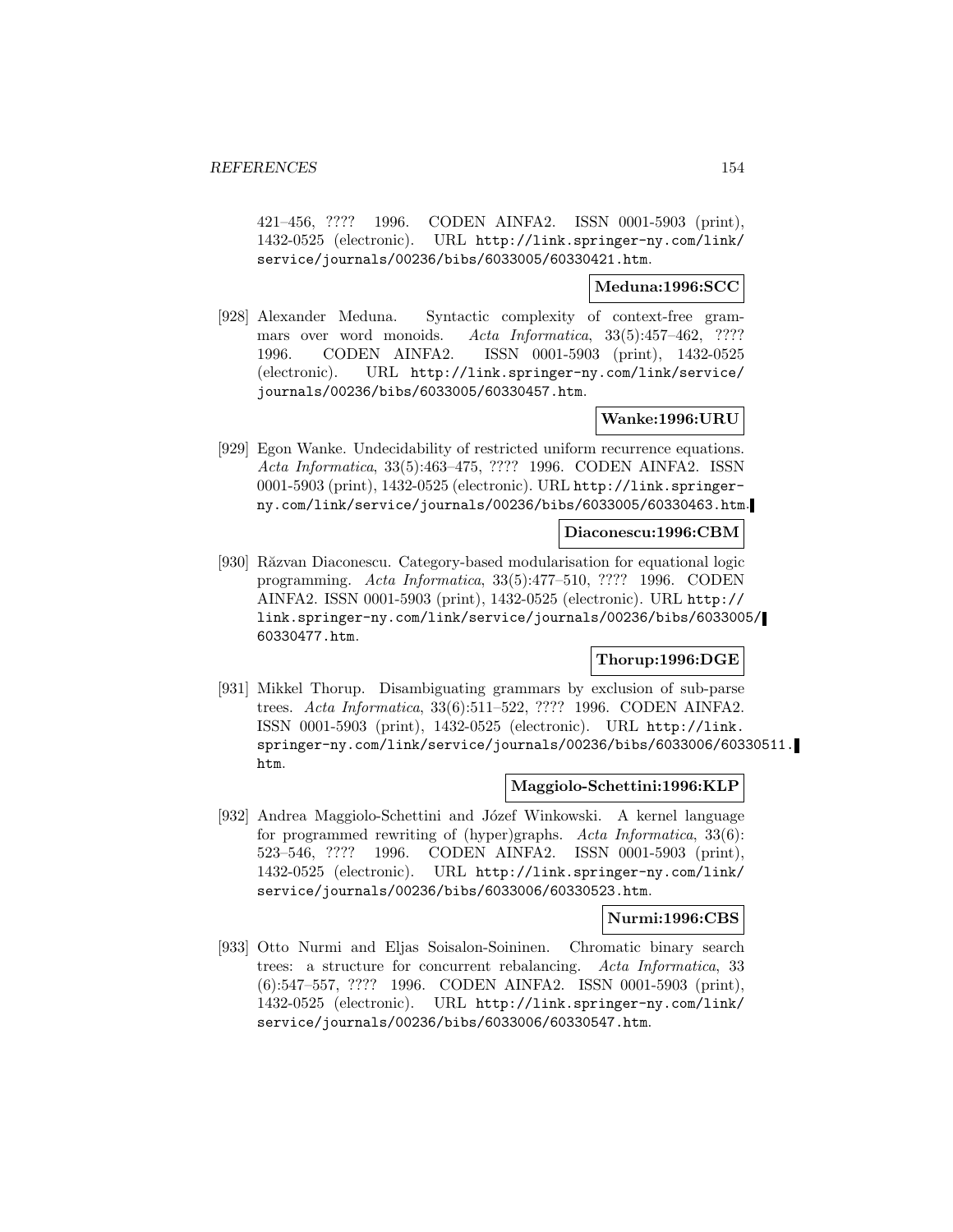#### **Deineko:1996:RPS**

[934] Vladimir Deineko, Rüdiger Rudolf, and Gerhard J. Woeginger. On the recognition of permuted Supnick and incomplete Monge matrices. Acta Informatica, 33(6):559–569, ???? 1996. CODEN AINFA2. ISSN 0001- 5903 (print), 1432-0525 (electronic). URL http://link.springer-ny. com/link/service/journals/00236/bibs/6033006/60330559.htm.

# **Ehrenfeucht:1996:LLE**

[935] Andrzej Ehrenfeucht, Gheorghe Păun, and Grzegorz Rozenberg. The linear landscape of external contextual languages. Acta Informatica, 33 (6):571–593, ???? 1996. CODEN AINFA2. ISSN 0001-5903 (print), 1432-0525 (electronic). URL http://link.springer-ny.com/link/ service/journals/00236/bibs/6033006/60330571.htm.

# **KrishnaRao:1996:RCI**

[936] M. R. K. Krishna Rao. Relating confluence, innermost-confluence and outermost-confluence properties of term rewriting systems. Acta Informatica, 33(6):595–606, ???? 1996. CODEN AINFA2. ISSN 0001-5903 (print), 1432-0525 (electronic). URL http://link.springer-ny.com/ link/service/journals/00236/bibs/6033006/60330595.htm.

### **Saxena:1996:PIS**

[937] Sanjeev Saxena. Parallel integer sorting and simulation amongst CRCW models. Acta Informatica, 33(7):607–619, ???? 1996. CODEN AINFA2. ISSN 0001-5903 (print), 1432-0525 (electronic). URL http://link. springer-ny.com/link/service/journals/00236/bibs/6033007/60330607. htm.

#### **Ameur:1996:TEN**

[938] Foued Ameur, Paul Fischer, Klaus-Uwe Höffgen, and Friedhelm Meyer auf der Heide. Trial and Error: a new approach to space-bounded learning. Acta Informatica, 33(7):621–630, ???? 1996. CODEN AINFA2. ISSN 0001-5903 (print), 1432-0525 (electronic). URL http://link.springer-ny.com/link/service/ journals/00236/bibs/6033007/60330621.htm.

#### **Bertsch:1996:OSR**

[939] Eberhard Bertsch. An observation on suffix redundancy in  $LL(1)$  error repair. Acta Informatica, 33(7):631–639, ???? 1996. CODEN AINFA2. ISSN 0001-5903 (print), 1432-0525 (electronic). URL http://link. springer-ny.com/link/service/journals/00236/bibs/6033007/60330631. htm.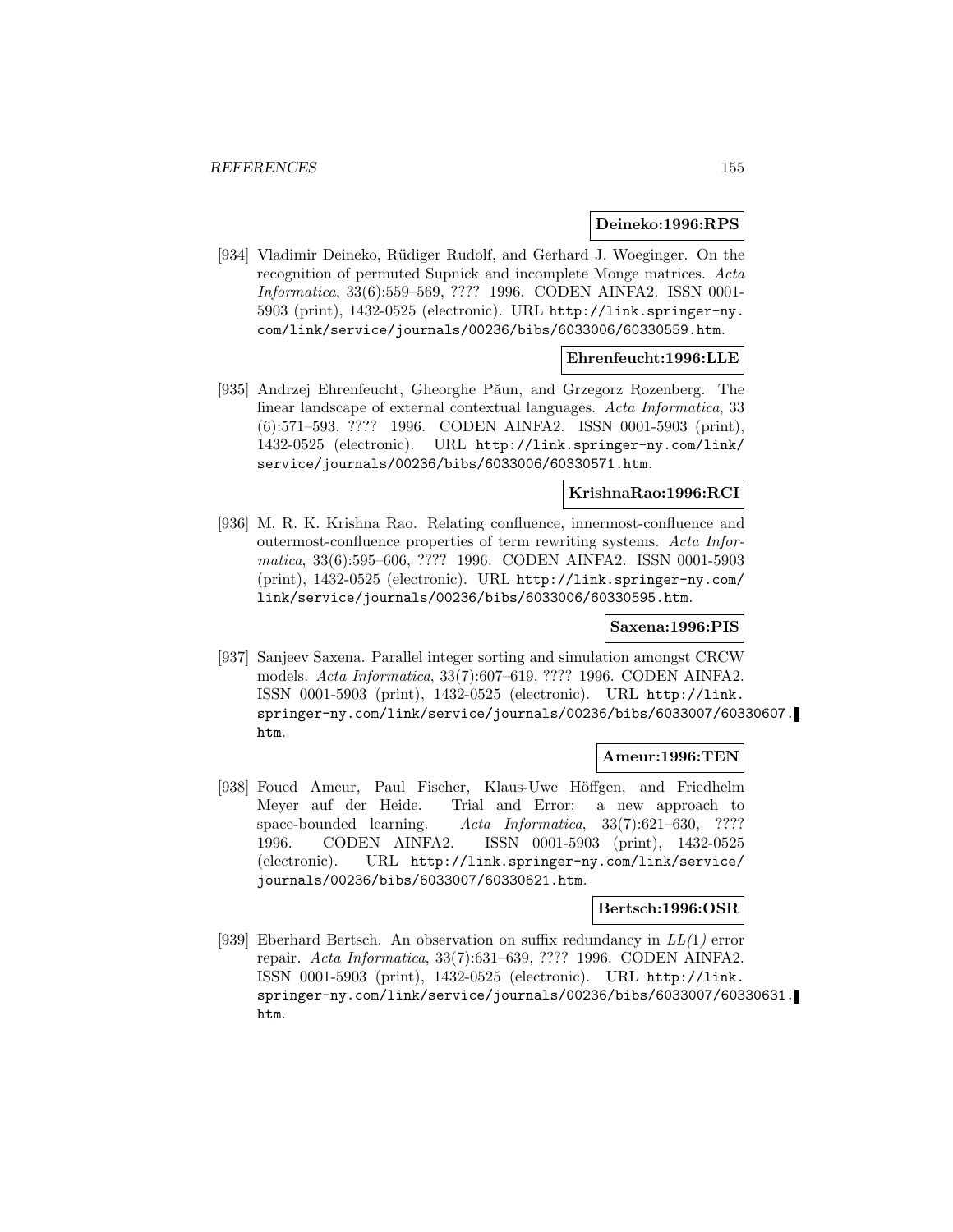### **Degano:1996:AAN**

[940] Pierpaolo Degano, José Meseguer, and Ugo Montanari. Axiomatizing the algebra of net computations and processes. Acta Informatica, 33(7):641–667, ???? 1996. CODEN AINFA2. ISSN 0001-5903 (print), 1432-0525 (electronic). URL http://link.springer-ny.com/ link/service/journals/00236/bibs/6033007/60330641.htm.

## **Bause:1996:APN**

[941] Falko Bause. On the analysis of Petri nets with static priorities. Acta Informatica, 33(7):669–685, ???? 1996. CODEN AINFA2. ISSN 0001- 5903 (print), 1432-0525 (electronic). URL http://link.springer-ny. com/link/service/journals/00236/bibs/6033007/60330669.htm.

## **Sloan:1996:RRT**

[942] Robert H. Sloan and Ugo A. Buy. Reduction rules for time Petri nets. Acta Informatica, 33(7):687–706, ???? 1996. CODEN AINFA2. ISSN 0001-5903 (print), 1432-0525 (electronic). URL http://link.springerny.com/link/service/journals/00236/bibs/6033007/60330687.htm.

### **Milner:1996:CI**

[943] Robin Milner. Calculi for interaction. Acta Informatica, 33(8):707–737, November 1996. CODEN AINFA2. ISSN 0001-5903 (print), 1432-0525 (electronic). URL ftp://ftp.cl.cam.ac.uk/users/rm135/ac9.ps; http://link.springer-ny.com/link/service/journals/00236/bibs/ 6033008/60330707.htm.

## **Reps:1996:SNI**

[944] Thomas W. Reps. On the sequential nature of interprocedural program-analysis problems. Acta Informatica, 33(8):739–757, November 1996. CODEN AINFA2. ISSN 0001-5903 (print), 1432-0525 (electronic). URL http://link.springer-ny.com/link/service/ journals/00236/bibs/6033008/60330739.htm.

### **Biela:1996:RSL**

[945] Andrzej Biela and Jakub Borowczyk. RETRPROV, a system that looks for axioms. Acta Informatica, 33(8):759–780, November 1996. CODEN AINFA2. ISSN 0001-5903 (print), 1432-0525 (electronic). URL http://link.springer-ny.com/link/service/ journals/00236/bibs/6033008/60330759.htm.

### **Heilbrunner:1996:DCC**

[946] Stephan Heilbrunner. A direct complement construction for  $LR(1)$ grammars. Acta Informatica, 33(8):781–797, November 1996. CODEN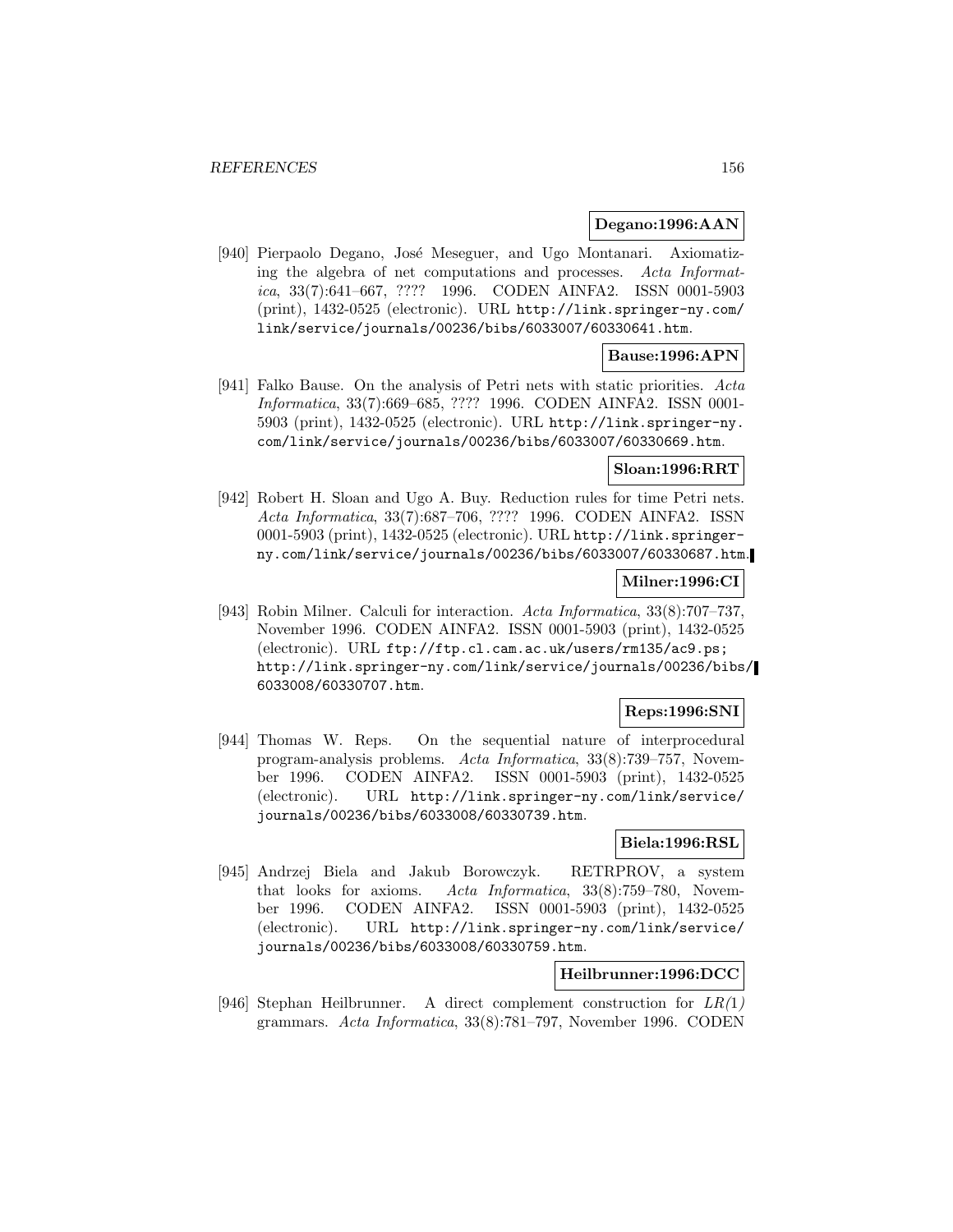AINFA2. ISSN 0001-5903 (print), 1432-0525 (electronic). URL http:// link.springer-ny.com/link/service/journals/00236/bibs/6033008/ 60330781.htm.

# **Wang:1997:WID**

[947] Ke Wang, Weining Zhang, and Siu-Cheung Chau. Weakly independent database schemes. Acta Informatica, 34(1):1–22, ???? 1997. CODEN AINFA2. ISSN 0001-5903 (print), 1432-0525 (electronic). URL http://link.springer-ny.com/link/service/ journals/00236/bibs/7034001/70340001.htm; http://link.springerny.com/link/service/journals/00236/papers/7034001/70340001. pdf; http://link.springer-ny.com/link/service/journals/00236/ papers/7034001/70340001.ps.gz.

#### **Keesmaat:1997:NBC**

[948] N. W. Keesmaat and H. C. M. Kleijn. Net-based control versus rational control. The relation between ITNC vector languages and rational relations. Acta Informatica, 34(1):23–57, ???? 1997. CODEN AINFA2. ISSN 0001-5903 (print), 1432-0525 (electronic). URL http://link.springerny.com/link/service/journals/00236/bibs/7034001/70340023.htm; http://link.springer-ny.com/link/service/journals/00236/papers/ 7034001/70340023.pdf; http://link.springer-ny.com/link/service/ journals/00236/papers/7034001/70340023.ps.gz.

# **Fulop:1997:MER**

[949] Zoltán Fülöp and Sándor Vágvölgyi. Minimal equational representations of recognizable tree languages. Acta Informatica, 34(1): 59–84, ???? 1997. CODEN AINFA2. ISSN 0001-5903 (print), 1432-0525 (electronic). URL http://link.springer-ny.com/link/ service/journals/00236/bibs/7034001/70340059.htm; http:// link.springer-ny.com/link/service/journals/00236/papers/7034001/ 70340059.pdf; http://link.springer-ny.com/link/service/journals/ 00236/papers/7034001/70340059.ps.gz; http://link.springerny.com/link/service/journals/00236/tocs/mailto:helpdesk@link. springer.de.

#### **Esparza:1997:DMC**

[950] Javier Esparza. Decidability of model checking for infinite-state concurrent systems. Acta Informatica, 34(2):85–107, ???? 1997. CODEN AINFA2. ISSN 0001-5903 (print), 1432-0525 (electronic). URL http:// link.springer-ny.com/link/service/journals/00236/bibs/7034002/ 70340085.htm; http://link.springer-ny.com/link/service/journals/ 00236/papers/7034002/70340085.pdf; http://link.springer-ny.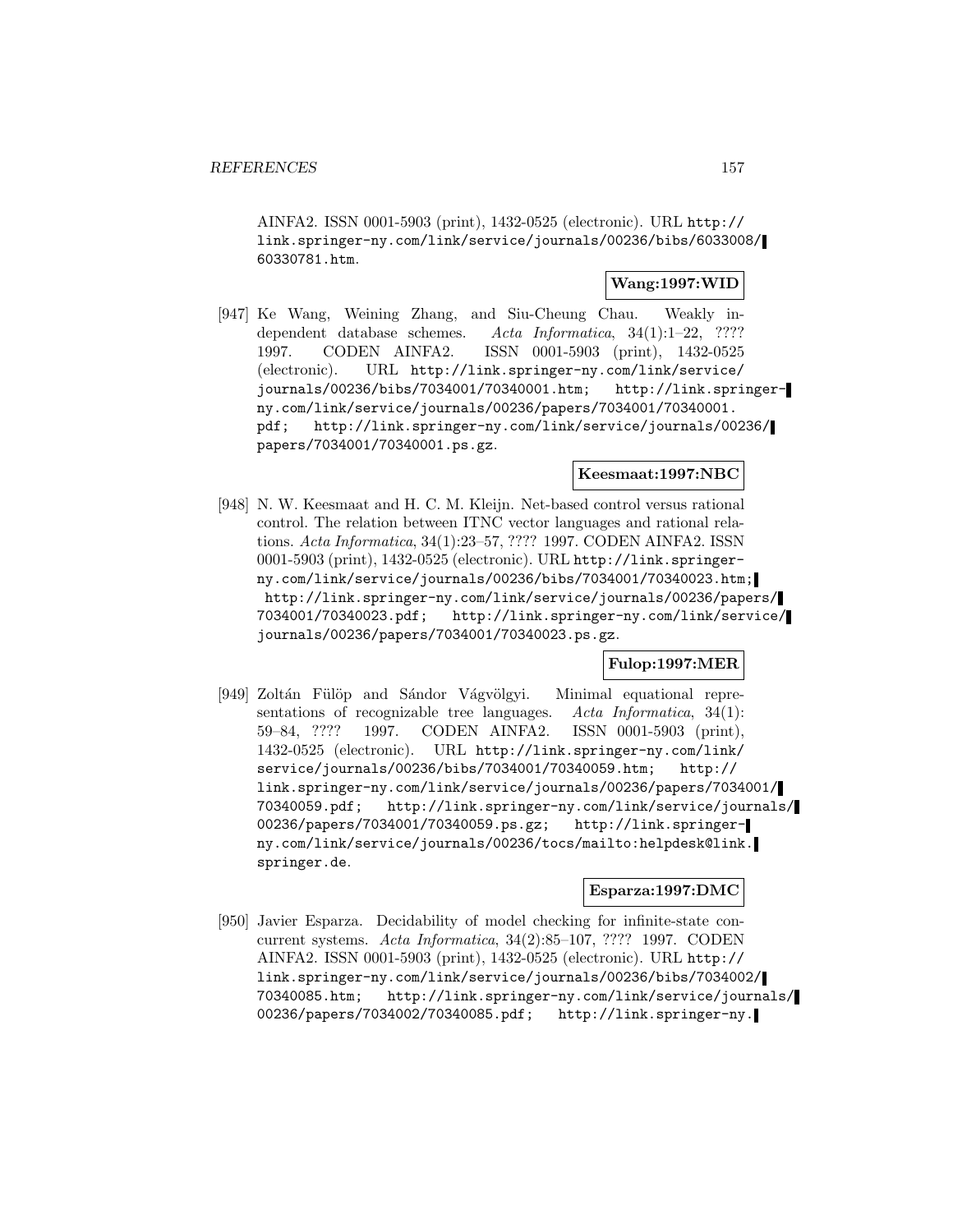com/link/service/journals/00236/papers/7034002/70340085.ps. gz.

### **Eiter:1997:DMP**

[951] Thomas Eiter and Heikki Mannila. Distance measures for point sets and their computation. Acta Informatica, 34(2):109–133, ???? 1997. CODEN AINFA2. ISSN 0001-5903 (print), 1432-0525 (electronic). URL http://link.springer-ny.com/link/service/ journals/00236/bibs/7034002/70340109.htm; http://link.springerny.com/link/service/journals/00236/papers/7034002/70340109. pdf; http://link.springer-ny.com/link/service/journals/00236/ papers/7034002/70340109.ps.gz.

**Levene:1997:APF**

[952] Mark Levene and George Loizou. The additivity problem for functional dependencies in incomplete relations. Acta Informatica, 34(2): 135–149, ???? 1997. CODEN AINFA2. ISSN 0001-5903 (print), 1432-0525 (electronic). URL http://link.springer-ny.com/link/ service/journals/00236/bibs/7034002/70340135.htm; http:// link.springer-ny.com/link/service/journals/00236/papers/7034002/ 70340135.pdf; http://link.springer-ny.com/link/service/journals/ 00236/papers/7034002/70340135.ps.gz.

#### **Culik:1997:CFG**

[953] Karel Culik II and Jarkko Kari. Computational fractal geometry with WFA. Acta Informatica, 34(2):151–166, ???? 1997. CODEN AINFA2. ISSN 0001-5903 (print), 1432-0525 (electronic). URL http://link. springer-ny.com/link/service/journals/00236/bibs/7034002/70340151. htm; http://link.springer-ny.com/link/service/journals/00236/ papers/7034002/70340151.pdf; http://link.springer-ny.com/ link/service/journals/00236/papers/7034002/70340151.ps.gz; http://link.springer-ny.com/link/service/journals/00236/tocs/ mailto:helpdesk@link.springer.de.

### **Orman:1997:RDC**

[954] Levent V. Orman. Relational database constraints as counterexamples. Acta Informatica, 34(3):167–189, ???? 1997. CODEN AINFA2. ISSN 0001-5903 (print), 1432-0525 (electronic). URL http://link.springerny.com/link/service/journals/00236/bibs/7034003/70340167.htm; http://link.springer-ny.com/link/service/journals/00236/papers/ 7034003/70340167.pdf; http://link.springer-ny.com/link/service/ journals/00236/papers/7034003/70340167.ps.gz.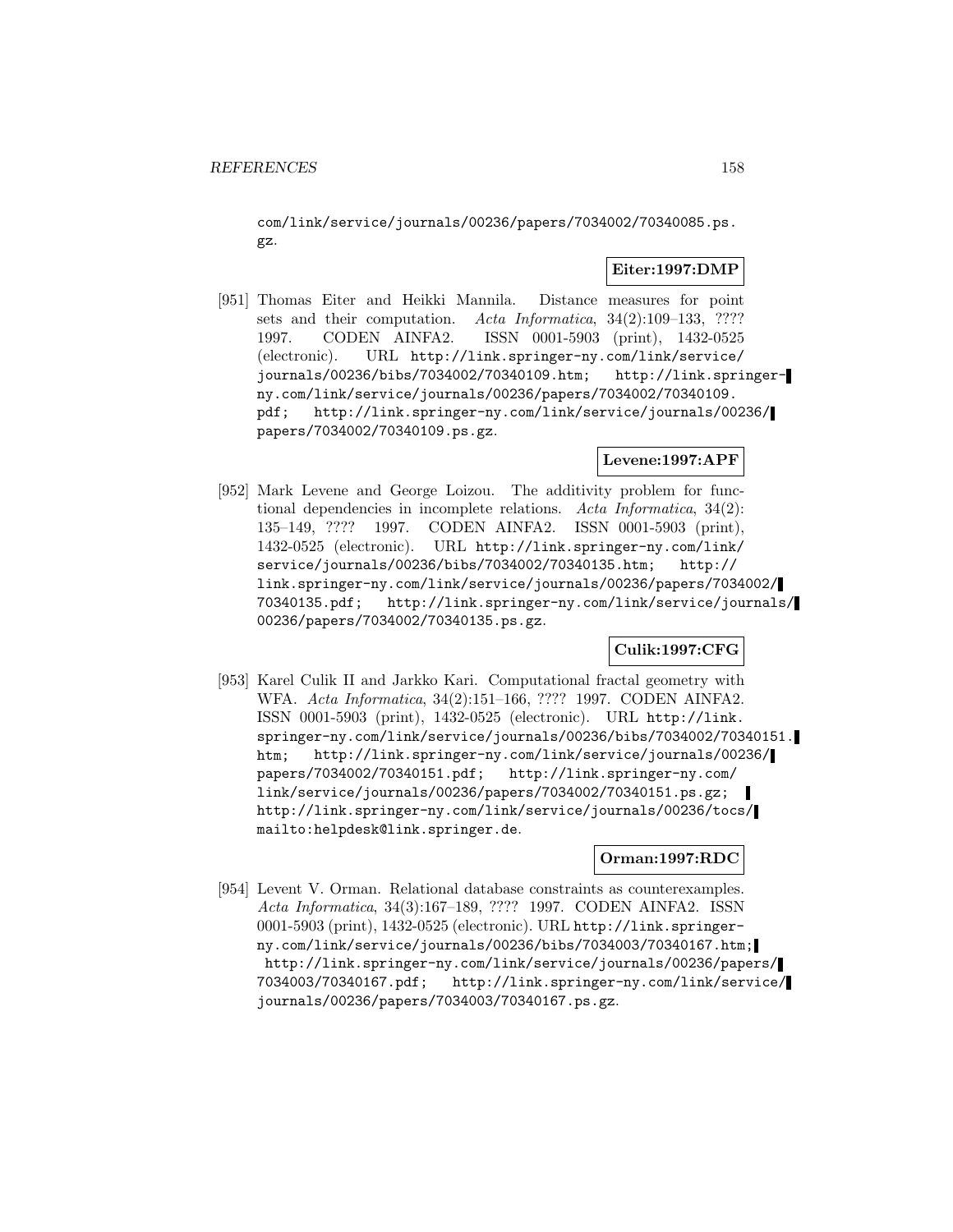### **Rus:1997:UGC**

[955] Teodor Rus and Sriram V. Pemmaraju. Using graph coloring in an algebraic compiler. Acta Informatica, 34(3):191–209, ???? 1997. CODEN AINFA2. ISSN 0001-5903 (print), 1432-0525 (electronic). URL http://link.springer-ny.com/link/service/ journals/00236/bibs/7034003/70340191.htm; http://link.springerny.com/link/service/journals/00236/papers/7034003/70340191. pdf; http://link.springer-ny.com/link/service/journals/00236/ papers/7034003/70340191.ps.gz.

# **Shapiro:1997:GDM**

[956] Alexander Shapiro. A generalized distribution model for random recursive trees. Acta Informatica, 34(3):211–216, ???? 1997. CODEN AINFA2. ISSN 0001-5903 (print), 1432-0525 (electronic). URL http:// link.springer-ny.com/link/service/journals/00236/bibs/7034003/ 70340211.htm; http://link.springer-ny.com/link/service/journals/ 00236/papers/7034003/70340211.pdf; http://link.springer-ny. com/link/service/journals/00236/papers/7034003/70340211.ps. gz.

# **Hakala:1997:SWE**

[957] Ismo Hakala and Juha Kortelainen. On the system of word equations  $x_1^ix_2^i\cdots x_m^i = y_1^iy_2^i\cdots y_n^i$   $(i = 1, 2, ...)$  in a free monoid. Acta Informatica, 34(3):217–230, ???? 1997. CODEN AINFA2. ISSN 0001-5903 (print), 1432-0525 (electronic). URL http://link.springer-ny.com/ link/service/journals/00236/bibs/7034003/70340217.htm; http: //link.springer-ny.com/link/service/journals/00236/papers/7034003/ 70340217.pdf; http://link.springer-ny.com/link/service/journals/ 00236/papers/7034003/70340217.ps.gz.

### **Djidjev:1997:RCS**

[958] Hristo N. Djidjev and Shankar M. Venkatesan. Reduced constants for simple cycle graph separation. Acta Informatica, 34(3):231– 243, ???? 1997. CODEN AINFA2. ISSN 0001-5903 (print), 1432-0525 (electronic). URL http://link.springer-ny.com/link/ service/journals/00236/bibs/7034003/70340231.htm; http:// link.springer-ny.com/link/service/journals/00236/papers/7034003/ 70340231.pdf; http://link.springer-ny.com/link/service/journals/ 00236/papers/7034003/70340231.ps.gz; http://link.springerny.com/link/service/journals/00236/tocs/mailto:helpdesk@link. springer.de.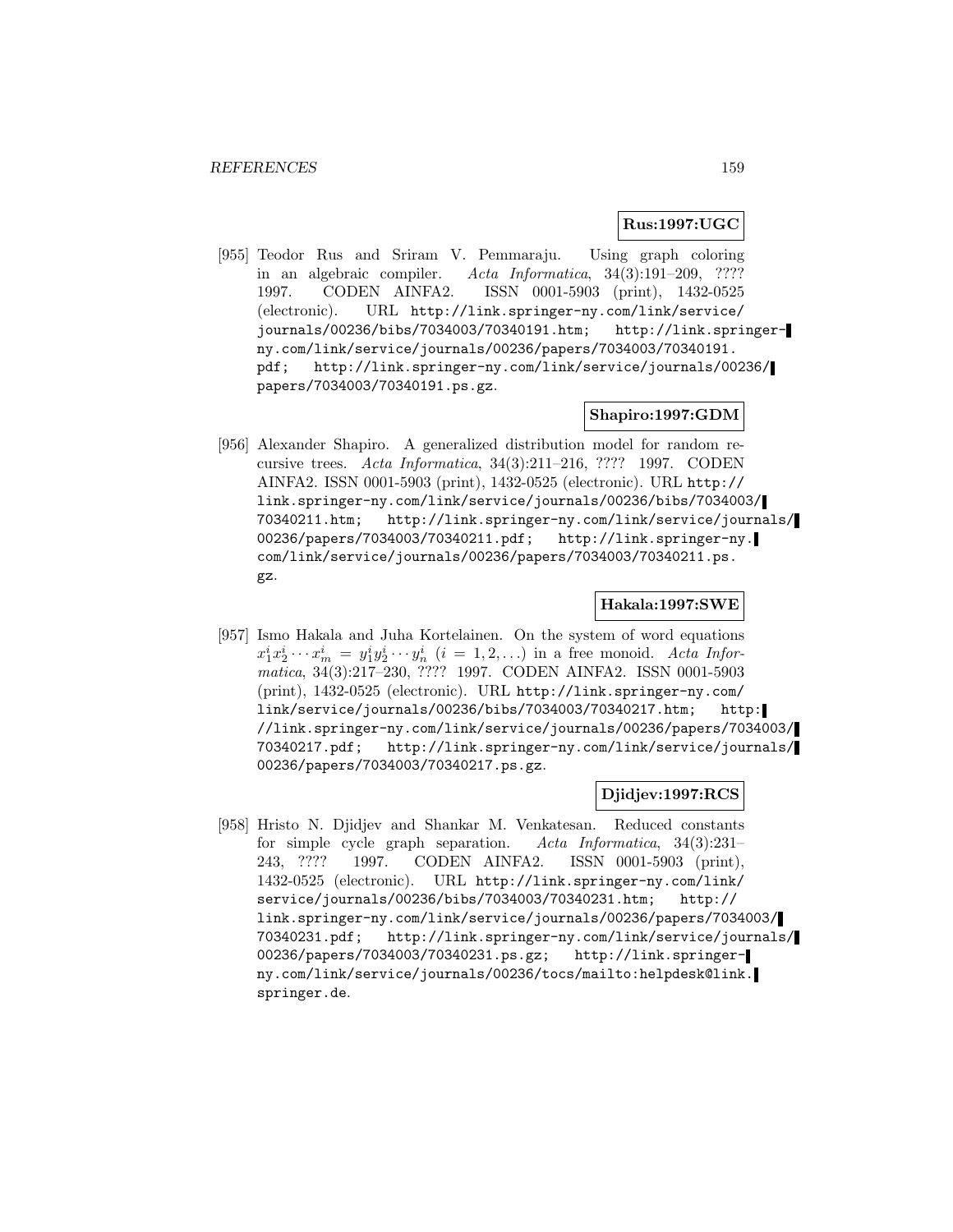### **Savicky:1997:EAT**

[959] Petr Savický and Ingo Wegener. Efficient algorithms for the transformation between different types of binary decision diagrams. Acta Informatica, 34(4):245–256, ???? 1997. CODEN AINFA2. ISSN 0001-5903 (print), 1432-0525 (electronic). URL http://link.springer-ny.com/ link/service/journals/00236/bibs/7034004/70340245.htm; http: //link.springer-ny.com/link/service/journals/00236/papers/7034004/ 70340245.pdf; http://link.springer-ny.com/link/service/journals/ 00236/papers/7034004/70340245.ps.gz.

### **Mitrana:1997:IBS**

[960] Victor Mitrana. On the interdependence between shuffle and crossing-over operations. Acta Informatica, 34(4):257–266, ???? 1997. CODEN AINFA2. ISSN 0001-5903 (print), 1432-0525 (electronic). URL http://link.springer-ny.com/link/service/ journals/00236/bibs/7034004/70340257.htm; http://link.springerny.com/link/service/journals/00236/papers/7034004/70340257. pdf; http://link.springer-ny.com/link/service/journals/00236/ papers/7034004/70340257.ps.gz.

#### **Russmann:1997:DLP**

[961] Arnd Rußmann. Dynamic  $LL(k)$  parsing. Acta Informatica, 34(4): 267–289, ???? 1997. CODEN AINFA2. ISSN 0001-5903 (print), 1432-0525 (electronic). URL http://link.springer-ny.com/link/ service/journals/00236/bibs/7034004/70340267.htm; http:// link.springer-ny.com/link/service/journals/00236/papers/7034004/ 70340267.pdf; http://link.springer-ny.com/link/service/journals/ 00236/papers/7034004/70340267.ps.gz.

#### **Corradini:1997:LBS**

[962] Flavio Corradini and Rocco De Nicola. Locality based semantics for process algebras. Acta Informatica, 34(4):291–324, ???? 1997. CODEN AINFA2. ISSN 0001-5903 (print), 1432-0525 (electronic). URL http://link.springer-ny.com/link/service/ journals/00236/bibs/7034004/70340291.htm; http://link.springerny.com/link/service/journals/00236/papers/7034004/70340291. pdf; http://link.springer-ny.com/link/service/journals/00236/ papers/7034004/70340291.ps.gz; http://link.springer-ny.com/ link/service/journals/00236/tocs/mailto:helpdesk@link.springer. de.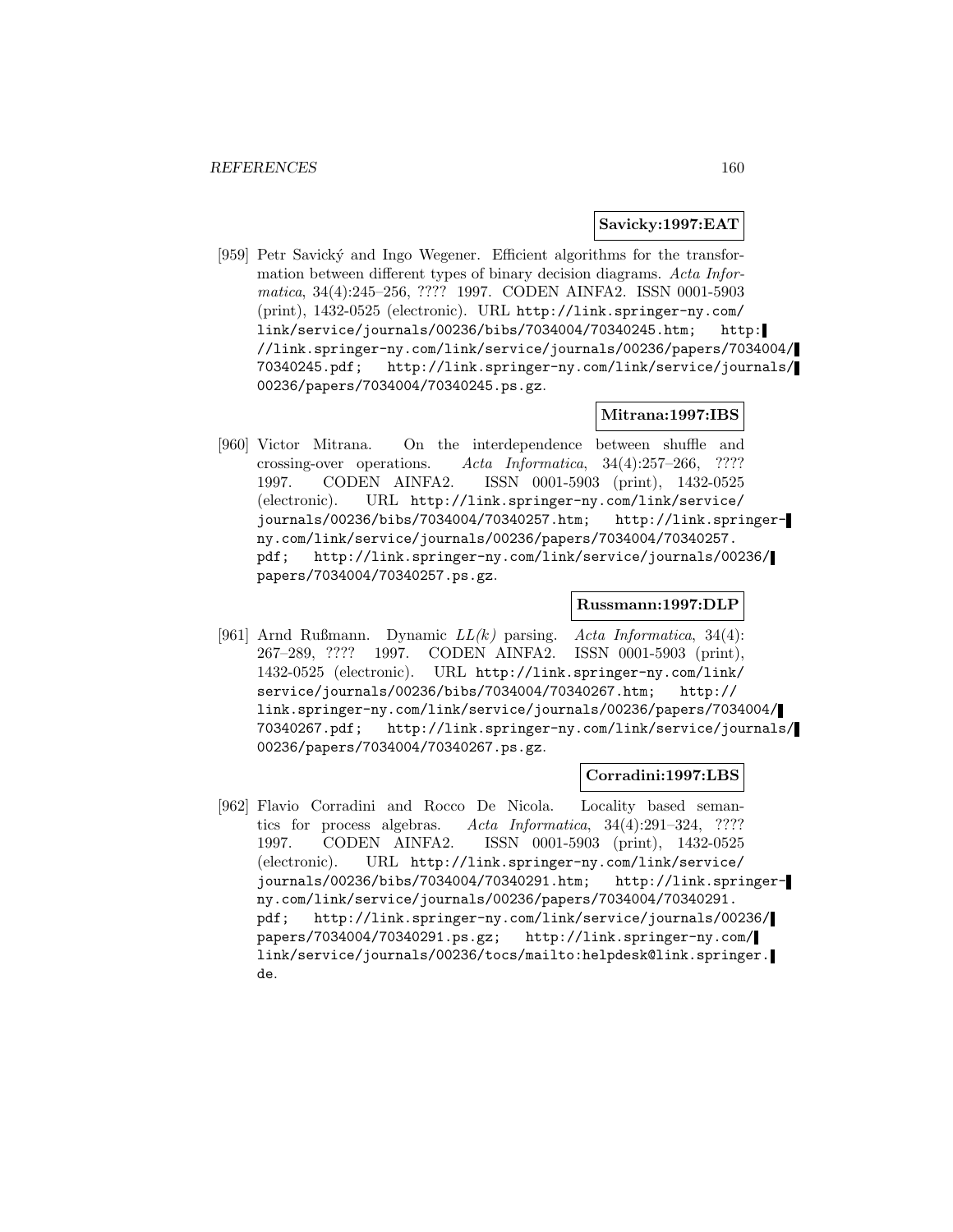### **Yamazaki:1997:HCA**

[963] Koichi Yamazaki. A hierarchy of the class of apex NLC graph languages by bounds on the number of nonterminal nodes in productions. Acta Informatica, 34(5):325–335, ???? 1997. CODEN AINFA2. ISSN 0001-5903 (print), 1432-0525 (electronic). URL http://link.springer-ny.com/ link/service/journals/00236/bibs/7034005/70340325.htm; http: //link.springer-ny.com/link/service/journals/00236/papers/7034005/ 70340325.pdf; http://link.springer-ny.com/link/service/journals/ 00236/papers/7034005/70340325.ps.gz.

# **Liang:1997:MFV**

[964] Y. Daniel Liang and Maw-Shang Chang. Minimum feedback vertex sets in cocomparability graphs and convex bipartite graphs. Acta Informatica, 34(5):337–346, ???? 1997. CODEN AINFA2. ISSN 0001-5903 (print), 1432-0525 (electronic). URL http://link.springer-ny.com/link/ service/journals/00236/bibs/7034005/70340337.htm; http:// link.springer-ny.com/link/service/journals/00236/papers/7034005/ 70340337.pdf; http://link.springer-ny.com/link/service/journals/ 00236/papers/7034005/70340337.ps.gz.

# **Culik:1997:IDW**

[965] Karel Culik II and Simant Dube. Implementing Daubechies wavelet transform with weighted finite automata. Acta Informatica, 34(5): 347–366, ???? 1997. CODEN AINFA2. ISSN 0001-5903 (print), 1432-0525 (electronic). URL http://link.springer-ny.com/link/ service/journals/00236/bibs/7034005/70340347.htm; http:// link.springer-ny.com/link/service/journals/00236/papers/7034005/ 70340347.pdf; http://link.springer-ny.com/link/service/journals/ 00236/papers/7034005/70340347.ps.gz.

#### **Janicki:1997:FMC**

[966] Ryszard Janicki and Maciej Koutny. Fundamentals of modelling concurrency using discrete relational structures. Acta Informatica, 34 (5):367–388, ???? 1997. CODEN AINFA2. ISSN 0001-5903 (print), 1432-0525 (electronic). URL http://link.springer-ny.com/link/ service/journals/00236/bibs/7034005/70340367.htm; http:// link.springer-ny.com/link/service/journals/00236/papers/7034005/ 70340367.pdf; http://link.springer-ny.com/link/service/journals/ 00236/papers/7034005/70340367.ps.gz.

### **Morita:1997:HUP**

[967] Kenichi Morita, Noritaka Nishihara, Yasunori Yamamoto, and Zhiguo Zhang. A hierarchy of uniquely parsable grammar classes and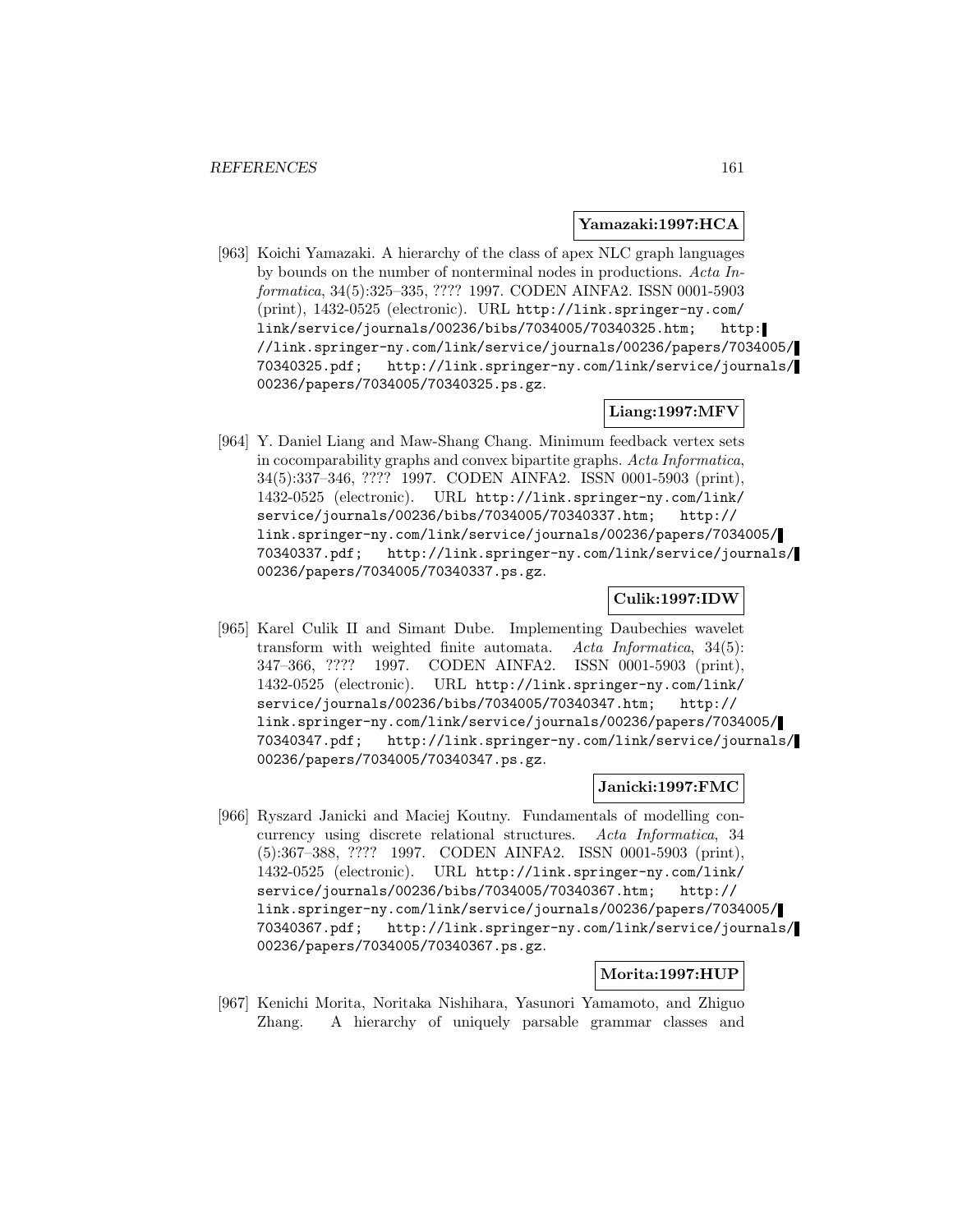deterministic acceptors. Acta Informatica, 34(5):389-410, ???? 1997. CODEN AINFA2. ISSN 0001-5903 (print), 1432-0525 (electronic). URL http://link.springer-ny.com/link/service/ journals/00236/bibs/7034005/70340389.htm; http://link.springerny.com/link/service/journals/00236/papers/7034005/70340389. pdf; http://link.springer-ny.com/link/service/journals/00236/ papers/7034005/70340389.ps.gz; http://link.springer-ny.com/ link/service/journals/00236/tocs/mailto:helpdesk@link.springer. de.

## **Trogemann:1997:PAP**

[968] Georg Trogemann and Matthias Gente. Performance analysis of parallel programs based on directed acyclic graphs. Acta Informatica, 34 (6):411–428, ???? 1997. CODEN AINFA2. ISSN 0001-5903 (print), 1432-0525 (electronic). URL http://link.springer-ny.com/link/ service/journals/00236/bibs/7034006/70340411.htm; http:// link.springer-ny.com/link/service/journals/00236/papers/7034006/ 70340411.pdf; http://link.springer-ny.com/link/service/journals/ 00236/papers/7034006/70340411.ps.gz.

# **Efe:1997:OEV**

[969] Kemal Efe and Nancy Eleser. An optimal emulator and VLSI layout for complete binary trees. Acta Informatica, 34(6):429– 447, ???? 1997. CODEN AINFA2. ISSN 0001-5903 (print), 1432-0525 (electronic). URL http://link.springer-ny.com/link/ service/journals/00236/bibs/7034006/70340429.htm; http:// link.springer-ny.com/link/service/journals/00236/papers/7034006/ 70340429.pdf; http://link.springer-ny.com/link/service/journals/ 00236/papers/7034006/70340429.ps.gz.

# **Barbuti:1997:ACM**

[970] Roberto Barbuti, Nicoletta Di Francesco, and Antonella Santone. Algebraic computational models of OR-parallel execution of Prolog. Acta Informatica, 34(6):449–489, ???? 1997. CODEN AINFA2. ISSN 0001-5903 (print), 1432-0525 (electronic). URL http://link.springer-ny.com/ link/service/journals/00236/bibs/7034006/70340449.htm; http: //link.springer-ny.com/link/service/journals/00236/papers/7034006/ 70340449.pdf; http://link.springer-ny.com/link/service/journals/ 00236/papers/7034006/70340449.ps.gz; http://link.springerny.com/link/service/journals/00236/tocs/mailto:helpdesk@link. springer.de.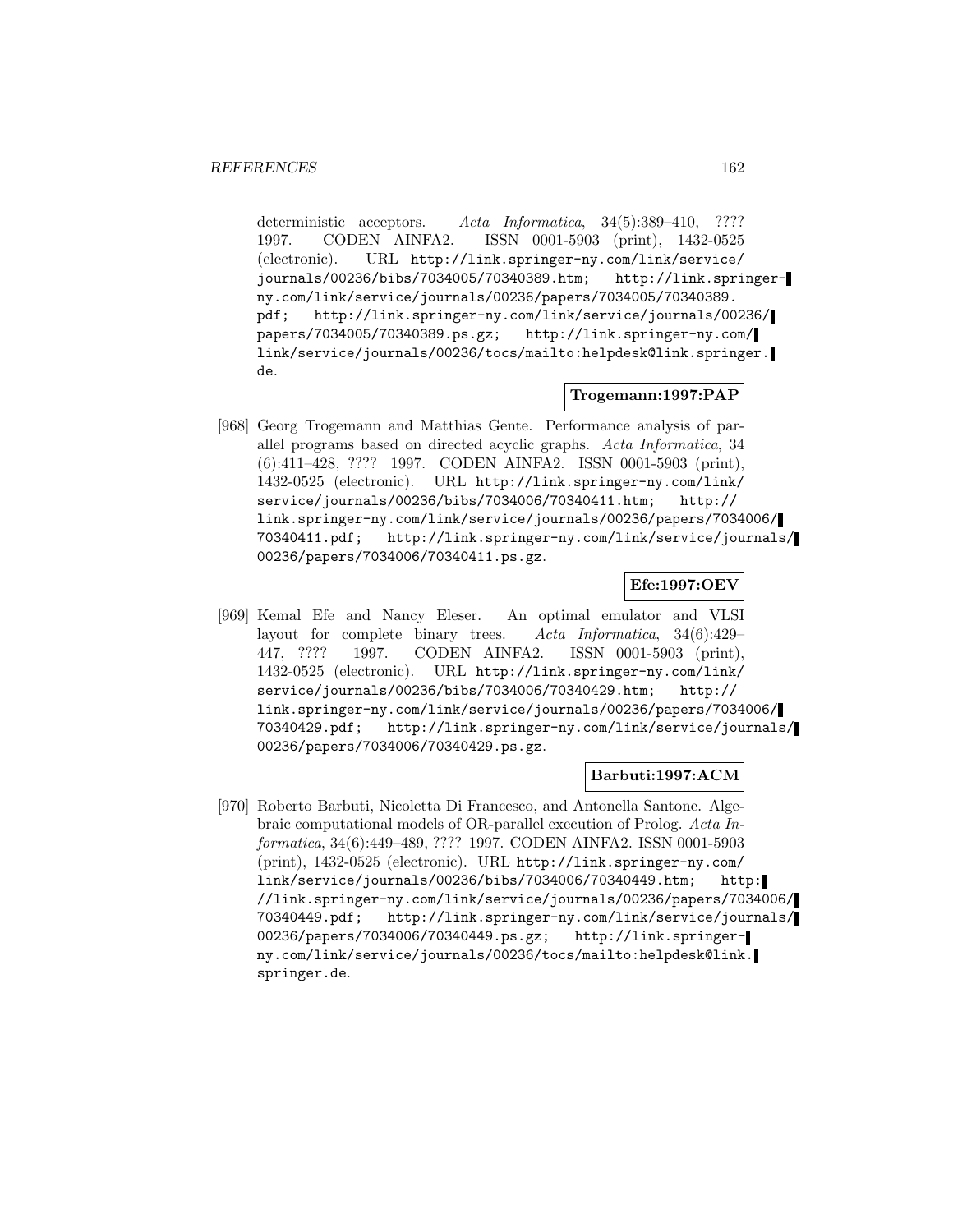### **Stephens:1997:SSP**

[971] Robert Stephens. A survey of stream processing. Acta Informatica, 34(7):491–541, ???? 1997. CODEN AINFA2. ISSN 0001-5903 (print), 1432-0525 (electronic). URL http://link.springer-ny.com/ link/service/journals/00236/bibs/7034007/70340491.htm.

## **Rangarajan:1997:SMT**

[972] Sampath Rangarajan, Yennun Huang, and Satish K. Tripathi. On the scalability and mean-time to failure of  $k$  resilient protocols. Acta Informatica, 34(7):543–556, ???? 1997. CODEN AINFA2. ISSN 0001-5903 (print), 1432-0525 (electronic). URL http://link.springer-ny.com/ link/service/journals/00236/bibs/7034007/70340543.htm.

### **Brisaboa:1997:TBC**

[973] Nieves R. Brisaboa and Héctor J. Hernández. Testing bag-containment of conjunctive queries. Acta Informatica, 34(7):557–578, ???? 1997. CODEN AINFA2. ISSN 0001-5903 (print), 1432-0525 (electronic). URL http://link.springer-ny.com/link/service/journals/00236/bibs/ 7034007/70340557.htm; http://link.springer-ny.com/link/service/ journals/00236/tocs/mailto:helpdesk@link.springer.de.

### **Hui:1997:MCC**

[974] Chi-Chung Hui and Samuel T. Chanson. Minimal communication cost software construction in the Internet environment. Acta Informatica, 34 (8):579–595, ???? 1997. CODEN AINFA2. ISSN 0001-5903 (print), 1432-0525 (electronic). URL http://link.springer-ny.com/link/ service/journals/00236/bibs/7034008/70340579.htm.

### **Nymeyer:1997:CGB**

[975] Albert Nymeyer and Joost-Pieter Katoen. Code generation based on formal BURS theory and heuristic search. Acta Informatica, 34(8): 597–635, ???? 1997. CODEN AINFA2. ISSN 0001-5903 (print), 1432-0525 (electronic). URL http://link.springer-ny.com/link/ service/journals/00236/bibs/7034008/70340597.htm.

#### **Aczel:1997:NFS**

[976] János Aczél and Wolfgang Ertel. A new formula for speedup and its characterization. Acta Informatica, 34(8):637–652, ???? 1997. CODEN AINFA2. ISSN 0001-5903 (print), 1432-0525 (electronic). URL http://link.springer-ny.com/link/service/ journals/00236/bibs/7034008/70340637.htm; http://link.springerny.com/link/service/journals/00236/tocs/mailto:helpdesk@link. springer.de.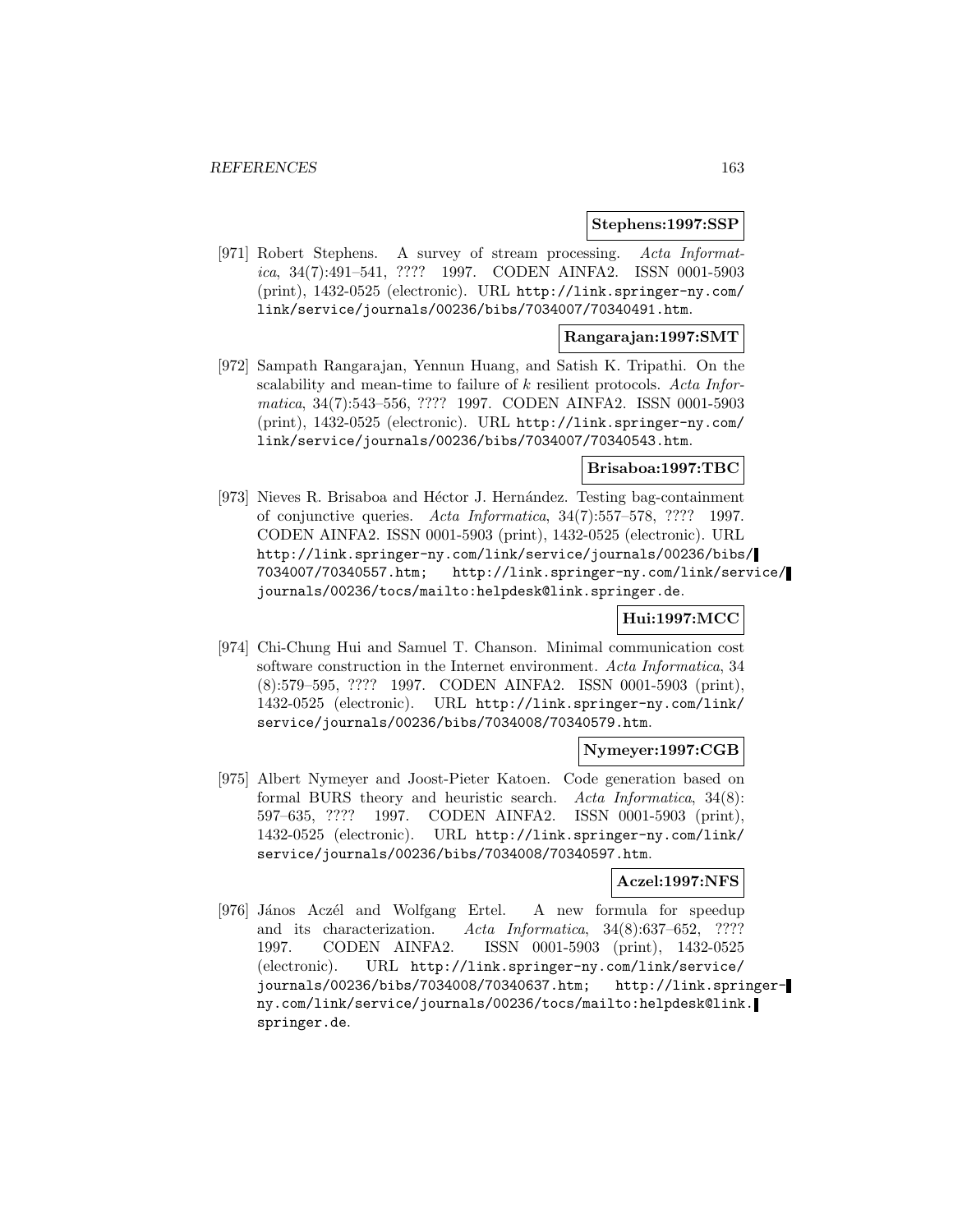### **Hsieh:1997:FGD**

[977] C. Samuel Hsieh. A fine-grained data-flow analysis framework. Acta Informatica, 34(9):653–665, ???? 1997. CODEN AINFA2. ISSN 0001- 5903 (print), 1432-0525 (electronic). URL http://link.springer-ny. com/link/service/journals/00236/bibs/7034009/70340653.htm.

### **Garg:1997:UCD**

[978] Vijay K. Garg and Alexander I. Tomlinson. Using the causal domain to specify and verify distributed programs. Acta Informatica, 34 (9):667–686, ???? 1997. CODEN AINFA2. ISSN 0001-5903 (print), 1432-0525 (electronic). URL http://link.springer-ny.com/link/ service/journals/00236/bibs/7034009/70340667.htm.

### **Burnetas:1997:AIE**

[979] Apostolos Burnetas, Daniel Solow, and Rishi Agarwal. An analysis and implementation of an efficient in-place bucket sort. Acta Informatica, 34(9):687–700, ???? 1997. CODEN AINFA2. ISSN 0001-5903 (print), 1432-0525 (electronic). URL http://link.springer-ny.com/ link/service/journals/00236/bibs/7034009/70340687.htm.

## **Baier:1997:MSP**

[980] Christel Baier and Mila E. Majster-Cederbaum. Metric semantics from partial order semantics. Acta Informatica, 34(9):701– 735, ???? 1997. CODEN AINFA2. ISSN 0001-5903 (print), 1432-0525 (electronic). URL http://link.springer-ny.com/link/ service/journals/00236/bibs/7034009/70340701.htm.

#### **Poetzsch-Heffter:1997:PRP**

[981] Arnd Poetzsch-Heffter. Prototyping realistic programming languages based on formal specifications. Acta Informatica, 34(10):737–772, ???? 1997. CODEN AINFA2. ISSN 0001-5903 (print), 1432-0525 (electronic). URL http://link.springer-ny.com/link/service/ journals/00236/bibs/7034010/70340737.htm.

A tool supporting the generation of language-specific software from specifications is presented. Static semantics is defined by an attribution technique (e.g. for the specification of flow graphs). The dynamic semantics is defined by ASMs. As an example, an object-oriented programming language with parallelism is specified. This work is partly based upon work described in the author's book Compiler Construction, pp. 233–247, 1994, Springer-Verlag.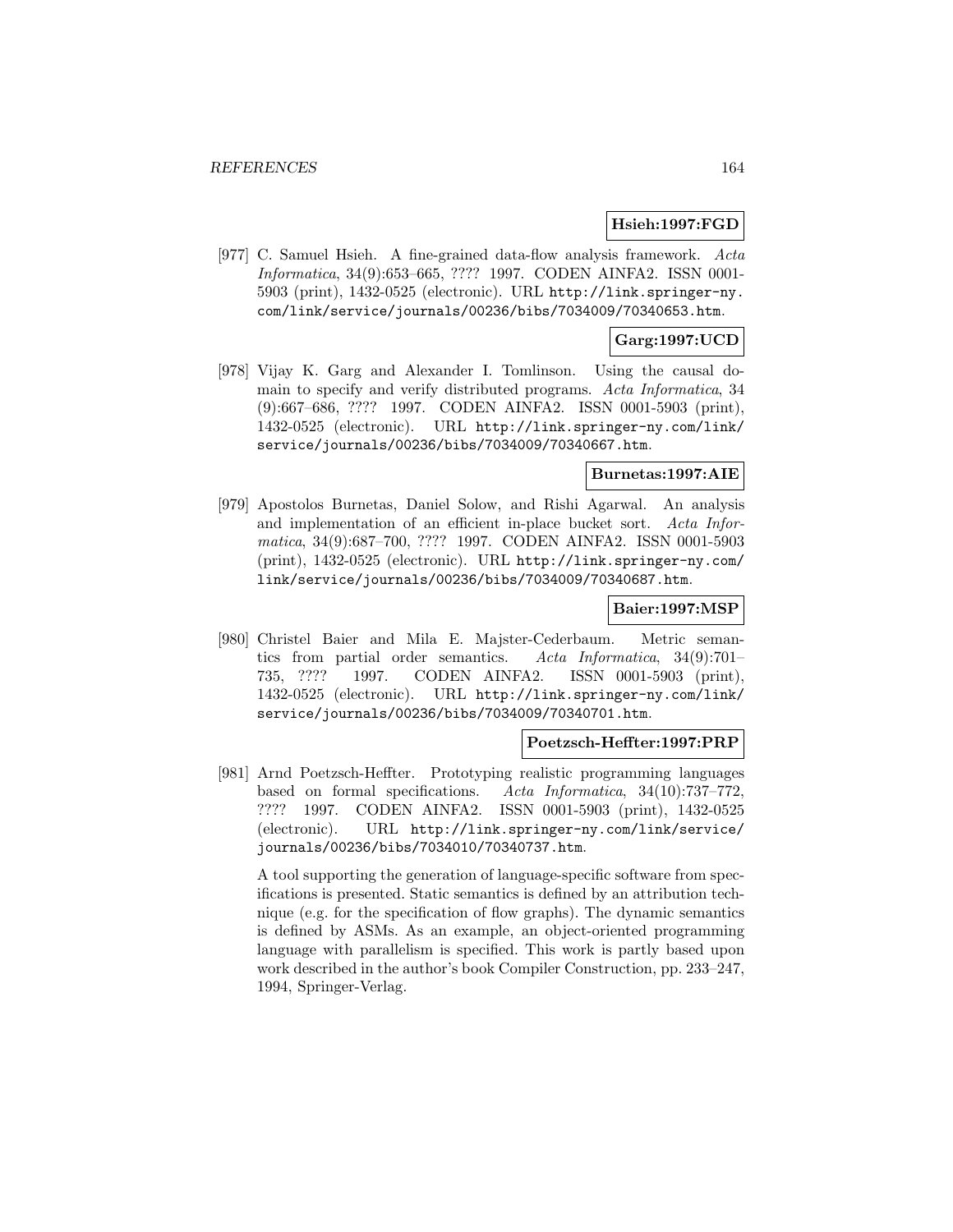#### **Engelfriet:1997:CFG**

[982] Joost Engelfriet and Jan Joris Vereijken. Context-free graph grammars and concatenation of graphs. Acta Informatica, 34(10):773– 803, ???? 1997. CODEN AINFA2. ISSN 0001-5903 (print), 1432-0525 (electronic). URL http://link.springer-ny.com/link/ service/journals/00236/bibs/7034010/70340773.htm.

# **Corradini:1997:PPC**

[983] Flavio Corradini, Roberto Gorrieri, and Marco Roccetti. Performance preorder and competitive equivalence. Acta Informatica, 34 (11):805–835, ???? 1997. CODEN AINFA2. ISSN 0001-5903 (print), 1432-0525 (electronic). URL http://link.springer-ny.com/link/ service/journals/00236/bibs/7034011/70340805.htm.

#### **Fernau:1997:UTR**

[984] Henning Fernau. Unconditional transfer in regulated rewriting. Acta Informatica, 34(11):837–857, ???? 1997. CODEN AINFA2. ISSN 0001- 5903 (print), 1432-0525 (electronic). URL http://link.springer-ny. com/link/service/journals/00236/bibs/7034011/70340837.htm.

## **Hemaspaandra:1997:ESH**

[985] Lane A. Hemaspaandra, Jörg Rothe, and Gerd Wechsung. Easy sets and hard certificate schemes. Acta Informatica, 34(11):859– 879, ???? 1997. CODEN AINFA2. ISSN 0001-5903 (print), 1432-0525 (electronic). URL http://link.springer-ny.com/link/ service/journals/00236/bibs/7034011/70340859.htm.

### **Bruno:1997:OFT**

[986] John Bruno and Edward G. Coffman, Jr. Optimal fault-tolerant computing on multiprocessor systems. Acta Informatica, 34(12): 881–904, ???? 1997. CODEN AINFA2. ISSN 0001-5903 (print), 1432-0525 (electronic). URL http://link.springer-ny.com/link/ service/journals/00236/bibs/7034012/70340881.htm; http:// link.springer-ny.com/link/service/journals/00236/papers/7034012/ 70340881.pdf.

#### **Laurent:1997:UDT**

[987] Dominique Laurent, V. Phan Luong, and Nicolas Spyratos. The use of deleted tuples in database, querying and updating. Acta Informatica, 34 (12):905–925, ???? 1997. CODEN AINFA2. ISSN 0001-5903 (print), 1432-0525 (electronic). URL http://link.springer-ny.com/link/ service/journals/00236/bibs/7034012/70340905.htm; http://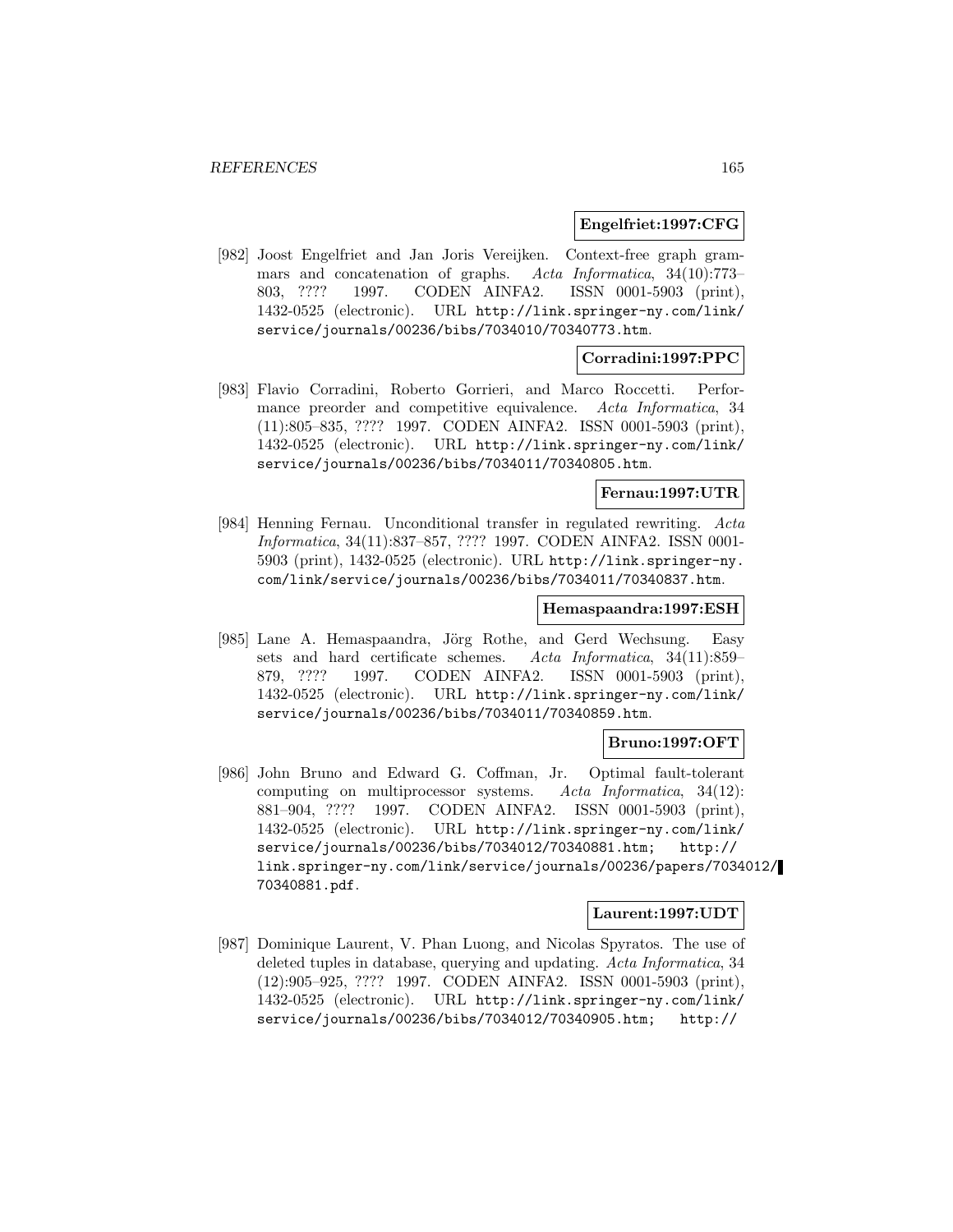link.springer-ny.com/link/service/journals/00236/papers/7034012/ 70340905.pdf. See erratum [1007].

### **terHofstede:1997:ACF**

[988] A. H. M. ter Hofstede, E. Lippe, and Th. P. van der Weide. Applications of a categorical framework for conceptual data modeling. Acta Informatica, 34(12):927–963, ???? 1997. CODEN AINFA2. ISSN 0001-5903 (print), 1432-0525 (electronic). URL http://link.springer-ny.com/ link/service/journals/00236/bibs/7034012/70340927.htm; http: //link.springer-ny.com/link/service/journals/00236/papers/7034012/ 70340927.pdf.

### **Anonymous:1997:AR**

[989] Anonymous. Acknowledgement to referees. Acta Informatica, 34(12): 965–??, ???? 1997. CODEN AINFA2. ISSN 0001-5903 (print), 1432- 0525 (electronic).

# **Blondel:1998:SNP**

[990] Vincent D. Blondel. Structured numbers: Properties of a hierarchy of operations on binary trees. Acta Informatica, 35(1):1– 15, January 1998. CODEN AINFA2. ISSN 0001-5903 (print), 1432-0525 (electronic). URL http://link.springer-ny.com/link/ service/journals/00236/bibs/8035001/80350001.htm; http:// link.springer-ny.com/link/service/journals/00236/papers/8035001/ 80350001.pdf.

## **Kemp:1998:GWL**

[991] Rainer Kemp. Generating words lexicographically: an average-case analysis. Acta Informatica, 35(1):17–89, January 1998. CODEN AINFA2. ISSN 0001-5903 (print), 1432-0525 (electronic). URL http://link. springer-ny.com/link/service/journals/00236/bibs/8035001/80350017. htm; http://link.springer-ny.com/link/service/journals/00236/ papers/8035001/80350017.pdf.

#### **Sanders:1998:DRM**

[992] Beverly A. Sanders. Data refinement of mixed specifications. A generalization of UNITY. Acta Informatica, 35(2):91–129, February 1998. CODEN AINFA2. ISSN 0001-5903 (print), 1432-0525 (electronic). URL http://link.springer-ny.com/link/service/ journals/00236/bibs/8035002/80350091.htm; http://link.springerny.com/link/service/journals/00236/papers/8035002/80350091. pdf.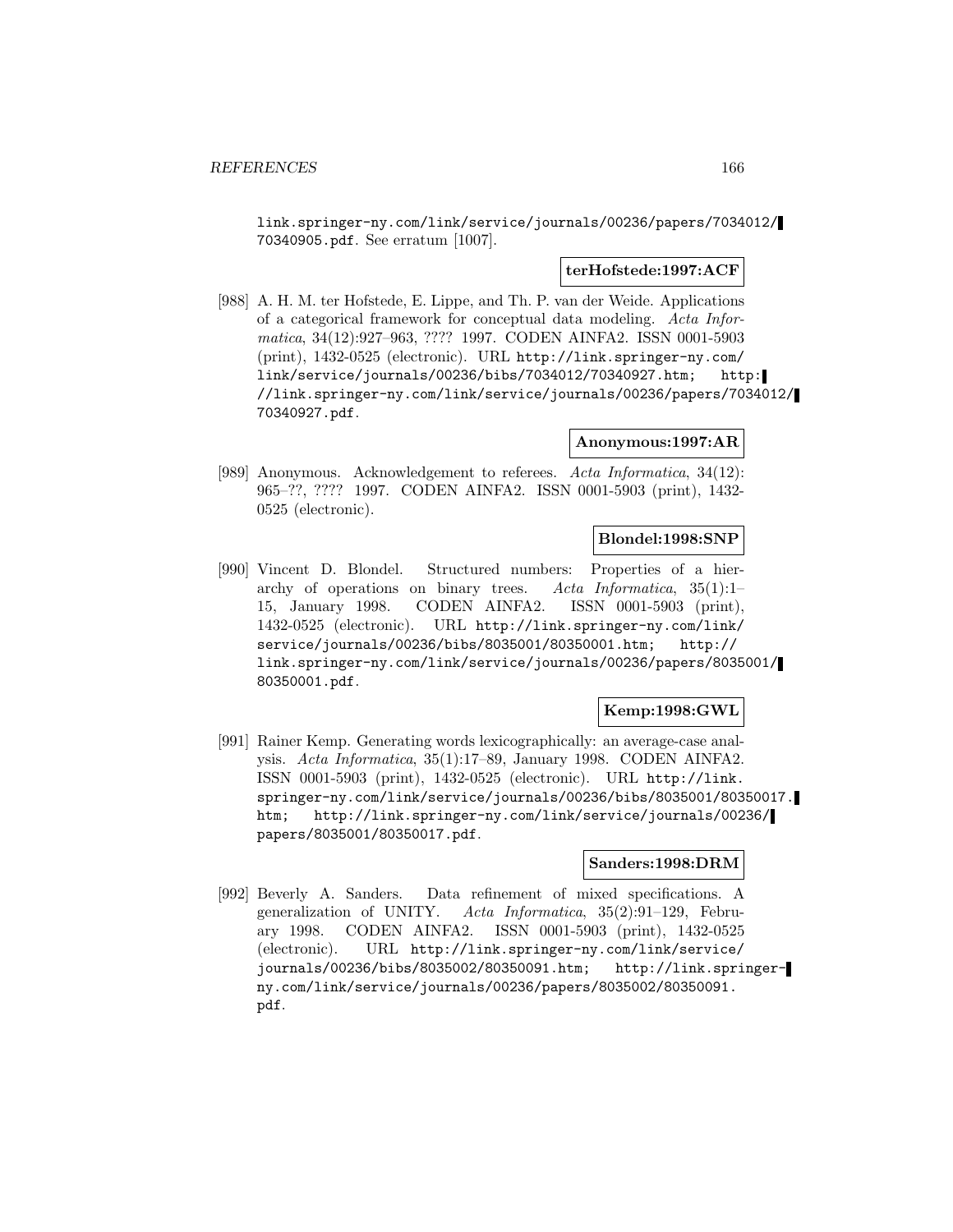### **Back:1998:RFA**

[993] Ralph J. R. Back and Qiwen Xu. Refinement of fair action systems. Acta Informatica, 35(2):131–165, February 1998. CODEN AINFA2. ISSN 0001-5903 (print), 1432-0525 (electronic). URL http://link.springerny.com/link/service/journals/00236/bibs/8035002/80350131.htm; http://link.springer-ny.com/link/service/journals/00236/papers/ 8035002/80350131.pdf.

### **Andrei:1998:ACC**

[994] Stefan Andrei and Cristian Masalagiu. About the Collatz conjecture. Acta Informatica, 35(2):167–179, February 1998. CODEN AINFA2. ISSN 0001-5903 (print), 1432-0525 (electronic). URL http://link. springer-ny.com/link/service/journals/00236/bibs/8035002/80350167. htm; http://link.springer-ny.com/link/service/journals/00236/ papers/8035002/80350167.pdf.

#### **Locuratolo:1998:CCS**

[995] Elvira Locuratolo and Fausto Rabitti. Conceptual classes and system classes in object databases. Acta Informatica, 35(3):181– 210, March 1998. CODEN AINFA2. ISSN 0001-5903 (print), 1432-0525 (electronic). URL http://link.springer-ny.com/link/ service/journals/00236/bibs/8035003/80350181.htm; http:// link.springer-ny.com/link/service/journals/00236/papers/8035003/ 80350181.pdf.

## **FernandezdelaVega:1998:ACC**

[996] Wenceslas Fernandez de la Vega, Vangelis Th. Paschos, and Andreas N. Stafylopatis. Average-case complexity for the execution of recursive definitions on relational databases. Acta Informatica, 35(3): 211–243, March 1998. CODEN AINFA2. ISSN 0001-5903 (print), 1432-0525 (electronic). URL http://link.springer-ny.com/link/ service/journals/00236/bibs/8035003/80350211.htm; http:// link.springer-ny.com/link/service/journals/00236/papers/8035003/ 80350211.pdf.

### **Cheng:1998:CFL**

[997] Edward Y. C. Cheng and Michael Kaminski. Context-free languages over infinite alphabets. Acta Informatica, 35(3):245–267, March 1998. CODEN AINFA2. ISSN 0001-5903 (print), 1432-0525 (electronic). URL http://link.springer-ny.com/link/service/ journals/00236/bibs/8035003/80350245.htm; http://link.springerny.com/link/service/journals/00236/papers/8035003/80350245. pdf.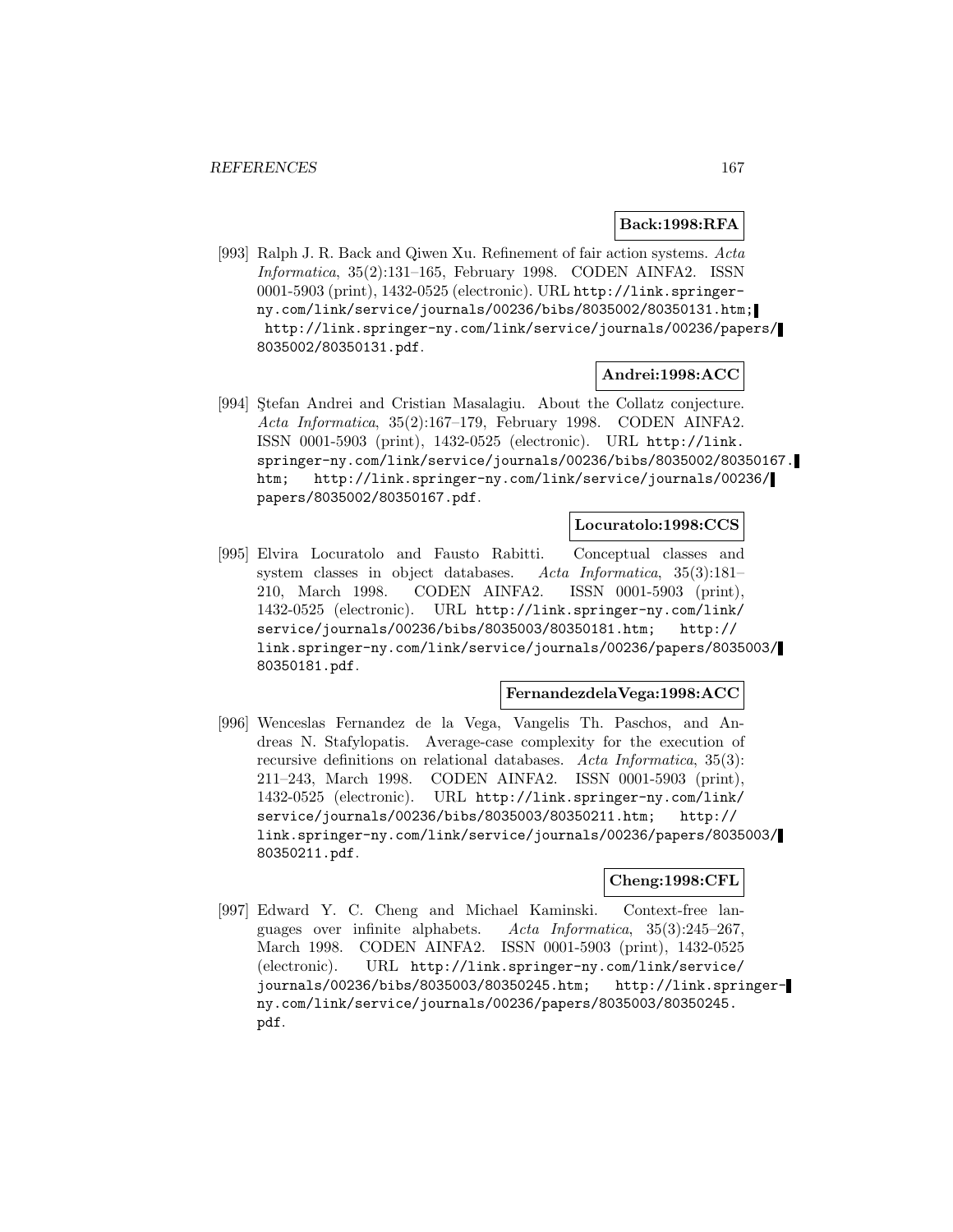### **Kourie:1998:LML**

[998] Derrick G. Kourie and G. Deon Oosthuizen. Lattices in machine learning: Complexity issues. Acta Informatica, 35(4):269– 292, April 1998. CODEN AINFA2. ISSN 0001-5903 (print), 1432-0525 (electronic). URL http://link.springer-ny.com/link/ service/journals/00236/bibs/8035004/80350269.htm; http:// link.springer-ny.com/link/service/journals/00236/papers/8035004/ 80350269.pdf.

### **Rabinovich:1998:MEN**

[999] Alexander Rabinovich. Modularity and expressibility for nets of relations. Acta Informatica, 35(4):293–327, April 1998. CODEN AINFA2. ISSN 0001-5903 (print), 1432-0525 (electronic). URL http://link.springerny.com/link/service/journals/00236/bibs/8035004/80350293.htm; http://link.springer-ny.com/link/service/journals/00236/papers/ 8035004/80350293.pdf.

# **Buchholz:1998:TCF**

[1000] Thomas Buchholz and Martin Kutrib. On time computability of functions in one-way cellular automata. Acta Informatica, 35(4): 329–352, April 1998. CODEN AINFA2. ISSN 0001-5903 (print), 1432-0525 (electronic). URL http://link.springer-ny.com/link/ service/journals/00236/bibs/8035004/80350329.htm; http:// link.springer-ny.com/link/service/journals/00236/papers/8035004/ 80350329.pdf.

#### **Boreale:1998:FAS**

[1001] Michele Boreale and Davide Sangiorgi. A fully abstract semantics for causality in the  $\pi$ -calculus. Acta Informatica, 35(5):353– 400, May 1998. CODEN AINFA2. ISSN 0001-5903 (print), 1432-0525 (electronic). URL http://link.springer-ny.com/link/ service/journals/00236/bibs/8035005/80350353.htm; http:// link.springer-ny.com/link/service/journals/00236/papers/8035005/ 80350353.pdf.

### **Kari:1998:DCS**

[1002] Lila Kari, Gheorghe Păun, Grzegorz Rozenberg, Arto Salomaa, and Sheng Yu. DNA computing, sticker systems, and universality. Acta Informatica, 35(5):401–420, May 1998. CODEN AINFA2. ISSN 0001-5903 (print), 1432-0525 (electronic). URL http://link.springer-ny.com/ link/service/journals/00236/bibs/8035005/80350401.htm; http: //link.springer-ny.com/link/service/journals/00236/papers/8035005/ 80350401.pdf.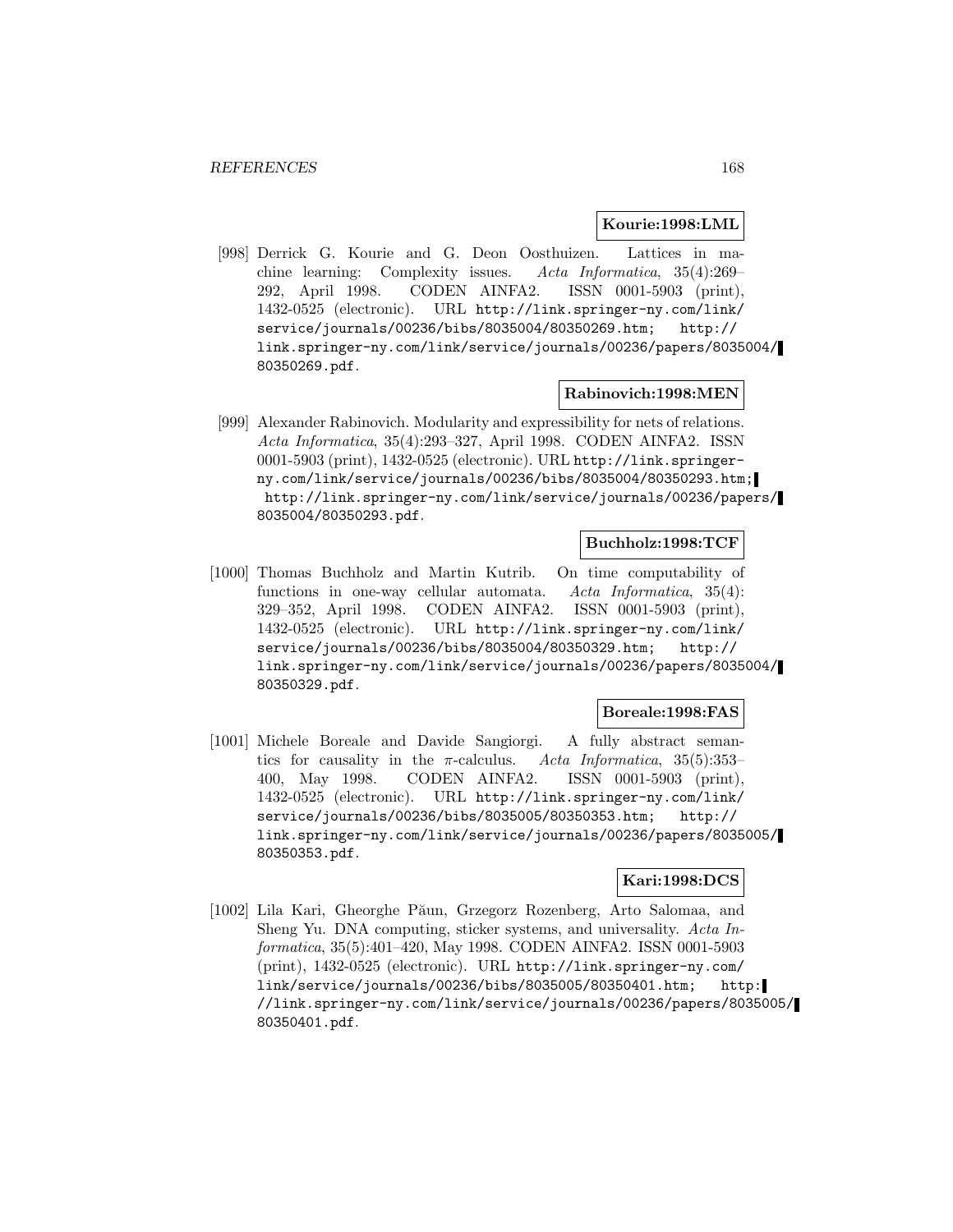#### **BarYehuda:1998:PSF**

[1003] Reuven Bar Yehuda and Sergio Fogel. Partitioning a sequence into few monotone subsequences. Acta Informatica, 35(5):421– 440, May 1998. CODEN AINFA2. ISSN 0001-5903 (print), 1432-0525 (electronic). URL http://link.springer-ny.com/link/ service/journals/00236/bibs/8035005/80350421.htm; http:// link.springer-ny.com/link/service/journals/00236/papers/8035005/ 80350421.pdf.

### **Baldoni:1998:CRA**

[1004] Roberto Baldoni, Jean-Michel Helary, and Michel Raynal. Consistent records in asynchronous computations. Acta Informatica, 35(6): 441–455, June 1998. CODEN AINFA2. ISSN 0001-5903 (print), 1432-0525 (electronic). URL http://link.springer-ny.com/link/ service/journals/00236/bibs/8035006/80350441.htm; http:// link.springer-ny.com/link/service/journals/00236/papers/8035006/ 80350441.pdf.

# **Sagiv:1998:LBA**

[1005] Mooly Sagiv, Nissim Francez, Michael Rodeh, and Reinhard Wilhelm. A logic-based approach to program flow analysis. Acta Informatica, 35 (6):457–504, June 1998. CODEN AINFA2. ISSN 0001-5903 (print), 1432-0525 (electronic). URL http://link.springer-ny.com/link/ service/journals/00236/bibs/8035006/80350457.htm; http:// link.springer-ny.com/link/service/journals/00236/papers/8035006/ 80350457.pdf.

### **Esik:1998:NAE**

[1006] Zoltán Esik and Michael Bertol. Nonfinite axiomatizability of the equational theory of shuffle. Acta Informatica, 35(6):505– 539, June 1998. CODEN AINFA2. ISSN 0001-5903 (print), 1432-0525 (electronic). URL http://link.springer-ny.com/link/ service/journals/00236/bibs/8035006/80350505.htm; http:// link.springer-ny.com/link/service/journals/00236/papers/8035006/ 80350505.pdf.

#### **Laurent:1998:EUD**

[1007] D. Laurent, V. Phan Luong, and N. Spyratos. Erratum: "The use of deleted tuples in database querying and updating". Acta Informatica, 35(6):541, June 1998. CODEN AINFA2. ISSN 0001-5903 (print), 1432-0525 (electronic). URL http://link.springer-ny.com/link/ service/journals/00236/bibs/8035006/80350541.htm; http://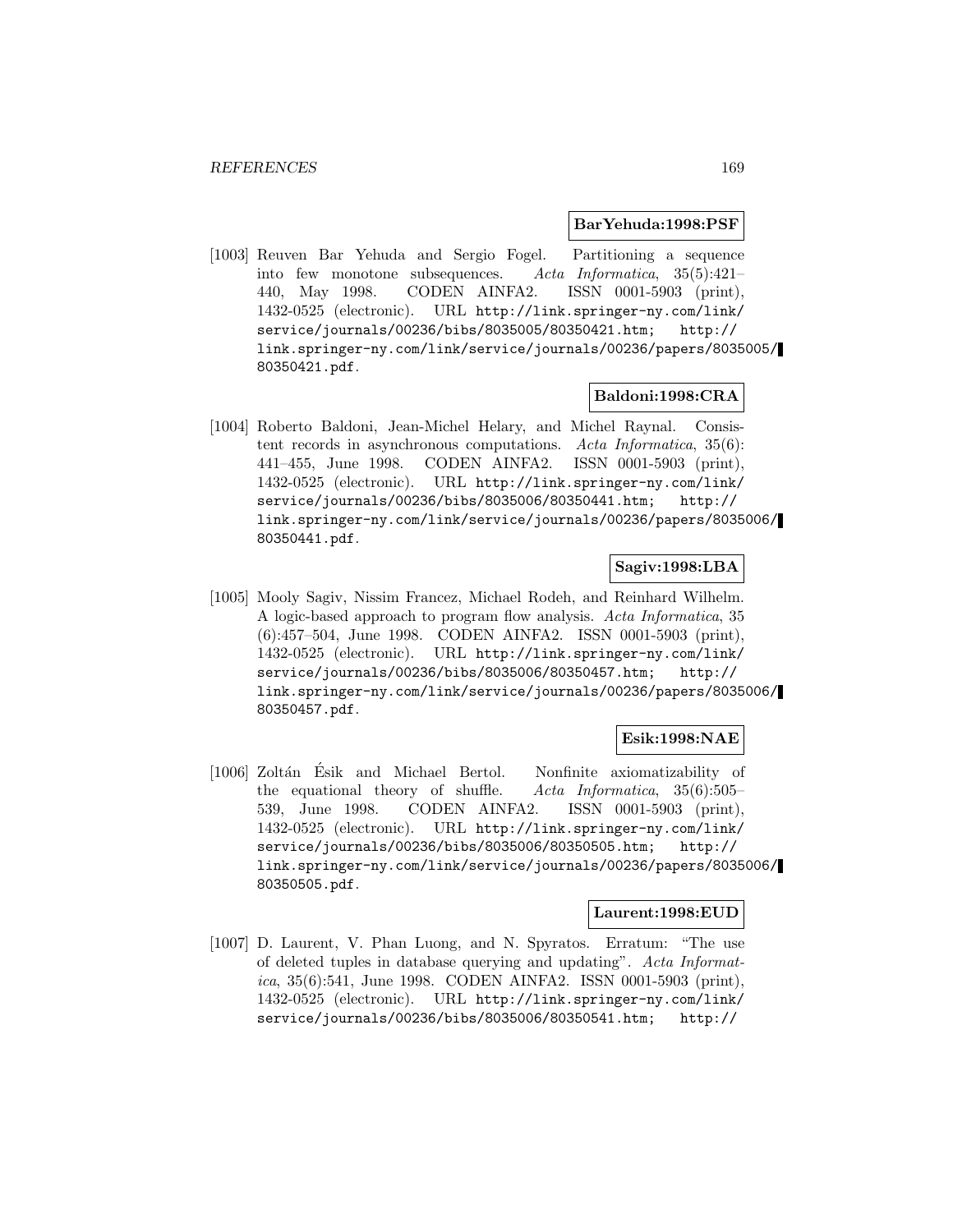link.springer-ny.com/link/service/journals/00236/papers/8035006/ http://link.springer-ny.com/link/service/journals/ 00236/papers/8035006/80350541.ps.gz. See [987].

## **Sibeyn:1998:LRM**

[1008] Jop F. Sibeyn. List ranking on meshes. Acta Informatica, 35(7): 543–566, July 1998. CODEN AINFA2. ISSN 0001-5903 (print), 1432-0525 (electronic). URL http://link.springer-ny.com/link/ service/journals/00236/bibs/8035007/80350543.htm; http:// link.springer-ny.com/link/service/journals/00236/papers/8035007/ 80350543.pdf.

# **Diekert:1998:AT**

[1009] Volker Diekert and Paul Gastin. Approximating traces. Acta Informatica, 35(7):567–593, July 1998. CODEN AINFA2. ISSN 0001-5903 (print), 1432-0525 (electronic). URL http://link.springer-ny.com/link/ service/journals/00236/bibs/8035007/80350567.htm; http:// link.springer-ny.com/link/service/journals/00236/papers/8035007/ 80350567.pdf.

# **Leung:1998:FAL**

[1010] Hing Leung. On finite automata with limited nondeterminism. Acta Informatica, 35(7):595–624, July 1998. CODEN AINFA2. ISSN 0001-5903 (print), 1432-0525 (electronic). URL http://link.springer-ny.com/ link/service/journals/00236/bibs/8035007/80350595.htm; http: //link.springer-ny.com/link/service/journals/00236/papers/8035007/ 80350595.pdf.

## **Honkala:1998:DPC**

[1011] Juha Honkala. Decision problems concerning thinness and slenderness of formal languages. Acta Informatica, 35(7):625–636, July 1998. CODEN AINFA2. ISSN 0001-5903 (print), 1432-0525 (electronic). URL http://link.springer-ny.com/link/service/ journals/00236/bibs/8035007/80350625.htm; http://link.springerny.com/link/service/journals/00236/papers/8035007/80350625. pdf.

### **VandenBussche:1998:CUF**

[1012] Jan Van den Bussche and Luca Cabibbo. Converting untyped formulas to typed ones. Acta Informatica, 35(8):637–643, August 1998. CODEN AINFA2. ISSN 0001-5903 (print), 1432-0525 (electronic). URL http://link.springer-ny.com/link/service/ journals/00236/bibs/8035008/80350637.htm; http://link.springer-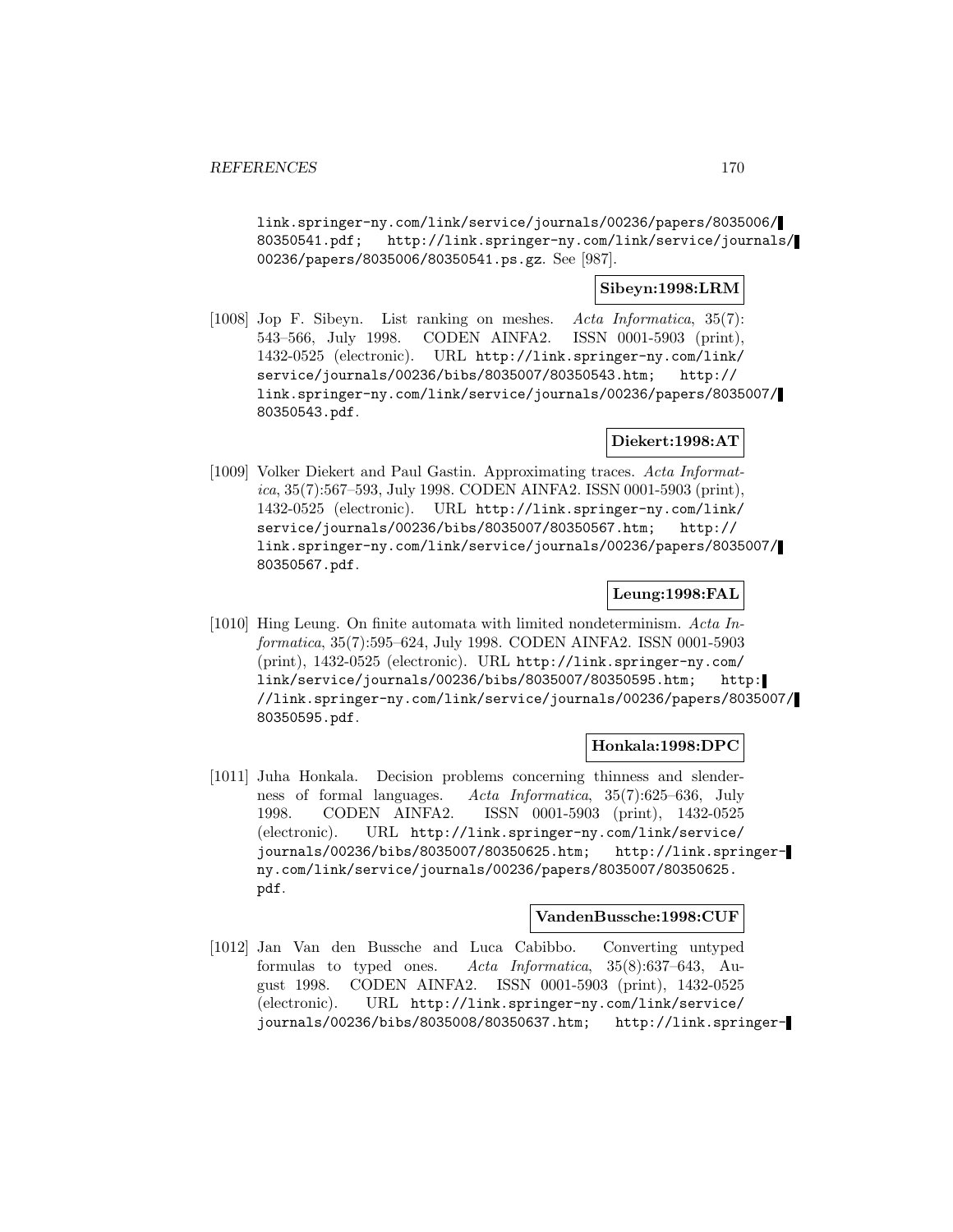ny.com/link/service/journals/00236/papers/8035008/80350637. pdf.

### **Beauquier:1998:PMC**

[1013] Danièle Beauquier and Anatol Slissenko. Polytime model checking for timed probabilistic computation tree logic. Acta Informatica, 35(8): 645–664, August 1998. CODEN AINFA2. ISSN 0001-5903 (print), 1432-0525 (electronic). URL http://link.springer-ny.com/link/ service/journals/00236/bibs/8035008/80350645.htm; http:// link.springer-ny.com/link/service/journals/00236/papers/8035008/ 80350645.pdf.

### **Caporaso:1998:RBU**

[1014] Salvatore Caporaso and Michele Zito. On a relation between uniform coding and problems of the form DTIMEF( $\mathcal{F}$ ) =?DSPACEF( $\mathcal{F}$ ). Acta Informatica, 35(8):665–672, August 1998. CODEN AINFA2. ISSN 0001-5903 (print), 1432-0525 (electronic). URL http://link.springer-ny.com/ link/service/journals/00236/bibs/8035008/80350665.htm; http: //link.springer-ny.com/link/service/journals/00236/papers/8035008/ 80350665.pdf.

# **Yen:1998:PCF**

[1015] Hsu-Chun Yen. Priority conflict-free Petri nets. Acta Informatica, 35 (8):673–688, August 1998. CODEN AINFA2. ISSN 0001-5903 (print), 1432-0525 (electronic). URL http://link.springer-ny.com/link/ service/journals/00236/bibs/8035008/80350673.htm; http:// link.springer-ny.com/link/service/journals/00236/papers/8035008/ 80350673.pdf.

## **Shyr:1998:BCS**

[1016] H. J. Shyr and S. S. Yu. Bi-catenation and shuffle product of languages. Acta Informatica, 35(8):689–707, August 1998. CODEN AINFA2. ISSN 0001-5903 (print), 1432-0525 (electronic). URL http://link.springerny.com/link/service/journals/00236/bibs/8035008/80350689.htm; http://link.springer-ny.com/link/service/journals/00236/papers/ 8035008/80350689.pdf.

### **Fan:1998:WL**

[1017] Chen-Ming Fan, H. J. Shyr, and S. S. Yu. d-words and d-languages. Acta Informatica, 35(8):709–727, August 1998. CODEN AINFA2. ISSN 0001- 5903 (print), 1432-0525 (electronic). URL http://link.springer-ny. com/link/service/journals/00236/bibs/8035008/80350709.htm;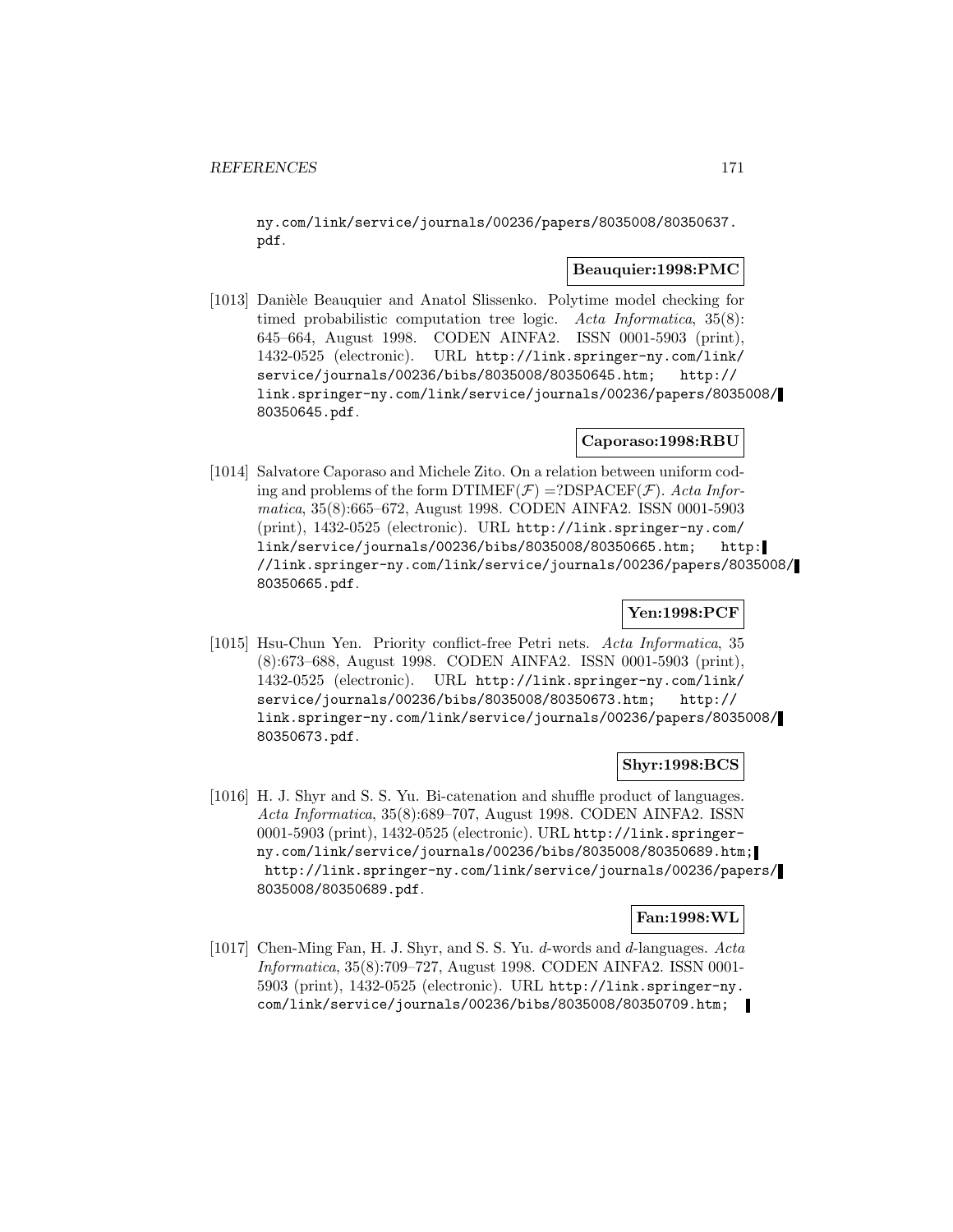http://link.springer-ny.com/link/service/journals/00236/papers/ 8035008/80350709.pdf.

### **Sernadas:1998:DSO**

[1018] Amílcar Sernadas, Cristina Sernadas, and Carlos Caleiro. Denotational semantics of object specification. Acta Informatica, 35(9):729– 773, September 1998. CODEN AINFA2. ISSN 0001-5903 (print), 1432-0525 (electronic). URL http://link.springer-ny.com/link/ service/journals/00236/bibs/8035009/80350729.htm; http:// link.springer-ny.com/link/service/journals/00236/papers/8035009/ 80350729.pdf.

## **Moffat:1998:TBM**

[1019] Alistair Moffat, Ola Petersson, and Nicholas C. Wormald. A tree-based Mergesort. Acta Informatica, 35(9):775–793, September 1998. CODEN AINFA2. ISSN 0001-5903 (print), 1432-0525 (electronic). URL http://link.springer-ny.com/link/service/ journals/00236/bibs/8035009/80350775.htm; http://link.springerny.com/link/service/journals/00236/papers/8035009/80350775. pdf.

## **Sanlaville:1998:MSA**

[1020] Eric Sanlaville and Günter Schmidt. Machine scheduling with availability constraints. Acta Informatica, 35(9):795–811, September 1998. CODEN AINFA2. ISSN 0001-5903 (print), 1432-0525 (electronic). URL http://link.springer-ny.com/link/service/ journals/00236/bibs/8035009/80350795.htm; http://link.springerny.com/link/service/journals/00236/papers/8035009/80350795. pdf.

### **Best:1998:NAH**

[1021] Eike Best, Wojciech Fraçzak, Richard P. Hopkins, Hanna Klaudel, and Elisabeth Pelz. M-nets: An algebra of high-level Petri nets, with an application to the semantics of concurrent programming languages. Acta Informatica, 35(10):813–857, October 1998. CODEN AINFA2. ISSN 0001-5903 (print), 1432-0525 (electronic). URL http://link.springer-ny.com/link/service/ journals/00236/bibs/8035010/80350813.htm; http://link.springerny.com/link/service/journals/00236/papers/8035010/80350813. pdf.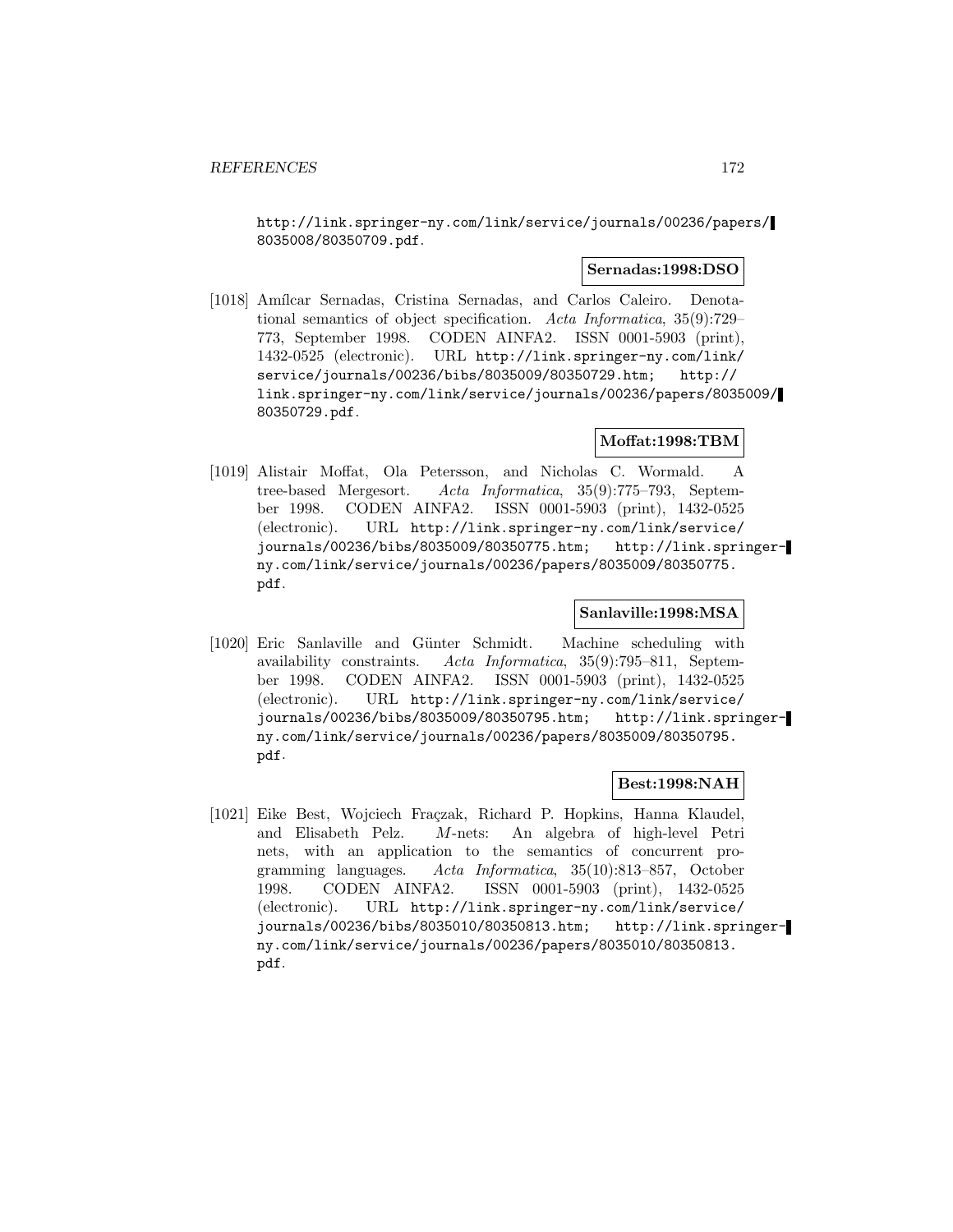### **Larsen:1998:ACR**

[1022] Kim S. Larsen. Amortized constant relaxed rebalancing using standard rotations. Acta Informatica, 35(10):859–874, October 1998. CODEN AINFA2. ISSN 0001-5903 (print), 1432-0525 (electronic). URL http://link.springer-ny.com/link/service/ journals/00236/bibs/8035010/80350859.htm; http://link.springerny.com/link/service/journals/00236/papers/8035010/80350859. pdf.

### **Wedler:1998:LLR**

[1023] Christoph Wedler and Christian Lengauer. On linear list recursion in parallel. Acta Informatica, 35(10):875–909, October 1998. CODEN AINFA2. ISSN 0001-5903 (print), 1432-0525 (electronic). URL http://link.springer-ny.com/link/service/ journals/00236/bibs/8035010/80350875.htm; http://link.springerny.com/link/service/journals/00236/papers/8035010/80350875. pdf.

# **Hwang:1998:AEM**

[1024] Hsien-Kuei Hwang. Asymptotic expansions of the mergesort recurrences. Acta Informatica, 35(11):911–919, November 1998. CODEN AINFA2. ISSN 0001-5903 (print), 1432-0525 (electronic). URL http://link. springer-ny.com/link/service/journals/00236/bibs/8035011/80350911. htm; http://link.springer-ny.com/link/service/journals/00236/ papers/8035011/80350911.pdf.

## **Back:1998:FSE**

[1025] Ralph-Johan Back and Michael Butler. Fusion and simultaneous execution in the refinement calculus. Acta Informatica, 35(11):921– 949, November 1998. CODEN AINFA2. ISSN 0001-5903 (print), 1432-0525 (electronic). URL http://link.springer-ny.com/link/ service/journals/00236/bibs/8035011/80350921.htm; http:// link.springer-ny.com/link/service/journals/00236/papers/8035011/ 80350921.pdf.

# **Bidoit:1998:MCP**

[1026] Michel Bidoit and Rolf Hennicker. Modular correctness proofs of behavioural implementations. Acta Informatica, 35(11):951–1005, November 1998. CODEN AINFA2. ISSN 0001-5903 (print), 1432-0525 (electronic). URL http://link.springer-ny.com/link/ service/journals/00236/bibs/8035011/80350951.htm; http:// link.springer-ny.com/link/service/journals/00236/papers/8035011/ 80350951.pdf.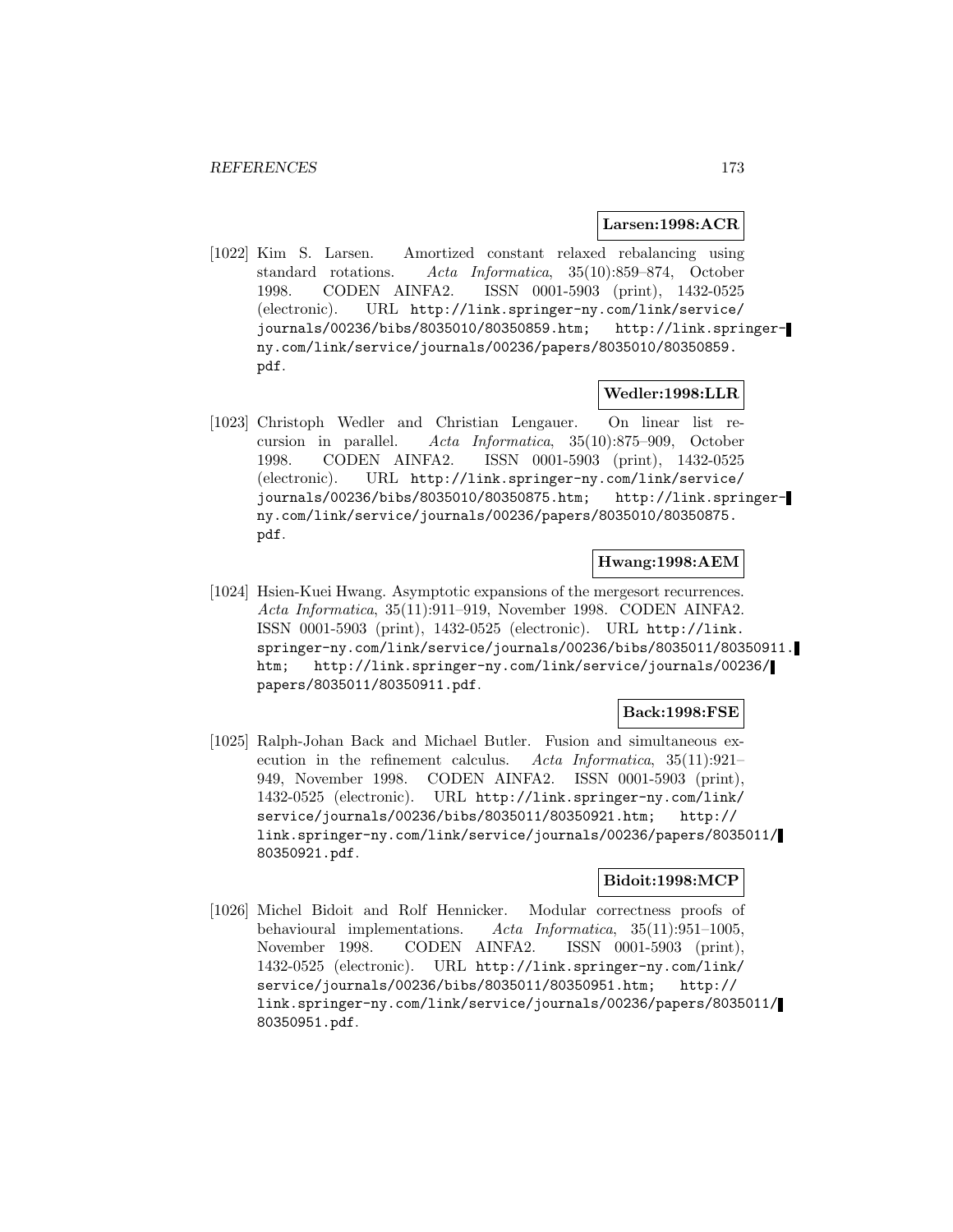#### **Bijlsma:1998:DSP**

[1027] Lex Bijlsma and Rob Nederpelt. Dijkstra-Scholten predicate calculus: concepts and misconceptions. Acta Informatica, 35(12):1007– 1036, December 1998. CODEN AINFA2. ISSN 0001-5903 (print), 1432-0525 (electronic). URL http://link.springer-ny.com/link/ service/journals/00236/bibs/8035012/80351007.htm; http:// link.springer-ny.com/link/service/journals/00236/papers/8035012/ 80351007.pdf.

### **DeFrancesco:1998:TSC**

[1028] Nicoletta De Francesco and Antonella Santone. A transformation system for concurrent processes. Acta Informatica, 35(12):1037– 1073, December 1998. CODEN AINFA2. ISSN 0001-5903 (print), 1432-0525 (electronic). URL http://link.springer-ny.com/link/ service/journals/00236/bibs/8035012/80351037.htm; http:// link.springer-ny.com/link/service/journals/00236/papers/8035012/ 80351037.pdf.

# **Engelfriet:1998:AGG**

[1029] Joost Engelfriet and Tjalling Gelsema. Axioms for generalized graphs, illustrated by a Cantor-Bernstein proposition. Acta Informatica, 35(12): 1075–1096, December 1998. CODEN AINFA2. ISSN 0001-5903 (print), 1432-0525 (electronic). URL http://link.springer-ny.com/link/ service/journals/00236/bibs/8035012/80351075.htm; http:// link.springer-ny.com/link/service/journals/00236/papers/8035012/ 80351075.pdf.

#### **Schenke:1999:TDRa**

[1030] Michael Schenke and Ernst-Rüdiger Olderog. Transformational design of real-time systems. Part I: From requirements to program specifications. Acta Informatica, 36(1):1–65, January 1999. CODEN AINFA2. ISSN 0001-5903 (print), 1432-0525 (electronic). URL http://link.springerny.com/link/service/journals/00236/bibs/9036001/90360001.htm; http://link.springer-ny.com/link/service/journals/00236/papers/ 9036001/90360001.pdf.

#### **Schenke:1999:TDRb**

[1031] Michael Schenke and Ernst-Rüdiger Olderog. Transformational design of real-time systems. Part II: From program specifications to programs. Acta Informatica, 36(1):67–96, January 1999. CODEN AINFA2. ISSN 0001-5903 (print), 1432-0525 (electronic). URL http://link.springerny.com/link/service/journals/00236/bibs/9036001/90360067.htm;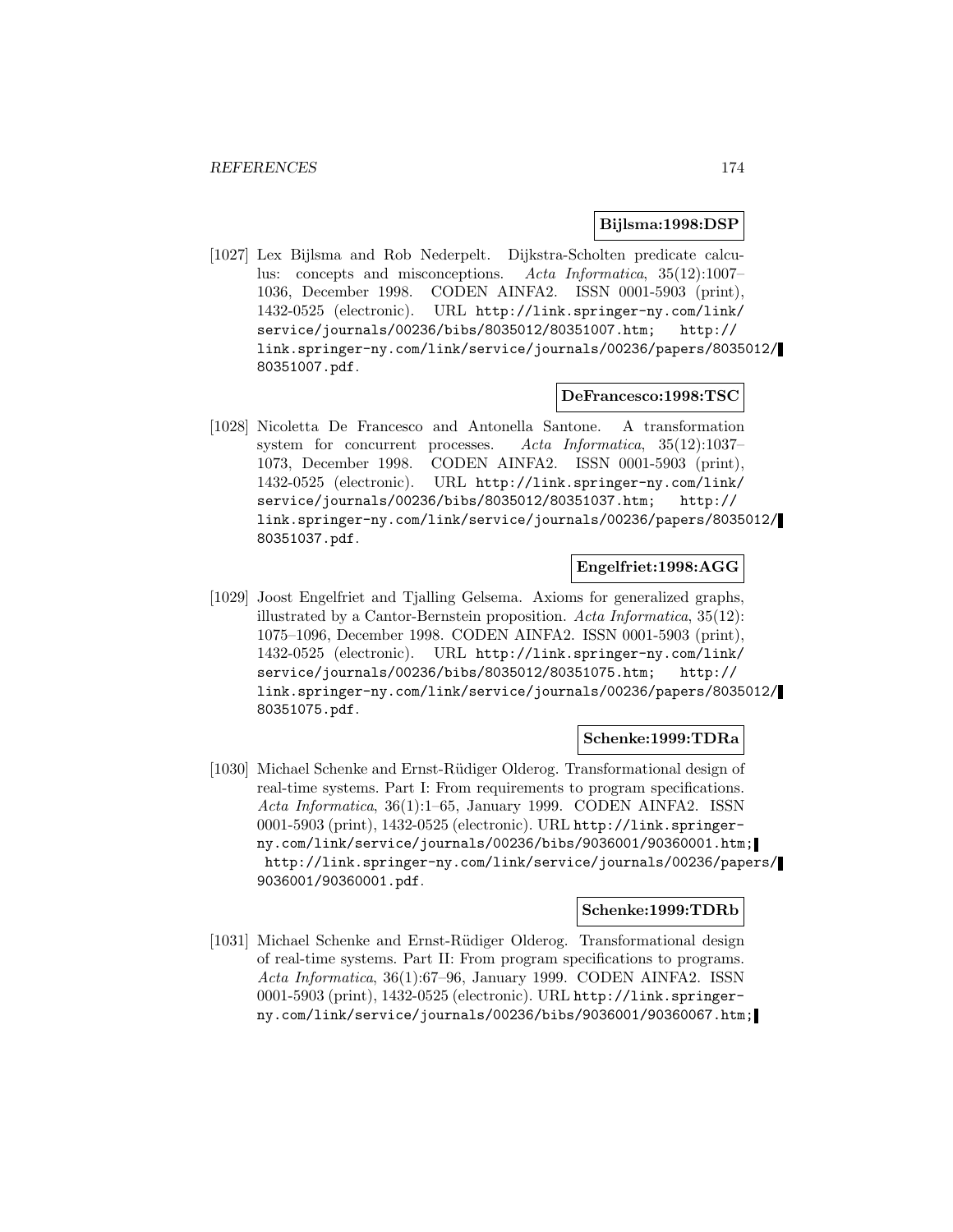http://link.springer-ny.com/link/service/journals/00236/papers/ 9036001/90360067.pdf.

#### **Schewe:1999:TTC**

[1032] Klaus-Dieter Schewe and Bernhard Thalheim. Towards a theory of consistency enforcement. Acta Informatica, 36(2):97–141, February 1999. CODEN AINFA2. ISSN 0001-5903 (print), 1432-0525 (electronic). URL http://link.springer-ny.com/link/service/ journals/00236/bibs/9036002/90360097.htm; http://link.springerny.com/link/service/journals/00236/papers/9036002/90360097. pdf.

# **Yen:1999:OAS**

[1033] William C. K. Yen and C. Y. Tang. An optimal algorithm for solving the searchlight guarding problem on weighted two-terminal series-parallel graphs. Acta Informatica, 36(2):143–172, February 1999. CODEN AINFA2. ISSN 0001-5903 (print), 1432-0525 (electronic). URL http://link.springer-ny.com/link/service/ journals/00236/bibs/9036002/90360143.htm; http://link.springerny.com/link/service/journals/00236/papers/9036002/90360143. pdf.

### **Vincent:1999:SFR**

[1034] Millist W. Vincent. Semantic foundations of 4NF in relational database design. Acta Informatica, 36(3):173–213, March 1999. CODEN AINFA2. ISSN 0001-5903 (print), 1432-0525 (electronic). URL http://link. springer-ny.com/link/service/journals/00236/bibs/9036003/90360173. htm; http://link.springer-ny.com/link/service/journals/00236/ papers/9036003/90360173.pdf.

### **Han:1999:PPC**

[1035] Yijie Han and Yoshihide Igarashi. Parallel PROFIT/COST algorithms through fast derandomization. Acta Informatica, 36(3):215– 232, March 1999. CODEN AINFA2. ISSN 0001-5903 (print), 1432-0525 (electronic). URL http://link.springer-ny.com/link/ service/journals/00236/bibs/9036003/90360215.htm; http:// link.springer-ny.com/link/service/journals/00236/papers/9036003/ 90360215.pdf.

### **Cerna:1999:CEN**

[1036] Ivana Černá, Mojmír Křetínský, and Antonín Kučera. Comparing expressibility of normed BPA and normed BPP processes. Acta Informatica, 36(3):233–256, March 1999. CODEN AINFA2. ISSN 0001-5903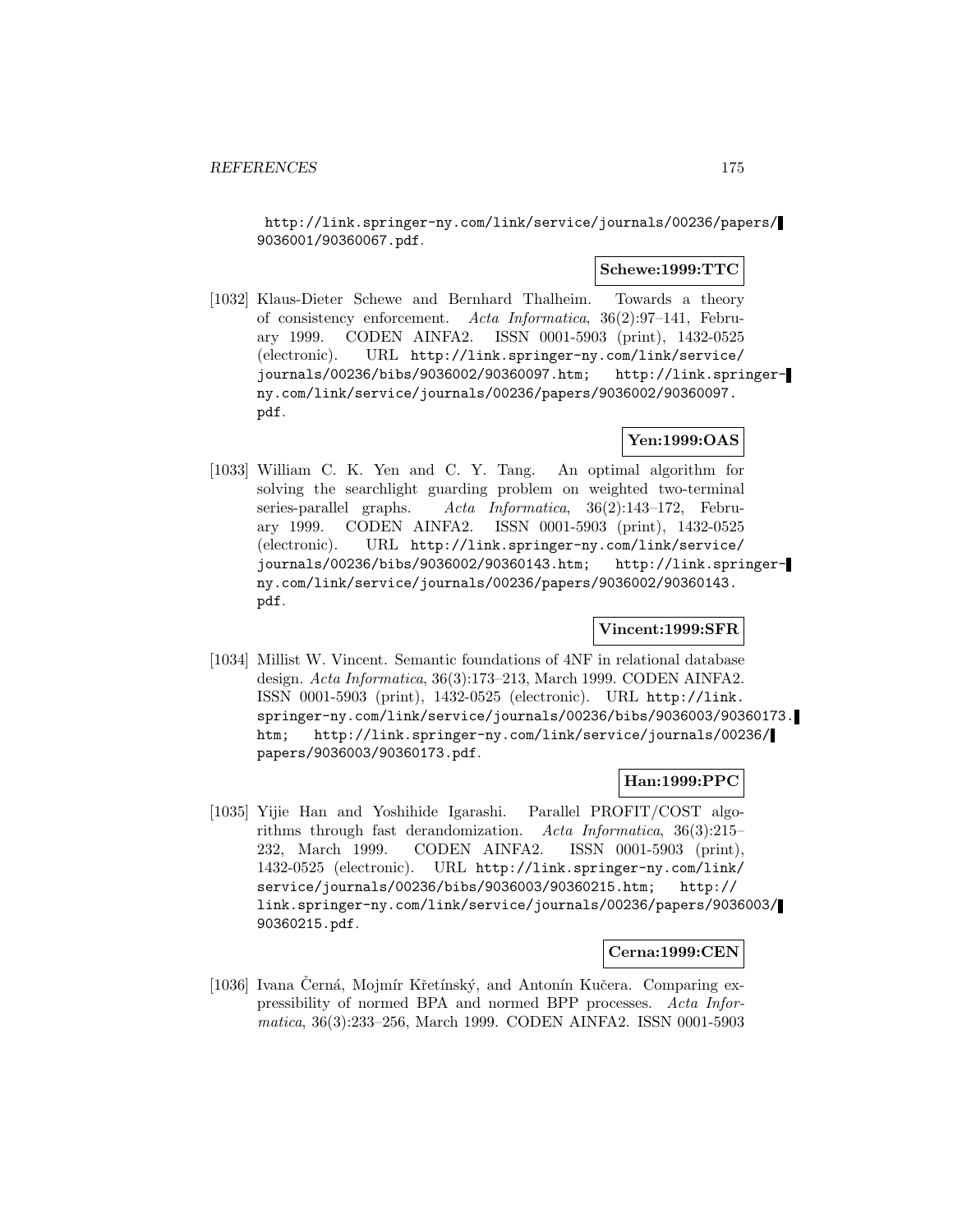(print), 1432-0525 (electronic). URL http://link.springer-ny.com/ link/service/journals/00236/bibs/9036003/90360233.htm; http: //link.springer-ny.com/link/service/journals/00236/papers/9036003/ 90360233.pdf.

# **Proietti:1999:OAD**

[1037] Guido Proietti. An optimal algorithm for decomposing a window into maximal quadtree blocks. Acta Informatica, 36(4):257– 266, July 1999. CODEN AINFA2. ISSN 0001-5903 (print), 1432-0525 (electronic). URL http://link.springer-ny.com/link/ service/journals/00236/bibs/9036004/90360257.htm; http:// link.springer-ny.com/link/service/journals/00236/papers/9036004/ 90360257.pdf.

# **Khardon:1999:REP**

[1038] Roni Khardon, Heikki Mannila, and Dan Roth. Reasoning with examples: propositional formulae and database dependencies. Acta Informatica, 36(4):267–286, July 1999. CODEN AINFA2. ISSN 0001-5903 (print), 1432-0525 (electronic). URL http://link.springer-ny.com/link/ service/journals/00236/bibs/9036004/90360267.htm; http:// link.springer-ny.com/link/service/journals/00236/papers/9036004/ 90360267.pdf.

# **Fiat:1999:LSS**

[1039] Amos Fiat and Gerhard J. Woeginger. On-line scheduling on a single machine: minimizing the total completion time. Acta Informatica, 36 (4):287–293, July 1999. CODEN AINFA2. ISSN 0001-5903 (print), 1432-0525 (electronic). URL http://link.springer-ny.com/link/ service/journals/00236/bibs/9036004/90360287.htm; http:// link.springer-ny.com/link/service/journals/00236/papers/9036004/ 90360287.pdf.

# **Back:1999:RAA**

[1040] R. J. R. Back and J. von Wright. Reasoning algebraically about loops. Acta Informatica, 36(4):295–334, July 1999. CODEN AINFA2. ISSN 0001-5903 (print), 1432-0525 (electronic). URL http://link.springerny.com/link/service/journals/00236/bibs/9036004/90360295.htm; http://link.springer-ny.com/link/service/journals/00236/papers/ 9036004/90360295.pdf.

# **Degano:1999:CDM**

[1041] Pierpaolo Degano, Corrado Priami, Lone Leth, and Bent Thomsen. Causality for debugging mobile agents. Acta Informatica, 36(5):335–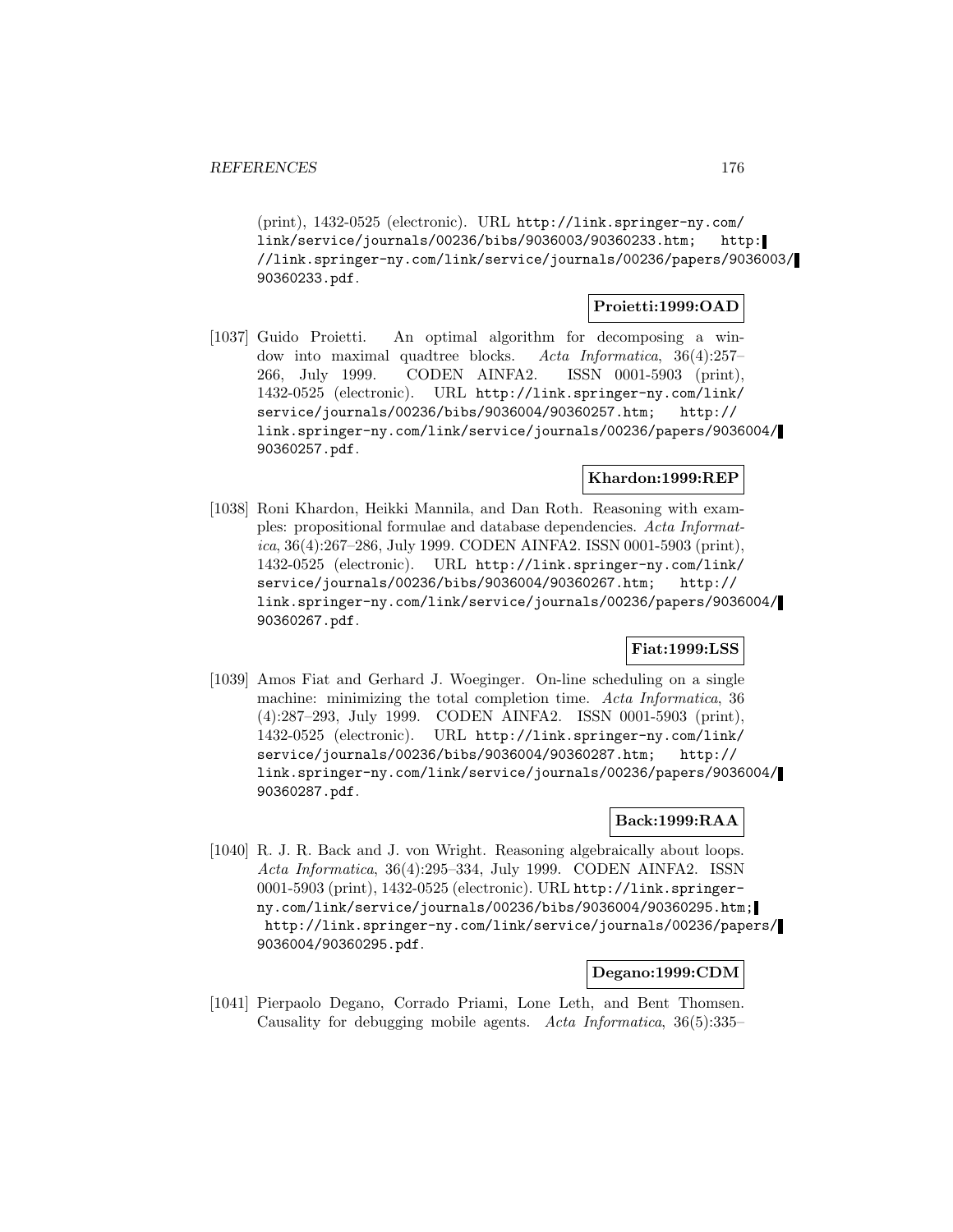374, September 1999. CODEN AINFA2. ISSN 0001-5903 (print), 1432-0525 (electronic). URL http://link.springer-ny.com/link/ service/journals/00236/bibs/9036005/90360335.htm; http:// link.springer-ny.com/link/service/journals/00236/papers/9036005/ 90360335.pdf.

### **Konikowska:1999:RFO**

[1042] Beata Konikowska and Marcin Bialasik. Reasoning with first order nondeterministic specifications. Acta Informatica, 36(5):375– 403, September 1999. CODEN AINFA2. ISSN 0001-5903 (print), 1432-0525 (electronic). URL http://link.springer-ny.com/link/ service/journals/00236/bibs/9036005/90360375.htm; http:// link.springer-ny.com/link/service/journals/00236/papers/9036005/ 90360375.pdf.

## **Shen:1999:FMV**

[1043] Hong Shen. Finding the  $k$  most vital edges with respect to minimum spanning tree. Acta Informatica, 36(5):405–424, September 1999. CODEN AINFA2. ISSN 0001-5903 (print), 1432-0525 (electronic). URL http://link.springer-ny.com/link/service/ journals/00236/bibs/9036005/90360405.htm; http://link.springerny.com/link/service/journals/00236/papers/9036005/90360405. pdf.

# **Lundberg:1999:OBG**

[1044] Lars Lundberg and Håkan Lennerstad. Optimal bounds on the gain of permitting dynamic allocation of communication channels in distributed computing. Acta Informatica, 36(6):425–446, October 1999. CODEN AINFA2. ISSN 0001-5903 (print), 1432-0525 (electronic). URL http://link.springer-ny.com/link/service/ journals/00236/bibs/9036006/90360425.htm; http://link.springerny.com/link/service/journals/00236/papers/9036006/90360425. pdf.

#### **Dolev:1999:MRS**

[1045] Shlomi Dolev, Mohamed G. Gouda, and Marco Schneider. Memory requirements for silent stabilization. Acta Informatica, 36(6): 447–462, October 1999. CODEN AINFA2. ISSN 0001-5903 (print), 1432-0525 (electronic). URL http://link.springer-ny.com/link/ service/journals/00236/bibs/9036006/90360447.htm; http:// link.springer-ny.com/link/service/journals/00236/papers/9036006/ 90360447.pdf.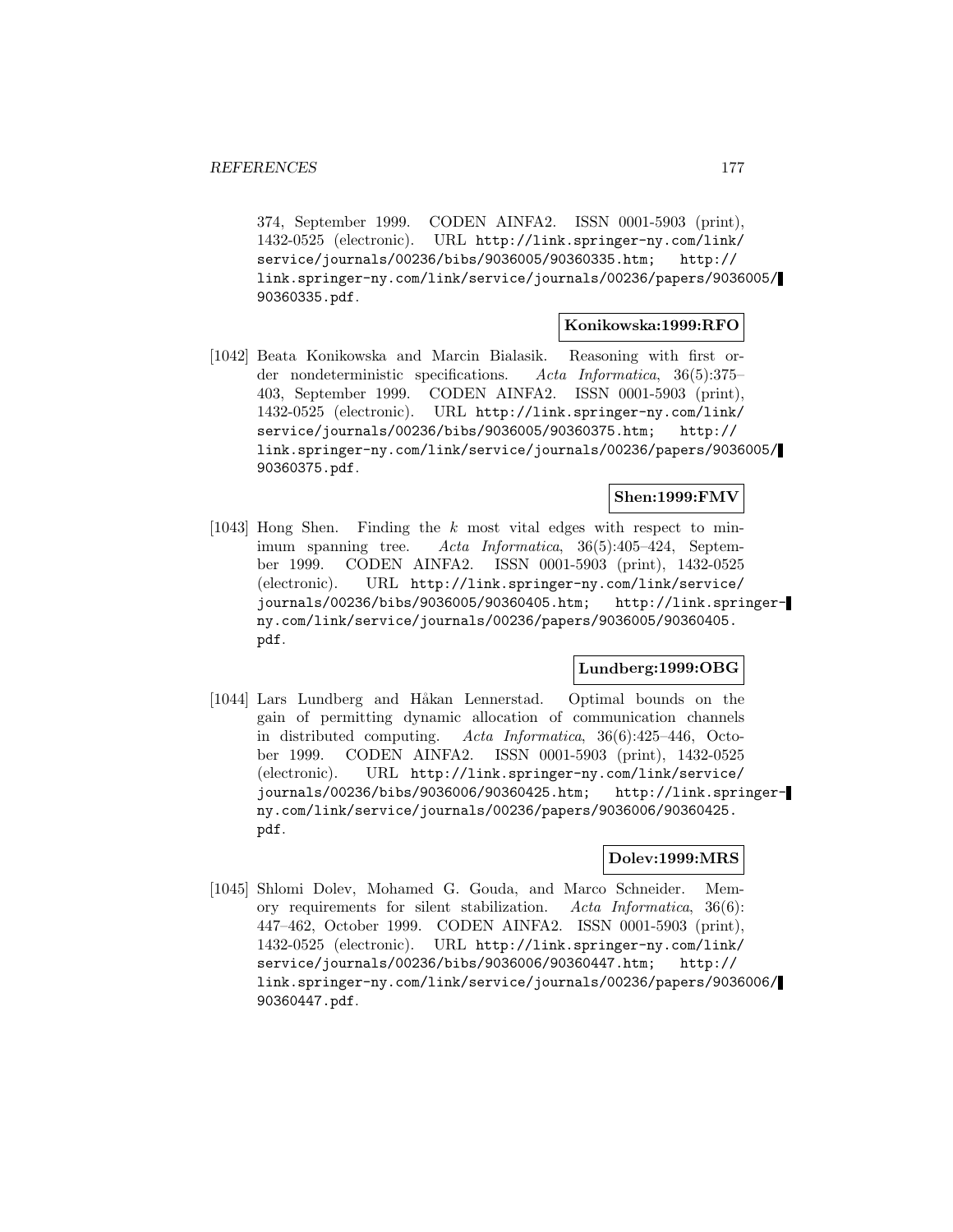#### **Abolhassan:1999:CEP**

[1046] Ferri Abolhassan, Jörg Keller, and Wolfgang J. Paul. On the costeffectiveness of PRAMs. Acta Informatica, 36(6):463–487, October 1999. CODEN AINFA2. ISSN 0001-5903 (print), 1432-0525 (electronic). URL http://link.springer-ny.com/link/service/ journals/00236/bibs/9036006/90360463.htm; http://link.springerny.com/link/service/journals/00236/papers/9036006/90360463. pdf.

### **Ravelo:1999:TGA**

[1047] Jesús N. Ravelo. Two graph algorithms derived. Acta Informatica, 36 (6):489–510, October 1999. CODEN AINFA2. ISSN 0001-5903 (print), 1432-0525 (electronic). URL http://link.springer-ny.com/link/ service/journals/00236/bibs/9036006/90360489.htm; http:// link.springer-ny.com/link/service/journals/00236/papers/9036006/ 90360489.pdf.

### **Bonner:2000:QSD**

[1048] Anthony J. Bonner and Giansalvatore Mecca. Querying sequence databases with transducers. Acta Informatica, 36(7):511–544, January 2000. CODEN AINFA2. ISSN 0001-5903 (print), 1432-0525 (electronic). URL http://link.springer-ny.com/link/service/ journals/00236/bibs/0036007/00360511.htm; http://link.springerny.com/link/service/journals/00236/papers/0036007/00360511. pdf.

# **Schmidt:2000:HCS**

[1049] Karsten Schmidt. How to calculate symmetries of Petri nets. Acta Informatica, 36(7):545–590, January 2000. CODEN AINFA2. ISSN 0001-5903 (print), 1432-0525 (electronic). URL http://link.springer-ny.com/ link/service/journals/00236/bibs/0036007/00360545.htm; http: //link.springer-ny.com/link/service/journals/00236/papers/0036007/ 00360545.pdf.

# **Ehrich:2000:SCD**

[1050] Hans-Dieter Ehrich and Carlos Caleiro. Specifying communication in distributed information systems. Acta Informatica, 36(8):591– 616, March 2000. CODEN AINFA2. ISSN 0001-5903 (print), 1432-0525 (electronic). URL http://link.springer-ny.com/link/ service/journals/00236/bibs/0036008/00360591.htm; http:// link.springer-ny.com/link/service/journals/00236/papers/0036008/ 00360591.pdf.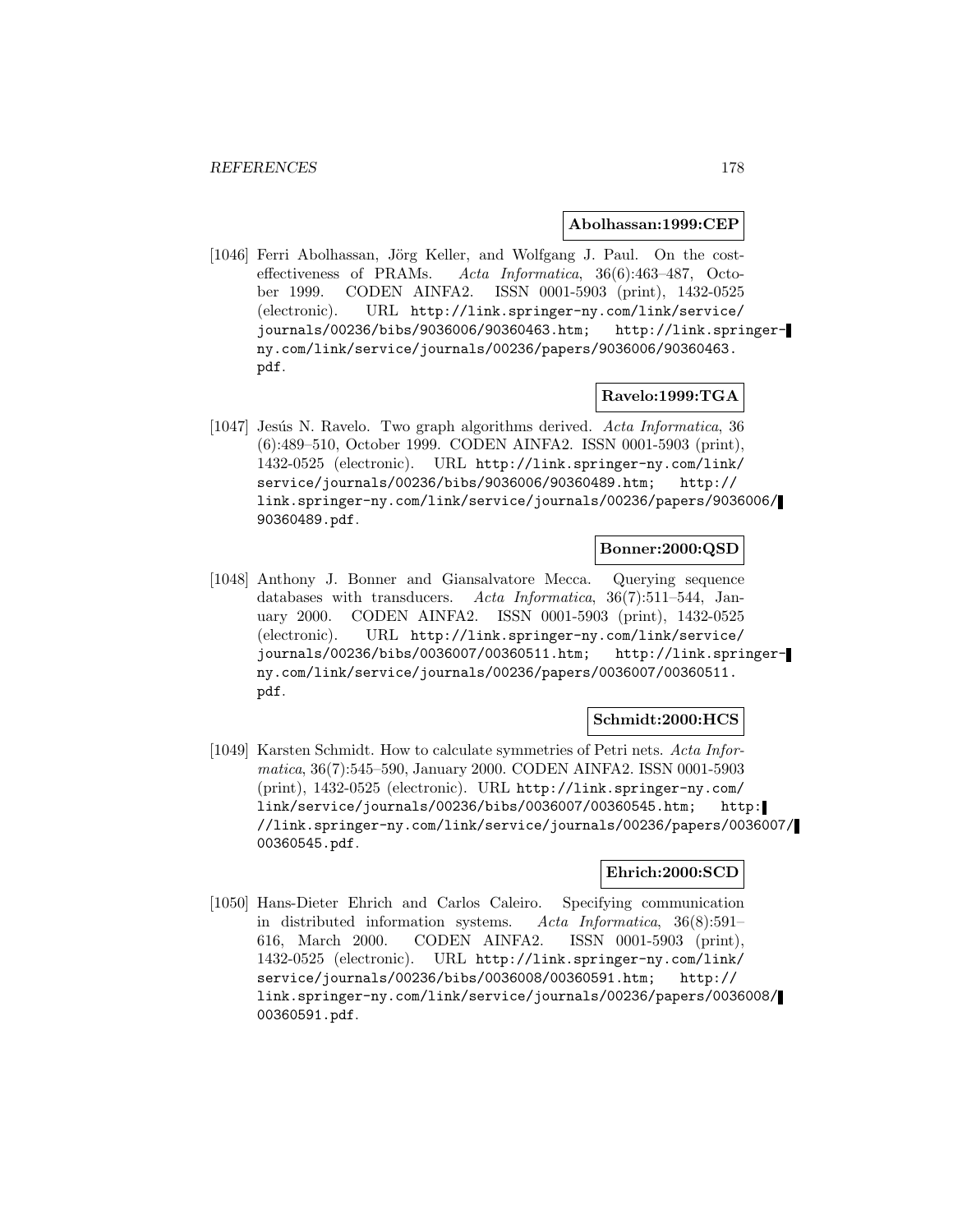### **Leavens:2000:CAC**

[1051] Gary T. Leavens and Don Pigozzi. A complete algebraic characterization of behavioral subtyping. Acta Informatica, 36(8):617– 663, March 2000. CODEN AINFA2. ISSN 0001-5903 (print), 1432-0525 (electronic). URL http://link.springer-ny.com/link/ service/journals/00236/bibs/0036008/00360617.htm; http:// link.springer-ny.com/link/service/journals/00236/papers/0036008/ 00360617.pdf.

# **Ilie:2000:ESS**

[1052] Lucian Ilie and Arto Salomaa. On the expressiveness of subset-sum representations. Acta Informatica, 36(8):665–672, March 2000. CODEN AINFA2. ISSN 0001-5903 (print), 1432-0525 (electronic). URL http:// link.springer-ny.com/link/service/journals/00236/bibs/0036008/ 00360665.htm; http://link.springer-ny.com/link/service/journals/ 00236/papers/0036008/00360665.pdf.

# **Cheng:2000:SMS**

[1053] T. C. E. Cheng and Q. Ding. Single machine scheduling with deadlines and increasing rates of processing times. Acta Informatica, 36 (9/10):673–692, April 2000. CODEN AINFA2. ISSN 0001-5903 (print), 1432-0525 (electronic). URL http://link.springer-ny.com/link/ service/journals/00236/bibs/0036009/00360673.htm; http:// link.springer-ny.com/link/service/journals/00236/papers/0036009/ 00360673.pdf.

### **Kinoshita:2000:DRA**

[1054] Yoshiki Kinoshita and John Power. Data refinement and algebraic structure. Acta Informatica, 36(9/10):693–719, April 2000. CODEN AINFA2. ISSN 0001-5903 (print), 1432-0525 (electronic). URL http://link. springer-ny.com/link/service/journals/00236/bibs/0036009/00360693. htm; http://link.springer-ny.com/link/service/journals/00236/ papers/0036009/00360693.pdf.

# **Forst:2000:MHT**

[1055] Gunnar Forst and Anders Thorup. Minimal Huffman trees. Acta Informatica, 36(9/10):721–734, April 2000. CODEN AINFA2. ISSN 0001-5903 (print), 1432-0525 (electronic). URL http://link.springer-ny.com/ link/service/journals/00236/bibs/0036009/00360721.htm; http: //link.springer-ny.com/link/service/journals/00236/papers/0036009/ 00360721.pdf.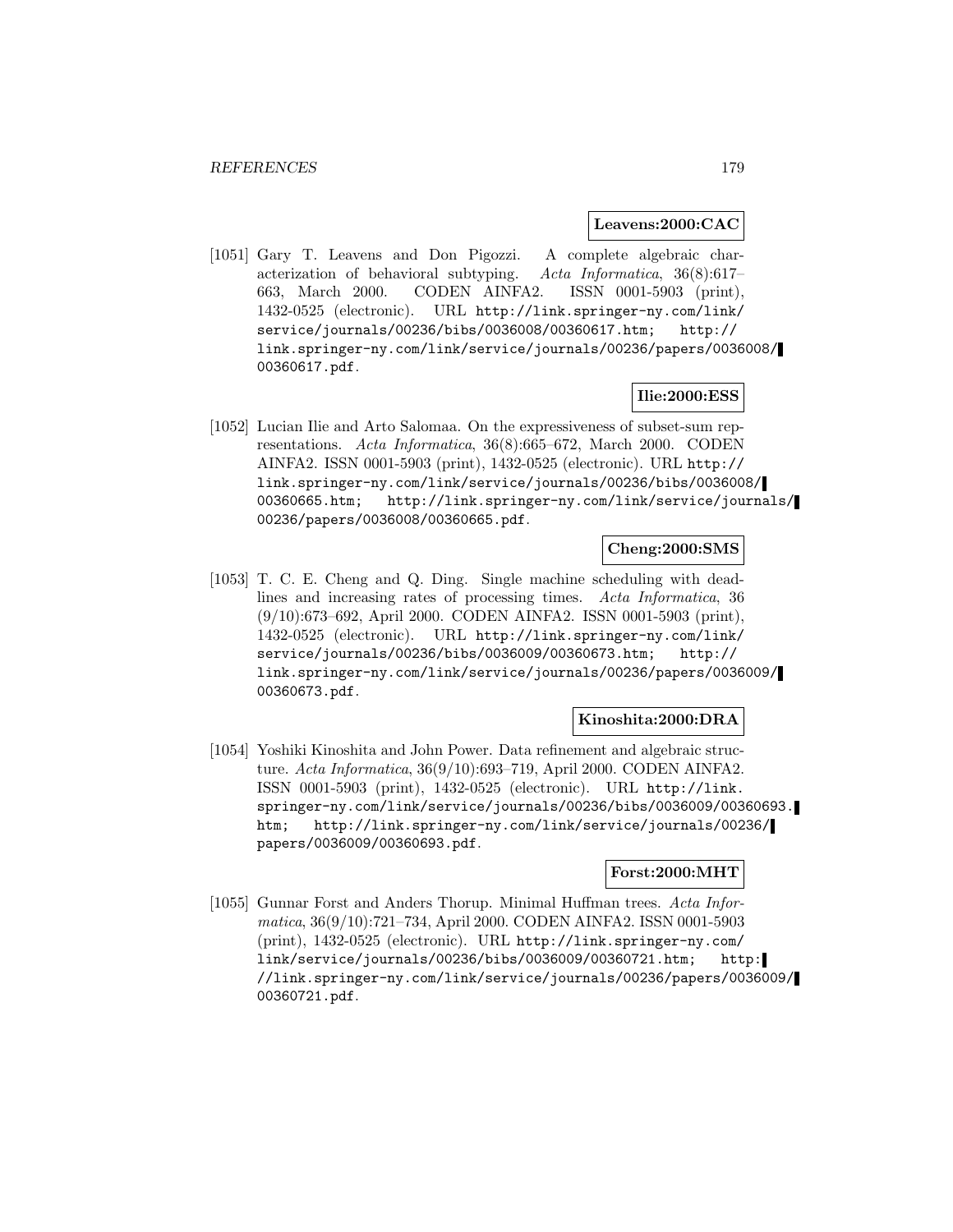### **Mahmoud:2000:AVB**

[1056] Hosam Mahmoud, Philippe Flajolet, Philippe Jacquet, and Mireille Régnier. Analytic variations on bucket selection and sorting. Acta Informatica, 36(9/10):735–760, April 2000. CODEN AINFA2. ISSN 0001-5903 (print), 1432-0525 (electronic). URL http://link.springer-ny.com/ link/service/journals/00236/bibs/0036009/00360735.htm; http: //link.springer-ny.com/link/service/journals/00236/papers/0036009/ 00360735.pdf.

# **Gorlatch:2000:APD**

[1057] Sergei Gorlatch and Christian Lengauer. Abstraction and performance in the design of parallel programs: an overview of the SAT approach. Acta Informatica, 36(9/10):761–803, April 2000. CODEN AINFA2. ISSN 0001-5903 (print), 1432-0525 (electronic). URL http://link.springerny.com/link/service/journals/00236/bibs/0036009/00360761.htm; http://link.springer-ny.com/link/service/journals/00236/papers/ 0036009/00360761.pdf.

# **Honkala:2000:SLB**

[1058] Juha Honkala. On slender 0L languages over the binary alphabet. Acta Informatica, 36(9/10):805–815, April 2000. CODEN AINFA2. ISSN 0001-5903 (print), 1432-0525 (electronic). URL http://link.springerny.com/link/service/journals/00236/bibs/0036009/00360805.htm; http://link.springer-ny.com/link/service/journals/00236/papers/ 0036009/00360805.pdf.

## **Intrigila:2000:GHK**

[1059] Benedetto Intrigila and Stefano Varricchio. On the generalization of Higman and Kruskal's theorems to regular languages and rational trees. Acta Informatica, 36(9/10):817–835, April 2000. CODEN AINFA2. ISSN 0001-5903 (print), 1432-0525 (electronic). URL http://link.springerny.com/link/service/journals/00236/bibs/0036009/00360817.htm; http://link.springer-ny.com/link/service/journals/00236/papers/ 0036009/00360817.pdf.

#### **Kesten:2000:VCH**

[1060] Yonit Kesten, Zohar Manna, and Amir Pnueli. Verification of clocked and hybrid systems. Acta Informatica, 36(11):837–912, May 2000. CODEN AINFA2. ISSN 0001-5903 (print), 1432-0525 (electronic). URL http://link.springer-ny.com/link/service/ journals/00236/bibs/0036011/00360837.htm; http://link.springerny.com/link/service/journals/00236/papers/0036011/00360837. pdf.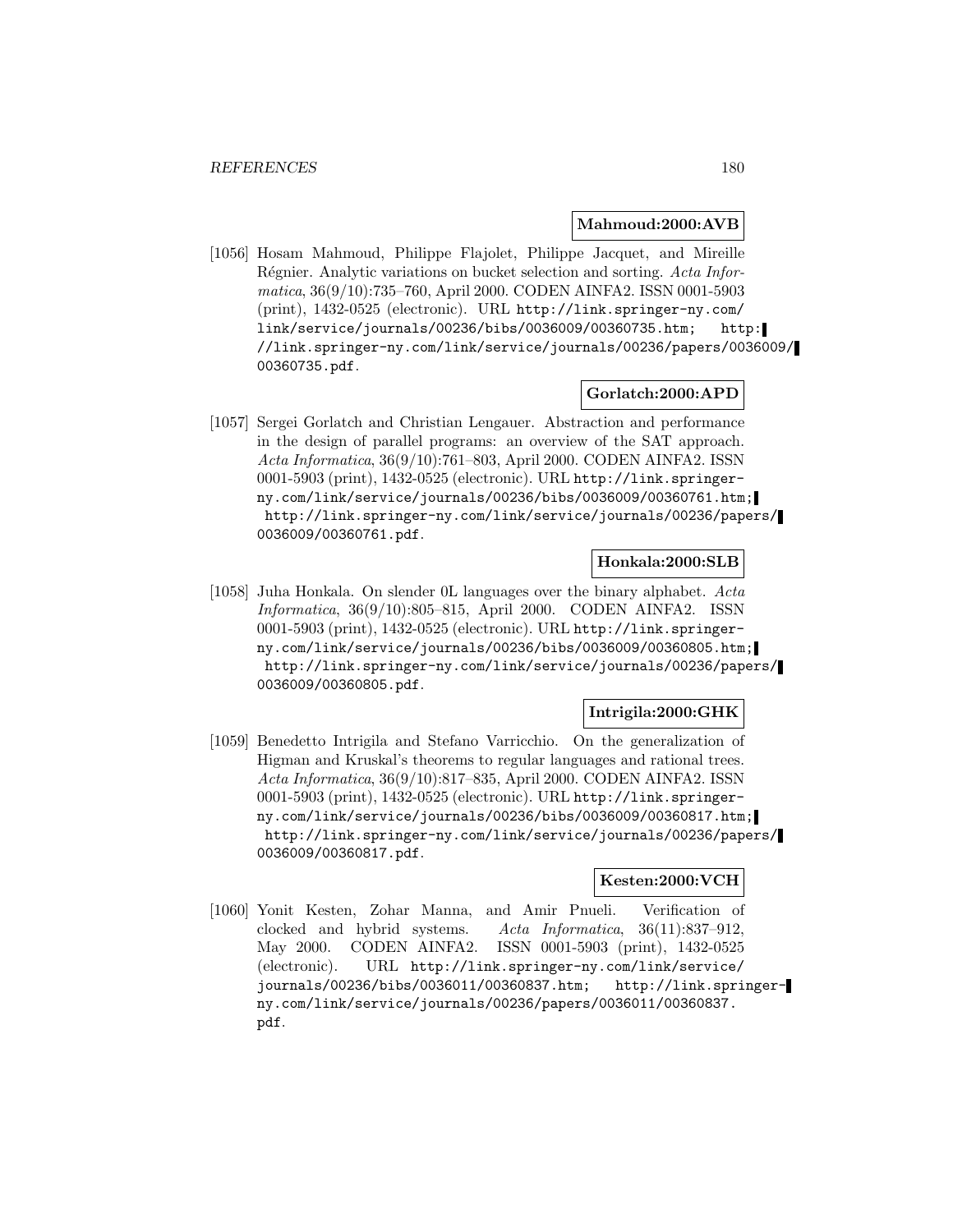#### **Csuhaj-Varju:2000:ESL**

[1061] Erzsébet Csuhaj-Varjú and Victor Mitrana. Evolutionary systems: a language generating device inspired by evolving communities of cells. Acta Informatica, 36(11):913–926, May 2000. CODEN AINFA2. ISSN 0001- 5903 (print), 1432-0525 (electronic). URL http://link.springer-ny. com/link/service/journals/00236/bibs/0036011/00360913.htm; http://link.springer-ny.com/link/service/journals/00236/papers/ 0036011/00360913.pdf.

# **Tip:2000:CHS**

[1062] Frank Tip and Peter F. Sweeney. Class hierarchy specialization. Acta Informatica, 36(12):927–982, July 2000. CODEN AINFA2. ISSN 0001-5903 (print), 1432-0525 (electronic). URL http://link.springer-ny.com/ link/service/journals/00236/bibs/0036012/00360927.htm; http: //link.springer-ny.com/link/service/journals/00236/papers/0036012/ 00360927.pdf.

# **Carpi:2000:SFP**

[1063] Arturo Carpi and Aldo de Luca. Special factors, periodicity, and an application to Sturmian words. Acta Informatica, 36(12):983– 1006, July 2000. CODEN AINFA2. ISSN 0001-5903 (print), 1432-0525 (electronic). URL http://link.springer-ny.com/link/ service/journals/00236/bibs/0036012/00360983.htm; http:// link.springer-ny.com/link/service/journals/00236/papers/0036012/ 00360983.pdf.

# **Middeldorp:2000:TIE**

[1064] Aart Middeldorp and Hitoshi Ohsaki. Type introduction for equational rewriting. Acta Informatica, 36(12):1007–1029, July 2000. CODEN AINFA2. ISSN 0001-5903 (print), 1432-0525 (electronic). URL http:// link.springer-ny.com/link/service/journals/00236/bibs/0036012/ 00361007.htm; http://link.springer-ny.com/link/service/journals/ 00236/papers/0036012/00361007.pdf.

# **Anonymous:2000:AR**

[1065] Anonymous. Acknowledgement to referees. Acta Informatica, 36(12): 1031–1032, July 2000. CODEN AINFA2. ISSN 0001-5903 (print), 1432-0525 (electronic). URL http://link.springer-ny.com/link/ service/journals/00236/bibs/0036012/00361031.htm; http:// link.springer-ny.com/link/service/journals/00236/papers/0036012/ 00361031.pdf.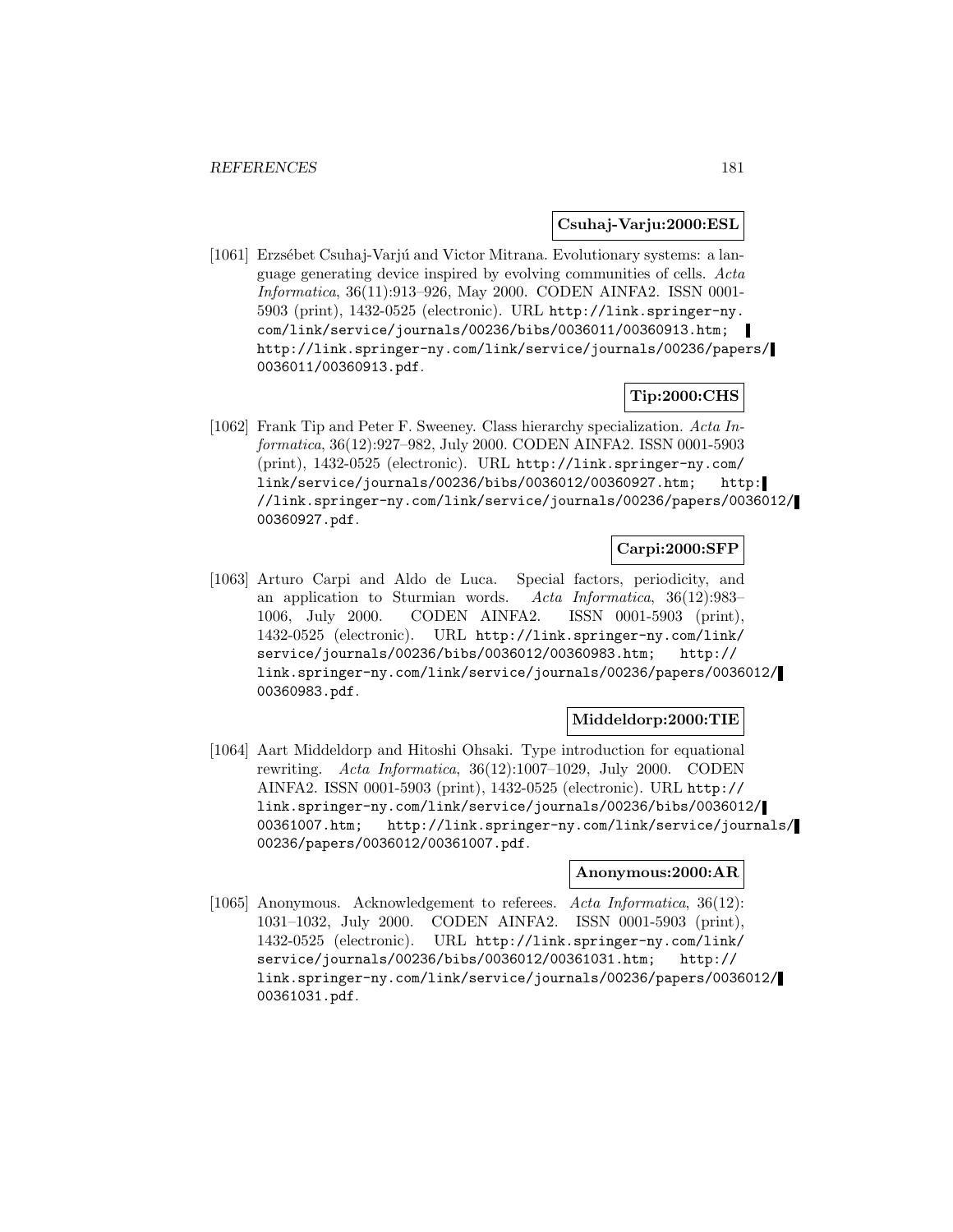#### **Kobuchi:2000:SAT**

[1066] Youichi Kobuchi, Takashi Saito, and Hidenobu Nunome. Semantics analysis through elementary meanings. Acta Informatica, 37 (1):1–19, August 2000. CODEN AINFA2. ISSN 0001-5903 (print), 1432-0525 (electronic). URL http://link.springer-ny.com/link/ service/journals/00236/bibs/0037001/00370001.htm; http:// link.springer-ny.com/link/service/journals/00236/papers/0037001/ 00370001.pdf.

## **Ranjan:2000:DSO**

[1067] Desh Ranjan, Enrico Pontelli, and Gopal Gupta. Data structures for order-sensitive predicates in parallel nondeterministic systems. Acta Informatica, 37(1):21–43, August 2000. CODEN AINFA2. ISSN 0001-5903 (print), 1432-0525 (electronic). URL http://link.springer-ny.com/ link/service/journals/00236/bibs/0037001/00370021.htm; http: //link.springer-ny.com/link/service/journals/00236/papers/0037001/ 00370021.pdf.

# **Berard:2000:AZW**

[1068] Béatrice Bérard and Claudine Picaronny. Accepting Zeno words: a way toward timed refinements. Acta Informatica, 37(1):45– 81, August 2000. CODEN AINFA2. ISSN 0001-5903 (print), 1432-0525 (electronic). URL http://link.springer-ny.com/link/ service/journals/00236/bibs/0037001/00370045.htm; http:// link.springer-ny.com/link/service/journals/00236/papers/0037001/ 00370045.pdf.

#### **Ben-Amram:2000:CCP**

[1069] Amir M. Ben-Amram and Neil D. Jones. Computational complexity via programming languages: constant factors do matter. Acta Informatica, 37(2):83–120, September 2000. CODEN AINFA2. ISSN 0001-5903 (print), 1432-0525 (electronic). URL http://link.springer-ny.com/ link/service/journals/00236/bibs/0037002/00370083.htm; http: //link.springer-ny.com/link/service/journals/00236/papers/0037002/ 00370083.pdf.

#### **Dube:2000:EBP**

[1070] Danny Dubé and Marc Feeley. Efficiently building a parse tree from a regular expression. Acta Informatica, 37(2):121–144, September 2000. CODEN AINFA2. ISSN 0001-5903 (print), 1432-0525 (electronic). URL http://link.springer-ny.com/link/service/ journals/00236/bibs/0037002/00370121.htm; http://link.springer-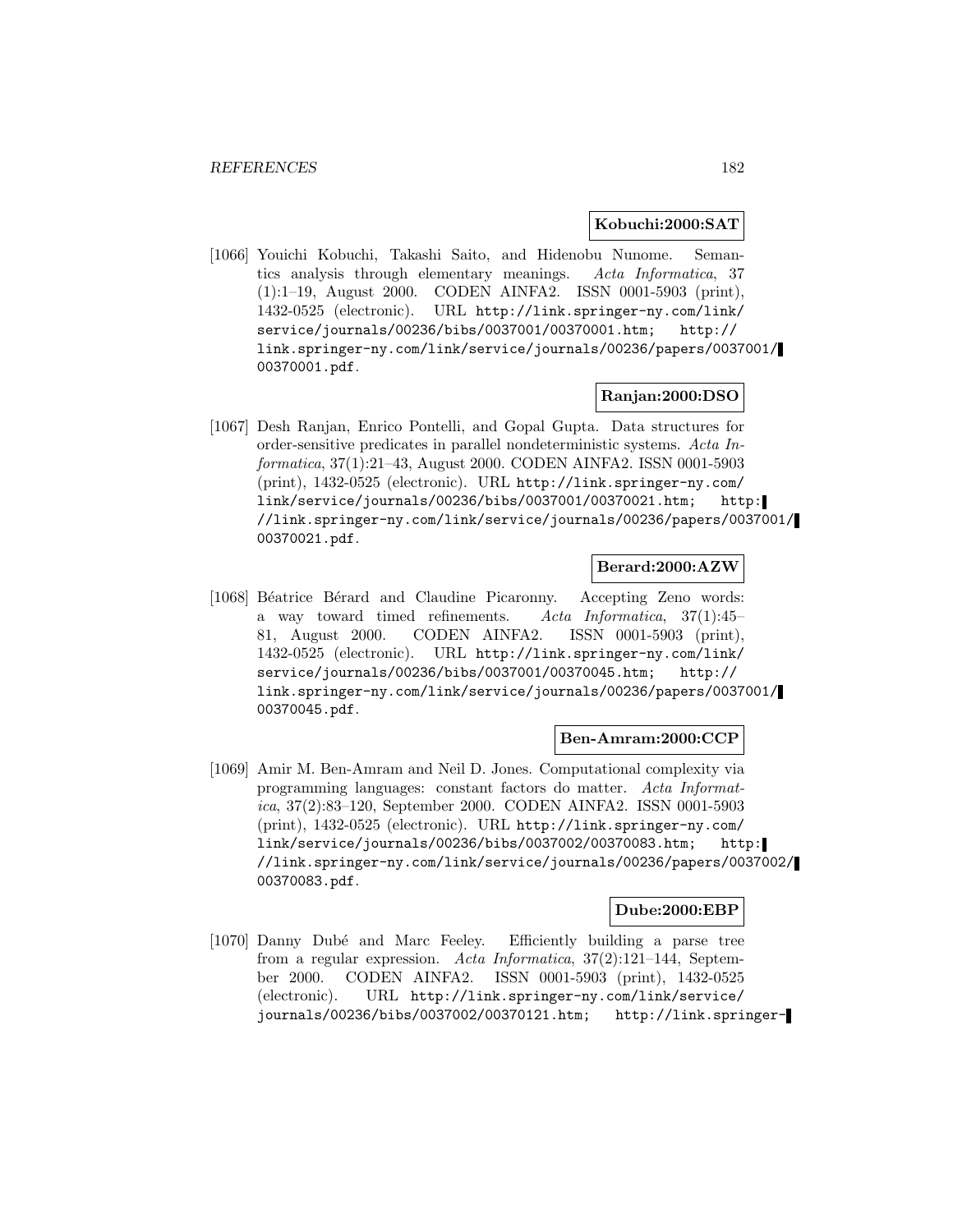ny.com/link/service/journals/00236/papers/0037002/00370121. pdf.

# **Andrei:2000:SRC**

[1071] Stefan Andrei, Manfred Kudlek, and Radu Stefan Niculescu. Some results on the Collatz problem. Acta Informatica, 37(2):145–160, September 2000. CODEN AINFA2. ISSN 0001-5903 (print), 1432-0525 (electronic). URL http://link.springer-ny.com/link/ service/journals/00236/bibs/0037002/00370145.htm; http:// link.springer-ny.com/link/service/journals/00236/papers/0037002/ 00370145.pdf.

## **Chaudhuri:2000:OWA**

[1072] Soma Chaudhuri, Martha J. Kosa, and Jennifer L. Welch. One-write algorithms for multivalued regular and atomic registers. Acta Informatica, 37(3):161–192, November 2000. CODEN AINFA2. ISSN 0001-5903 (print), 1432-0525 (electronic).

# **Yang:2000:CSM**

[1073] Boting Yang and Paul Gillard. The class Steiner minimal tree problem: a lower bound and test problem generation. Acta Informatica, 37(3): 193–211, November 2000. CODEN AINFA2. ISSN 0001-5903 (print), 1432-0525 (electronic).

#### **Hoogeboom:2000:FSL**

[1074] Hendrik Jan Hoogeboom and Nikè van Vugt. Fair sticker languages. Acta Informatica, 37(3):213–225, November 2000. CODEN AINFA2. ISSN 0001-5903 (print), 1432-0525 (electronic).

## **Broy:2001:ELE**

[1075] Manfred Broy. *Editorial*: Letter from the Editor. *Acta Informatica*, 37 (4/5):227–228, January 2001. CODEN AINFA2. ISSN 0001-5903 (print), 1432-0525 (electronic).

# **vanGlabbeek:2001:RAE**

[1076] Rob van Glabbeek and Ursula Goltz. Refinement of actions and equivalence notions for concurrent systems. Acta Informatica, 37(4/5):229–327, January 2001. CODEN AINFA2. ISSN 0001-5903 (print), 1432-0525 (electronic).

# **McIver:2001:DAU**

[1077] A. K. McIver and C. Morgan. Demonic, angelic and unbounded probabilistic choices in sequential programs. Acta Informatica, 37(4/5):329–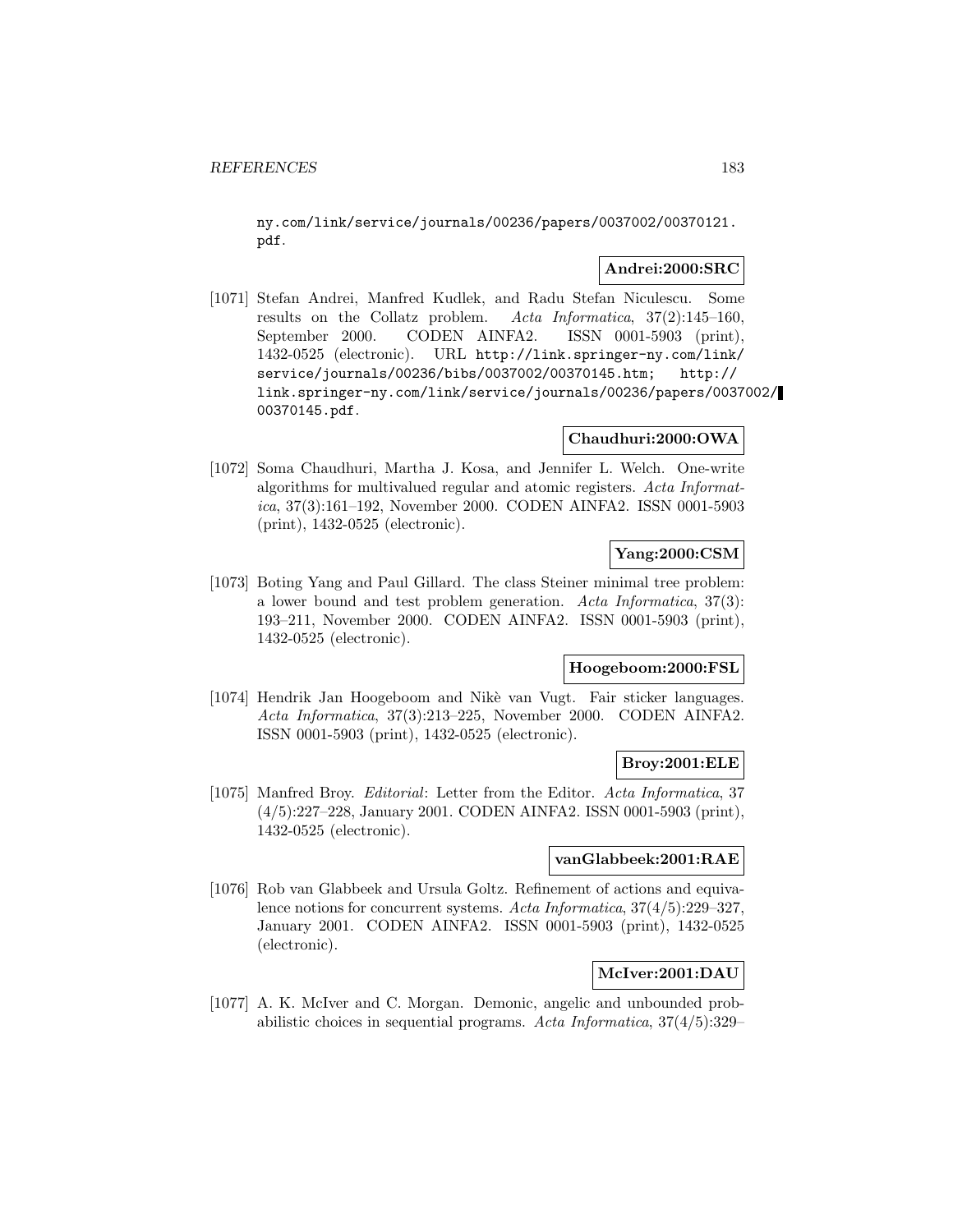354, January 2001. CODEN AINFA2. ISSN 0001-5903 (print), 1432-0525 (electronic).

## **Chanzy:2001:ARS**

[1078] Philippe Chanzy, Luc Devroye, and Carlos Zamora-Cura. Analysis of range search for random k-d trees. Acta Informatica,  $37(4/5)$ : 355–383, January 2001. CODEN AINFA2. ISSN 0001-5903 (print), 1432-0525 (electronic).

# **Hayes:2001:SRT**

[1079] Ian J. Hayes and Mark Utting. A sequential real-time refinement calculus. Acta Informatica, 37(6):385–448, February 2001. CODEN AINFA2. ISSN 0001-5903 (print), 1432-0525 (electronic).

## **Tiplea:2001:SES**

[1080] Ferucio Laurentiu Tiplea, Erkki Mäkinen, and Corina Apachite. Synchronized extension systems. Acta Informatica, 37(6):449–465, February 2001. CODEN AINFA2. ISSN 0001-5903 (print), 1432-0525 (electronic).

## **Corradini:2001:CIP**

[1081] Flavio Corradini and Marco Pistore. 'Closed Interval Process Algebra' versus 'Interval Process Algebra'. Acta Informatica, 37(7):467–509, March 2001. CODEN AINFA2. ISSN 0001-5903 (print), 1432-0525 (electronic).

## **Fernau:2001:PCG**

[1082] Henning Fernau. Parallel communicating grammar systems with terminal transmission. Acta Informatica, 37(7):511–540, March 2001. CODEN AINFA2. ISSN 0001-5903 (print), 1432-0525 (electronic).

# **Morris:2001:TB**

[1083] Joseph M. Morris and Alexander Bunkenburg. A theory of bunches. Acta Informatica, 37(8):541–561, May 2001. CODEN AINFA2. ISSN 0001- 5903 (print), 1432-0525 (electronic). URL http://link.springer-ny. com/link/service/journals/00236/bibs/1037008/10370541.htm; http://link.springer-ny.com/link/service/journals/00236/papers/ 1037008/10370541.pdf.

## **Moreau:2001:CDR**

[1084] Luc Moreau and Jean Duprat. A construction of distributed reference counting. Acta Informatica, 37(8):563–595, May 2001. CODEN AINFA2.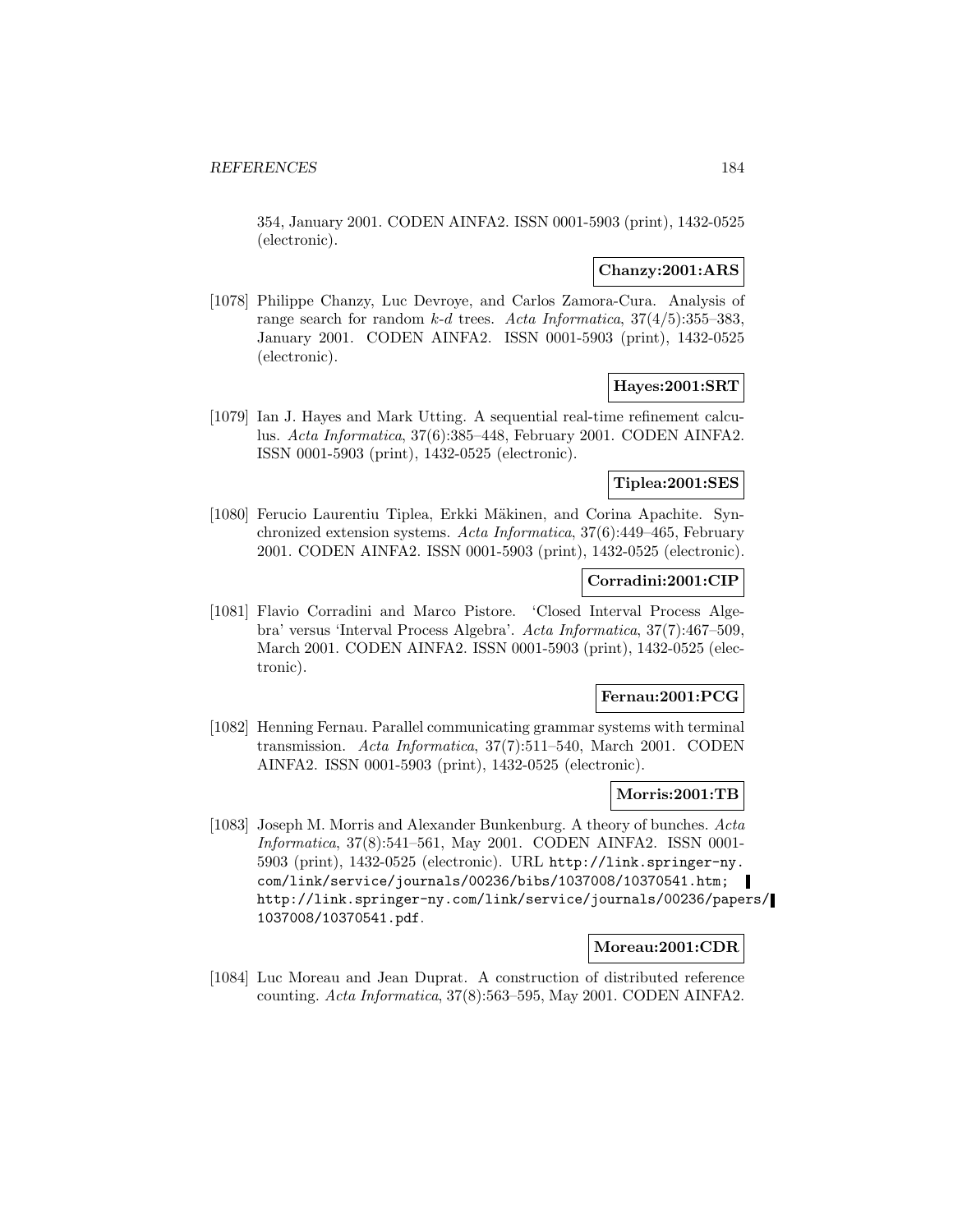ISSN 0001-5903 (print), 1432-0525 (electronic). URL http://link. springer-ny.com/link/service/journals/00236/bibs/1037008/10370563. htm; http://link.springer-ny.com/link/service/journals/00236/ papers/1037008/10370563.pdf.

**Carpi:2001:PLW**

[1085] Arturo Carpi and Aldo de Luca. Periodic-like words, periodicity, and boxes. Acta Informatica, 37(8):597–618, May 2001. CODEN AINFA2. ISSN 0001-5903 (print), 1432-0525 (electronic). URL http://link. springer-ny.com/link/service/journals/00236/bibs/1037008/10370597. htm; http://link.springer-ny.com/link/service/journals/00236/ papers/1037008/10370597.pdf.

**Kim:2001:ERA**

[1086] Changwook Kim. Efficient recognition algorithms for boundary and linear eNCE graph languages. Acta Informatica, 37(9):619– 632, June 2001. CODEN AINFA2. ISSN 0001-5903 (print), 1432-0525 (electronic). URL http://link.springer-ny.com/link/ service/journals/00236/bibs/1037009/10370619.htm; http:// link.springer-ny.com/link/service/journals/00236/papers/1037009/ 10370619.pdf.

## **Aycock:2001:EFG**

[1087] John Aycock, Nigel Horspool, Jan Janousek, and Borivoj Melichar. Even faster generalized LR parsing. Acta Informatica, 37(9):633– 651, June 2001. CODEN AINFA2. ISSN 0001-5903 (print), 1432-0525 (electronic). URL http://link.springer-ny.com/link/ service/journals/00236/bibs/1037009/10370633.htm; http:// link.springer-ny.com/link/service/journals/00236/papers/1037009/ 10370633.pdf.

# **Alonso:2001:TIP**

[1088] Laurent Alonso and René Schott. On the tree inclusion problem. Acta Informatica, 37(9):653–670, June 2001. CODEN AINFA2. ISSN 0001-5903 (print), 1432-0525 (electronic). URL http://link.springer-ny.com/ link/service/journals/00236/bibs/1037009/10370653.htm; http: //link.springer-ny.com/link/service/journals/00236/papers/1037009/ 10370653.pdf.

# **Morimoto:2001:YAG**

[1089] Shin ichi Morimoto and Masataka Sassa. Yet another generation of LALR parsers for regular right part grammars. Acta Informatica, 37 (9):671–697, June 2001. CODEN AINFA2. ISSN 0001-5903 (print),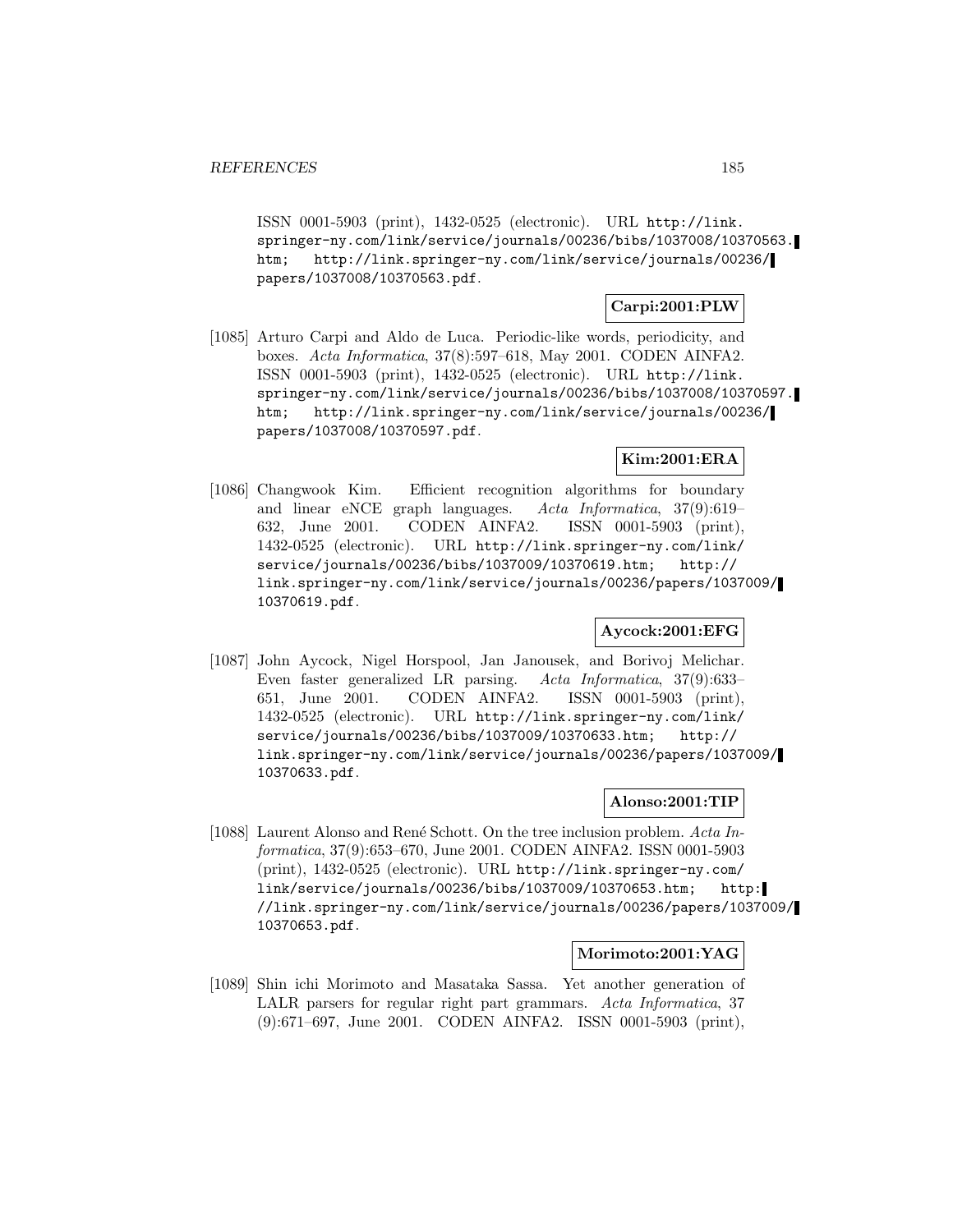1432-0525 (electronic). URL http://link.springer-ny.com/link/ service/journals/00236/bibs/1037009/10370671.htm; http:// link.springer-ny.com/link/service/journals/00236/papers/1037009/ 10370671.pdf.

# **Greco:2001:ESD**

[1090] Sergio Greco, Domenico Saccà, and Carlo Zaniolo. Extending stratified datalog to capture complexity classes ranging from  $P$  to  $\mathcal{QH}$ . Acta Informatica, 37(10):699–725, July 2001. CODEN AINFA2. ISSN 0001-5903 (print), 1432-0525 (electronic). URL http://link.springer-ny.com/ link/service/journals/00236/bibs/1037010/10370699.htm; http: //link.springer-ny.com/link/service/journals/00236/papers/1037010/ 10370699.pdf.

## **vanStee:2001:RJC**

[1091] Rob van Stee and Han La Poutré. Running a job on a collection of partly available machines, with on-line restarts. Acta Informatica, 37 (10):727–742, July 2001. CODEN AINFA2. ISSN 0001-5903 (print), 1432-0525 (electronic). URL http://link.springer-ny.com/link/ service/journals/00236/bibs/1037010/10370727.htm; http:// link.springer-ny.com/link/service/journals/00236/papers/1037010/ 10370727.pdf.

# **Larsen:2001:RBS**

[1092] Kim S. Larsen, Thomas Ottmann, and Eljas Soisalon-Soininen. Relaxed balance for search trees with local rebalancing. Acta Informatica, 37 (10):743–763, July 2001. CODEN AINFA2. ISSN 0001-5903 (print), 1432-0525 (electronic). URL http://link.springer-ny.com/link/ service/journals/00236/bibs/1037010/10370743.htm; http:// link.springer-ny.com/link/service/journals/00236/papers/1037010/ 10370743.pdf.

# **Ramon:2001:PTC**

[1093] Jan Ramon and Maurice Bruynooghe. A polynomial time computable metric between point sets. Acta Informatica, 37(10):765– 780, July 2001. CODEN AINFA2. ISSN 0001-5903 (print), 1432-0525 (electronic). URL http://link.springer-ny.com/link/ service/journals/00236/bibs/1037010/10370765.htm; http:// link.springer-ny.com/link/service/journals/00236/papers/1037010/ 10370765.pdf.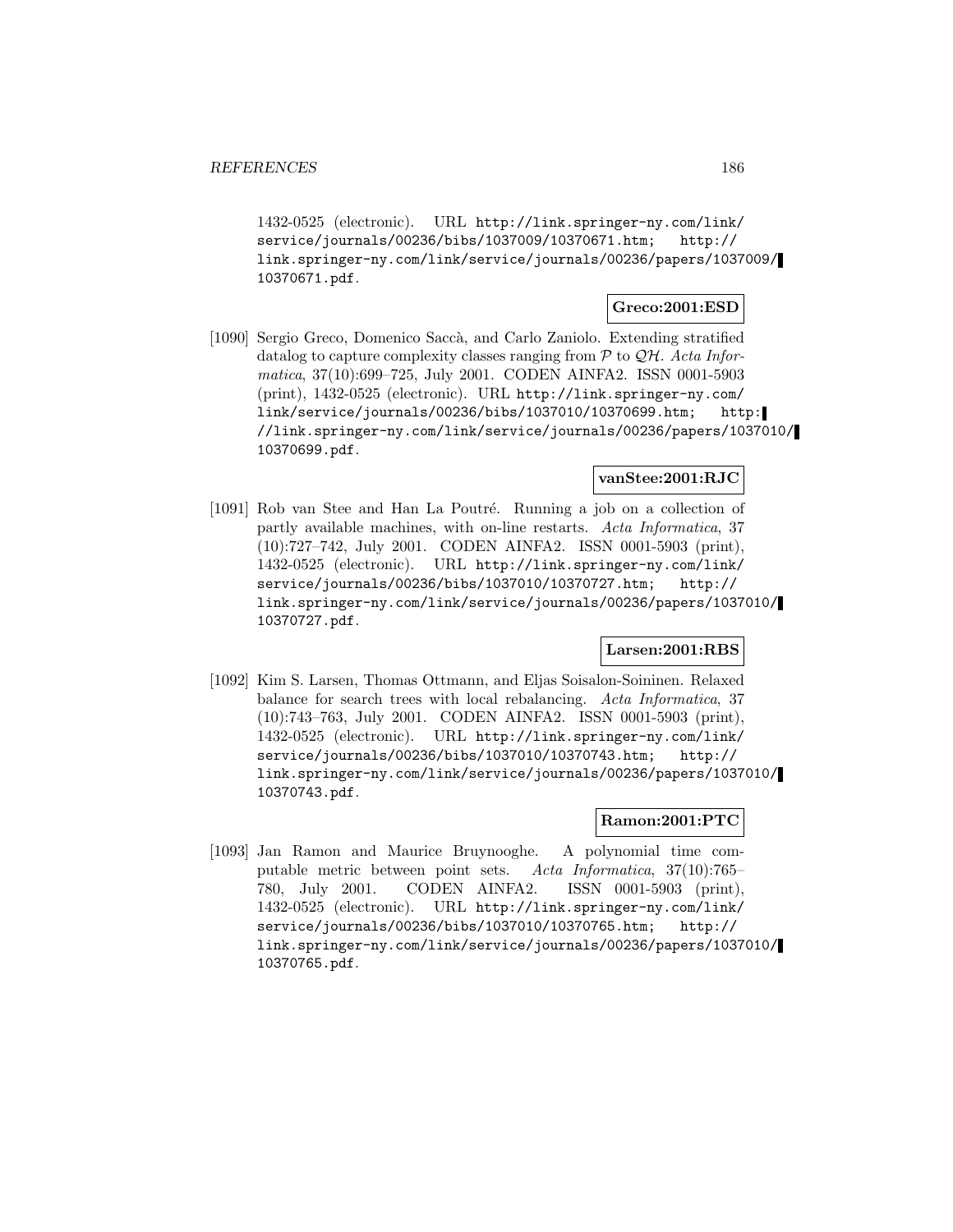#### **Best:2001:RPN**

[1094] Eike Best, Raymond Devillers, and Maciej Koutny. Recursion and Petri nets. Acta Informatica, 37(11-12):781–829, August 2001. CODEN AINFA2. ISSN 0001-5903 (print), 1432-0525 (electronic). URL http:// link.springer-ny.com/link/service/journals/00236/bibs/1037011/ 10370781.htm; http://link.springer-ny.com/link/service/journals/ 00236/papers/1037011/10370781.pdf.

#### **Astesiano:2001:LTL**

[1095] E. Astesiano and G. Reggio. Labelled transition logic: an outline. Acta Informatica, 37(11-12):831–879, August 2001. CODEN AINFA2. ISSN 0001-5903 (print), 1432-0525 (electronic). URL http://link.springerny.com/link/service/journals/00236/bibs/1037011/10370831.htm; http://link.springer-ny.com/link/service/journals/00236/papers/ 1037011/10370831.pdf.

## **Chakka:2001:MMM**

[1096] Ram Chakka and Peter G. Harrison. A Markov modulated multi-server queue with negative customers — the MM CPP/GE/c/L G-queue. Acta Informatica, 37(11-12):881–919, August 2001. CODEN AINFA2. ISSN 0001-5903 (print), 1432-0525 (electronic). URL http://link.springerny.com/link/service/journals/00236/bibs/1037011/10370881.htm; http://link.springer-ny.com/link/service/journals/00236/papers/ 1037011/10370881.pdf.

## **Colomb:2001:CTF**

[1097] Robert M. Colomb, C. N. G. Dampney, and Michael Johnson. Categorytheoretic fibration as an abstraction mechanism in information systems. Acta Informatica, 38(1):1–44, September 2001. CODEN AINFA2. ISSN 0001-5903 (print), 1432-0525 (electronic). URL http://link.springerny.com/link/service/journals/00236/bibs/1038001/10380001.htm; http://link.springer-ny.com/link/service/journals/00236/papers/ 1038001/10380001.pdf.

## **Meinke:2001:CDS**

[1098] K. Meinke and L. J. Steggles. Correctness of dataflow and systolic algorithms using algebras of streams. Acta Informatica, 38(1): 45–88, September 2001. CODEN AINFA2. ISSN 0001-5903 (print), 1432-0525 (electronic). URL http://link.springer-ny.com/link/ service/journals/00236/bibs/1038001/10380045.htm; http:// link.springer-ny.com/link/service/journals/00236/papers/1038001/ 10380045.pdf.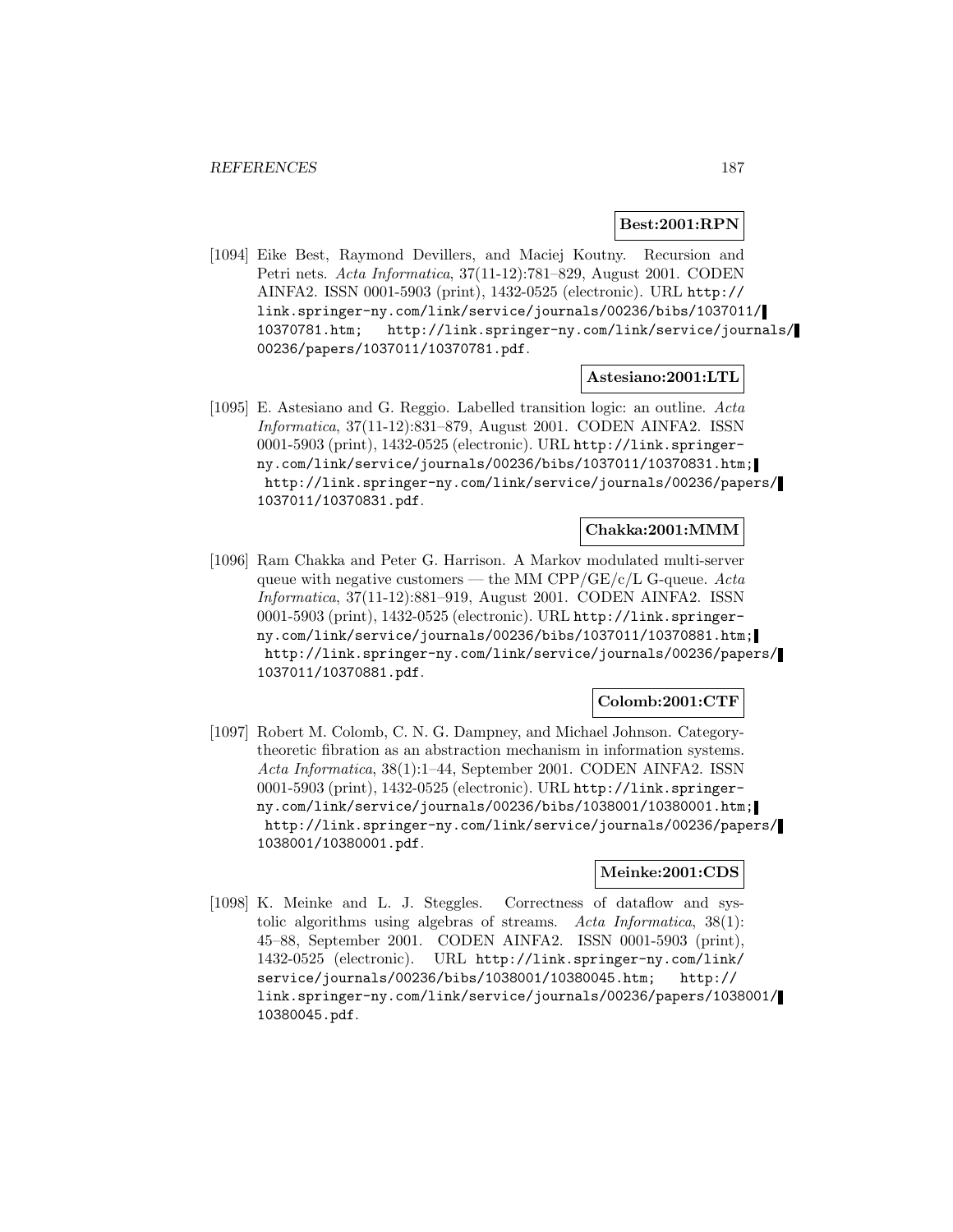#### **LaTorre:2001:TTA**

[1099] Salvatore La Torre and Margherita Napoli. Timed tree automata with an application to temporal logic. Acta Informatica, 38(2):89– 116, November 2001. CODEN AINFA2. ISSN 0001-5903 (print), 1432-0525 (electronic). URL http://link.springer-ny.com/link/ service/journals/00236/bibs/1038002/10380089.htm; http:// link.springer-ny.com/link/service/journals/00236/papers/1038002/ 10380089.pdf.

# **Ito:2001:GWF**

[1100] Masami Ito, Carlos Martín-Vide, and Victor Mitrana. Group weighted finite transducers. Acta Informatica, 38(2):117-129, November 2001. CODEN AINFA2. ISSN 0001-5903 (print), 1432-0525 (electronic). URL http://link.springer-ny.com/link/service/ journals/00236/bibs/1038002/10380117.htm; http://link.springerny.com/link/service/journals/00236/papers/1038002/10380117. pdf.

# **Dassow:2001:TSM**

[1101] Jürgen Dassow, Gheorghe Paun, Gabriel Thierrin, and Sheng Yu. Tree-systems of morphisms. Acta Informatica, 38(2):131–153, November 2001. CODEN AINFA2. ISSN 0001-5903 (print), 1432-0525 (electronic). URL http://link.springer-ny.com/link/service/ journals/00236/bibs/1038002/10380131.htm; http://link.springerny.com/link/service/journals/00236/papers/1038002/10380131. pdf.

## **Rensink:2001:PAA**

[1102] Arend Rensink and Heike Wehrheim. Process algebra with action dependencies. Acta Informatica, 38(3):155–234, December 2001. CODEN AINFA2. ISSN 0001-5903 (print), 1432-0525 (electronic). URL http://link.springer-ny.com/link/service/ journals/00236/bibs/1038003/10380155.htm; http://link.springerny.com/link/service/journals/00236/papers/1038003/10380155. pdf.

## **Makinen:2002:MAT**

[1103] Erkki Mäkinen and Tarja Systä. Minimally adequate teacher synthesizes statechart diagrams. Acta Informatica, 38(4):235–259, January 2002. CODEN AINFA2. ISSN 0001-5903 (print), 1432-0525 (electronic). URL http://link.springer-ny.com/link/service/ journals/00236/bibs/2038004/20380235.htm; http://link.springer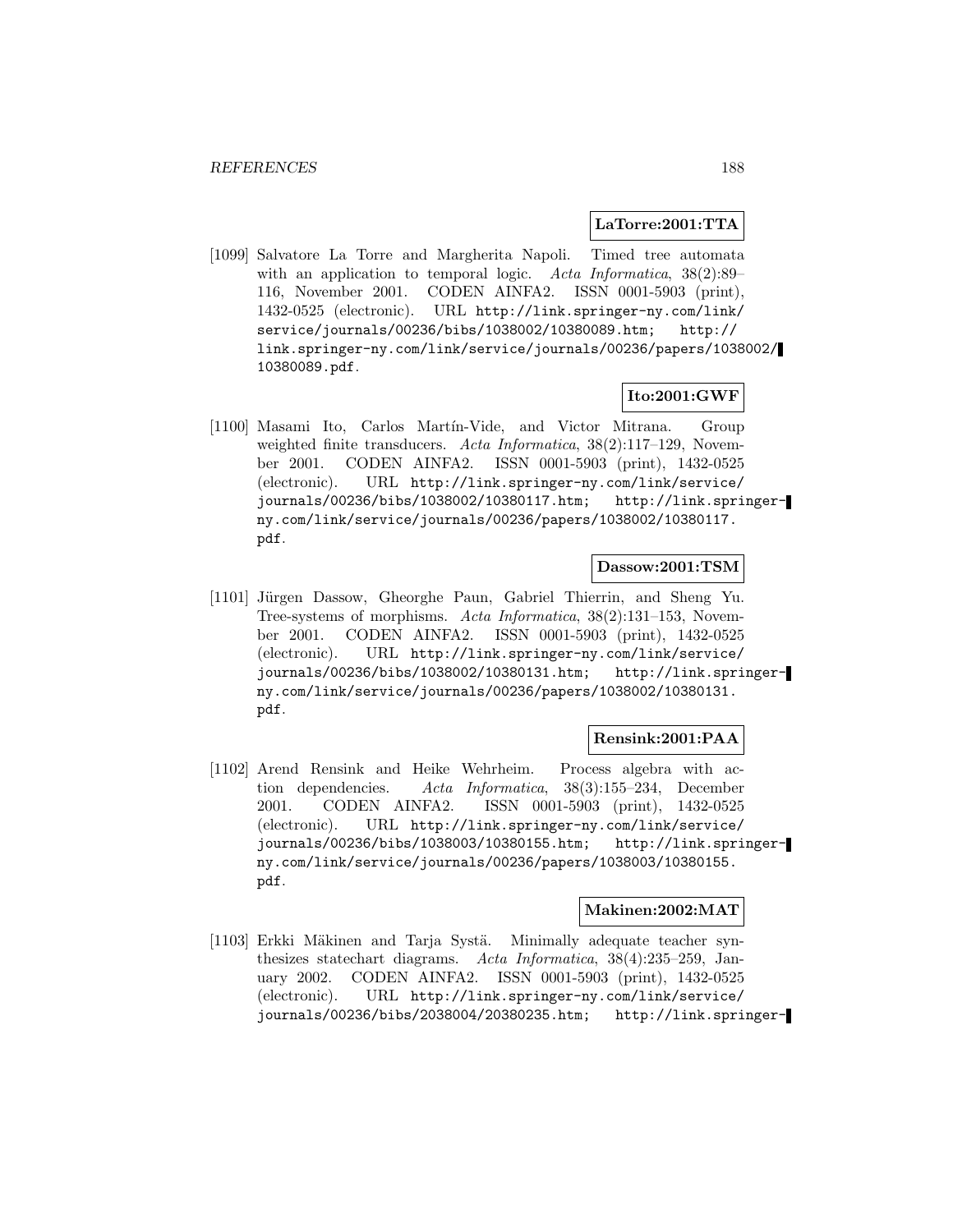ny.com/link/service/journals/00236/papers/2038004/20380235. pdf.

## **Drmota:2002:VHD**

[1104] Michael Drmota. The variance of the height of digital search trees. Acta Informatica, 38(4):261–276, January 2002. CODEN AINFA2. ISSN 0001- 5903 (print), 1432-0525 (electronic). URL http://link.springer-ny. com/link/service/journals/00236/bibs/2038004/20380261.htm; http://link.springer-ny.com/link/service/journals/00236/papers/ 2038004/20380261.pdf.

# **Lin:2002:ATA**

[1105] Huimin Lin and Wang Yi. Axiomatising timed automata. Acta Informatica, 38(4):277–305, January 2002. CODEN AINFA2. ISSN 0001-5903 (print), 1432-0525 (electronic). URL http://link.springer-ny.com/ link/service/journals/00236/bibs/2038004/20380277.htm; http: //link.springer-ny.com/link/service/journals/00236/papers/2038004/ 20380277.pdf.

## **Simovici:2002:IMD**

[1106] Dan A. Simovici, Dana Cristofor, and Laurentiu Cristofor. Impurity measures in databases. Acta Informatica, 38(5):307–324, March 2002. CODEN AINFA2. ISSN 0001-5903 (print), 1432-0525 (electronic).

# **Liu:2002:CDP**

[1107] Jixue Liu and Millist Vincent. Containment and disjointedness in partitioned normal form relations. Acta Informatica, 38(5):325–342, March 2002. CODEN AINFA2. ISSN 0001-5903 (print), 1432-0525 (electronic).

#### **Hesselink:2002:ACA**

[1108] Wim H. Hesselink. An assertional criterion for atomicity. Acta Informatica, 38(5):343–366, March 2002. CODEN AINFA2. ISSN 0001-5903 (print), 1432-0525 (electronic).

## **Duggan:2002:OTCb**

[1109] Dominic Duggan. Object type constructors. Acta Informatica, 38(6): 367–408, April 2002. CODEN AINFA2. ISSN 0001-5903 (print), 1432- 0525 (electronic).

# **Carpi:2002:WUF**

[1110] Arturo Carpi, Aldo de Luca, and Stefano Varricchio. Words, univalent factors, and boxes. Acta Informatica, 38(6):409–436, April 2002. CODEN AINFA2. ISSN 0001-5903 (print), 1432-0525 (electronic).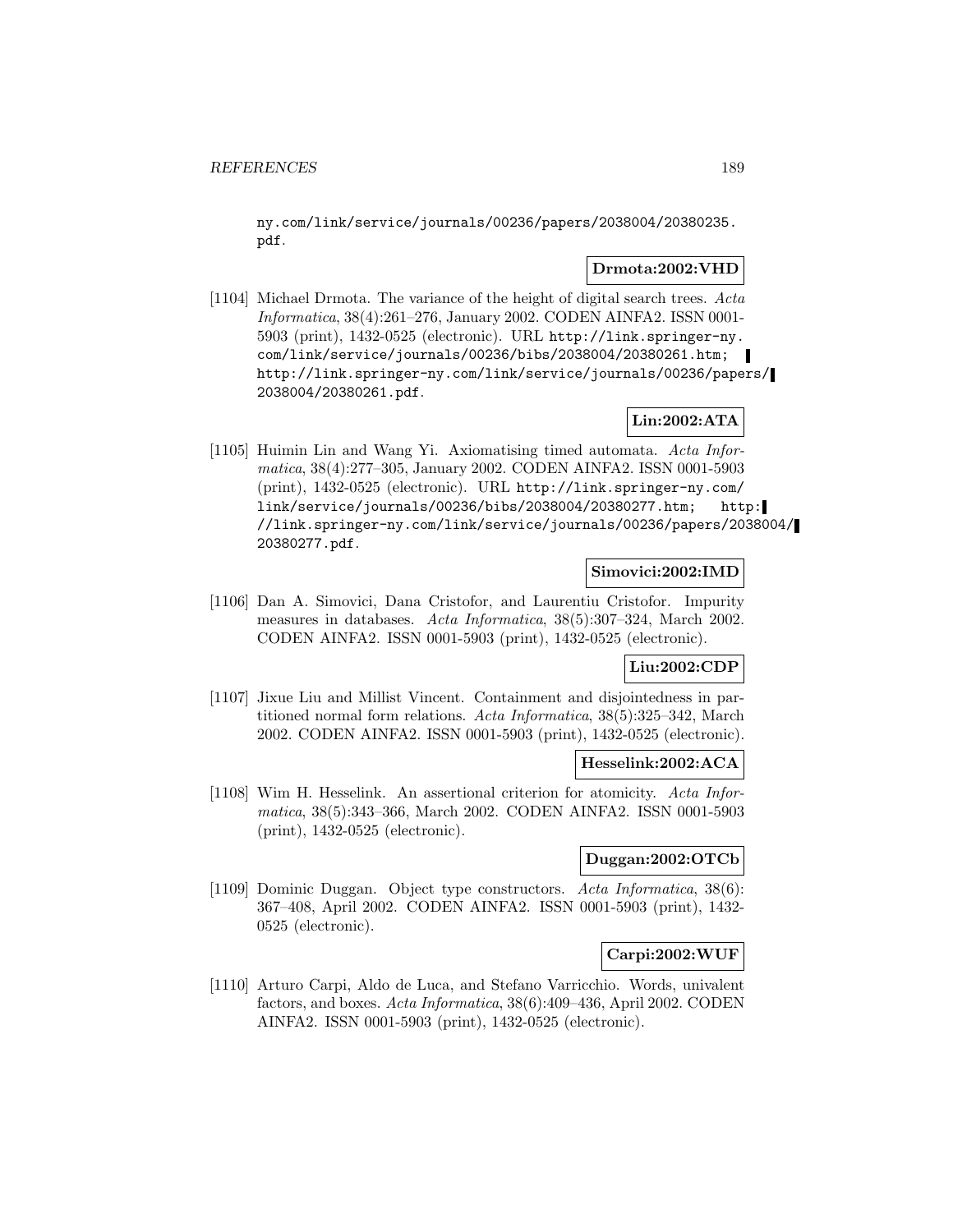#### **Frederiks:2002:DPI**

[1111] P. J. M. Frederiks and T. P. van der Weide. Deriving and paraphrasing information grammars using object-oriented analysis models. Acta Informatica, 38(7):437–488, June 2002. CODEN AINFA2. ISSN 0001-5903 (print), 1432-0525 (electronic).

# **Penabad:2002:GPC**

[1112] Miguel R. Penabad, Nieves R. Brisaboa, Héctor J. Hernández, et al. A general procedure to check conjunctive query containment. Acta Informatica, 38(7):489–529, June 2002. CODEN AINFA2. ISSN 0001-5903 (print), 1432-0525 (electronic).

#### **Santone:2002:AVC**

[1113] Antonella Santone. Automatic verification of concurrent systems using a formula-based compositional approach. Acta Informatica, 38(8):531– 564, July 2002. CODEN AINFA2. ISSN 0001-5903 (print), 1432-0525 (electronic).

# **Larsen:2002:RRB**

[1114] Kim S. Larsen. Relaxed red-black trees with group updates. Acta Informatica, 38(8):565–586, July 2002. CODEN AINFA2. ISSN 0001-5903 (print), 1432-0525 (electronic).

# **Chakaravarthy:2002:NAP**

[1115] Venkatesan T. Chakaravarthy and Susan Horwitz. On the nonapproximability of points-to analysis. Acta Informatica, 38(8):587–598, July 2002. CODEN AINFA2. ISSN 0001-5903 (print), 1432-0525 (electronic).

#### **Cordero:2002:BCS**

[1116] P. Cordero, M. Enciso, and I. P. de Guzmán. Bases for closed sets of implicants and implicates in temporal logic. Acta Informatica, 38(9):599– 619, August 2002. CODEN AINFA2. ISSN 0001-5903 (print), 1432-0525 (electronic).

# **Giannella:2002:APC**

[1117] Chris Giannella and Dirk Van Gucht. Adding a path connectedness operator to  $FO + poly$  (linear). Acta Informatica, 38(9):621–648, August 2002. CODEN AINFA2. ISSN 0001-5903 (print), 1432-0525 (electronic).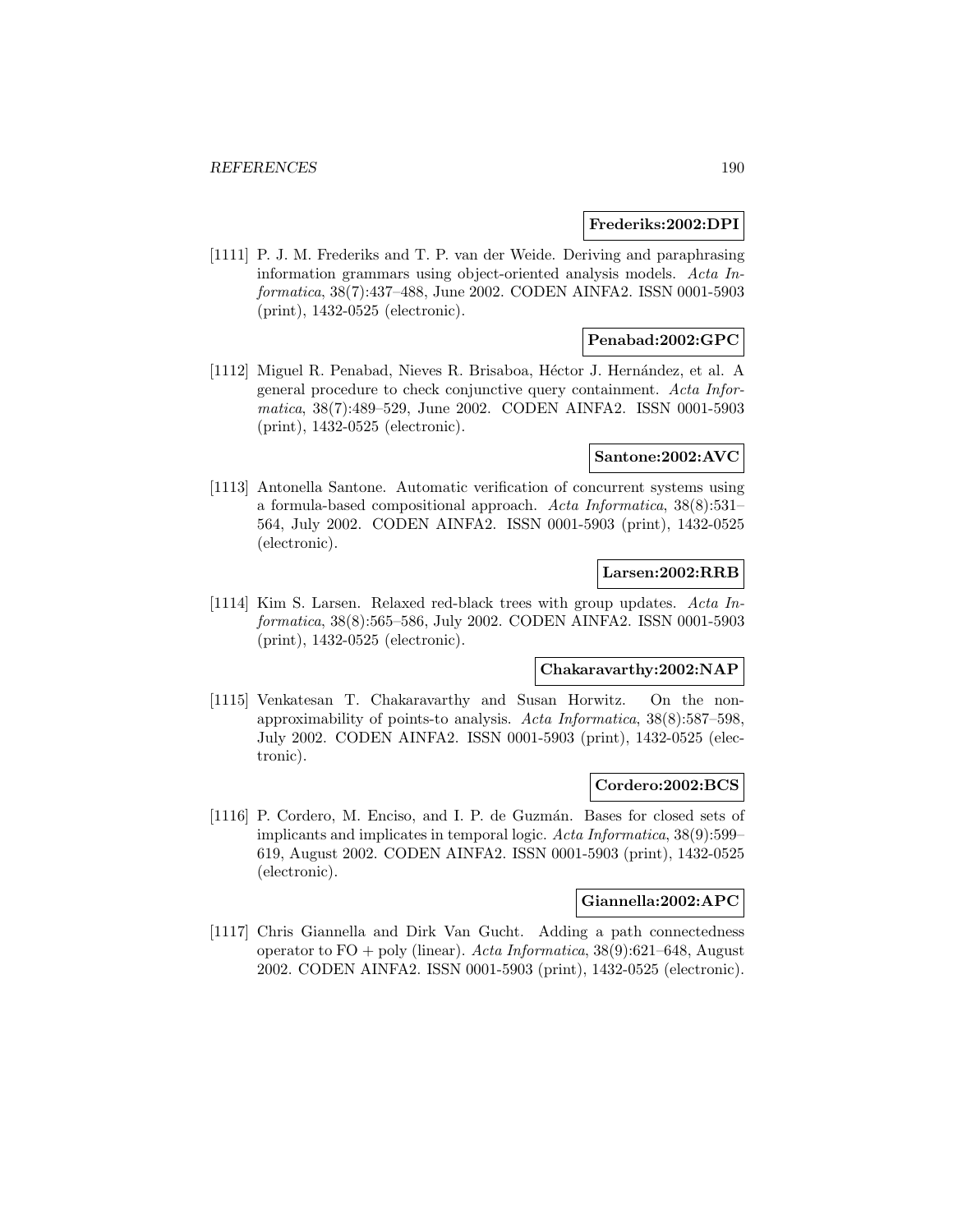#### **Berstel:2002:FPX**

[1118] Jean Berstel and Luc Boasson. Formal properties of XML grammars and languages. Acta Informatica, 38(9):649–671, August 2002. CODEN AINFA2. ISSN 0001-5903 (print), 1432-0525 (electronic).

#### **Coffman:2002:PRS**

[1119] E. G. Coffman, Jr., Peter J. Downey, and Peter Winkler. Packing rectangles in a strip. Acta Informatica, 38(10):673–693, September 2002. CODEN AINFA2. ISSN 0001-5903 (print), 1432-0525 (electronic).

## **Bottoni:2002:MSP**

[1120] Paolo Bottoni, Carlos Martín-Vide, Gheorghe Păun, et al. Membrane systems with promoters/inhibitors. Acta Informatica, 38(10):695–720, September 2002. CODEN AINFA2. ISSN 0001-5903 (print), 1432-0525 (electronic).

#### **Madhu:2002:GNF**

[1121] Mutyam Madhu and Kamala Krithivasan. Generalized normal form for rewriting P systems. Acta Informatica, 38(10):721–734, September 2002. CODEN AINFA2. ISSN 0001-5903 (print), 1432-0525 (electronic).

## **Corradini:2002:CWC**

[1122] Flavio Corradini, Walter Vogler, and Lars Jenner. Comparing the worstcase efficiency of asynchronous systems with PAFAS. Acta Informatica, 38(11/12):735–792, November 2002. CODEN AINFA2. ISSN 0001-5903 (print), 1432-0525 (electronic).

## **Vajnovszki:2002:GVM**

[1123] Vincent Vajnovszki. Gray visiting Motzkins. Acta Informatica, 38(11/ 12):793–811, November 2002. CODEN AINFA2. ISSN 0001-5903 (print), 1432-0525 (electronic).

#### **Mahmoud:2002:SRB**

[1124] Hosam M. Mahmoud. The size of random bucket trees via urn models. Acta Informatica, 38(11/12):813–838, November 2002. CODEN AINFA2. ISSN 0001-5903 (print), 1432-0525 (electronic). See erratum [1179].

#### **Honkala:2002:CIP**

[1125] Iiro Honkala and Antoine Lobstein. On the complexity of the identification problem in Hamming spaces. Acta Informatica, 38(11/12):839–845, November 2002. CODEN AINFA2. ISSN 0001-5903 (print), 1432-0525 (electronic).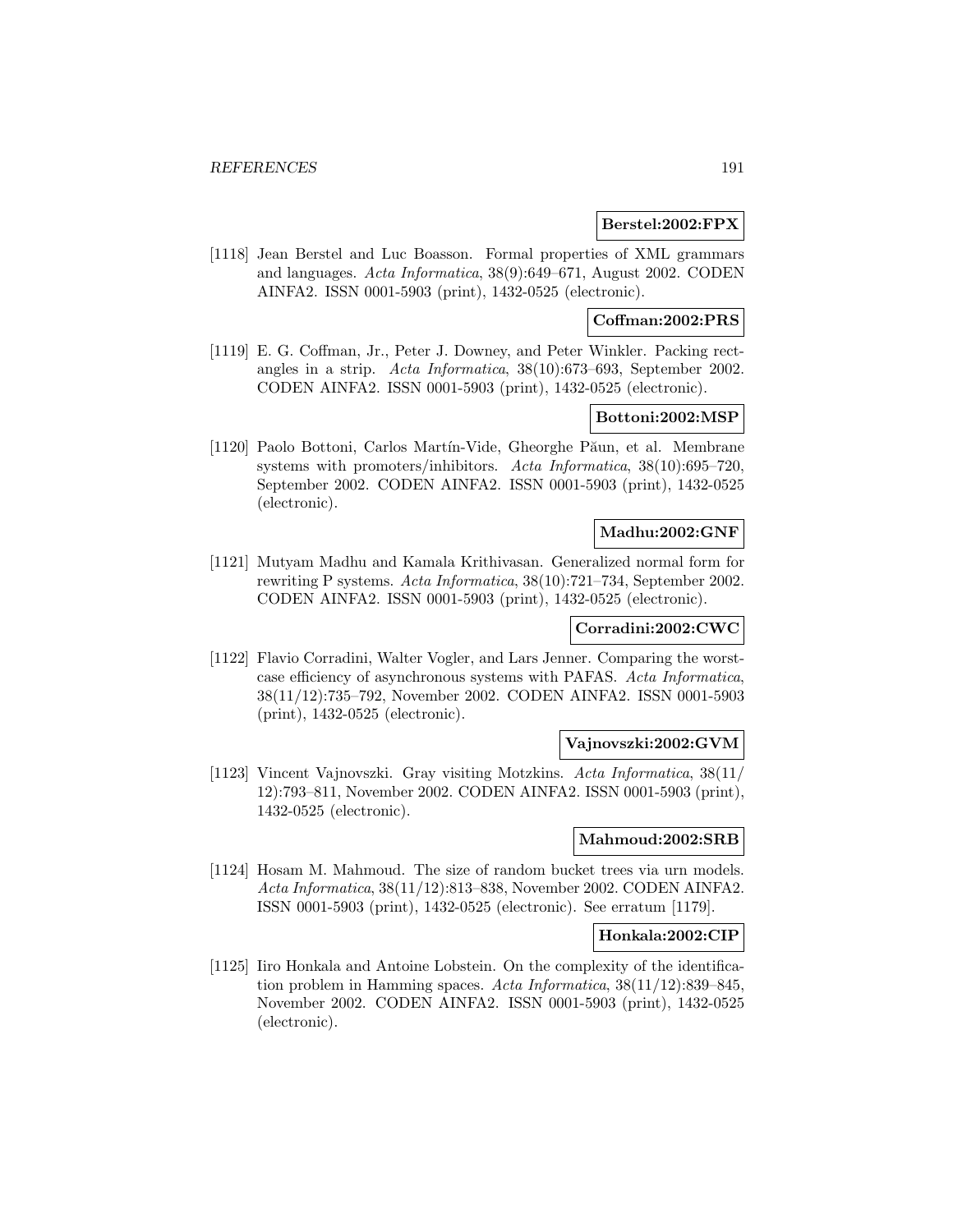#### **Iwamoto:2002:QST**

[1126] Chuzo Iwamoto, Katsuyuki Tateishi, Kenichi Morita, et al. A quadratic speedup theorem for iterative arrays. Acta Informatica, 38(11/12):847– 858, November 2002. CODEN AINFA2. ISSN 0001-5903 (print), 1432- 0525 (electronic).

## **Anonymous:2002:AR**

[1127] Anonymous. Acknowledgement to referees. Acta Informatica, 38(11/12): 859–860, November 2002. CODEN AINFA2. ISSN 0001-5903 (print), 1432-0525 (electronic).

#### **Coulondre:2003:TPP**

[1128] Stéphane Coulondre. A top-down proof procedure for generalized data dependencies. Acta Informatica, 39(1):1–29, January 2003. CODEN AINFA2. ISSN 0001-5903 (print), 1432-0525 (electronic).

# **Penna:2003:SRE**

[1129] Giuseppe Della Penna, Benedetto Intrigila, Enrico Tronci, et al. Synchronized regular expressions. Acta Informatica, 39(1):31–70, January 2003. CODEN AINFA2. ISSN 0001-5903 (print), 1432-0525 (electronic).

#### **Burrieza:2003:FAT**

[1130] Alfredo Burrieza and Inma P. de Guzm´an. A functional approach for temporal  $\times$  modal logics. Acta Informatica, 39(2):71–96, February 2003. CODEN AINFA2. ISSN 0001-5903 (print), 1432-0525 (electronic).

## **Epstein:2003:SR**

[1131] Leah Epstein. Bin stretching revisited. Acta Informatica, 39(2):97–117, February 2003. CODEN AINFA2. ISSN 0001-5903 (print), 1432-0525 (electronic).

## **Gawo:2003:SCD**

[1132] Ján Gawo and Martin Nehéz. Stochastic cooperative distributed grammar systems and random graphs. Acta Informatica, 39(2):119–140, February 2003. CODEN AINFA2. ISSN 0001-5903 (print), 1432-0525 (electronic).

#### **Bauer:2003:EWD**

[1133] Friedrich L. Bauer and Manfred Broy. Edsger W. Dijkstra — Acta Informatica and Marktoberdorf. Acta Informatica, 39(3):141–142, March 2003. CODEN AINFA2. ISSN 0001-5903 (print), 1432-0525 (electronic).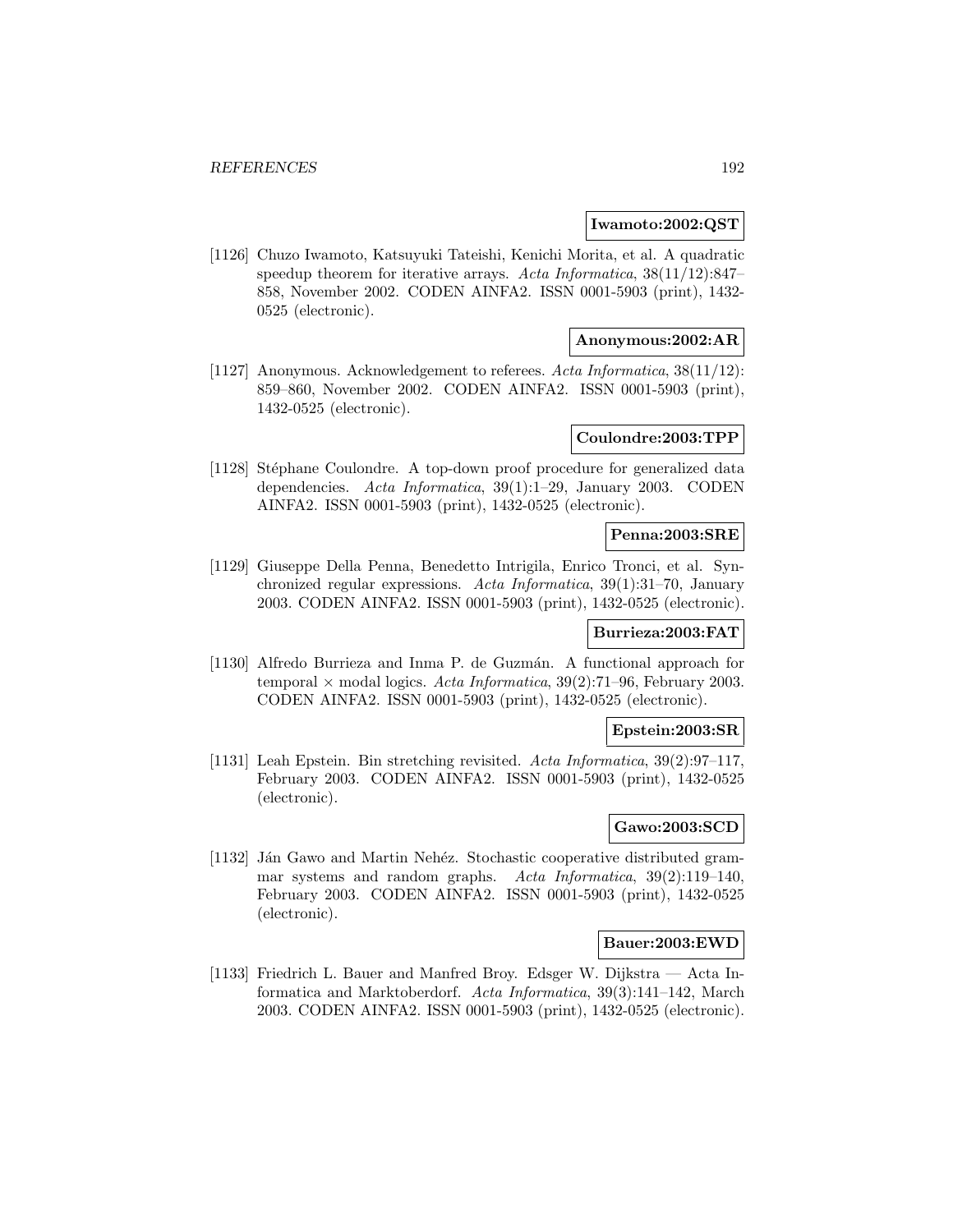#### **Kiepuszewski:2003:FCF**

[1134] B. Kiepuszewski, A. H. M. ter Hofstede, and W. M. P. van der Aalst. Fundamentals of control flow in workflows. Acta Informatica, 39(3):143– 209, March 2003. CODEN AINFA2. ISSN 0001-5903 (print), 1432-0525 (electronic).

### **Hesselink:2003:PRF**

[1135] Wim H. Hesselink. Preference rankings in the face of uncertainty. Acta Informatica, 39(3):211–231, March 2003. CODEN AINFA2. ISSN 0001- 5903 (print), 1432-0525 (electronic).

#### **Wabenhorst:2003:SDF**

[1136] Axel Wabenhorst. Stepwise development of fair distributed systems. Acta Informatica, 39(4):233–271, April 2003. CODEN AINFA2. ISSN 0001- 5903 (print), 1432-0525 (electronic).

## **Reisig:2003:GTS**

[1137] W. Reisig. On Gurevich's theorem on sequential algorithms. Acta Informatica, 39(4):273–305, April 2003. CODEN AINFA2. ISSN 0001-5903 (print), 1432-0525 (electronic).

## **Meduna:2003:CES**

[1138] A. Meduna. Coincidental extension of scattered context languages. Acta Informatica, 39(5):307–314, May 2003. CODEN AINFA2. ISSN 0001- 5903 (print), 1432-0525 (electronic).

## **Ying:2003:RAP**

[1139] M. Ying. Reasoning about probabilistic sequential programs in a probabilistic logic. Acta Informatica, 39(5):315–389, May 2003. CODEN AINFA2. ISSN 0001-5903 (print), 1432-0525 (electronic).

# **Biskup:2003:AID**

[1140] Joachim Biskup and Torsten Polle. Adding inclusion dependencies to an object-oriented data model with uniqueness constraints. Acta Informatica, 39(6/7):391–449, June 2003. CODEN AINFA2. ISSN 0001-5903 (print), 1432-0525 (electronic).

#### **Currie:2003:WLW**

[1141] James D. Currie and Erica Moodie. A word on 7 letters which is nonrepetitive up to mod5. Acta Informatica, 39(6/7):451–468, June 2003. CODEN AINFA2. ISSN 0001-5903 (print), 1432-0525 (electronic).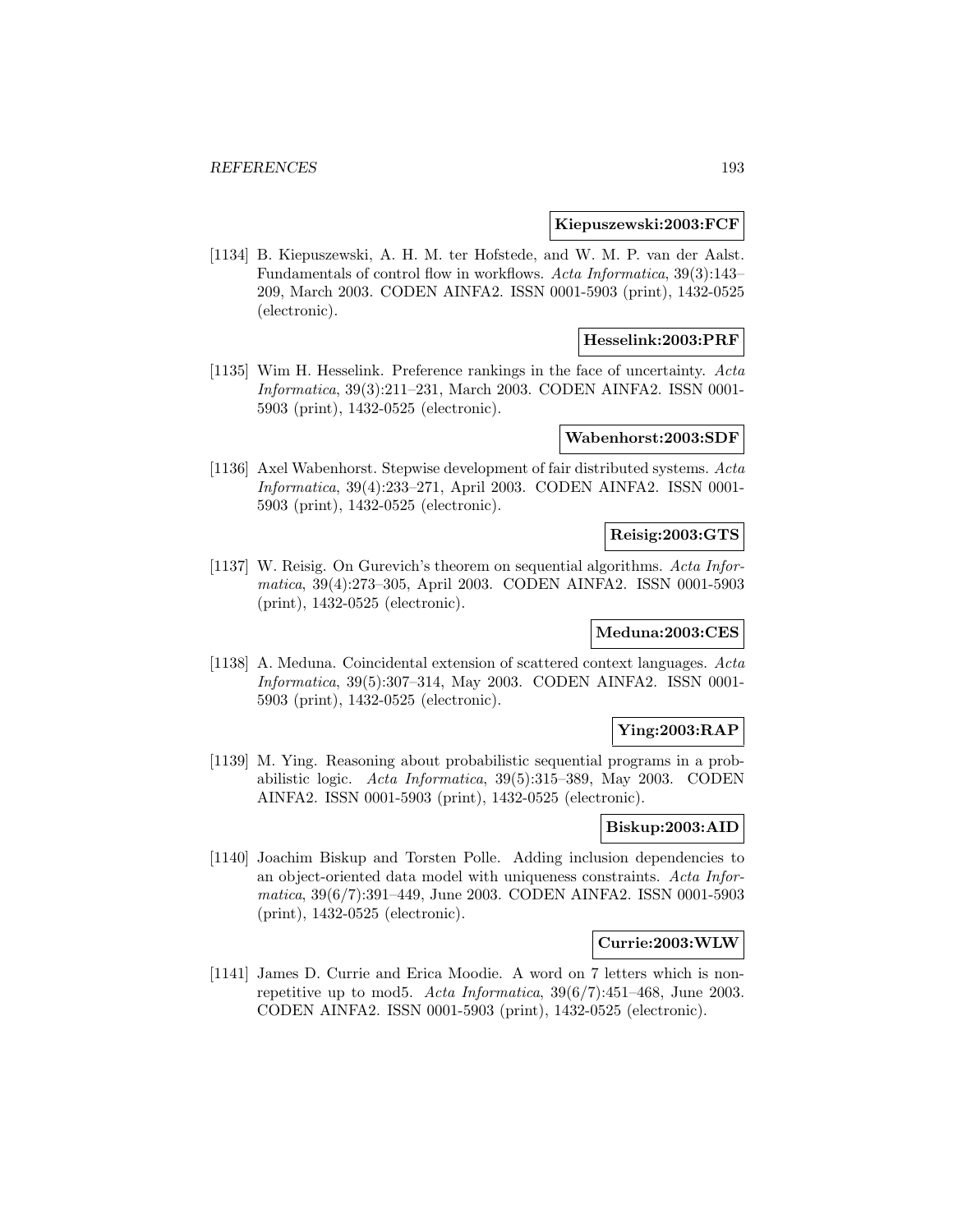## **Srba:2003:SBS**

[1142] Jiří Srba. Strong bisimilarity of simple process algebras: complexity lower bounds. Acta Informatica, 39(6/7):469–499, June 2003. CODEN AINFA2. ISSN 0001-5903 (print), 1432-0525 (electronic).

## **Fokkink:2003:SOS**

[1143] Wan Fokkink and Thuy Duong Vu. Structural operational semantics and bounded nondeterminism. Acta Informatica, 39(6/7):501–516, June 2003. CODEN AINFA2. ISSN 0001-5903 (print), 1432-0525 (electronic).

# **Castellanos:2003:NEP**

[1144] Juan Castellanos, Carlos Mart´ın-Vide, Victor Mitrana, et al. Networks of evolutionary processors. Acta Informatica, 39(6/7):517–529, June 2003. CODEN AINFA2. ISSN 0001-5903 (print), 1432-0525 (electronic).

#### **Majster-Cederbaum:2003:TAR**

[1145] Mila Majster-Cederbaum and Jinzhao Wu. Towards action refinement for true concurrent real time. Acta Informatica, 39(8):531–577, July 2003. CODEN AINFA2. ISSN 0001-5903 (print), 1432-0525 (electronic).

# **Silva:2003:NPP**

[1146] Pedro V. Silva. A note on pure and p-pure languages. Acta Informatica, 39(8):579–595, July 2003. CODEN AINFA2. ISSN 0001-5903 (print), 1432-0525 (electronic).

# **Coffman:2003:IPS**

[1147] E. G. Coffman, J. Sethuraman, and V. G. Timkovsky. Ideal preemptive schedules on two processors. Acta Informatica, 39(8):597–612, July 2003. CODEN AINFA2. ISSN 0001-5903 (print), 1432-0525 (electronic).

#### **Engelfriet:2003:CPT**

[1148] Joost Engelfriet and Sebastian Maneth. A comparison of pebble tree transducers with macro tree transducers. Acta Informatica, 39(9):613– 698, August 2003. CODEN AINFA2. ISSN 0001-5903 (print), 1432-0525 (electronic).

#### **Meduna:2003:ECE**

[1149] Alexander Meduna. Erratum: Coincidental extension of scattered context languages. Acta Informatica, 39(9):699, August 2003. CODEN AINFA2. ISSN 0001-5903 (print), 1432-0525 (electronic).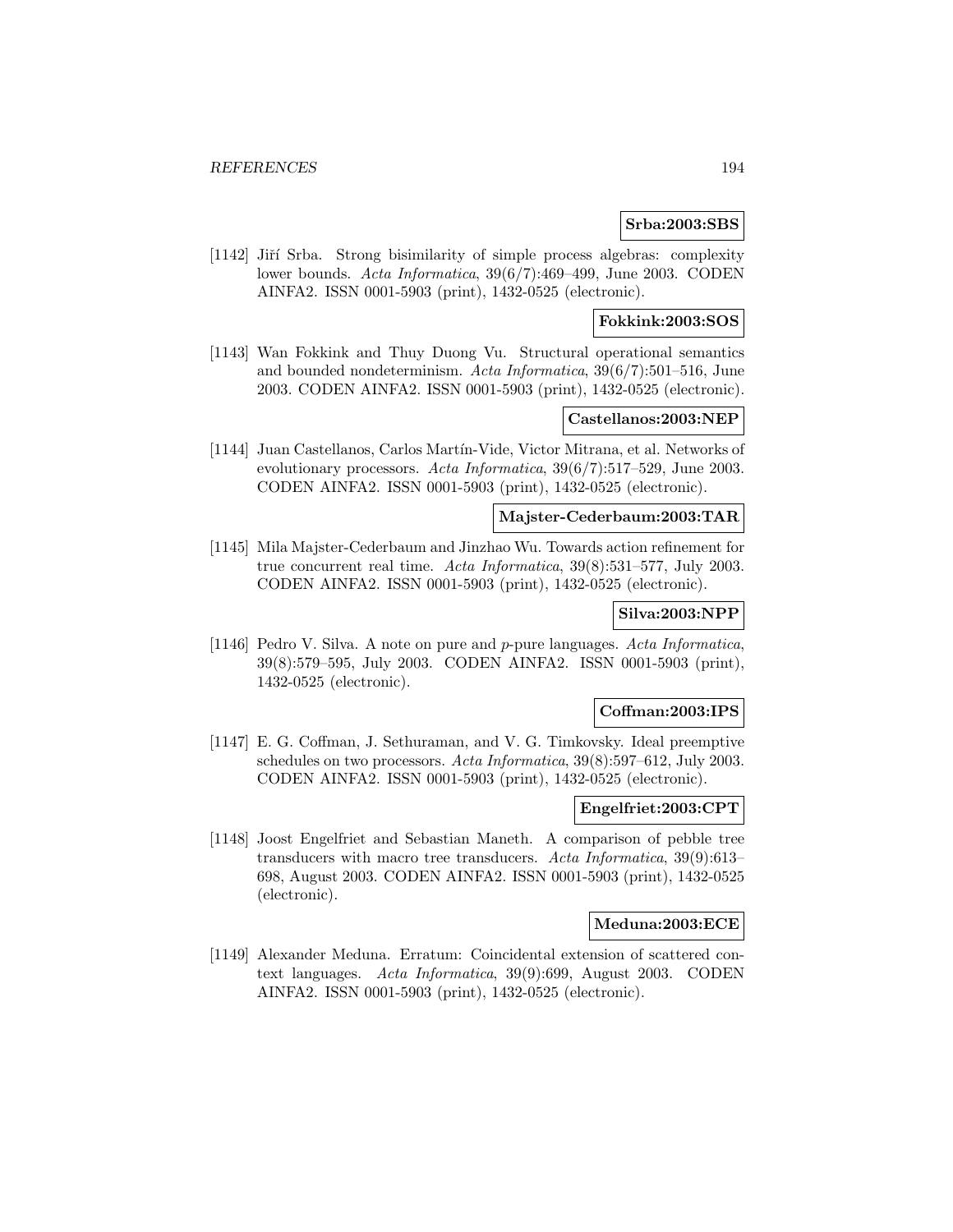#### **Anonymous:2003:AR**

[1150] Anonymous. Acknowledgement to referees. Acta Informatica, 39(9): 701, August 2003. CODEN AINFA2. ISSN 0001-5903 (print), 1432-0525 (electronic).

#### **Anonymous:2003:MPP**

[1151] Anonymous. Message from the Publisher: Publication in the Online First directory. Acta Informatica, 40(1):1, September 2003. CODEN AINFA2. ISSN 0001-5903 (print), 1432-0525 (electronic).

# **Boyar:2003:EAF**

[1152] Joan Boyar, Lene M. Favrholdt, Kim S. Larsen, et al. Extending the accommodating function. Acta Informatica, 40(1):3–35, September 2003. CODEN AINFA2. ISSN 0001-5903 (print), 1432-0525 (electronic).

#### **Doberkat:2003:PMS**

[1153] Ernst-Erich Doberkat. Pipelines: Modelling a software architecture through relations. Acta Informatica, 40(1):37–79, September 2003. CO-DEN AINFA2. ISSN 0001-5903 (print), 1432-0525 (electronic).

# **Anonymous:2003:MP**

[1154] Anonymous. Message from the Publisher. Acta Informatica, 40(1):??, September 2003. CODEN AINFA2. ISSN 0001-5903 (print), 1432-0525 (electronic).

#### **Ben-Amram:2003:EDO**

[1155] Amir M. Ben-Amram, Omer Berkman, and Holger Petersen. Element distinctness on one-tape Turing machines: a complete solution. Acta Informatica, 40(2):81–94, October 2003. CODEN AINFA2. ISSN 0001- 5903 (print), 1432-0525 (electronic).

## **Khomenko:2003:CPP**

[1156] Victor Khomenko, Maciej Koutny, and Walter Vogler. Canonical prefixes of Petri net unfoldings. Acta Informatica, 40(2):95–118, October 2003. CODEN AINFA2. ISSN 0001-5903 (print), 1432-0525 (electronic).

## **Kari:2003:SFO**

[1157] Lila Kari, Stavros Konstantinidis, Elena Losseva, et al. Sticky-free and overhang-free DNA languages. Acta Informatica, 40(2):119–157, October 2003. CODEN AINFA2. ISSN 0001-5903 (print), 1432-0525 (electronic).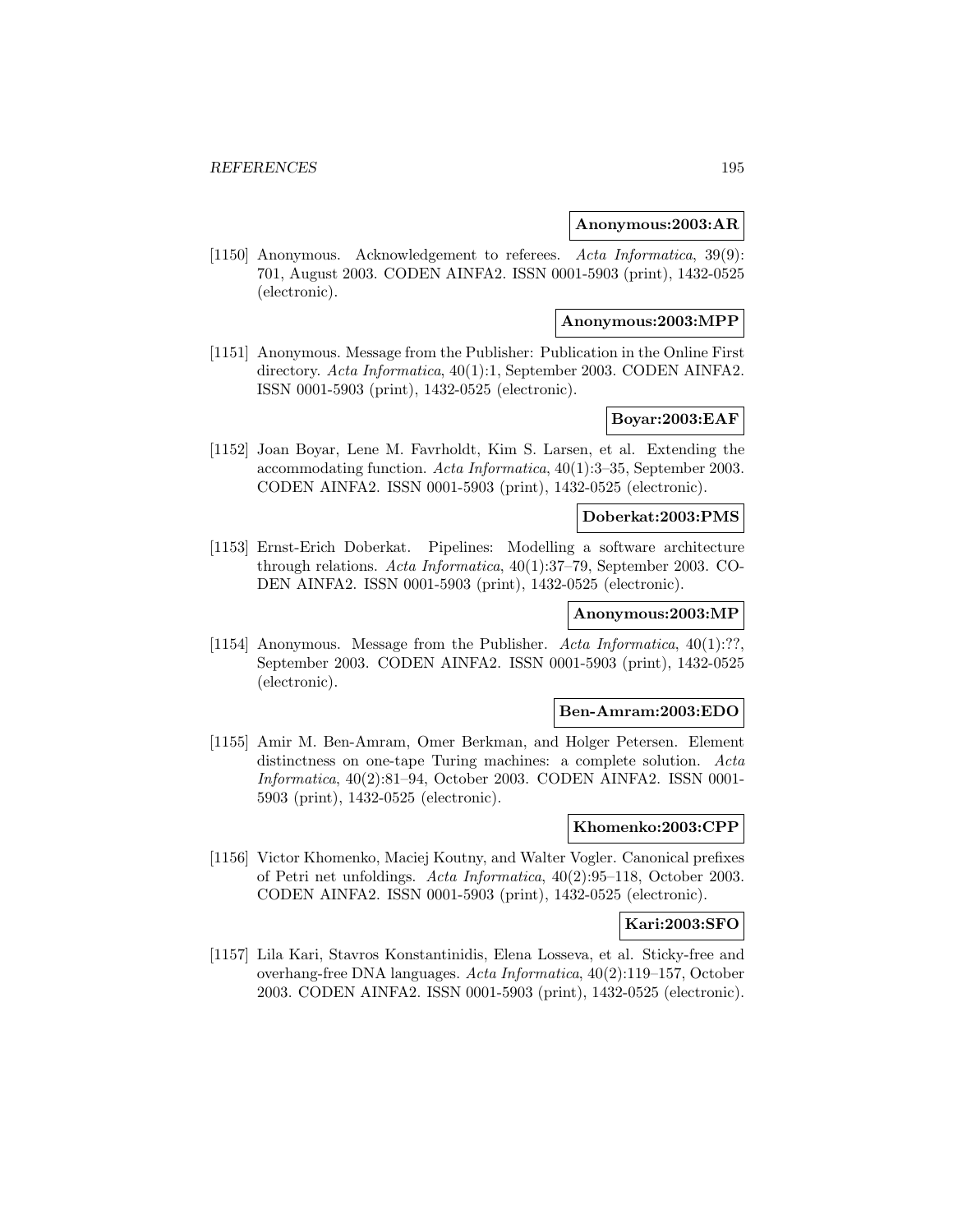## **Lesley:2003:PVS**

[1158] N. Lesley and A. Fekete. Providing view synchrony for group communication services. Acta Informatica, 40(3):159–210, November 2003. CODEN AINFA2. ISSN 0001-5903 (print), 1432-0525 (electronic).

# **Layuan:2003:DQA**

[1159] Li Layuan and Li Chunlin. A distributed QoS-aware multicast routing protocol. Acta Informatica, 40(3):211–233, November 2003. CODEN AINFA2. ISSN 0001-5903 (print), 1432-0525 (electronic).

# **Walther:2004:PRE**

[1160] Andrea Walther. Program reversals for evolutions with non-uniform step costs. Acta Informatica, 40(4):235–263, February 2004. CODEN AINFA2. ISSN 0001-5903 (print), 1432-0525 (electronic).

## **Charpentier:2004:STP**

[1161] Michel Charpentier and K. Mani Chandy. Specification transformers: a predicate transformer approach to composition. Acta Informatica, 40 (4):265–301, February 2004. CODEN AINFA2. ISSN 0001-5903 (print), 1432-0525 (electronic).

# **Lee:2004:BCS**

[1162] Wen-Chiung Lee, Chin-Chia Wu, and Hua-Jung Sung. A bi-criterion single-machine scheduling problem with learning considerations. Acta Informatica, 40(4):303–315, February 2004. CODEN AINFA2. ISSN 0001-5903 (print), 1432-0525 (electronic).

## **Barbuti:2004:TAU**

[1163] Roberto Barbuti and Luca Tesei. Timed automata with urgent transitions. Acta Informatica, 40(5):317–347, March 2004. CODEN AINFA2. ISSN 0001-5903 (print), 1432-0525 (electronic). URL http: //www.springerlink.com/openurl.asp?genre=article&issn=0001- 5903&volume=40&issue=5&spage=317.

## **Andrei:2004:SEC**

[1164] Stefan Andrei, Wei-Ngan Chin, and Salvador Valerio Cavadini. Selfembedded context-free grammars with regular counterparts. Acta Informatica, 40(5):349–365, March 2004. CODEN AINFA2. ISSN 0001-5903 (print), 1432-0525 (electronic). URL http://www.springerlink.com/ openurl.asp?genre=article&issn=0001-5903&volume=40&issue=5& spage=349.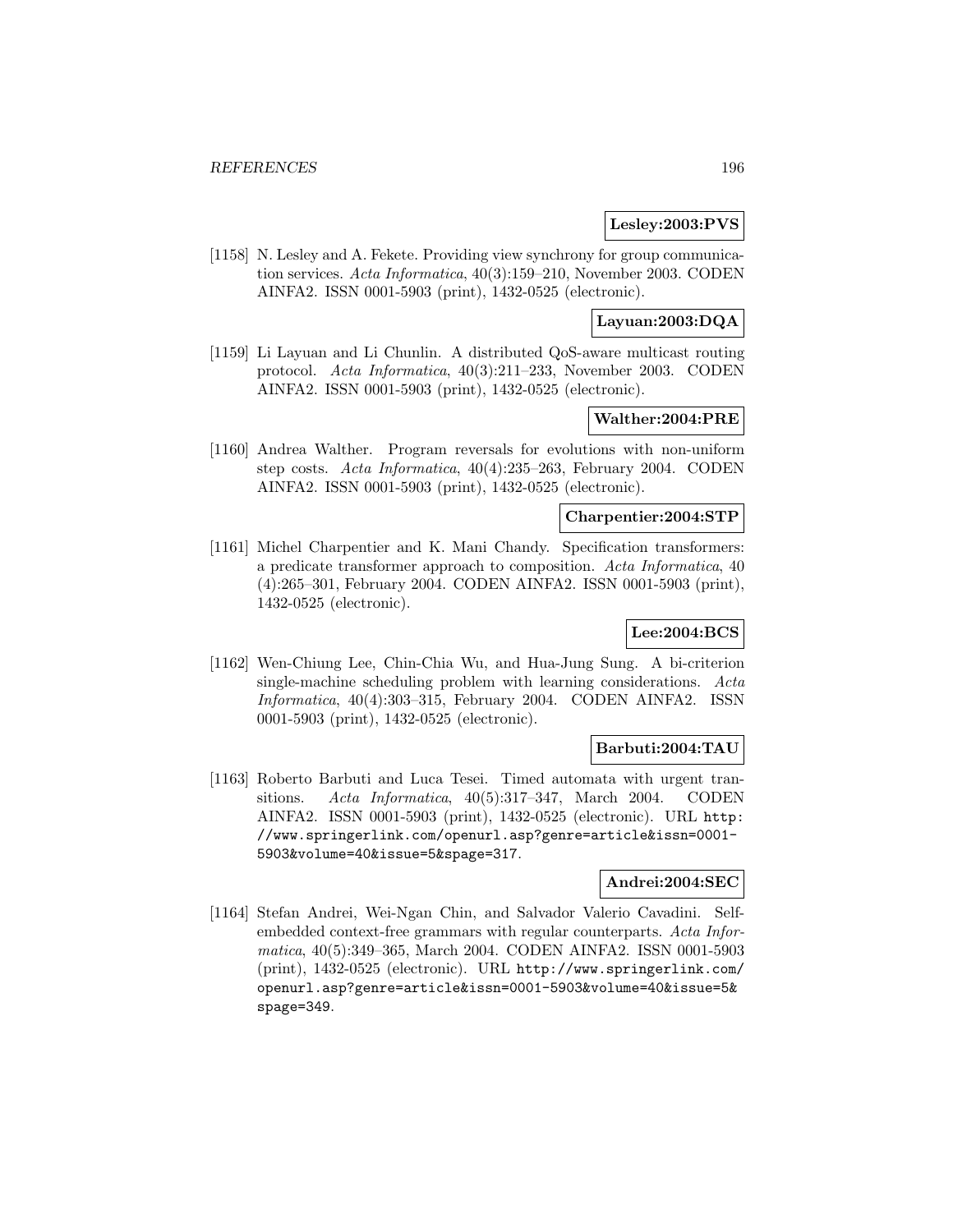# **He:2004:OAS**

[1165] Yong He and Yiwei Jiang. Optimal algorithms for semi-online preemptive scheduling problems on two uniform machines. Acta Informatica,  $40(5)$ : 367–383, March 2004. CODEN AINFA2. ISSN 0001-5903 (print), 1432- 0525 (electronic). URL http://www.springerlink.com/openurl.asp? genre=article&issn=0001-5903&volume=40&issue=5&spage=367.

### **Engelfriet:2004:NNS**

[1166] Joost Engelfriet and Tjalling Gelsema. A new natural structural congruence in the pi-calculus with replication. Acta Informatica,  $40(6-7)$ : 385–430, May 2004. CODEN AINFA2. ISSN 0001-5903 (print), 1432- 0525 (electronic). URL http://www.springerlink.com/openurl.asp? genre=article&issn=0001-5903&volume=40&issue=6&spage=385.

## **Markey:2004:PFC**

[1167] Nicolas Markey. Past is for free: on the complexity of verifying linear temporal properties with past. Acta Informatica, 40(6–7):431– 458, May 2004. CODEN AINFA2. ISSN 0001-5903 (print), 1432- 0525 (electronic). URL http://www.springerlink.com/openurl.asp? genre=article&issn=0001-5903&volume=40&issue=6&spage=431.

## **Scott:2004:RND**

[1168] Elizabeth Scott and Adrian Johnstone. Reducing non-determinism in right nulled GLR parsers. Acta Informatica, 40(6–7):459–489, May 2004. CODEN AINFA2. ISSN 0001-5903 (print), 1432-0525 (electronic). URL http://www.springerlink.com/openurl.asp?genre= article&issn=0001-5903&volume=40&issue=6&spage=459.

# **Domaratzki:2004:TBC**

[1169] Michael Domaratzki. Trajectory-based codes. Acta Informatica, 40(6–7): 491–527, May 2004. CODEN AINFA2. ISSN 0001-5903 (print), 1432- 0525 (electronic). URL http://www.springerlink.com/openurl.asp? genre=article&issn=0001-5903&volume=40&issue=6&spage=491.

## **Grumbach:2004:ERA**

[1170] Stéphane Grumbach, Maurizio Rafanelli, and Leonardo Tininini. On the equivalence and rewriting of aggregate queries. Acta Informatica, 40(8): 529–584, July 2004. CODEN AINFA2. ISSN 0001-5903 (print), 1432- 0525 (electronic). URL http://www.springerlink.com/openurl.asp? genre=article&issn=0001-5903&volume=40&issue=8&spage=529.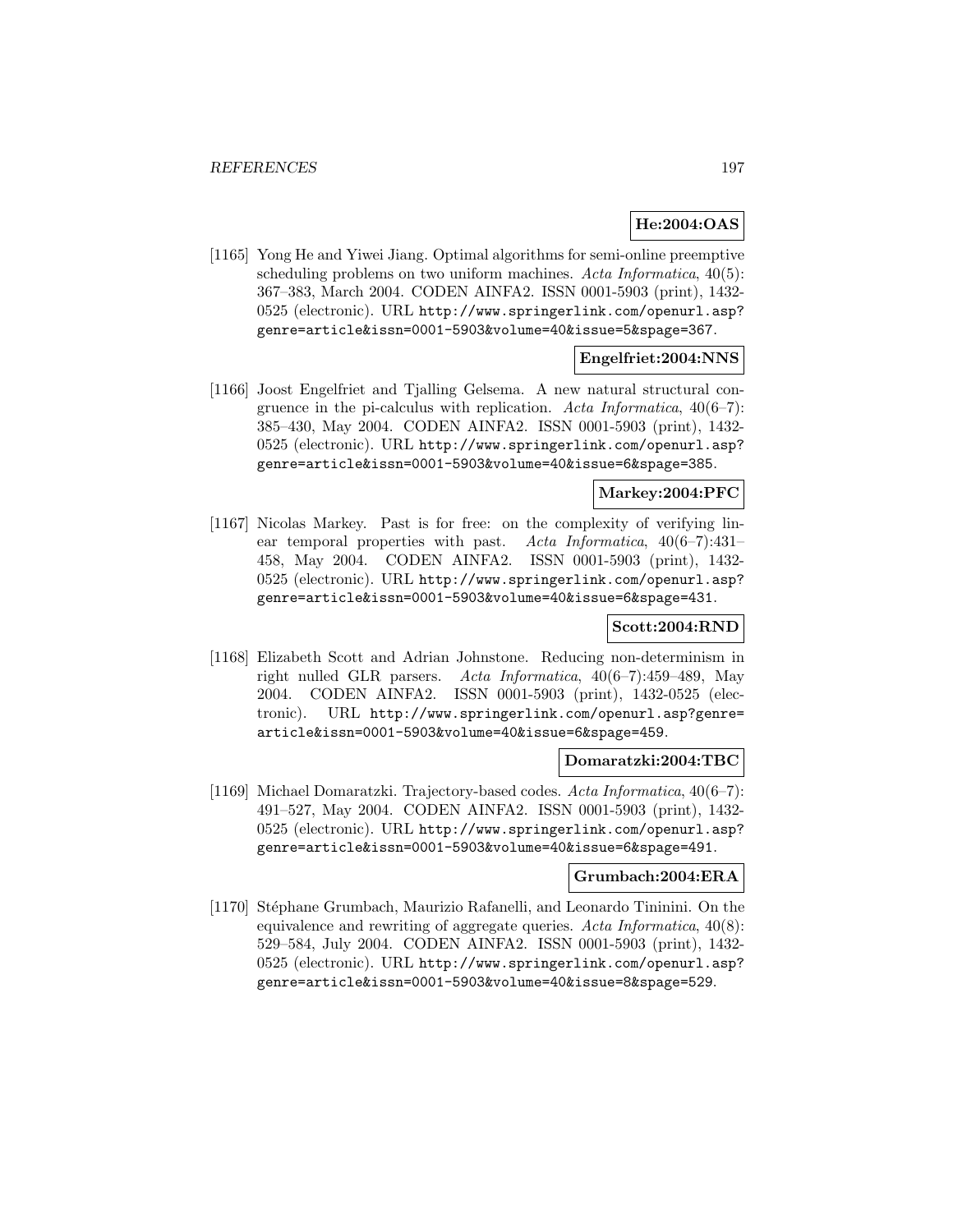#### **Bacchelli:2004:EGC**

[1171] Silvia Bacchelli, Elena Barcucci, Elisabetta Grazzini, and Elisa Pergola. Exhaustive generation of combinatorial objects by ECO. Acta Informatica, 40(8):585–602, July 2004. CODEN AINFA2. ISSN 0001-5903 (print), 1432-0525 (electronic). URL http://www.springerlink.com/ openurl.asp?genre=article&issn=0001-5903&volume=40&issue=8& spage=585.

#### **Akkerman:2004:CDT**

[1172] Thorsten Akkerman, Christoph Buchheim, Michael Jünger, and Daniel Teske. On the complexity of drawing trees nicely: corrigendum. Acta Informatica, 40(8):603–607, July 2004. CODEN AINFA2. ISSN 0001-5903 (print), 1432-0525 (electronic). URL http://www.springerlink.com/ openurl.asp?genre=article&issn=0001-5903&volume=40&issue=8& spage=603. See [435].

## **Dolev:2004:SSG**

[1173] Shlomi Dolev and Elad Schiller. Self-stabilizing group communication in directed networks. Acta Informatica, 40(9):609–636, September 2004. CODEN AINFA2. ISSN 0001-5903 (print), 1432-0525 (electronic). URL http://www.springerlink.com/openurl.asp?genre= article&issn=0001-5903&volume=40&issue=9&spage=609.

# **Delvaux:2004:BTA**

[1174] Steven Delvaux and Leon Horsten. On best transitive approximations to simple graphs. Acta Informatica, 40(9):637–655, September 2004. CODEN AINFA2. ISSN 0001-5903 (print), 1432-0525 (electronic). URL http://www.springerlink.com/openurl.asp?genre= article&issn=0001-5903&volume=40&issue=9&spage=637.

#### **Epstein:2004:ASM**

[1175] Leah Epstein and Tamir Tassa. Approximation schemes for the Min-Max Starting Time Problem. Acta Informatica, 40(9):657–674, September 2004. CODEN AINFA2. ISSN 0001-5903 (print), 1432-0525 (electronic). URL http://www.springerlink.com/openurl.asp?genre= article&issn=0001-5903&volume=40&issue=9&spage=657.

#### **Anonymous:2004:AR**

[1176] Anonymous. Acknowledgement to referees. Acta Informatica, 40(9): 675, September 2004. CODEN AINFA2. ISSN 0001-5903 (print), 1432- 0525 (electronic). URL http://www.springerlink.com/openurl.asp? genre=article&issn=0001-5903&volume=40&issue=9&spage=675.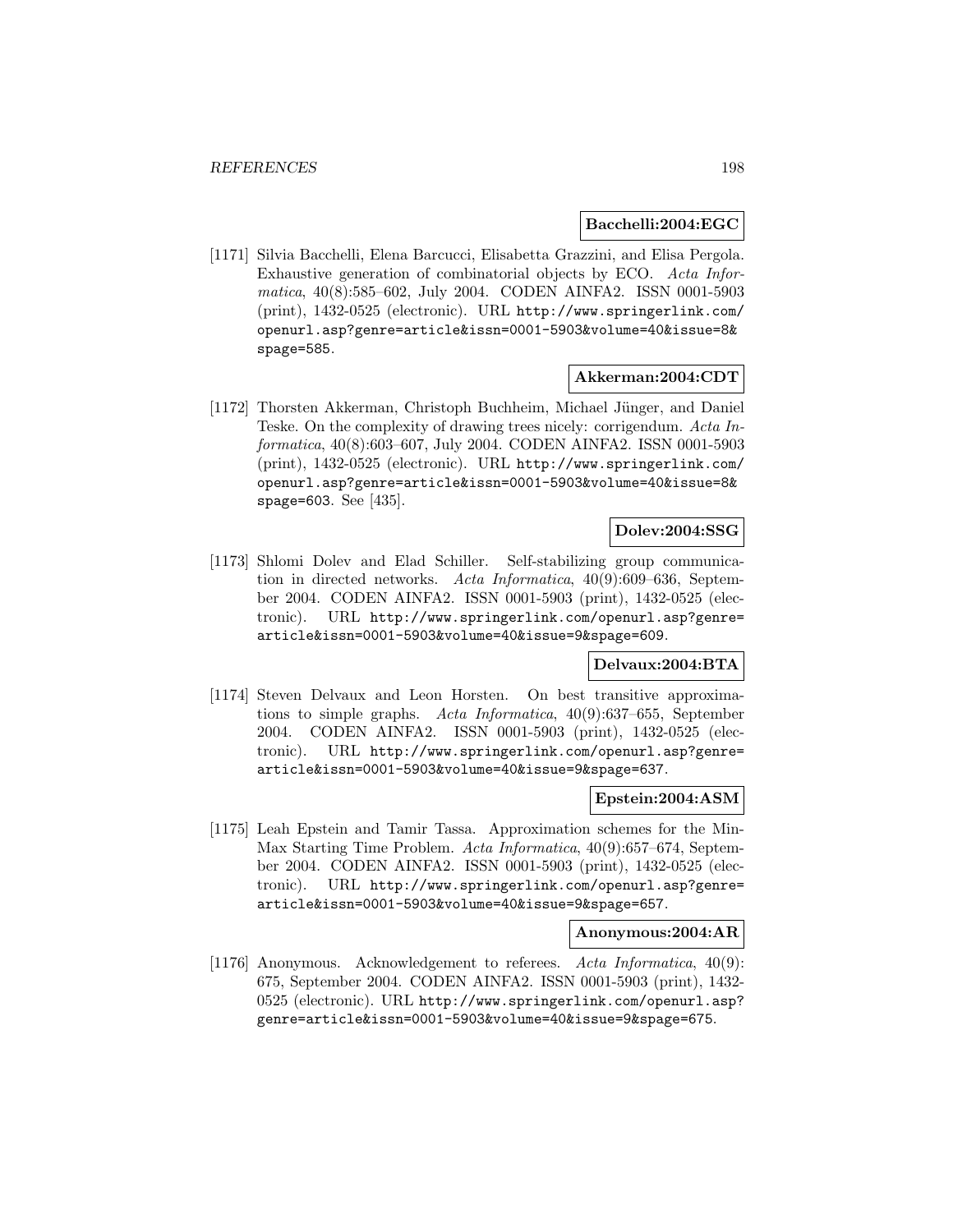#### **Mahmoud:2004:RSI**

[1177] Hosam M. Mahmoud. Random sprouts as Internet models, and Pólya processes. Acta Informatica, 41(1):1–18, November 2004. CODEN AINFA2. ISSN 0001-5903 (print), 1432-0525 (electronic). URL http: //www.springerlink.com/openurl.asp?genre=article&issn=0001- 5903&volume=41&issue=1&spage=1.

#### **Bozapalidis:2004:AG**

[1178] Symeon Bozapalidis and Antonios Kalampakas. An axiomatization of graphs. Acta Informatica, 41(1):19–61, November 2004. CODEN AINFA2. ISSN 0001-5903 (print), 1432-0525 (electronic). URL http: //www.springerlink.com/openurl.asp?genre=article&issn=0001- 5903&volume=41&issue=1&spage=19.

# **Mahmoud:2004:ESR**

[1179] Hosam M. Mahmoud. Erratum: The size of random bucket trees via urn models. Acta Informatica, 41(1):63, November 2004. CODEN AINFA2. ISSN 0001-5903 (print), 1432-0525 (electronic). URL http: //www.springerlink.com/openurl.asp?genre=article&issn=0001- 5903&volume=41&issue=1&spage=63. See [1124].

# **Kim:2004:MMT**

[1180] SungSuk Kim, Sun Ok Yang, and SangKeun Lee. Maintaining mobile transactional consistency in hybrid broadcast environments. Acta Informatica, 41(2–3):65–81, December 2004. CODEN AINFA2. ISSN 0001-5903 (print), 1432-0525 (electronic). URL http: //www.springerlink.com/openurl.asp?genre=article&issn=0001- 5903&volume=41&issue=2&spage=65.

#### **Grigoriev:2004:PSI**

[1181] Alexander Grigoriev and Gerhard J. Woeginger. Project scheduling with irregular costs: complexity, approximability, and algorithms. Acta Informatica, 41(2–3):83–97, December 2004. CODEN AINFA2. ISSN 0001-5903 (print), 1432-0525 (electronic). URL http: //www.springerlink.com/openurl.asp?genre=article&issn=0001- 5903&volume=41&issue=2&spage=83.

# **Mahmoud:2004:LLT**

[1182] Hosam Mahmoud and Tatsuie Tsukiji. Limit laws for terminal nodes in random circuits with restricted fan-out: a family of graphs generalizing binary search trees. Acta Informatica,  $41(2-3):99-110$ , December 2004. CODEN AINFA2. ISSN 0001-5903 (print), 1432-0525 (elec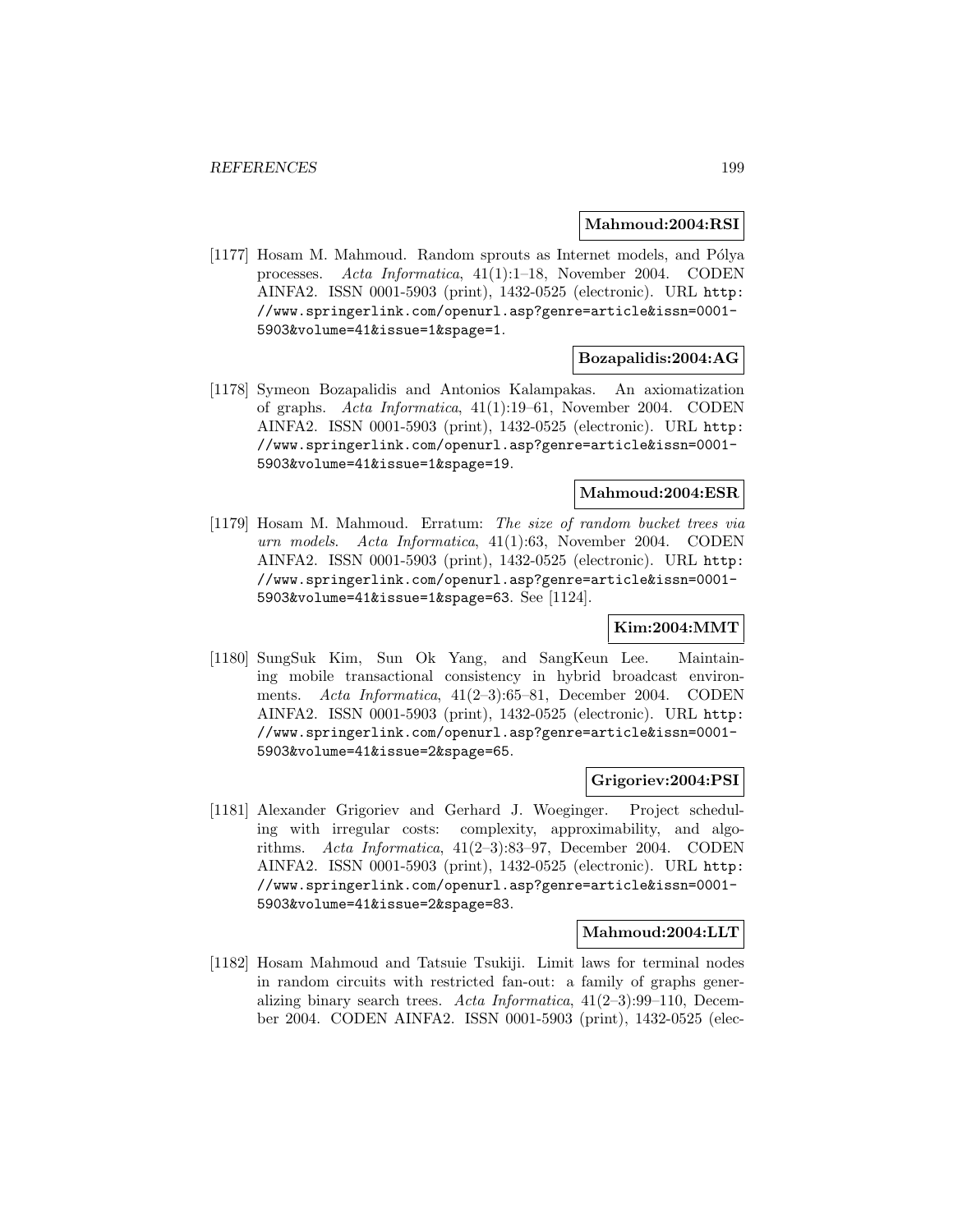tronic). URL http://www.springerlink.com/openurl.asp?genre= article&issn=0001-5903&volume=41&issue=2&spage=99.

# **Alhazov:2004:TPL**

[1183] Artiom Alhazov, Linqiang Pan, and Gheorghe Păun. Trading polarizations for labels in P systems with active membranes. Acta Informatica, 41(2–3):111–144, December 2004. CODEN AINFA2. ISSN 0001-5903 (print), 1432-0525 (electronic). URL http://www.springerlink.com/ openurl.asp?genre=article&issn=0001-5903&volume=41&issue=2& spage=111.

## **Frisco:2004:SSA**

[1184] Pierluigi Frisco and Hendrik Jan Hoogeboom. P systems with symport/ antiport simulating counter automata. Acta Informatica, 41(2–3):145– 170, December 2004. CODEN AINFA2. ISSN 0001-5903 (print), 1432- 0525 (electronic). URL http://www.springerlink.com/openurl.asp? genre=article&issn=0001-5903&volume=41&issue=2&spage=145.

# **Li:2004:TEC**

[1185] Zheng-Zhu Li and Y. S. Tsai. Three-element codes with one d-primitive word. Acta Informatica, 41(2–3):171–180, December 2004. CODEN AINFA2. ISSN 0001-5903 (print), 1432-0525 (electronic). URL http: //www.springerlink.com/openurl.asp?genre=article&issn=0001- 5903&volume=41&issue=2&spage=171.

#### **Duggan:2005:TBH**

[1186] Dominic Duggan. Type-based hot swapping of running modules. Acta Informatica, 41(4–5):181–220, March 2005. CODEN AINFA2. ISSN 0001-5903 (print), 1432-0525 (electronic). URL http: //www.springerlink.com/openurl.asp?genre=article&issn=0001- 5903&volume=41&issue=4&spage=181.

## **Lamoureux:2005:DSL**

[1187] Michael G. Lamoureux and Bradford G. Nickerson. A deterministic skip list for k-dimensional range search. Acta Informatica, 41(4–5):221– 255, March 2005. CODEN AINFA2. ISSN 0001-5903 (print), 1432- 0525 (electronic). URL http://www.springerlink.com/openurl.asp? genre=article&issn=0001-5903&volume=41&issue=4&spage=221.

## **Csuhaj-Varju:2005:HNE**

[1188] Erzsébet Csuhaj-Varjú, Carlos Martín-Vide, and Victor Mitrana. Hybrid networks of evolutionary processors are computationally complete. Acta Informatica, 41(4–5):257–272, March 2005. CODEN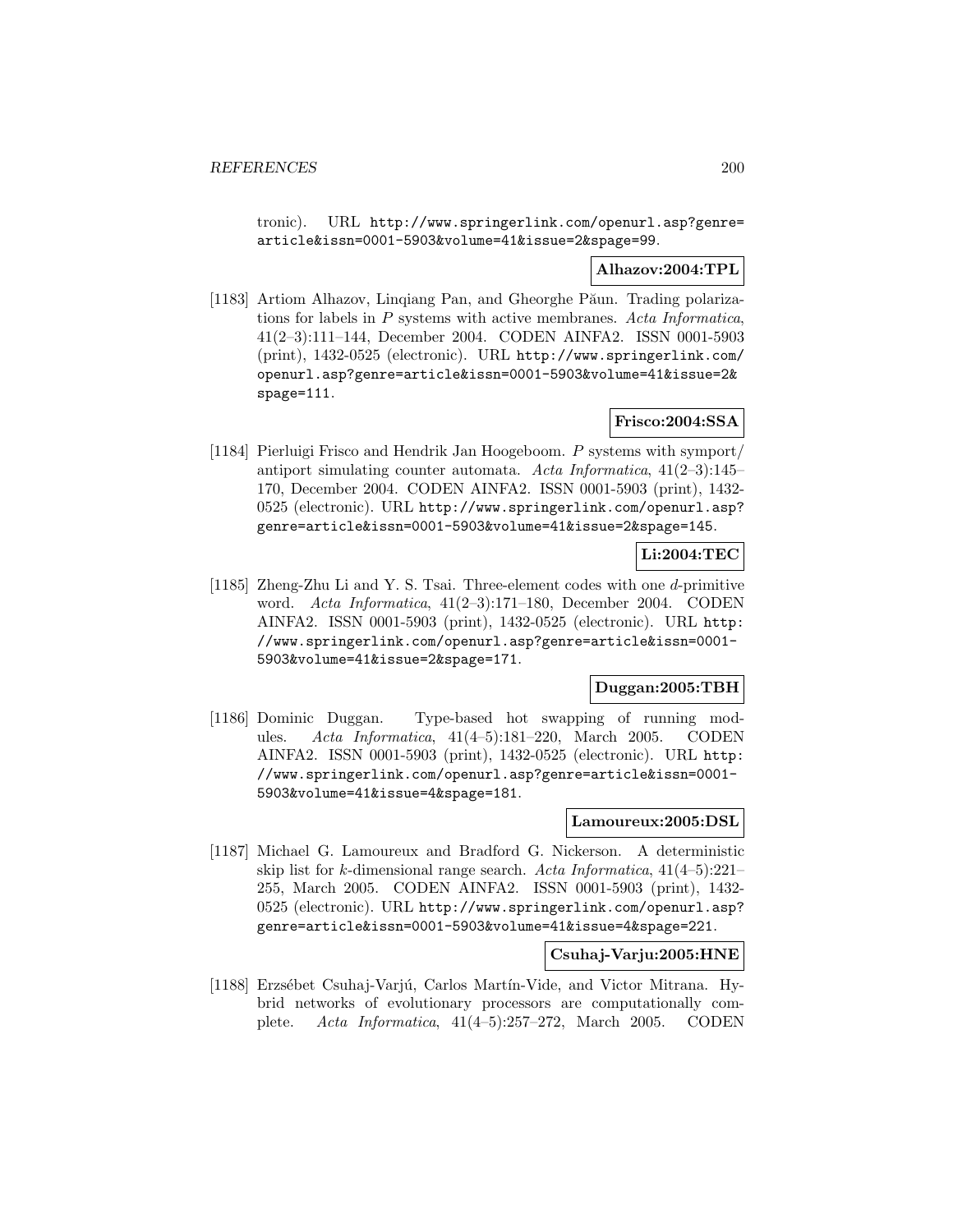AINFA2. ISSN 0001-5903 (print), 1432-0525 (electronic). URL http: //www.springerlink.com/openurl.asp?genre=article&issn=0001- 5903&volume=41&issue=4&spage=257.

## **Brodal:2005:FAD**

[1189] Gerth Stølting Brodal, Erik D. Demaine, and J. Ian Munro. Fast allocation and deallocation with an improved buddy system. Acta Informatica, 41(4–5):273–291, March 2005. CODEN AINFA2. ISSN 0001-5903 (print), 1432-0525 (electronic). URL http://www.springerlink.com/ openurl.asp?genre=article&issn=0001-5903&volume=41&issue=4& spage=273.

#### **Morvan:2005:FAC**

[1190] Christophe Morvan and Chlo´e Rispal. Families of automata characterizing context-sensitive languages. Acta Informatica, 41(4–5):293– 314, March 2005. CODEN AINFA2. ISSN 0001-5903 (print), 1432- 0525 (electronic). URL http://www.springerlink.com/openurl.asp? genre=article&issn=0001-5903&volume=41&issue=4&spage=293.

# **Jiang:2005:POA**

[1191] Yiwei Jiang and Yong He. Preemptive online algorithms for scheduling with machine cost. Acta Informatica, 41(6):315-340, May 2005. CO-DEN AINFA2. ISSN 0001-5903 (print), 1432-0525 (electronic). URL http://www.springerlink.com/openurl.asp?genre=article&issn= 0001-5903&volume=41&issue=6&spage=315.

# **Klonowska:2005:ORS**

[1192] Kamilla Klonowska, Håkan Lennerstad, Lars Lundberg, and Charlie Svahnberg. Optimal recovery schemes in fault tolerant distributed computing. Acta Informatica, 41(6):341–365, May 2005. CODEN AINFA2. ISSN 0001-5903 (print), 1432-0525 (electronic). URL http: //www.springerlink.com/openurl.asp?genre=article&issn=0001- 5903&volume=41&issue=6&spage=341.

#### **Vansummeren:2005:CDT**

[1193] Stijn Vansummeren. On the complexity of deciding typability in the relational algebra. Acta Informatica, 41(6):367–381, May 2005. CO-DEN AINFA2. ISSN 0001-5903 (print), 1432-0525 (electronic). URL http://www.springerlink.com/openurl.asp?genre=article&issn= 0001-5903&volume=41&issue=6&spage=367.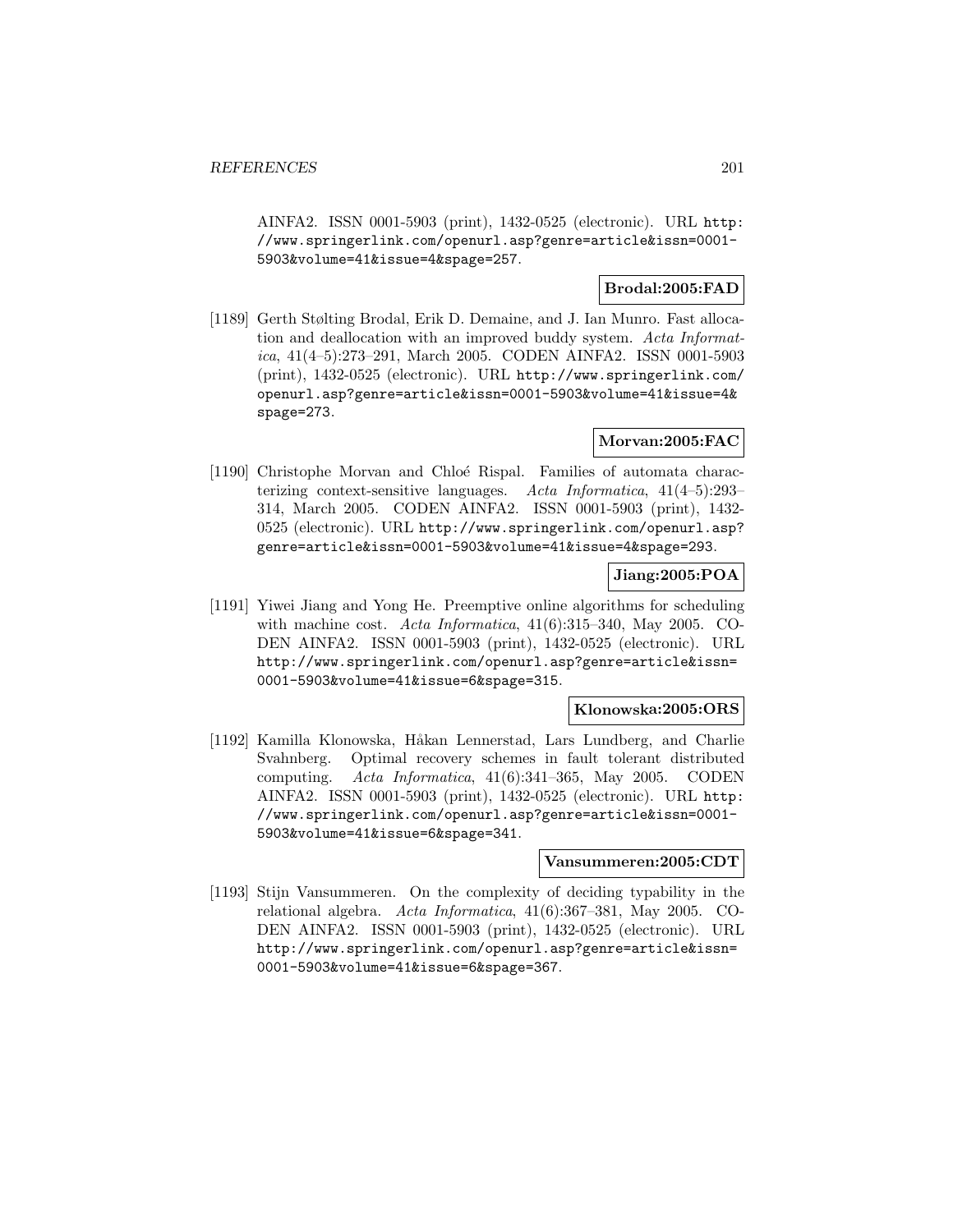# **Chen:2005:WS**

[1194] Yifeng Chen and J. W. Sanders. The weakest specifunction. Acta Informatica, 41(7–8):383–414, June 2005. CODEN AINFA2. ISSN 0001-5903 (print), 1432-0525 (electronic). URL http://www.springerlink.com/ openurl.asp?genre=article&issn=0001-5903&volume=41&issue=7& spage=383.

## **Kucera:2005:SPR**

[1195] Anton´ın Kucera and Jan Strejcek. The stuttering principle revisited. Acta Informatica, 41(7–8):415–434, June 2005. CODEN AINFA2. ISSN 0001-5903 (print), 1432-0525 (electronic). URL http: //www.springerlink.com/openurl.asp?genre=article&issn=0001- 5903&volume=41&issue=7&spage=415.

# **Zuliani:2005:CQP**

[1196] Paolo Zuliani. Compiling quantum programs. Acta Informatica, 41(7–8): 435–474, June 2005. CODEN AINFA2. ISSN 0001-5903 (print), 1432- 0525 (electronic). URL http://www.springerlink.com/openurl.asp? genre=article&issn=0001-5903&volume=41&issue=7&spage=435.

## **Schmitt:2005:CDS**

[1197] Ingo Schmitt and Gunter Saake. A comprehensive database schema integration method based on the theory of formal concepts. Acta Informatica, 41(7–8):475–524, June 2005. CODEN AINFA2. ISSN 0001-5903 (print), 1432-0525 (electronic). URL http://www.springerlink.com/ openurl.asp?genre=article&issn=0001-5903&volume=41&issue=7& spage=475.

# **Ying:2005:CNC**

[1198] Mingsheng Ying. π-calculus with noisy channels. Acta Informatica, 41(9):525–593, October 2005. CODEN AINFA2. ISSN 0001-5903 (print), 1432-0525 (electronic). URL http://www.springerlink.com/ openurl.asp?genre=article&issn=0001-5903&volume=41&issue=9& spage=525.

## **Epstein:2005:OSC**

[1199] Leah Epstein and Rob van Stee. Online square and cube packing. Acta Informatica, 41(9):595–606, October 2005. CODEN AINFA2. ISSN 0001-5903 (print), 1432-0525 (electronic). URL http: //www.springerlink.com/openurl.asp?genre=article&issn=0001- 5903&volume=41&issue=9&spage=595.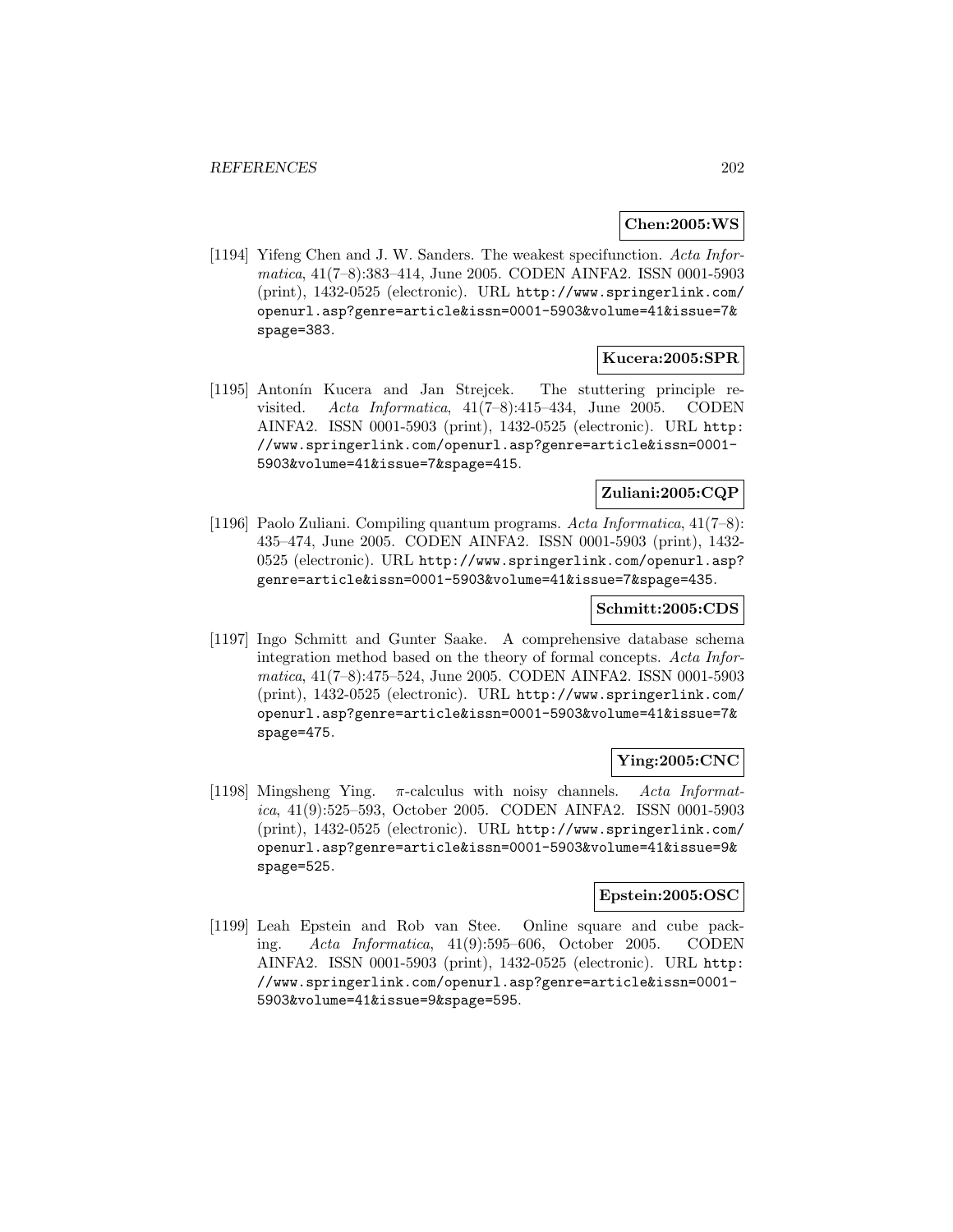#### **Anonymous:2005:AR**

[1200] Anonymous. Acknowledgement to referees. Acta Informatica, 41(9): 607, October 2005. CODEN AINFA2. ISSN 0001-5903 (print), 1432- 0525 (electronic). URL http://www.springerlink.com/openurl.asp? genre=article&issn=0001-5903&volume=41&issue=9&spage=607.

### **Cieslik:2005:LCC**

[1201] Iwona Cieślik. On-line coloring and cliques covering for  $K_{s,t}$ -free graphs. Acta Informatica, 42(1):1–20, October 2005. CODEN AINFA2. ISSN 0001-5903 (print), 1432-0525 (electronic). URL http: //www.springerlink.com/openurl.asp?genre=article&issn=0001- 5903&volume=42&issue=1&spage=1.

## **Buttner:2005:EPC**

[1202] Markus Büttner. Enhanced prefetching and caching strategies for single- and multi-disk systems. Acta Informatica, 42(1):21–42, October 2005. CODEN AINFA2. ISSN 0001-5903 (print), 1432-0525 (electronic). URL http://www.springerlink.com/openurl.asp?genre= article&issn=0001-5903&volume=42&issue=1&spage=21.

## **Geerts:2005:DVD**

[1203] Floris Geerts, Lieven Smits, and Jan Van den Bussche. N-dimensional versus  $(N-1)$ -dimensional connectivity testing of first-order queries to semi-algebraic sets. Acta Informatica, 42(1):43–56, October 2005. CO-DEN AINFA2. ISSN 0001-5903 (print), 1432-0525 (electronic). URL http://www.springerlink.com/openurl.asp?genre=article&issn= 0001-5903&volume=42&issue=1&spage=43.

#### **Jacobsen:2005:EDN**

[1204] Lars Jacobsen and Kim Skak Larsen. Exponentially decreasing number of operations in balanced trees. Acta Informatica, 42(1):57–78, October 2005. CODEN AINFA2. ISSN 0001-5903 (print), 1432-0525 (electronic). URL http://www.springerlink.com/openurl.asp?genre= article&issn=0001-5903&volume=42&issue=1&spage=57.

## **DeNicola:2005:TC**

[1205] Rocco De Nicola and Davide Sangiorgi. Types in concurrency. Acta Informatica, 42(2–3):79–81, November 2005. CODEN AINFA2. ISSN 0001- 5903 (print), 1432-0525 (electronic). URL http://www.springerlink. com/openurl.asp?genre=article&issn=0001-5903&volume=42&issue= 2&spage=79.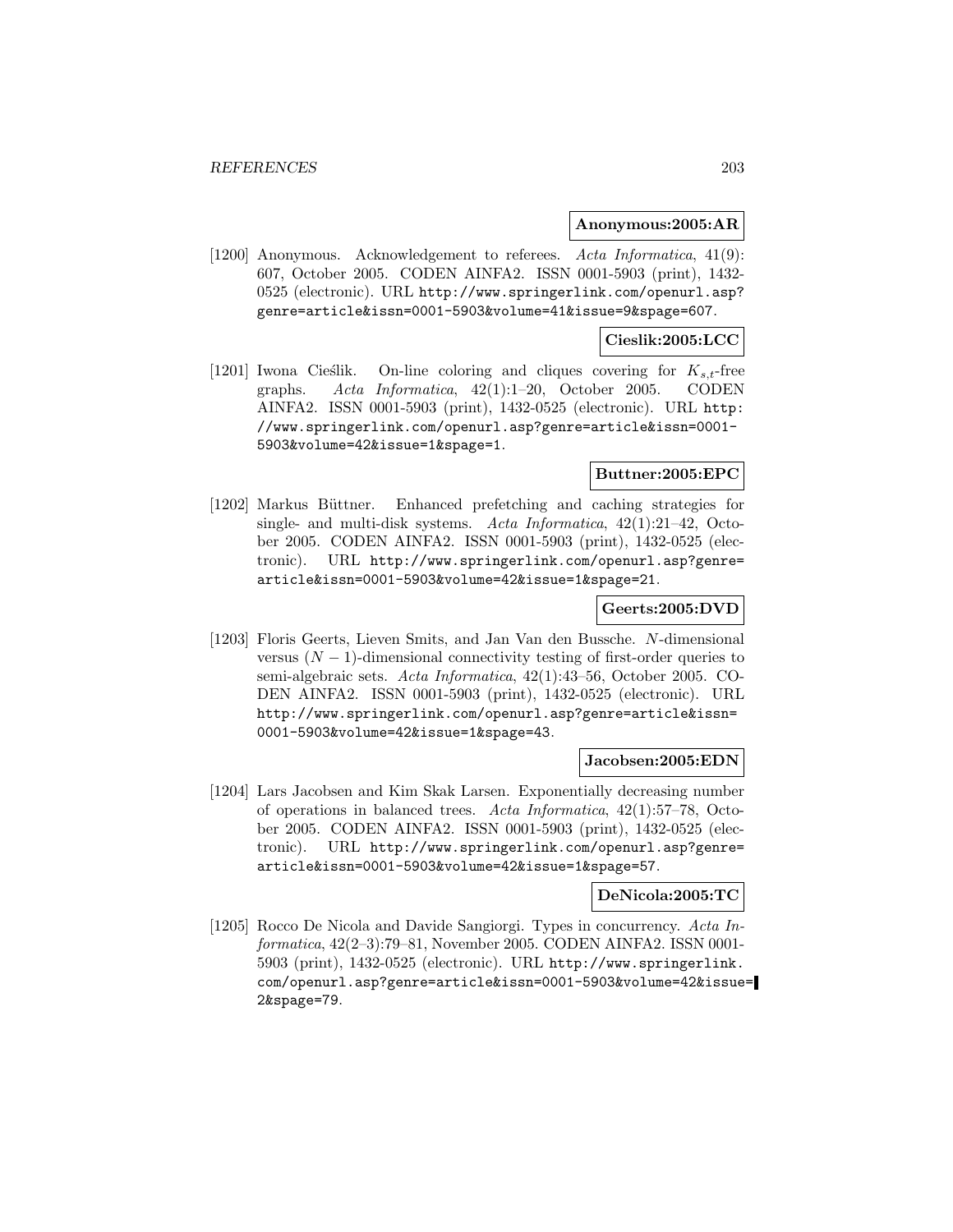#### **Berger:2005:GC**

[1206] Martin Berger, Kohei Honda, and Nobuko Yoshida. Genericity and the  $\pi$ -calculus. Acta Informatica, 42(2-3):83-141, November 2005. CODEN AINFA2. ISSN 0001-5903 (print), 1432-0525 (electronic). URL http://www.springerlink.com/openurl.asp?genre= article&issn=0001-5903&volume=42&issue=2&spage=83.

# **Bettini:2005:MCM**

[1207] Lorenzo Bettini, Betti Venneri, and Viviana Bono. MOMI: a calculus for mobile mixins. Acta Informatica, 42(2–3):143–190, November 2005. CODEN AINFA2. ISSN 0001-5903 (print), 1432-0525 (electronic). URL http://www.springerlink.com/openurl.asp?genre= article&issn=0001-5903&volume=42&issue=2&spage=143.

## **Gay:2005:SST**

[1208] Simon Gay and Malcolm Hole. Subtyping for session types in the pi calculus. Acta Informatica, 42(2–3):191–225, November 2005. CODEN AINFA2. ISSN 0001-5903 (print), 1432-0525 (electronic). URL http: //www.springerlink.com/openurl.asp?genre=article&issn=0001- 5903&volume=42&issue=2&spage=191.

## **Hennessy:2005:SLC**

[1209] Matthew Hennessy, Julian Rathke, and Nobuko Yoshida. SAFEDPI: a language for controlling mobile code. Acta Informatica, 42(4–5):227– 290, December 2005. CODEN AINFA2. ISSN 0001-5903 (print), 1432- 0525 (electronic). URL http://www.springerlink.com/openurl.asp? genre=article&issn=0001-5903&volume=42&issue=4&spage=227.

#### **Kobayashi:2005:TBI**

[1210] Naoki Kobayashi. Type-based information flow analysis for the  $\pi$ calculus. Acta Informatica, 42(4–5):291–347, December 2005. CODEN AINFA2. ISSN 0001-5903 (print), 1432-0525 (electronic). URL http: //www.springerlink.com/openurl.asp?genre=article&issn=0001- 5903&volume=42&issue=4&spage=291.

# **Konig:2005:GFT**

[1211] Barbara König. A general framework for types in graph rewriting. Acta Informatica, 42(4–5):349–388, December 2005. CODEN AINFA2. ISSN 0001-5903 (print), 1432-0525 (electronic). URL http: //www.springerlink.com/openurl.asp?genre=article&issn=0001- 5903&volume=42&issue=4&spage=349.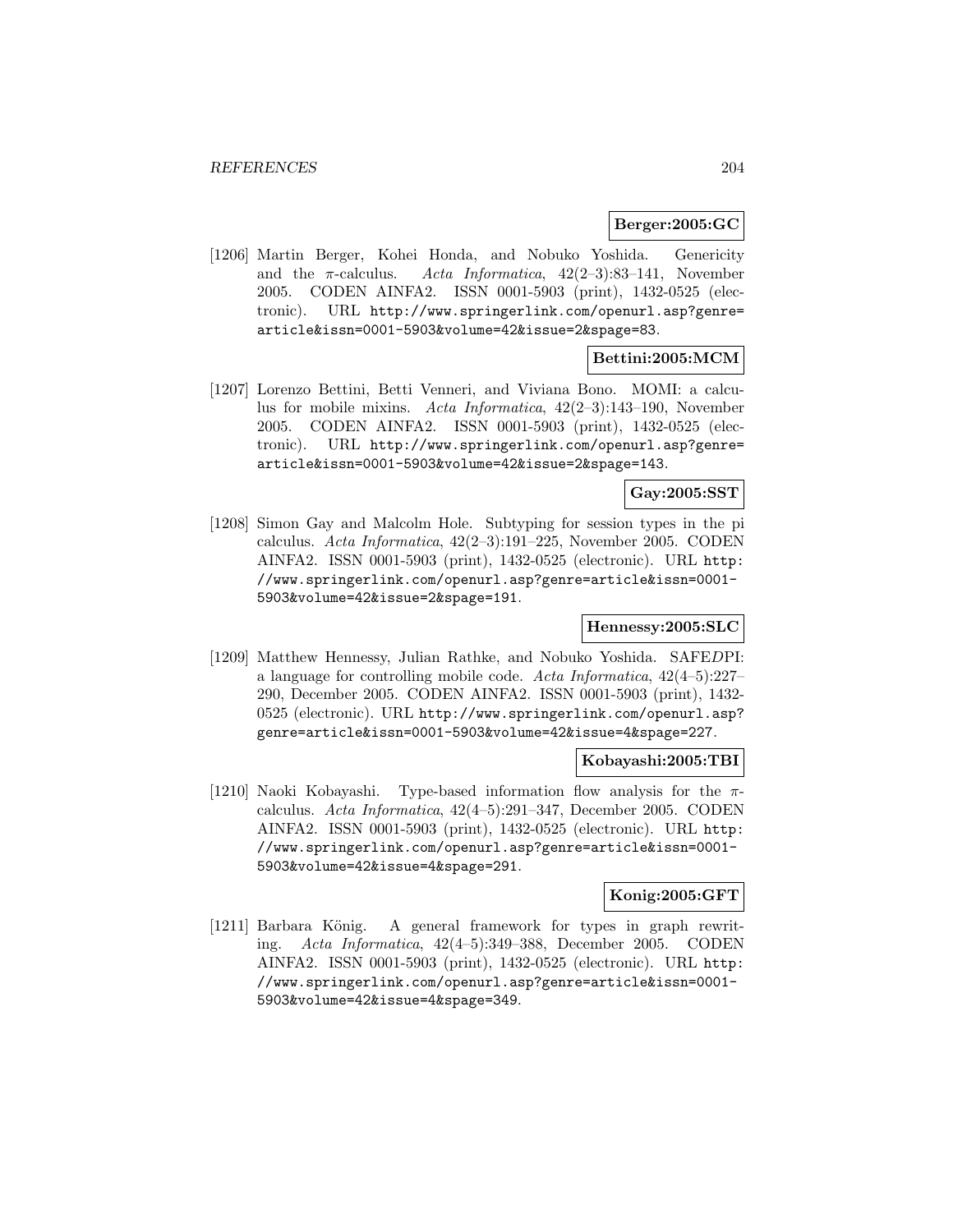#### **Majster-Cederbaum:2006:RAR**

[1212] Mila Majster-Cederbaum, Jinzhao Wu, and Houguang Yue. Refinement of actions for real-time concurrent systems with causal ambiguity. Acta Informatica, 42(6–7):389–418, March 2006. CODEN AINFA2. ISSN 0001-5903 (print), 1432-0525 (electronic). URL http: //www.springerlink.com/openurl.asp?genre=article&issn=0001- 5903&volume=42&issue=6&spage=389.

#### **Ehrenfeucht:2006:ELO**

[1213] Andrzej Ehrenfeucht, Tero Harju, and Grzegorz Rozenberg. Embedding linear orders in grids. Acta Informatica,  $42(6-7)$ :419-428, March 2006. CODEN AINFA2. ISSN 0001-5903 (print), 1432-0525 (electronic). URL http://www.springerlink.com/openurl.asp?genre= article&issn=0001-5903&volume=42&issue=6&spage=419.

# **Levi:2006:TEB**

[1214] Francesca Levi. A typed encoding of boxed into safe ambients. Acta Informatica, 42(6–7):429–500, March 2006. CODEN AINFA2. ISSN 0001-5903 (print), 1432-0525 (electronic). URL http: //www.springerlink.com/openurl.asp?genre=article&issn=0001- 5903&volume=42&issue=6&spage=429.

# **Epstein:2006:VAS**

[1215] Leah Epstein and Tamir Tassa. Vector assignment schemes for asymmetric settings. Acta Informatica, 42(6–7):501–514, March 2006. CO-DEN AINFA2. ISSN 0001-5903 (print), 1432-0525 (electronic). URL http://www.springerlink.com/openurl.asp?genre=article&issn= 0001-5903&volume=42&issue=6&spage=501.

#### **Trombetta:2006:EOE**

[1216] Alberto Trombetta and Danilo Montesi. Equivalences and optimizations in an expressive XSLT subset. Acta Informatica, 42(6–7):515– 539, March 2006. CODEN AINFA2. ISSN 0001-5903 (print), 1432- 0525 (electronic). URL http://www.springerlink.com/openurl.asp? genre=article&issn=0001-5903&volume=42&issue=6&spage=515.

#### **Meduna:2006:DPA**

[1217] Alexander Meduna. Deep pushdown automata. Acta Informatica, 42(8– 9):541–552, April 2006. CODEN AINFA2. ISSN 0001-5903 (print), 1432- 0525 (electronic). URL http://www.springerlink.com/openurl.asp? genre=article&issn=0001-5903&volume=42&issue=8&spage=541.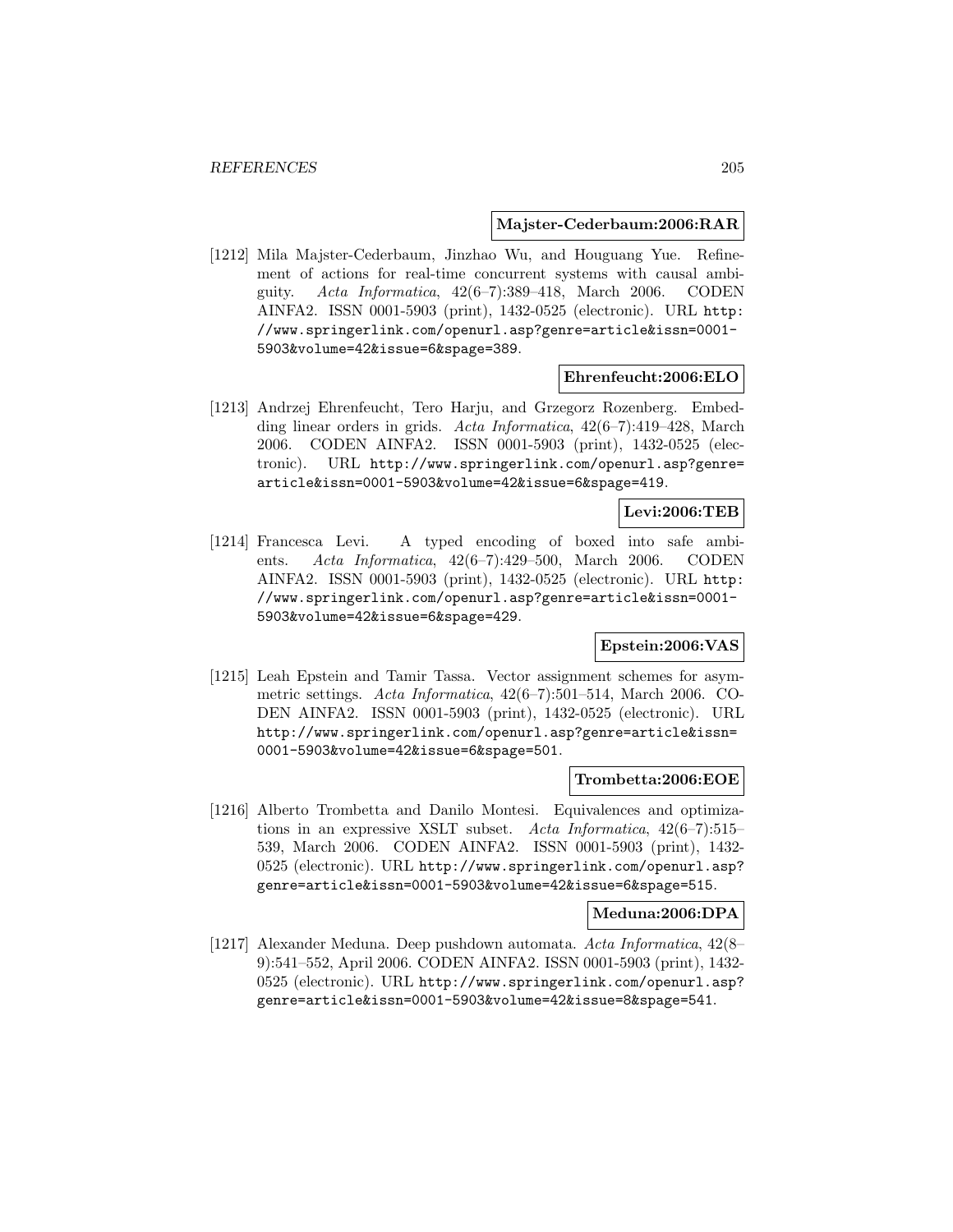#### **Bozapalidis:2006:RGP**

[1218] Symeon Bozapalidis and Antonios Kalampakas. Recognizability of graph and pattern languages. Acta Informatica, 42(8–9):553–581, April 2006. CODEN AINFA2. ISSN 0001-5903 (print), 1432-0525 (electronic). URL http://www.springerlink.com/openurl.asp?genre= article&issn=0001-5903&volume=42&issue=8&spage=553.

## **Hesselink:2006:SFS**

[1219] Wim H. Hesselink. Splitting forward simulations to cope with liveness. Acta Informatica, 42(8–9):583–602, April 2006. CODEN AINFA2. ISSN 0001-5903 (print), 1432-0525 (electronic). URL http: //www.springerlink.com/openurl.asp?genre=article&issn=0001- 5903&volume=42&issue=8&spage=583.

# **Brlek:2006:NUR**

[1220] Srecko Brlek, Elisa Pergola, and Olivier Roques. Non uniform random generation of generalized Motzkin paths. Acta Informatica, 42(8–9): 603–616, April 2006. CODEN AINFA2. ISSN 0001-5903 (print), 1432- 0525 (electronic). URL http://www.springerlink.com/openurl.asp? genre=article&issn=0001-5903&volume=42&issue=8&spage=603.

## **Tatti:2006:SPB**

[1221] Nikolaj Tatti. Safe projections of binary data sets. Acta Informatica, 42(8–9):617–638, April 2006. CODEN AINFA2. ISSN 0001-5903 (print), 1432-0525 (electronic). URL http://www.springerlink.com/ openurl.asp?genre=article&issn=0001-5903&volume=42&issue=8& spage=617.

## **Tiplea:2006:ADT**

[1222] Ferucio Laurentiu Tiplea and Constantin Enea. Abstractions of data types. Acta Informatica, 42(8–9):639–671, April 2006. CODEN AINFA2. ISSN 0001-5903 (print), 1432-0525 (electronic). URL http: //www.springerlink.com/openurl.asp?genre=article&issn=0001- 5903&volume=42&issue=8&spage=639.

## **Indermark:2006:ACP**

[1223] Klaus Indermark and Thomas Noll. Algebraic correctness proofs for compiling recursive function definitions with strictness information. Acta Informatica, 43(1):1–43, June 2006. CODEN AINFA2. ISSN 0001-5903 (print), 1432-0525 (electronic). URL http://www.springerlink.com/ openurl.asp?genre=article&issn=0001-5903&volume=43&issue=1& spage=1.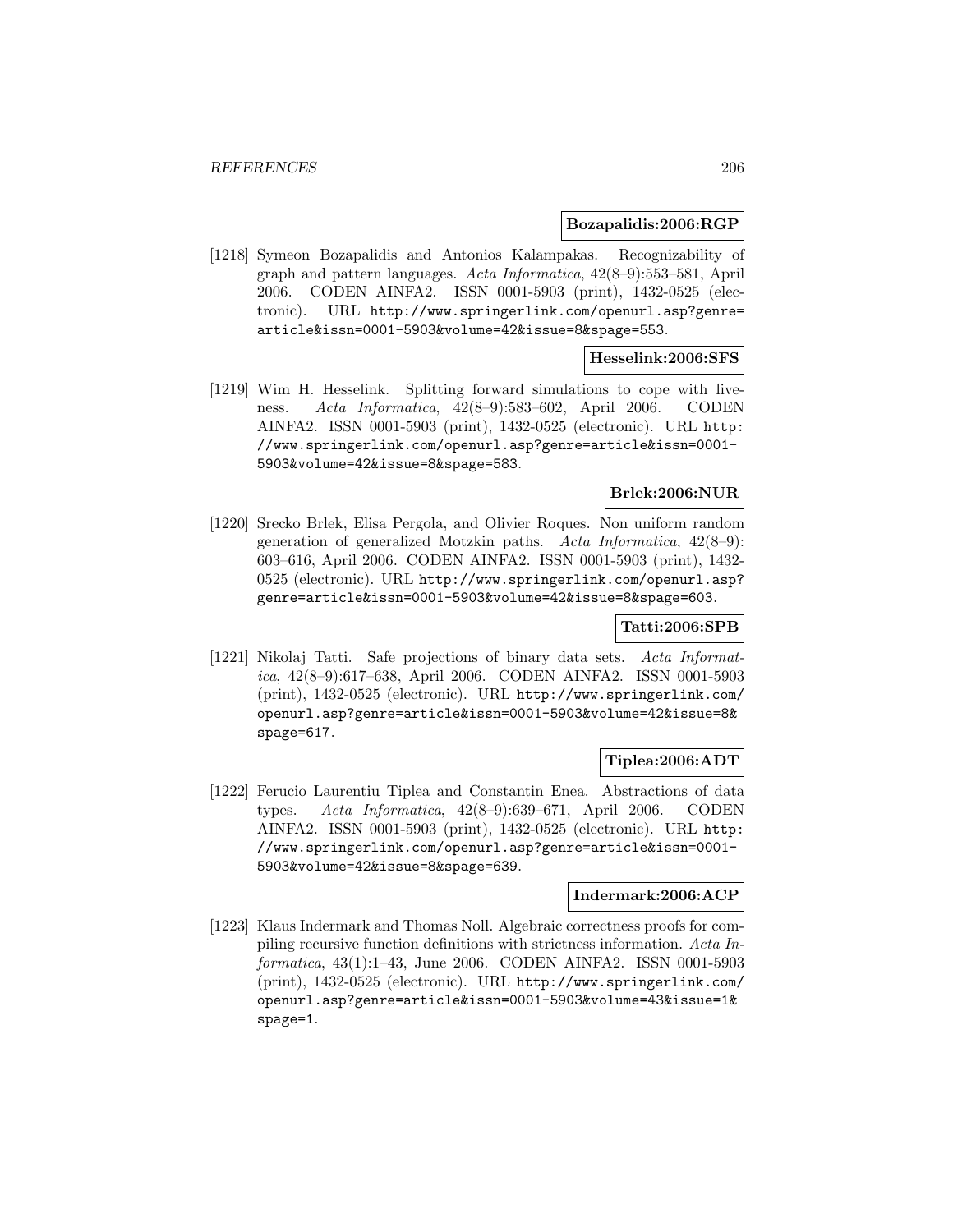#### **Dingel:2006:CAC**

[1224] Juergen Dingel. Compositional analysis of C/C++ programs with VeriSoft. Acta Informatica, 43(1):45–71, June 2006. CODEN AINFA2. ISSN 0001-5903 (print), 1432-0525 (electronic). URL http: //www.springerlink.com/openurl.asp?genre=article&issn=0001- 5903&volume=43&issue=1&spage=45.

## **Corradini:2006:FAS**

[1225] F. Corradini, M. R. Di Berardini, and W. Vogler. Fairness of actions in system computations. Acta Informatica, 43(2):73–130, August 2006. CODEN AINFA2. ISSN 0001-5903 (print), 1432-0525 (electronic). URL http://www.springerlink.com/openurl.asp?genre= article&issn=0001-5903&volume=43&issue=2&spage=73.

## **Pan:2006:SHS**

[1226] Linqiang Pan and Artiom Alhazov. Solving HPP and SAT by P systems with active membranes and separation rules. Acta Informatica, 43(2): 131–145, August 2006. CODEN AINFA2. ISSN 0001-5903 (print), 1432- 0525 (electronic). URL http://www.springerlink.com/openurl.asp? genre=article&issn=0001-5903&volume=43&issue=2&spage=131.

## **Arora:2006:TAW**

[1227] Amrinder Arora, Fanchun Jin, Gokhan Sahin, Hosam Mahmoud, and Hyeong-Ah Choi. Throughput analysis in wireless networks with multiple users and multiple channels. Acta Informatica, 43(3):147–164, October 2006. CODEN AINFA2. ISSN 0001-5903 (print), 1432-0525 (electronic). URL http://www.springerlink.com/openurl.asp?genre= article&issn=0001-5903&volume=43&issue=3&spage=147.

## **Harju:2006:PEW**

[1228] Tero Harju and Dirk Nowotka. Periods in extensions of words. Acta Informatica, 43(3):165–171, October 2006. CODEN AINFA2. ISSN 0001-5903 (print), 1432-0525 (electronic). URL http://www.springerlink.com/ openurl.asp?genre=article&issn=0001-5903&volume=43&issue=3& spage=165.

## **Li:2006:CDL**

[1229] Zheng-Zhu Li, H. J. Shyr, and Y. S. Tsai. Classifications of dense languages. Acta Informatica, 43(3):173–194, October 2006. CODEN AINFA2. ISSN 0001-5903 (print), 1432-0525 (electronic). URL http: //www.springerlink.com/openurl.asp?genre=article&issn=0001- 5903&volume=43&issue=3&spage=173.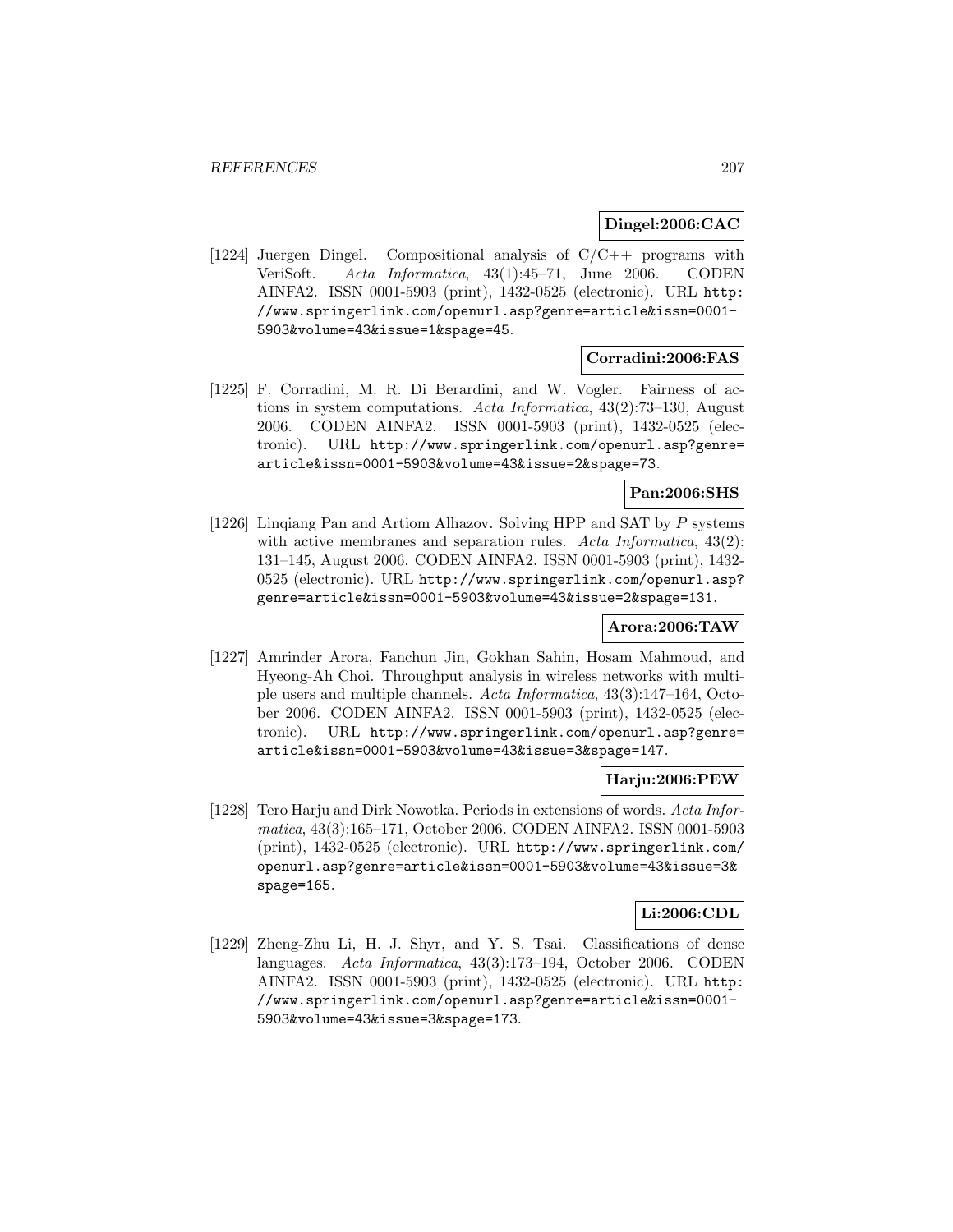#### **Hesselink:2006:RVL**

[1230] Wim H. Hesselink. Refinement verification of the lazy caching algorithm. Acta Informatica, 43(3):195–222, October 2006. CODEN AINFA2. ISSN 0001-5903 (print), 1432-0525 (electronic). URL http: //www.springerlink.com/openurl.asp?genre=article&issn=0001- 5903&volume=43&issue=3&spage=195.

# **Bordihn:2006:PGT**

[1231] Henning Bordihn and Markus Holzer. Programmed grammars and their relation to the LBA problem. Acta Informatica, 43(4):223–242, November 2006. CODEN AINFA2. ISSN 0001-5903 (print), 1432- 0525 (electronic). URL http://www.springerlink.com/openurl.asp? genre=article&issn=0001-5903&volume=43&issue=4&spage=223.

## **Aguech:2006:DRD**

[1232] Rafik Aguech, Nabil Lasmar, and Hosam Mahmoud. Distances in random digital search trees. Acta Informatica, 43(4):243–264, November 2006. CODEN AINFA2. ISSN 0001-5903 (print), 1432-0525 (electronic). URL http://www.springerlink.com/openurl.asp?genre= article&issn=0001-5903&volume=43&issue=4&spage=243.

# **Carayol:2006:LBI**

[1233] Arnaud Carayol and Antoine Meyer. Linearly bounded infinite graphs. Acta Informatica, 43(4):265–292, November 2006. CODEN AINFA2. ISSN 0001-5903 (print), 1432-0525 (electronic). URL http: //www.springerlink.com/openurl.asp?genre=article&issn=0001- 5903&volume=43&issue=4&spage=265.

## **Amigo:2006:RIP**

[1234] José María Amigó. Representing the integers with powers of 2 and 3. Acta Informatica, 43(5):293–306, December 2006. CODEN AINFA2. ISSN 0001-5903 (print), 1432-0525 (electronic). URL http: //www.springerlink.com/openurl.asp?genre=article&issn=0001- 5903&volume=43&issue=5&spage=293.

# **Khomenko:2006:MPN**

[1235] Victor Khomenko, Alex Kondratyev, Maciej Koutny, and Walter Vogler. Merged processes: a new condensed representation of Petri net behaviour. Acta Informatica, 43(5):307–330, December 2006. CODEN AINFA2. ISSN 0001-5903 (print), 1432-0525 (electronic). URL http: //www.springerlink.com/openurl.asp?genre=article&issn=0001- 5903&volume=43&issue=5&spage=307.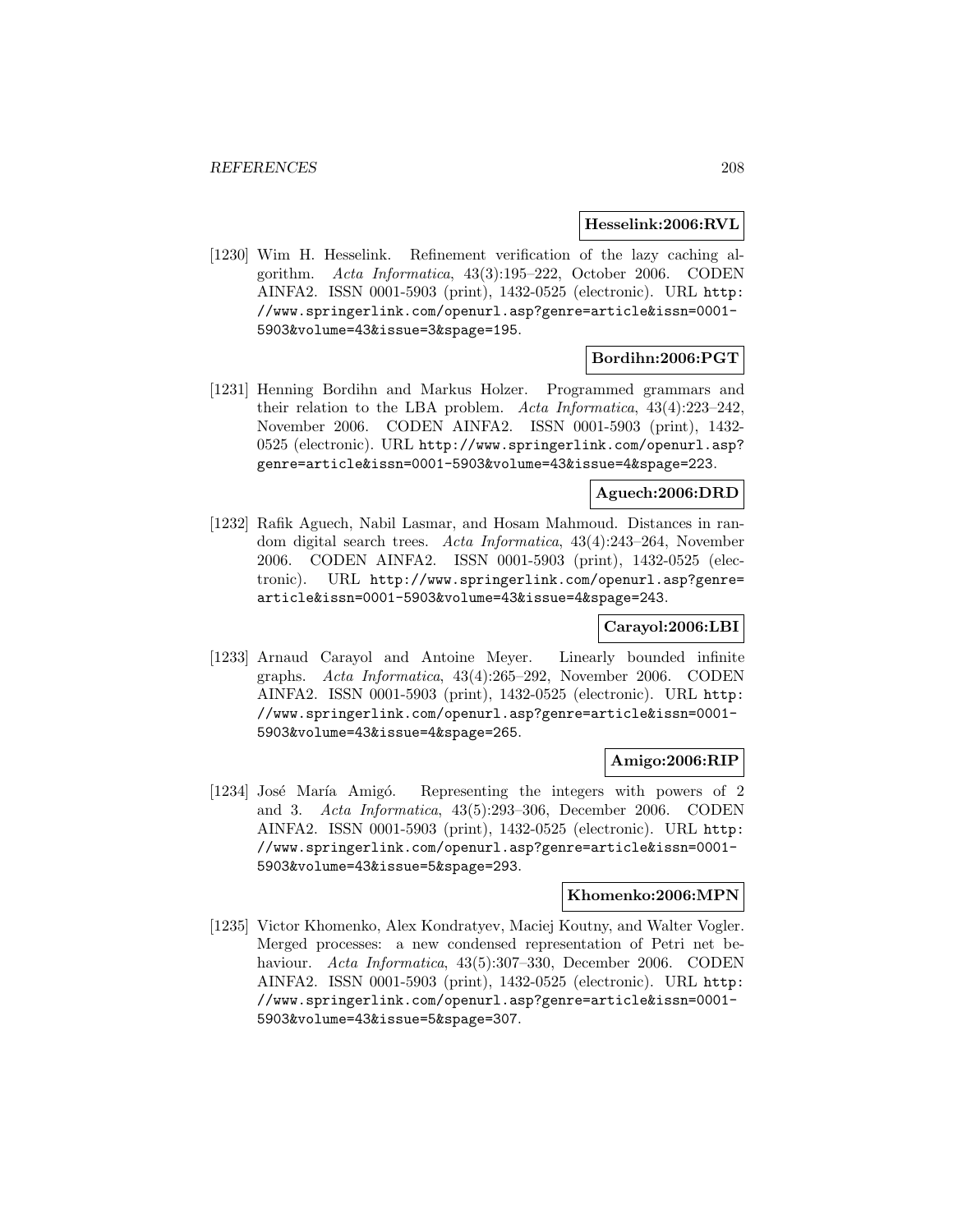#### **Alhazov:2006:NNU**

[1236] Artiom Alhazov, Carlos Martín-Vide, and Yurii Rogozhin. On the number of nodes in universal networks of evolutionary processors. Acta Informatica, 43(5):331–339, December 2006. CODEN AINFA2. ISSN 0001-5903 (print), 1432-0525 (electronic). URL http: //www.springerlink.com/openurl.asp?genre=article&issn=0001- 5903&volume=43&issue=5&spage=331.

## **Parama:2006:SAO**

[1237] José R. Paramá, Nieves R. Brisaboa, Miguel R. Penabad, and Angeles S. Places. A semantic approach to optimize linear datalog ´ programs. Acta Informatica, 43(5):341–370, December 2006. CODEN AINFA2. ISSN 0001-5903 (print), 1432-0525 (electronic). URL http: //www.springerlink.com/openurl.asp?genre=article&issn=0001- 5903&volume=43&issue=5&spage=341.

#### **Janssen:2007:TTP**

[1238] Wim Janssen, Alexandr Korlyukov, and Jan Van den Bussche. On the tree-transformation power of XSLT. Acta Informatica, 43(6):371– 393, January 2007. CODEN AINFA2. ISSN 0001-5903 (print), 1432- 0525 (electronic). URL http://www.springerlink.com/openurl.asp? genre=article&issn=0001-5903&volume=43&issue=6&spage=371.

## **Konstantinidis:2007:RUA**

[1239] Stavros Konstantinidis, Nicolae Santean, and Sheng Yu. Representation and uniformization of algebraic transductions. Acta Informatica, 43(6): 395–417, January 2007. CODEN AINFA2. ISSN 0001-5903 (print), 1432- 0525 (electronic). URL http://www.springerlink.com/openurl.asp? genre=article&issn=0001-5903&volume=43&issue=6&spage=395.

## **Honkala:2007:NBD**

[1240] Juha Honkala. A new bound for the D0L sequence equivalence problem. Acta Informatica, 43(6):419–429, January 2007. CODEN AINFA2. ISSN 0001-5903 (print), 1432-0525 (electronic). URL http: //www.springerlink.com/openurl.asp?genre=article&issn=0001- 5903&volume=43&issue=6&spage=419.

#### **Gravell:2007:VCC**

[1241] Andrew M. Gravell. Verification conditions are code. Acta Informatica, 43(6):431–447, January 2007. CODEN AINFA2. ISSN 0001-5903 (print), 1432-0525 (electronic). URL http://www.springerlink.com/ openurl.asp?genre=article&issn=0001-5903&volume=43&issue=6& spage=431.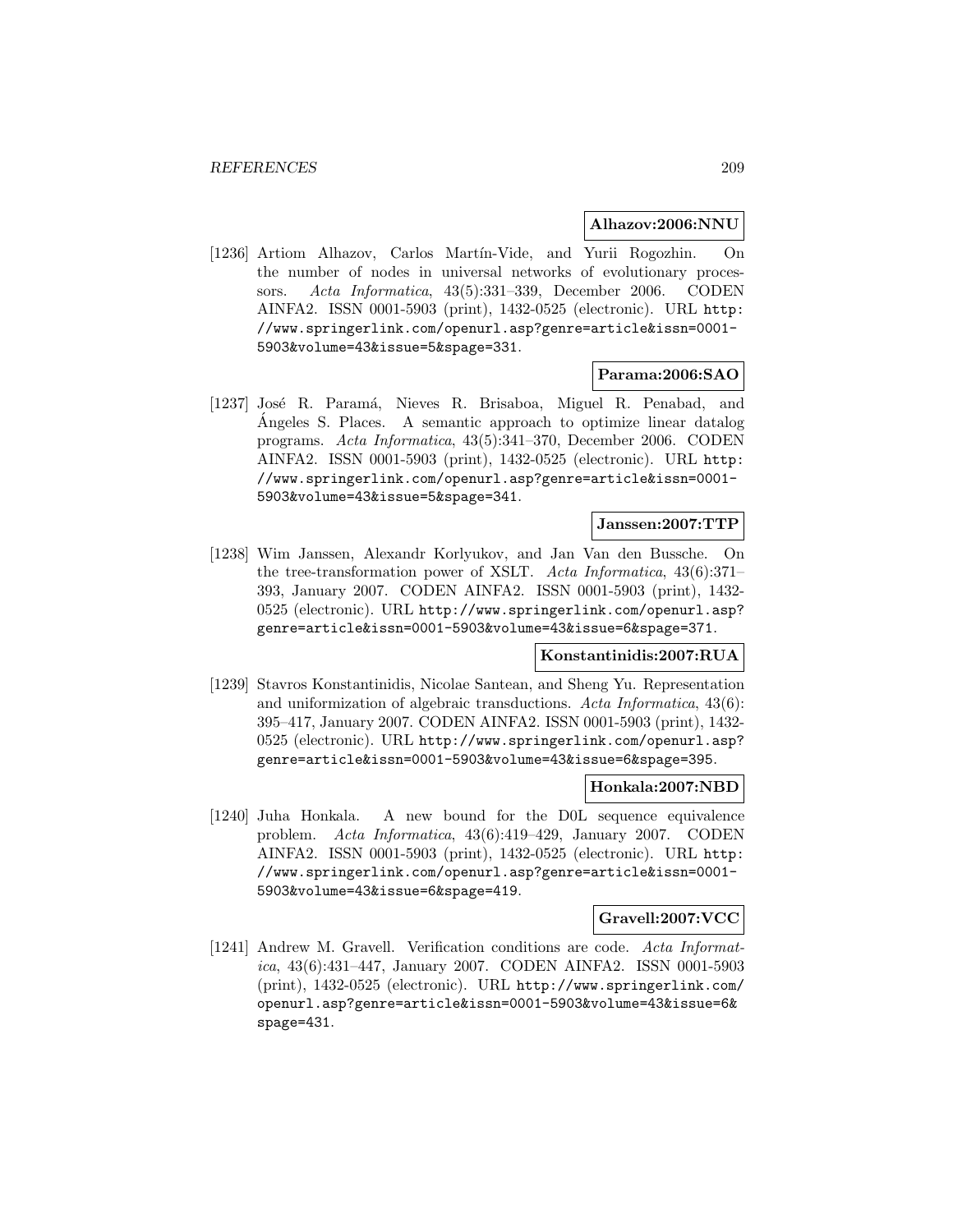#### **Olderog:2007:EHS**

[1242] Ernst-Rüdiger Olderog and Anders P. Ravn. Editorial: Hybrid systems. Acta Informatica, 43(7):449–450, February 2007. CODEN AINFA2. ISSN 0001-5903 (print), 1432-0525 (electronic). URL http: //www.springerlink.com/openurl.asp?genre=article&issn=0001- 5903&volume=43&issue=7&spage=449.

## **Asarin:2007:HMA**

[1243] Eugene Asarin, Thao Dang, and Antoine Girard. Hybridization methods for the analysis of nonlinear systems. Acta Informatica, 43(7):451– 476, February 2007. CODEN AINFA2. ISSN 0001-5903 (print), 1432- 0525 (electronic). URL http://www.springerlink.com/openurl.asp? genre=article&issn=0001-5903&volume=43&issue=7&spage=451.

## **Tabuada:2007:SMC**

[1244] Paulo Tabuada. Symbolic models for control systems. Acta Informatica, 43(7):477–500, February 2007. CODEN AINFA2. ISSN 0001-5903 (print), 1432-0525 (electronic). URL http://www.springerlink.com/ openurl.asp?genre=article&issn=0001-5903&volume=43&issue=7& spage=477.

## **Wisniewski:2007:GAN**

[1245] Rafael Wisniewski and Martin Raussen. Geometric analysis of nondeterminacy in dynamical systems. Acta Informatica, 43(7):501–519, February 2007. CODEN AINFA2. ISSN 0001-5903 (print), 1432- 0525 (electronic). URL http://www.springerlink.com/openurl.asp? genre=article&issn=0001-5903&volume=43&issue=7&spage=501.

## **Currie:2007:AAB**

[1246] James D. Currie and Terry I. Visentin. On Abelian 2-avoidable binary patterns. Acta Informatica, 43(8):521–533, March 2007. CODEN AINFA2. ISSN 0001-5903 (print), 1432-0525 (electronic). URL http: //www.springerlink.com/openurl.asp?genre=article&issn=0001- 5903&volume=43&issue=8&spage=521.

# **Fu:2007:FA**

[1247] Yuxi Fu. Fair ambients. Acta Informatica, 43(8):535–594, March 2007. CODEN AINFA2. ISSN 0001-5903 (print), 1432-0525 (electronic). URL http://www.springerlink.com/openurl.asp?genre= article&issn=0001-5903&volume=43&issue=8&spage=535.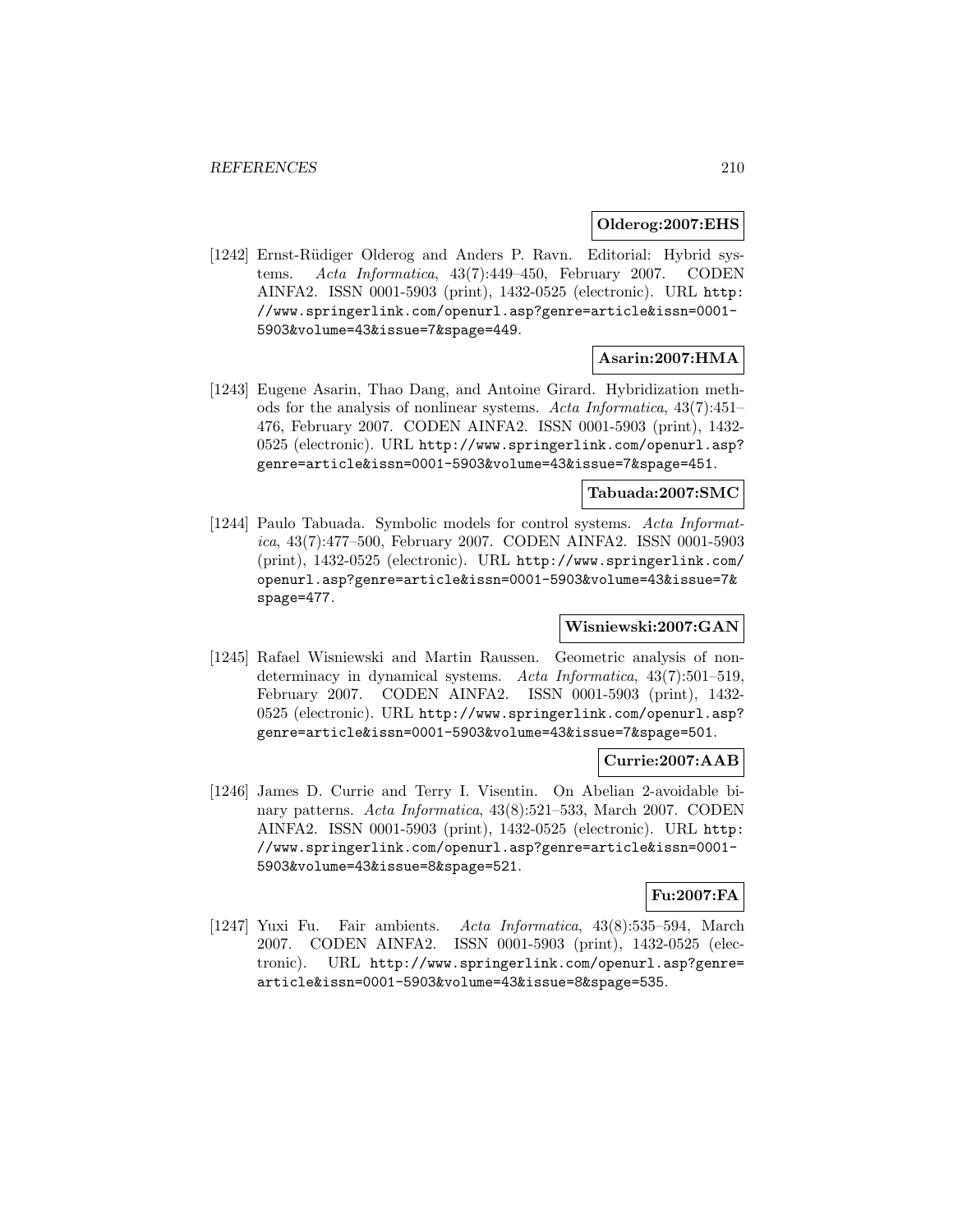#### **Anonymous:2007:ARa**

[1248] Anonymous. Acknowledgement to referees. Acta Informatica, 43(8): 595, March 2007. CODEN AINFA2. ISSN 0001-5903 (print), 1432- 0525 (electronic). URL http://www.springerlink.com/openurl.asp? genre=article&issn=0001-5903&volume=43&issue=8&spage=595.

## **Vagner:2007:PLPa**

[1249] Ladislav Vagner and Borivoj Melichar. Parallel LL parsing. Acta Informatica, 44(1):1–21, April 2007. CODEN AINFA2. ISSN 0001-5903 (print), 1432-0525 (electronic). URL http://www.springerlink.com/ openurl.asp?genre=article&issn=0001-5903&volume=44&issue=1& spage=1.

# **Dai:2007:EST**

[1250] Tian-Shyr Dai and Yuh-Dauh Lyuu. An exact subexponential-time lattice algorithm for Asian options. Acta Informatica, 44(1):23–39, April 2007. CODEN AINFA2. ISSN 0001-5903 (print), 1432-0525 (electronic). URL http://www.springerlink.com/openurl.asp?genre= article&issn=0001-5903&volume=44&issue=1&spage=23.

#### **Derrick:2007:UDA**

[1251] John Derrick and Heike Wehrheim. On using data abstractions for model checking refinements. Acta Informatica, 44(1):41–71, April 2007. CODEN AINFA2. ISSN 0001-5903 (print), 1432-0525 (electronic). URL http://www.springerlink.com/openurl.asp?genre= article&issn=0001-5903&volume=44&issue=1&spage=41.

## **Vagner:2007:PLPb**

[1252] Ladislav Vagner and Borivoj Melichar. Parallel LL parsing. Acta Informatica, 44(1):73, April 2007. CODEN AINFA2. ISSN 0001-5903 (print), 1432-0525 (electronic). URL http://www.springerlink.com/openurl. asp?genre=article&issn=0001-5903&volume=44&issue=1&spage=73.

#### **Bergstra:2007:DPP**

[1253] Jan A. Bergstra, Inge Bethke, and Alban Ponse. Decision problems for pushdown threads. Acta Informatica, 44(2):75–90, May 2007. CODEN AINFA2. ISSN 0001-5903 (print), 1432-0525 (electronic). URL http://www.springerlink.com/openurl.asp?genre= article&issn=0001-5903&volume=44&issue=2&spage=75.

# **Kahrs:2007:IRM**

[1254] Stefan Kahrs. Infinitary rewriting: meta-theory and convergence. Acta Informatica, 44(2):91–121, May 2007. CODEN AINFA2. ISSN 0001-5903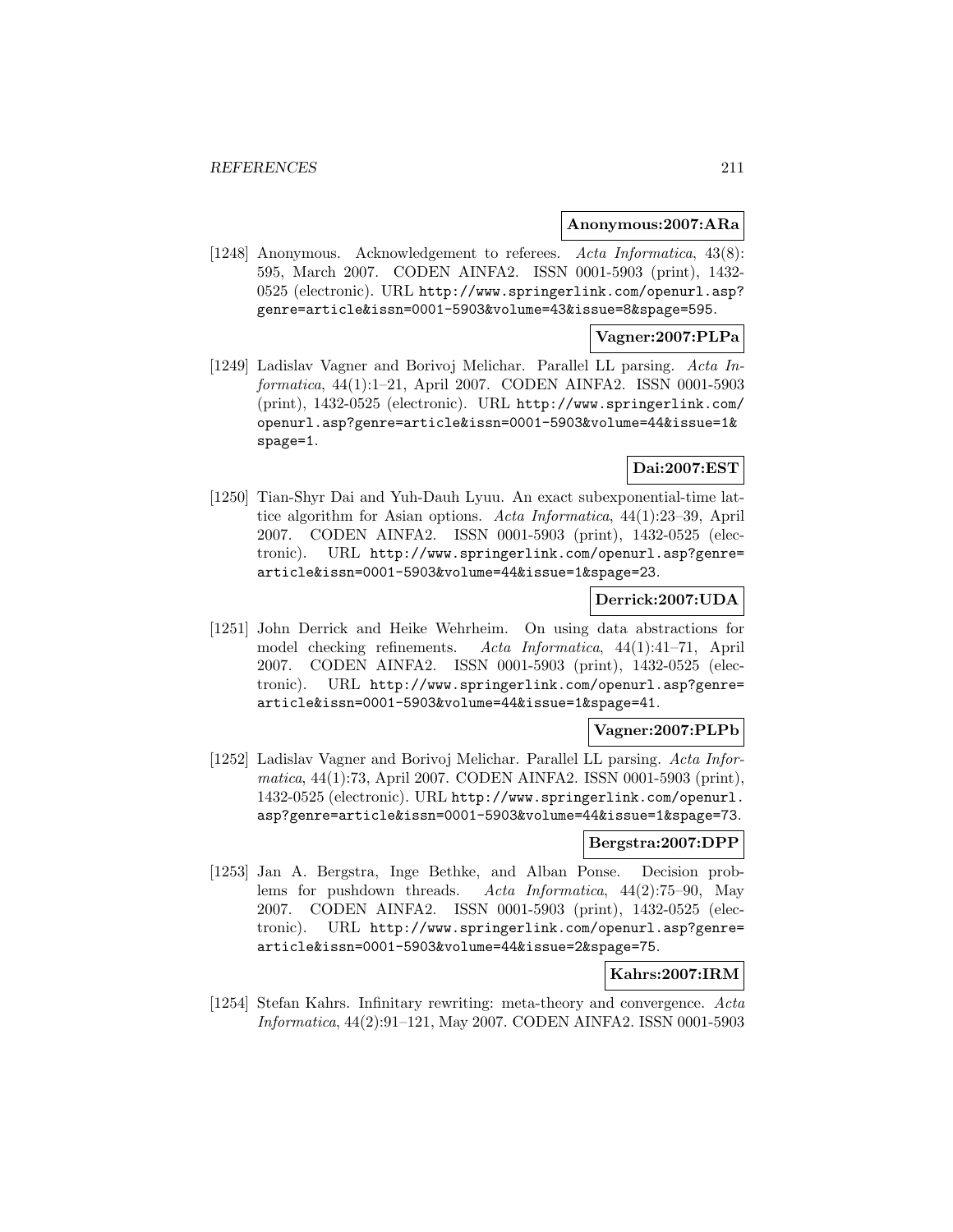(print), 1432-0525 (electronic). URL http://www.springerlink.com/ openurl.asp?genre=article&issn=0001-5903&volume=44&issue=2& spage=91.

# **Hesselink:2007:CAR**

[1255] Wim H. Hesselink. A criterion for atomicity revisited. Acta Informatica, 44(2):123–151, May 2007. CODEN AINFA2. ISSN 0001-5903 (print), 1432-0525 (electronic). URL http://www.springerlink.com/ openurl.asp?genre=article&issn=0001-5903&volume=44&issue=2& spage=123.

# **Kari:2007:SMH**

[1256] Lila Kari, Kalpana Mahalingam, and Gabriel Thierrin. The syntactic monoid of hairpin-free languages. Acta Informatica, 44(3–4):153– 166, July 2007. CODEN AINFA2. ISSN 0001-5903 (print), 1432- 0525 (electronic). URL http://www.springerlink.com/openurl.asp? genre=article&issn=0001-5903&volume=44&issue=3&spage=153.

# **Okhotin:2007:RDP**

[1257] Alexander Okhotin. Recursive descent parsing for Boolean grammars. Acta Informatica, 44(3–4):167–189, July 2007. CODEN AINFA2. ISSN 0001-5903 (print), 1432-0525 (electronic). URL http: //www.springerlink.com/openurl.asp?genre=article&issn=0001- 5903&volume=44&issue=3&spage=167.

## **Halava:2007:IMP**

[1258] Vesa Halava and Mika Hirvensalo. Improved matrix pair undecidability results. Acta Informatica, 44(3–4):191–205, July 2007. CODEN AINFA2. ISSN 0001-5903 (print), 1432-0525 (electronic). URL http: //www.springerlink.com/openurl.asp?genre=article&issn=0001- 5903&volume=44&issue=3&spage=191.

## **Vincent:2007:EBF**

[1259] Millist W. Vincent, Jixue Liu, and Mukesh Mohania. On the equivalence between FDs in XML and FDs in relations. Acta Informatica, 44(3–4): 207–247, July 2007. CODEN AINFA2. ISSN 0001-5903 (print), 1432- 0525 (electronic). URL http://www.springerlink.com/openurl.asp? genre=article&issn=0001-5903&volume=44&issue=3&spage=207.

#### **Geeraerts:2007:WSL**

[1260] Gilles Geeraerts, Jean-François Raskin, and Laurent Van Begin. Wellstructured languages. Acta Informatica, 44(3–4):249–288, July 2007. CODEN AINFA2. ISSN 0001-5903 (print), 1432-0525 (electronic). URL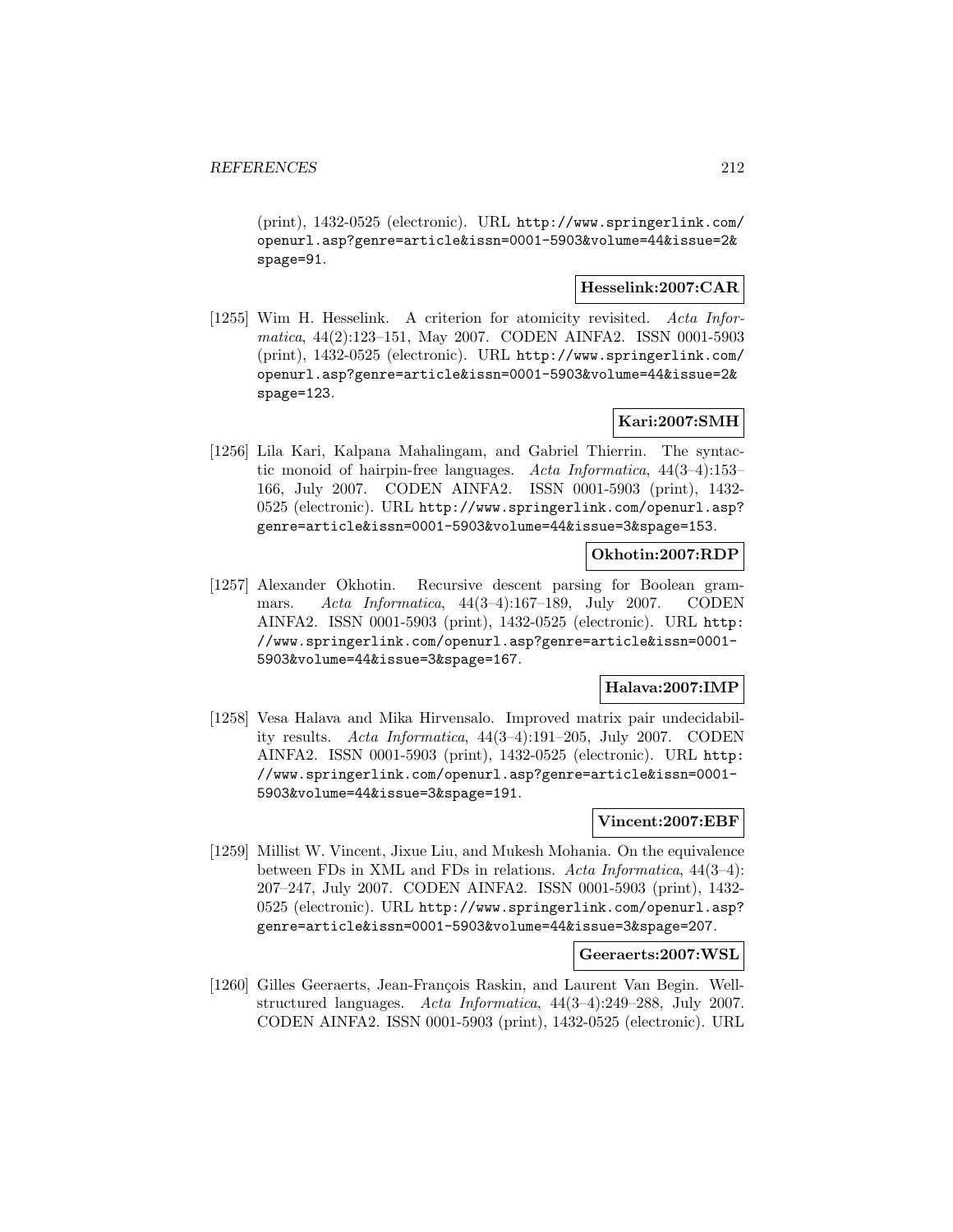http://www.springerlink.com/openurl.asp?genre=article&issn= 0001-5903&volume=44&issue=3&spage=249.

# **Afrati:2007:VSR**

[1261] Foto Afrati, Rada Chirkova, Manolis Gergatsoulis, and Vassia Pavlaki. View selection for real conjunctive queries. Acta Informatica, 44(5):289– 321, September 2007. CODEN AINFA2. ISSN 0001-5903 (print), 1432- 0525 (electronic). URL http://www.springerlink.com/openurl.asp? genre=article&issn=0001-5903&volume=44&issue=5&spage=289.

#### **Morris:2007:DUN**

[1262] Joseph M. Morris and Malcolm Tyrrell. Dual unbounded nondeterminacy, recursion, and fixpoints. Acta Informatica, 44(5):323-344, September 2007. CODEN AINFA2. ISSN 0001-5903 (print), 1432- 0525 (electronic). URL http://www.springerlink.com/openurl.asp? genre=article&issn=0001-5903&volume=44&issue=5&spage=323.

# **Iwamoto:2007:TLD**

[1263] Chuzo Iwamoto, Naoki Hatayama, Yoshiaki Nakashiba, Kenichi Morita, and Katsunobu Imai. Translational lemmas for DLOGTIME-uniform circuits, alternating TMs, and PRAMs. Acta Informatica, 44(5):345– 359, September 2007. CODEN AINFA2. ISSN 0001-5903 (print), 1432- 0525 (electronic). URL http://www.springerlink.com/openurl.asp? genre=article&issn=0001-5903&volume=44&issue=5&spage=345.

#### **Bernini:2007:GEG**

[1264] Antonio Bernini, Elisabetta Grazzini, Elisa Pergola, and Renzo Pinzani. A general exhaustive generation algorithm for Gray structures. Acta Informatica, 44(5):361–376, September 2007. CODEN AINFA2. ISSN 0001-5903 (print), 1432-0525 (electronic). URL http: //www.springerlink.com/openurl.asp?genre=article&issn=0001- 5903&volume=44&issue=5&spage=361.

#### **Fuzzati:2007:DCR**

[1265] Rachele Fuzzati, Massimo Merro, and Uwe Nestmann. Distributed consensus, revisited. Acta Informatica, 44(6):377–425, October 2007. CO-DEN AINFA2. ISSN 0001-5903 (print), 1432-0525 (electronic). URL http://www.springerlink.com/openurl.asp?genre=article&issn= 0001-5903&volume=44&issue=6&spage=377.

# **Scott:2007:BCT**

[1266] Elizabeth Scott, Adrian Johnstone, and Rob Economopoulos. BRNGLR: a cubic Tomita-style GLR parsing algorithm. Acta Informatica, 44(6):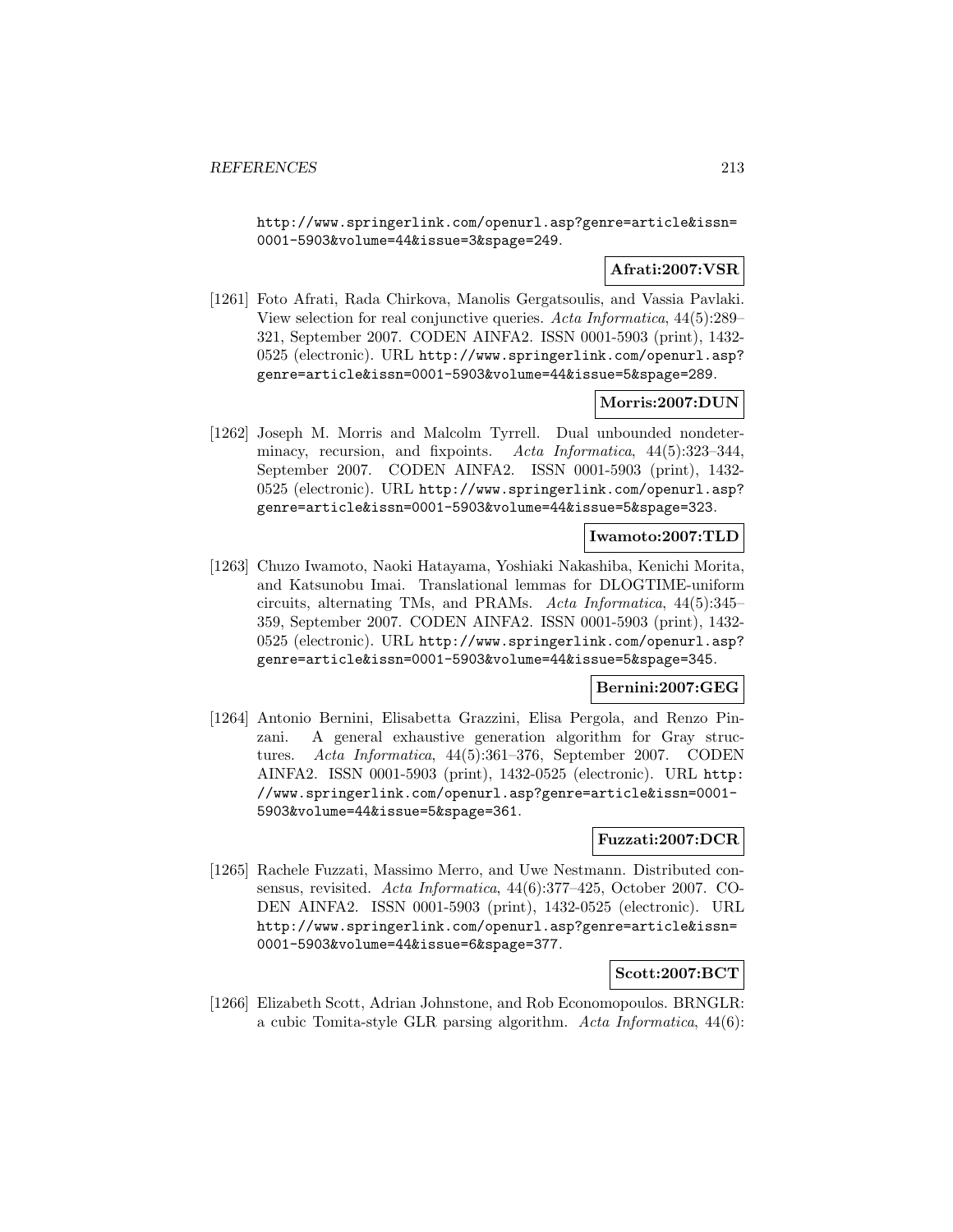427–461, October 2007. CODEN AINFA2. ISSN 0001-5903 (print), 1432- 0525 (electronic). URL http://www.springerlink.com/openurl.asp? genre=article&issn=0001-5903&volume=44&issue=6&spage=427.

## **Haddad:2007:RPN**

[1267] Serge Haddad and Denis Poitrenaud. Recursive Petri nets. Acta Informatica, 44(7–8):463–508, December 2007. CODEN AINFA2. ISSN 0001- 5903 (print), 1432-0525 (electronic). URL http://www.springerlink. com/openurl.asp?genre=article&issn=0001-5903&volume=44&issue= 7&spage=463.

# **Nishimura:2007:SSU**

[1268] Naomi Nishimura, Prabhakar Ragde, and Stefan Szeider. Solving #sat using vertex covers. Acta Informatica, 44(7–8):509–523, December 2007. CODEN AINFA2. ISSN 0001-5903 (print), 1432-0525 (electronic). URL http://www.springerlink.com/openurl.asp?genre= article&issn=0001-5903&volume=44&issue=7&spage=509.

## **Bergstra:2007:SCE**

[1269] J. A. Bergstra and C. A. Middelburg. Synchronous cooperation for explicit multi-threading. Acta Informatica, 44(7–8):525–569, December 2007. CODEN AINFA2. ISSN 0001-5903 (print), 1432-0525 (electronic). URL http://www.springerlink.com/openurl.asp?genre= article&issn=0001-5903&volume=44&issue=7&spage=525.

# **Jiang:2007:OSO**

[1270] Yiwei Jiang and Yong He. Optimal semi-online algorithms for preemptive scheduling problems with inexact partial information. Acta Informatica, 44(7–8):571–590, December 2007. CODEN AINFA2. ISSN 0001-5903 (print), 1432-0525 (electronic). URL http://www.springerlink.com/ openurl.asp?genre=article&issn=0001-5903&volume=44&issue=7& spage=571.

## **Calders:2007:CSC**

[1271] Toon Calders. The complexity of satisfying constraints on databases of transactions. Acta Informatica, 44(7–8):591–624, December 2007. CO-DEN AINFA2. ISSN 0001-5903 (print), 1432-0525 (electronic). URL http://www.springerlink.com/openurl.asp?genre=article&issn= 0001-5903&volume=44&issue=7&spage=591.

# **Anonymous:2007:ARb**

[1272] Anonymous. Acknowledgement to referees. Acta Informatica, 44(7-8): 625, December 2007. CODEN AINFA2. ISSN 0001-5903 (print), 1432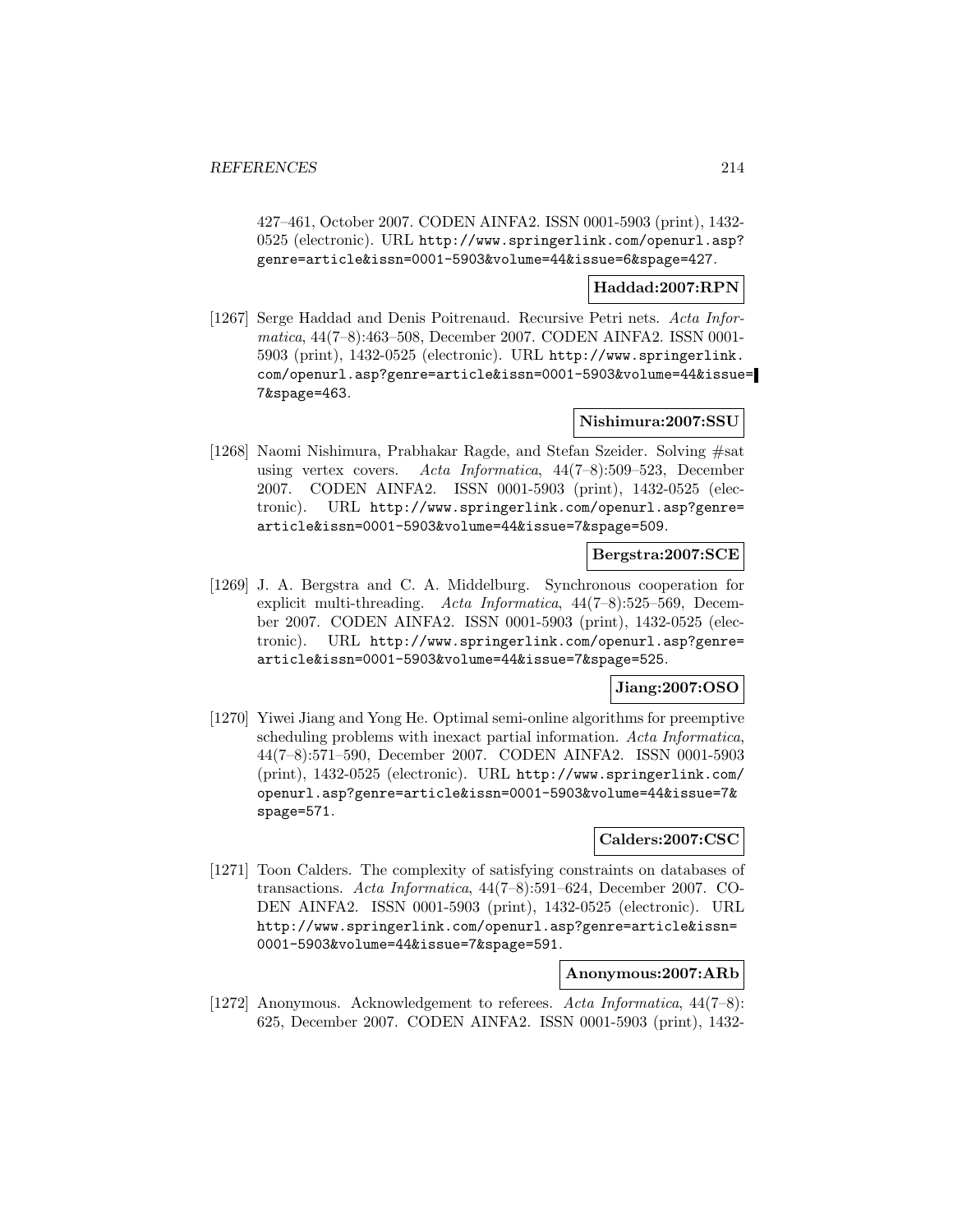0525 (electronic). URL http://www.springerlink.com/openurl.asp? genre=article&issn=0001-5903&volume=44&issue=7&spage=625.

#### **Bozapalidis:2008:PD**

[1273] Symeon Bozapalidis. Picture deformation. Acta Informatica, 45(1):1– 31, February 2008. CODEN AINFA2. ISSN 0001-5903 (print), 1432- 0525 (electronic). URL http://www.springerlink.com/openurl.asp? genre=article&issn=0001-5903&volume=45&issue=1&spage=1.

#### **Elmasry:2008:ASI**

[1274] Amr Elmasry and Michael L. Fredman. Adaptive sorting: an information theoretic perspective. Acta Informatica, 45(1):33–42, February 2008. CODEN AINFA2. ISSN 0001-5903 (print), 1432-0525 (electronic). URL http://www.springerlink.com/openurl.asp?genre= article&issn=0001-5903&volume=45&issue=1&spage=33.

## **Duan:2008:DPP**

[1275] Zhenhua Duan, Cong Tian, and Li Zhang. A decision procedure for propositional projection temporal logic with infinite models. Acta Informatica, 45(1):43–78, February 2008. CODEN AINFA2. ISSN 0001-5903 (print), 1432-0525 (electronic). URL http://www.springerlink.com/ openurl.asp?genre=article&issn=0001-5903&volume=45&issue=1& spage=43.

# **Cieslik:2008:LGC**

[1276] Iwona Ciestlik. On-line graph coloring of  $P_5$ -free graphs. Acta Informatica, 45(2):79–91, April 2008. CODEN AINFA2. ISSN 0001-5903 (print), 1432-0525 (electronic). URL http://www.springerlink.com/openurl. asp?genre=article&issn=0001-5903&volume=45&issue=2&spage=79.

## **Magnani:2008:MIP**

[1277] Matteo Magnani and Danilo Montesi. Management of interval probabilistic data. Acta Informatica, 45(2):93–130, April 2008. CODEN AINFA2. ISSN 0001-5903 (print), 1432-0525 (electronic). URL http: //www.springerlink.com/openurl.asp?genre=article&issn=0001- 5903&volume=45&issue=2&spage=93.

# **Brazdil:2008:DPB**

[1278] Tomás Brázdil, Antonín Kucera, and Oldrich Strazovský. Deciding probabilistic bisimilarity over infinite-state probabilistic systems. Acta Informatica, 45(2):131–154, April 2008. CODEN AINFA2. ISSN 0001-5903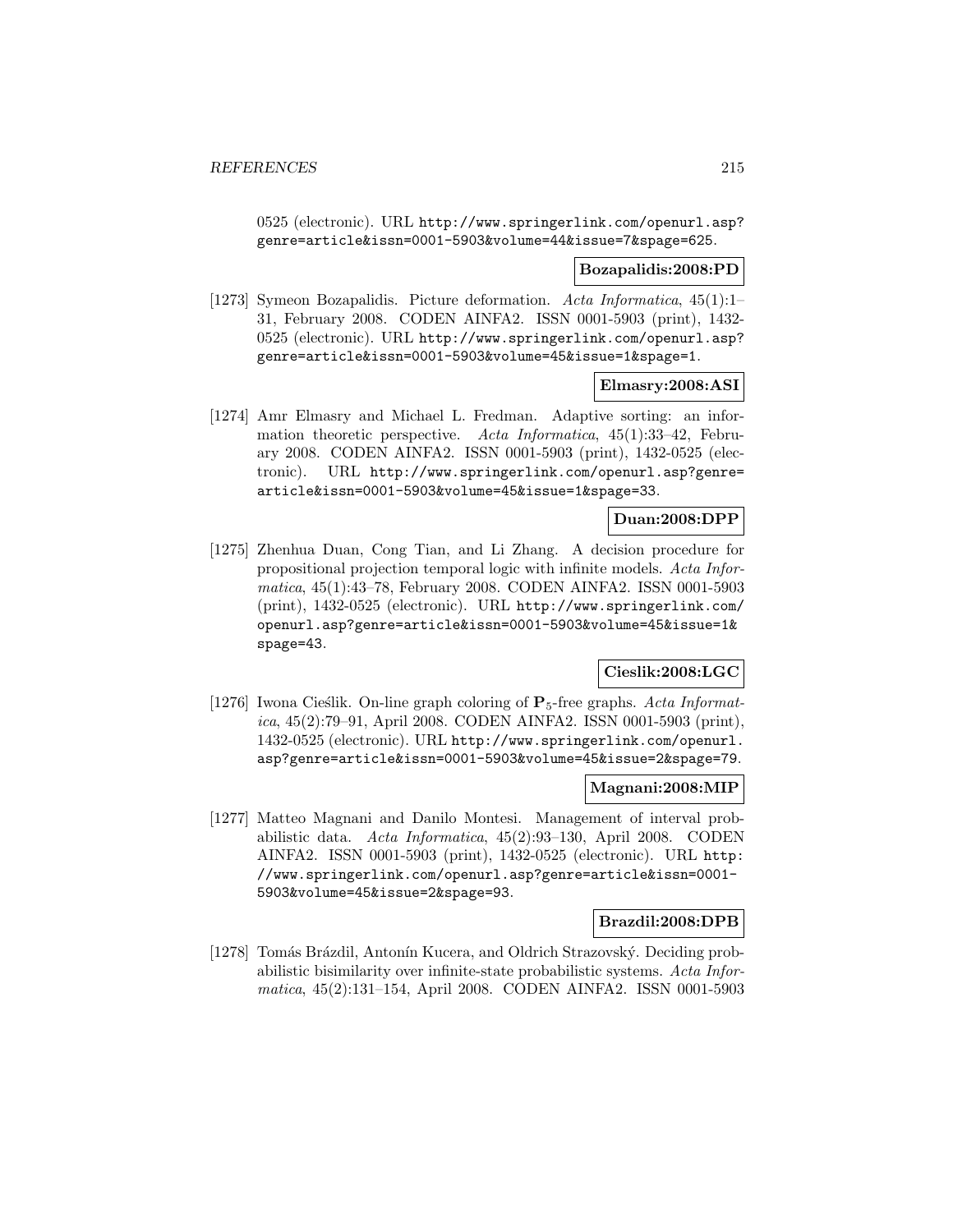(print), 1432-0525 (electronic). URL http://www.springerlink.com/ openurl.asp?genre=article&issn=0001-5903&volume=45&issue=2& spage=131.

# **Epstein:2008:TDP**

[1279] Leah Epstein, Asaf Levin, and Rob van Stee. Two-dimensional packing with conflicts. Acta Informatica, 45(3):155–175, May 2008. CO-DEN AINFA2. ISSN 0001-5903 (print), 1432-0525 (electronic). URL http://www.springerlink.com/openurl.asp?genre=article&issn= 0001-5903&volume=45&issue=3&spage=155.

# **Kutrib:2008:BCL**

[1280] Martin Kutrib, Andreas Malcher, and Detlef Wotschke. The Boolean closure of linear context-free languages. Acta Informatica, 45(3):177– 191, May 2008. CODEN AINFA2. ISSN 0001-5903 (print), 1432- 0525 (electronic). URL http://www.springerlink.com/openurl.asp? genre=article&issn=0001-5903&volume=45&issue=3&spage=177.

#### **Elmasry:2008:TTR**

[1281] Amr Elmasry, Claus Jensen, and Jyrki Katajainen. Two-tier relaxed heaps. Acta Informatica, 45(3):193–210, May 2008. CODEN AINFA2. ISSN 0001-5903 (print), 1432-0525 (electronic). URL http: //www.springerlink.com/openurl.asp?genre=article&issn=0001- 5903&volume=45&issue=3&spage=193.

#### **Berghammer:2008:ARA**

[1282] Rudolf Berghammer. Applying relation algebra and RelView to solve problems on orders and lattices. Acta Informatica, 45(3):211–236, May 2008. CODEN AINFA2. ISSN 0001-5903 (print), 1432-0525 (electronic). URL http://www.springerlink.com/openurl.asp?genre= article&issn=0001-5903&volume=45&issue=3&spage=211.

## **Broutin:2008:WHR**

[1283] N. Broutin, L. Devroye, and E. McLeish. Weighted height of random trees. Acta Informatica, 45(4):237–277, June 2008. CODEN AINFA2. ISSN 0001-5903 (print), 1432-0525 (electronic). URL http: //www.springerlink.com/openurl.asp?genre=article&issn=0001- 5903&volume=45&issue=4&spage=237.

#### **Janicki:2008:RSM**

[1284] Ryszard Janicki. Relational structures model of concurrency. Acta Informatica, 45(4):279–320, June 2008. CODEN AINFA2. ISSN 0001-5903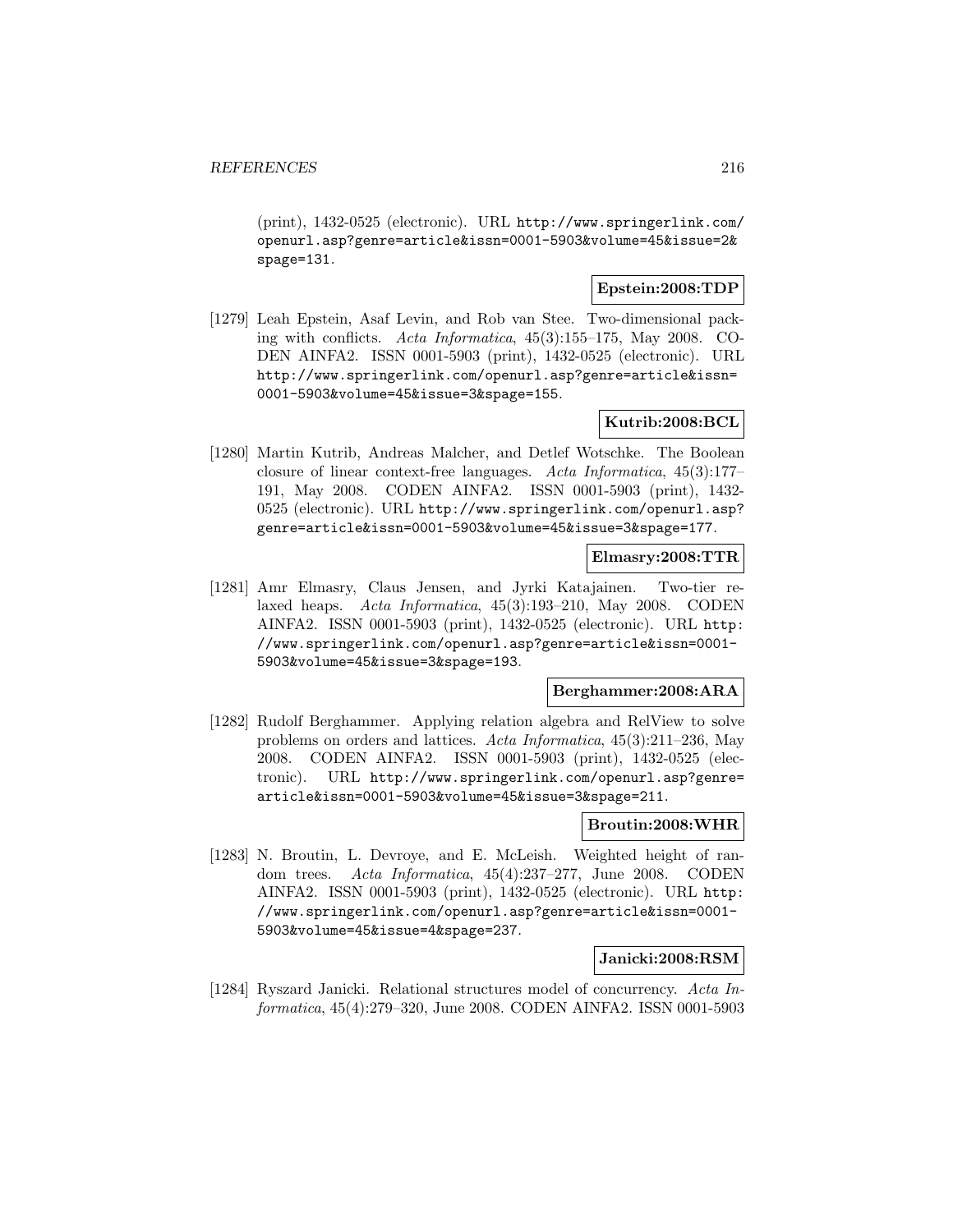(print), 1432-0525 (electronic). URL http://www.springerlink.com/ openurl.asp?genre=article&issn=0001-5903&volume=45&issue=4& spage=279.

# **Meinicke:2008:ARP**

[1285] Larissa Meinicke and Ian J. Hayes. Algebraic reasoning for probabilistic action systems and while-loops. Acta Informatica, 45(5):321– 382, July 2008. CODEN AINFA2. ISSN 0001-5903 (print), 1432- 0525 (electronic). URL http://www.springerlink.com/openurl.asp? genre=article&issn=0001-5903&volume=45&issue=5&spage=321.

#### **Brijder:2008:FRR**

[1286] Robert Brijder and Hendrik Jan Hoogeboom. The fibers and range of reduction graphs in ciliates. Acta Informatica, 45(5):383–402, July 2008. CODEN AINFA2. ISSN 0001-5903 (print), 1432-0525 (electronic). URL http://www.springerlink.com/openurl.asp?genre= article&issn=0001-5903&volume=45&issue=5&spage=383.

# **Godlin:2008:IRP**

[1287] Benny Godlin and Ofer Strichman. Inference rules for proving the equivalence of recursive procedures. Acta Informatica, 45(6):403–439, August 2008. CODEN AINFA2. ISSN 0001-5903 (print), 1432-0525 (electronic). URL http://www.springerlink.com/openurl.asp?genre= article&issn=0001-5903&volume=45&issue=6&spage=403.

### **Morris:2008:MHO**

[1288] Joseph M. Morris and Malcolm Tyrrell. Modelling higher-order dual nondeterminacy. Acta Informatica, 45(6):441–465, August 2008. CO-DEN AINFA2. ISSN 0001-5903 (print), 1432-0525 (electronic). URL http://www.springerlink.com/openurl.asp?genre=article&issn= 0001-5903&volume=45&issue=6&spage=441.

# **Fan:2008:RAL**

[1289] Chen-Ming Fan, C. C. Huang, and H. J. Shyr. Regular autodense languages. Acta Informatica, 45(7–8):467–477, December 2008. CODEN AINFA2. ISSN 0001-5903 (print), 1432-0525 (electronic). URL http://www.springerlink.com/openurl.asp?genre= article&issn=0001-5903&volume=45&issue=7&spage=467.

### **Damiani:2008:TSS**

[1290] Ferruccio Damiani, Elena Giachino, Paola Giannini, and Sophia Drossopoulou. A type safe state abstraction for coordination in Java-like languages. Acta Informatica, 45(7–8):479–536, December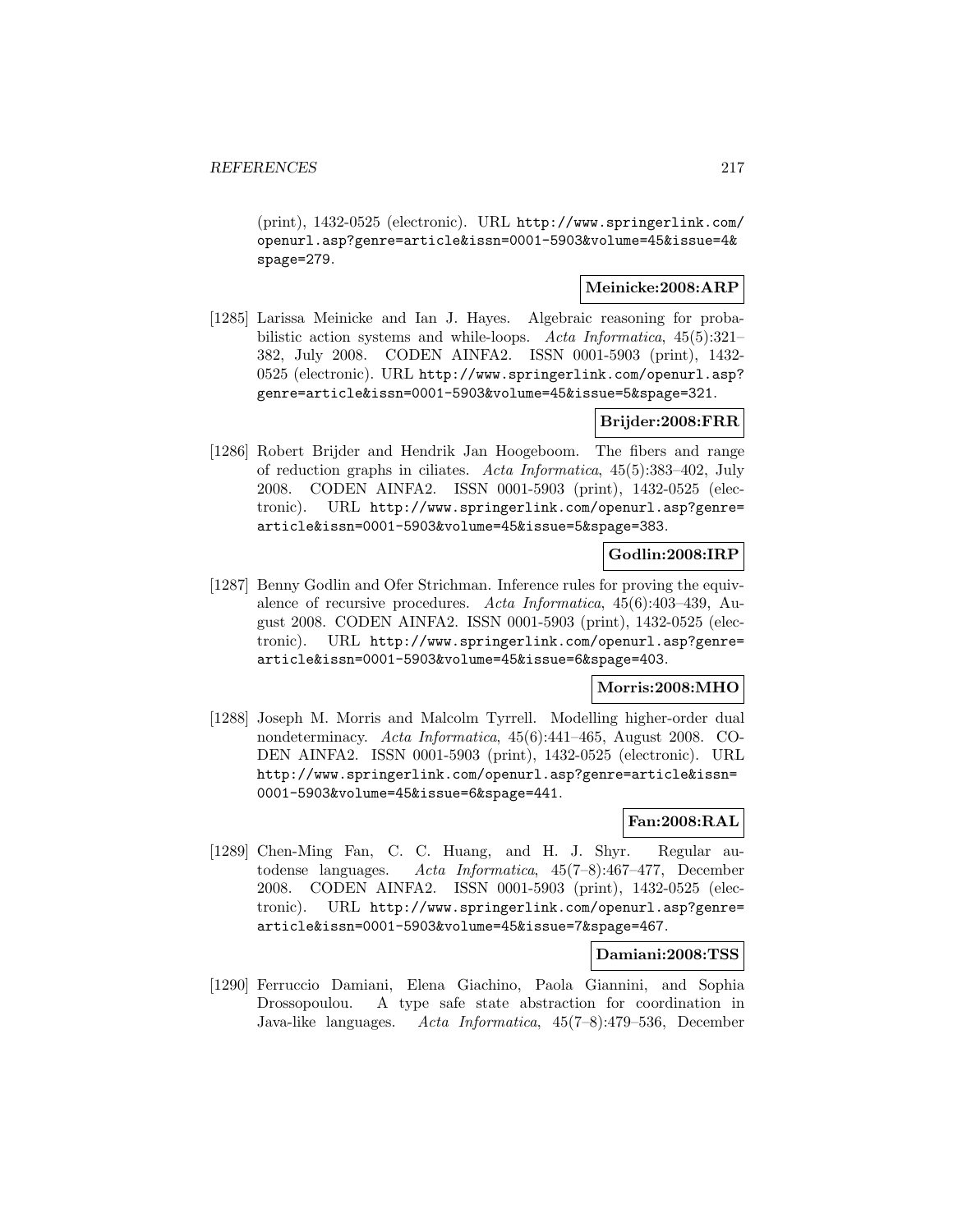2008. CODEN AINFA2. ISSN 0001-5903 (print), 1432-0525 (electronic). URL http://www.springerlink.com/openurl.asp?genre= article&issn=0001-5903&volume=45&issue=7&spage=479.

### **Klaudel:2008:MNS**

[1291] Hanna Klaudel and Franck Pommereau. M-nets: a survey. Acta Informatica, 45(7–8):537–564, December 2008. CODEN AINFA2. ISSN 0001- 5903 (print), 1432-0525 (electronic). URL http://www.springerlink. com/openurl.asp?genre=article&issn=0001-5903&volume=45&issue= 7&spage=537.

# **Link:2008:CCF**

[1292] Sebastian Link. Charting the completeness frontier of inference systems for multivalued dependencies. Acta Informatica, 45(7–8):565–591, December 2008. CODEN AINFA2. ISSN 0001-5903 (print), 1432- 0525 (electronic). URL http://www.springerlink.com/openurl.asp? genre=article&issn=0001-5903&volume=45&issue=7&spage=565.

### **Meduna:2008:SCG**

[1293] Alexander Meduna and Jiří Techet. Scattered context grammars that erase nonterminals in a generalized k-limited way. Acta Informatica, 45(7–8):593–608, December 2008. CODEN AINFA2. ISSN 0001-5903 (print), 1432-0525 (electronic). URL http://www.springerlink.com/ openurl.asp?genre=article&issn=0001-5903&volume=45&issue=7& spage=593.

### **Bozzelli:2009:DLM**

[1294] Laura Bozzelli, Mojmír Křetínsky, Vojtěch Řehák, and Jan Strejček. On decidability of LTL model checking for process rewrite systems. Acta Informatica, 46(1):1–28, February 2009. CODEN AINFA2. ISSN 0001-5903 (print), 1432-0525 (electronic). URL http://www.springerlink.com/ openurl.asp?genre=article&issn=0001-5903&volume=46&issue=1& spage=1.

### **Varany:2009:SST**

[1295] Vince Várány. Semi-synchronous transductions. Acta Informatica, 46 (1):29–42, February 2009. CODEN AINFA2. ISSN 0001-5903 (print), 1432-0525 (electronic). URL http://www.springerlink.com/openurl. asp?genre=article&issn=0001-5903&volume=46&issue=1&spage=29.

# **Bashirov:2009:ECP**

[1296] Rza Bashirov, Fabrice Kordon, and Hüsevin Lort. Exploiting colored Petri nets to decide on permutation admissibility. Acta Informatica,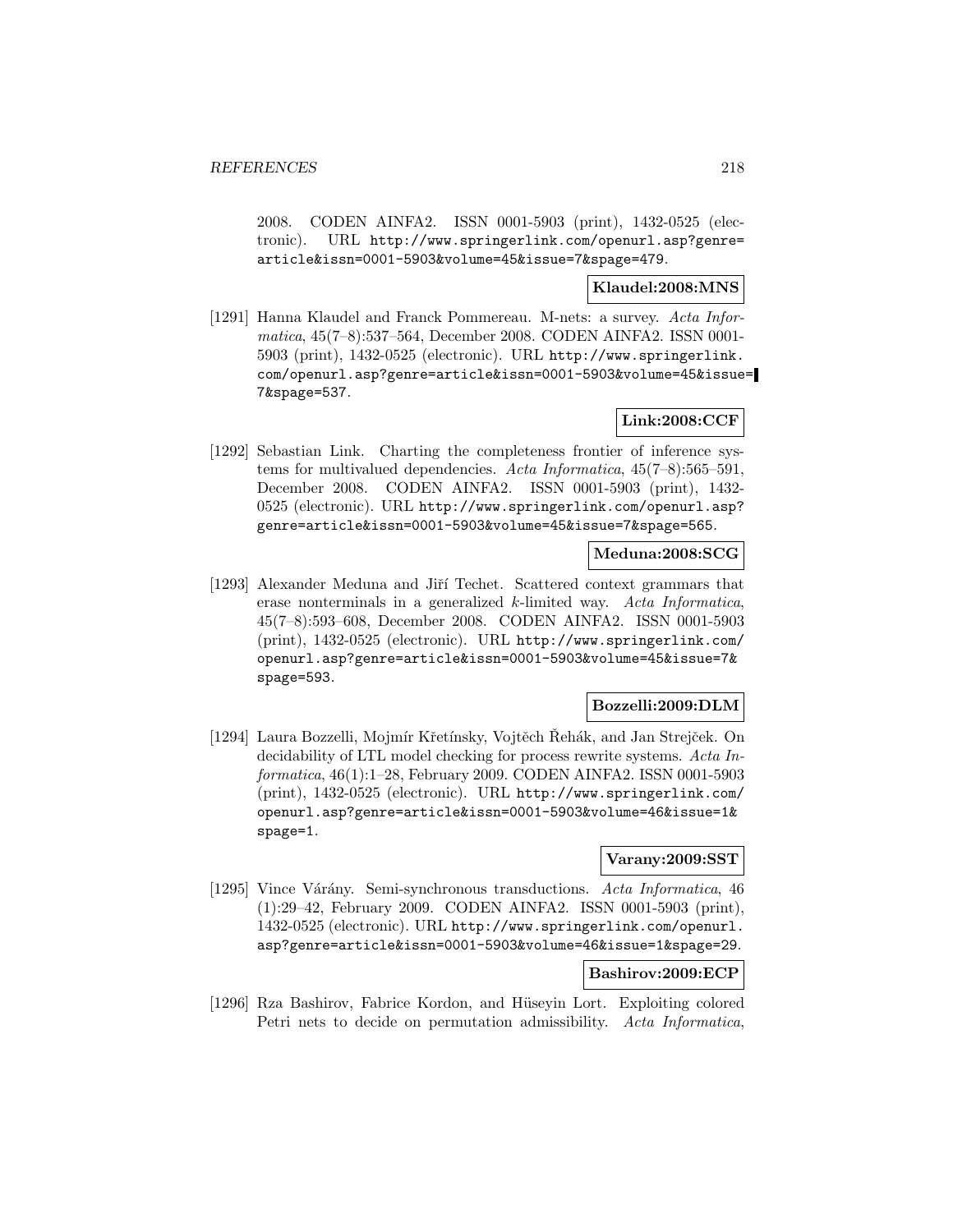46(1):43–55, February 2009. CODEN AINFA2. ISSN 0001-5903 (print), 1432-0525 (electronic). URL http://www.springerlink.com/openurl. asp?genre=article&issn=0001-5903&volume=46&issue=1&spage=43.

#### **Ben-Amram:2009:CTR**

[1297] Amir M. Ben-Amram. A complexity tradeoff in ranking-function termination proofs. Acta Informatica, 46(1):57–72, February 2009. CO-DEN AINFA2. ISSN 0001-5903 (print), 1432-0525 (electronic). URL http://www.springerlink.com/openurl.asp?genre=article&issn= 0001-5903&volume=46&issue=1&spage=57.

## **Aravind:2009:QBM**

[1298] Alex A. Aravind and Wim H. Hesselink. A queue based mutual exclusion algorithm. Acta Informatica, 46(1):73–86, February 2009. CODEN AINFA2. ISSN 0001-5903 (print), 1432-0525 (electronic). URL http://www.springerlink.com/openurl.asp?genre= article&issn=0001-5903&volume=46&issue=1&spage=73.

# **Meyer:2009:TSS**

[1299] Roland Meyer. A theory of structural stationarity in the  $\pi$ calculus. Acta Informatica, 46(2):87–137, April 2009. CODEN AINFA2. ISSN 0001-5903 (print), 1432-0525 (electronic). URL http: //www.springerlink.com/openurl.asp?genre=article&issn=0001- 5903&volume=46&issue=2&spage=87.

### **Engelfriet:2009:TCT**

[1300] Joost Engelfriet. The time complexity of typechecking tree-walking tree transducers. Acta Informatica, 46(2):139–154, April 2009. CODEN AINFA2. ISSN 0001-5903 (print), 1432-0525 (electronic). URL http: //www.springerlink.com/openurl.asp?genre=article&issn=0001- 5903&volume=46&issue=2&spage=139.

### **Subramani:2009:RWS**

[1301] K. Subramani, Hong-Jian Lai, and Xiaofeng Gu. Random walks for selected boolean implication and equivalence problems. Acta Informatica, 46(2):155–168, April 2009. CODEN AINFA2. ISSN 0001-5903 (print), 1432-0525 (electronic). URL http://www.springerlink.com/ openurl.asp?genre=article&issn=0001-5903&volume=46&issue=2& spage=155.

## **Sawa:2009:HEC**

[1302] Zdeněk Sawa and Petr Jančar. Hardness of equivalence checking for composed finite-state systems. Acta Informatica, 46(3):169–191, May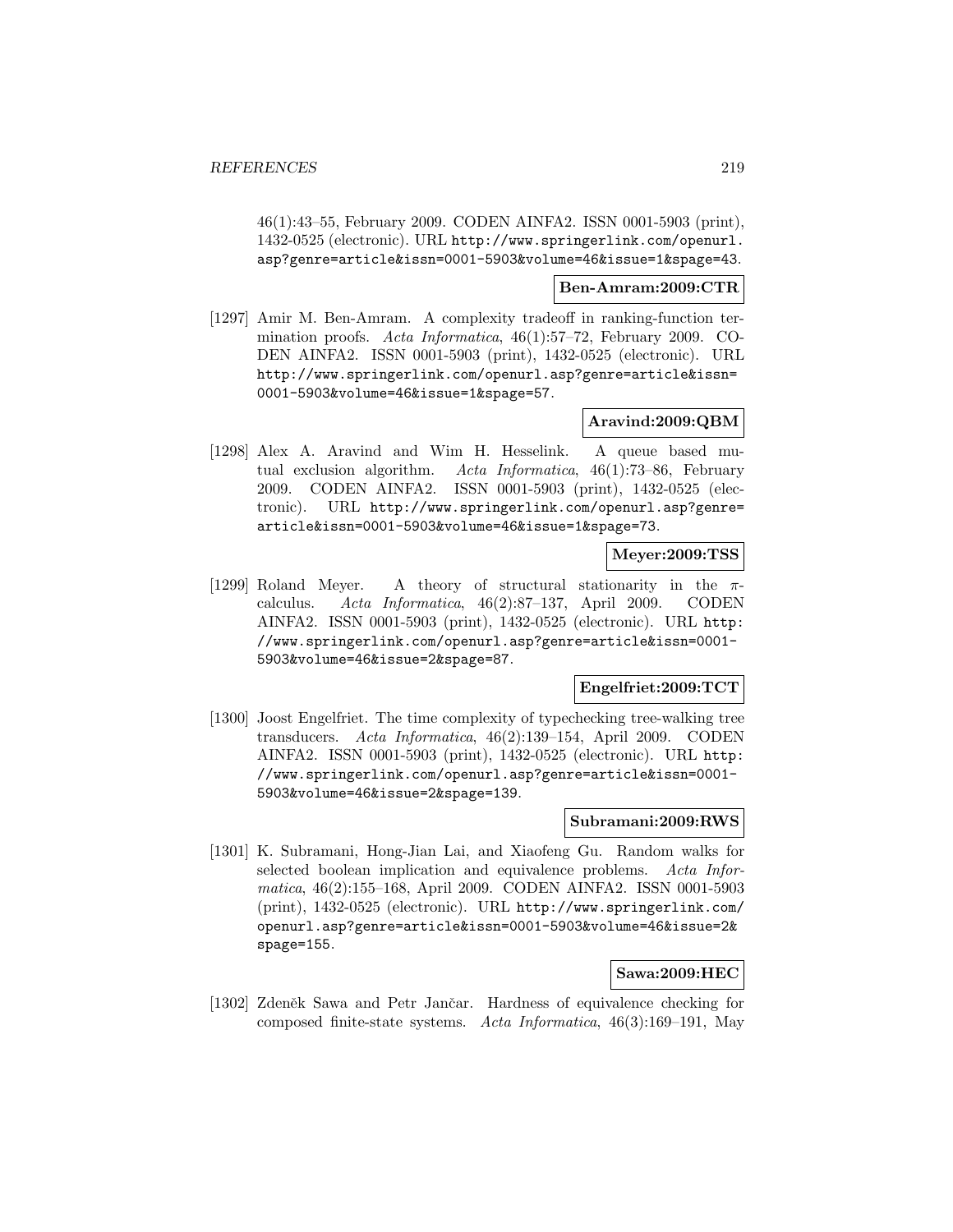2009. CODEN AINFA2. ISSN 0001-5903 (print), 1432-0525 (electronic). URL http://www.springerlink.com/openurl.asp?genre= article&issn=0001-5903&volume=46&issue=3&spage=169.

### **Campeanu:2009:CPE**

[1303] Cezar Câmpeanu and Nicolae Santean. On the closure of pattern expressions languages under intersection with regular languages. Acta Informatica, 46(3):193–207, May 2009. CODEN AINFA2. ISSN 0001-5903 (print), 1432-0525 (electronic). URL http://www.springerlink.com/ openurl.asp?genre=article&issn=0001-5903&volume=46&issue=3& spage=193.

### **Corradini:2009:LMA**

[1304] Flavio Corradini, Maria Rita Di Berardini, and Walter Vogler. Liveness of a mutex algorithm in a fair process algebra. Acta Informatica, 46(3): 209–235, May 2009. CODEN AINFA2. ISSN 0001-5903 (print), 1432- 0525 (electronic). URL http://www.springerlink.com/openurl.asp? genre=article&issn=0001-5903&volume=46&issue=3&spage=209.

### **Best:2009:DTF**

[1305] Eike Best and Philippe Darondeau. A decomposition theorem for finite persistent transition systems. Acta Informatica, 46(3):237–254, May 2009. CODEN AINFA2. ISSN 0001-5903 (print), 1432-0525 (electronic). URL http://www.springerlink.com/openurl.asp?genre= article&issn=0001-5903&volume=46&issue=3&spage=237.

### **Brucker:2009:SCA**

[1306] Achim D. Brucker and Burkhart Wolff. Semantics, calculi, and analysis for object-oriented specifications. Acta Informatica, 46(4):255– 284, July 2009. CODEN AINFA2. ISSN 0001-5903 (print), 1432- 0525 (electronic). URL http://www.springerlink.com/openurl.asp? genre=article&issn=0001-5903&volume=46&issue=4&spage=255.

#### **Klonowska:2009:MGI**

[1307] Kamilla Klonowska, Lars Lundberg, and Håkan Lennerstad. The maximum gain of increasing the number of preemptions in multiprocessor scheduling. Acta Informatica, 46(4):285–295, July 2009. CODEN AINFA2. ISSN 0001-5903 (print), 1432-0525 (electronic). URL http: //www.springerlink.com/openurl.asp?genre=article&issn=0001- 5903&volume=46&issue=4&spage=285.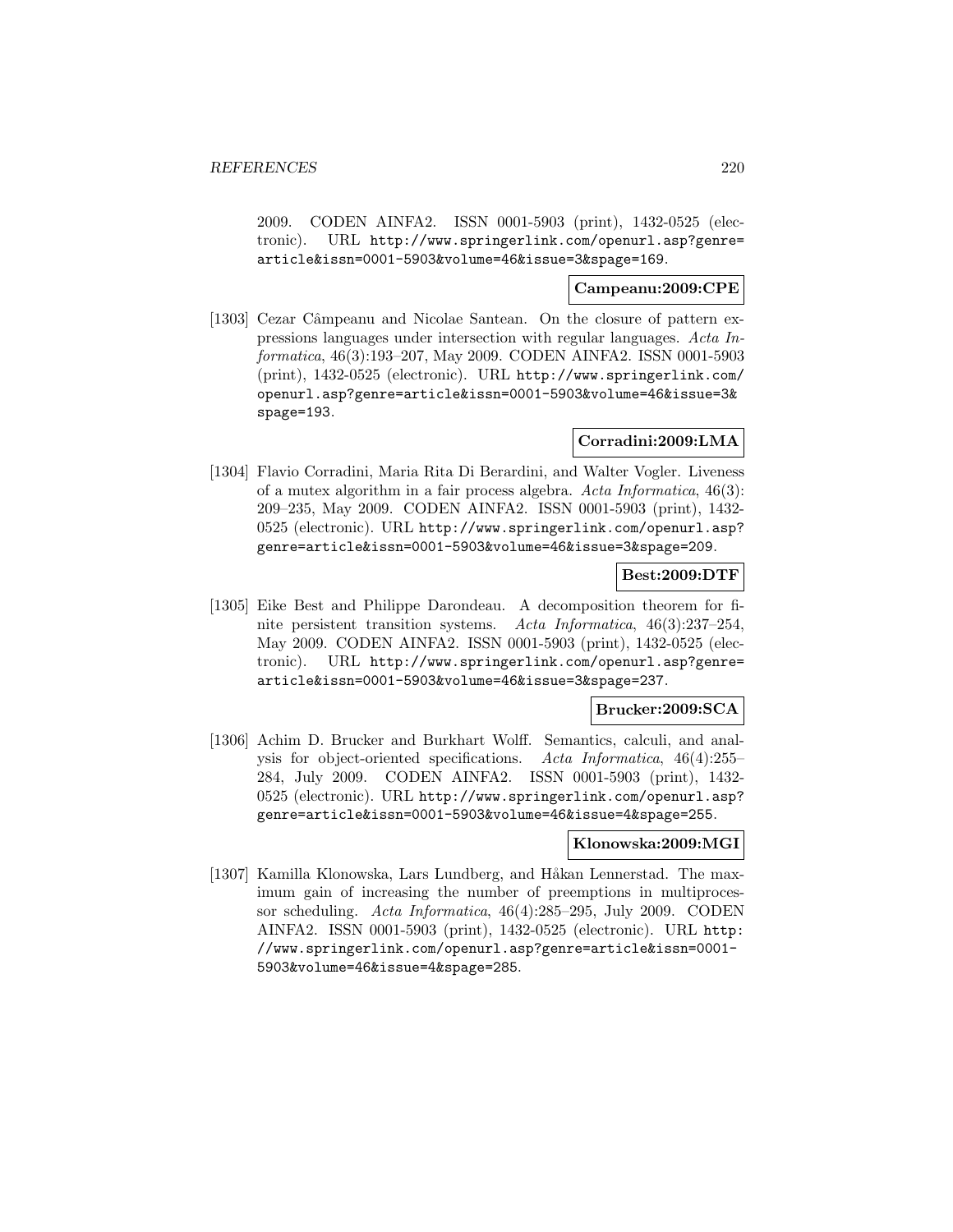#### **Armendariz-Inigo:2009:CPD**

[1308] José Enrique Armendáriz-Iñigo, José Ramón González de Mendívil, José Ramón Garitagoitia, and Francesc D. Muñoz-Esco. Correctness proof of a database replication protocol under the perspective of the I/O automaton model. Acta Informatica, 46(4):297–330, July 2009. CODEN AINFA2. ISSN 0001-5903 (print), 1432-0525 (electronic). URL http://www.springerlink.com/openurl.asp?genre= article&issn=0001-5903&volume=46&issue=4&spage=297.

#### **Bresolin:2009:TUP**

[1309] Davide Bresolin, Angelo Montanari, and Gabriele Puppis. A theory of ultimately periodic languages and automata with an application to time granularity. Acta Informatica, 46(5):331–360, August 2009. CODEN AINFA2. ISSN 0001-5903 (print), 1432-0525 (electronic). URL http://www.springerlink.com/openurl.asp?genre= article&issn=0001-5903&volume=46&issue=5&spage=331.

#### **Ciobanu:2009:FSB**

[1310] Gabriel Ciobanu and Sergiu Rudeanu. Final and sequential behaviours of M-automata. Acta Informatica, 46(5):361–374, August 2009. CODEN AINFA2. ISSN 0001-5903 (print), 1432-0525 (electronic). URL http://www.springerlink.com/openurl.asp?genre= article&issn=0001-5903&volume=46&issue=5&spage=361.

### **Bergstra:2009:MSO**

[1311] J. A. Bergstra and C. A. Middelburg. Machine structure oriented control code logic. Acta Informatica, 46(5):375–401, August 2009. CODEN AINFA2. ISSN 0001-5903 (print), 1432-0525 (electronic). URL http://www.springerlink.com/openurl.asp?genre= article&issn=0001-5903&volume=46&issue=5&spage=375.

#### **Zuliani:2009:RAF**

[1312] Paolo Zuliani. Reasoning about faulty quantum programs. Acta Informatica, 46(6):403–432, October 2009. CODEN AINFA2. ISSN 0001-5903 (print), 1432-0525 (electronic). URL http://www.springerlink.com/ openurl.asp?genre=article&issn=0001-5903&volume=46&issue=6& spage=403.

#### **Khomenko:2009:SDS**

[1313] Victor Khomenko, Mark Schaefer, Walter Vogler, and Ralf Wollowski. STG decomposition strategies in combination with unfolding. Acta Informatica, 46(6):433–474, October 2009. CODEN AINFA2. ISSN 0001-5903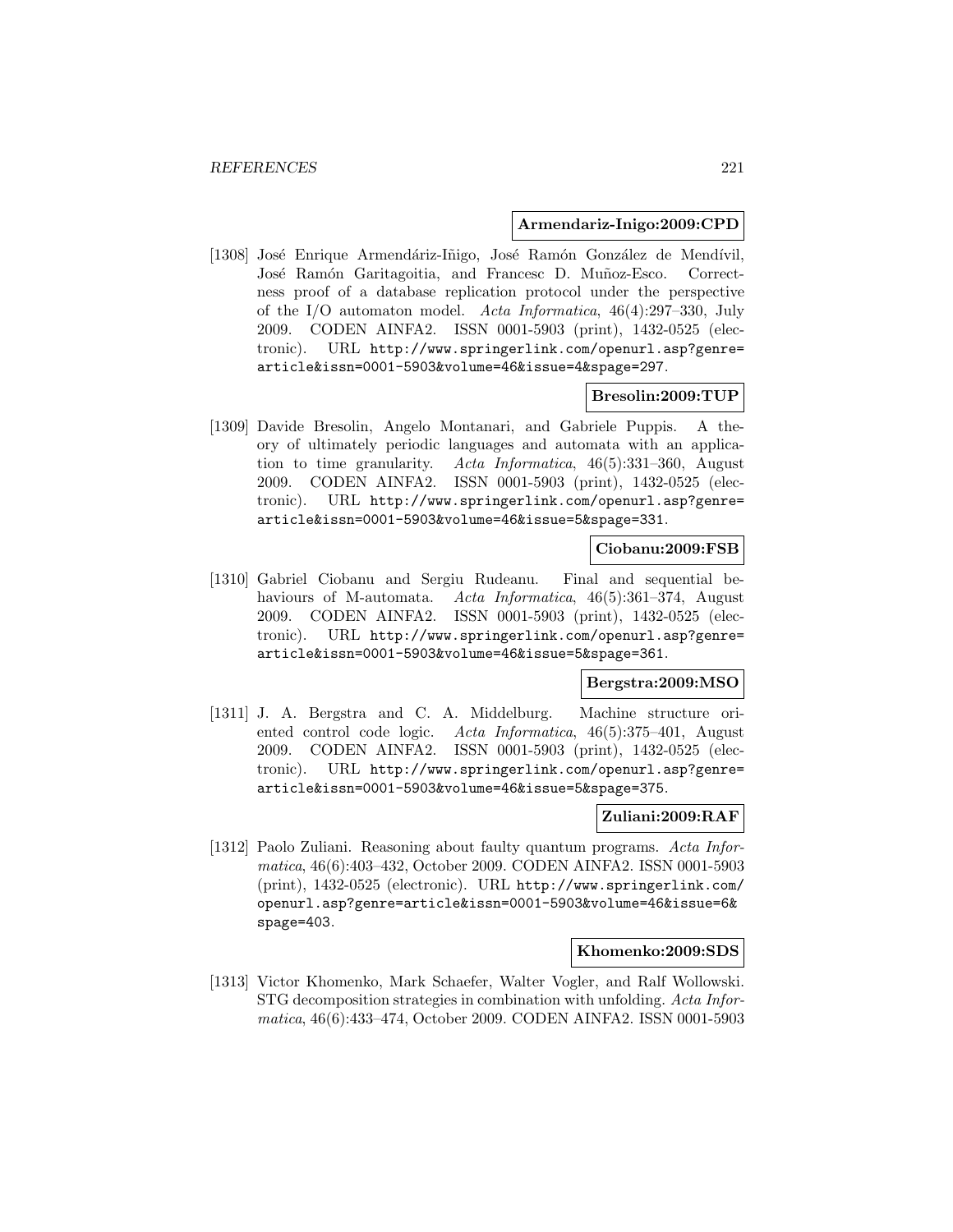(print), 1432-0525 (electronic). URL http://www.springerlink.com/ openurl.asp?genre=article&issn=0001-5903&volume=46&issue=6& spage=433.

# **Shahriar:2009:PKX**

[1314] Md. Sumon Shahriar and Jixue Liu. Preserving key in XML data transformation. Acta Informatica, 46(7):475–507, November 2009. CODEN AINFA2. ISSN 0001-5903 (print), 1432-0525 (electronic). URL http: //www.springerlink.com/openurl.asp?genre=article&issn=0001- 5903&volume=46&issue=7&spage=475.

### **Quesada:2009:PDP**

[1315] Argimiro Arratia Quesada and Iain A. Stewart. On the power of deep pushdown stacks. Acta Informatica, 46(7):509–531, November 2009. CODEN AINFA2. ISSN 0001-5903 (print), 1432-0525 (electronic). URL http://www.springerlink.com/openurl.asp?genre= article&issn=0001-5903&volume=46&issue=7&spage=509.

# **Janousek:2009:RTL**

[1316] Jan Janoušek and Bořivoj Melichar. On regular tree languages and deterministic pushdown automata. Acta Informatica, 46(7):533–547, November 2009. CODEN AINFA2. ISSN 0001-5903 (print), 1432- 0525 (electronic). URL http://www.springerlink.com/openurl.asp? genre=article&issn=0001-5903&volume=46&issue=7&spage=533.

#### **Aycock:2009:EAE**

[1317] John Aycock and Angelo Borsotti. Early action in an Earley parser. Acta Informatica, 46(8):549–559, December 2009. CODEN AINFA2. ISSN 0001-5903 (print), 1432-0525 (electronic). URL http: //www.springerlink.com/openurl.asp?genre=article&issn=0001- 5903&volume=46&issue=8&spage=549.

#### **Engelfriet:2009:EMB**

[1318] Joost Engelfriet, Eric Lilin, and Andreas Maletti. Extended multi bottom-up tree transducers: Composition and decomposition. Acta Informatica, 46(8):561–590, December 2009. CODEN AINFA2. ISSN 0001- 5903 (print), 1432-0525 (electronic). URL http://www.springerlink. com/openurl.asp?genre=article&issn=0001-5903&volume=46&issue= 8&spage=561.

# **Carpi:2009:STA**

[1319] Arturo Carpi and Flavio D'Alessandro. Strongly transitive automata and the Cerný conjecture. Acta Informatica,  $46(8):591-607$ , Decem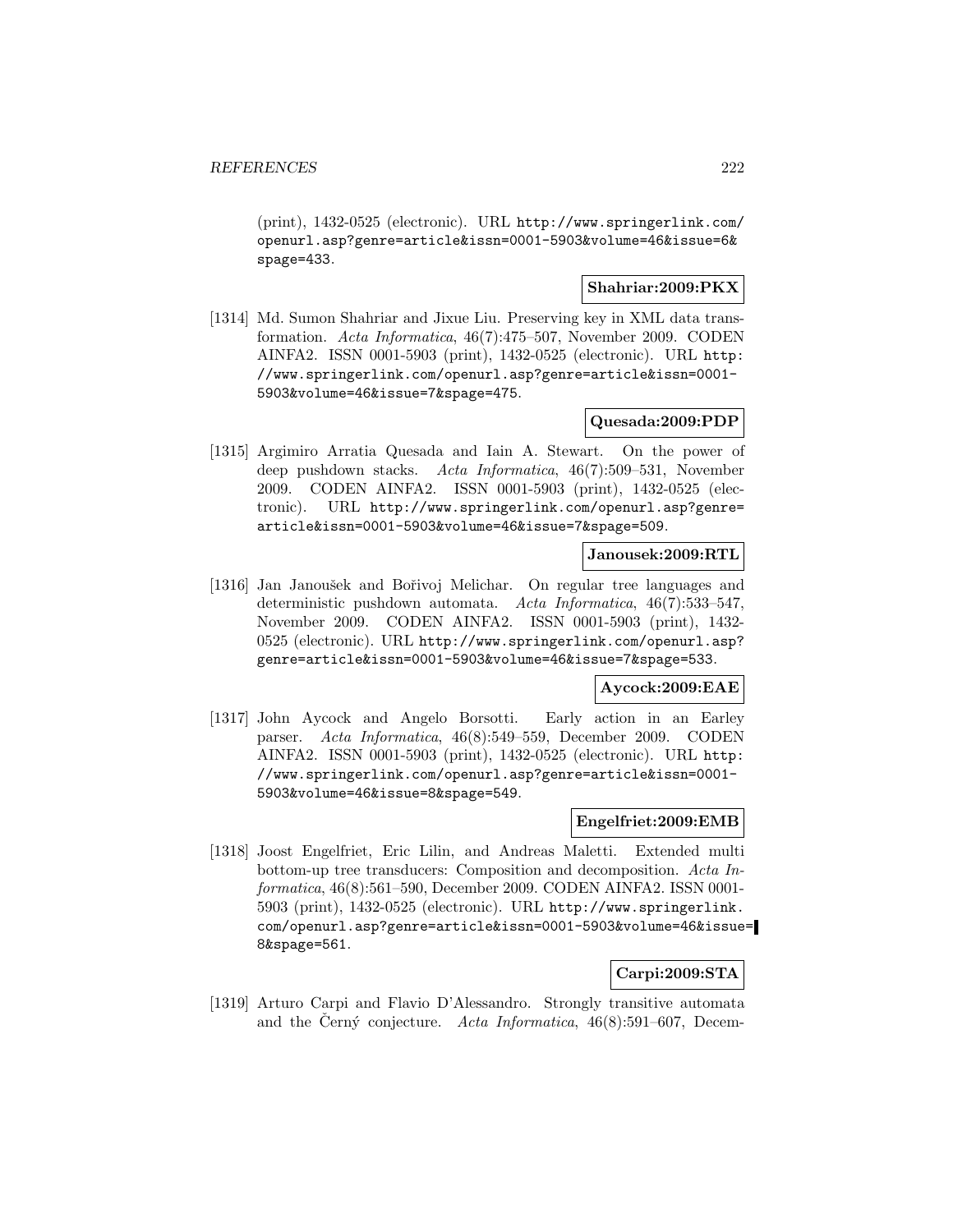ber 2009. CODEN AINFA2. ISSN 0001-5903 (print), 1432-0525 (electronic). URL http://www.springerlink.com/openurl.asp?genre= article&issn=0001-5903&volume=46&issue=8&spage=591.

# **Habermehl:2010:ABV**

[1320] Peter Habermehl, Radu Iosif, and Tom Vojnar. Automata-based verification of programs with tree updates. Acta Informatica,  $47(1)$ :1– 31, February 2010. CODEN AINFA2. ISSN 0001-5903 (print), 1432- 0525 (electronic). URL http://www.springerlink.com/openurl.asp? genre=article&issn=0001-5903&volume=47&issue=1&spage=1.

# **Jaghoori:2010:SPO**

[1321] Mohammad Mahdi Jaghoori, Marjan Sirjani, Mohammad Reza Mousavi, Ehsan Khamespanah, and Ali Movaghar. Symmetry and partial order reduction techniques in model checking Rebeca. Acta Informatica, 47 (1):33–66, February 2010. CODEN AINFA2. ISSN 0001-5903 (print), 1432-0525 (electronic). URL http://www.springerlink.com/openurl. asp?genre=article&issn=0001-5903&volume=47&issue=1&spage=33.

### **Do:2010:MMR**

[1322] Tien Van Do.  $M/M/1$  retrial queue with working vacations. Acta Informatica, 47(1):67–75, February 2010. CODEN AINFA2. ISSN 0001-5903 (print), 1432-0525 (electronic). URL http://www.springerlink.com/ openurl.asp?genre=article&issn=0001-5903&volume=47&issue=1& spage=67.

### **Berghammer:2010:EMS**

[1323] Rudolf Berghammer and Michael Winter. Embedding mappings and splittings with applications. Acta Informatica, 47(2):77–110, March 2010. CODEN AINFA2. ISSN 0001-5903 (print), 1432-0525 (electronic). URL http://www.springerlink.com/openurl.asp?genre= article&issn=0001-5903&volume=47&issue=2&spage=77.

### **Merro:2010:OTC**

[1324] Massimo Merro. On the observational theory of the CPS-calculus. Acta Informatica, 47(2):111–132, March 2010. CODEN AINFA2. ISSN 0001- 5903 (print), 1432-0525 (electronic). URL http://www.springerlink. com/openurl.asp?genre=article&issn=0001-5903&volume=47&issue= 2&spage=111.

# **Loos:2010:SUA**

[1325] Remco Loos, Florin Manea, and Victor Mitrana. Small universal accepting hybrid networks of evolutionary processors. Acta Informatica,  $47(2)$ :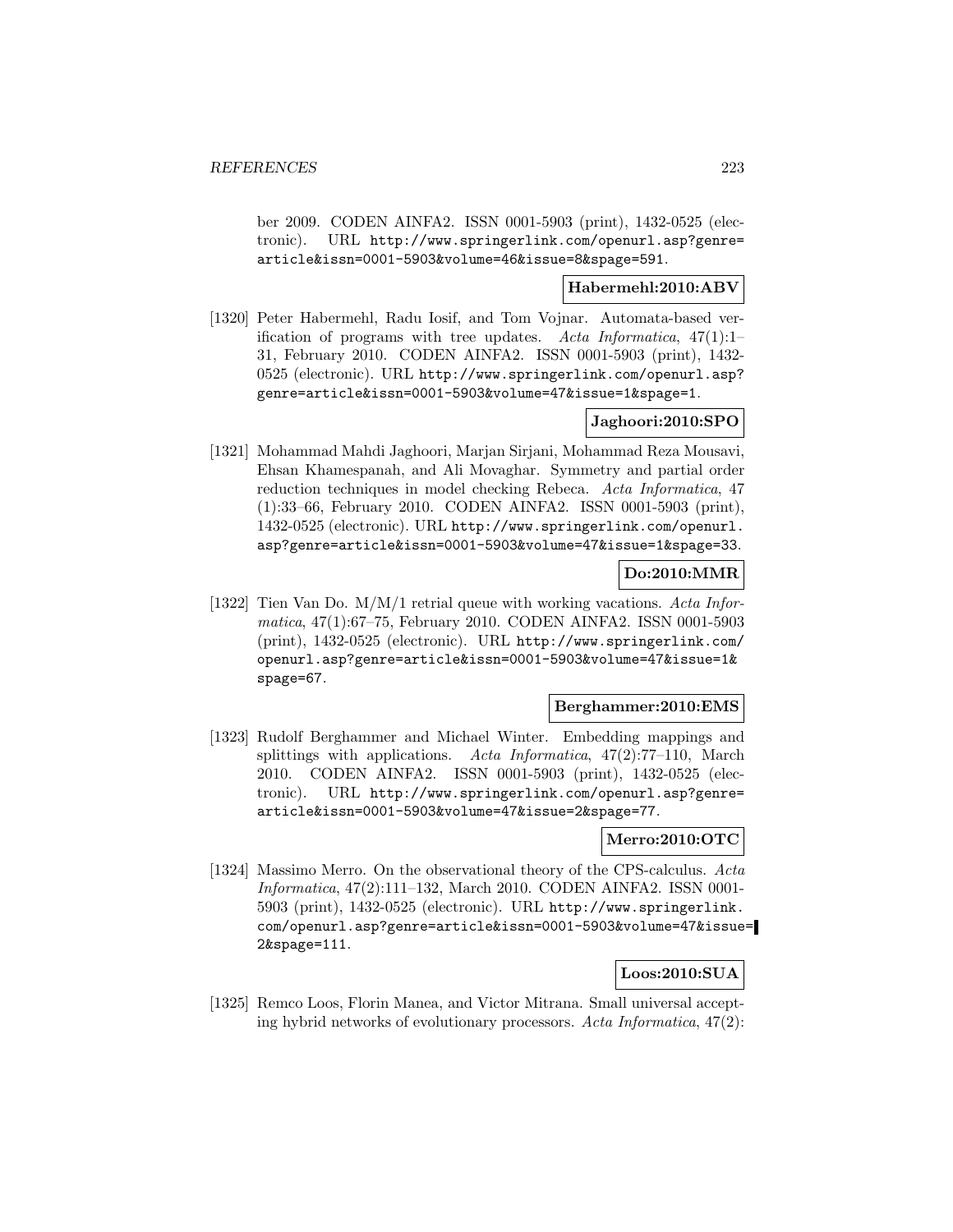133–146, March 2010. CODEN AINFA2. ISSN 0001-5903 (print), 1432- 0525 (electronic). URL http://www.springerlink.com/openurl.asp? genre=article&issn=0001-5903&volume=47&issue=2&spage=133.

## **Aceto:2010:LNF**

[1326] Luca Aceto, Wan Fokkink, Anna Ingolfsdottir, and MohammadReza Mousavi. Lifting non-finite axiomatizability results to extensions of process algebras. Acta Informatica, 47(3):147–177, May 2010. CODEN AINFA2. ISSN 0001-5903 (print), 1432-0525 (electronic). URL http: //www.springerlink.com/openurl.asp?genre=article&issn=0001- 5903&volume=47&issue=3&spage=147.

## **Kim:2010:LER**

[1327] Ik-Soon Kim and Kwangkeun Yi. LR error repair using the A\* algorithm. Acta Informatica, 47(3):179–207, May 2010. CODEN AINFA2. ISSN 0001-5903 (print), 1432-0525 (electronic). URL http: //www.springerlink.com/openurl.asp?genre=article&issn=0001- 5903&volume=47&issue=3&spage=179.

### **Fan:2010:NAR**

[1328] Chen-Ming Fan, C. C. Huang, H. J. Shyr, and Kuo-Hsiang Chen. A note on autodense related languages. Acta Informatica, 47(4):209– 219, June 2010. CODEN AINFA2. ISSN 0001-5903 (print), 1432- 0525 (electronic). URL http://www.springerlink.com/openurl.asp? genre=article&issn=0001-5903&volume=47&issue=4&spage=209.

# **Ying:2010:QLP**

[1329] Mingsheng Ying and Yuan Feng. Quantum loop programs. Acta Informatica, 47(4):221–250, June 2010. CODEN AINFA2. ISSN 0001-5903 (print), 1432-0525 (electronic). URL http://www.springerlink.com/ openurl.asp?genre=article&issn=0001-5903&volume=47&issue=4& spage=221.

# **Dax:2010:RTL**

[1330] Christian Dax, Felix Klaedtke, and Martin Lange. On regular temporal logics with past. Acta Informatica, 47(4):251–277, June 2010. CODEN AINFA2. ISSN 0001-5903 (print), 1432-0525 (electronic). URL http://www.springerlink.com/openurl.asp?genre= article&issn=0001-5903&volume=47&issue=4&spage=251.

# **Lanotte:2010:RRT**

[1331] Ruggero Lanotte, Andrea Maggiolo-Schettini, and Angelo Troina. Reachability results for timed automata with unbounded data struc-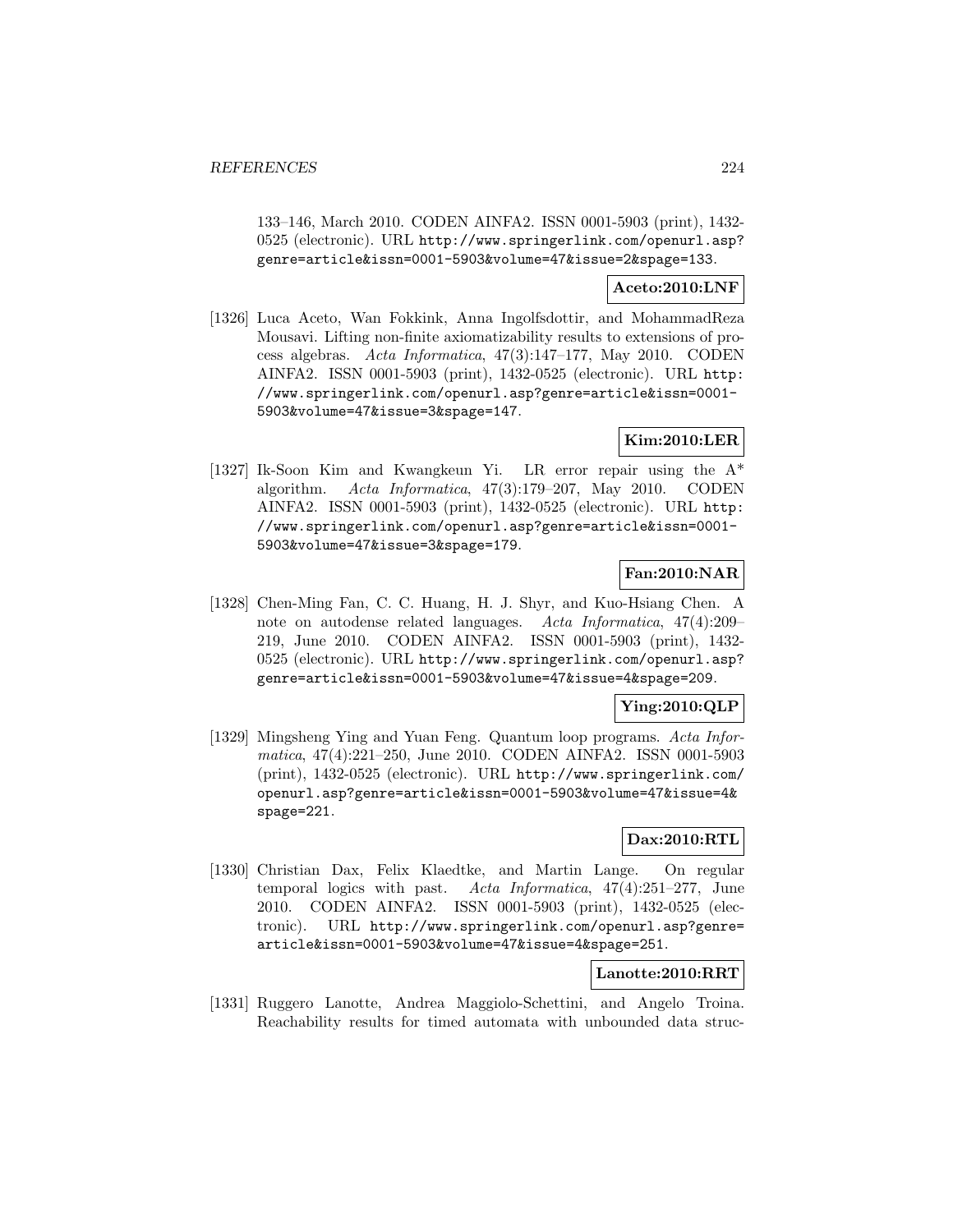tures. Acta Informatica, 47(5–6):279–311, September 2010. CODEN AINFA2. ISSN 0001-5903 (print), 1432-0525 (electronic). URL http: //www.springerlink.com/openurl.asp?genre=article&issn=0001- 5903&volume=47&issue=5&spage=279.

# **Dolev:2010:RAS**

[1332] Shlomi Dolev and Nir Tzachar. Randomization adaptive selfstabilization. Acta Informatica, 47(5–6):313–323, September 2010. CO-DEN AINFA2. ISSN 0001-5903 (print), 1432-0525 (electronic). URL http://www.springerlink.com/openurl.asp?genre=article&issn= 0001-5903&volume=47&issue=5&spage=313.

## **Hochbaum:2010:HAR**

[1333] Dorit S. Hochbaum and Asaf Levin. How to allocate review tasks for robust ranking. Acta Informatica, 47(5–6):325–345, September 2010. CODEN AINFA2. ISSN 0001-5903 (print), 1432-0525 (electronic). URL http://www.springerlink.com/openurl.asp?genre= article&issn=0001-5903&volume=47&issue=5&spage=325.

## **Huang:2010:NPC**

[1334] C. C. Huang. A note on pure codes. Acta Informatica, 47(5–6):347– 357, September 2010. CODEN AINFA2. ISSN 0001-5903 (print), 1432- 0525 (electronic). URL http://www.springerlink.com/openurl.asp? genre=article&issn=0001-5903&volume=47&issue=5&spage=347.

# **Boyar:2010:TCL**

[1335] Joan Boyar, Martin R. Ehmsen, Jens S. Kohrt, and Kim S. Larsen. A theoretical comparison of LRU and LRU-K. Acta Informatica, 47(7–8):359– 374, December 2010. CODEN AINFA2. ISSN 0001-5903 (print), 1432- 0525 (electronic). URL http://www.springerlink.com/openurl.asp? genre=article&issn=0001-5903&volume=47&issue=7&spage=359.

### **Epstein:2010:ETP**

[1336] Leah Epstein. Equilibria for two parallel links: the strong price of anarchy versus the price of anarchy. Acta Informatica, 47(7–8):375– 389, December 2010. CODEN AINFA2. ISSN 0001-5903 (print), 1432- 0525 (electronic). URL http://www.springerlink.com/openurl.asp? genre=article&issn=0001-5903&volume=47&issue=7&spage=375.

### **Kutrib:2010:SDR**

[1337] Martin Kutrib, Hartmut Messerschmidt, and Friedrich Otto. On stateless deterministic restarting automata. Acta Informatica, 47(7–8):391– 412, December 2010. CODEN AINFA2. ISSN 0001-5903 (print), 1432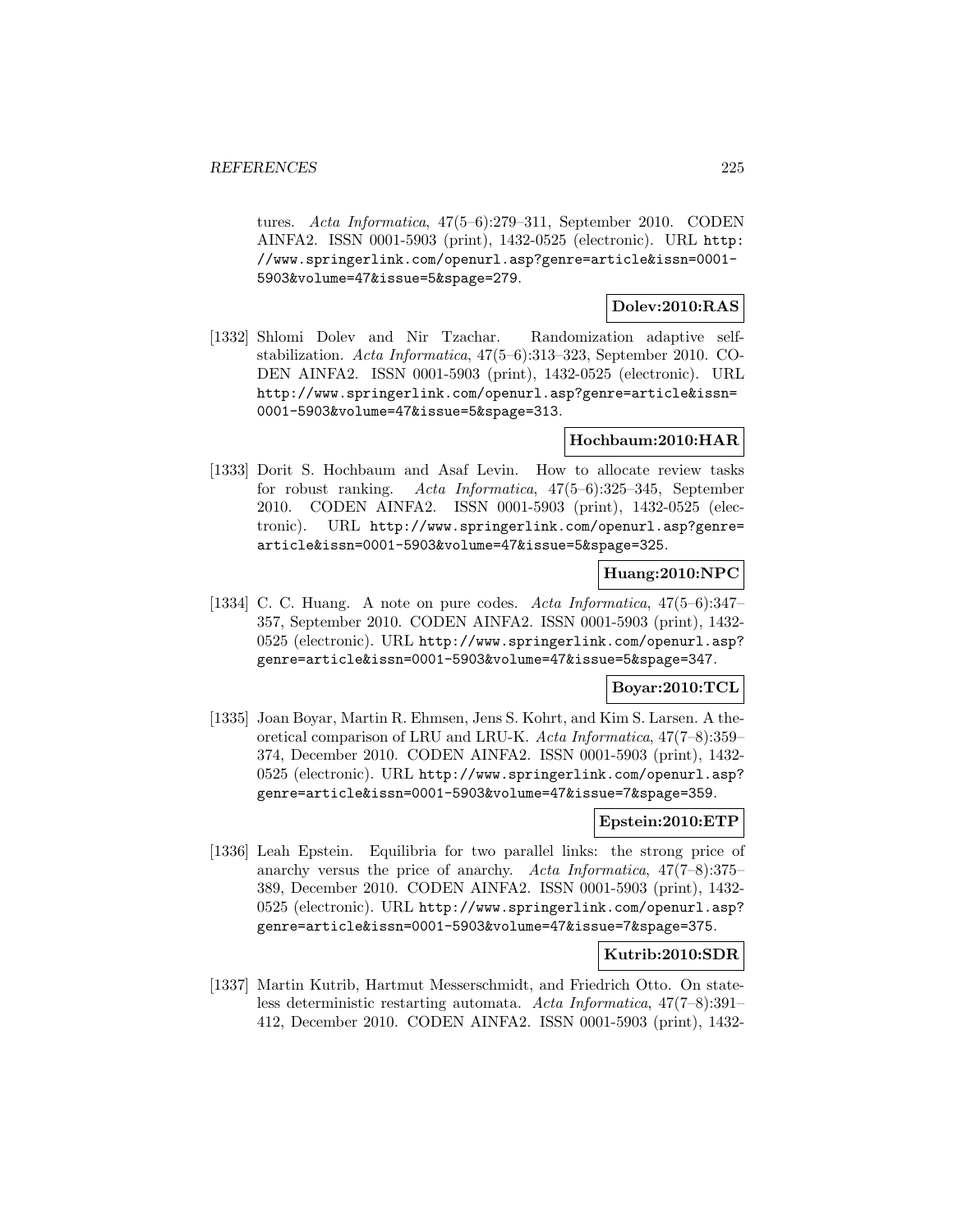0525 (electronic). URL http://www.springerlink.com/openurl.asp? genre=article&issn=0001-5903&volume=47&issue=7&spage=391.

# **Fan:2010:NPP**

[1338] Chen-Ming Fan and C. C. Huang. A note on prefix primitive words. Acta Informatica, 47(7–8):413–423, December 2010. CODEN AINFA2. ISSN 0001-5903 (print), 1432-0525 (electronic). URL http: //www.springerlink.com/openurl.asp?genre=article&issn=0001- 5903&volume=47&issue=7&spage=413.

# **Li:2011:SPD**

[1339] Zheng-Zhu Li and Y. S. Tsai. Some properties of the disjunctive languages contained in Q. Acta Informatica, 48(1):1–18, February 2011. CODEN AINFA2. ISSN 0001-5903 (print), 1432-0525 (electronic). URL http://www.springerlink.com/openurl.asp?genre= article&issn=0001-5903&volume=48&issue=1&spage=1.

#### **Honkala:2011:CRD**

[1340] Juha Honkala. A characterization of rational D0L power series. Acta Informatica, 48(1):19–24, February 2011. CODEN AINFA2. ISSN 0001-5903 (print), 1432-0525 (electronic). URL http: //www.springerlink.com/openurl.asp?genre=article&issn=0001- 5903&volume=48&issue=1&spage=19.

# **Blanchet-Sadri:2011:ABP**

[1341] F. Blanchet-Sadri, Robert Mercaş, Sean Simmons, and Eric Weissenstein. Avoidable binary patterns in partial words. Acta Informatica, 48(1):25– 41, February 2011. CODEN AINFA2. ISSN 0001-5903 (print), 1432- 0525 (electronic). URL http://www.springerlink.com/openurl.asp? genre=article&issn=0001-5903&volume=48&issue=1&spage=25. See erratum [1361].

# **Mitrana:2011:NBQ**

[1342] Victor Mitrana and Cristina Tîrnăucă. New bounds for the query complexity of an algorithm that learns DFAs with correction and equivalence queries. Acta Informatica, 48(1):43–50, February 2011. CODEN AINFA2. ISSN 0001-5903 (print), 1432-0525 (electronic). URL http: //www.springerlink.com/openurl.asp?genre=article&issn=0001- 5903&volume=48&issue=1&spage=43.

## **Kabir:2011:ESC**

[1343] Md. Enamul Kabir, Hua Wang, and Elisa Bertino. Efficient systematic clustering method for k-anonymization. Acta Informatica,  $48(1)$ :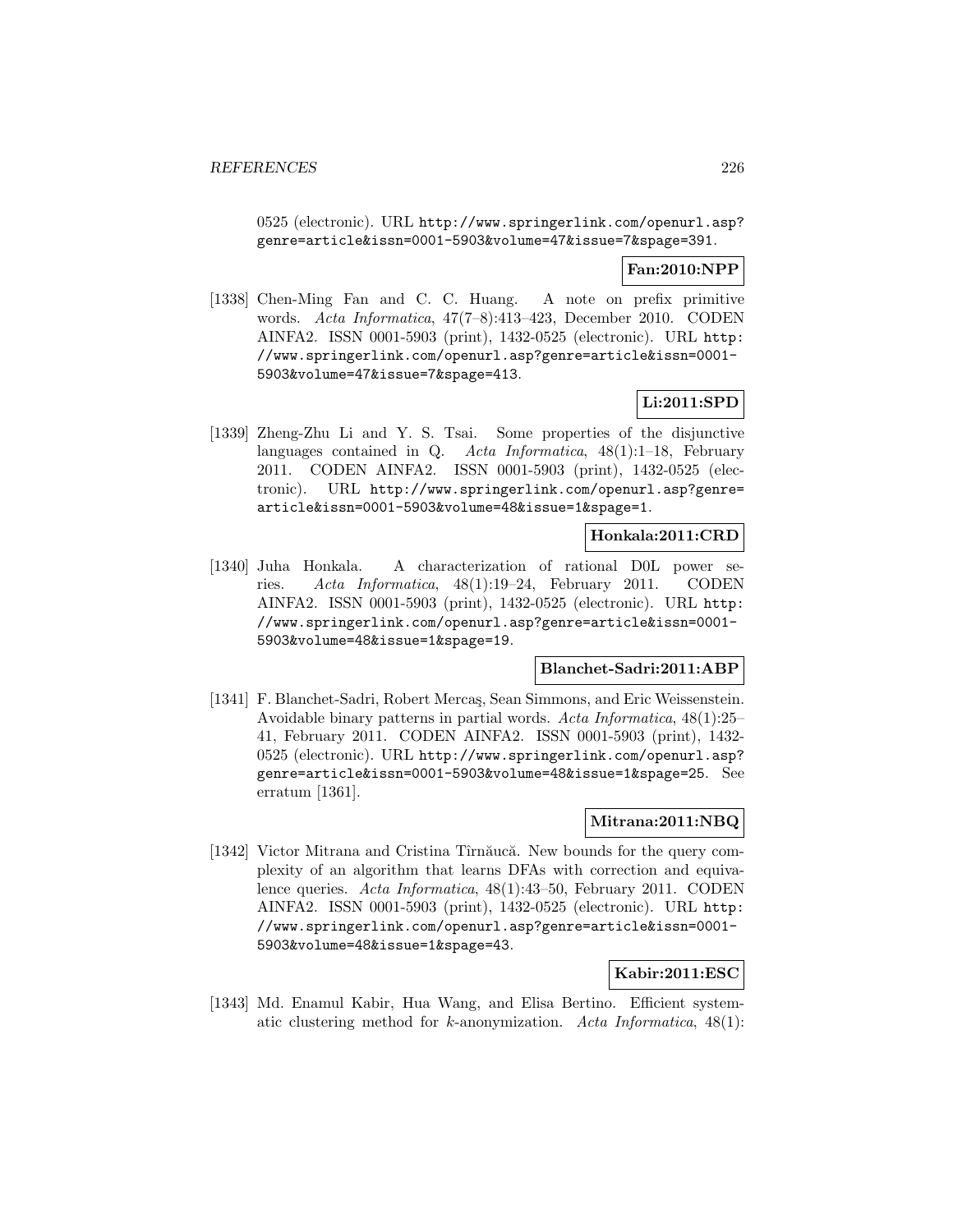51–66, February 2011. CODEN AINFA2. ISSN 0001-5903 (print), 1432- 0525 (electronic). URL http://www.springerlink.com/openurl.asp? genre=article&issn=0001-5903&volume=48&issue=1&spage=51.

## **Aravind:2011:NDB**

[1344] Alex A. Aravind and Wim H. Hesselink. Nonatomic dual bakery algorithm with bounded tokens. Acta Informatica, 48(2):67–96, April 2011. CODEN AINFA2. ISSN 0001-5903 (print), 1432-0525 (electronic). URL http://www.springerlink.com/openurl.asp?genre= article&issn=0001-5903&volume=48&issue=2&spage=67.

## **Cavalcanti:2011:TRC**

[1345] Ana Cavalcanti and Marie-Claude Gaudel. Testing for refinement in Circus. Acta Informatica, 48(2):97–147, April 2011. CODEN AINFA2. ISSN 0001-5903 (print), 1432-0525 (electronic). URL http: //www.springerlink.com/openurl.asp?genre=article&issn=0001- 5903&volume=48&issue=2&spage=97.

### **Meduna:2011:OSR**

[1346] Alexander Meduna and Petr Zemek. One-sided random context grammars. Acta Informatica, 48(3):149–163, May 2011. CODEN AINFA2. ISSN 0001-5903 (print), 1432-0525 (electronic). URL http: //www.springerlink.com/openurl.asp?genre=article&issn=0001- 5903&volume=48&issue=3&spage=149.

### **Drewes:2011:MLT**

[1347] Frank Drewes, Johanna Högberg, and Andreas Maletti. MAT learners for tree series: an abstract data type and two realizations. Acta Informatica, 48(3):165–189, May 2011. CODEN AINFA2. ISSN 0001-5903 (print), 1432-0525 (electronic). URL http://www.springerlink.com/ openurl.asp?genre=article&issn=0001-5903&volume=48&issue=3& spage=165.

# **Seidel:2011:RTL**

[1348] Daniel Seidel and Janis Voigtländer. Refined typing to localize the impact of forced strictness on free theorems. Acta Informatica, 48(3): 191–211, May 2011. CODEN AINFA2. ISSN 0001-5903 (print), 1432- 0525 (electronic). URL http://www.springerlink.com/openurl.asp? genre=article&issn=0001-5903&volume=48&issue=3&spage=191.

# **Polyvyanyy:2011:CWN**

[1349] Artem Polyvyanyy, Matthias Weidlich, and Mathias Weske. Connectivity of workflow nets: the foundations of stepwise verification. Acta Infor-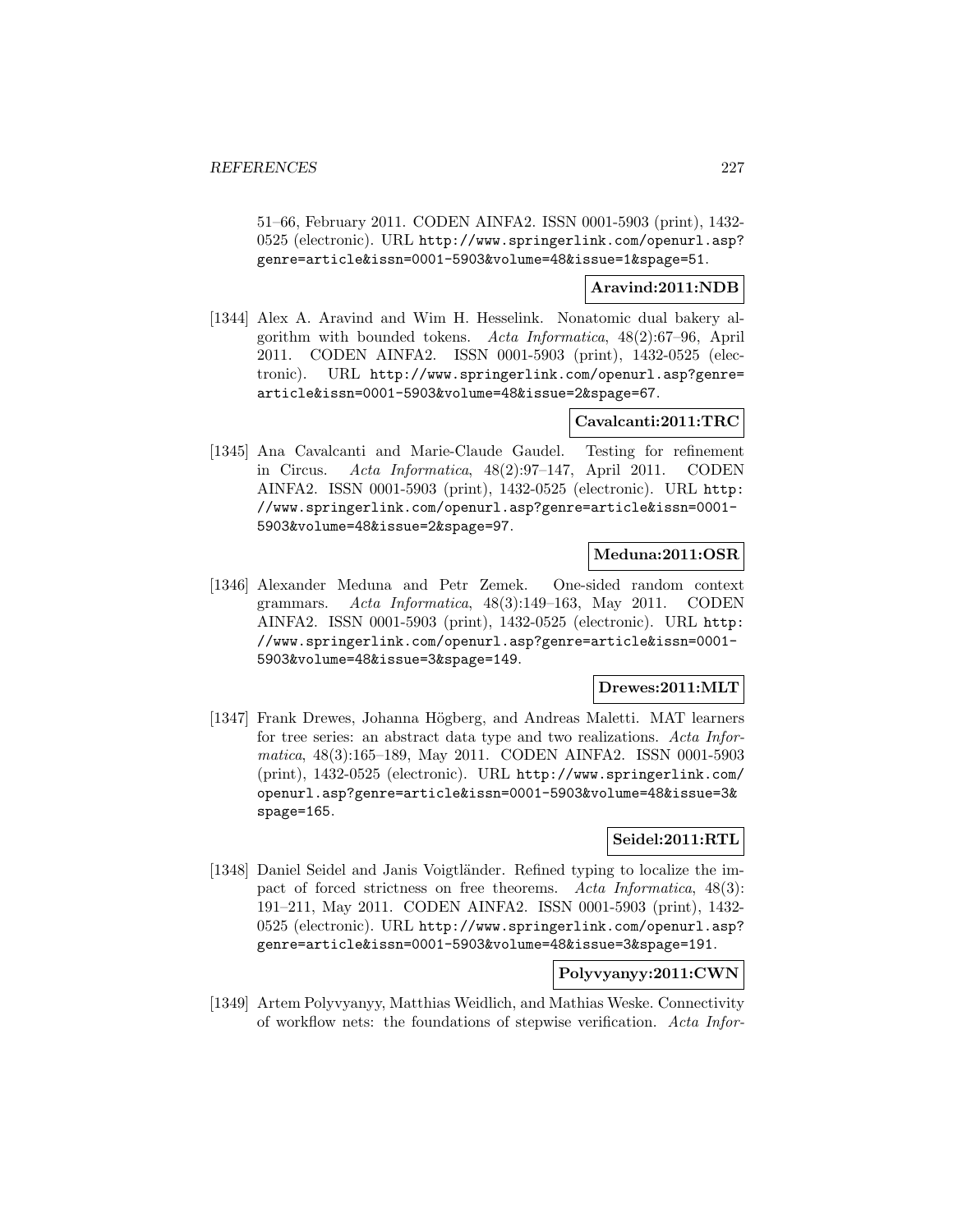matica, 48(4):213–242, July 2011. CODEN AINFA2. ISSN 0001-5903 (print), 1432-0525 (electronic). URL http://www.springerlink.com/ openurl.asp?genre=article&issn=0001-5903&volume=48&issue=4& spage=213.

# **Do:2011:MQV**

[1350] Tien Van Do, Ram Chakka, Nam H. Do, and László Pap. A Markovian queue with varying number of servers and applications to the performance comparison of HSDPA user equipment. Acta Informatica,  $48(4)$ : 243–269, July 2011. CODEN AINFA2. ISSN 0001-5903 (print), 1432- 0525 (electronic). URL http://www.springerlink.com/openurl.asp? genre=article&issn=0001-5903&volume=48&issue=4&spage=243.

# **Qiu:2011:MLQ**

[1351] Daowen Qiu, Lvzhou Li, Xiangfu Zou, Paulo Mateus, and Jozef Gruska. Multi-letter quantum finite automata: decidability of the equivalence and minimization of states. Acta Informatica, 48(5–6):271–290, August 2011. CODEN AINFA2. ISSN 0001-5903 (print), 1432-0525 (electronic). URL http://www.springerlink.com/openurl.asp?genre= article&issn=0001-5903&volume=48&issue=5&spage=271.

# **Rabe:2011:FOC**

[1352] Markus N. Rabe and Sven Schewe. Finite optimal control for time-bounded reachability in CTMDPs and continuous-time Markov games. Acta Informatica, 48(5–6):291–315, August 2011. CODEN AINFA2. ISSN 0001-5903 (print), 1432-0525 (electronic). URL http: //www.springerlink.com/openurl.asp?genre=article&issn=0001- 5903&volume=48&issue=5&spage=291.

### **Vagvolgyi:2011:CRC**

[1353] Sándor Vágvölgyi. CHAP and rewrite components. Acta Informatica, 48(5–6):317–361, August 2011. CODEN AINFA2. ISSN 0001-5903 (print), 1432-0525 (electronic). URL http://www.springerlink.com/ openurl.asp?genre=article&issn=0001-5903&volume=48&issue=5& spage=317.

# **Perna:2011:CHS**

[1354] Juan Perna, Jim Woodcock, Augusto Sampaio, and Juliano Iyoda. Correct hardware synthesis: an algebraic approach. Acta Informatica, 48 (7–8):363–396, December 2011. CODEN AINFA2. ISSN 0001-5903 (print), 1432-0525 (electronic). URL http://www.springerlink.com/ openurl.asp?genre=article&issn=0001-5903&volume=48&issue=7& spage=363.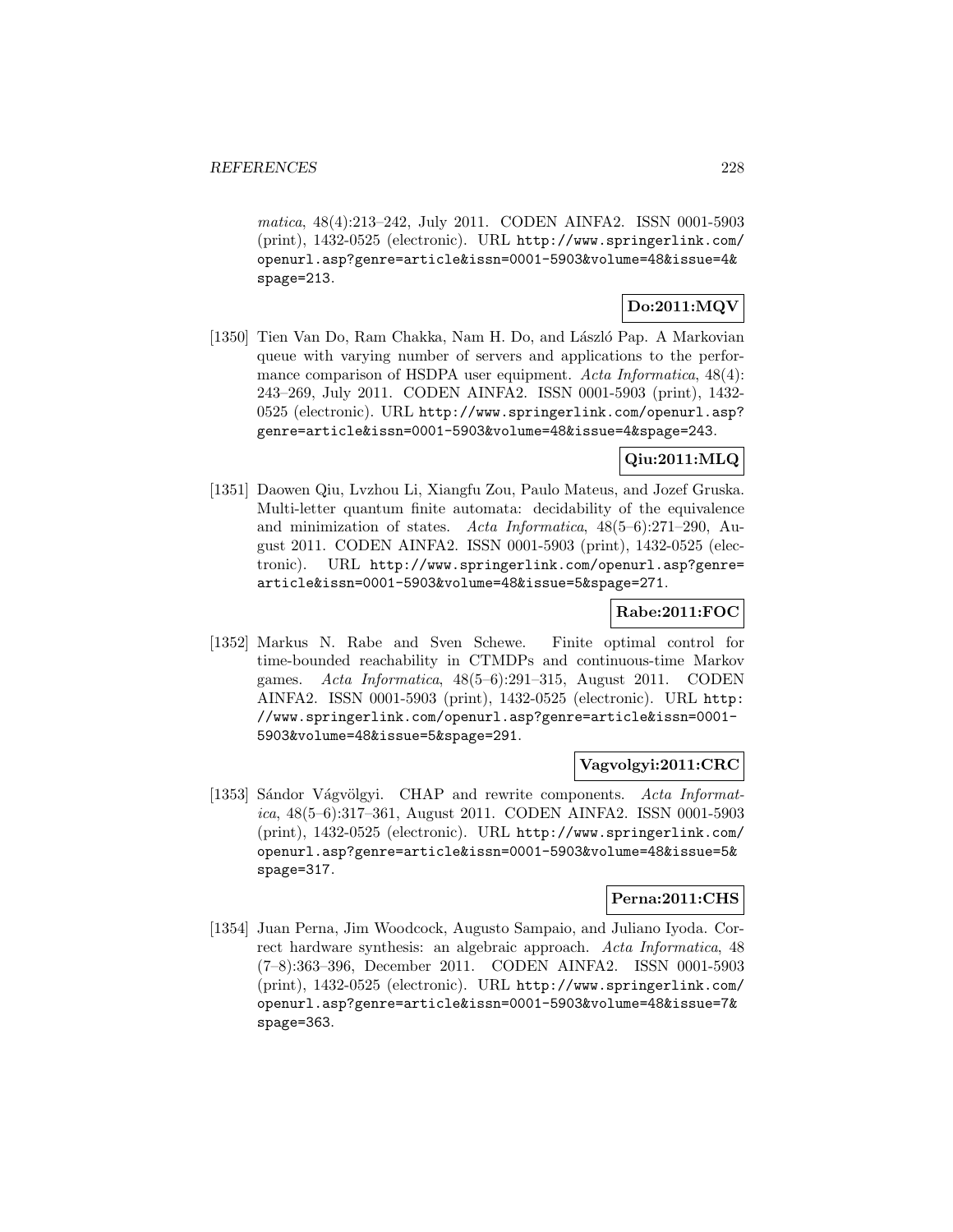### **Domosi:2011:PA**

[1355] Pál Dömösi and György Maróti. On  $\alpha_2-\nu_2$ -products of automata. Acta Informatica, 48(7–8):397–408, December 2011. CODEN AINFA2. ISSN 0001-5903 (print), 1432-0525 (electronic). URL http://www. springerlink.com/openurl.asp?genre=article&issn=0001-5903&volume= 48&issue=7&spage=397.

## **Aman:2011:SWN**

[1356] Bogdan Aman and Gabriel Ciobanu. Solving a weak NP-complete problem in polynomial time by using mutual mobile membrane systems. Acta Informatica, 48(7–8):409–415, December 2011. CODEN AINFA2. ISSN 0001-5903 (print), 1432-0525 (electronic). URL http: //www.springerlink.com/openurl.asp?genre=article&issn=0001- 5903&volume=48&issue=7&spage=409.

### **Chakrabarti:2011:QCE**

[1357] Amit Chakrabarti, Venkatesan Guruswami, Andrew Wirth, and Anthony Wirth. The query complexity of estimating weighted averages. Acta Informatica, 48(7–8):417–426, December 2011. CODEN AINFA2. ISSN 0001-5903 (print), 1432-0525 (electronic). URL http: //www.springerlink.com/openurl.asp?genre=article&issn=0001- 5903&volume=48&issue=7&spage=417.

### **Coffman:2012:EAF**

[1358] Edward G. Coffman, Dariusz Dereniowski, and Wieslaw Kubiak. An efficient algorithm for finding ideal schedules. Acta Informatica, 49(1): 1–14, February 2012. CODEN AINFA2. ISSN 0001-5903 (print), 1432- 0525 (electronic). URL http://www.springerlink.com/openurl.asp? genre=article&issn=0001-5903&volume=49&issue=1&spage=1.

### **Wang:2012:UTS**

[1359] Yunhe Wang and Li Jiao. Using transition set sequences to partition behaviors of Petri nets. Acta Informatica, 49(1):15–28, February 2012. CODEN AINFA2. ISSN 0001-5903 (print), 1432-0525 (electronic). URL http://www.springerlink.com/openurl.asp?genre= article&issn=0001-5903&volume=49&issue=1&spage=15.

#### **Bozapalidis:2012:EWT**

[1360] Symeon Bozapalidis, Zoltán Fülöp, and George Rahonis. Equational weighted tree transformations. Acta Informatica, 49(1):29–52, February 2012. CODEN AINFA2. ISSN 0001-5903 (print), 1432-0525 (electronic). URL http://www.springerlink.com/openurl.asp?genre= article&issn=0001-5903&volume=49&issue=1&spage=29.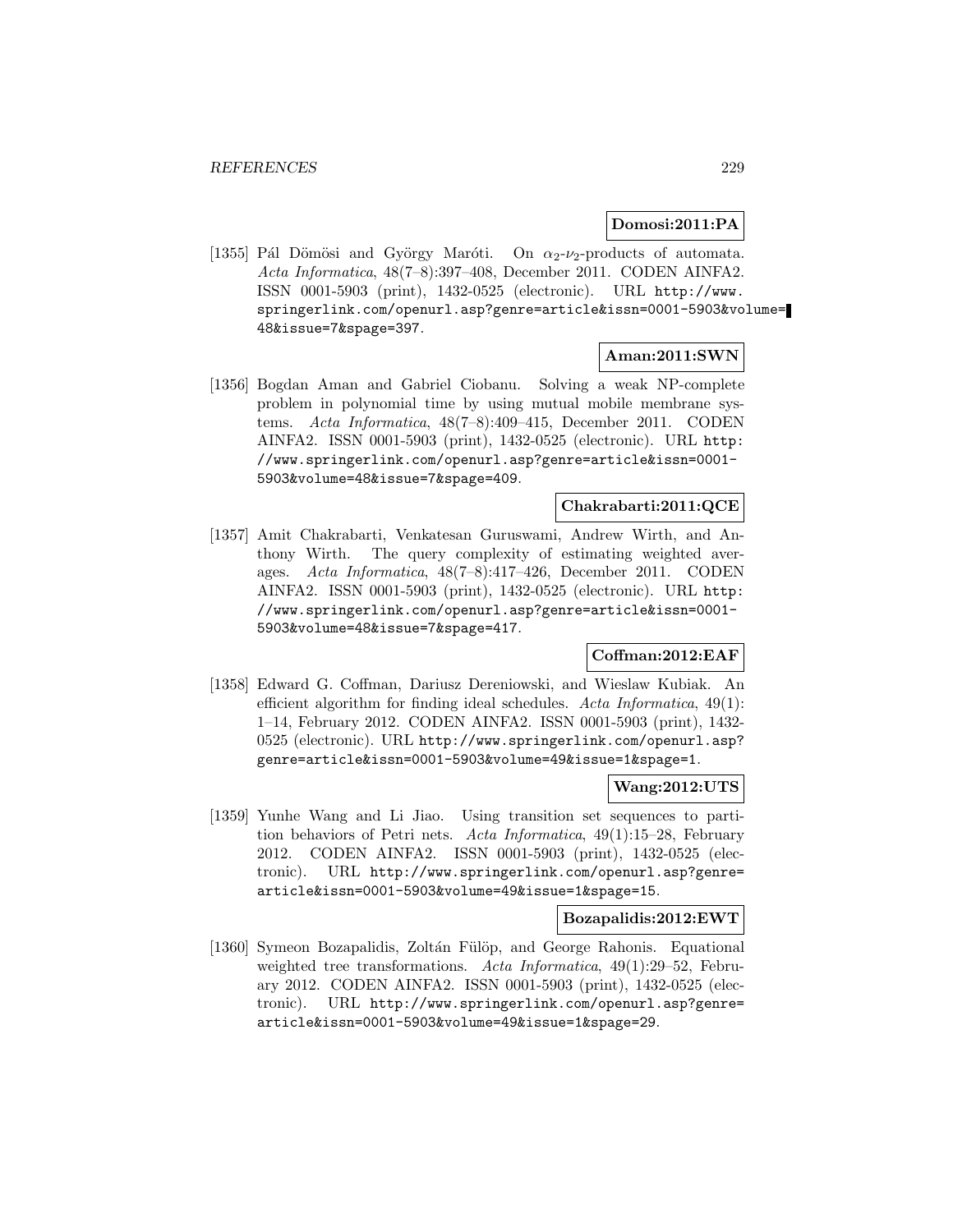#### **Blanchet-Sadri:2012:EAB**

[1361] F. Blanchet-Sadri, Robert Mercas, Sean Simmons, and Eric Weissenstein. Erratum to: "Avoidable binary patterns in partial words". Acta Informatica, 49(1):53–54, February 2012. CODEN AINFA2. ISSN 0001-5903 (print), 1432-0525 (electronic). URL http://www.springerlink.com/ openurl.asp?genre=article&issn=0001-5903&volume=49&issue=1& spage=53. See [1341].

### **Meduna:2012:NCO**

[1362] Alexander Meduna and Petr Zemek. Nonterminal complexity of onesided random context grammars. Acta Informatica, 49(2):55–68, March 2012. CODEN AINFA2. ISSN 0001-5903 (print), 1432-0525 (electronic). URL http://www.springerlink.com/openurl.asp?genre= article&issn=0001-5903&volume=49&issue=2&spage=55.

# **Stahl:2012:TBS**

[1363] Christian Stahl and Walter Vogler. A trace-based service semantics guaranteeing deadlock freedom. Acta Informatica, 49(2):69–103, March 2012. CODEN AINFA2. ISSN 0001-5903 (print), 1432-0525 (electronic). URL http://www.springerlink.com/openurl.asp?genre= article&issn=0001-5903&volume=49&issue=2&spage=69.

#### **Lorencs:2012:IPF**

[1364] A. Lorencs. The identity problem of finitely generated bi-ideals. Acta Informatica, 49(2):105–115, March 2012. CODEN AINFA2. ISSN 0001- 5903 (print), 1432-0525 (electronic). URL http://www.springerlink. com/openurl.asp?genre=article&issn=0001-5903&volume=49&issue= 2&spage=105.

#### **Lescanne:2012:SCN**

[1365] Pierre Lescanne and Matthieu Perrinel. 'Backward' coinduction, Nash equilibrium and the rationality of escalation. Acta Informatica, 49(3): 117–137, May 2012. CODEN AINFA2. ISSN 0001-5903 (print), 1432- 0525 (electronic). URL http://www.springerlink.com/openurl.asp? genre=article&issn=0001-5903&volume=49&issue=3&spage=117.

#### **Bergstra:2012:ISP**

[1366] J. A. Bergstra and C. A. Middelburg. Instruction sequence processing operators. Acta Informatica, 49(3):139–172, May 2012. CODEN AINFA2. ISSN 0001-5903 (print), 1432-0525 (electronic). URL http: //www.springerlink.com/openurl.asp?genre=article&issn=0001- 5903&volume=49&issue=3&spage=139.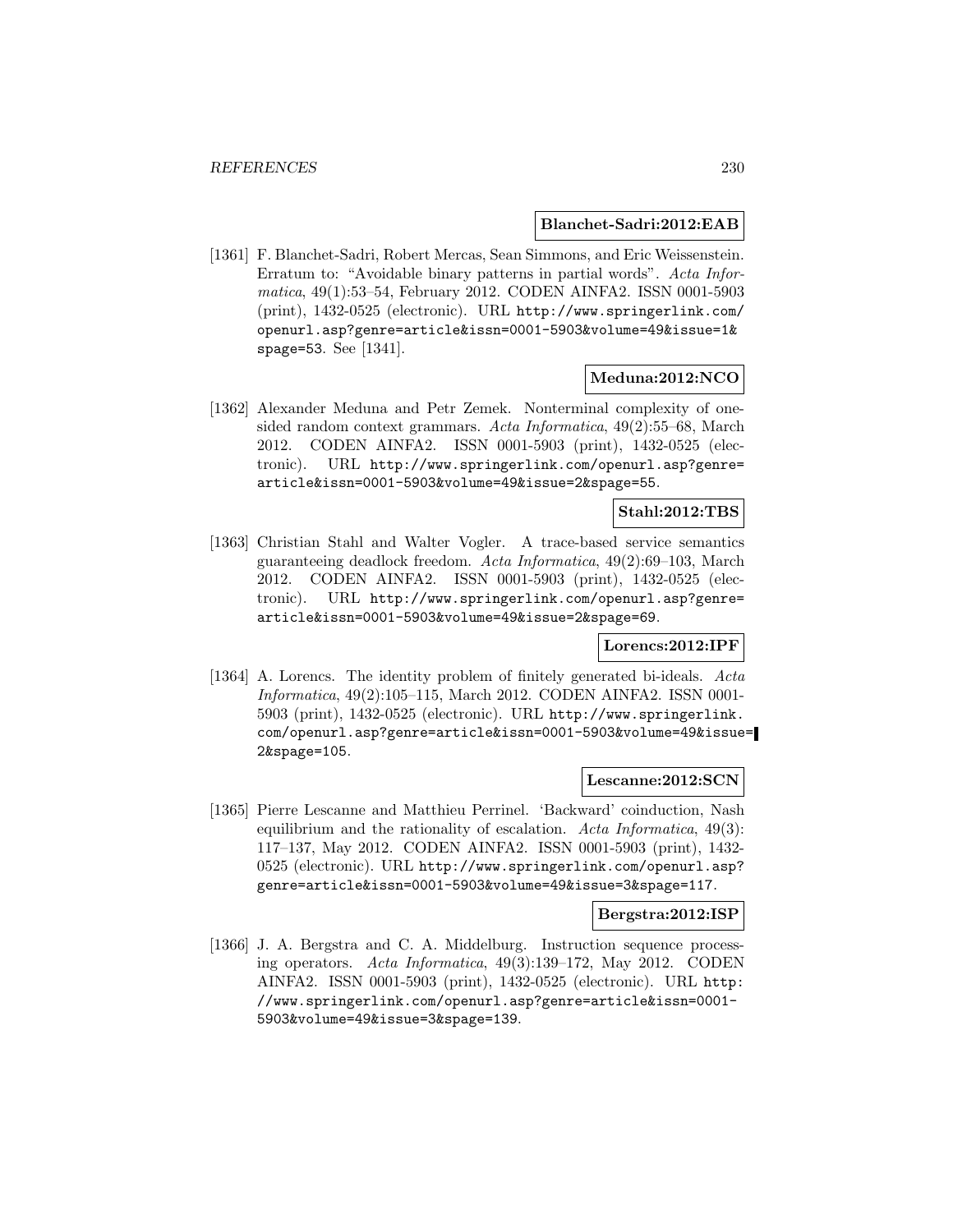### **Wang:2012:LCC**

[1367] Junhu Wang, Jeffrey Xu Yu, Chaoyi Pang, and Chengfei Liu. Least common container of tree pattern queries and its applications. Acta Informatica, 49(3):173–202, May 2012. CODEN AINFA2. ISSN 0001-5903 (print), 1432-0525 (electronic). URL http://www.springerlink.com/ openurl.asp?genre=article&issn=0001-5903&volume=49&issue=3& spage=173.

### **Baier:2012:SGL**

[1368] Christel Baier, Tomás Brázdil, Marcus Größer, and Antonín Kucera. Stochastic game logic. Acta Informatica, 49(4):203–224, June 2012. CO-DEN AINFA2. ISSN 0001-5903 (print), 1432-0525 (electronic). URL http://www.springerlink.com/openurl.asp?genre=article&issn= 0001-5903&volume=49&issue=4&spage=203.

### **Choffrut:2012:FOL**

[1369] Christian Choffrut, Andreas Malcher, Carlo Mereghetti, and Beatrice Palano. First-order logics: some characterizations and closure properties. Acta Informatica, 49(4):225–248, June 2012. CODEN AINFA2. ISSN 0001-5903 (print), 1432-0525 (electronic). URL http: //www.springerlink.com/openurl.asp?genre=article&issn=0001- 5903&volume=49&issue=4&spage=225.

#### **Bozzelli:2012:TAS**

[1370] Laura Bozzelli, Axel Legay, and Sophie Pinchinat. On timed alternating simulation for concurrent timed games. Acta Informatica,  $49(4)$ : 249–279, June 2012. CODEN AINFA2. ISSN 0001-5903 (print), 1432- 0525 (electronic). URL http://www.springerlink.com/openurl.asp? genre=article&issn=0001-5903&volume=49&issue=4&spage=249.

#### **Fan:2012:PPA**

[1371] Chen-Ming Fan, Cheng-Chih Huang, Christine Chifen Tseng, and Jen-Tse Wang. Prefix-primitive annihilators of languages under some operations. Acta Informatica, 49(5):281–293, August 2012. CODEN AINFA2. ISSN 0001-5903 (print), 1432-0525 (electronic). URL http: //www.springerlink.com/openurl.asp?genre=article&issn=0001- 5903&volume=49&issue=5&spage=281.

#### **Katz:2012:ASS**

[1372] Bastian Katz, Ignaz Rutter, and Gerhard Woeginger. An algorithmic study of switch graphs. Acta Informatica, 49(5):295–312, August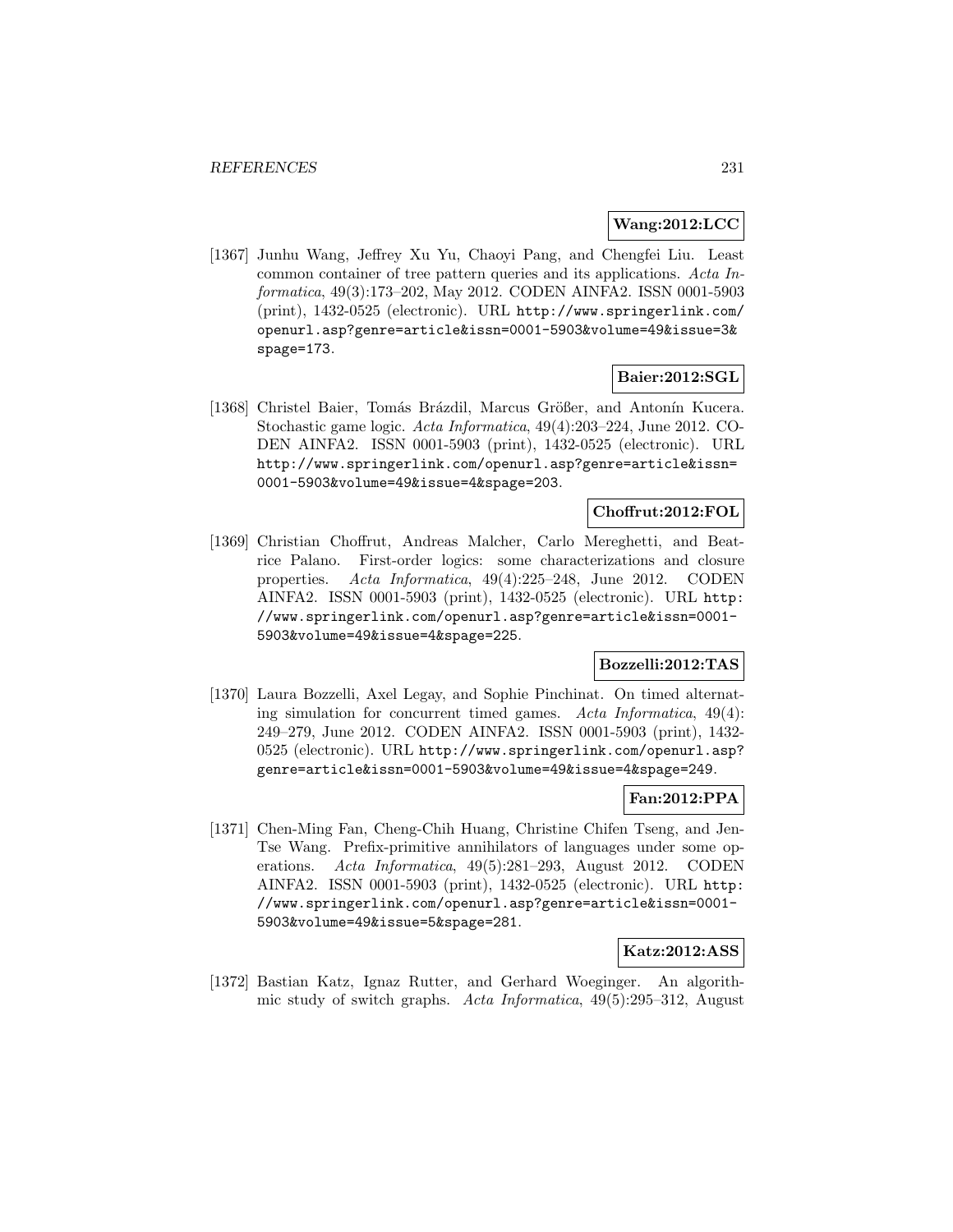2012. CODEN AINFA2. ISSN 0001-5903 (print), 1432-0525 (electronic). URL http://www.springerlink.com/openurl.asp?genre= article&issn=0001-5903&volume=49&issue=5&spage=295.

#### **Santone:2012:ARD**

[1373] Antonella Santone and Gigliola Vaglini. Abstract reduction in directed model checking CCS processes. Acta Informatica, 49(5):313– 341, August 2012. CODEN AINFA2. ISSN 0001-5903 (print), 1432- 0525 (electronic). URL http://www.springerlink.com/openurl.asp? genre=article&issn=0001-5903&volume=49&issue=5&spage=313.

### **Guttmann:2012:AII**

[1374] Walter Guttmann. Algebras for iteration and infinite computations. Acta Informatica, 49(5):343–359, August 2012. CODEN AINFA2. ISSN 0001-5903 (print), 1432-0525 (electronic). URL http: //www.springerlink.com/openurl.asp?genre=article&issn=0001- 5903&volume=49&issue=5&spage=343.

## **Tan:2012:IEM**

[1375] Zhiyi Tan, Long Wan, Qi Zhang, and Wei Ren. Inefficiency of equilibria for the machine covering game on uniform machines. Acta Informatica, 49(6):361–379, September 2012. CODEN AINFA2. ISSN 0001-5903 (print), 1432-0525 (electronic). URL http://www.springerlink.com/ openurl.asp?genre=article&issn=0001-5903&volume=49&issue=6& spage=361.

# **Golovach:2012:FVS**

[1376] Petr A. Golovach, Bernard Lidický, Barnaby Martin, and Daniël Paulusma. Finding vertex-surjective graph homomorphisms. Acta Informatica, 49(6):381–394, September 2012. CODEN AINFA2. ISSN 0001- 5903 (print), 1432-0525 (electronic). URL http://www.springerlink. com/openurl.asp?genre=article&issn=0001-5903&volume=49&issue= 6&spage=381.

### **Vasile:2012:PEN**

[1377] Cristian Ioan Vasile, Ana Brândusa Pavel, Ioan Dumitrache, and Gheorghe Paun. On the power of enzymatic numerical P systems. Acta Informatica, 49(6):395–412, September 2012. CODEN AINFA2. ISSN 0001-5903 (print), 1432-0525 (electronic). URL http: //www.springerlink.com/openurl.asp?genre=article&issn=0001- 5903&volume=49&issue=6&spage=395.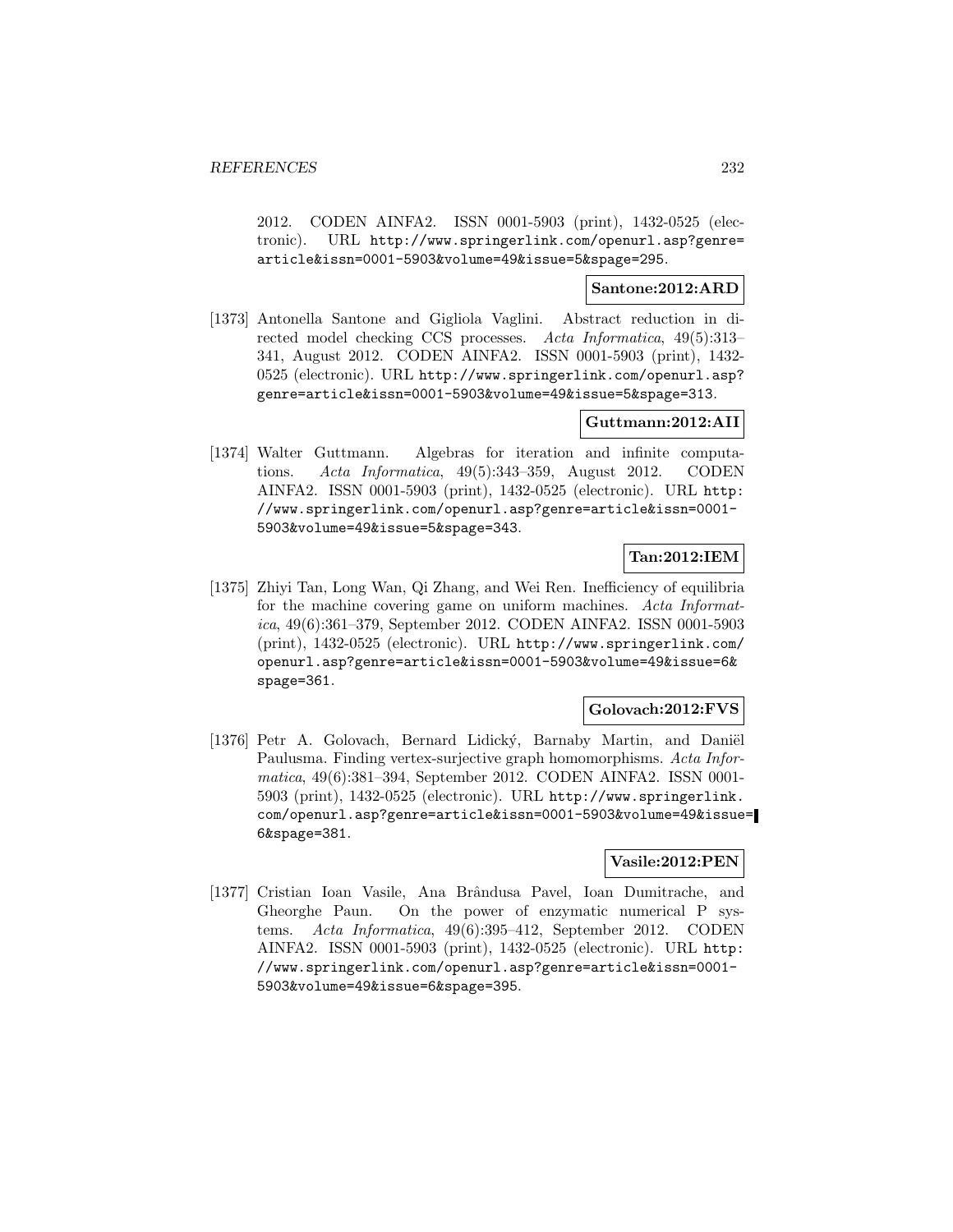#### **Caron:2012:MTB**

[1378] Pascal Caron, Jean-Marc Champarnaud, and Ludovic Mignot. Multitilde-bar expressions and their automata. Acta Informatica, 49(6):413– 436, September 2012. CODEN AINFA2. ISSN 0001-5903 (print), 1432- 0525 (electronic). URL http://www.springerlink.com/openurl.asp? genre=article&issn=0001-5903&volume=49&issue=6&spage=413.

### **Chunhua:2012:DLR**

[1379] Cao Chunhua, Yang Di, and Liu Yin. Disjunctive languages related to p-primitive words. Acta Informatica, 49(7–8):437–444, November 2012. CODEN AINFA2. ISSN 0001-5903 (print), 1432-0525 (electronic). URL http://link.springer.com/article/10.1007/s00236-012-0165-z.

## **Xu:2012:DRH**

[1380] Xian Xu. Distinguishing and relating higher-order and first-order processes by expressiveness. Acta Informatica, 49(7–8):445–484, November 2012. CODEN AINFA2. ISSN 0001-5903 (print), 1432-0525 (electronic). URL http://link.springer.com/article/10.1007/s00236- 012-0168-9.

# **Brand:2012:DIA**

[1381] Michael Brand. Does indirect addressing matter? Acta Informatica, 49(7–8):485–491, November 2012. CODEN AINFA2. ISSN 0001- 5903 (print), 1432-0525 (electronic). URL http://link.springer.com/ article/10.1007/s00236-012-0171-1.

### **Arroyo:2013:ASS**

[1382] Fernando Arroyo, Juan Castellanos, Jürgen Dassow, and Victor Mitrana ... . Accepting splicing systems with permitting and forbidding words. Acta Informatica, 50(1):1–14, February 2013. CODEN AINFA2. ISSN 0001-5903 (print), 1432-0525 (electronic). URL http://link.springer. com/article/10.1007/s00236-012-0169-8.

### **Kleijn:2013:SSB**

[1383] Jetty Kleijn, Maciej Koutny, and Marta Pietkiewicz-Koutny ... . Step semantics of boolean nets. Acta Informatica, 50(1):15–39, February 2013. CODEN AINFA2. ISSN 0001-5903 (print), 1432-0525 (electronic). URL http://link.springer.com/article/10.1007/s00236-012-0170-2.

#### **Dassow:2013:NEP**

[1384] Jürgen Dassow, Florin Manea, and Bianca Truthe. Networks of evolutionary processors: the power of subregular filters. Acta Informatica,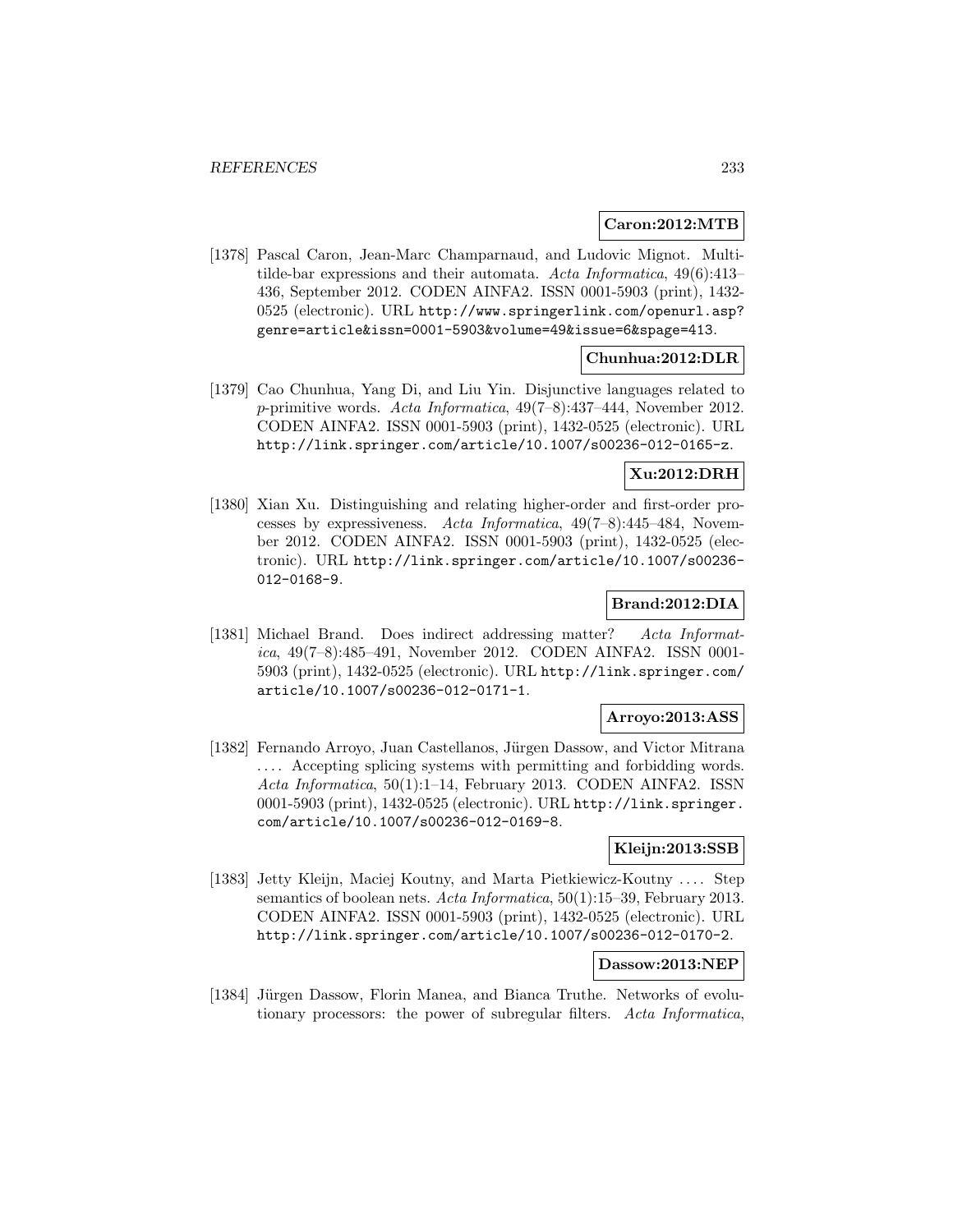50(1):41–75, February 2013. CODEN AINFA2. ISSN 0001-5903 (print), 1432-0525 (electronic). URL http://link.springer.com/article/10. 1007/s00236-012-0172-0.

## **Bettini:2013:CTC**

[1385] Lorenzo Bettini, Ferruccio Damiani, and Ina Schaefer. Compositional type checking of delta-oriented software product lines. Acta Informatica, 50(2):77–122, March 2013. CODEN AINFA2. ISSN 0001-5903 (print), 1432-0525 (electronic). URL http://link.springer.com/article/10. 1007/s00236-012-0173-z.

# **Kahrs:2013:IRC**

[1386] Stefan Kahrs. Infinitary rewriting: closure operators, equivalences and models. Acta Informatica, 50(2):123–156, March 2013. CODEN AINFA2. ISSN 0001-5903 (print), 1432-0525 (electronic). URL http://link. springer.com/article/10.1007/s00236-012-0174-y.

# **Bilotta:2013:ACB**

[1387] Stefano Bilotta, Elisabetta Grazzini, Elisa Pergola, and Renzo Pinzani. Avoiding cross-bifix-free binary words. Acta Informatica, 50(3):157–173, May 2013. CODEN AINFA2. ISSN 0001-5903 (print), 1432-0525 (electronic). URL http://link.springer.com/article/10.1007/s00236- 013-0176-4.

### **Aizikowitz:2013:CGA**

[1388] Tamar Aizikowitz and Michael Kaminski. Conjunctive grammars and alternating pushdown automata. Acta Informatica, 50(3):175–197, May 2013. CODEN AINFA2. ISSN 0001-5903 (print), 1432-0525 (electronic). URL http://link.springer.com/article/10.1007/s00236- 013-0177-3.

### **Hesselink:2013:VSM**

[1389] Wim H. Hesselink. Verifying a simplification of mutual exclusion by Lycklama–Hadzilacos. Acta Informatica, 50(3):199–228, May 2013. CO-DEN AINFA2. ISSN 0001-5903 (print), 1432-0525 (electronic). URL http://link.springer.com/article/10.1007/s00236-013-0178-2.

#### **Nagy:2013:DPC**

[1390] Benedek Nagy and Friedrich Otto. Deterministic pushdown-CD-systems of stateless deterministic  $R(1)$ -automata. Acta Informatica, 50(4): 229–255, June 2013. CODEN AINFA2. ISSN 0001-5903 (print), 1432-0525 (electronic). URL http://link.springer.com/article/10. 1007/s00236-012-0175-x.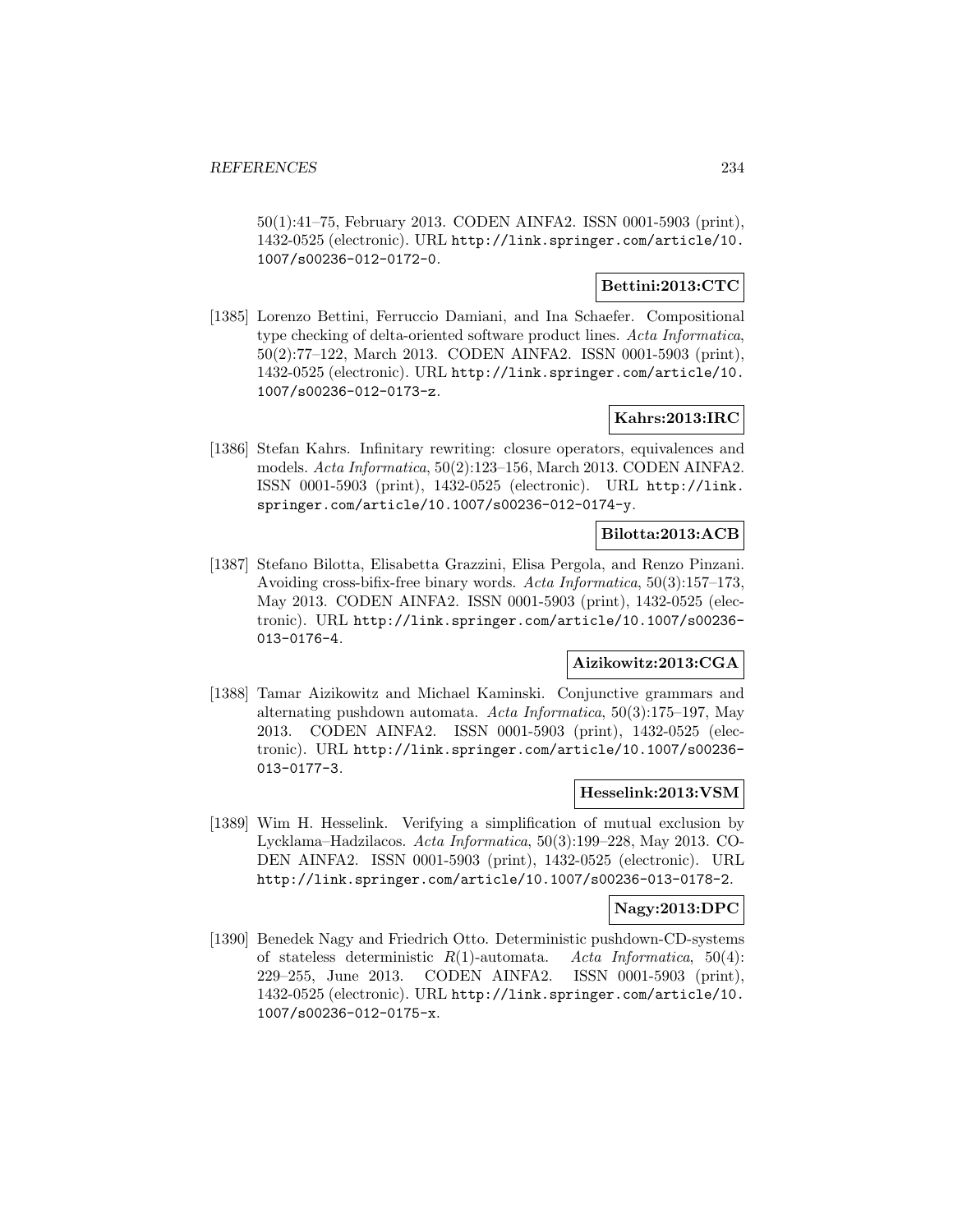### **Chen:2013:QOI**

[1391] Dongfeng Chen, Rada Chirkova, Fereidoon Sadri, and Tiia J. Salo. Query optimization in information integration. Acta Informatica, 50 (4):257–287, June 2013. CODEN AINFA2. ISSN 0001-5903 (print), 1432-0525 (electronic). URL http://link.springer.com/article/10. 1007/s00236-013-0179-1.

## **Elmasry:2013:HDS**

[1392] Amr Elmasry, Arash Farzan, and John Iacono. On the hierarchy of distribution-sensitive properties for data structures. Acta Informatica, 50(4):289–295, June 2013. CODEN AINFA2. ISSN 0001-5903 (print), 1432-0525 (electronic). URL http://link.springer.com/article/10. 1007/s00236-013-0180-8.

# **Hesselink:2013:DRA**

[1393] Wim H. Hesselink. A distributed resource allocation algorithm for many processes. Acta Informatica, 50(5–6):297–329, September 2013. CODEN AINFA2. ISSN 0001-5903 (print), 1432-0525 (electronic). URL http:// link.springer.com/article/10.1007/s00236-013-0181-7.

#### **Halava:2013:NPU**

[1394] Vesa Halava and Tero Harju. New proof for the undecidability of the circular PCP. Acta Informatica, 50(5–6):331–341, September 2013. CO-DEN AINFA2. ISSN 0001-5903 (print), 1432-0525 (electronic). URL http://link.springer.com/article/10.1007/s00236-013-0183-5.

#### **Christ:2013:OMC**

[1395] Marie G. Christ, Lene M. Favrholdt, and Kim S. Larsen. Online multi-coloring on the path revisited. Acta Informatica, 50(5–6):343– 357, September 2013. CODEN AINFA2. ISSN 0001-5903 (print), 1432-0525 (electronic). URL http://link.springer.com/article/10. 1007/s00236-013-0184-4.

### **Seo:2013:JSS**

[1396] Jeongbong Seo and Sungwoo Park. Judgmental subtyping systems with intersection types and modal types. Acta Informatica,  $50(7-8)$ : 359–380, December 2013. CODEN AINFA2. ISSN 0001-5903 (print), 1432-0525 (electronic). URL http://link.springer.com/article/10. 1007/s00236-013-0186-2.

# **DeFelice:2013:NFC**

[1397] Clelia De Felice. A note on the factorization conjecture. Acta Informatica, 50(7–8):381–402, December 2013. CODEN AINFA2. ISSN 0001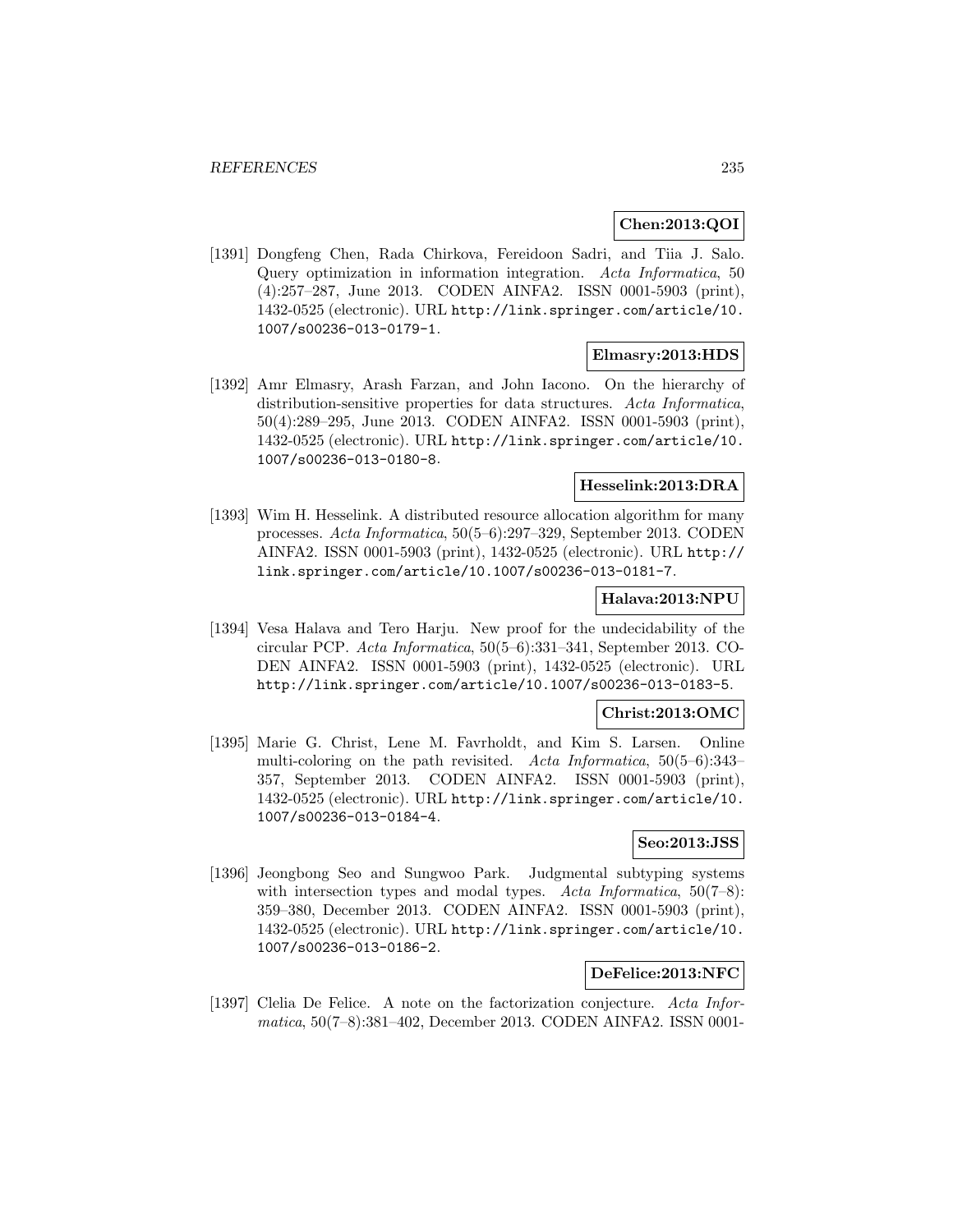5903 (print), 1432-0525 (electronic). URL http://link.springer.com/ article/10.1007/s00236-013-0187-1.

#### **Rosa-Velardo:2013:PNN**

[1398] Fernando Rosa-Velardo. Petri nets with name creation for transient secure association. Acta Informatica, 50(7–8):403–436, December 2013. CODEN AINFA2. ISSN 0001-5903 (print), 1432-0525 (electronic). URL http://link.springer.com/article/10.1007/s00236-013-0188-0.

# **Li:2014:TNQ**

[1399] Yangjia Li, Nengkun Yu, and Mingsheng Ying. Termination of nondeterministic quantum programs. Acta Informatica, 51(1):1–24, February 2014. CODEN AINFA2. ISSN 0001-5903 (print), 1432-0525 (electronic). URL http://link.springer.com/article/10.1007/s00236- 013-0185-3.

#### **Bozzelli:2014:VRE**

[1400] Laura Bozzelli and César Sánchez. Visibly rational expressions. Acta Informatica, 51(1):25–49, February 2014. CODEN AINFA2. ISSN 0001- 5903 (print), 1432-0525 (electronic). URL http://link.springer.com/ article/10.1007/s00236-013-0190-6.

### **Li:2014:DEE**

[1401] Suo Ping Li, Yong Qiang Zhou, and Yong Zhou. Delay and energy efficiency analysis of multicast cooperative ARQ over wireless networks. Acta Informatica, 51(1):51–60, February 2014. CODEN AINFA2. ISSN 0001-5903 (print), 1432-0525 (electronic). URL http://link.springer. com/article/10.1007/s00236-013-0192-4.

#### **Mandrali:2014:WFO**

[1402] Eleni Mandrali and George Rahonis. On weighted first-order logics with discounting. Acta Informatica, 51(2):61–106, March 2014. CODEN AINFA2. ISSN 0001-5903 (print), 1432-0525 (electronic). URL http:// link.springer.com/article/10.1007/s00236-013-0193-3.

#### **Ranzato:2014:ESA**

[1403] Francesco Ranzato. An efficient simulation algorithm on Kripke structures. Acta Informatica, 51(2):107–125, March 2014. CODEN AINFA2. ISSN 0001-5903 (print), 1432-0525 (electronic). URL http://link. springer.com/article/10.1007/s00236-014-0195-9.

# **Peled:2014:ESI**

[1404] Doron Peled and Sven Schewe. Editorial: special issue on synthesis. Acta Informatica,  $51(3-4):127-128$ , June 2014. CODEN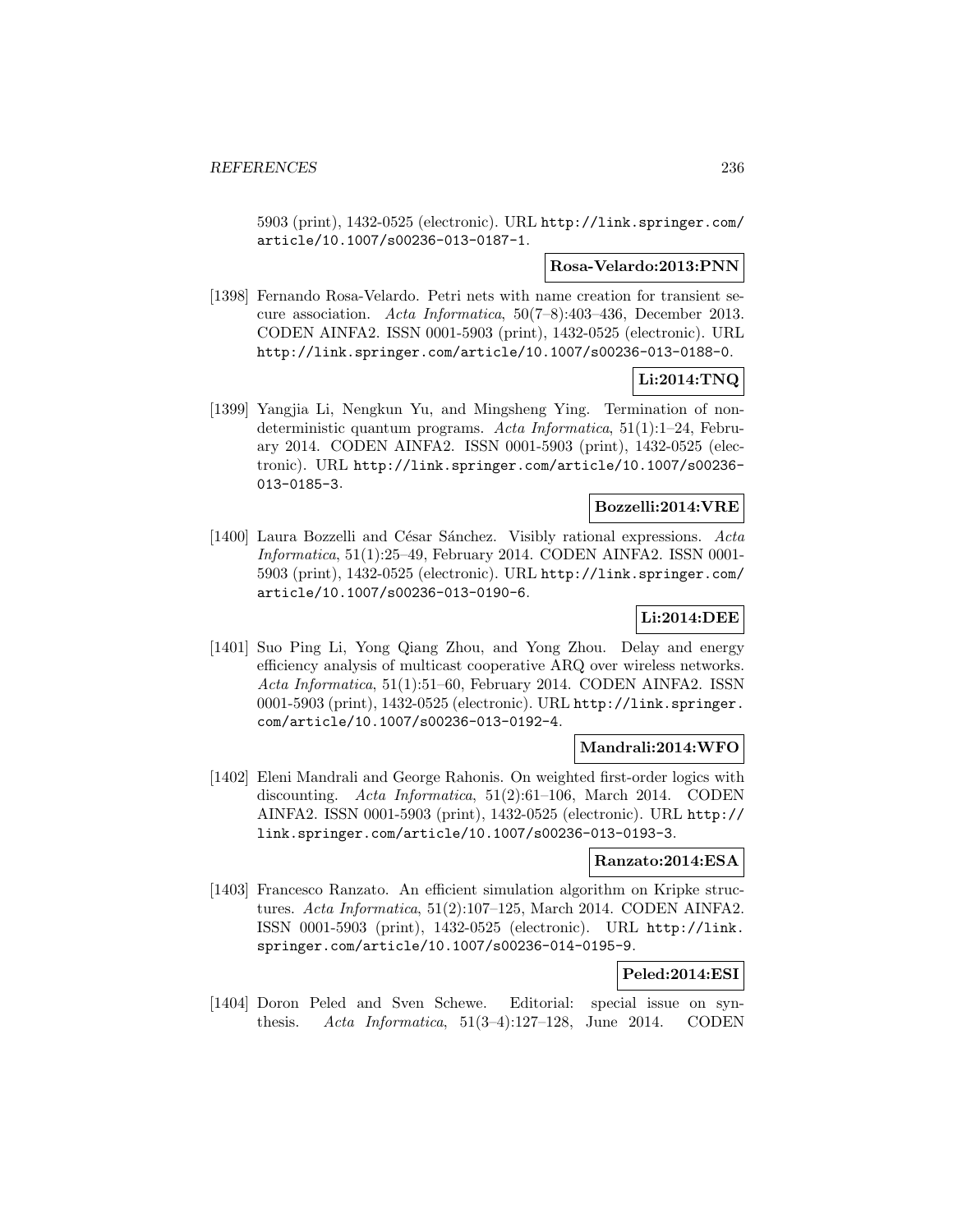AINFA2. ISSN 0001-5903 (print), 1432-0525 (electronic). URL http://link.springer.com/article/10.1007/s00236-014-0198-6; http://link.springer.com/content/pdf/10.1007/s00236-014-0198- 6.pdf.

# **Chatterjee:2014:SSM**

[1405] Krishnendu Chatterjee, Mickael Randour, and Jean-François Raskin. Strategy synthesis for multi-dimensional quantitative objectives. Acta Informatica, 51(3–4):129–163, June 2014. CODEN AINFA2. ISSN 0001- 5903 (print), 1432-0525 (electronic). URL http://link.springer.com/ article/10.1007/s00236-013-0182-6.

# **Bulychev:2014:ECS**

[1406] Peter Bulychev, Alexandre David, Kim G. Larsen, and Guangyuan Li. Efficient controller synthesis for a fragment of  $MTL_{0,\infty}$ . Acta Informatica, 51(3–4):165–192, June 2014. CODEN AINFA2. ISSN 0001- 5903 (print), 1432-0525 (electronic). URL http://link.springer.com/ article/10.1007/s00236-013-0189-z.

### **Bloem:2014:SRS**

[1407] Roderick Bloem, Krishnendu Chatterjee, and Karin Greimel. Synthesizing robust systems. Acta Informatica, 51(3–4):193–220, June 2014. CODEN AINFA2. ISSN 0001-5903 (print), 1432-0525 (electronic). URL http://link.springer.com/article/10.1007/s00236-013-0191-5.

### **Fridman:2014:DSR**

[1408] Wladimir Fridman and Bernd Puchala. Distributed synthesis for regular and contextfree specifications. Acta Informatica, 51(3–4):221–260, June 2014. CODEN AINFA2. ISSN 0001-5903 (print), 1432-0525 (electronic). URL http://link.springer.com/article/10.1007/s00236- 014-0194-x.

### **Fahrenberg:2014:GQS**

[1409] Uli Fahrenberg and Axel Legay. General quantitative specification theories with modal transition systems. Acta Informatica, 51(5):261–295, August 2014. CODEN AINFA2. ISSN 0001-5903 (print), 1432-0525 (electronic). URL http://link.springer.com/article/10.1007/s00236- 014-0196-8.

# **Fulop:2014:FBA**

[1410] Zoltán Fülöp and Heiko Vogler. Forward and backward application of symbolic tree transducers. Acta Informatica, 51(5):297–325, August 2014. CODEN AINFA2. ISSN 0001-5903 (print), 1432-0525 (elec-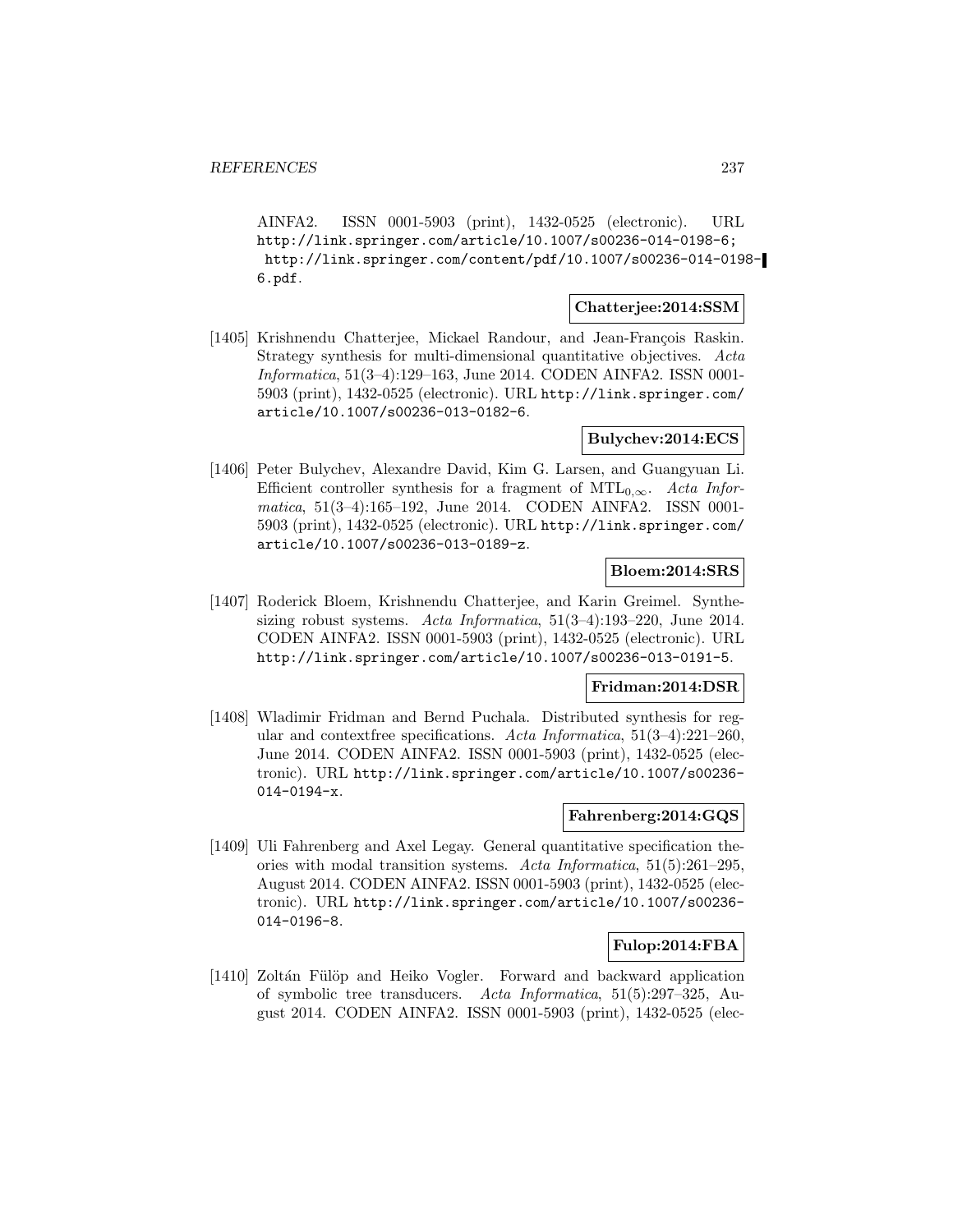tronic). URL http://link.springer.com/article/10.1007/s00236- 014-0197-7.

### **Meduna:2014:CFA**

[1411] Alexander Meduna and Petr Zemek. Controlled finite automata. Acta Informatica, 51(5):327–337, August 2014. CODEN AINFA2. ISSN 0001- 5903 (print), 1432-0525 (electronic). URL http://link.springer.com/ article/10.1007/s00236-014-0199-5.

#### **Chunhua:2014:SKP**

[1412] Cao Chunhua, Yang Shuang, and Yang Di. Some kinds of primitive and non-primitive words. Acta Informatica, 51(6):339–346, September 2014. CODEN AINFA2. ISSN 0001-5903 (print), 1432-0525 (electronic). URL http://link.springer.com/article/10.1007/s00236-014-0200-3.

#### **Bertran:2014:FCE**

[1413] Miquel Bertran, Francesc Babot, and August Climent. Formal communication elimination and sequentialization equivalence proofs for distributed system models. Acta Informatica, 51(6):347–418, September 2014. CODEN AINFA2. ISSN 0001-5903 (print), 1432-0525 (electronic). URL http://link.springer.com/article/10.1007/s00236- 014-0203-0.

# **Cazzola:2014:IGS**

[1414] Walter Cazzola and Edoardo Vacchi. On the incremental growth and shrinkage of LR goto-graphs. Acta Informatica, 51(7):419–447, October 2014. CODEN AINFA2. ISSN 0001-5903 (print), 1432-0525 (electronic). URL http://link.springer.com/article/10.1007/s00236- 014-0201-2.

### **Sorge:2014:EHM**

[1415] Manuel Sorge, Hannes Moser, Rolf Niedermeier, and Mathias Weller. Exploiting a hypergraph model for finding Golomb rulers. Acta Informatica, 51(7):449–471, October 2014. CODEN AINFA2. ISSN 0001-5903 (print), 1432-0525 (electronic). URL http://link.springer.com/article/10. 1007/s00236-014-0202-1.

# **Belmonte:2014:PCT**

[1416] Rémy Belmonte, Petr A. Golovach, Pim van 't Hof, and Daniël Paulusma. Parameterized complexity of three edge contraction problems with degree constraints. Acta Informatica, 51(7):473–497, October 2014. CODEN AINFA2. ISSN 0001-5903 (print), 1432-0525 (electronic). URL http:// link.springer.com/article/10.1007/s00236-014-0204-z.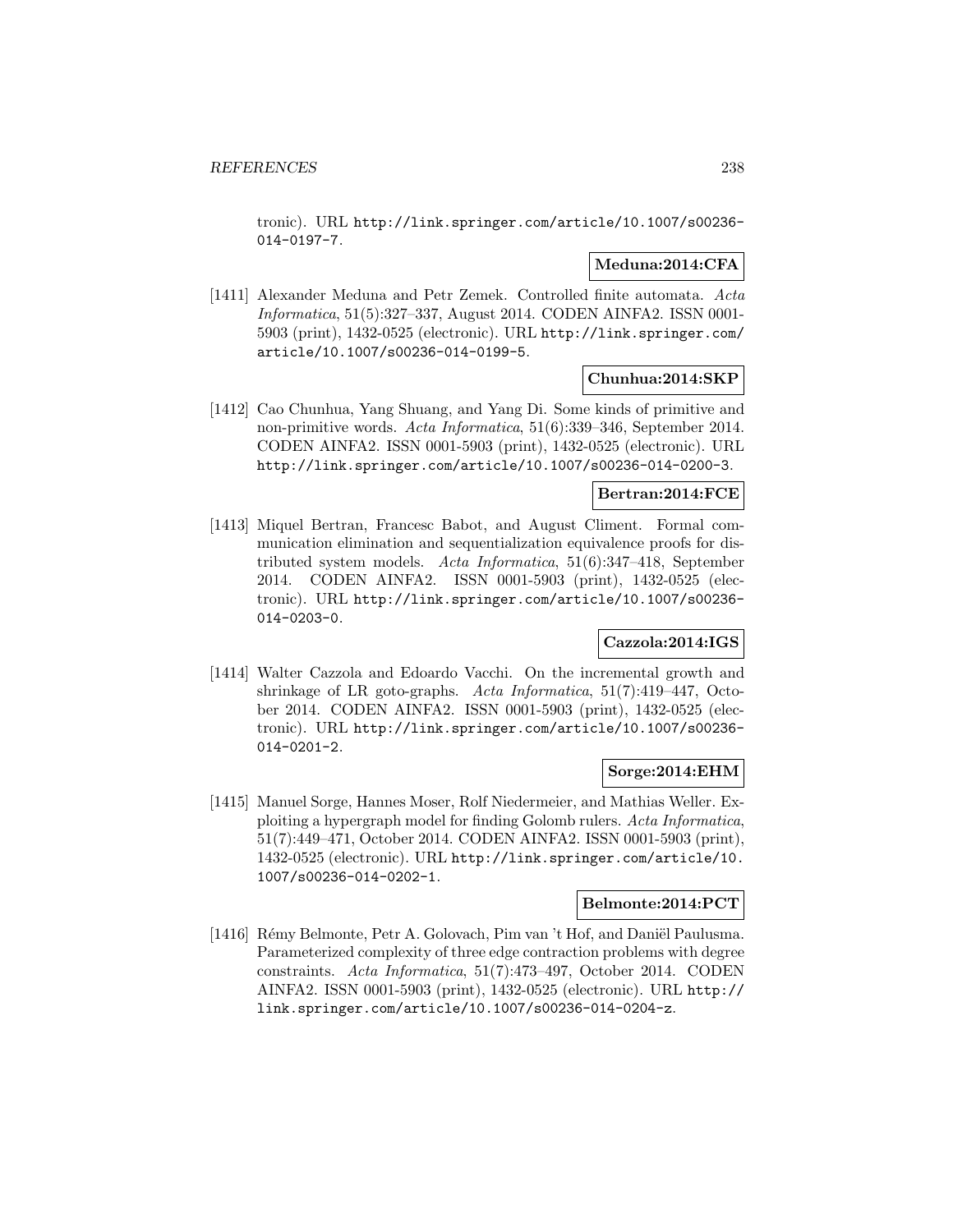**Vogler:2014:TFB**

[1417] Walter Vogler, Christian Stahl, and Richard Müller. Trace- and failure-based semantics for responsiveness. Acta Informatica, 51(8): 499–552, November 2014. CODEN AINFA2. ISSN 0001-5903 (print), 1432-0525 (electronic). URL http://link.springer.com/article/10. 1007/s00236-014-0205-y.

# **Kutrib:2014:HSH**

[1418] Martin Kutrib, Andreas Malcher, and Matthias Wendlandt. Head and state hierarchies for unary multi-head finite automata. Acta Informatica, 51(8):553–569, November 2014. CODEN AINFA2. ISSN 0001- 5903 (print), 1432-0525 (electronic). URL http://link.springer.com/ article/10.1007/s00236-014-0206-x.

# **Olderog:2015:LME**

[1419] Ernst-Rüdiger Olderog. Letter from the Managing Editor. Acta Informatica, 52(1):1–2, February 2015. CODEN AINFA2. ISSN 0001- 5903 (print), 1432-0525 (electronic). URL http://link.springer.com/ article/10.1007/s00236-014-0212-z; http://link.springer.com/ content/pdf/10.1007/s00236-014-0212-z.pdf.

### **vanGlabbeek:2015:SICa**

[1420] Rob J. van Glabbeek, Ursula Goltz, and Ernst-Rüdiger Olderog. Special issue on "Combining Compositionality and Concurrency": part 1. Acta Informatica, 52(1):3–4, February 2015. CODEN AINFA2. ISSN 0001-5903 (print), 1432-0525 (electronic). URL http://link.springer.com/article/10.1007/s00236-014-0213-y; http://link.springer.com/content/pdf/10.1007/s00236-014-0213 y.pdf.

# **Bruni:2015:RCC**

[1421] Roberto Bruni, Ugo Montanari, and Matteo Sammartino. Revisiting causality, coalgebraically. Acta Informatica, 52(1):5–33, February 2015. CODEN AINFA2. ISSN 0001-5903 (print), 1432-0525 (electronic). URL http://link.springer.com/article/10.1007/s00236-014-0207-9.

#### **Best:2015:SRP**

[1422] Eike Best and Raymond Devillers. Synthesis and reengineering of persistent systems. Acta Informatica, 52(1):35–60, February 2015. CODEN AINFA2. ISSN 0001-5903 (print), 1432-0525 (electronic). URL http:// link.springer.com/article/10.1007/s00236-014-0209-7.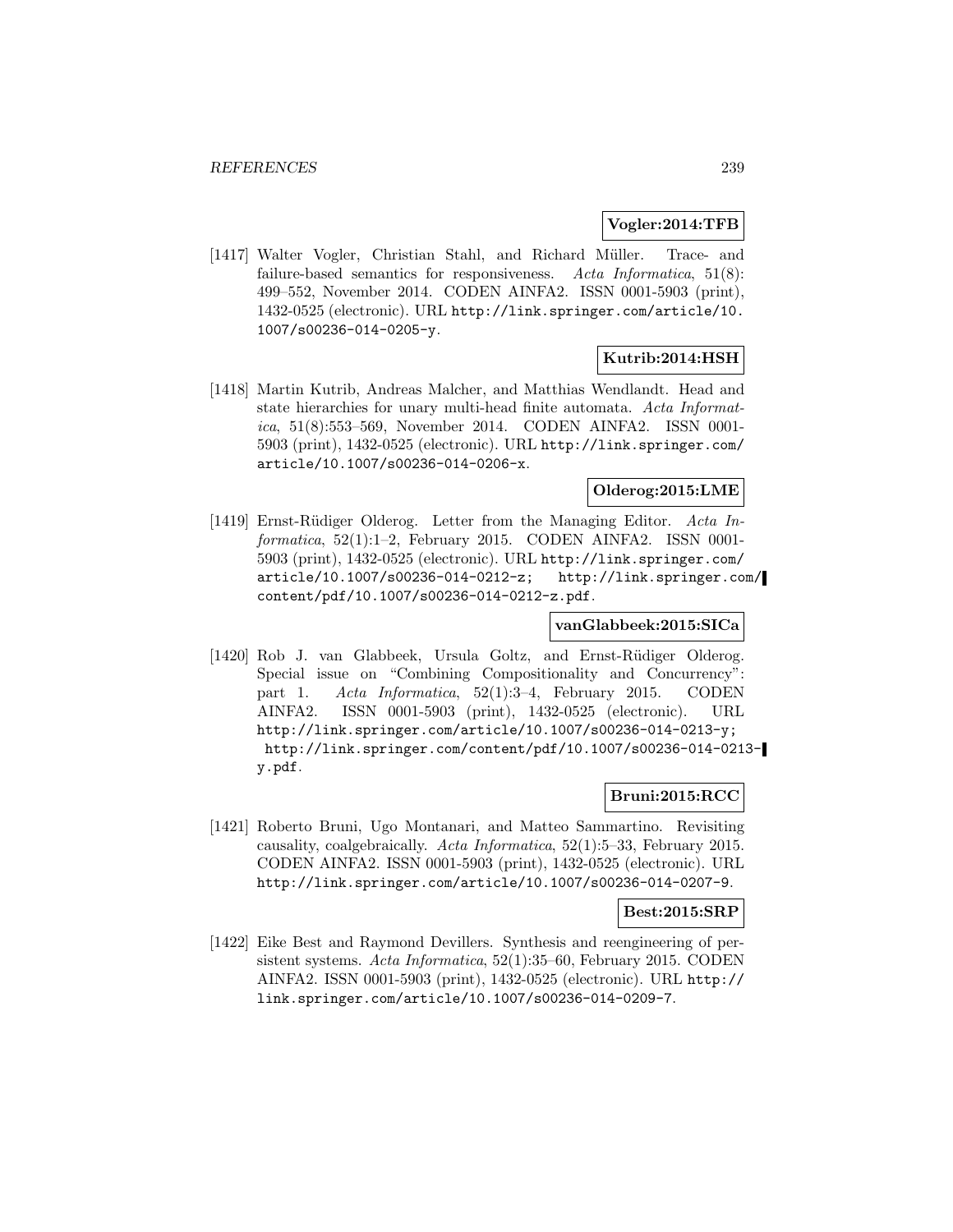#### **Bernardo:2015:RBM**

[1423] Marco Bernardo, Rocco De Nicola, and Michele Loreti. Revisiting bisimilarity and its modal logic for nondeterministic and probabilistic processes. Acta Informatica, 52(1):61–106, February 2015. CODEN AINFA2. ISSN 0001-5903 (print), 1432-0525 (electronic). URL http:// link.springer.com/article/10.1007/s00236-014-0210-1.

# **Luttgen:2015:SIC**

[1424] Gerald Lüttgen and Flavio Corradini. Special issue on "Comprehending asynchrony in specification and analysis" dedicated to Walter Vogler on the occasion of his 60th birthday. Acta Informatica, 52(2–3):107–108, April 2015. CODEN AINFA2. ISSN 0001-5903 (print), 1432-0525 (electronic). URL http://link.springer.com/accesspage/article/10. 1007/s00236-015-0214-5; http://link.springer.com/article/ 10.1007/s00236-015-0214-5.

## **Dang:2015:MAP**

[1425] Han-Hing Dang and Bernhard Möller. Modal algebra and Petri nets. Acta Informatica, 52(2–3):109–132, April 2015. CODEN AINFA2. ISSN 0001-5903 (print), 1432-0525 (electronic). URL http://link.springer. com/article/10.1007/s00236-015-0216-3.

# **Best:2015:SSA**

[1426] Eike Best and Raymond Devillers. State space axioms for T-systems. Acta Informatica, 52(2–3):133–152, April 2015. CODEN AINFA2. ISSN 0001-5903 (print), 1432-0525 (electronic). URL http://link.springer. com/article/10.1007/s00236-015-0219-0.

### **Desel:2015:OLP**

[1427] Jörg Desel and Görkem Kilinç. Observable liveness of Petri nets.  $Acta$ Informatica, 52(2–3):153–174, April 2015. CODEN AINFA2. ISSN 0001- 5903 (print), 1432-0525 (electronic). URL http://link.springer.com/ article/10.1007/s00236-015-0218-1.

### **vanGlabbeek:2015:CF**

[1428] Rob J. van Glabbeek and Peter Höfner. CCS: It's not fair! Acta Informatica, 52(2–3):175–205, April 2015. CODEN AINFA2. ISSN 0001- 5903 (print), 1432-0525 (electronic). URL http://link.springer.com/ article/10.1007/s00236-015-0221-6.

# **Valmari:2015:CUL**

[1429] Antti Valmari. On constructibility and unconstructibility of LTS operators from other LTS operators. Acta Informatica,  $52(2-3):207-234$ ,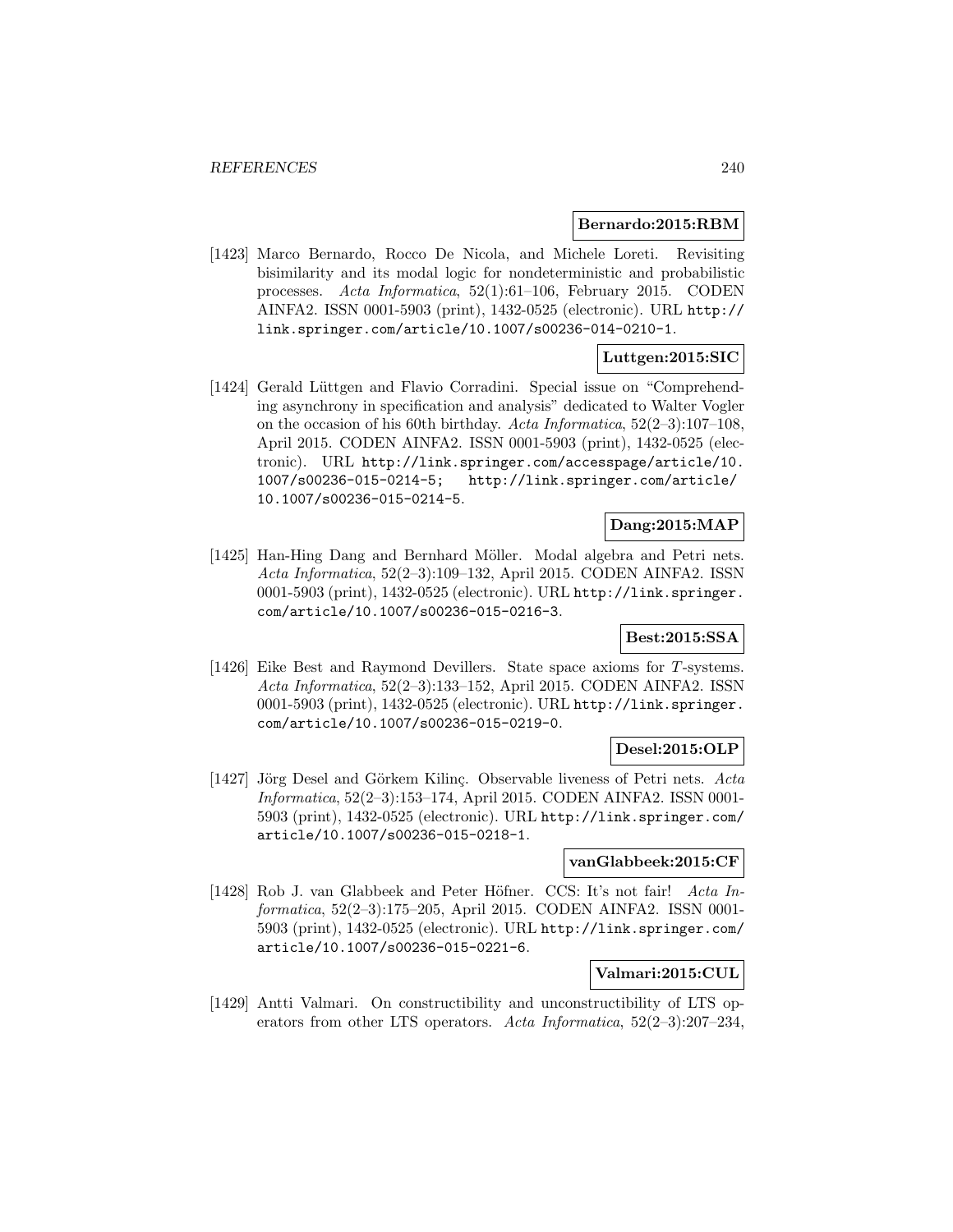April 2015. CODEN AINFA2. ISSN 0001-5903 (print), 1432-0525 (electronic). URL http://link.springer.com/article/10.1007/s00236- 015-0217-2.

# **Hennicker:2015:MIT**

[1430] Rolf Hennicker and Alexander Knapp. Moving from interface theories to assembly theories. Acta Informatica, 52(2–3):235–268, April 2015. CODEN AINFA2. ISSN 0001-5903 (print), 1432-0525 (electronic). URL http://link.springer.com/article/10.1007/s00236-015-0220-7.

# **Benes:2015:RCP**

[1431] Nikola Benes, Jan Kretínský, Kim G. Larsen, Mikael H. Møller, Salomon Sickert, and Jirí Srba. Refinement checking on parametric modal transition systems. Acta Informatica, 52(2–3):269–297, April 2015. CODEN AINFA2. ISSN 0001-5903 (print), 1432-0525 (electronic). URL http:// link.springer.com/article/10.1007/s00236-015-0215-4.

# **Broy:2015:LDI**

[1432] Manfred Broy. A life dedicated to informatics: an obituary for Prof. Friedrich L. Bauer. Acta Informatica, 52(4–5):299–301, June 2015. CODEN AINFA2. ISSN 0001-5903 (print), 1432-0525 (electronic). URL http://link.springer.com/article/10.1007/s00236- 015-0241-2; http://link.springer.com/content/pdf/10.1007/ s00236-015-0241-2.pdf.

### **vanGlabbeek:2015:SICb**

[1433] Rob J. van Glabbeek, Ursula Goltz, and Ernst-Rüdiger Olderog. Special issue on "Combining Compositionality and Concurrency": part 2. Acta Informatica, 52(4–5):303–304, June 2015. CODEN AINFA2. ISSN 0001-5903 (print), 1432-0525 (electronic). URL http://link.springer.com/article/10.1007/s00236-015-0240-3; http://link.springer.com/content/pdf/10.1007/s00236-015-0240- 3.pdf.

# **Luttgen:2015:RIA**

[1434] Gerald Lüttgen, Walter Vogler, and Sascha Fendrich. Richer interface automata with optimistic and pessimistic compatibility. Acta Informatica, 52(4–5):305–336, June 2015. CODEN AINFA2. ISSN 0001-5903 (print), 1432-0525 (electronic). URL http://link.springer.com/article/10. 1007/s00236-014-0211-0.

# **Garavel:2015:CVA**

[1435] Hubert Garavel, Frédéric Lang, and Radu Mateescu. Compositional verification of asynchronous concurrent systems using CADP. Acta Infor-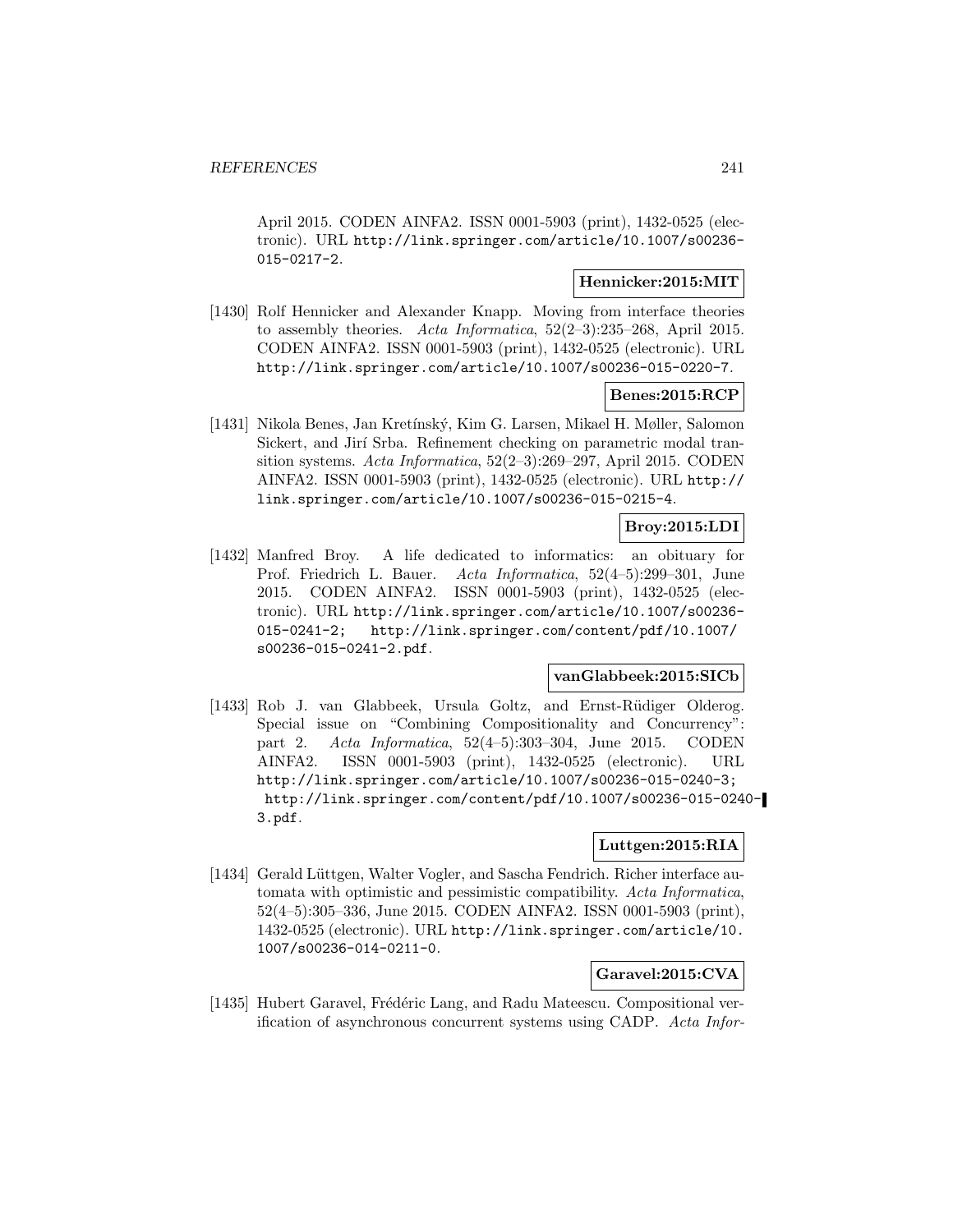matica, 52(4–5):337–392, June 2015. CODEN AINFA2. ISSN 0001- 5903 (print), 1432-0525 (electronic). URL http://link.springer.com/ article/10.1007/s00236-015-0226-1.

# **Aguado:2015:DFP**

[1436] Joaquín Aguado, Michael Mendler, Reinhard von Hanxleden, and Insa Fuhrmann. Denotational fixed-point semantics for constructive scheduling of synchronous concurrency. Acta Informatica, 52(4–5):393–442, June 2015. CODEN AINFA2. ISSN 0001-5903 (print), 1432-0525 (electronic). URL http://link.springer.com/article/10.1007/s00236- 015-0238-x.

# **Klein:2015:CCM**

[1437] Joachim Klein, Christel Baier, and Sascha Klüppelholz. Compositional construction of most general controllers. Acta Informatica, 52 (4–5):443–482, June 2015. CODEN AINFA2. ISSN 0001-5903 (print), 1432-0525 (electronic). URL http://link.springer.com/article/10. 1007/s00236-015-0239-9.

# **Fan:2015:SPI**

[1438] Chen-Ming Fan, Jen-Tse Wang, and Cheng-Chih Huang. Some properties of involution binary relations. Acta Informatica, 52(6):483– 495, September 2015. CODEN AINFA2. ISSN 0001-5903 (print), 1432-0525 (electronic). URL http://link.springer.com/article/10. 1007/s00236-014-0208-8.

### **Drewes:2015:CHR**

[1439] Frank Drewes and Berthold Hoffmann. Contextual hyperedge replacement. Acta Informatica, 52(6):497–524, September 2015. CODEN AINFA2. ISSN 0001-5903 (print), 1432-0525 (electronic). URL http:// link.springer.com/article/10.1007/s00236-015-0223-4.

#### **Sanchez:2015:PII**

[1440] Alejandro Sánchez and César Sánchez. Parametrized invariance for infinite state processes. Acta Informatica, 52(6):525–557, September 2015. CODEN AINFA2. ISSN 0001-5903 (print), 1432-0525 (electronic). URL http://link.springer.com/article/10.1007/s00236-015-0222-5.

### **Engelfriet:2015:TWP**

[1441] Joost Engelfriet. Two-way pebble transducers for partial functions and their composition. Acta Informatica, 52(7–8):559–571, November 2015. CODEN AINFA2. ISSN 0001-5903 (print), 1432-0525 (electronic). URL http://link.springer.com/article/10.1007/s00236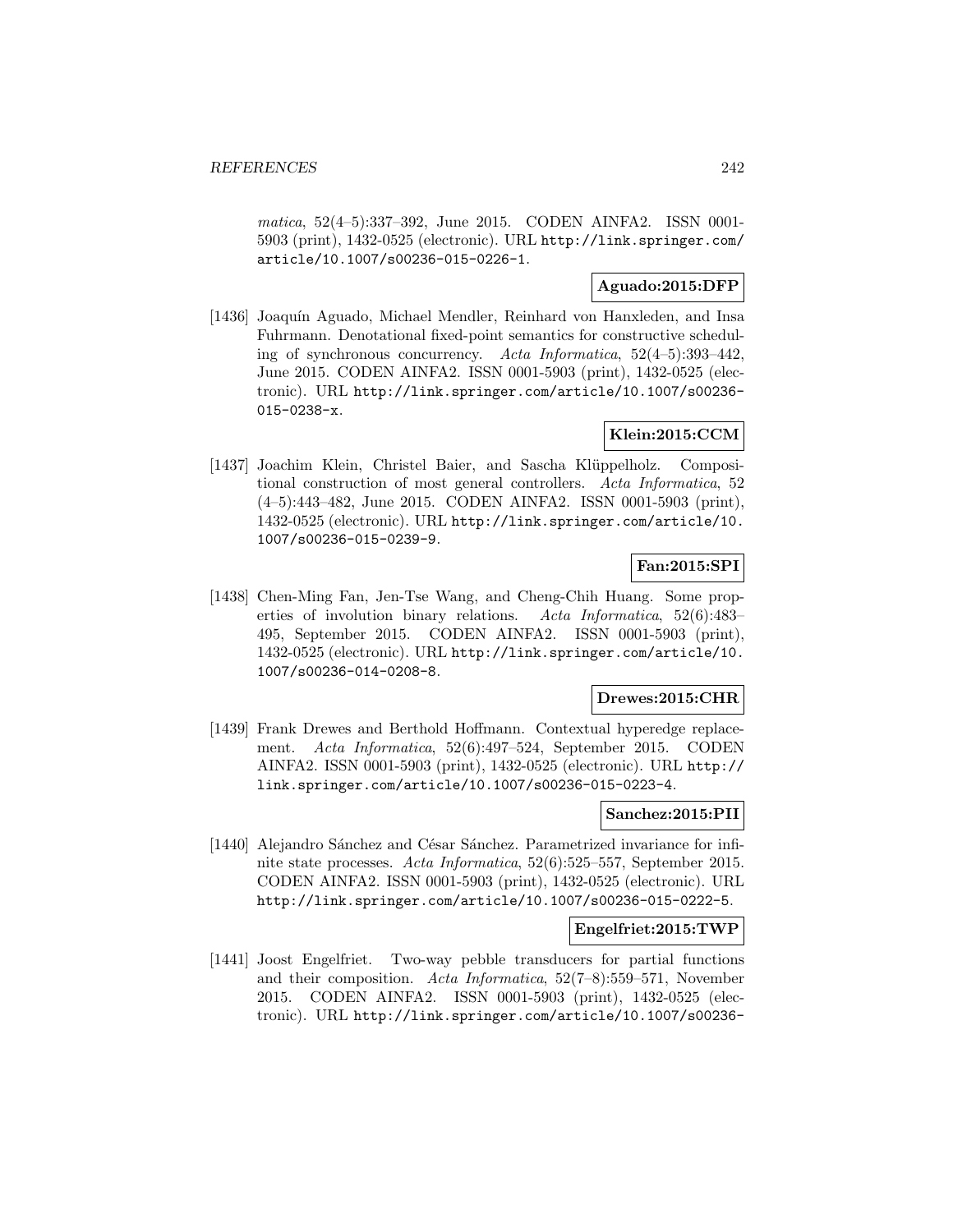015-0224-3; http://link.springer.com/content/pdf/10.1007/ s00236-015-0224-3.pdf.

### **Bernini:2015:GCO**

[1442] A. Bernini, S. Bilotta, R. Pinzani, A. Sabri, and V. Vajnovszki. Gray code orders for q-ary words avoiding a given factor. Acta Informatica, 52(7– 8):573–592, November 2015. CODEN AINFA2. ISSN 0001-5903 (print), 1432-0525 (electronic). URL http://link.springer.com/article/10. 1007/s00236-015-0225-2.

## **Otto:2015:DOR**

[1443] Friedrich Otto and Frantisek Mráz. Deterministic ordered restarting automata for picture languages. Acta Informatica, 52(7–8):593– 623, November 2015. CODEN AINFA2. ISSN 0001-5903 (print), 1432-0525 (electronic). URL http://link.springer.com/article/10. 1007/s00236-015-0230-5.

# **Li:2016:ADH**

[1444] Suoping Li, Yongqiang Zhou, Duo Peng, Zufang Dou, and Yong Zhou. Analysis of dual-hop and multiple relays cooperative truncated ARQ with relay selection in WSNs. Acta Informatica, 53(1):1–22, February 2016. CODEN AINFA2. ISSN 0001-5903 (print), 1432-0525 (electronic). URL http://link.springer.com/article/10.1007/s00236-015-0232-3.

# **Cao:2016:CKK**

[1445] Chunhua Cao, Haiyan Liu, and Di Yang. Characterizations of k-comma codes and k-comma intercodes. Acta Informatica, 53(1):23–33, February 2016. CODEN AINFA2. ISSN 0001-5903 (print), 1432-0525 (electronic). URL http://link.springer.com/article/10.1007/s00236- 015-0233-2.

## **Janicki:2016:ST**

[1446] Ryszard Janicki, Jetty Kleijn, Maciej Koutny, and Lukasz Mikulski. Step traces. Acta Informatica, 53(1):35–65, February 2016. CODEN AINFA2. ISSN 0001-5903 (print), 1432-0525 (electronic). URL http:// link.springer.com/article/10.1007/s00236-015-0244-z.

#### **Han:2016:SCD**

[1447] Yo-Sub Han, Sang-Ki Ko, and Kai Salomaa. State complexity of deletion and bipolar deletion. Acta Informatica, 53(1):67–85, February 2016. CODEN AINFA2. ISSN 0001-5903 (print), 1432-0525 (electronic). URL http://link.springer.com/article/10.1007/s00236-015-0245-y.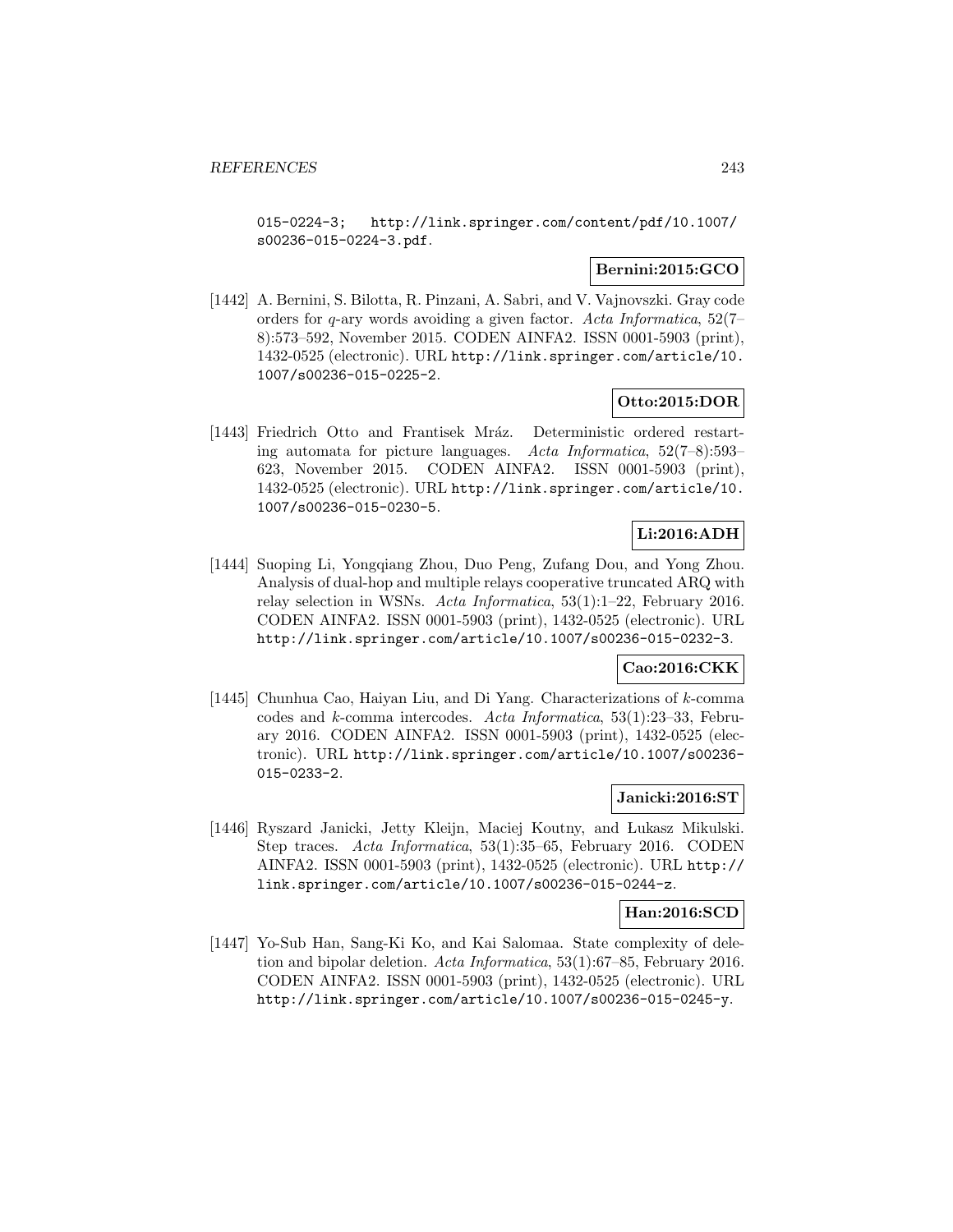#### **Sanchez:2016:SIT**

[1448] Cesar Sanchez, K. Brent Venable, and Esteban Zimanyi. Special issue on temporal representation and reasoning (TIME'13). Acta Informatica, 53(2):87–88, March 2016. CODEN AINFA2. ISSN 0001-5903 (print), 1432-0525 (electronic). URL http://link.springer.com/article/10. 1007/s00236-016-0260-7; http://link.springer.com/content/ pdf/10.1007/s00236-016-0260-7.pdf.

### **Hunsberger:2016:EED**

[1449] Luke Hunsberger. Efficient execution of dynamically controllable simple temporal networks with uncertainty. Acta Informatica, 53(2):89–147, March 2016. CODEN AINFA2. ISSN 0001-5903 (print), 1432-0525 (electronic). URL http://link.springer.com/article/10.1007/s00236- 015-0227-0.

# **Condotta:2016:OTQ**

[1450] Jean-François Condotta, Souhila Kaci, and Yakoub Salhi. Optimization in temporal qualitative constraint networks. Acta Informatica, 53 (2):149–170, March 2016. CODEN AINFA2. ISSN 0001-5903 (print), 1432-0525 (electronic). URL http://link.springer.com/article/10. 1007/s00236-015-0228-z.

### **Bersani:2016:TDS**

[1451] Marcello M. Bersani, Matteo Rossi, and Pierluigi San Pietro. A tool for deciding the satisfiability of continuous-time metric temporal logic. Acta Informatica, 53(2):171–206, March 2016. CODEN AINFA2. ISSN 0001-5903 (print), 1432-0525 (electronic). URL http://link.springer. com/article/10.1007/s00236-015-0229-y.

# **Aceto:2016:CCE**

[1452] Luca Aceto, Dario Della Monica, Valentin Goranko, Anna Ingólfsdóttir, Angelo Montanari, and Guido Sciavicco. A complete classification of the expressiveness of interval logics of Allen's relations: the general and the dense cases. Acta Informatica, 53(3):207–246, April 2016. CODEN AINFA2. ISSN 0001-5903 (print), 1432-0525 (electronic). URL http:// link.springer.com/article/10.1007/s00236-015-0231-4.

### **Schuppan:2016:EUC**

[1453] Viktor Schuppan. Extracting unsatisfiable cores for LTL via temporal resolution. Acta Informatica, 53(3):247–299, April 2016. CODEN AINFA2. ISSN 0001-5903 (print), 1432-0525 (electronic). URL http:// link.springer.com/article/10.1007/s00236-015-0242-1.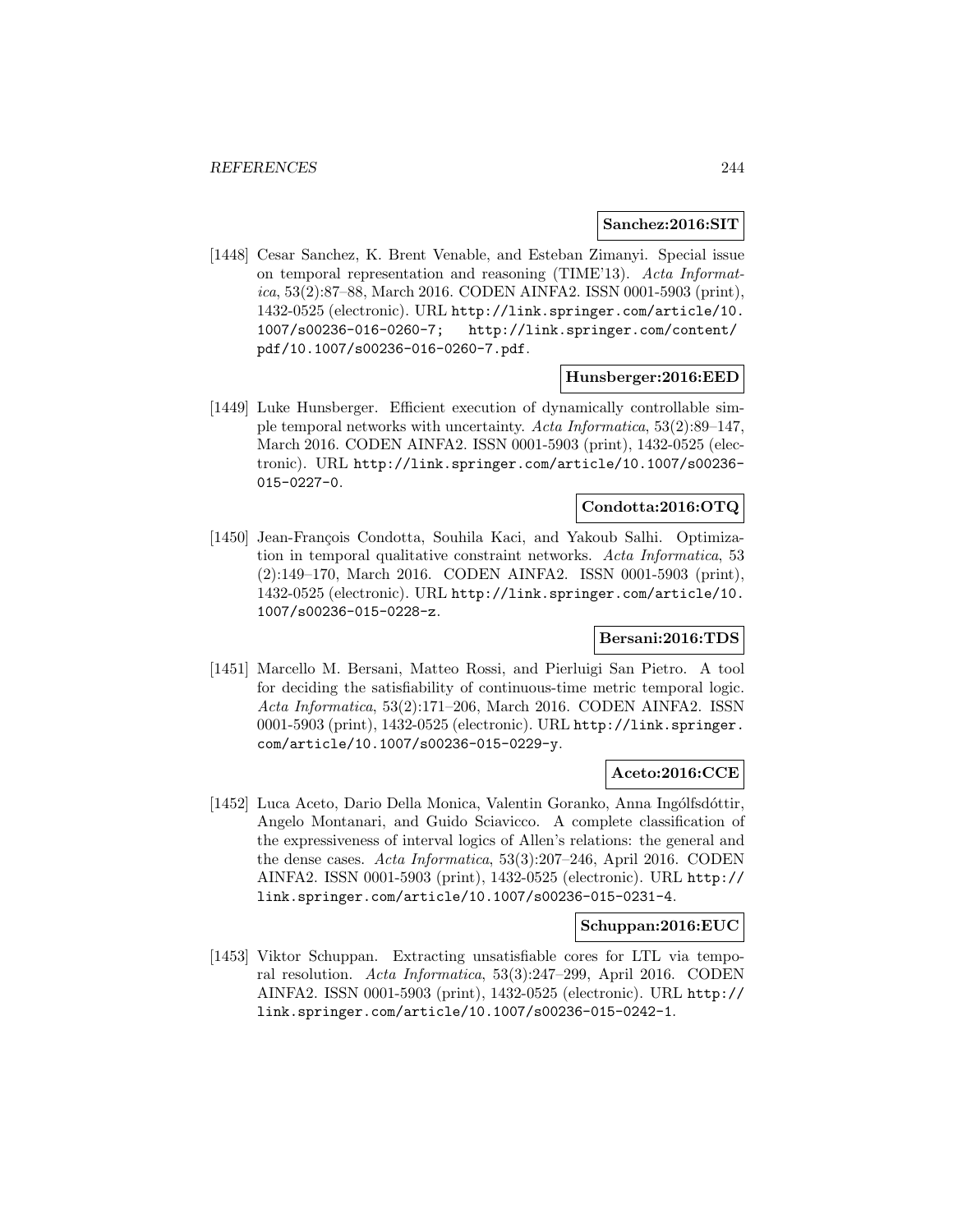#### **Reynolds:2016:MTL**

[1454] Mark Reynolds. Metric temporal logic revisited. Acta Informatica, 53 (3):301–324, April 2016. CODEN AINFA2. ISSN 0001-5903 (print), 1432-0525 (electronic). URL http://link.springer.com/article/10. 1007/s00236-015-0243-0.

#### **Finkbeiner:2016:SIR**

[1455] Bernd Finkbeiner and Cesar Sanchez. Special issue on rich models, EU-COST action IC0901 rich-model toolkit. Acta Informatica, 53 (4):325–326, June 2016. CODEN AINFA2. ISSN 0001-5903 (print), 1432-0525 (electronic). URL http://link.springer.com/article/10. 1007/s00236-016-0259-0; http://link.springer.com/content/ pdf/10.1007/s00236-016-0259-0.pdf.

# **Peleg:2016:SAR**

[1456] Hila Peleg, Sharon Shoham, Eran Yahav, and Hongseok Yang. Symbolic automata for representing big code. Acta Informatica, 53(4):327–356, June 2016. CODEN AINFA2. ISSN 0001-5903 (print), 1432-0525 (electronic). URL http://link.springer.com/article/10.1007/s00236- 015-0234-1.

# **Abdulla:2016:VHM**

[1457] Parosh Aziz Abdulla, Lukás Holík, Bengt Jonsson, Ondrej Lengál, Cong Quy Trinh, and Tomás Vojnar. Verification of heap manipulating programs with ordered data by extended forest automata. Acta Informatica, 53(4):357–385, June 2016. CODEN AINFA2. ISSN 0001- 5903 (print), 1432-0525 (electronic). URL http://link.springer.com/ article/10.1007/s00236-015-0235-0.

### **Leroux:2016:GCI**

[1458] Jérôme Leroux, Philipp Rümmer, and Pavle Subotić. Guiding Craig interpolation with domain-specific abstractions. Acta Informatica, 53 (4):387–424, June 2016. CODEN AINFA2. ISSN 0001-5903 (print), 1432-0525 (electronic). URL http://link.springer.com/article/10. 1007/s00236-015-0236-z.

#### **vonEssen:2016:SES**

[1459] Christian von Essen, Barbara Jobstmann, David Parker, and Rahul Varshneya. Synthesizing efficient systems in probabilistic environments. Acta Informatica, 53(4):425–457, June 2016. CODEN AINFA2. ISSN 0001-5903 (print), 1432-0525 (electronic). URL http://link.springer. com/article/10.1007/s00236-015-0237-y.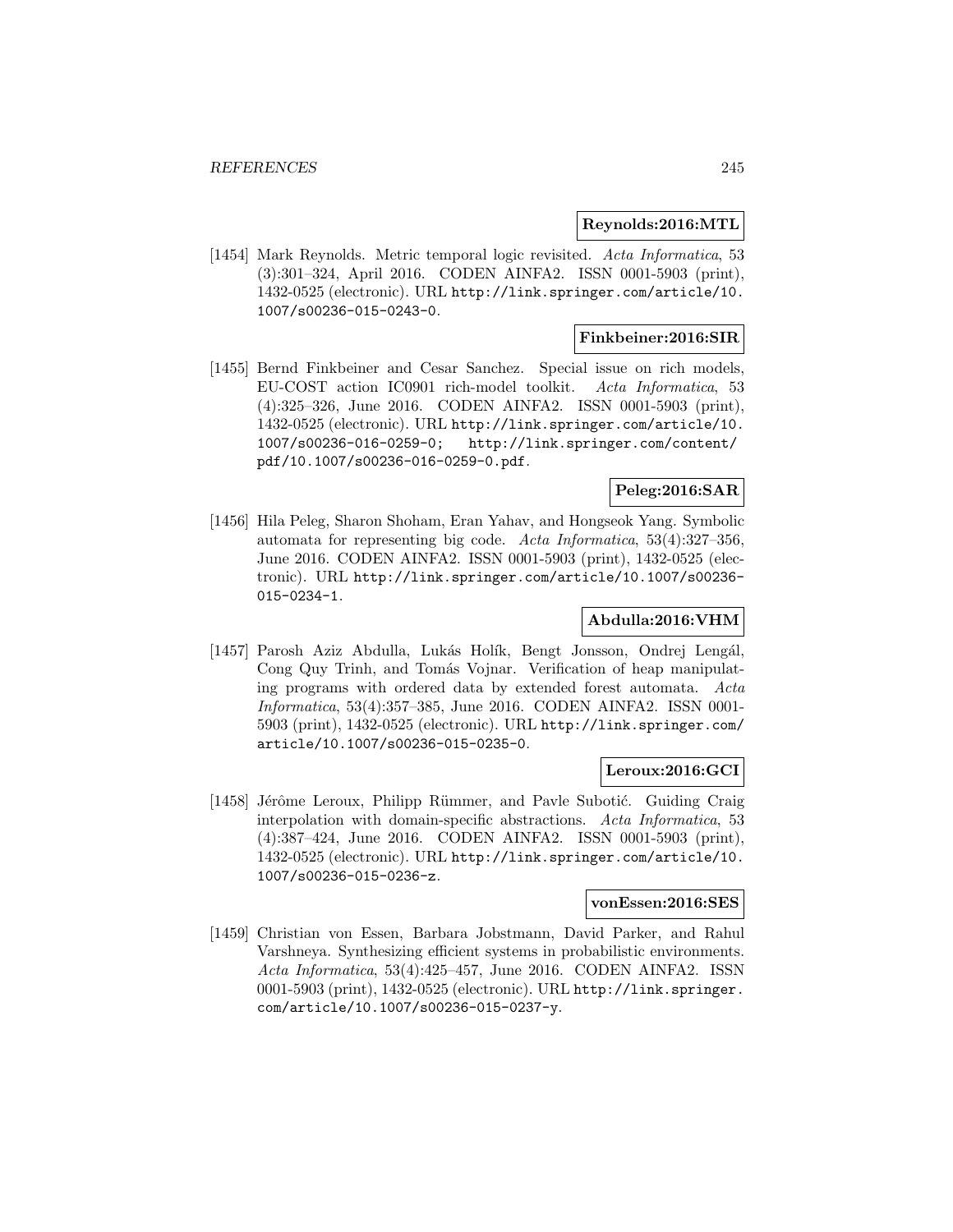#### **Peng:2016:OCR**

[1460] Xiaoning Peng and Zhijun Xiao. Optimal covers in the relational database model. Acta Informatica, 53(5):459–468, August 2016. CODEN AINFA2. ISSN 0001-5903 (print), 1432-0525 (electronic). URL http://link.springer.com/accesspage/article/10. 1007/s00236-015-0247-9; http://link.springer.com/article/ 10.1007/s00236-015-0247-9.

### **Borger:2016:CAS**

[1461] Egon Börger and Klaus-Dieter Schewe. Concurrent abstract state machines. Acta Informatica, 53(5):469–492, August 2016. CODEN AINFA2. ISSN 0001-5903 (print), 1432-0525 (electronic). URL http://link.springer.com/article/10.1007/s00236-015-0249-7; http://link.springer.com/content/pdf/10.1007/s00236-015-0249- 7.pdf.

# **Lin:2016:LTA**

[1462] Anthony W. Lin and Sanming Zhou. A linear-time algorithm for the orbit problem over cyclic groups. Acta Informatica, 53(5):493–508, August 2016. CODEN AINFA2. ISSN 0001-5903 (print), 1432-0525 (electronic). URL http://link.springer.com/accesspage/article/10. 1007/s00236-015-0251-0; http://link.springer.com/article/ 10.1007/s00236-015-0251-0.

### **Axelsen:2016:RTM**

[1463] Holger Bock Axelsen and Robert Glück. On reversible Turing machines and their function universality. Acta Informatica, 53(5):509–543, August 2016. CODEN AINFA2. ISSN 0001-5903 (print), 1432-0525 (electronic). URL http://link.springer.com/accesspage/article/10. 1007/s00236-015-0253-y; http://link.springer.com/article/ 10.1007/s00236-015-0253-y.

#### **Bresolin:2016:SIS**

[1464] Davide Bresolin and Guido Sciavicco. Special issue: selected papers from the 21st International Symposium on Temporal Representations and Reasoning (TIME-2014). Acta Informatica, 53(6–8):545–546, October 2016. CODEN AINFA2. ISSN 0001-5903 (print), 1432-0525 (electronic). URL http://link.springer.com/article/10.1007/s00236- 016-0262-5; http://link.springer.com/content/pdf/10.1007/ s00236-016-0262-5.pdf.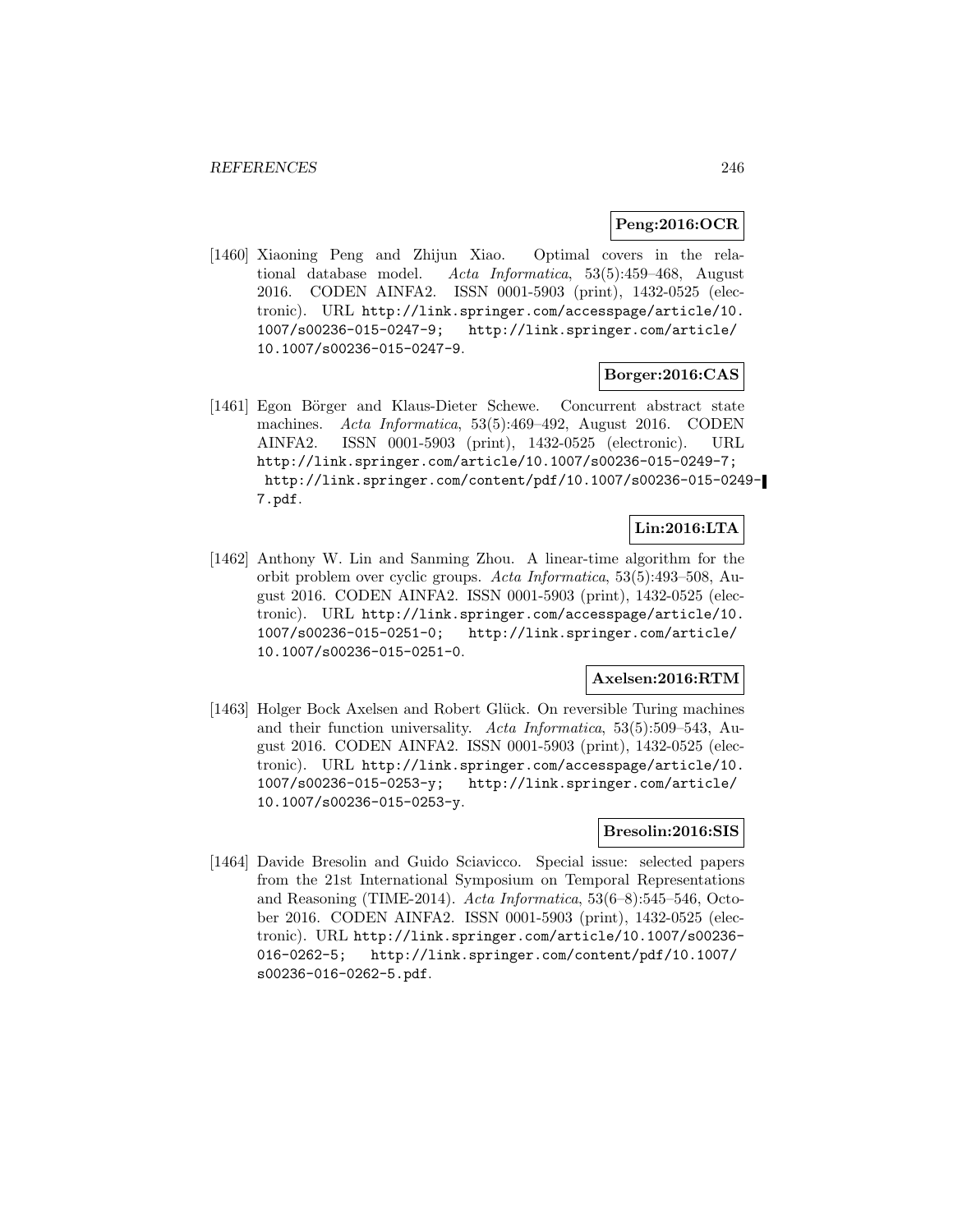### **Combi:2016:MAI**

[1465] Carlo Combi and Pietro Sala. Mining approximate interval-based temporal dependencies. Acta Informatica, 53(6–8):547–585, October 2016. CODEN AINFA2. ISSN 0001-5903 (print), 1432-0525 (electronic). URL http://link.springer.com/accesspage/article/10. 1007/s00236-015-0246-x; http://link.springer.com/article/ 10.1007/s00236-015-0246-x.

### **Molinari:2016:CIP**

[1466] Alberto Molinari, Angelo Montanari, Aniello Murano, Giuseppe Perelli, and Adriano Peron. Checking interval properties of computations. Acta Informatica, 53(6–8):587–619, October 2016. CODEN AINFA2. ISSN 0001-5903 (print), 1432-0525 (electronic). URL http://link.springer. com/accesspage/article/10.1007/s00236-015-0250-1; http:// link.springer.com/article/10.1007/s00236-015-0250-1.

### **Montanari:2016:MPN**

[1467] Angelo Montanari, Marco Pazzaglia, and Pietro Sala. Metric propositional neighborhood logic with an equivalence relation. Acta Informatica, 53(6–8):621–648, October 2016. CODEN AINFA2. ISSN 0001- 5903 (print), 1432-0525 (electronic). URL http://link.springer. com/accesspage/article/10.1007/s00236-016-0256-3; http:// link.springer.com/article/10.1007/s00236-016-0256-3.

### **Mayer:2016:PEF**

[1468] Marta Cialdea Mayer, Andrea Orlandini, and Alessandro Umbrico. Planning and execution with flexible timelines: a formal account. Acta Informatica, 53(6–8):649–680, October 2016. CODEN AINFA2. ISSN 0001-5903 (print), 1432-0525 (electronic). URL http://link.springer. com/accesspage/article/10.1007/s00236-015-0252-z; http:// link.springer.com/article/10.1007/s00236-015-0252-z.

### **Cimatti:2016:DCT**

[1469] Alessandro Cimatti, Luke Hunsberger, Andrea Micheli, Roberto Posenato, and Marco Roveri. Dynamic controllability via Timed Game Automata. Acta Informatica, 53(6–8):681–722, October 2016. CO-DEN AINFA2. ISSN 0001-5903 (print), 1432-0525 (electronic). URL http://link.springer.com/accesspage/article/10.1007/s00236- 016-0257-2; http://link.springer.com/article/10.1007/s00236- 016-0257-2.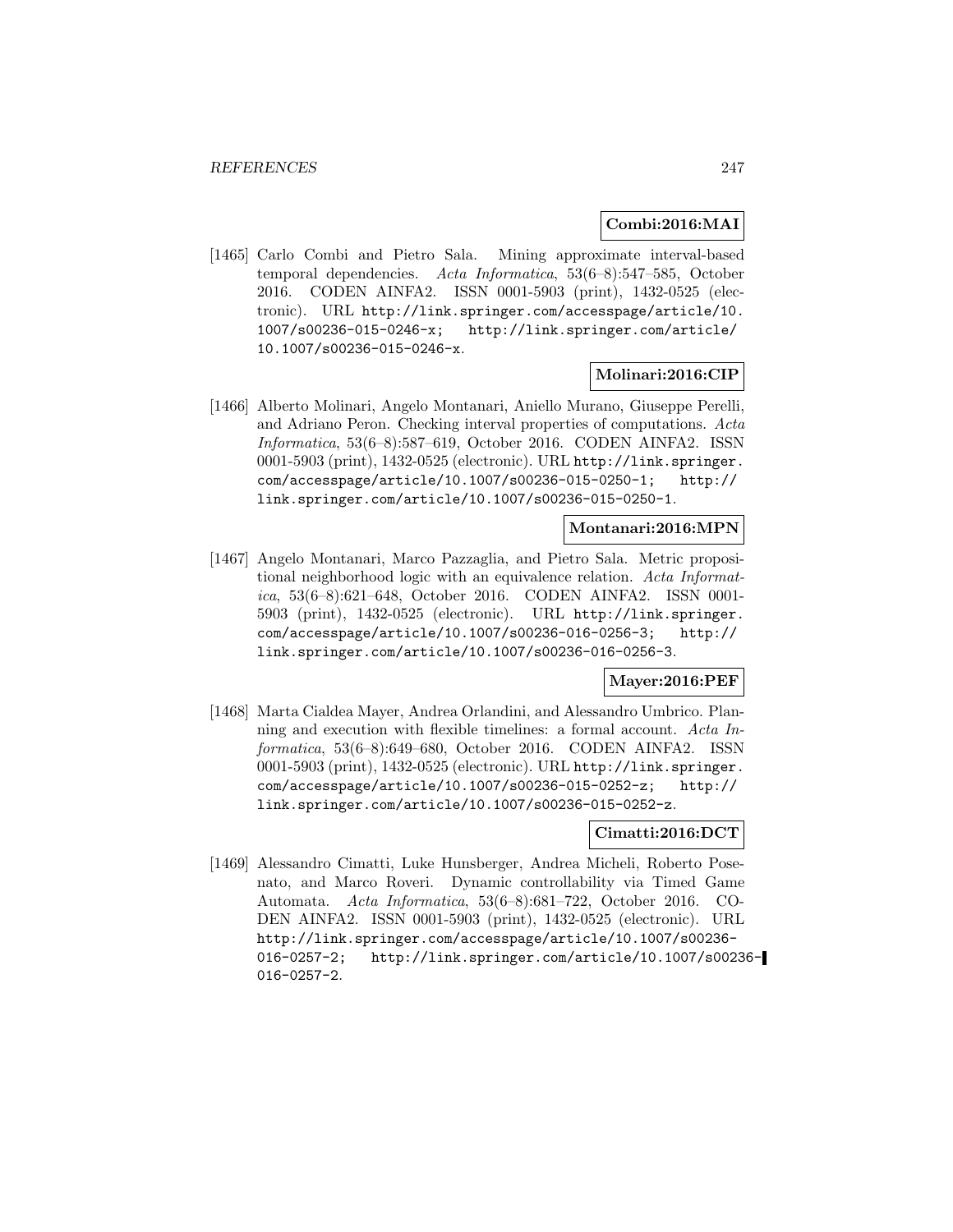**Nilsson:2016:EPS**

[1470] Mikael Nilsson, Jonas Kvarnström, and Patrick Doherty. Efficient processing of simple temporal networks with uncertainty: algorithms for dynamic controllability verification. Acta Informatica, 53(6–8):723–752, October 2016. CODEN AINFA2. ISSN 0001- 5903 (print), 1432-0525 (electronic). URL http://link.springer. com/accesspage/article/10.1007/s00236-015-0248-8; http:// link.springer.com/article/10.1007/s00236-015-0248-8.

#### **Aceto:2017:SIS**

[1471] Luca Aceto and David de Frutos Escrig. Special issue: Selected papers from the 26th International Conference on Concurrency Theory (CONCUR 2015). Acta Informatica, 54(1):1–2, February 2017. CODEN AINFA2. ISSN 0001-5903 (print), 1432-0525 (electronic). URL http://link.springer.com/article/10.1007/s00236- 017-0292-7; http://link.springer.com/content/pdf/10.1007/ s00236-017-0292-7.pdf.

## **Hunter:2017:RSR**

[1472] Paul Hunter, Guillermo A. Pérez, and Jean-François Raskin. Reactive synthesis without regret. Acta Informatica, 54(1):3–39, February 2017. CODEN AINFA2. ISSN 0001-5903 (print), 1432-0525 (electronic). URL http://link.springer.com/article/10.1007/s00236- 016-0268-z; http://link.springer.com/content/pdf/10.1007/ s00236-016-0268-z.pdf.

# **Brenguier:2017:AAS**

[1473] Romain Brenguier, Jean-François Raskin, and Ocan Sankur. Assumeadmissible synthesis. Acta Informatica, 54(1):41–83, February 2017. CO-DEN AINFA2. ISSN 0001-5903 (print), 1432-0525 (electronic). URL http://link.springer.com/article/10.1007/s00236-016-0273-2; http://link.springer.com/content/pdf/10.1007/s00236-016-0273- 2.pdf.

## **Brihaye:2017:PIA**

[1474] Thomas Brihaye, Gilles Geeraerts, Axel Haddad, and Benjamin Monmege. Pseudopolynomial iterative algorithm to solve total-payoff games and min-cost reachability games. Acta Informatica, 54(1):85–125, February 2017. CODEN AINFA2. ISSN 0001-5903 (print), 1432-0525 (electronic). URL http://link.springer.com/article/10.1007/s00236- 016-0276-z; http://link.springer.com/content/pdf/10.1007/ s00236-016-0276-z.pdf.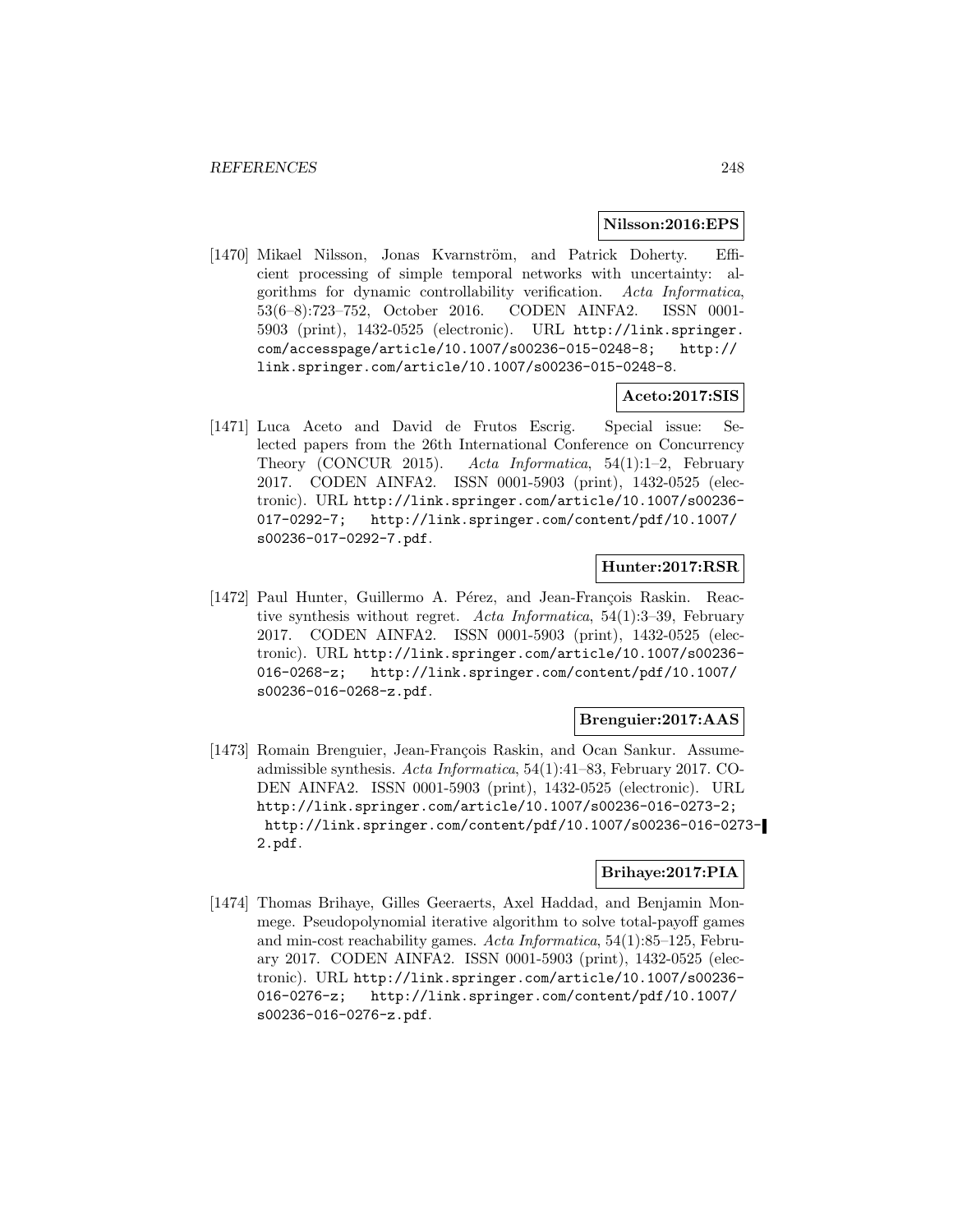#### **Bonchi:2017:GAC**

[1475] Filippo Bonchi, Daniela Petrişan, Damien Pous, and Jurriaan Rot. A general account of coinduction up-to. Acta Informatica, 54(2):127–190, March 2017. CODEN AINFA2. ISSN 0001-5903 (print), 1432-0525 (electronic). URL http://link.springer.com/article/10.1007/s00236- 016-0271-4; http://link.springer.com/content/pdf/10.1007/ s00236-016-0271-4.pdf.

### **Esparza:2017:VPP**

[1476] Javier Esparza, Pierre Ganty, Jérôme Leroux, and Rupak Majumdar. Verification of population protocols. Acta Informatica, 54(2):191–215, March 2017. CODEN AINFA2. ISSN 0001-5903 (print), 1432-0525 (electronic). URL http://link.springer.com/article/10.1007/s00236- 016-0272-3; http://link.springer.com/content/pdf/10.1007/ s00236-016-0272-3.pdf.

### **Soudjani:2017:DBN**

[1477] Sadegh Esmaeil Zadeh Soudjani, Alessandro Abate, and Rupak Majumdar. Dynamic Bayesian networks for formal verification of structured stochastic processes. Acta Informatica, 54(2):217–242, March 2017. CODEN AINFA2. ISSN 0001-5903 (print), 1432-0525 (electronic). URL http://link.springer.com/article/10.1007/s00236- 016-0287-9; http://link.springer.com/content/pdf/10.1007/ s00236-016-0287-9.pdf.

## **Carbone:2017:MST**

[1478] Marco Carbone, Fabrizio Montesi, Carsten Schürmann, and Nobuko Yoshida. Multiparty session types as coherence proofs. Acta Informatica, 54(3):243–269, May 2017. CODEN AINFA2. ISSN 0001-5903 (print), 1432-0525 (electronic). URL https://link.springer.com/content/ pdf/10.1007/s00236-016-0285-y.pdf.

#### **Kouzapas:2017:CBH**

[1479] Dimitrios Kouzapas, Jorge A. Pérez, and Nobuko Yoshida. Characteristic bisimulation for higher-order session processes. Acta Informatica, 54(3):271–341, May 2017. CODEN AINFA2. ISSN 0001-5903 (print), 1432-0525 (electronic). URL https://link.springer.com/content/ pdf/10.1007/s00236-016-0289-7.pdf.

#### **Jaghoori:2017:CSA**

[1480] Mohammad Mahdi Jaghoori, Frank de Boer, Delphine Longuet, Tom Chothia, and Marjan Sirjani. Compositional schedulability analysis of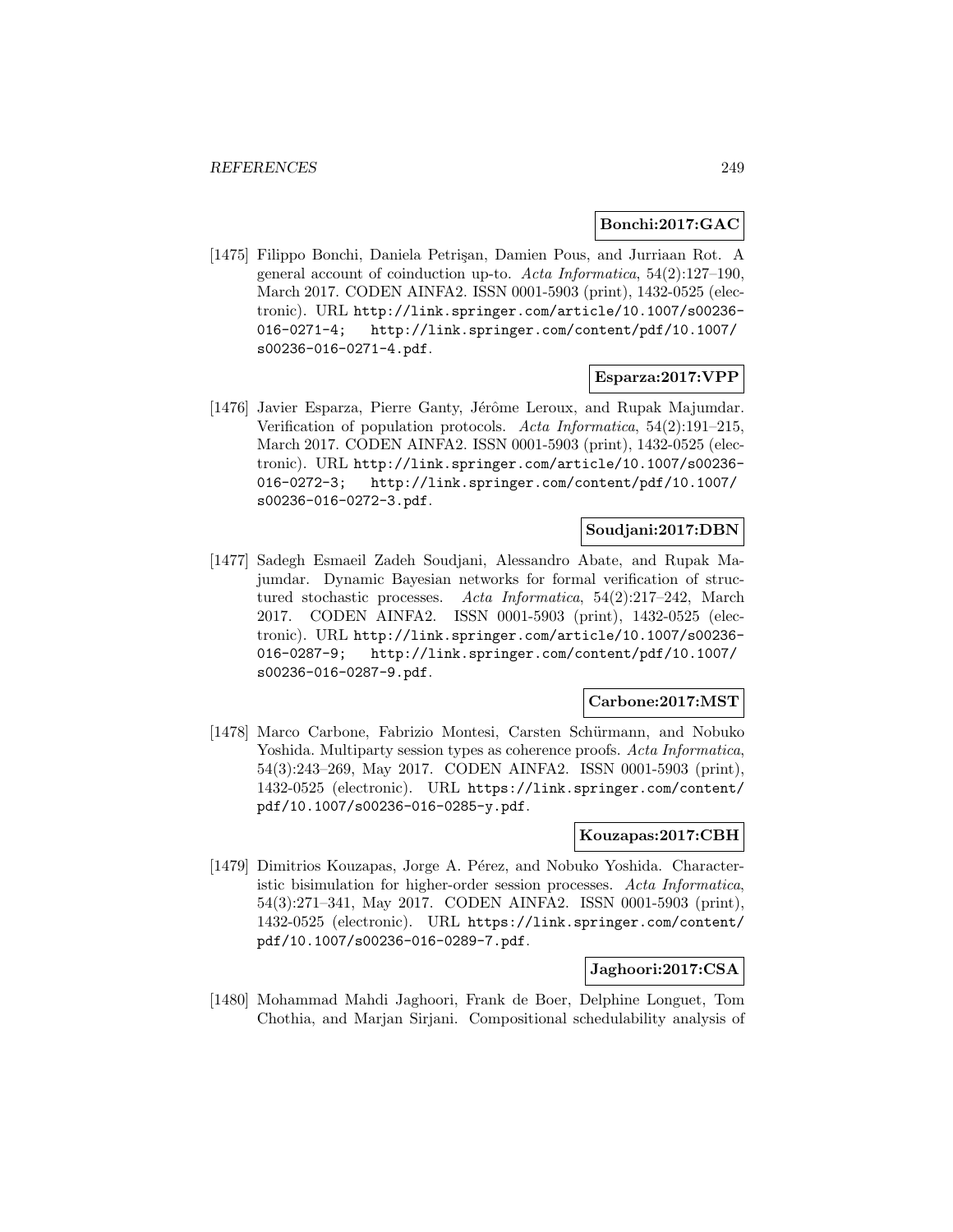real-time actor-based systems. Acta Informatica, 54(4):343–378, June 2017. CODEN AINFA2. ISSN 0001-5903 (print), 1432-0525 (electronic). URL https://link.springer.com/content/pdf/10.1007/ s00236-015-0254-x.pdf.

# **Kari:2017:DOP**

[1481] Lila Kari and Manasi S. Kulkarni. Disjunctivity and other properties of sets of pseudo-bordered words. Acta Informatica, 54(4):379–398, June 2017. CODEN AINFA2. ISSN 0001-5903 (print), 1432-0525 (electronic).

## **Degano:2017:RCF**

[1482] Pierpaolo Degano, Gian-Luigi Ferrari, and Gianluca Mezzetti. Regular and context-free nominal traces. Acta Informatica, 54(4):399–433, June 2017. CODEN AINFA2. ISSN 0001-5903 (print), 1432-0525 (electronic).

## **Aman:2017:ESP**

[1483] Bogdan Aman and Gabriel Ciobanu. Efficiently solving the Bin Packing problem through bio-inspired mobility. Acta Informatica, 54(4):435–445, June 2017. CODEN AINFA2. ISSN 0001-5903 (print), 1432-0525 (electronic).

# **Marin:2017:RBM**

[1484] A. Marin and S. Rossi. On the relations between Markov chain lumpability and reversibility. Acta Informatica, 54(5):447–485, August 2017. CODEN AINFA2. ISSN 0001-5903 (print), 1432-0525 (electronic).

### **Chatterjee:2017:RWC**

[1485] Kingshuk Chatterjee and Kumar Sankar Ray. Reversible Watson–Crick automata. Acta Informatica, 54(5):487–499, August 2017. CODEN AINFA2. ISSN 0001-5903 (print), 1432-0525 (electronic).

#### **Mostefaoui:2017:SFA**

[1486] Achour Mostéfaoui and Michel Raynal. Signature-free asynchronous Byzantine systems: from multivalued to binary consensus with  $t < n/3$ ,  $O(n^2)$  messages, and constant time. Acta Informatica, 54(5):501–520, August 2017. CODEN AINFA2. ISSN 0001-5903 (print), 1432-0525 (electronic).

# **Gu:2017:ESA**

[1487] Ke Gu, Weijia Jia, Guojun Wang, and Sheng Wen. Efficient and secure attribute-based signature for monotone predicates. Acta Informatica, 54 (5):521–541, August 2017. CODEN AINFA2. ISSN 0001-5903 (print), 1432-0525 (electronic).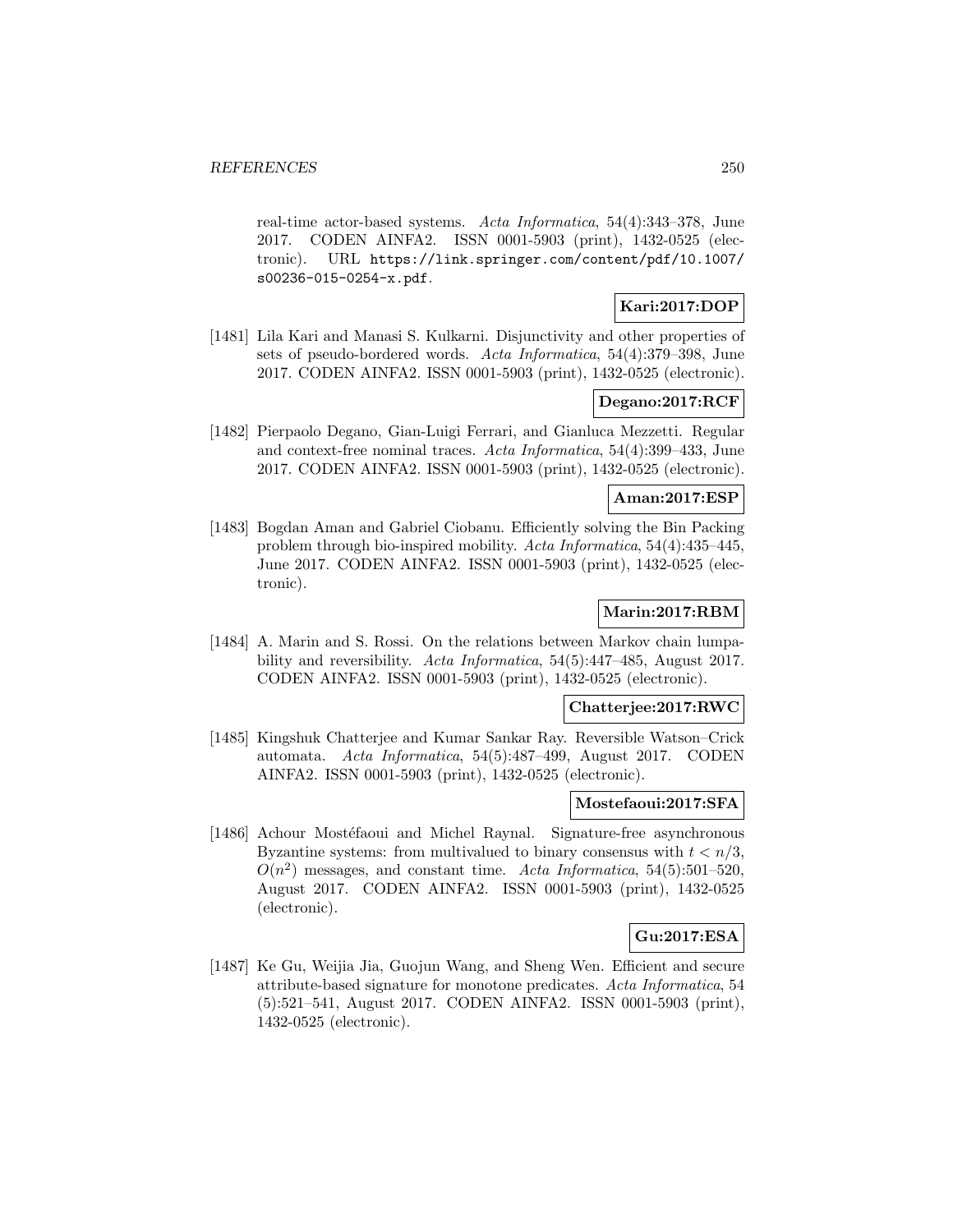#### **Chatterjee:2017:SIS**

[1488] Krishnendu Chatterjee and R¨udiger Ehlers. Special issue: Synthesis and SYNT 2014. Acta Informatica, 54(6):543–544, September 2017. CODEN AINFA2. ISSN 0001-5903 (print), 1432-0525 (electronic). URL https:// link.springer.com/content/pdf/10.1007/s00236-017-0299-0.pdf.

### **Bohy:2017:SAM**

[1489] Aaron Bohy, Véronique Bruyère, Jean-François Raskin, and Nathalie Bertrand. Symblicit algorithms for mean-payoff and shortest path in monotonic Markov decision processes. Acta Informatica, 54(6):545–587, September 2017. CODEN AINFA2. ISSN 0001-5903 (print), 1432-0525 (electronic).

# **Ceska:2017:PPS**

[1490] Milan Ceska, Frits Dannenberg, Nicola Paoletti, Marta Kwiatkowska, and Lubos Brim. Precise parameter synthesis for stochastic biochemical systems. Acta Informatica, 54(6):589–623, September 2017. CODEN AINFA2. ISSN 0001-5903 (print), 1432-0525 (electronic).

### **Huang:2017:MCI**

[1491] Chung-Hao Huang, Sven Schewe, and Farn Wang. Model-checking iterated games. Acta Informatica, 54(7):625–654, November 2017. CODEN AINFA2. ISSN 0001-5903 (print), 1432-0525 (electronic). URL https:/ /link.springer.com/article/10.1007/s00236-016-0277-y.

# **Tomita:2017:SLS**

[1492] Takashi Tomita, Atsushi Ueno, Masaya Shimakawa, Shigeki Hagihara, and Naoki Yonezaki. Safraless LTL synthesis considering maximal realizability. Acta Informatica, 54(7):655–692, November 2017. CODEN AINFA2. ISSN 0001-5903 (print), 1432-0525 (electronic). URL https://link.springer.com/article/10.1007/ s00236-016-0280-3; https://link.springer.com/content/pdf/ 10.1007/s00236-016-0280-3.pdf.

# **Jha:2017:TFS**

[1493] Susmit Jha and Sanjit A. Seshia. A theory of formal synthesis via inductive learning. Acta Informatica, 54(7):693–726, November 2017. CODEN AINFA2. ISSN 0001-5903 (print), 1432-0525 (electronic). URL https:/ /link.springer.com/article/10.1007/s00236-017-0294-5.

# **Baier:2017:SII**

[1494] Christel Baier and Cesare Tinelli. Special issue of the 21st International Conference on Tools and Algorithms for the Construction and Analy-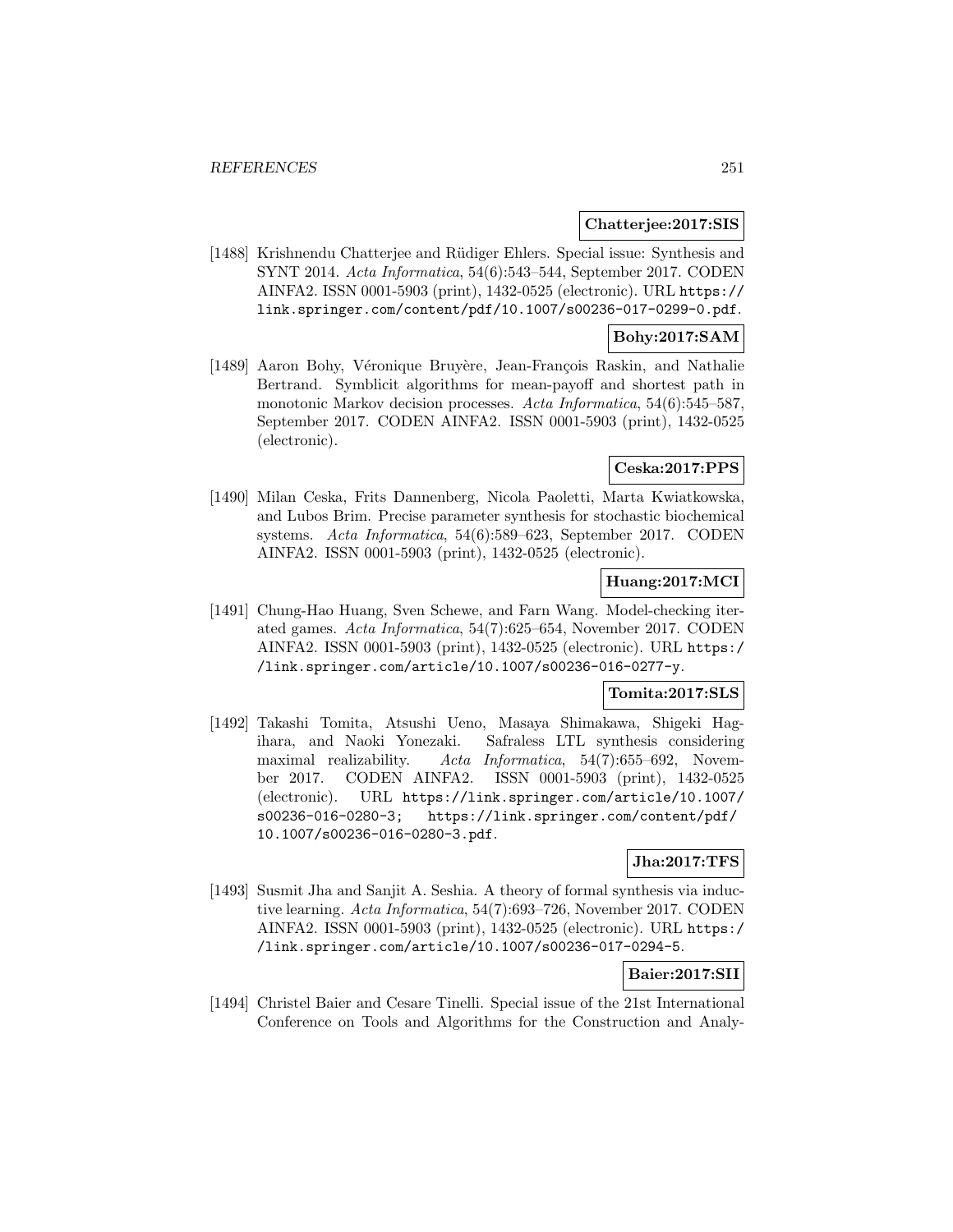sis of Systems (TACAS 2015). Acta Informatica, 54(8):727–728, December 2017. CODEN AINFA2. ISSN 0001-5903 (print), 1432-0525 (electronic). URL https://link.springer.com/article/10.1007/ s00236-017-0298-1; https://link.springer.com/content/pdf/ 10.1007/s00236-017-0298-1.pdf.

# **Chistikov:2017:ACS**

[1495] Dmitry Chistikov, Rayna Dimitrova, and Rupak Majumdar. Approximate counting in SMT and value estimation for probabilistic programs. Acta Informatica, 54(8):729–764, December 2017. CODEN AINFA2. ISSN 0001-5903 (print), 1432-0525 (electronic). URL https://link.springer.com/article/10.1007/s00236-017- 0297-2; https://link.springer.com/content/pdf/10.1007/s00236- 017-0297-2.pdf.

### **Giacobbe:2017:MCE**

[1496] Mirco Giacobbe, Calin C. Guet, Ashutosh Gupta, Thomas A. Henzinger, Tiago Paixão, and Tatjana Petrov. Model checking the evolution of gene regulatory networks. Acta Informatica, 54(8):765–787, December 2017. CODEN AINFA2. ISSN 0001-5903 (print), 1432-0525 (electronic). URL https://link.springer.com/article/10.1007/ s00236-016-0278-x; https://link.springer.com/content/pdf/ 10.1007/s00236-016-0278-x.pdf.

# **Abdulla:2017:SMC**

[1497] Parosh Aziz Abdulla, Stavros Aronis, Mohamed Faouzi Atig, Bengt Jonsson, Carl Leonardsson, and Konstantinos Sagonas. Stateless model checking for TSO and PSO. Acta Informatica, 54(8):789–818, December 2017. CODEN AINFA2. ISSN 0001-5903 (print), 1432-0525 (electronic). URL https://link.springer.com/article/10.1007/ s00236-016-0275-0; https://link.springer.com/content/pdf/ 10.1007/s00236-016-0275-0.pdf.

#### **Bonnet:2018:SSA**

[1498] Edouard Bonnet and Vangelis Th. Paschos. Sparsification and subex- ´ ponential approximation. Acta Informatica, 55(1):1–15, February 2018. CODEN AINFA2. ISSN 0001-5903 (print), 1432-0525 (electronic). URL https://link.springer.com/article/10.1007/s00236-016-0281-2.

### **Bjorklund:2018:CQC**

[1499] Henrik Björklund, Wim Martens, and Thomas Schwentick. Conjunctive query containment over trees using schema information. Acta Informatica, 55(1):17–56, February 2018. CODEN AINFA2. ISSN 0001-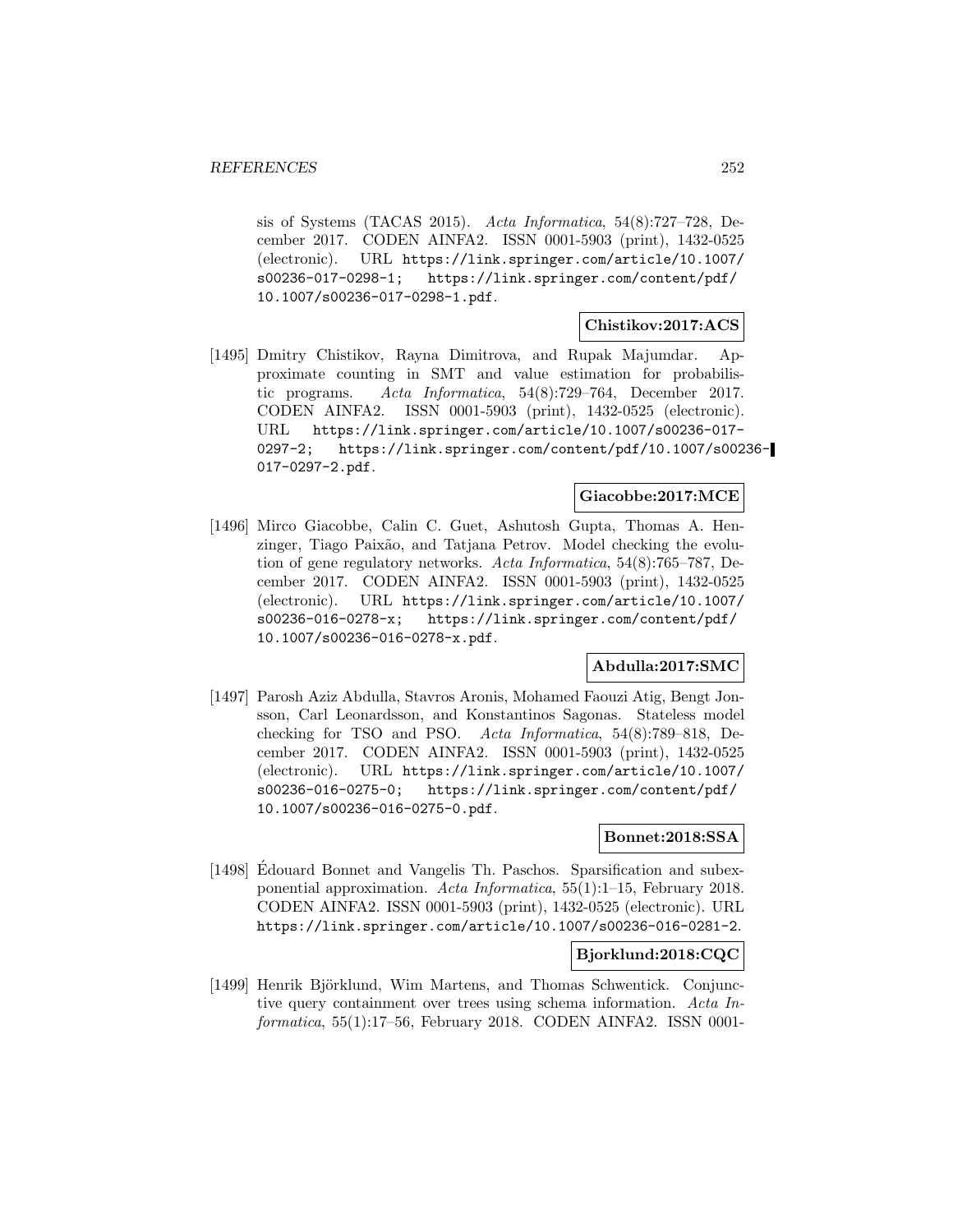5903 (print), 1432-0525 (electronic). URL https://link.springer. com/article/10.1007/s00236-016-0282-1.

### **Favrholdt:2018:OEC**

[1500] Lene M. Favrholdt and Jesper W. Mikkelsen. Online edge coloring of paths and trees with a fixed number of colors. Acta Informatica, 55 (1):57–80, February 2018. CODEN AINFA2. ISSN 0001-5903 (print), 1432-0525 (electronic). URL https://link.springer.com/article/ 10.1007/s00236-016-0283-0.

# **Honkala:2018:NBD**

[1501] Juha Honkala. A new bound for the D0L language equivalence problem. Acta Informatica, 55(1):81–88, February 2018. CODEN AINFA2. ISSN 0001-5903 (print), 1432-0525 (electronic). URL https://link. springer.com/article/10.1007/s00236-016-0286-x.

#### **Esparza:2018:PSI**

[1502] Javier Esparza and Enrico Tronci. Preface for the special issue GandALF 2015. Acta Informatica, 55(2):89–90, March 2018. CODEN AINFA2. ISSN 0001-5903 (print), 1432-0525 (electronic). URL https://link.springer.com/article/10.1007/s00236-018- 0315-z; https://link.springer.com/content/pdf/10.1007/s00236- 018-0315-z.pdf.

#### **Bouyer:2018:AEG**

[1503] Patricia Bouyer, Nicolas Markey, Mickael Randour, Kim G. Larsen, and Simon Laursen. Average-energy games. Acta Informatica, 55 (2):91–127, March 2018. CODEN AINFA2. ISSN 0001-5903 (print), 1432-0525 (electronic). URL https://link.springer.com/article/ 10.1007/s00236-016-0274-1.

### **Zimmermann:2018:PLT**

[1504] Martin Zimmermann. Parameterized linear temporal logics meet costs: still not costlier than LTL. Acta Informatica, 55(2):129–152, March 2018. CODEN AINFA2. ISSN 0001-5903 (print), 1432-0525 (electronic). URL https://link.springer.com/article/10.1007/s00236-016-0279-9.

#### **Dimitrova:2018:RAR**

[1505] Rayna Dimitrova and Rupak Majumdar. Reachability analysis of reversal-bounded automata on series–parallel graphs. Acta Informatica, 55(2):153–189, March 2018. CODEN AINFA2. ISSN 0001-5903 (print), 1432-0525 (electronic). URL https://link.springer.com/ article/10.1007/s00236-016-0290-1; https://link.springer. com/content/pdf/10.1007/s00236-016-0290-1.pdf.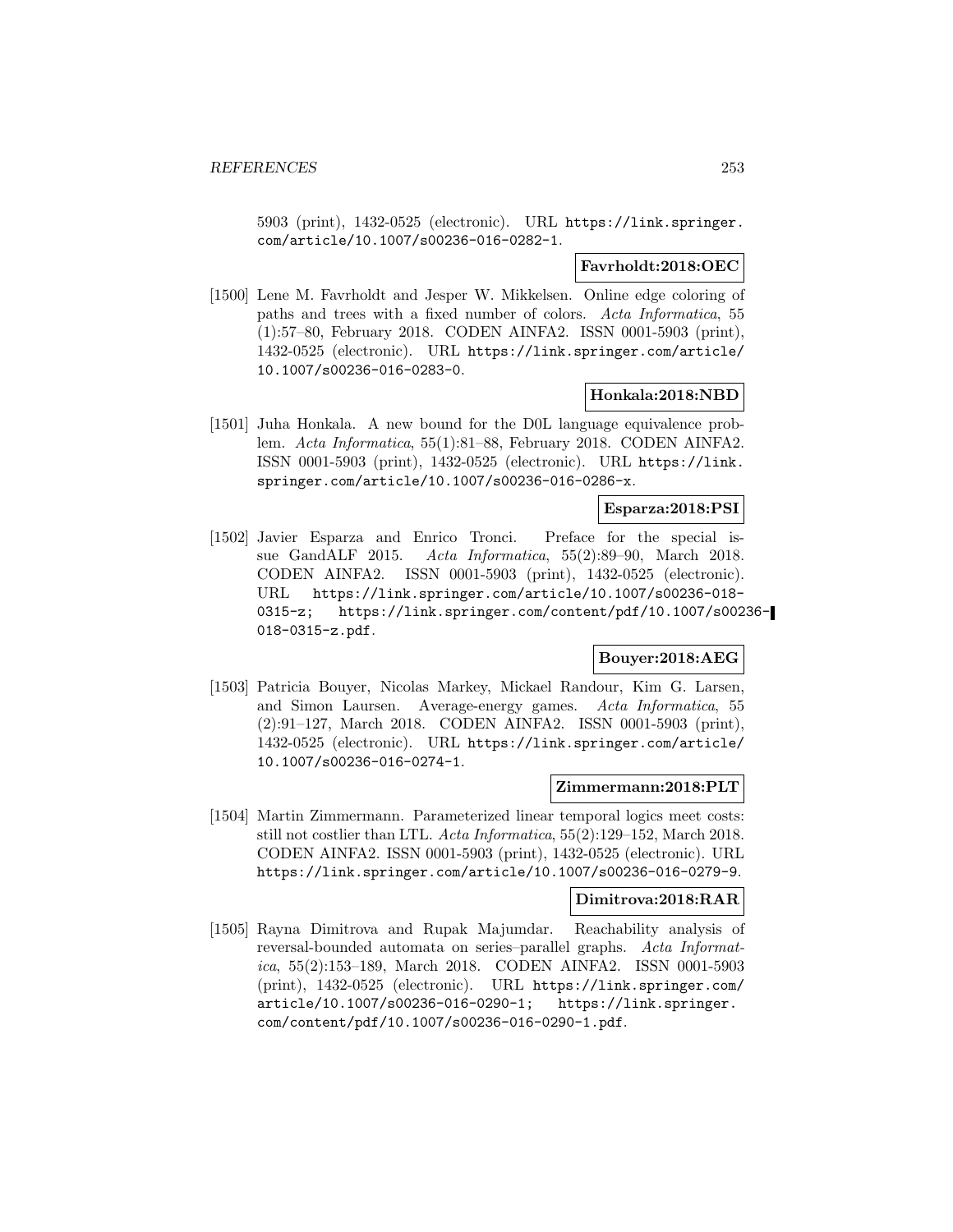### **Torfah:2018:CCM**

[1506] Hazem Torfah and Martin Zimmermann. The complexity of counting models of linear-time temporal logic. Acta Informatica, 55(3):191– 212, May 2018. CODEN AINFA2. ISSN 0001-5903 (print), 1432-0525 (electronic). URL https://link.springer.com/article/10.1007/ s00236-016-0284-z.

### **Daltrophe:2018:BDI**

[1507] Hadassa Daltrophe, Shlomi Dolev, and Zvi Lotker. Big data interpolation using functional representation. Acta Informatica, 55(3):213– 225, May 2018. CODEN AINFA2. ISSN 0001-5903 (print), 1432-0525 (electronic). URL https://link.springer.com/article/10.1007/ s00236-016-0288-8.

## **Barbuti:2018:GCR**

[1508] Roberto Barbuti, Roberta Gori, Francesca Levi, and Paolo Milazzo. Generalized contexts for reaction systems: definition and study of dynamic causalities. Acta Informatica, 55(3):227–267, May 2018. CODEN AINFA2. ISSN 0001-5903 (print), 1432-0525 (electronic). URL https:/ /link.springer.com/article/10.1007/s00236-017-0296-3.

# **Damiani:2018:CCD**

[1509] Ferruccio Damiani, Luca Padovani, Ina Schaefer, and Christoph Seidl. A core calculus for dynamic delta-oriented programming. Acta Informatica, 55(4):269–307, June 2018. CODEN AINFA2. ISSN 0001-5903 (print), 1432-0525 (electronic). URL https://link.springer.com/article/ 10.1007/s00236-017-0293-6.

# **Basin:2018:AMR**

[1510] David Basin, Felix Klaedtke, and Eugen Zalinescu. Algorithms for monitoring real-time properties. Acta Informatica, 55(4):309–338, June 2018. CODEN AINFA2. ISSN 0001-5903 (print), 1432-0525 (electronic). URL https://link.springer.com/article/10.1007/s00236-017-0295-4.

# **Devillers:2018:FTS**

[1511] Raymond Devillers. Factorisation of transition systems. Acta Informatica, 55(4):339–362, June 2018. CODEN AINFA2. ISSN 0001-5903 (print), 1432-0525 (electronic). URL https://link.springer.com/ article/10.1007/s00236-017-0300-y.

# **Fares:2018:EAT**

[1512] Elie Fares, Jean-Paul Bodeveix, and Mamoun Filali. Event algebra for transition systems composition application to timed automata. Acta In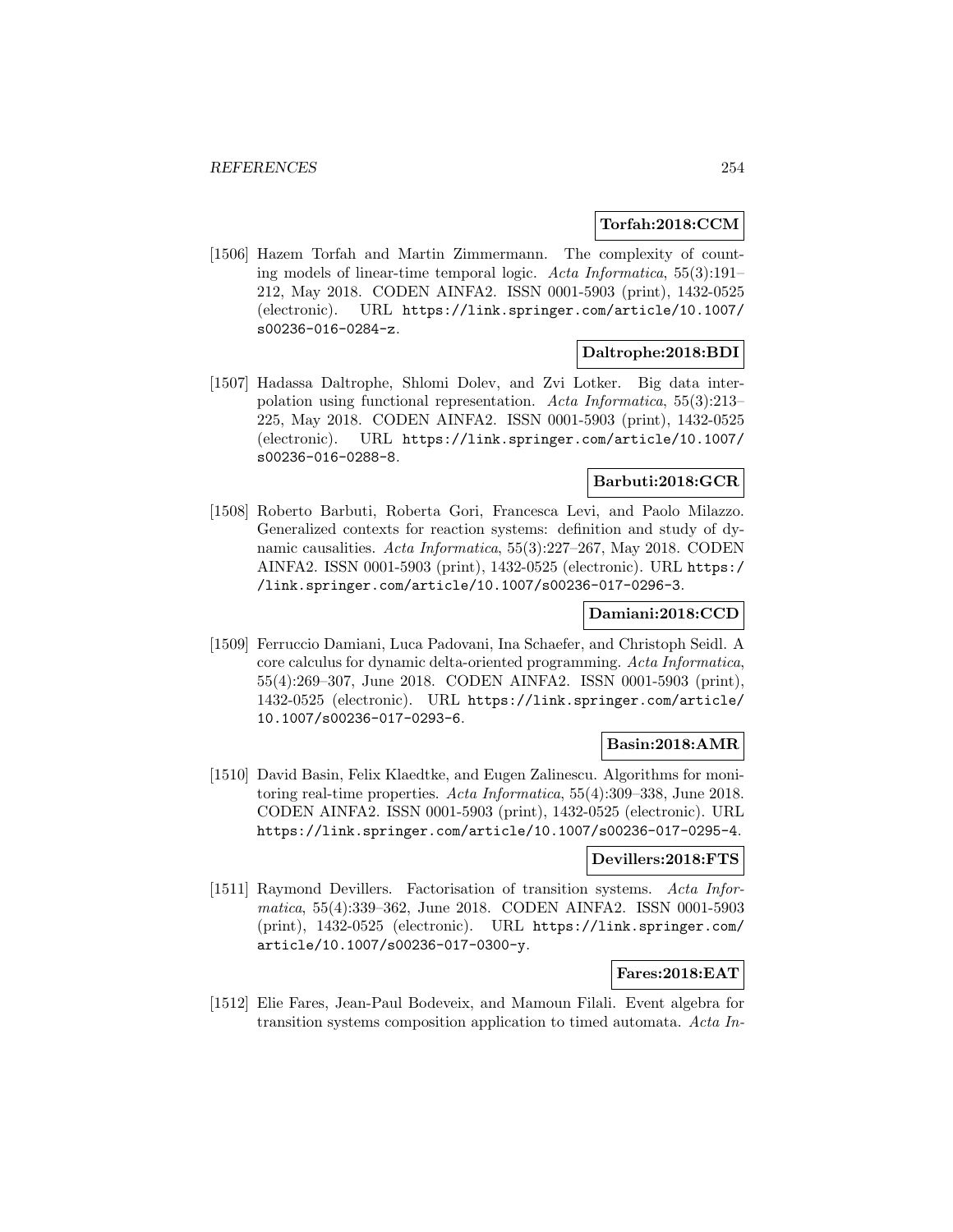formatica, 55(5):363–400, August 2018. CODEN AINFA2. ISSN 0001- 5903 (print), 1432-0525 (electronic). URL https://link.springer. com/article/10.1007/s00236-017-0302-9.

## **Cranen:2018:PGR**

[1513] Sjoerd Cranen, Jeroen J. A. Keiren, and Tim A. C. Willemse. Parity game reductions. Acta Informatica, 55(5):401–444, August 2018. CODEN AINFA2. ISSN 0001-5903 (print), 1432-0525 (electronic). URL https://link.springer.com/article/10.1007/ s00236-017-0301-x; https://link.springer.com/content/pdf/ 10.1007/s00236-017-0301-x.pdf.

# **Chunhua:2018:FSC**

[1514] Cao Chunhua, Lu Qing, and Yang Di. A first step in characterizing threeelement codes. Acta Informatica, 55(5):445–457, August 2018. CODEN AINFA2. ISSN 0001-5903 (print), 1432-0525 (electronic). URL https:/ /link.springer.com/article/10.1007/s00236-017-0309-2.

## **deBoer:2018:PSI**

[1515] Frank de Boer and Nikolaj Bjorner. Preface for the special issue "FM15". Acta Informatica, 55(6):459–460, September 2018. CODEN AINFA2. ISSN 0001-5903 (print), 1432-0525 (electronic). URL https://link.springer.com/article/10.1007/s00236-018- 0323-z; https://link.springer.com/content/pdf/10.1007/s00236- 018-0323-z.pdf.

# **Zhang:2018:PBR**

[1516] Lijun Zhang, Pengfei Yang, Lei Song, Holger Hermanns, Christian Eisentraut, David N. Jansen, and Jens Chr. Godskesen. Probabilistic bisimulation for realistic schedulers. Acta Informatica, 55(6):461– 488, September 2018. CODEN AINFA2. ISSN 0001-5903 (print), 1432-0525 (electronic). URL https://link.springer.com/article/ 10.1007/s00236-018-0313-1.

### **Debois:2018:RRA**

[1517] Søren Debois, Thomas T. Hildebrandt, and Tijs Slaats. Replication, refinement & reachability: complexity in dynamic condition-response graphs. Acta Informatica, 55(6):489–520, September 2018. CODEN AINFA2. ISSN 0001-5903 (print), 1432-0525 (electronic). URL https:/ /link.springer.com/article/10.1007/s00236-017-0303-8.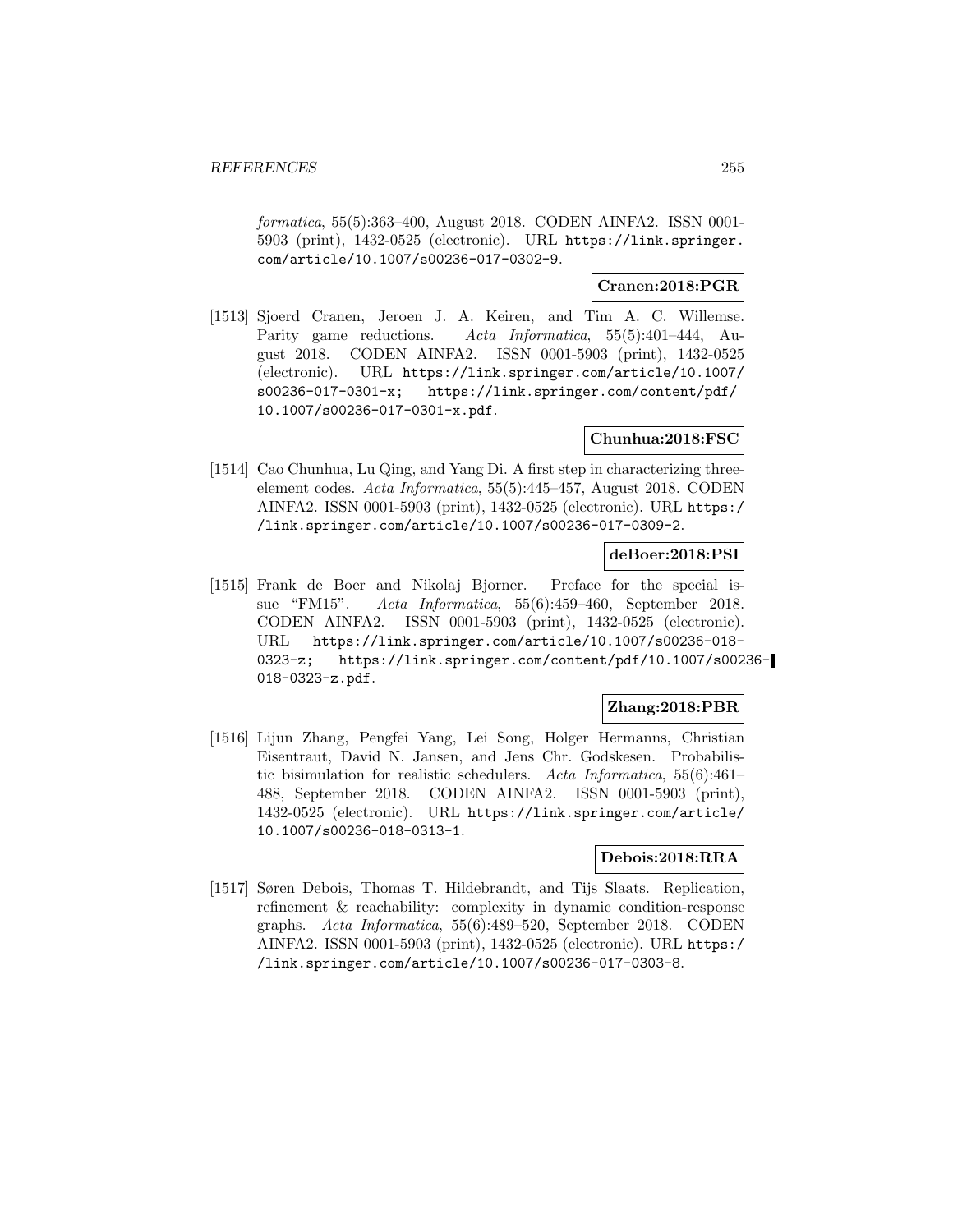#### **Amato:2018:DCN**

[1518] Gianluca Amato, Simone Di Nardo Di Maio, Maria Chiara Meo, and Francesca Scozzari. Descending chains and narrowing on template abstract domains. Acta Informatica, 55(6):521–545, September 2018. CO-DEN AINFA2. ISSN 0001-5903 (print), 1432-0525 (electronic). URL https://link.springer.com/article/10.1007/s00236-016-0291-0.

### **Borsotti:2018:FDP**

[1519] Angelo Borsotti, Luca Breveglieri, Stefano Crespi Reghizzi, and Angelo Morzenti. Fast deterministic parsers for transition networks. Acta Informatica, 55(7):547–574, November 2018. CODEN AINFA2. ISSN 0001- 5903 (print), 1432-0525 (electronic). URL https://link.springer. com/article/10.1007/s00236-017-0308-3.

# **Best:2018:BCF**

[1520] Eike Best, Raymond Devillers, and Uli Schlachter. Bounded choicefree Petri net synthesis: algorithmic issues. Acta Informatica, 55(7): 575–611, November 2018. CODEN AINFA2. ISSN 0001-5903 (print), 1432-0525 (electronic). URL https://link.springer.com/article/ 10.1007/s00236-017-0310-9.

# **Zhang:2018:AMS**

[1521] Hongbo Zhang. An analysis of the  $M^X/M/1$  queue with multiple working vacations by  $GI/M/1$  type Markov process. Acta Informatica, 55(7): 613–624, November 2018. CODEN AINFA2. ISSN 0001-5903 (print), 1432-0525 (electronic). URL https://link.springer.com/article/ 10.1007/s00236-018-0316-y.

### **Finkbeiner:2018:PSI**

[1522] Bernd Finkbeiner, Geguang Pu, and Lijun Zhang. Preface for the special issue for ATVA 2015. Acta Informatica, 55(8):625–626, December 2018. CODEN AINFA2. ISSN 0001-5903 (print), 1432-0525 (electronic). URL https://link.springer.com/article/10.1007/ s00236-018-0330-0; https://link.springer.com/content/pdf/ 10.1007/s00236-018-0330-0.pdf.

# **Hunter:2018:LMP**

[1523] Paul Hunter, Guillermo A. Pérez, and Jean-François Raskin. Looking at mean payoff through foggy windows. Acta Informatica, 55(8):627–647, December 2018. CODEN AINFA2. ISSN 0001-5903 (print), 1432-0525 (electronic). URL https://link.springer.com/article/10.1007/ s00236-017-0304-7; https://link.springer.com/content/pdf/ 10.1007/s00236-017-0304-7.pdf.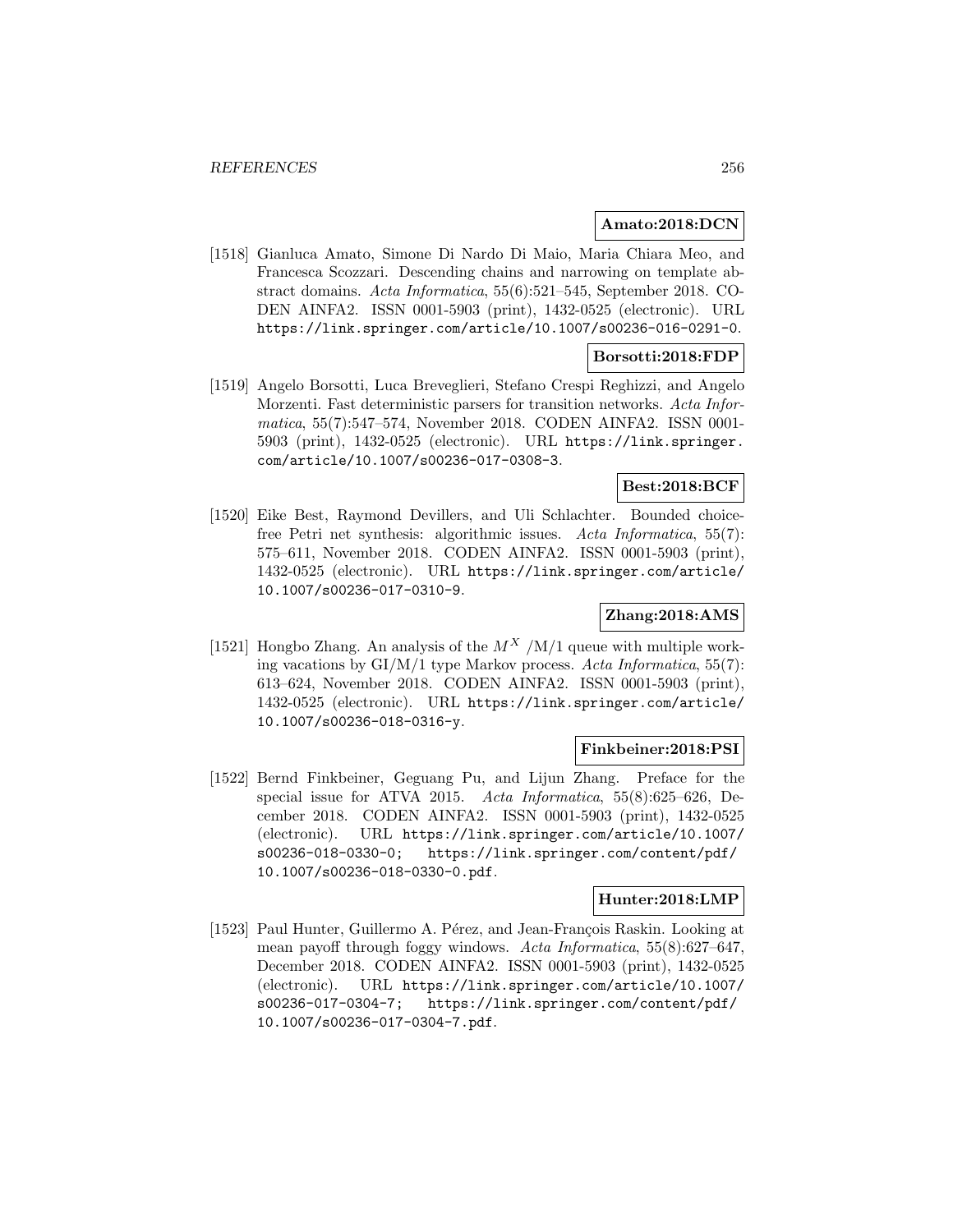### **Wang:2018:TTL**

[1524] Chao Wang, Yi Lv, and Peng Wu. TSO-to-TSO linearizability is undecidable. Acta Informatica, 55(8):649–668, December 2018. CODEN AINFA2. ISSN 0001-5903 (print), 1432-0525 (electronic). URL https://link.springer.com/article/10.1007/ s00236-017-0305-6; https://link.springer.com/content/pdf/ 10.1007/s00236-017-0305-6.pdf.

### **Berwanger:2018:HIS**

[1525] Dietmar Berwanger, Anup Basil Mathew, and Marie van den Bogaard. Hierarchical information and the synthesis of distributed strategies. Acta Informatica, 55(8):669–701, December 2018. CO-DEN AINFA2. ISSN 0001-5903 (print), 1432-0525 (electronic). URL https://link.springer.com/article/10.1007/s00236-017- 0306-5; https://link.springer.com/content/pdf/10.1007/s00236- 017-0306-5.pdf.

## **Faran:2018:SSS**

[1526] Rachel Faran and Orna Kupferman. Spanning the spectrum from safety to liveness. Acta Informatica, 55(8):703–732, December 2018. CODEN AINFA2. ISSN 0001-5903 (print), 1432-0525 (electronic). URL https://link.springer.com/article/10.1007/ s00236-017-0307-4; https://link.springer.com/content/pdf/ 10.1007/s00236-017-0307-4.pdf.

# **Ebrahimi:2019:SCF**

[1527] Masoud Ebrahimi, Gholamreza Sotudeh, and Ali Movaghar. Symbolic checking of Fuzzy CTL on Fuzzy Program Graph. Acta Informatica, 56(1):1–33, February 2019. CODEN AINFA2. ISSN 0001-5903 (print), 1432-0525 (electronic). URL https://link.springer.com/ article/10.1007/s00236-018-0311-3; https://link.springer. com/content/pdf/10.1007/s00236-018-0311-3.pdf.

### **Fernau:2019:PCI**

[1528] Henning Fernau, Lakshmanan Kuppusamy, and Indhumathi Raman. On path-controlled insertion-deletion systems. Acta Informatica, 56 (1):35–59, February 2019. CODEN AINFA2. ISSN 0001-5903 (print), 1432-0525 (electronic). URL https://link.springer.com/article/ 10.1007/s00236-018-0312-2.

### **Baldan:2019:PND**

[1529] Paolo Baldan and Fabio Gadducci. Petri nets are dioids: a new algebraic foundation for non-deterministic net theory. Acta Informatica, 56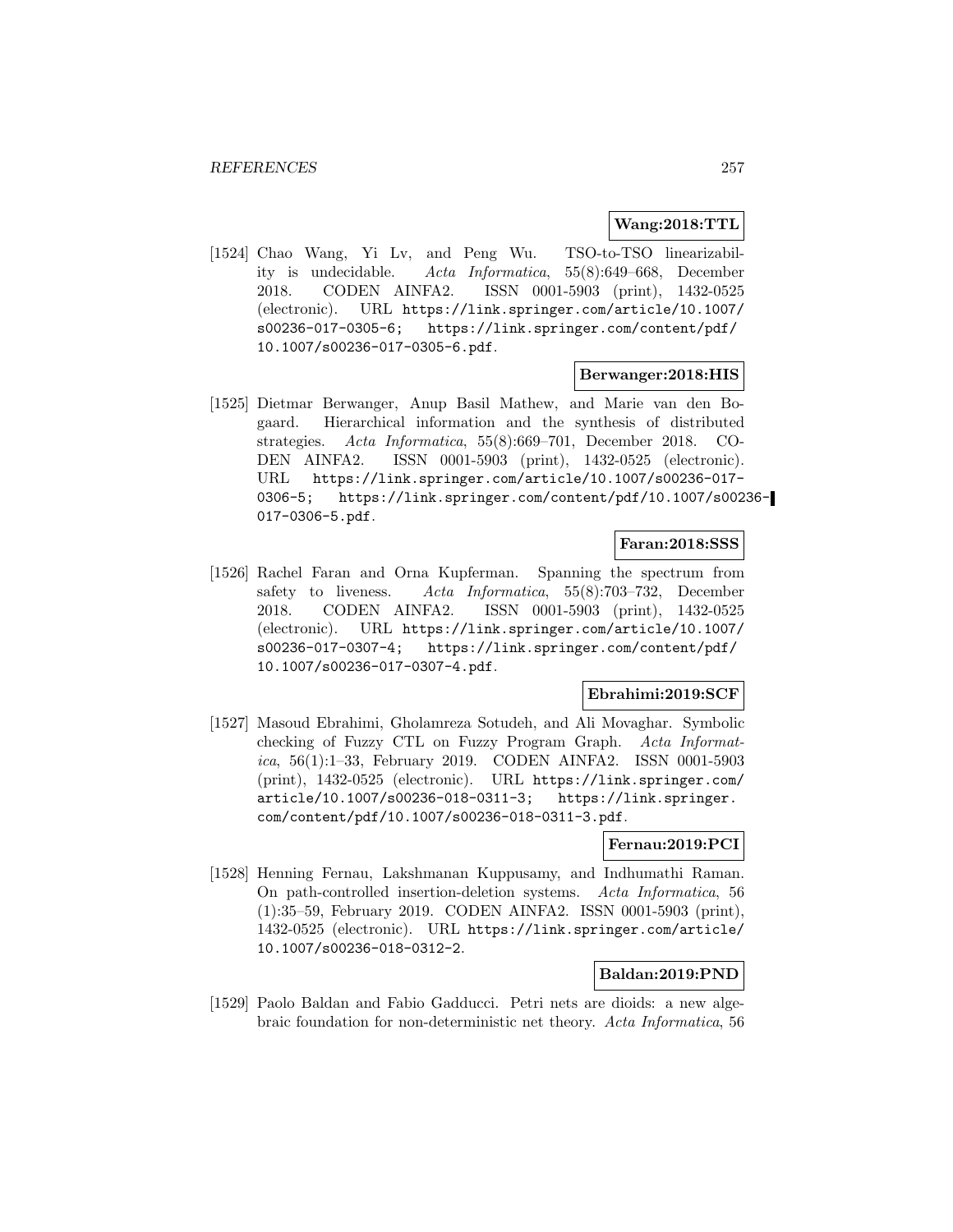(1):61–92, February 2019. CODEN AINFA2. ISSN 0001-5903 (print), 1432-0525 (electronic). URL https://link.springer.com/article/ 10.1007/s00236-018-0314-0.

## **Desel:2019:NCP**

[1530] Jörg Desel, Javier Esparza, and Philipp Hoffmann. Negotiation as concurrency primitive. Acta Informatica, 56(2):93–159, March 2019. CO-DEN AINFA2. ISSN 0001-5903 (print), 1432-0525 (electronic). URL https://link.springer.com/article/10.1007/s00236-018-0318-9.

## **Abbasi:2019:VAS**

[1531] Rosa Abbasi, Fatemeh Ghassemi, and Ramtin Khosravi. Verification of asynchronous systems with an unspecified component. Acta Informatica, 56(2):161–203, March 2019. CODEN AINFA2. ISSN 0001-5903 (print), 1432-0525 (electronic). URL https://link.springer.com/article/ 10.1007/s00236-018-0317-x.

#### **Fiedor:2019:NAW**

[1532] Tomás Fiedor, Lukás Holík, Ondrej Lengál, and Tomás Vojnar. Nested antichains for WS1S. Acta Informatica, 56(3):205–228, April 2019. CO-DEN AINFA2. ISSN 0001-5903 (print), 1432-0525 (electronic). URL https://link.springer.com/article/10.1007/s00236-018-0331-z.

# **Reisig:2019:ACC**

[1533] Wolfgang Reisig. Associative composition of components with doublesided interfaces. Acta Informatica, 56(3):229–253, April 2019. CODEN AINFA2. ISSN 0001-5903 (print), 1432-0525 (electronic). URL https:/ /link.springer.com/article/10.1007/s00236-018-0328-7.

### **Kaminski:2019:HAP**

[1534] Benjamin Lucien Kaminski, Joost-Pieter Katoen, and Christoph Matheja. On the hardness of analyzing probabilistic programs. Acta Informatica, 56(3):255–285, April 2019. CODEN AINFA2. ISSN 0001- 5903 (print), 1432-0525 (electronic). URL https://link.springer. com/article/10.1007/s00236-018-0321-1.

### **Fendrich:2019:GTI**

[1535] Sascha Fendrich and Gerald Lüttgen. A generalised theory of interface automata, component compatibility and error. Acta Informatica, 56(4):287–319, June 2019. CODEN AINFA2. ISSN 0001-5903 (print), 1432-0525 (electronic). URL https://link.springer.com/article/ 10.1007/s00236-018-0319-8.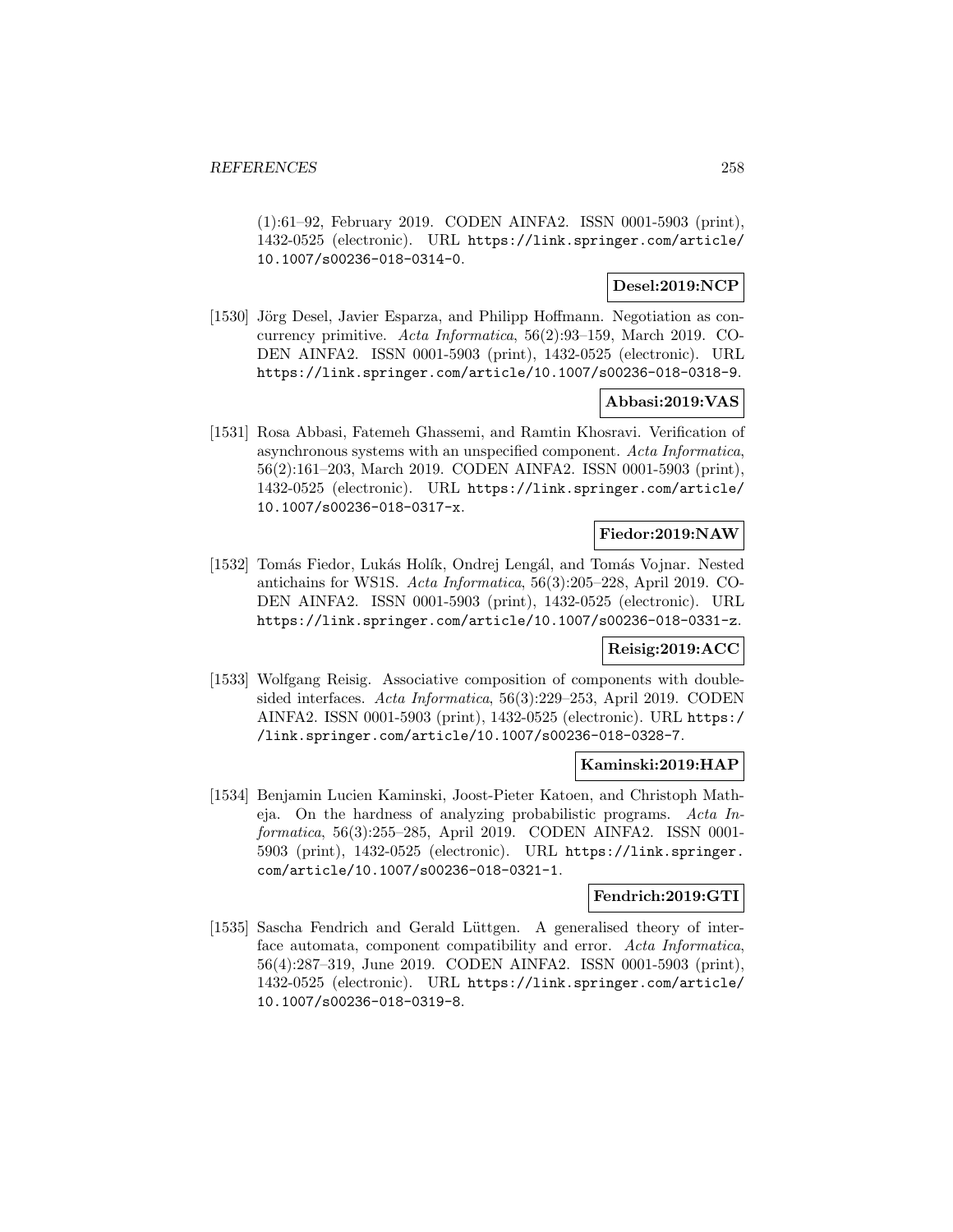#### **Bandyopadhyay:2019:ECP**

[1536] Soumyadip Bandyopadhyay, Dipankar Sarkar, and Chittaranjan Mandal. Equivalence checking of Petri net models of programs using static and dynamic cut-points. Acta Informatica, 56(4):321–383, June 2019. CODEN AINFA2. ISSN 0001-5903 (print), 1432-0525 (electronic). URL https://link.springer.com/article/10.1007/s00236-018-0320-2.

### **Monniaux:2019:DEP**

[1537] David Monniaux. On the decidability of the existence of polyhedral invariants in transition systems. Acta Informatica, 56(4):385–389, June 2019. CODEN AINFA2. ISSN 0001-5903 (print), 1432-0525 (electronic). URL https://link.springer.com/article/10.1007/ s00236-018-0324-y.

#### **Elmasry:2019:RBT**

[1538] Amr Elmasry, Mostafa Kahla, Fady Ahdy, and Mahmoud Hashem. Red-black trees with constant update time. Acta Informatica, 56 (5):391–404, July 2019. CODEN AINFA2. ISSN 0001-5903 (print), 1432-0525 (electronic). URL https://link.springer.com/article/ 10.1007/s00236-019-00335-9.

# **Cenciarelli:2019:DCD**

[1539] Pietro Cenciarelli, Daniele Gorla, and Ivano Salvo. Depletable channels: dynamics, behaviour, and efficiency in network design. Acta Informatica, 56(5):405–431, July 2019. CODEN AINFA2. ISSN 0001-5903 (print), 1432-0525 (electronic). URL https://link.springer.com/article/ 10.1007/s00236-018-0329-6.

#### **Srinivasan:2019:PBA**

[1540] Sathyanarayanan Srinivasan and Ramesh Kandukoori. A Paxos based algorithm to minimize the overhead of process recovery in consensus. Acta Informatica, 56(5):433–446, July 2019. CODEN AINFA2. ISSN 0001- 5903 (print), 1432-0525 (electronic). URL https://link.springer. com/article/10.1007/s00236-019-00334-w.

### **Fulop:2019:WIL**

[1541] Zoltán Fülöp and Heiko Vogler. Weighted iterated linear control.  $Acta$ Informatica, 56(5):447–469, July 2019. CODEN AINFA2. ISSN 0001- 5903 (print), 1432-0525 (electronic). URL https://link.springer. com/article/10.1007/s00236-018-0325-x.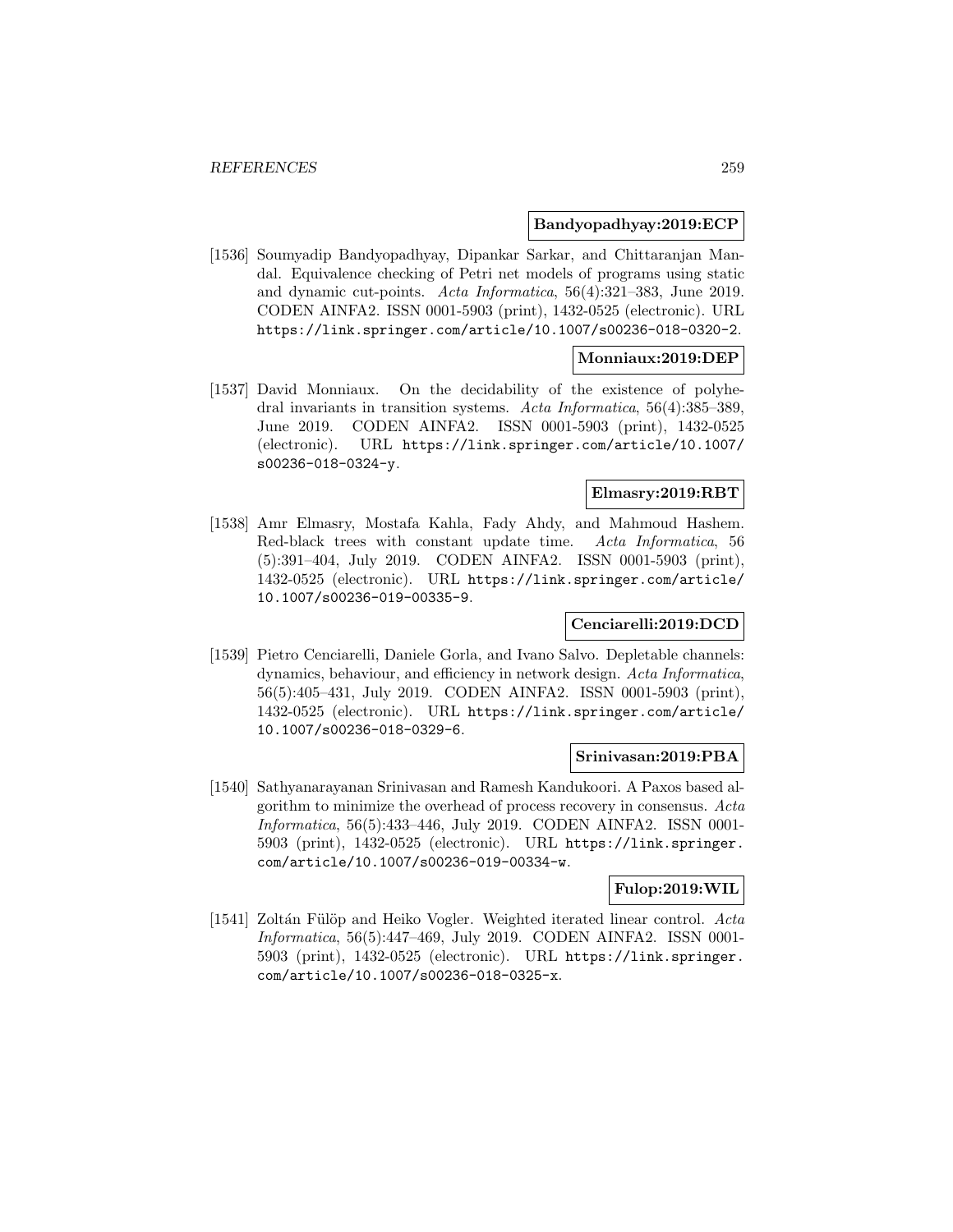## **Chen:2019:IBS**

[1542] Huiyan Chen and Chenchen Zhang. Identity-based signatures in standard model. Acta Informatica, 56(6):471–486, September 2019. CODEN AINFA2. ISSN 0001-5903 (print), 1432-0525 (electronic). URL https:/ /link.springer.com/article/10.1007/s00236-018-0322-0.

## **Krebs:2019:MCF**

[1543] Andreas Krebs, Arne Meier, and Martin Mundhenk. The model checking fingerprints of CTL operators. Acta Informatica, 56(6):487–519, September 2019. CODEN AINFA2. ISSN 0001-5903 (print), 1432- 0525 (electronic). URL https://link.springer.com/article/10. 1007/s00236-018-0326-9.

## **Atanasiu:2019:PMP**

[1544] Adrian Atanasiu, Ghajendran Poovanandran, and Wen Chean Teh. Parikh matrices for powers of words. Acta Informatica, 56(6):521– 535, September 2019. CODEN AINFA2. ISSN 0001-5903 (print), 1432-0525 (electronic). URL https://link.springer.com/article/ 10.1007/s00236-018-0327-8.

## **Jancar:2019:SLP**

[1545] Petr Jancar and David Purser. Structural liveness of Petri nets is ExpSpace-hard and decidable. Acta Informatica, 56(6):537–552, September 2019. CODEN AINFA2. ISSN 0001-5903 (print), 1432-0525 (electronic). URL https://link.springer.com/article/10.1007/ s00236-019-00338-6.

### **Castellani:2019:RSF**

[1546] Ilaria Castellani, Mariangiola Dezani-Ciancaglini, and Paola Giannini. Reversible sessions with flexible choices. Acta Informatica, 56(7–8): 553–583, November 2019. CODEN AINFA2. ISSN 0001-5903 (print), 1432-0525 (electronic). URL https://link.springer.com/article/ 10.1007/s00236-019-00332-y.

#### **Rot:2019:DLM**

[1547] Jurriaan Rot. Distributive laws for monotone specifications. Acta Informatica, 56(7–8):585–617, November 2019. CODEN AINFA2. ISSN 0001-5903 (print), 1432-0525 (electronic). URL https://link. springer.com/article/10.1007/s00236-019-00333-x; https:// link.springer.com/content/pdf/10.1007/s00236-019-00333-x.pdf.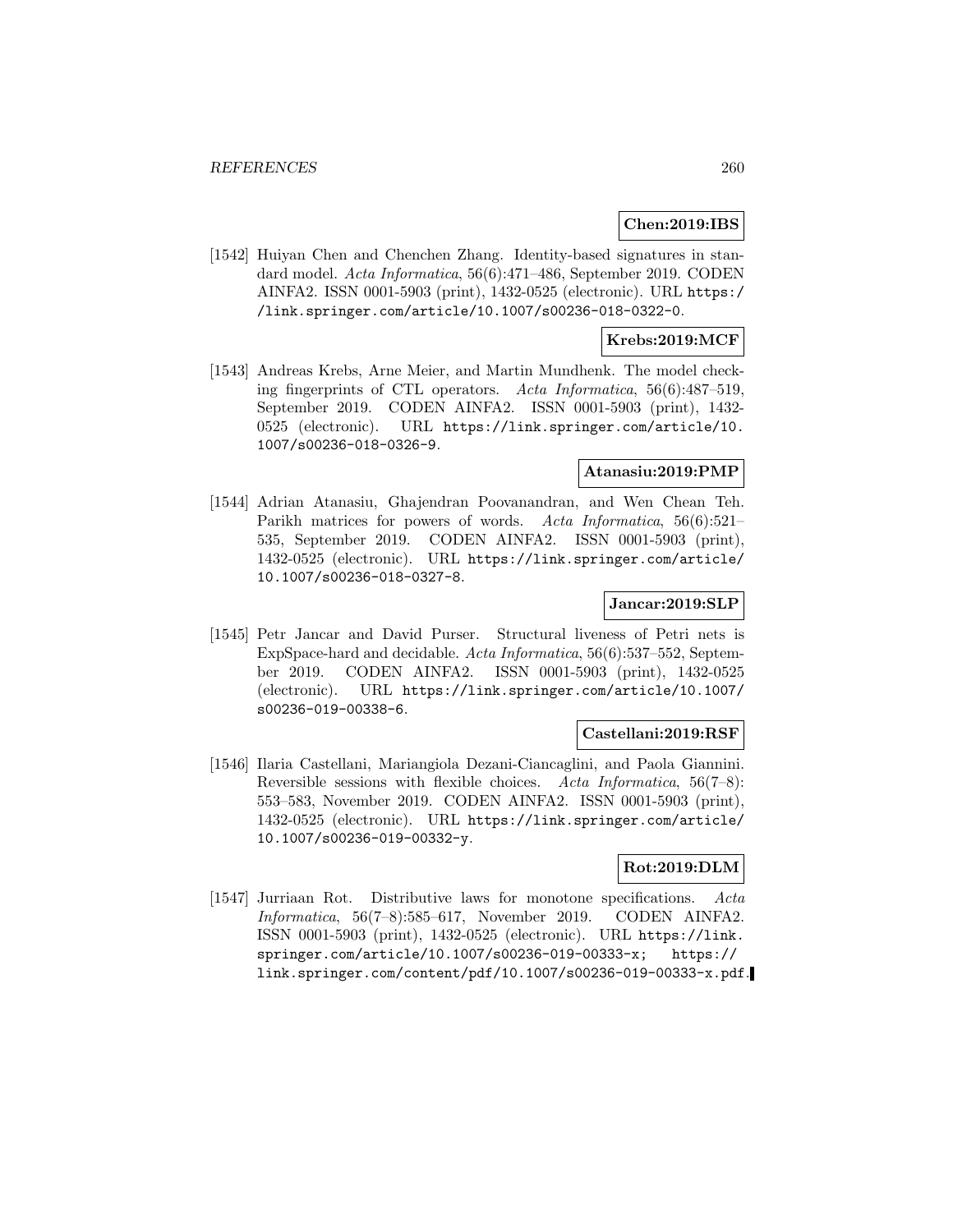#### **Bonsma:2019:UCS**

[1548] Paul Bonsma and Daniël Paulusma. Using contracted solution graphs for solving reconfiguration problems. Acta Informatica, 56(7–8):619– 648, November 2019. CODEN AINFA2. ISSN 0001-5903 (print), 1432-0525 (electronic). URL https://link.springer.com/article/ 10.1007/s00236-019-00336-8.

### **Bloem:2020:PS**

[1549] Roderick Bloem and Paulo Tabuada. Preface for the SYNT. Acta Informatica, 57(1–2):1, April 2020. CODEN AINFA2. ISSN 0001-5903 (print), 1432-0525 (electronic). URL https://link. springer.com/article/10.1007/s00236-019-00354-6; https:// link.springer.com/content/pdf/10.1007/s00236-019-00354-6.pdf.

#### **Luttenberger:2020:PSR**

[1550] Michael Luttenberger, Philipp J. Meyer, and Salomon Sickert. Practical synthesis of reactive systems from LTL specifications via parity games. Acta Informatica, 57(1–2):3–36, April 2020. CODEN AINFA2. ISSN 0001-5903 (print), 1432-0525 (electronic). URL https://link. springer.com/article/10.1007/s00236-019-00349-3.

### **Firman:2020:PHG**

[1551] Elizabeth Firman, Shahar Maoz, and Jan Oliver Ringert. Performance heuristics for GR(1) synthesis and related algorithms. Acta Informatica, 57(1–2):37–79, April 2020. CODEN AINFA2. ISSN 0001-5903 (print), 1432-0525 (electronic). URL https://link. springer.com/article/10.1007/s00236-019-00351-9; https:// link.springer.com/content/pdf/10.1007/s00236-019-00351-9.pdf.

#### **Jacobs:2020:SAL**

[1552] Swen Jacobs and Mouhammad Sakr. A symbolic algorithm for lazy synthesis of eager strategies. Acta Informatica,  $57(1-2)$ :81-106, April 2020. CODEN AINFA2. ISSN 0001-5903 (print), 1432-0525 (electronic). URL https://link.springer.com/article/10.1007/ s00236-019-00344-8.

### **Dimitrova:2020:RSM**

[1553] Rayna Dimitrova, Mahsa Ghasemi, and Ufuk Topcu. Reactive synthesis with maximum realizability of linear temporal logic specifications. Acta Informatica, 57(1–2):107–135, April 2020. CODEN AINFA2. ISSN 0001- 5903 (print), 1432-0525 (electronic). URL https://link.springer. com/article/10.1007/s00236-019-00348-4.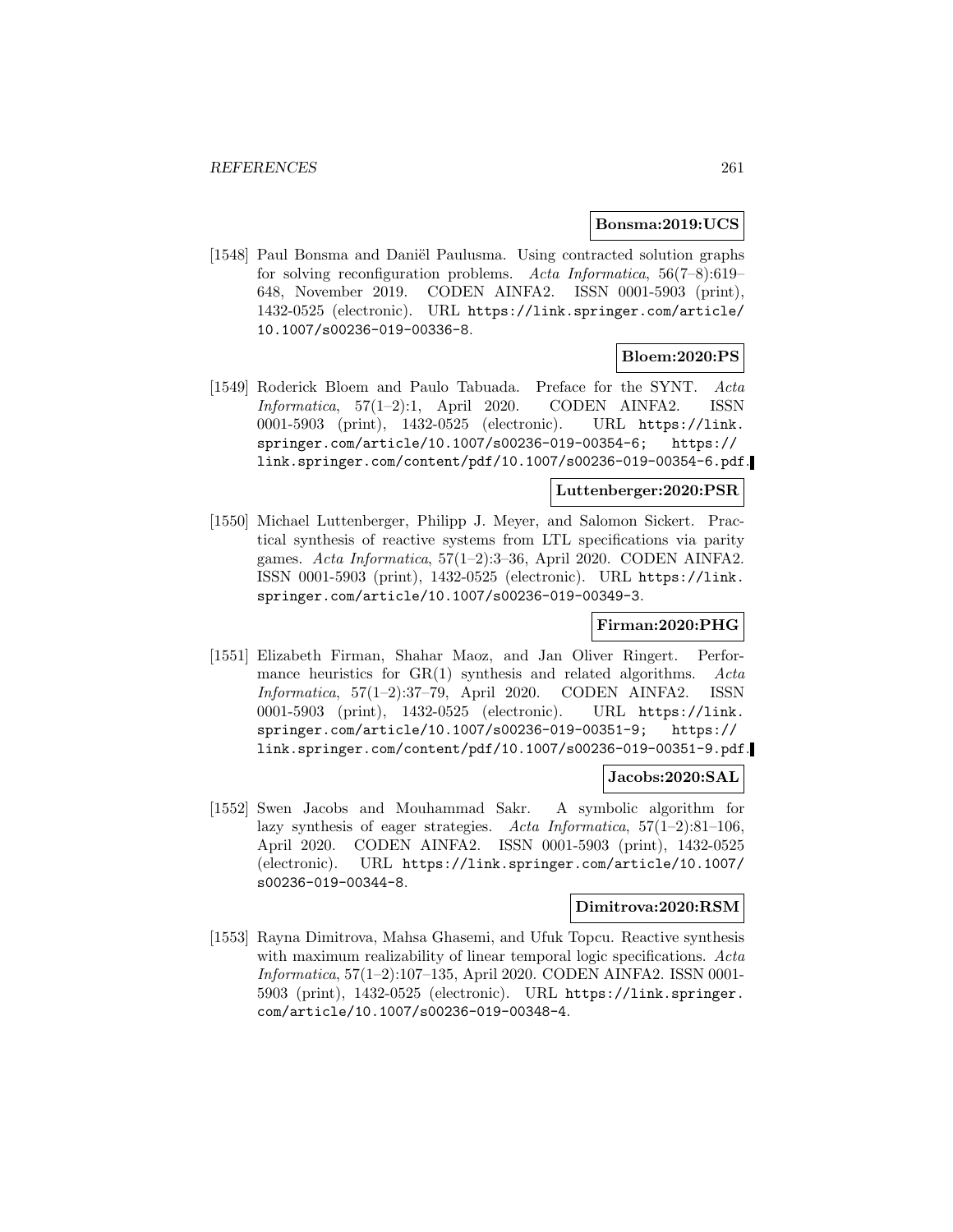#### **Finkbeiner:2020:SH**

[1554] Bernd Finkbeiner, Christopher Hahn, Philip Lukert, and Marvin Stenger. Synthesis from hyperproperties. Acta Informatica, 57(1–2):137– 163, April 2020. CODEN AINFA2. ISSN 0001-5903 (print), 1432-0525 (electronic). URL https://link.springer.com/article/10.1007/ s00236-019-00358-2; https://link.springer.com/content/pdf/ 10.1007/s00236-019-00358-2.pdf.

# **Peleg:2020:PPF**

[1555] Hila Peleg, Shachar Itzhaky, Sharon Shoham, and Eran Yahav. Programming by predicates: a formal model for interactive synthesis. Acta Informatica, 57(1–2):165–193, April 2020. CODEN AINFA2. ISSN 0001- 5903 (print), 1432-0525 (electronic). URL https://link.springer. com/article/10.1007/s00236-019-00340-y.

## **Neider:2020:SOR**

[1556] Daniel Neider, Alexander Weinert, and Martin Zimmermann. Synthesizing optimally resilient controllers. Acta Informatica,  $57(1-2):195-$ 221, April 2020. CODEN AINFA2. ISSN 0001-5903 (print), 1432-0525 (electronic). URL https://link.springer.com/article/10.1007/ s00236-019-00345-7; https://link.springer.com/content/pdf/ 10.1007/s00236-019-00345-7.pdf.

### **Abate:2020:AFS**

[1557] Alessandro Abate, Iury Bessa, Lucas Cordeiro, and Cristina David. Automated formal synthesis of provably safe digital controllers for continuous plants. Acta Informatica, 57(1–2):223–244, April 2020. CO-DEN AINFA2. ISSN 0001-5903 (print), 1432-0525 (electronic). URL https://link.springer.com/article/10.1007/s00236-019-00359- 1; https://link.springer.com/content/pdf/10.1007/s00236-019- 00359-1.pdf.

### **Girard:2020:SSI**

[1558] Antoine Girard and Gregor Gössler. Safety synthesis for incrementally stable switched systems using discretization-free multi-resolution abstractions. Acta Informatica, 57(1–2):245–269, April 2020. CODEN AINFA2. ISSN 0001-5903 (print), 1432-0525 (electronic). URL https:/ /link.springer.com/article/10.1007/s00236-019-00341-x.

### **Mirzaie:2020:PSS**

[1559] Nahal Mirzaie, Fathiyeh Faghih, Swen Jacobs, and Borzoo Bonakdarpour. Parameterized synthesis of self-stabilizing protocols in symmetric networks. Acta Informatica, 57(1–2):271–304, April 2020. CODEN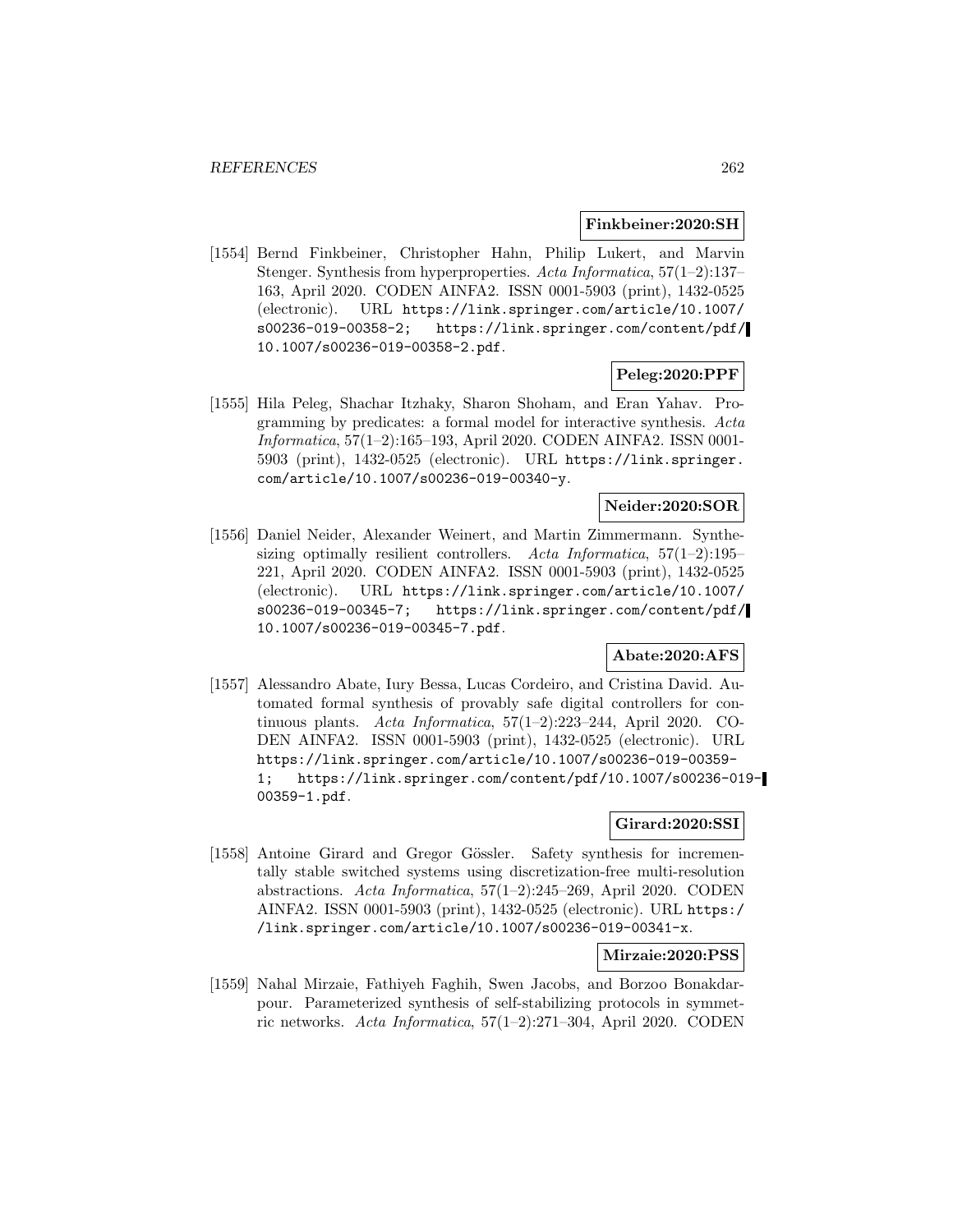AINFA2. ISSN 0001-5903 (print), 1432-0525 (electronic). URL https:/ /link.springer.com/article/10.1007/s00236-019-00361-7.

# **Hofner:2020:P**

[1560] Peter Höfner, Carroll Morgan, and Vaughan Pratt. Preface. Acta Informatica, 57(3–5):305–311, October 2020. CODEN AINFA2. ISSN 0001-5903 (print), 1432-0525 (electronic). URL https://link. springer.com/article/10.1007/s00236-020-00382-7; https:// link.springer.com/content/pdf/10.1007/s00236-020-00382-7.pdf.

# **Goltz:2020:SAC**

[1561] Ursula Goltz and Jens-W. Schicke-Uffmann. Synchronous and asynchronous communication(s) between three parties. Acta Informatica, 57 (3–5):313–320, October 2020. CODEN AINFA2. ISSN 0001-5903 (print), 1432-0525 (electronic). URL https://link.springer.com/article/ 10.1007/s00236-020-00381-8.

### **Pratt:2020:MTR**

[1562] Vaughan Pratt. My time with Rob. Acta Informatica, 57(3–5): 321–322, October 2020. CODEN AINFA2. ISSN 0001-5903 (print), 1432-0525 (electronic). URL https://link.springer.com/article/ 10.1007/s00236-020-00380-9.

# **Fehnker:2020:CR**

[1563] Ansgar Fehnker. Out for coffee: with Rob. Acta Informatica, 57(3–5):323–327, October 2020. CODEN AINFA2. ISSN 0001-5903 (print), 1432-0525 (electronic). URL https://link. springer.com/article/10.1007/s00236-020-00378-3; https:// link.springer.com/content/pdf/10.1007/s00236-020-00378-3.pdf.

### **Gazda:2020:COP**

[1564] Maciej Gazda, Wan Fokkink, and Vittorio Massaro. Congruence from the operator's point of view. Acta Informatica, 57(3–5):329–351, October 2020. CODEN AINFA2. ISSN 0001-5903 (print), 1432-0525 (electronic). URL https://link.springer.com/article/10.1007/s00236-019- 00355-5; https://link.springer.com/content/pdf/10.1007/s00236- 019-00355-5.pdf.

### **Valmari:2020:ACB**

[1565] Antti Valmari. All congruences below stability-preserving fair testing or CFFD. Acta Informatica, 57(3–5):353–383, October 2020. CO-DEN AINFA2. ISSN 0001-5903 (print), 1432-0525 (electronic). URL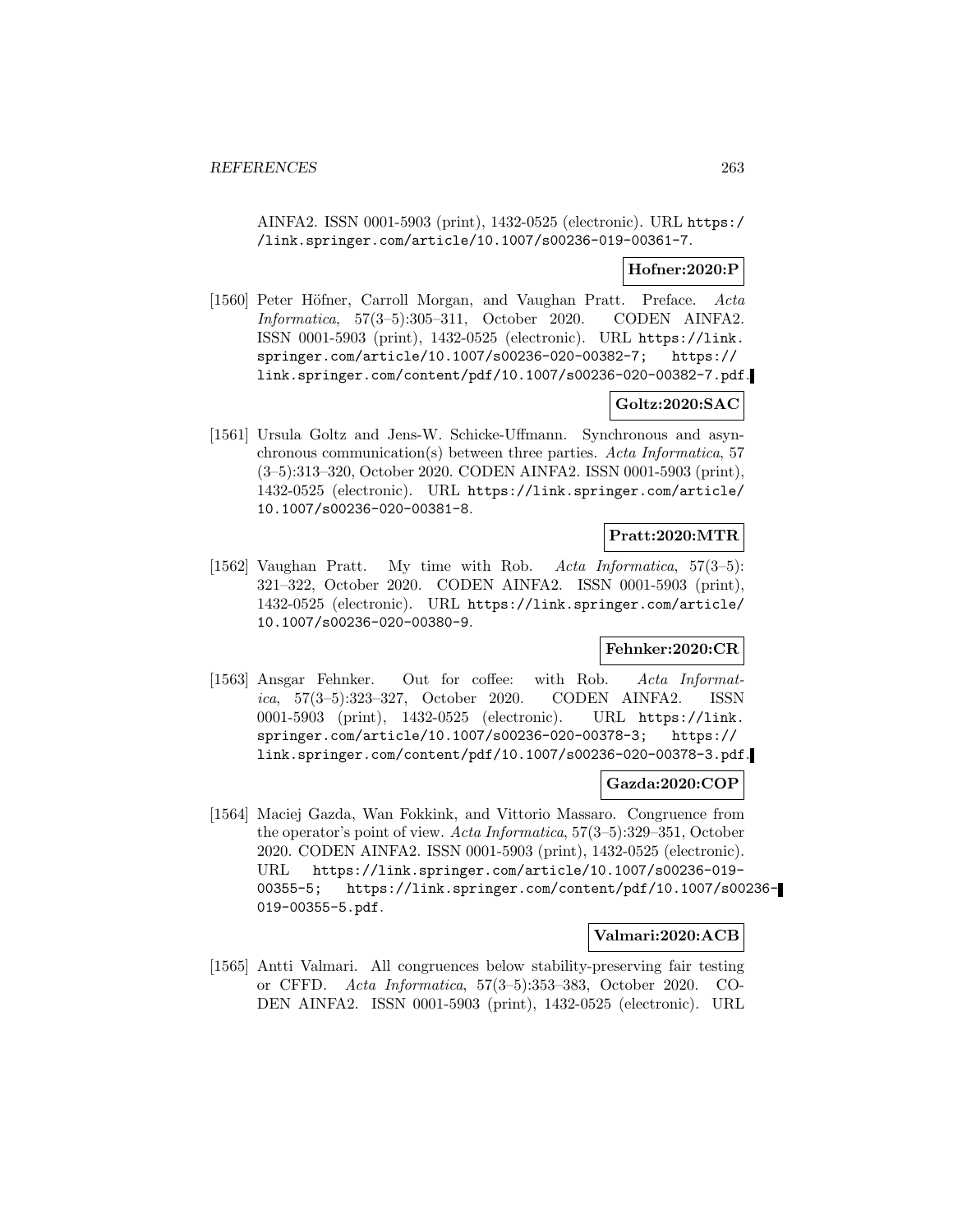https://link.springer.com/article/10.1007/s00236-019-00364- 4; https://link.springer.com/content/pdf/10.1007/s00236-019- 00364-4.pdf.

### **Bergstra:2020:ADT**

[1566] Jan A. Bergstra and Alban Ponse. Arithmetical datatypes with true fractions. Acta Informatica, 57(3–5):385–402, October 2020. CO-DEN AINFA2. ISSN 0001-5903 (print), 1432-0525 (electronic). URL https://link.springer.com/article/10.1007/s00236-019-00352- 8; https://link.springer.com/content/pdf/10.1007/s00236-019- 00352-8.pdf.

## **Mestel:2020:TBM**

[1567] David Mestel and A. W. Roscoe. Translating between models of concurrency. Acta Informatica, 57(3–5):403–438, October 2020. CO-DEN AINFA2. ISSN 0001-5903 (print), 1432-0525 (electronic). URL https://link.springer.com/article/10.1007/s00236-020-00372- 9; https://link.springer.com/content/pdf/10.1007/s00236-020- 00372-9.pdf.

### **Bisping:2020:CSF**

[1568] Benjamin Bisping, Uwe Nestmann, and Kirstin Peters. Coupled similarity: the first 32 years. Acta Informatica, 57(3–5):439–463, October 2020. CODEN AINFA2. ISSN 0001-5903 (print), 1432-0525 (electronic). URL https://link.springer.com/article/10.1007/ s00236-019-00356-4.

### **Baier:2020:PBS**

[1569] Christel Baier, Pedro R. D'Argenio, and Holger Hermanns. On the probabilistic bisimulation spectrum with silent moves. Acta Informatica, 57 (3–5):465–512, October 2020. CODEN AINFA2. ISSN 0001-5903 (print), 1432-0525 (electronic). URL https://link.springer.com/article/ 10.1007/s00236-020-00379-2.

### **Vogler:2020:LTB**

[1570] Walter Vogler and Gerald Lüttgen. A linear-time branching-time perspective on interface automata. Acta Informatica, 57(3–5):513–550, October 2020. CODEN AINFA2. ISSN 0001-5903 (print), 1432-0525 (electronic). URL https://link.springer.com/article/10.1007/ s00236-020-00369-4. See correction [1610].

### **Bouwman:2020:SAA**

[1571] Mark Bouwman, Bas Luttik, and Tim Willemse. Off-the-shelf automated analysis of liveness properties for just paths. Acta Infor-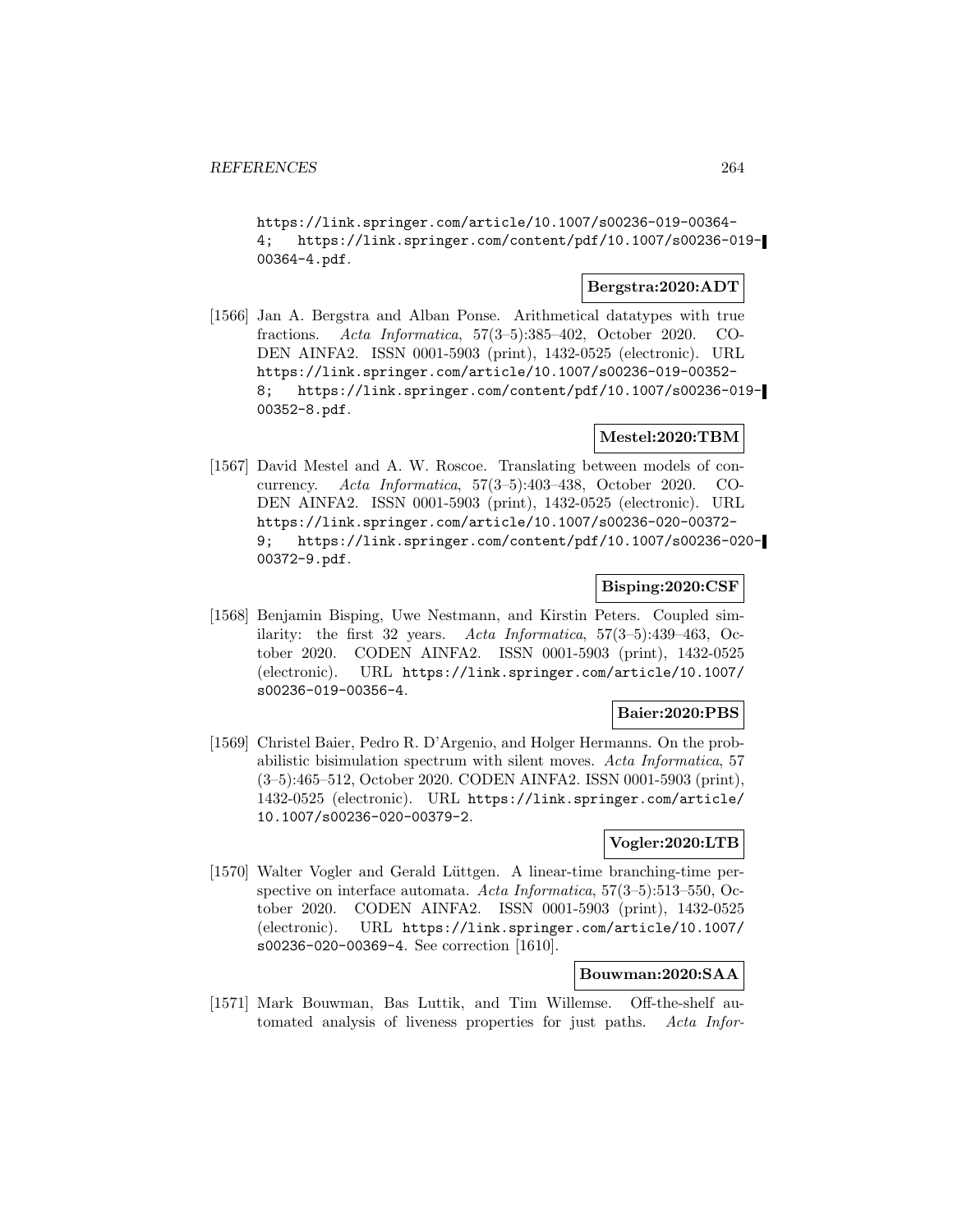matica, 57(3–5):551–590, October 2020. CODEN AINFA2. ISSN 0001-5903 (print), 1432-0525 (electronic). URL https://link. springer.com/article/10.1007/s00236-020-00371-w; https:// link.springer.com/content/pdf/10.1007/s00236-020-00371-w.pdf.

## **Gieseking:2020:SHL**

[1572] Manuel Gieseking, Ernst-Rüdiger Olderog, and Nick Würdemann. Solving high-level Petri games. Acta Informatica, 57(3–5):591–626, October 2020. CODEN AINFA2. ISSN 0001-5903 (print), 1432-0525 (electronic). URL https://link.springer.com/article/10.1007/ s00236-020-00368-5. See correction [1609].

# **Qin:2020:SBG**

[1573] Xudong Qin, Simon Bliudze, Eric Madelaine, Zechen Hou, and Yuxin Deng. SMT-based generation of symbolic automata. Acta Informatica, 57 (3–5):627–656, October 2020. CODEN AINFA2. ISSN 0001-5903 (print), 1432-0525 (electronic). URL https://link.springer.com/article/ 10.1007/s00236-020-00367-6.

# **Zhang:2020:MCD**

[1574] Chenyi Zhang. Minimal consistent DFA from sample strings. Acta Informatica, 57(3–5):657–670, October 2020. CODEN AINFA2. ISSN 0001- 5903 (print), 1432-0525 (electronic). URL https://link.springer. com/article/10.1007/s00236-020-00365-8.

# **Jasper:2020:CIH**

[1575] Marc Jasper, Maximilian Schlüter, and Bernhard Steffen. Characteristic invariants in Hennessy–Milner logic. Acta Informatica, 57(3–5):671–687, October 2020. CODEN AINFA2. ISSN 0001-5903 (print), 1432-0525 (electronic). URL https://link. springer.com/article/10.1007/s00236-020-00376-5; https:// link.springer.com/content/pdf/10.1007/s00236-020-00376-5.pdf.

#### **Jensen:2020:CAW**

[1576] Mathias Claus Jensen and Kim Guldstrand Larsen. A complete axiomatization of weighted branching bisimulation. Acta Informatica, 57(3– 5):689–725, October 2020. CODEN AINFA2. ISSN 0001-5903 (print), 1432-0525 (electronic). URL https://link.springer.com/article/ 10.1007/s00236-020-00375-6.

### **Endrullis:2020:TDA**

[1577] Jörg Endrullis, Jan Willem Klop, and Rena Bakhshi. Transducer degrees: atoms, infima and suprema. Acta Informatica, 57(3–5):727–758,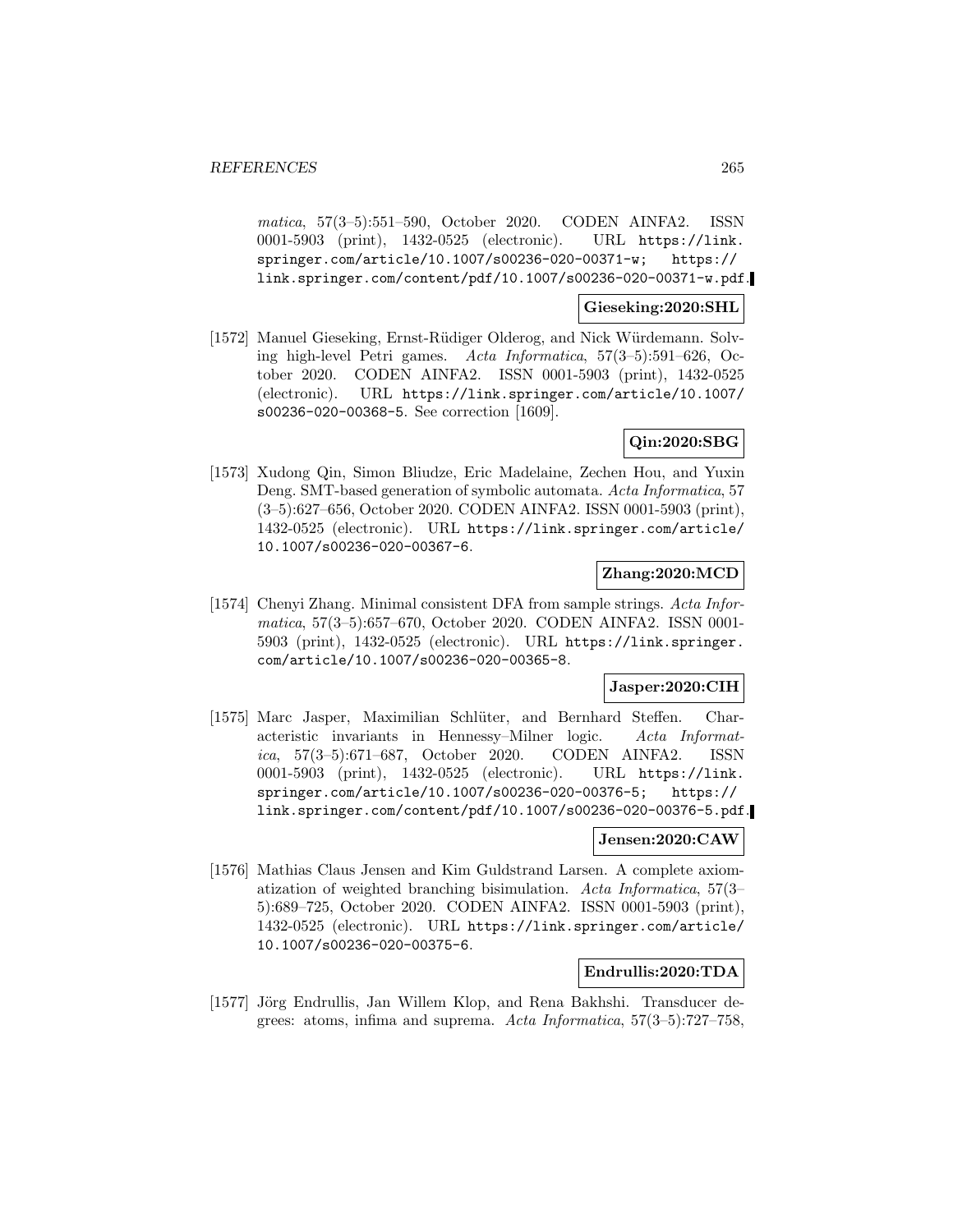October 2020. CODEN AINFA2. ISSN 0001-5903 (print), 1432-0525 (electronic). URL https://link.springer.com/article/10.1007/ s00236-019-00353-7.

# **Peters:2020:PSI**

[1578] Kirstin Peters and Simone Tini. Preface to special issue: EXPRESS/SOS 2016 + 2017. Acta Informatica, 57(6):759–760, December 2020. CODEN AINFA2. ISSN 0001-5903 (print), 1432-0525 (electronic). URL https:/ /link.springer.com/article/10.1007/s00236-019-00342-w.

### **Baranov:2020:ECB**

[1579] Eduard Baranov and Simon Bliudze. Expressiveness of component-based frameworks: a study of the expressiveness of BIP. Acta Informatica, 57 (6):761–800, December 2020. CODEN AINFA2. ISSN 0001-5903 (print), 1432-0525 (electronic). URL https://link.springer.com/article/ 10.1007/s00236-019-00337-7. See correction [1581].

# **Huttel:2020:UST**

[1580] Hans Hüttel. Using session types for reasoning about boundedness in the π-calculus. Acta Informatica, 57(6):801–827, December 2020. CODEN AINFA2. ISSN 0001-5903 (print), 1432-0525 (electronic). URL https:/ /link.springer.com/article/10.1007/s00236-019-00339-5.

#### **Baranov:2020:CEC**

[1581] Eduard Baranov and Simon Bliudze. Correction to: Expressiveness of component-based frameworks: a study of the expressiveness of BIP. Acta Informatica, 57(6):829, December 2020. CODEN AINFA2. ISSN 0001- 5903 (print), 1432-0525 (electronic). URL https://link.springer. com/article/10.1007/s00236-019-00343-9. See [1579].

### **Lanese:2021:SVD**

[1582] Ivan Lanese, Doriana Medić, and Claudio Antares Mezzina. Static versus dynamic reversibility in CCS. Acta Informatica,  $58(1-2)$ :1-34, April 2021. CODEN AINFA2. ISSN 0001-5903 (print), 1432-0525 (electronic). URL https://link.springer.com/article/10.1007/ s00236-019-00346-6.

### **Engels:2021:SVS**

[1583] Steven Engels, Tony Tan, and Jan Van den Bussche. Subsequence versus substring constraints in sequence pattern languages. Acta Informatica, 58(1–2):35–56, April 2021. CODEN AINFA2. ISSN 0001-5903 (print), 1432-0525 (electronic). URL https://link.springer.com/article/ 10.1007/s00236-019-00347-5.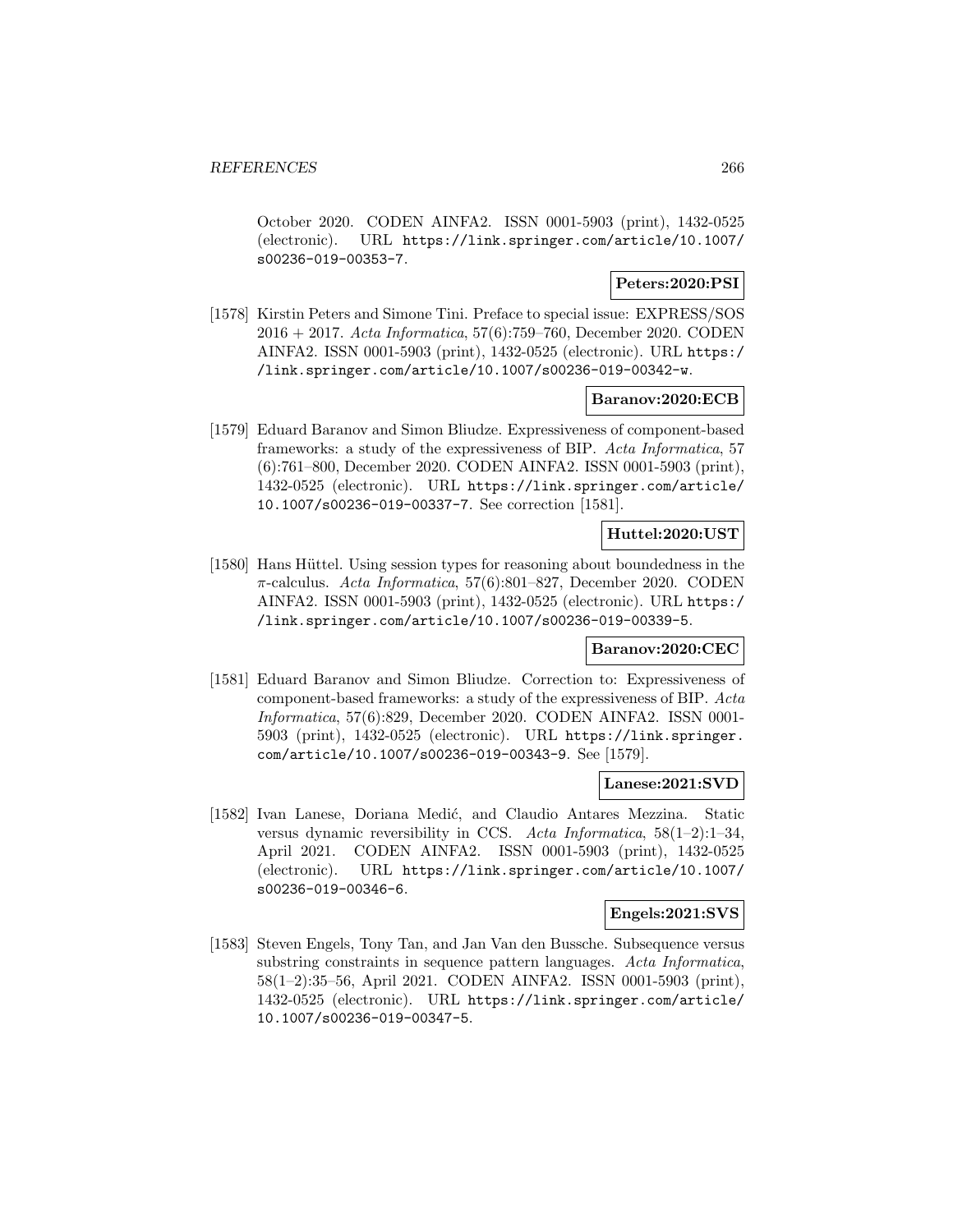**Bhattacharyya:2021:FMA**

[1584] Arnab Bhattacharyya, Ashutosh Gupta, and Mukund Thattai. A formal methods approach to predicting new features of the eukaryotic vesicle traffic system. Acta Informatica, 58(1–2):57–93, April 2021. CODEN AINFA2. ISSN 0001-5903 (print), 1432-0525 (electronic). URL https:/ /link.springer.com/article/10.1007/s00236-019-00357-3.

## **Engelfriet:2021:LBC**

[1585] Joost Engelfriet, Kazuhiro Inaba, and Sebastian Maneth. Linearbounded composition of tree-walking tree transducers: linear size increase and complexity. Acta Informatica, 58(1–2):95–152, April 2021. CODEN AINFA2. ISSN 0001-5903 (print), 1432-0525 (electronic). URL https://link.springer.com/article/10.1007/s00236-019-00360- 8.

# **Nagy:2021:DSW**

[1586] Benedek Nagy and Shaghayegh Parchami. On deterministic sensing  $5' \rightarrow 3'$  Watson–Crick finite automata: a full hierarchy in 2detLIN. Acta Informatica, 58(3):153–175, June 2021. CODEN AINFA2. ISSN 0001- 5903 (print), 1432-0525 (electronic). URL https://link.springer. com/article/10.1007/s00236-019-00362-6.

### **Bjorklund:2021:ABM**

[1587] Johanna Björklund and Loek Cleophas. Aggregation-based minimization of finite state automata. Acta Informatica, 58(3):177–194, June 2021. CODEN AINFA2. ISSN 0001-5903 (print), 1432-0525 (electronic). URL https://link.springer.com/article/10.1007/ s00236-019-00363-5.

# **Borsotti:2021:DPA**

[1588] Angelo Borsotti, Luca Breveglieri, and Angelo Morzenti. A deterministic parsing algorithm for ambiguous regular expressions. Acta Informatica, 58(3):195–229, June 2021. CODEN AINFA2. ISSN 0001-5903 (print), 1432-0525 (electronic). URL https://link.springer.com/article/ 10.1007/s00236-020-00366-7.

# **Ganguly:2021:WCQ**

[1589] Debayan Ganguly, Kingshuk Chatterjee, and Kumar Sankar Ray. Watson–Crick quantum finite automata. Acta Informatica, 58(3):231– 240, June 2021. CODEN AINFA2. ISSN 0001-5903 (print), 1432-0525 (electronic). URL https://link.springer.com/article/10.1007/ s00236-020-00370-x.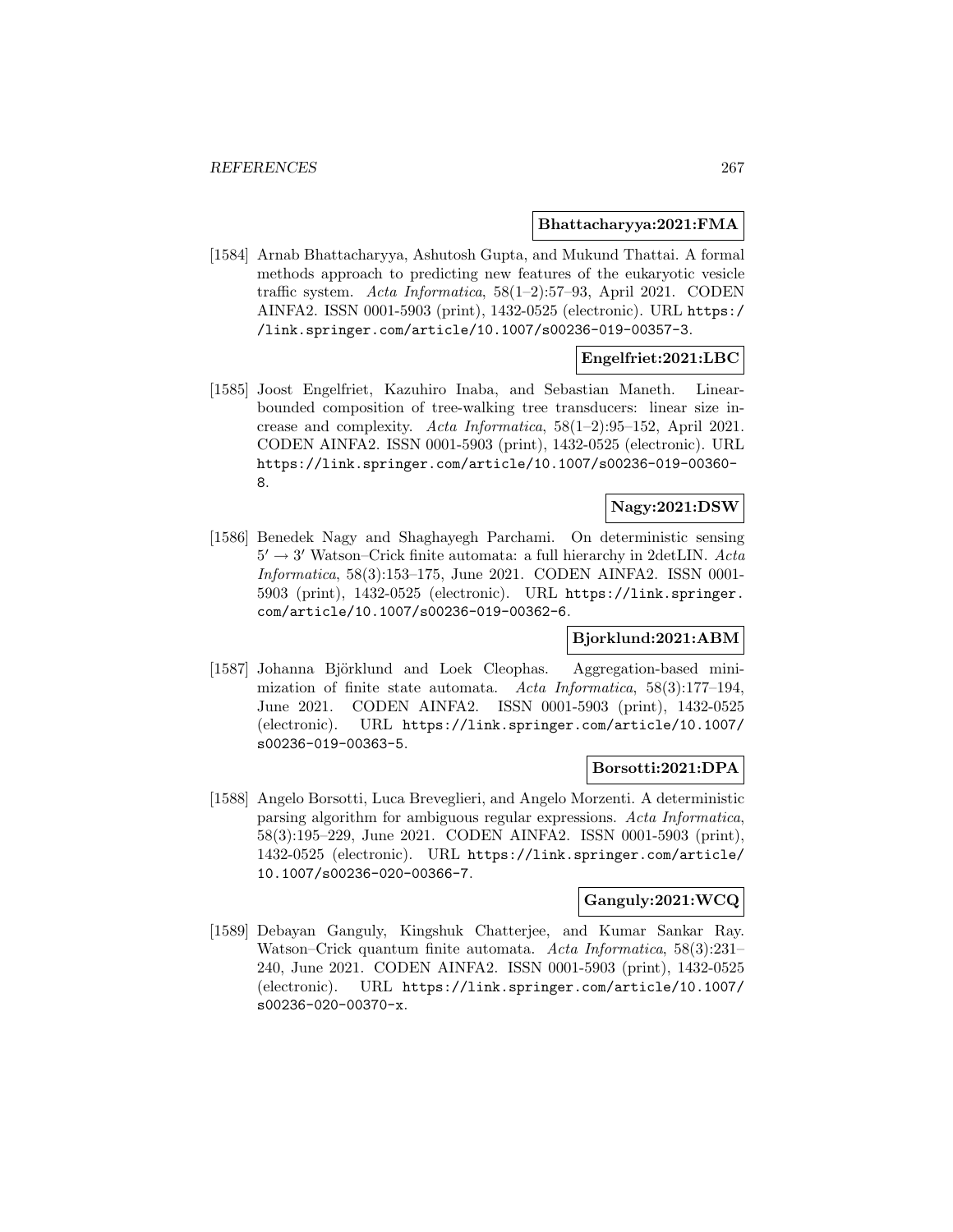#### **Fernau:2021:PMK**

[1590] Henning Fernau, Andreas Malcher, and Giovanni Pighizzini. Preface to Martin Kutrib Festschrift. Acta Informatica, 58(4):241–242, August 2021. CODEN AINFA2. ISSN 0001-5903 (print), 1432-0525 (electronic). URL https://link.springer.com/article/10.1007/ s00236-021-00401-1.

#### **Ostovar:2021:NLG**

[1591] Ahmad Ostovar, Suna Bensch, and Thomas Hellström. Natural language guided object retrieval in images. Acta Informatica, 58(4): 243–261, August 2021. CODEN AINFA2. ISSN 0001-5903 (print), 1432-0525 (electronic). URL https://link.springer.com/article/ 10.1007/s00236-021-00400-2.

# **Bordihn:2021:RPC**

[1592] Henning Bordihn and György Vaszil. Reversible parallel communicating finite automata systems. Acta Informatica, 58(4):263–279, August 2021. CODEN AINFA2. ISSN 0001-5903 (print), 1432-0525 (electronic). URL https://link.springer.com/article/10.1007/ s00236-021-00396-9.

# **Dassow:2021:OCR**

[1593] Jürgen Dassow. Operational complexity and right linear grammars. Acta Informatica, 58(4):281–299, August 2021. CODEN AINFA2. ISSN 0001- 5903 (print), 1432-0525 (electronic). URL https://link.springer. com/article/10.1007/s00236-020-00386-3.

#### **Bordihn:2021:NAS**

[1594] Henning Bordihn and Markus Holzer. On the number of active states in finite automata. Acta Informatica, 58(4):301–318, August 2021. CODEN AINFA2. ISSN 0001-5903 (print), 1432-0525 (electronic). URL https:/ /link.springer.com/article/10.1007/s00236-021-00397-8.

# **Kamilya:2021:NPP**

[1595] Supreeti Kamilya and Jarkko Kari. Nilpotency and periodic points in non-uniform cellular automata. Acta Informatica, 58(4):319–333, August 2021. CODEN AINFA2. ISSN 0001-5903 (print), 1432-0525 (electronic). URL https://link.springer.com/article/10.1007/ s00236-020-00390-7.

# **Jakobi:2021:DPQ**

[1596] Sebastian Jakobi, Katja Meckel, and Beatrice Palano. The descriptional power of queue automata of constant length. Acta Informatica, 58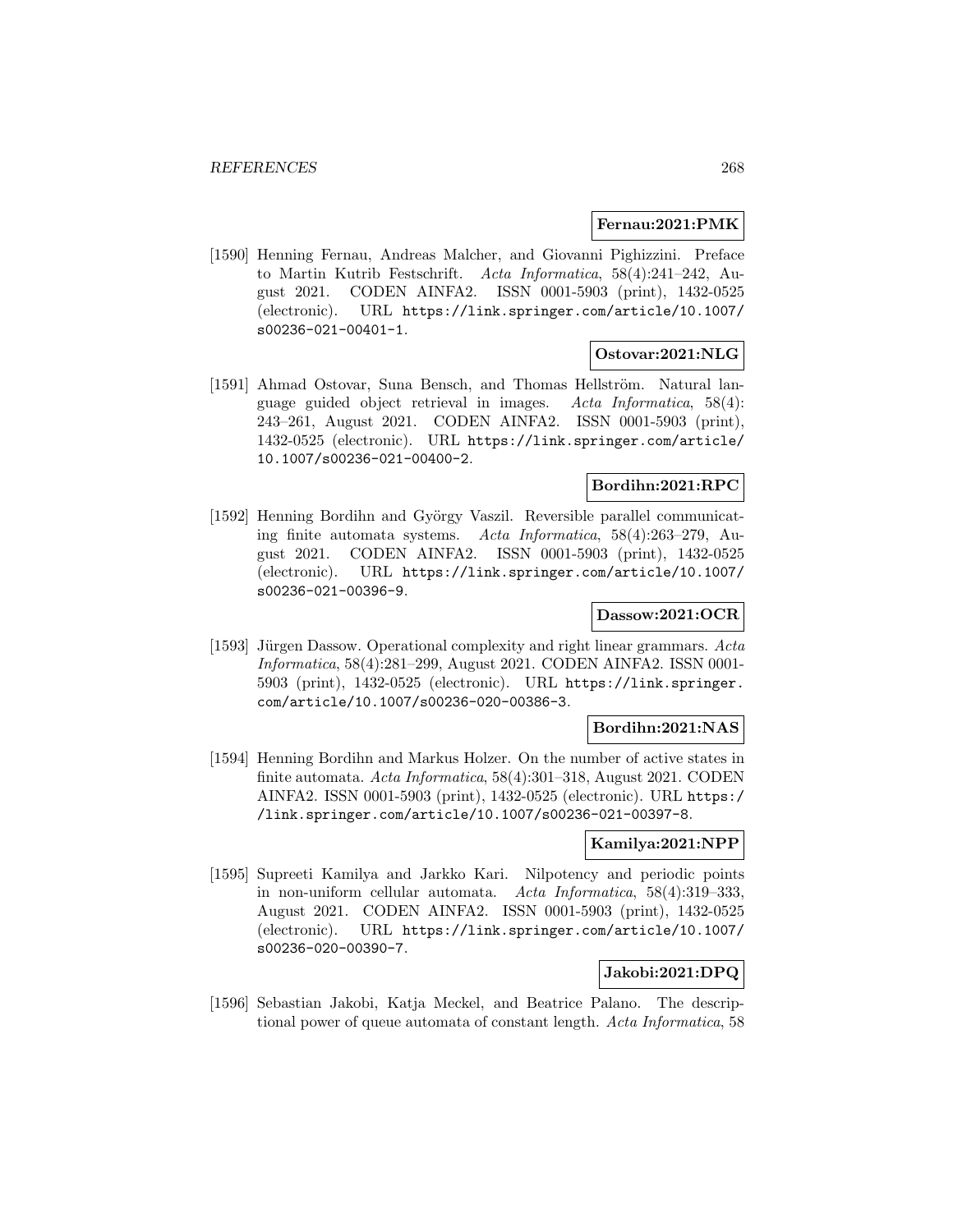(4):335–356, August 2021. CODEN AINFA2. ISSN 0001-5903 (print), 1432-0525 (electronic). URL https://link.springer.com/article/ 10.1007/s00236-021-00398-7.

#### **Konstantinidis:2021:SPD**

[1597] Stavros Konstantinidis, António Machiavelo, and Rogério Reis. On the size of partial derivatives and the word membership problem. Acta Informatica, 58(4):357–375, August 2021. CODEN AINFA2. ISSN 0001- 5903 (print), 1432-0525 (electronic). URL https://link.springer. com/article/10.1007/s00236-021-00399-6.

## **Morita:2021:ISR**

[1598] Kenichi Morita. An instruction set for reversible Turing machines. Acta Informatica, 58(4):377–396, August 2021. CODEN AINFA2. ISSN 0001- 5903 (print), 1432-0525 (electronic). URL https://link.springer. com/article/10.1007/s00236-020-00388-1.

# **Otto:2021:RSO**

[1599] Friedrich Otto and Matthias Wendlandt. Reversibility for stateless ordered RRWW-automata. Acta Informatica, 58(4):397–425, August 2021. CODEN AINFA2. ISSN 0001-5903 (print), 1432-0525 (electronic). URL https://link.springer.com/article/10.1007/ s00236-020-00389-0.

# **Umeo:2021:NCS**

[1600] Hiroshi Umeo, Naoki Kamikawa, and Gen Fujita. A new class of the smallest FSSP partial solutions for 1D rings of length  $n = 2<sup>k</sup> - 1$ . Acta Informatica, 58(4):427–450, August 2021. CODEN AINFA2. ISSN 0001- 5903 (print), 1432-0525 (electronic). URL https://link.springer. com/article/10.1007/s00236-020-00391-6.

### **Worsch:2021:FAB**

[1601] Thomas Worsch. A faster algorithm for the Birthday Song Singers Synchronization Problem (FSSP) in one-dimensional CA with multiple speeds. Acta Informatica, 58(4):451–462, August 2021. CODEN AINFA2. ISSN 0001-5903 (print), 1432-0525 (electronic). URL https:/ /link.springer.com/article/10.1007/s00236-020-00383-6.

#### **Geffert:2021:CTW**

[1602] Viliam Geffert, Christos A. Kapoutsis, and Mohammad Zakzok. Complement for two-way alternating automata. Acta Informatica, 58(5): 463–495, October 2021. CODEN AINFA2. ISSN 0001-5903 (print), 1432-0525 (electronic). URL https://link.springer.com/article/ 10.1007/s00236-020-00373-8.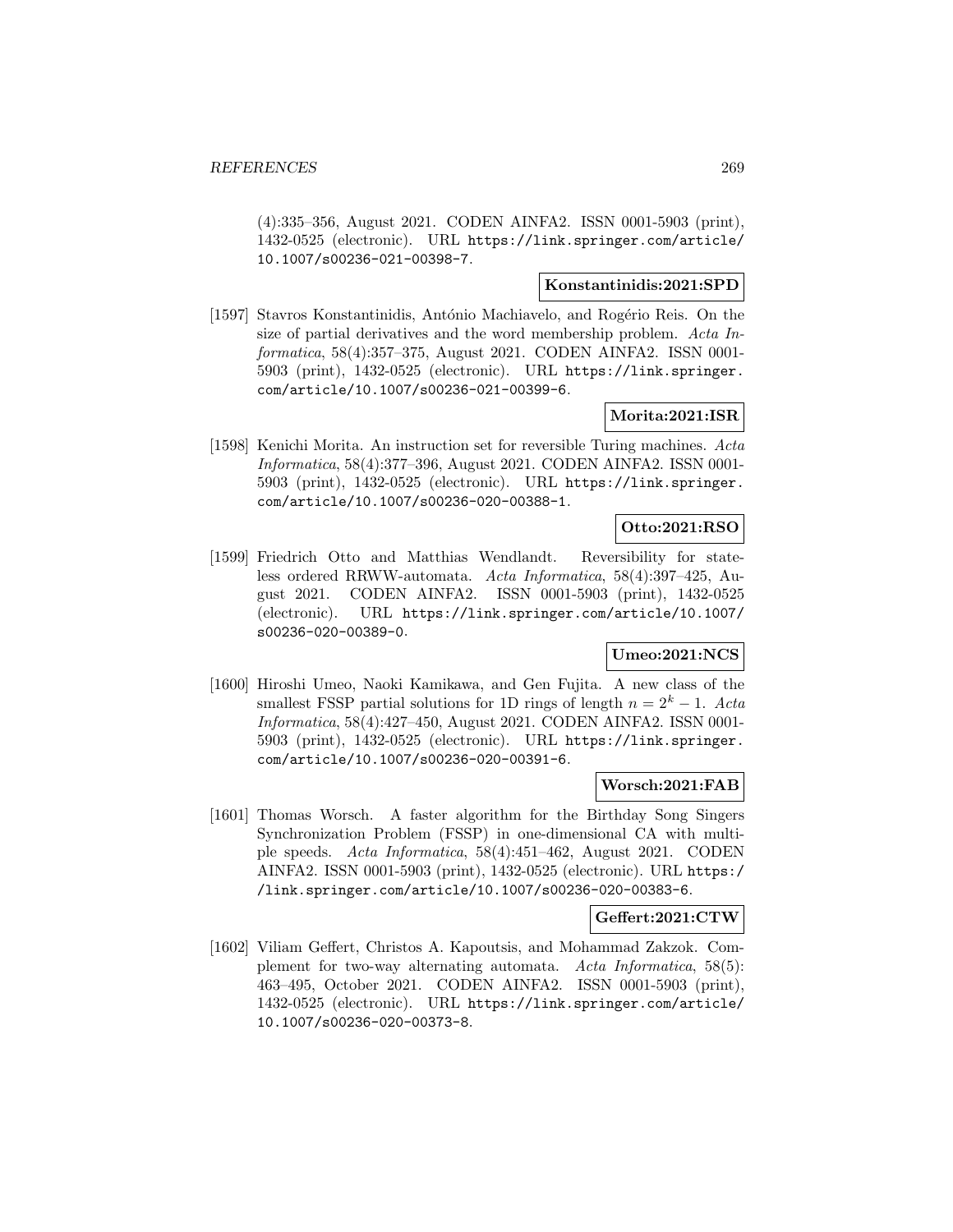## **Chen:2021:IDP**

[1603] Mingshuai Chen, Martin Fränzle, and Naijun Zhan. Indecision and delays are the parents of failure-taming them algorithmically by synthesizing delay-resilient control. Acta Informatica, 58(5):497–528, October 2021. CODEN AINFA2. ISSN 0001-5903 (print), 1432-0525 (electronic). URL https://link.springer.com/article/10.1007/ s00236-020-00374-7.

# **Gorrieri:2021:TBA**

[1604] Roberto Gorrieri. Team bisimilarity, and its associated modal logic, for BPP nets. Acta Informatica, 58(5):529–569, October 2021. CODEN AINFA2. ISSN 0001-5903 (print), 1432-0525 (electronic). URL https:/ /link.springer.com/article/10.1007/s00236-020-00377-4.

# **Das:2021:BDA**

[1605] Litan Kumar Das and Kumar Sankar Ray. Bitopological duality for algebras of Fitting's logic and natural duality extension. Acta Informatica, 58 (5):571–584, October 2021. CODEN AINFA2. ISSN 0001-5903 (print), 1432-0525 (electronic). URL https://link.springer.com/article/ 10.1007/s00236-020-00384-5.

# **Gutierrez:2021:EGC**

[1606] Julian Gutierrez, Aniello Murano, and Michael Wooldridge. Equilibria for games with combined qualitative and quantitative objectives. Acta Informatica, 58(6):585–610, December 2021. CODEN AINFA2. ISSN 0001-5903 (print), 1432-0525 (electronic). URL https://link. springer.com/article/10.1007/s00236-020-00385-4.

### **Mazhar:2021:DEA**

[1607] Rabia Mazhar and Muddassar Azam Sindhu. DKL: an efficient algorithm for learning deterministic Kripke structures. Acta Informatica, 58(6): 611–651, December 2021. CODEN AINFA2. ISSN 0001-5903 (print), 1432-0525 (electronic). URL https://link.springer.com/article/ 10.1007/s00236-020-00387-2.

# **Xu:2021:MCR**

[1608] Ming Xu, Cheng-Chao Huang, and Yuan Feng. Measuring the constrained reachability in quantum Markov chains. Acta Informatica, 58 (6):653–674, December 2021. CODEN AINFA2. ISSN 0001-5903 (print), 1432-0525 (electronic). URL https://link.springer.com/article/ 10.1007/s00236-020-00392-5.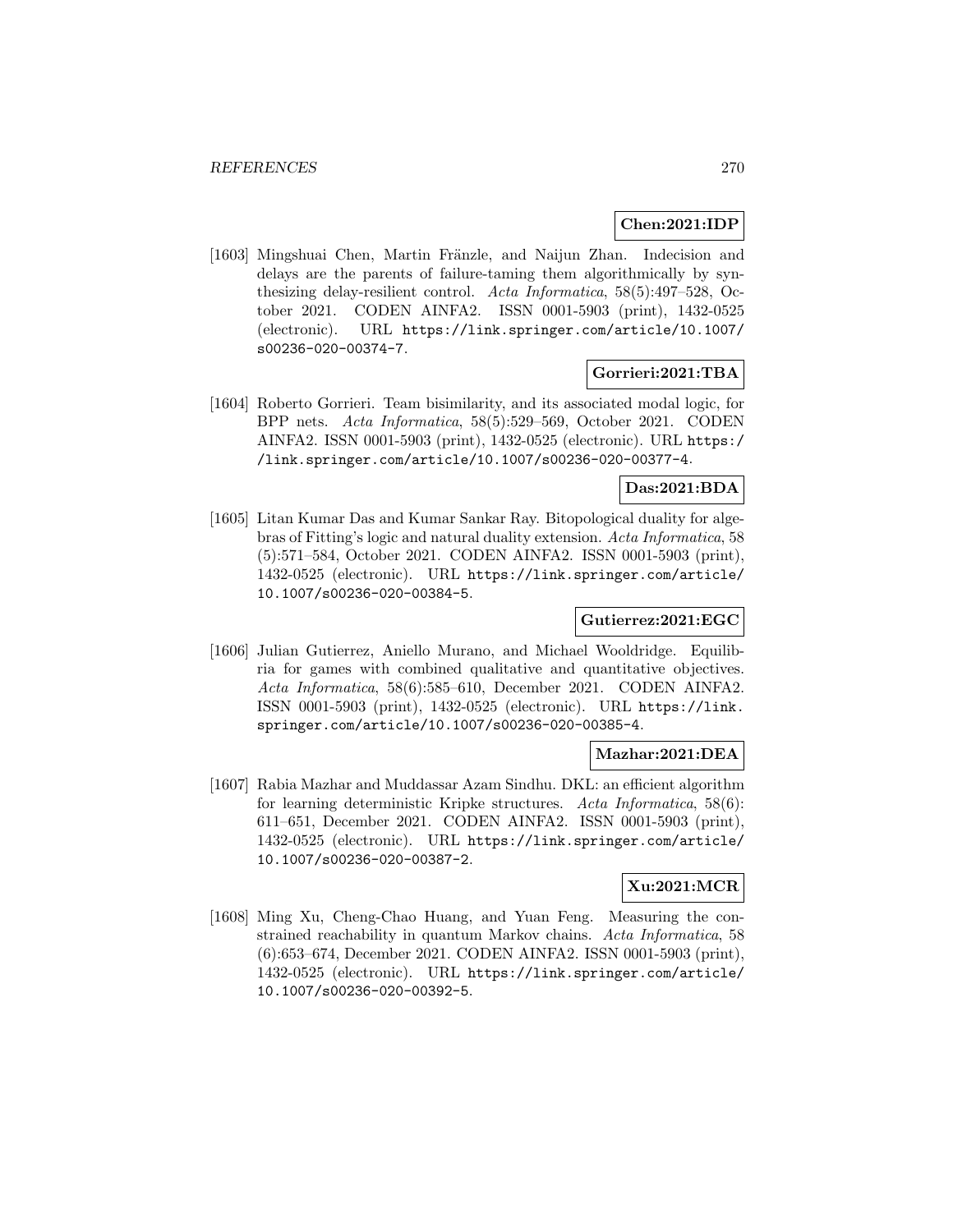#### **Gieseking:2021:CSH**

[1609] Manuel Gieseking, Ernst-Rüdiger Olderog, and Nick Würdemann. Correction to: Solving high-level Petri games. Acta Informatica, 58(6): 675–676, December 2021. CODEN AINFA2. ISSN 0001-5903 (print), 1432-0525 (electronic). URL https://link.springer.com/article/ 10.1007/s00236-021-00405-x. See [1572].

# **Vogler:2021:CLT**

[1610] Walter Vogler and Gerald L¨uttgen. Correction to: A linear-time branching-time perspective on interface automata. Acta Informatica, 58(6):677, December 2021. CODEN AINFA2. ISSN 0001-5903 (print), 1432-0525 (electronic). URL https://link.springer.com/article/ 10.1007/s00236-021-00406-w. See [1570].

## **Toth:2022:CVT**

[1611] Tamás Tóth and István Majzik. Configurable verification of timed automata with discrete variables. Acta Informatica, 59(1):1–35, February 2022. CODEN AINFA2. ISSN 0001-5903 (print), 1432-0525 (electronic). URL https://link.springer.com/article/10.1007/ s00236-020-00393-4.

## **Cano:2022:SBC**

[1612] Mauricio Cano, Hugo A. López, and Camilo Rueda. Session-based concurrency, declaratively. Acta Informatica, 59(1):1–87, February 2022. CODEN AINFA2. ISSN 0001-5903 (print), 1432-0525 (electronic). URL https://link.springer.com/article/10.1007/ s00236-021-00395-w.

#### **Baxter:2022:SRE**

[1613] James Baxter, Pedro Ribeiro, and Ana Cavalcanti. Sound reasoning in tock-CSP. Acta Informatica, 59(1):125–162, February 2022. CODEN AINFA2. ISSN 0001-5903 (print), 1432-0525 (electronic). URL https: //link.springer.com/article/10.1007/s00236-020-00394-3. See [1618].

## **Kutrib:2022:FAU**

[1614] Martin Kutrib, Andreas Malcher, and Christian Schneider. Finite automata with undirected state graphs. Acta Informatica, 59(1):163–181, February 2022. CODEN AINFA2. ISSN 0001-5903 (print), 1432-0525 (electronic). URL https://link.springer.com/article/10.1007/ s00236-021-00402-0.